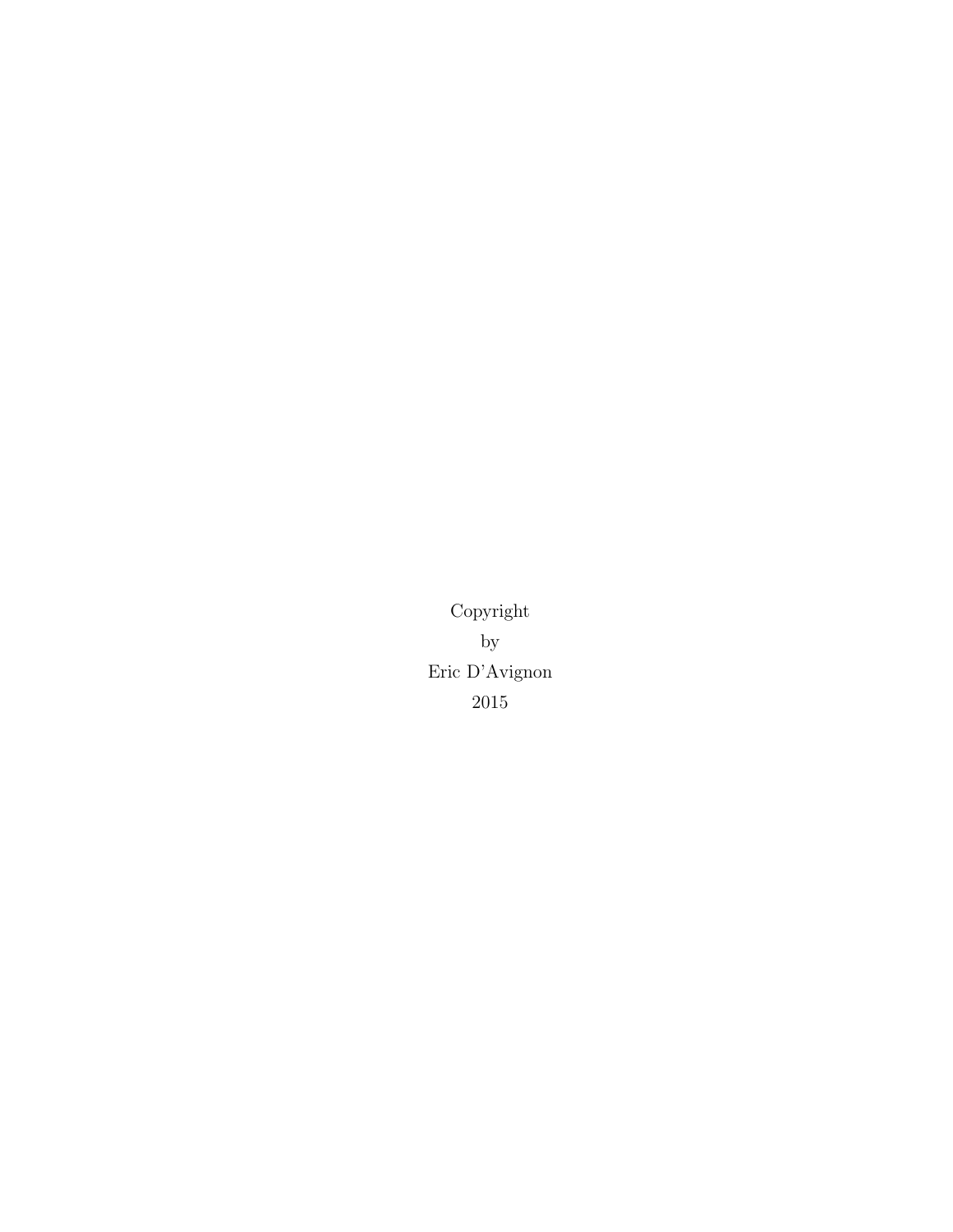The Dissertation Committee for Eric D'Avignon certifies that this is the approved version of the following dissertation:

# Aspects of Relativistic Hamiltonian Physics

Committee:

Philip J. Morrison, Supervisor

Wolfgang Rindler

Lawrence Shepley

Swadesh Mahajan

Richard Hazeltine

Gennady Shvets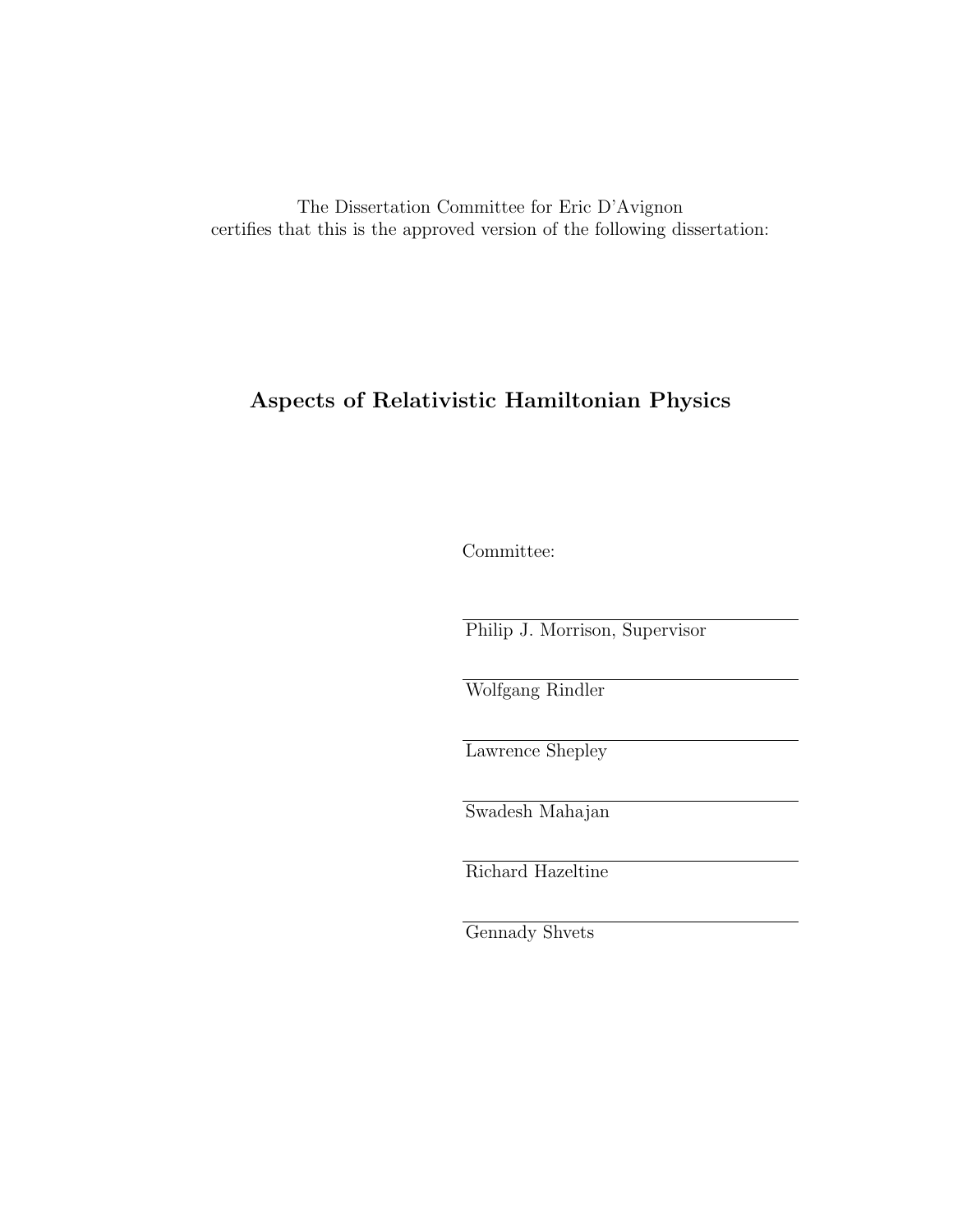# Aspects of Relativistic Hamiltonian Physics

by

Eric D'Avignon, B.S.

### DISSERTATION

Presented to the Faculty of the Graduate School of The University of Texas at Austin in Partial Fulfillment of the Requirements for the Degree of

## DOCTOR OF PHILOSOPHY

THE UNIVERSITY OF TEXAS AT AUSTIN August 2015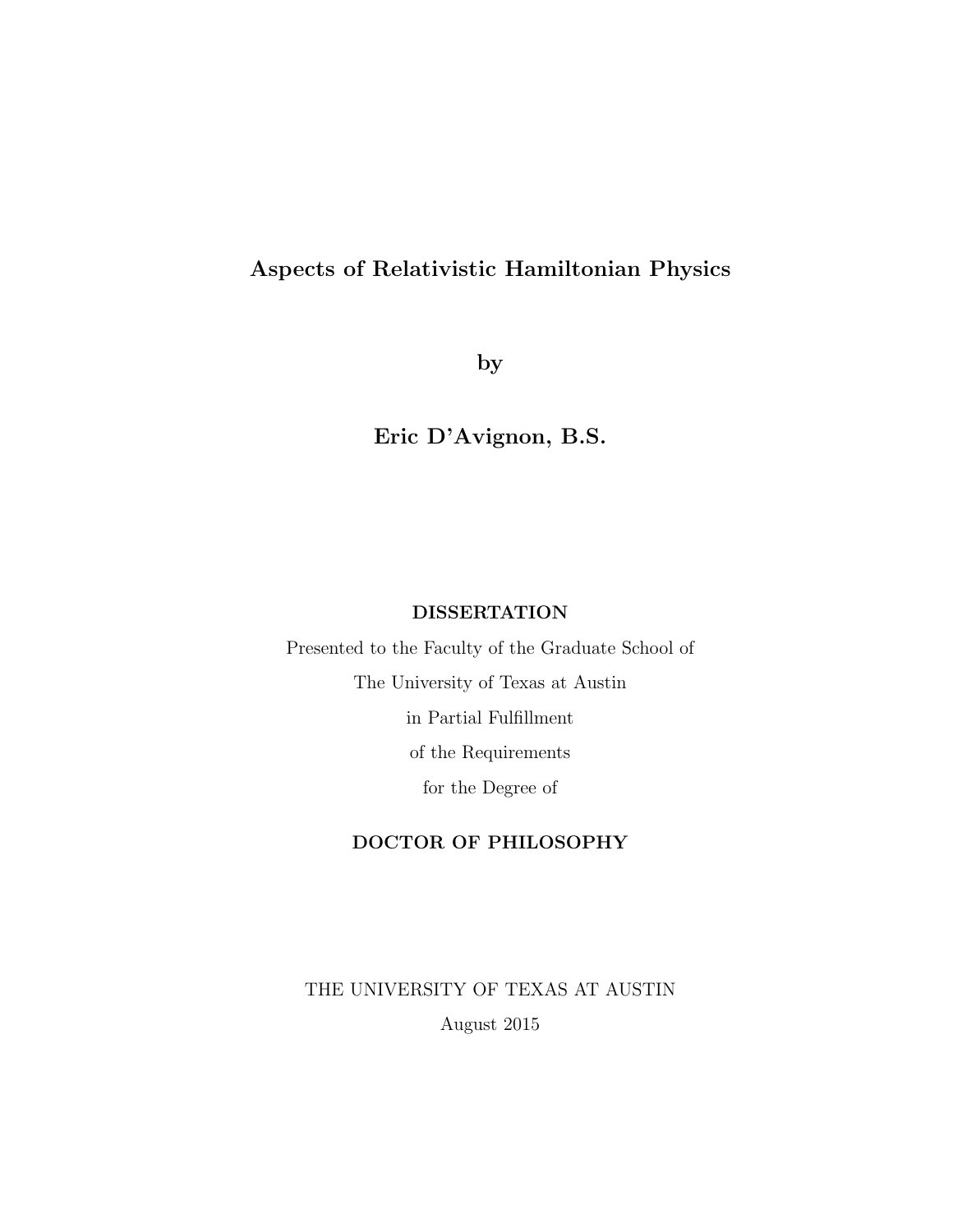Dedicated to my grandmother, Ann D'Avignon, and my father, William Richardson.

If I had graduated a year earlier, they would have been there to see it.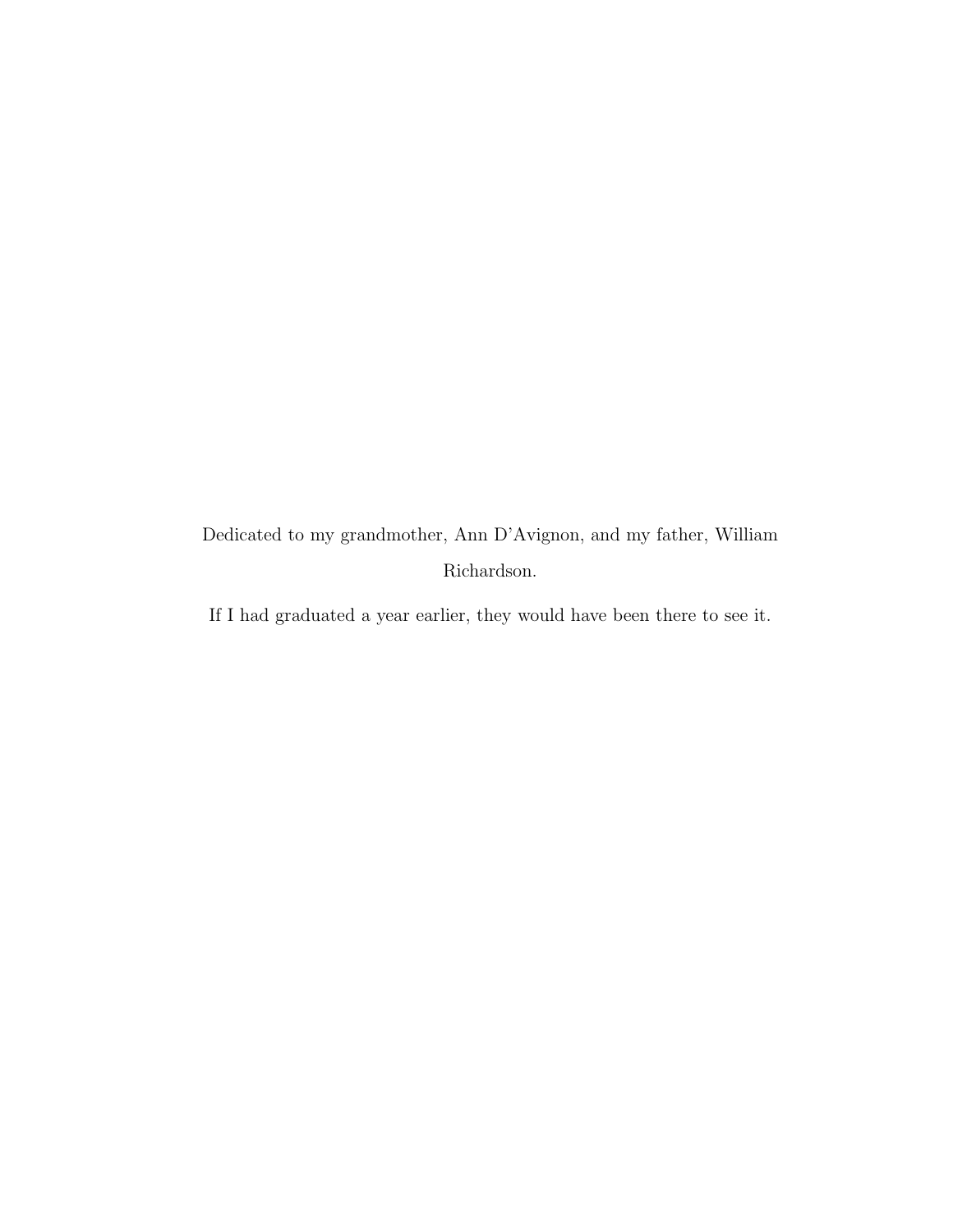## Aspects of Relativistic Hamiltonian Physics

Publication No.

Eric D'Avignon, Ph.D. The University of Texas at Austin, 2015

Supervisor: Philip J. Morrison

This dissertation presents various new results in relativistic Hamiltonian plasma physics. It begins with an overview of Hamiltonian physics, with an emphasis on noncanonical brackets, and presents various nonrelativistic systems to be generalized later on. There then follows an exposition on action principles for Hall and Extended MHD, which allow the derivation of the noncanonical Hamiltonian brackets for those systems. I next discuss the transition to relativistic Hamiltonian systems, and the special difficulties that arise in this step. A detailed exploration of relativistic Hamiltonian MHD follows, using a novel bracket formulation. This chapter also investigates alternative brackets, gauge degeneracies, and Casimir invariants. Next I lay out the connection between Lagrangian and Eulerian MHD (both in Hamiltonian forms), and present some early work on a bracket-based formulation of the relativistic Navier-Stokes equation. The next chapters develop various results using an antisymmetric relativistic spin tensor, and several unexpected and intriguing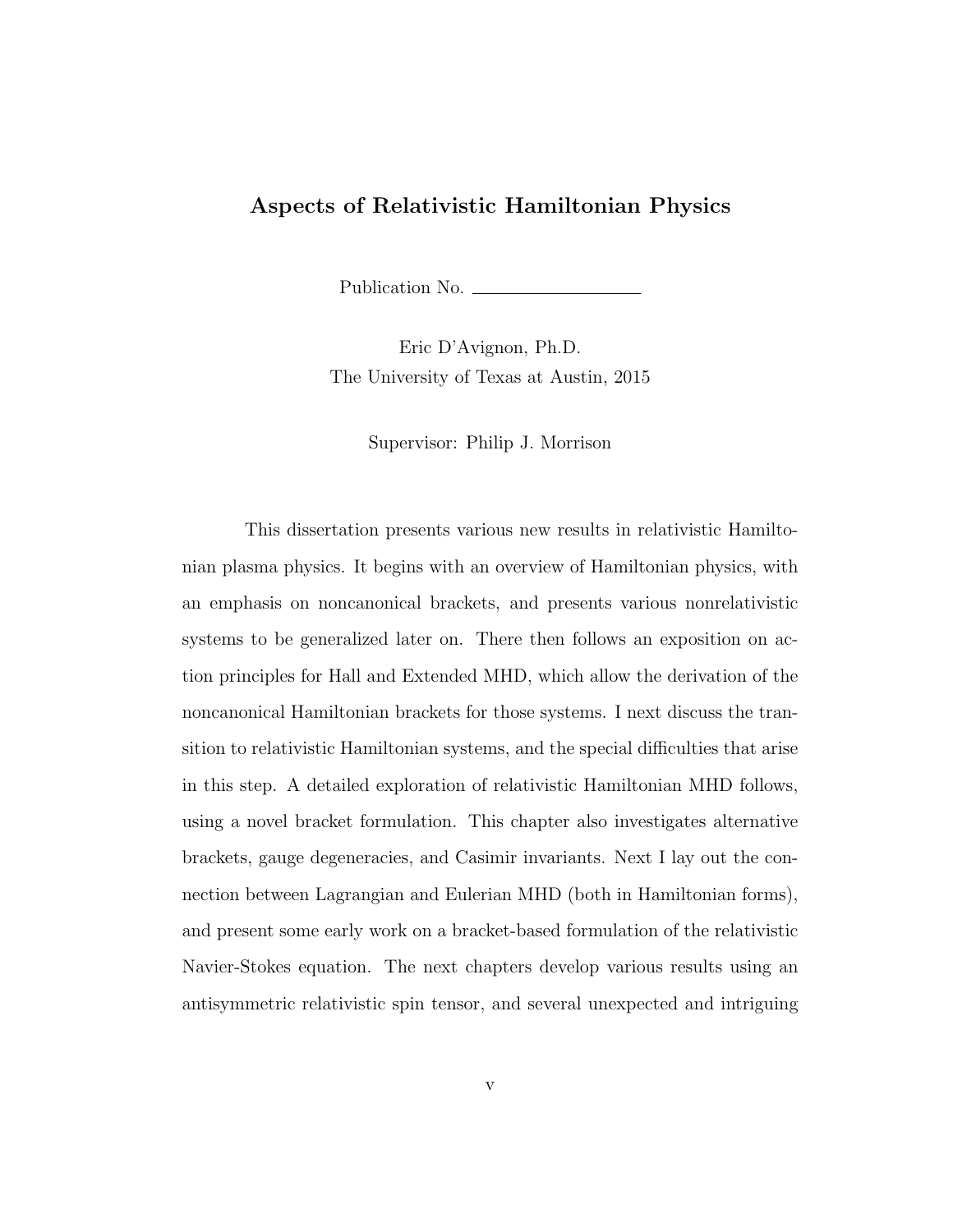physical consequences of the Jacobi identity. I conclude with a program of future research and several useful appendices.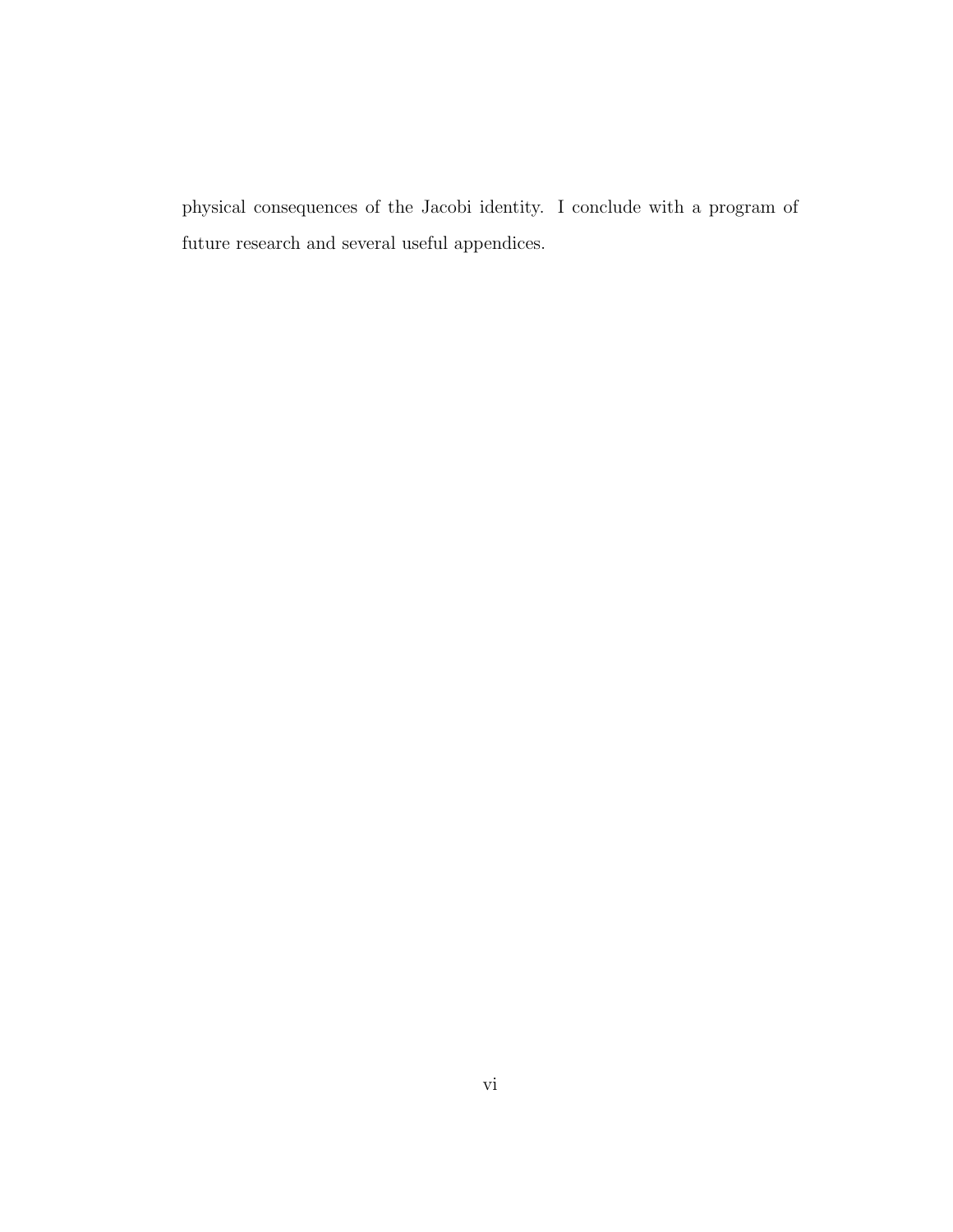# Table of Contents

| Abstract                 |                                                   |                                                                                      |                                |     |  |
|--------------------------|---------------------------------------------------|--------------------------------------------------------------------------------------|--------------------------------|-----|--|
| Chapter 1.<br>Chapter 2. |                                                   | Introduction and Acknowledgments<br>Overview of non-relativistic Hamiltonian systems | $\mathbf{1}$<br>$\overline{5}$ |     |  |
|                          |                                                   |                                                                                      |                                | 2.1 |  |
| 2.2                      |                                                   | Examples of non-canonical Hamiltonian systems                                        | 13                             |     |  |
| 2.3                      |                                                   | Hamiltonian fluids                                                                   | 19                             |     |  |
|                          | 2.3.1                                             | Euler's equations, fluid action                                                      | 19                             |     |  |
|                          | 2.3.2                                             | The Euler-Lagrange map and the fluid bracket                                         | 22                             |     |  |
| 2.4                      |                                                   |                                                                                      |                                |     |  |
|                          | 2.4.1                                             |                                                                                      | 25                             |     |  |
|                          | 2.4.2                                             | Hamiltonian and bracket                                                              | 28                             |     |  |
|                          | 2.4.3                                             | Casimirs and alternative brackets                                                    | 32                             |     |  |
| 2.5                      |                                                   |                                                                                      |                                |     |  |
|                          | 2.5.1                                             | Overview, examples and properties                                                    | 34                             |     |  |
|                          | 2.5.2                                             | Metriplectic Navier-Stokes                                                           | 38                             |     |  |
|                          | 2.5.3                                             |                                                                                      | 39                             |     |  |
|                          | 2.5.4                                             | Metriplectic speculations: QM, Dirac and Jacobi                                      | 40                             |     |  |
| Chapter 3.               |                                                   | Derivation of the Hall and Extended MHD Brackets                                     | 45                             |     |  |
| 3.1                      |                                                   |                                                                                      | 46                             |     |  |
| 3.2                      | 48                                                |                                                                                      |                                |     |  |
| 3.3                      | The Hall MHD Euler-Lagrange map and bracket<br>53 |                                                                                      |                                |     |  |
| 3.4                      |                                                   |                                                                                      | 59                             |     |  |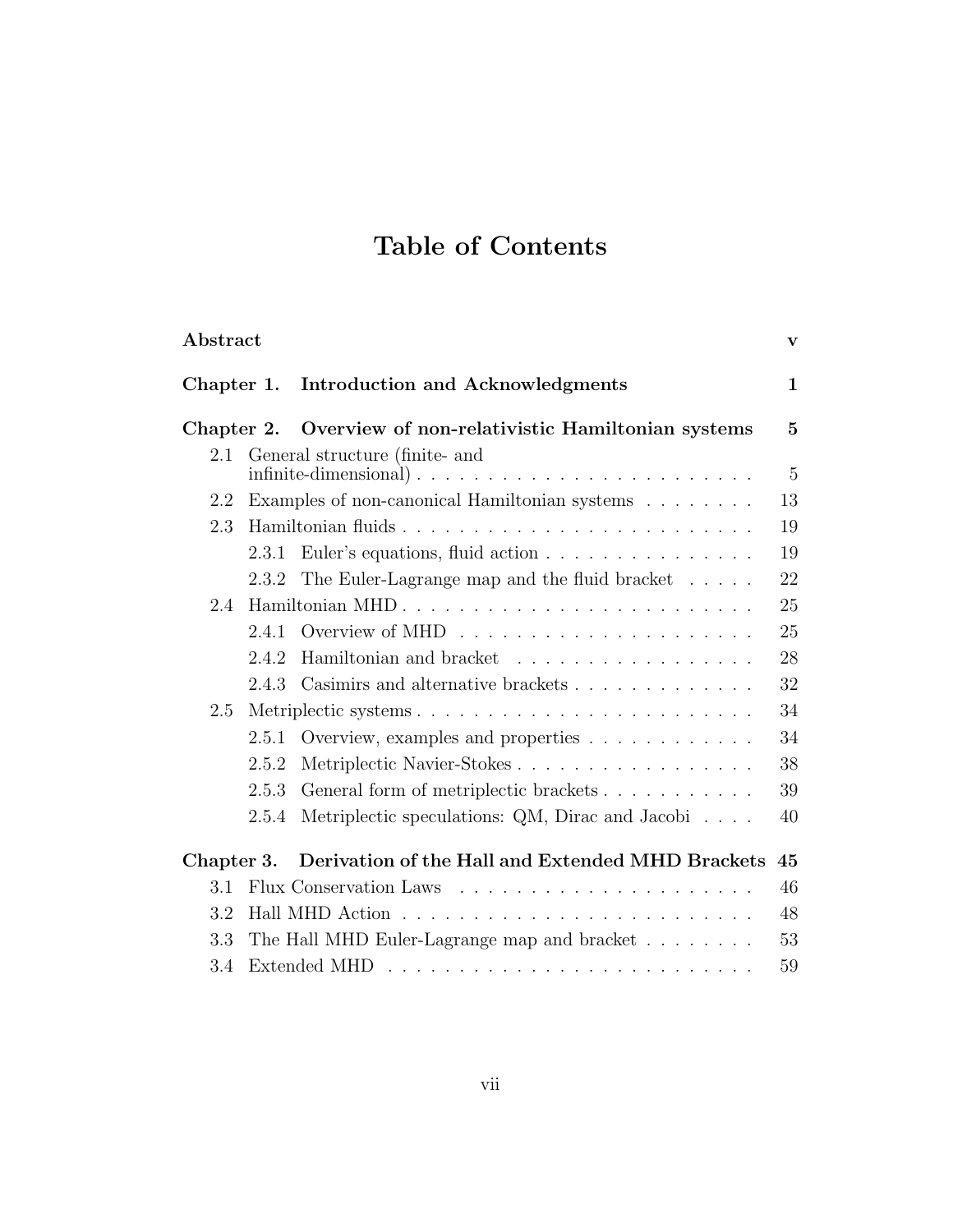| Chapter 4. |                                      | The transition to relativistic Hamiltonian systems                          | 61  |  |  |  |
|------------|--------------------------------------|-----------------------------------------------------------------------------|-----|--|--|--|
| 4.1        |                                      |                                                                             | 61  |  |  |  |
| 4.2        |                                      | Systems without proper time; the phase space action principle<br>63         |     |  |  |  |
| 4.3        |                                      | Relativistic metriplectic systems                                           | 66  |  |  |  |
| 4.4        |                                      | Relativistic Hamiltonian Maxwell-Vlasov and its difficulties                | 69  |  |  |  |
|            |                                      | Chapter 5. Relativistic MHD                                                 | 72  |  |  |  |
| 5.1        |                                      |                                                                             | 72  |  |  |  |
| 5.2        | Relativistic MHD in Hamiltonian form |                                                                             |     |  |  |  |
|            |                                      | 5.2.1 Action and functional derivatives                                     | 78  |  |  |  |
|            | 5.2.2                                | Bracket and field equations $\ldots \ldots \ldots \ldots \ldots$            | 82  |  |  |  |
| 5.3        |                                      | Alternative MHD brackets $\ldots \ldots \ldots \ldots \ldots \ldots \ldots$ | 85  |  |  |  |
|            | 5.3.1                                | Constrained bracket $\ldots \ldots \ldots \ldots \ldots \ldots \ldots$      | 86  |  |  |  |
|            | 5.3.2                                |                                                                             | 87  |  |  |  |
|            | 5.3.3                                |                                                                             | 88  |  |  |  |
|            | 5.3.4                                |                                                                             | 90  |  |  |  |
| 5.4        |                                      | Degeneracy, symmetry and gauge in Hamiltonian MHD $\dots$                   | 93  |  |  |  |
|            | 5.4.1                                | Casimirs and degeneracy                                                     | 94  |  |  |  |
|            | 5.4.2                                |                                                                             | 96  |  |  |  |
|            | 5.4.3                                | Setting the gauge $\dots \dots \dots \dots \dots \dots \dots$               | 98  |  |  |  |
| Chapter 6. |                                      | More on relativistic fluids and plasmas                                     | 103 |  |  |  |
| 6.1        |                                      |                                                                             | 103 |  |  |  |
| 6.2        |                                      | Relativistic Euler-Lagrange Map                                             | 114 |  |  |  |
| 6.3        |                                      | Overview of relativistic Navier-Stokes                                      | 118 |  |  |  |
| 6.4        |                                      | Metriplectic form of relativistic Navier-Stokes                             | 122 |  |  |  |
|            |                                      | Chapter 7. Relativistic classical spin                                      | 124 |  |  |  |
| Chapter 8. |                                      | Physical Consequences of the Jacobi Identity                                | 138 |  |  |  |
| Chapter 9. |                                      | Conclusion                                                                  | 152 |  |  |  |
| Appendix   |                                      |                                                                             |     |  |  |  |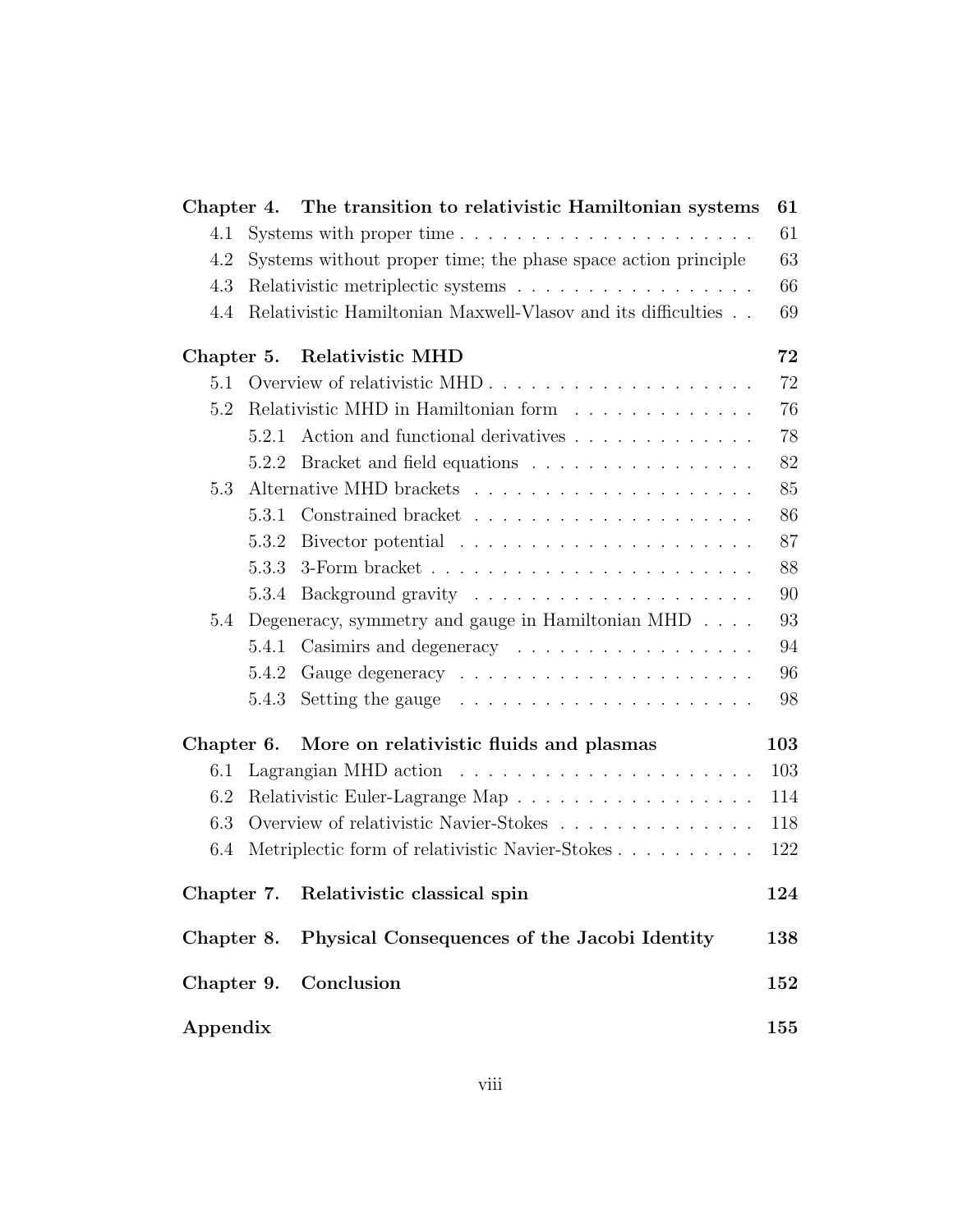| Appendix 1. Useful Mathematics                                | 156 |  |  |
|---------------------------------------------------------------|-----|--|--|
|                                                               |     |  |  |
| 1.2 Useful expressions involving the Jacobian determinant 158 |     |  |  |
|                                                               |     |  |  |
| <b>Bibliography</b>                                           |     |  |  |
| Index                                                         |     |  |  |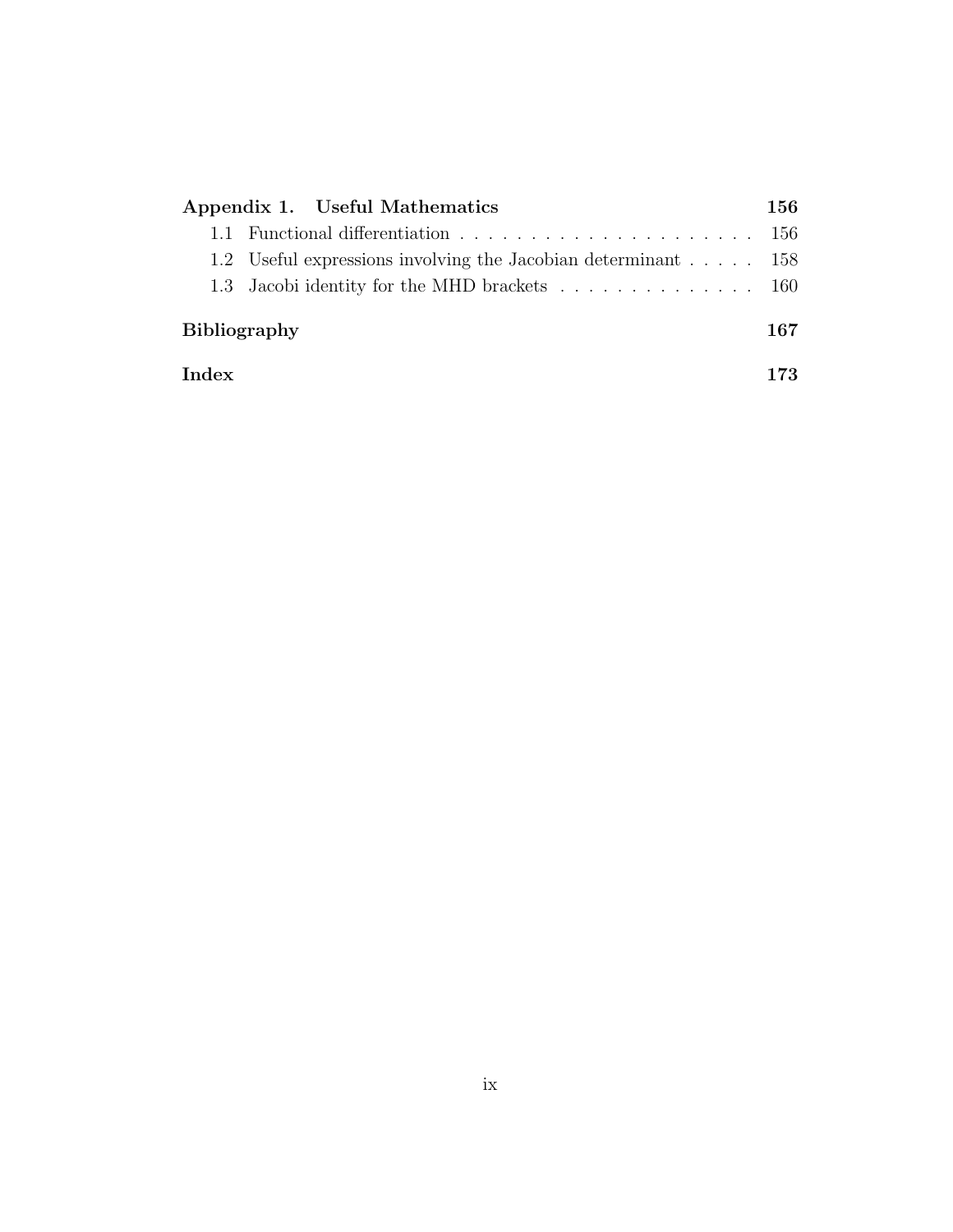# Chapter 1

# <span id="page-9-0"></span>Introduction and Acknowledgments

Physics pushes towards ever greater generalization and abstraction; even as its theories and models grow more complex and rich in consequences, new formalisms and insights allow us to express these theories in more compact and elegant forms. I see this dissertation as a small advance in that push towards abstraction, repeatedly taking systems of multiple, fairly complex equations of motion and recasting them in the compact form  ${f, S} = 0$  (the meanings of the various parts of this equation will be explained later). I do not think I am alone in a sense of niggling dissatisfaction, appearing irregularly as I learn the results of existing physics: a sense that, even when correct, there is something missing from the common explanations. I regard this dissatisfaction as an important motivation behind the push towards greater abstraction and elegance. I am happy and proud to say that I have been able to satisfy this sense of dissatisfaction, though only in a few, very narrow cases, and I hope that some measure of this joy comes through in my exposition.

Among those who have helped me find these moments of joy, I must single out Philip Morrison, my advisor. Toward his students, he is supportive, kind, patient and engaged; toward his field, he is passionate, resourceful,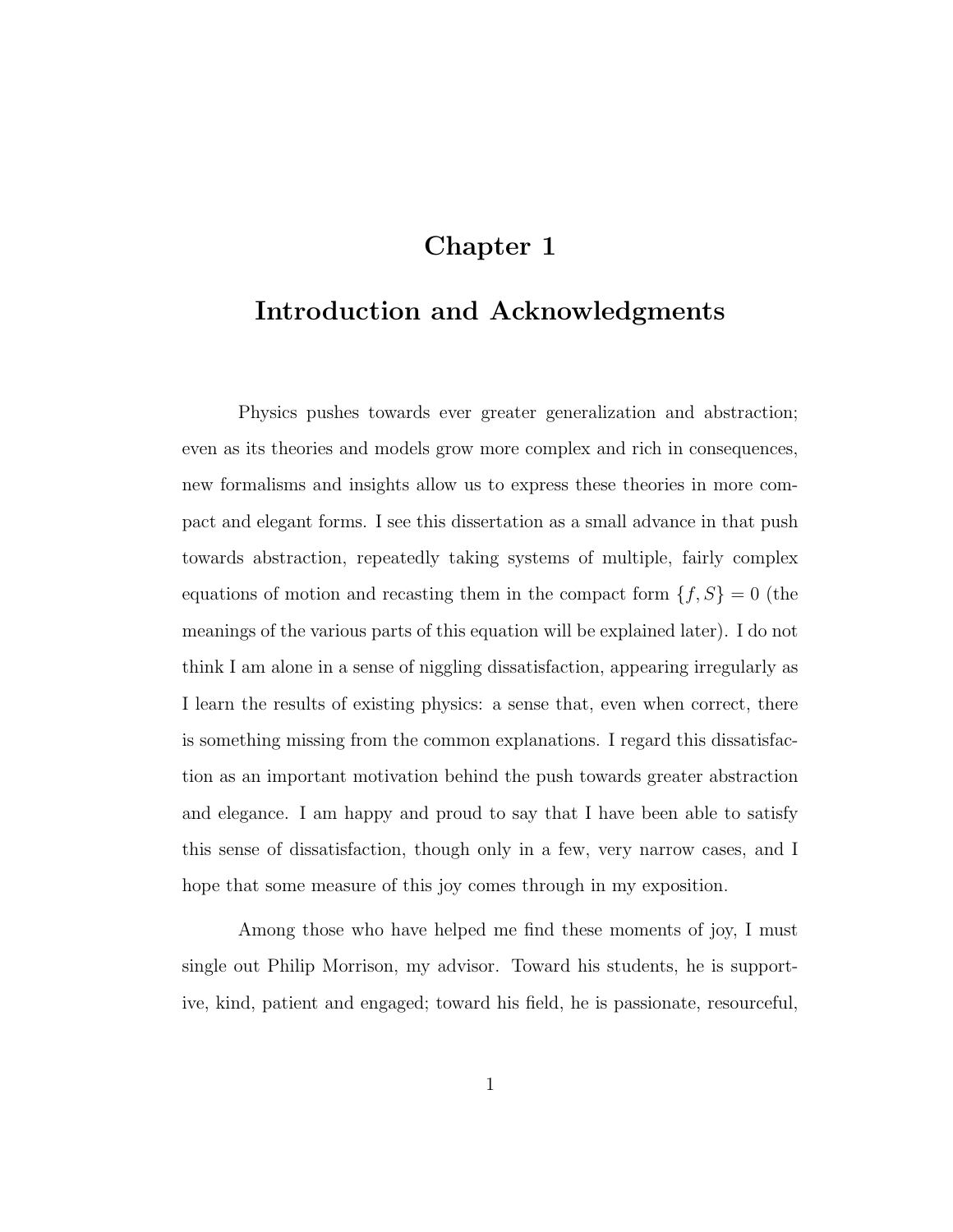thoroughly read, and inventive. We have shared many fun (and often even productive!) discussions about the topics to be found in the chapters to come, and his opinions in plasma physics have shaped not only the topics but the methods, approaches and guiding insights that shaped my research. Our conversations have ranged far beyond the relatively complete research found here, into topics too speculative and embryonic to put into print yet, and I will consider him a vital resource in my research to come. I hope that I will someday live up to the confidence he has shown in me. I also thank Gennady Shvets, my previous advisor, for being patient with my fickleness; Larry Shepley, for many enriching conversations and impish questions that have helped me shore up the relativity in this relativistic plasma physics; Wolfgang Rindler, for more such conversations, offering helpful perspective and unexpected connections; Swadesh Mahajan and Richard Hazeltine, with whom I should have conversed more, but who were invariably helpful when I did.

I thank the members of Dr. Morrison's Friday group, for raising many interesting questions and concerns on my research, and for helping me to develop my still-amateurish public speaking skills. Manasvi Lingam has been particularly helpful, and I admire his sterling qualities as a physicist-to-be; Ioannis Keramidas and George Miloshevich have also been particularly helpful. Cathy Rapinett, of the Institute of Fusion Physics, has been invariable helpful, cheerful and friendly. Among the friends who have provided good company and warm support through my many years in graduate school, I will single out Josef Rickets, Jacob Williamson, Mark Roy, and Rick Niess, but there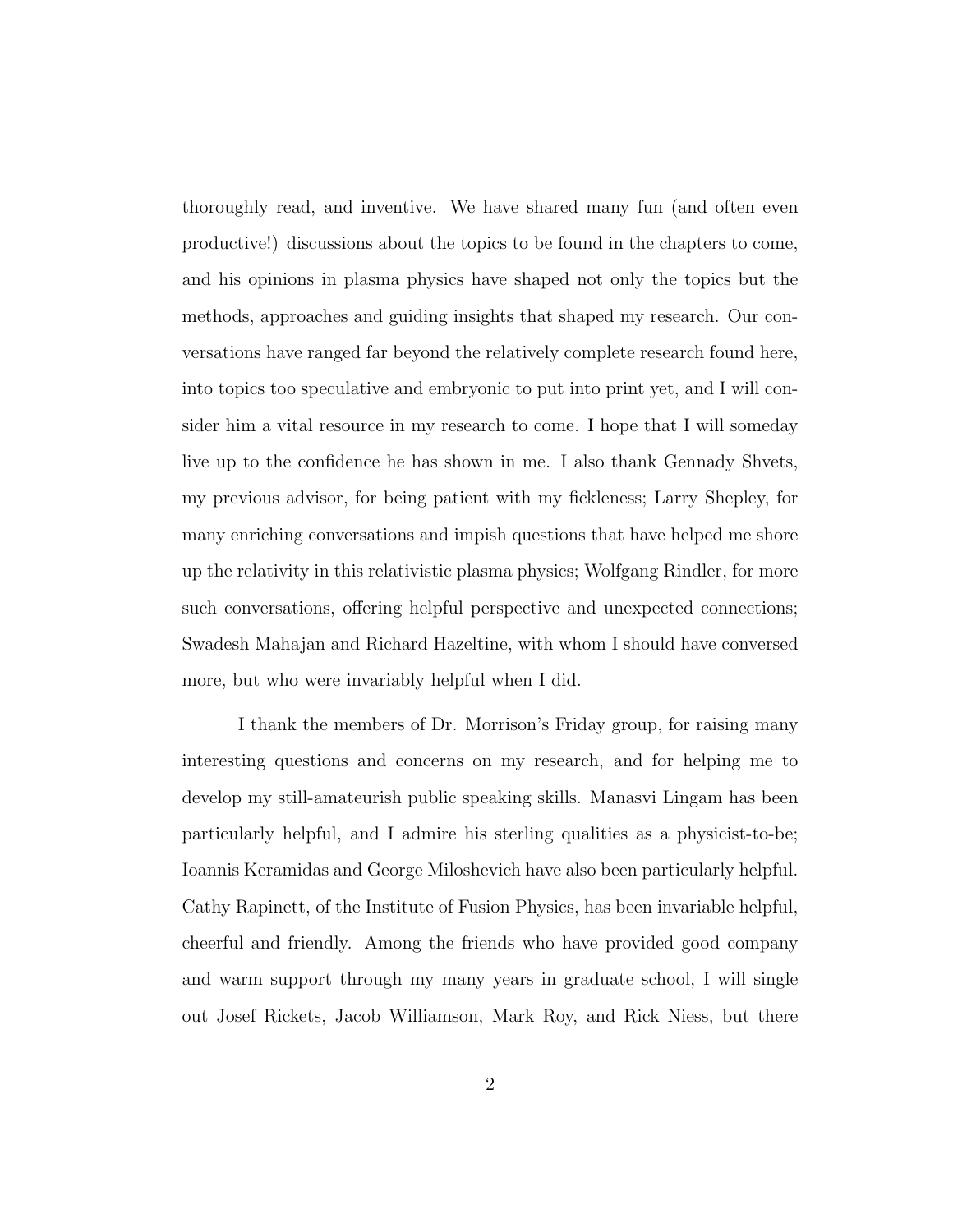have been many more who lended me strength during this period. I thank my father, Bill, and my grandmother, Ann, who supported an endeavour whose end they would not see; my mother, MT, who was always up for a weekend visit and respite; and my uncle, Chuck, who provided a few fun adventures I could not have afforded myself. I also owe gratitude to Francesco Pegoraro, Michel Vittot, and Yohei Kawazura, fruitful collaborators and collaborators-to-be.

Most of the material in this dissertation is original, albeit incomplete. The exceptions are Chapters [2,](#page-13-0) an overview of nonrelativistic Hamiltonian physics, and [4,](#page-69-0) about the transition to relativity, plus a few labelled overview sections in other chapters. Chapter [5,](#page-80-0) on Hamiltonian relativistic MHD, represents the most complete portion, and it has been published in Phys. Rev. D [\[8\]](#page-176-0). Chapter [8,](#page-146-0) on physical consequences of the Jacobi Identity, has, in a somewhat different form, been submitted. Chapters [3,](#page-53-0) on the derivation of the Hall and Extended MHD brackets, and [6,](#page-111-0) on the relation between Lagrangian and Eulerian relativistic MHD, represent the current states of papers still in the draft stage – the former chapter, developed only this last semester, belies the title of this dissertation, but I do hope to make it relativistic at a future stage. The latter portions of Chapters [2,](#page-13-0) [4](#page-69-0) and [5](#page-80-0) provide early, speculative work that I hope to develop in much greater detail in the future. Chapter [7,](#page-132-0) on relativistic Hamiltonian (and classical) spin, summarizes some foundered research from an earlier stage in my time with Dr. Morrison, and it is, sadly, not likely be developed beyond what I have provided here. Chapter [9](#page-160-0) presents the further research I hope to soon accomplish, and it is followed by a few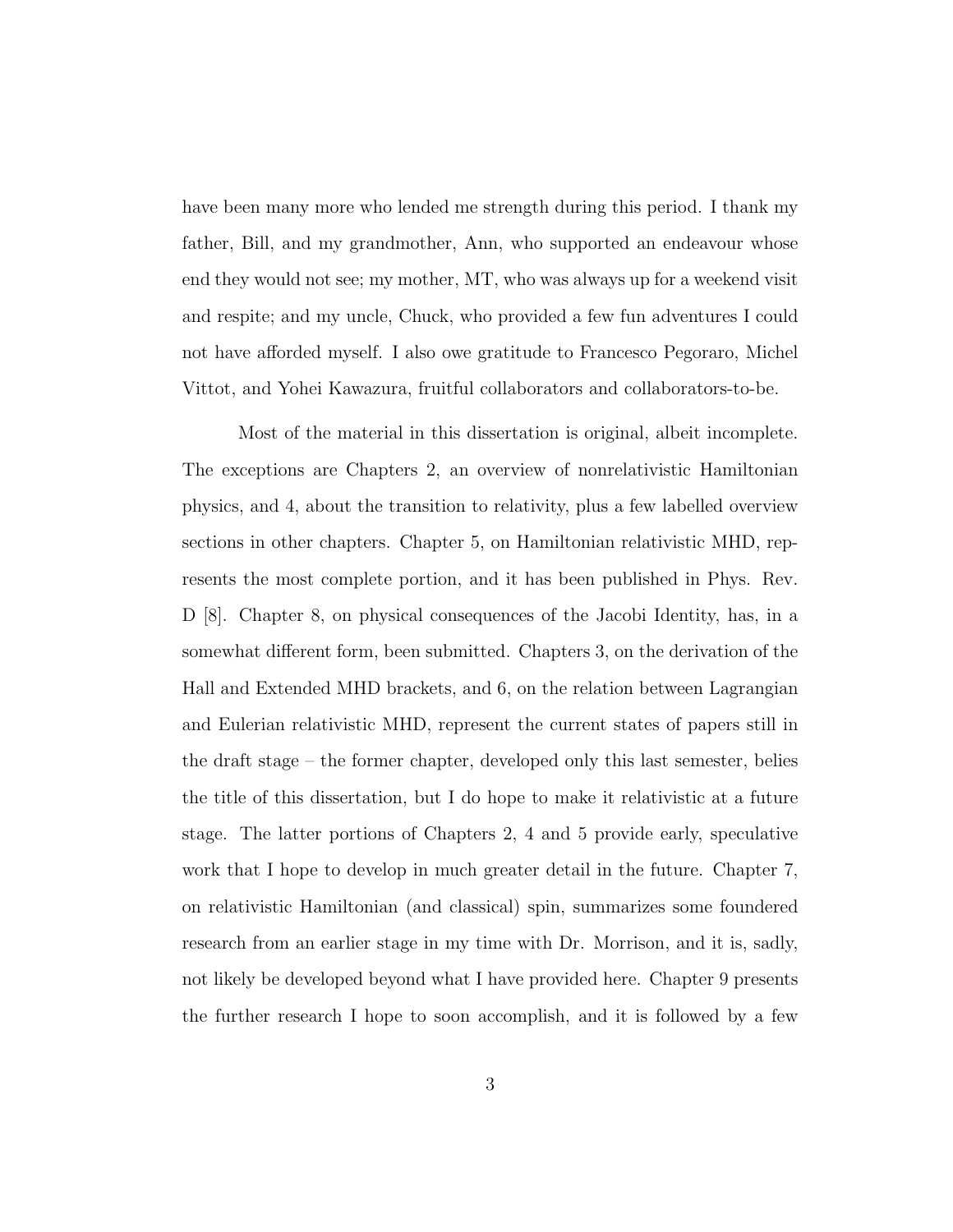appendices containing useful mathematics.

There are a few idiosyncratic conventions I use in this dissertation. Brackets play a central role, so I use different typographical ones to denote specific kinds of bracket: square brackets  $[f, g]$  for finite-dimensional brackets,  ${f, g}$  for either infinite-dimensional brackets or the combination of Poisson and metriplectic brackets, and  $(f, g)$  for the symmetric metriplectic bracket. As for the term itself, sometimes "Poisson bracket" refers to any bracket useable in a Hamiltonian formalism, and sometimes it refers specifically to the canonical bracket. For this reason, and to foster concision, I will simply call these "brackets", without modification. Hopefully Poisson won't mind.

I hope that you will find something of use in the words to come.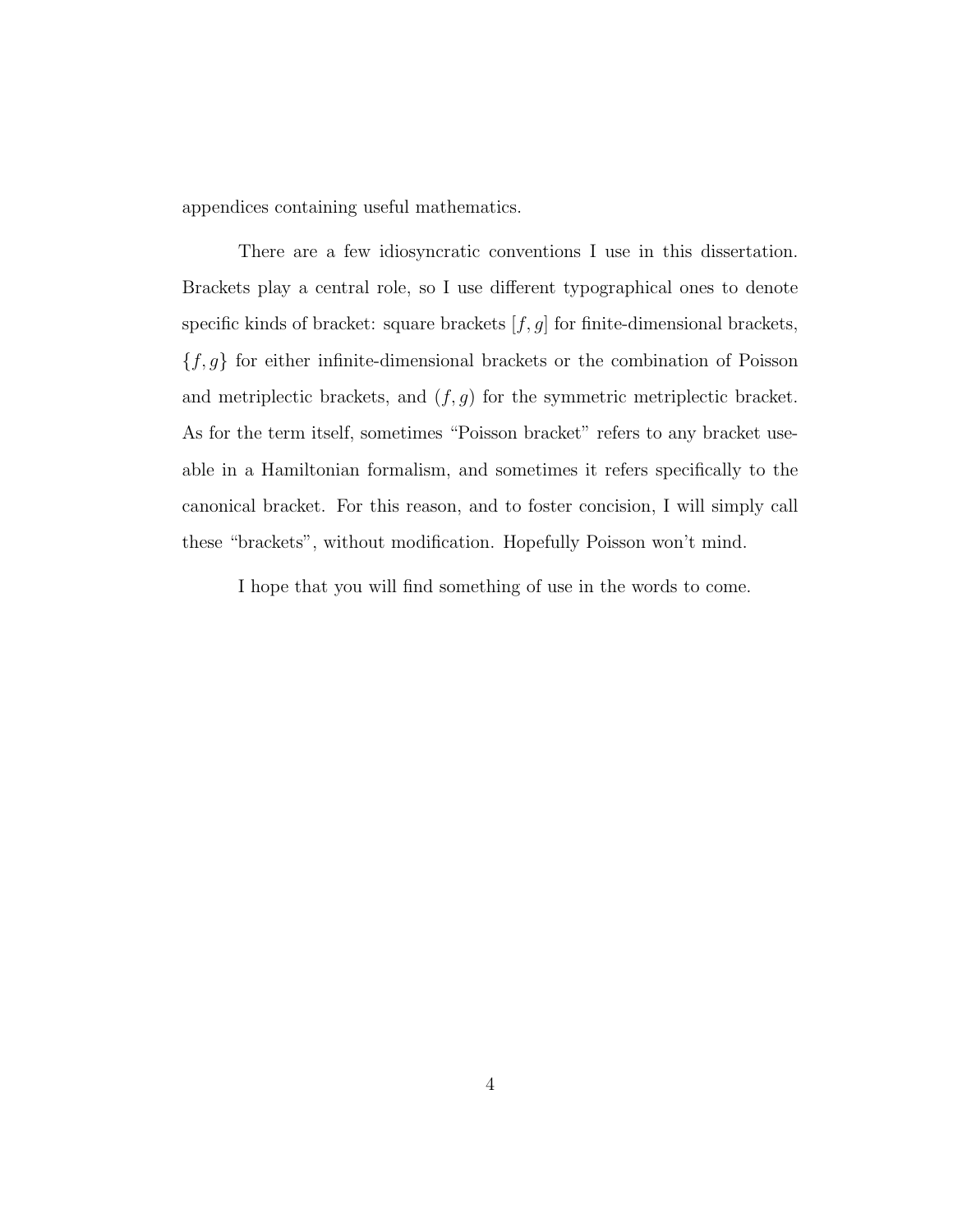# Chapter 2

# <span id="page-13-0"></span>Overview of non-relativistic Hamiltonian systems

My long journey begins with a single step:

<span id="page-13-2"></span>
$$
\frac{\mathrm{d}f}{\mathrm{d}t} = [f, H].\tag{2.1}
$$

Let us discuss this equation.

## <span id="page-13-1"></span>2.1 General structure (finite- and infinite-dimensional)

Hamilton's equations [\(2.1\)](#page-13-2) are the culmination of the Hamiltonian formalism, but this formalism requires a great deal of preparation before use. I'll start by enumerating their ingredients, beginning with the arbitrary function f of the dynamical variables. Said variables introduce one major distinction between Hamiltonian systems, that between finite-dimensional and infinitedimensional systems. In the former case, I have a finite-dimensional vector space called the phase space, typified by a system of  $N$  particles with  $6N$  variables  $(\mathbf{x}_{(i)}, \mathbf{p}_{(i)})$ ; in the latter case, I have a number of field variables, which themselves might be scalars, vectors or any other tensorial object, defined at each point of my domain. A basic example of an infinite-dimensional system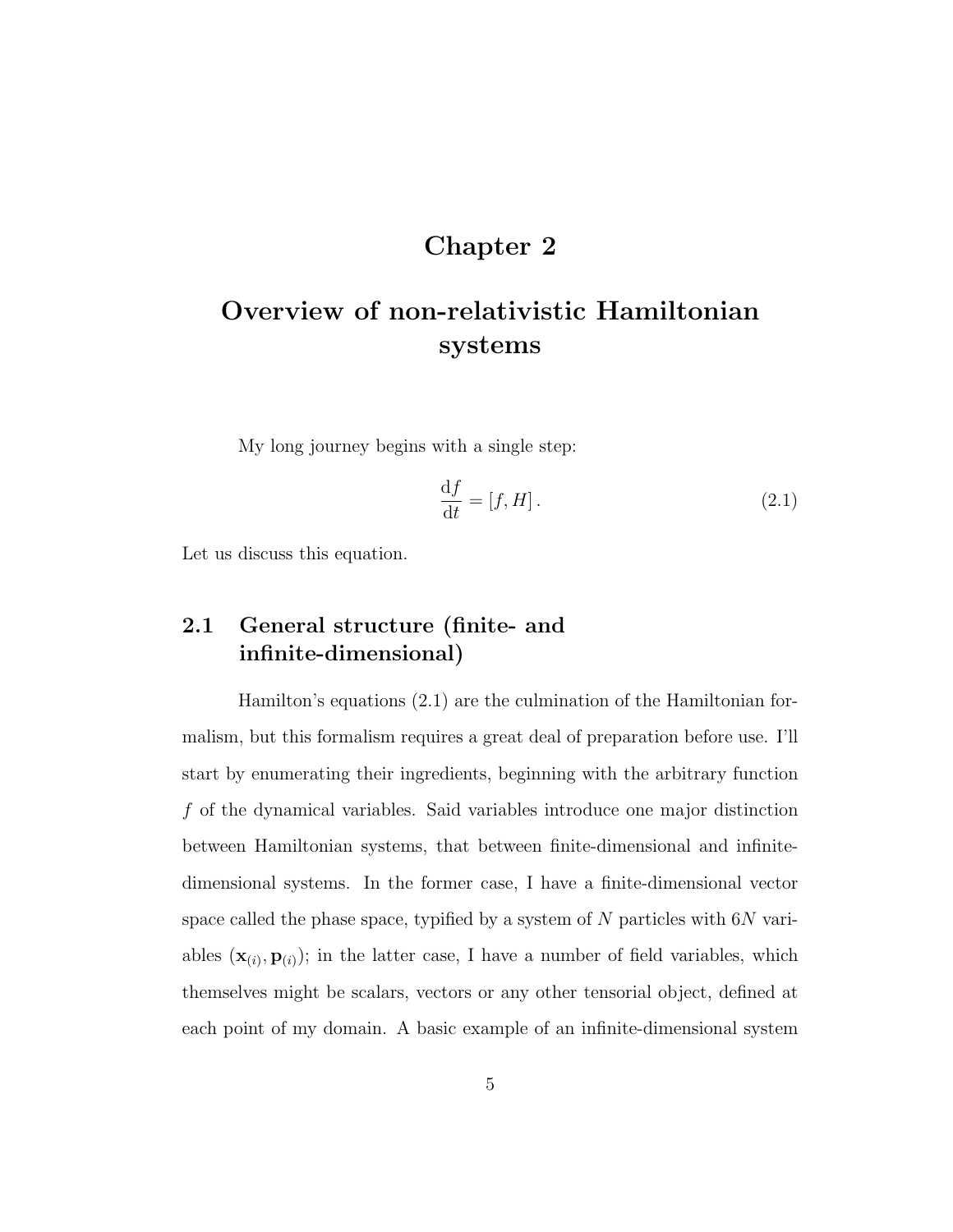would be Euler's fluid equations using two scalar fields, density n and specific entropy s, and one vector field, the fluid velocity **v**.

Moreover, nothing stops the two types of systems from mixing: for instance, the same unified Hamiltonian formalism can describe both the 6N variables of a collection of particles, and at the same time the infinite-dimensional vector fields representing the electric and magnetic fields governing the particles' motion. To evolve a system, you need equations of motion for each of its basic dynamical variables, and in practice you may need equations of motion for quite a few more; here, Hamilton's equations [\(2.1\)](#page-13-2) show one of their chief advantages, for every single one of those equations of motions are contained in that little package. The function or functional  $f$  can be whatever you please, provided it is a differentiable function of the dynamical variables alone.

Typically the Hamiltonian  $H$  is the energy of the system, but there are sufficient exceptions to be wary of this rule. In most of the examples found in this dissertation, there are in fact infinitely many quantities that can take the role of  $H$ , due to the existence of special invariants called Casimirs. I do, however, require that the Hamiltonian be a scalar, thus invariant under rotations and translations; in this dissertation, I will also require that it be a true scalar rather than a pseudoscalar, and thus invariant under inversions of the coordinate system. Similarly, I require that it be invariant under time reversals, although this particular symmetry is more for illustration than for practical purposes. Having said all this, what is the Hamiltonian  $H$ , exactly? Well,  $(2.1)$  shows that it is the generator of time derivatives – and since this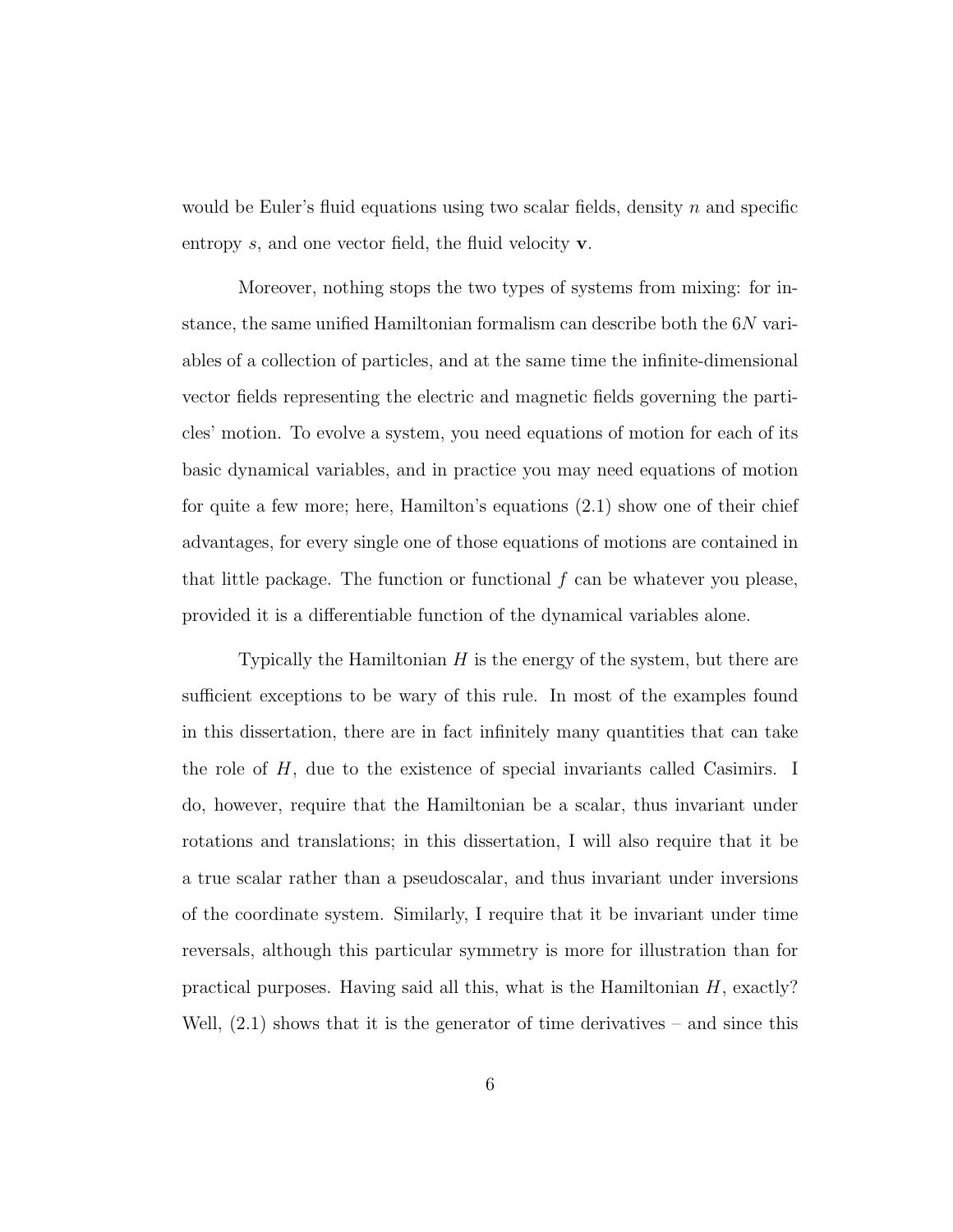"generation" of derivatives is done by the bracket  $[f, g]$ , I had better explain that object.

Let  $f$ ,  $g$  and  $h$  be any functions of the dynamical variables; usually, they are scalar or vector functions, but they may be of any tensorial rank. Let  $\alpha$  and  $\beta$  be mere real numbers. The bracket is antisymmetric:

<span id="page-15-0"></span>
$$
[f, g] = -[g, f] \tag{2.2}
$$

It is also linear:

<span id="page-15-1"></span>
$$
[\alpha f + \beta g, h] = \alpha[f, h] + \beta[g, h]
$$
\n(2.3)

It is in fact bilinear, for using [\(2.2\)](#page-15-0) and [\(2.3\)](#page-15-1) together shows that the linearity property holds on both sides of the bracket. Next up we have the Jacobi identity:

<span id="page-15-3"></span>
$$
[[f, g], h] + [[g, h], f] + [[h, f], g] = 0 \tag{2.4}
$$

The bracket also possesses the Leibniz property:

<span id="page-15-2"></span>
$$
[fg, h] = f[g, h] + [f, h]g
$$
\n(2.5)

The next, seldom-mentioned property I call "preservation of type", for lack of a better term. Note that [\(2.1\)](#page-13-2) does not specify what type of object (i.e. scalar, vector, tensorial) the function f is – but whatever type it is,  $df/dt$ is the same type, so  $[f, H]$  must be that type as well. This fact is a special case of a broader property, which may be stated thus: if  $f$  is a tensor of rank  $r_1$ , and g is a tensor of rank  $r_2$ , then  $[f, g]$  is a tensor of rank  $r_1 + r_2$ . Thus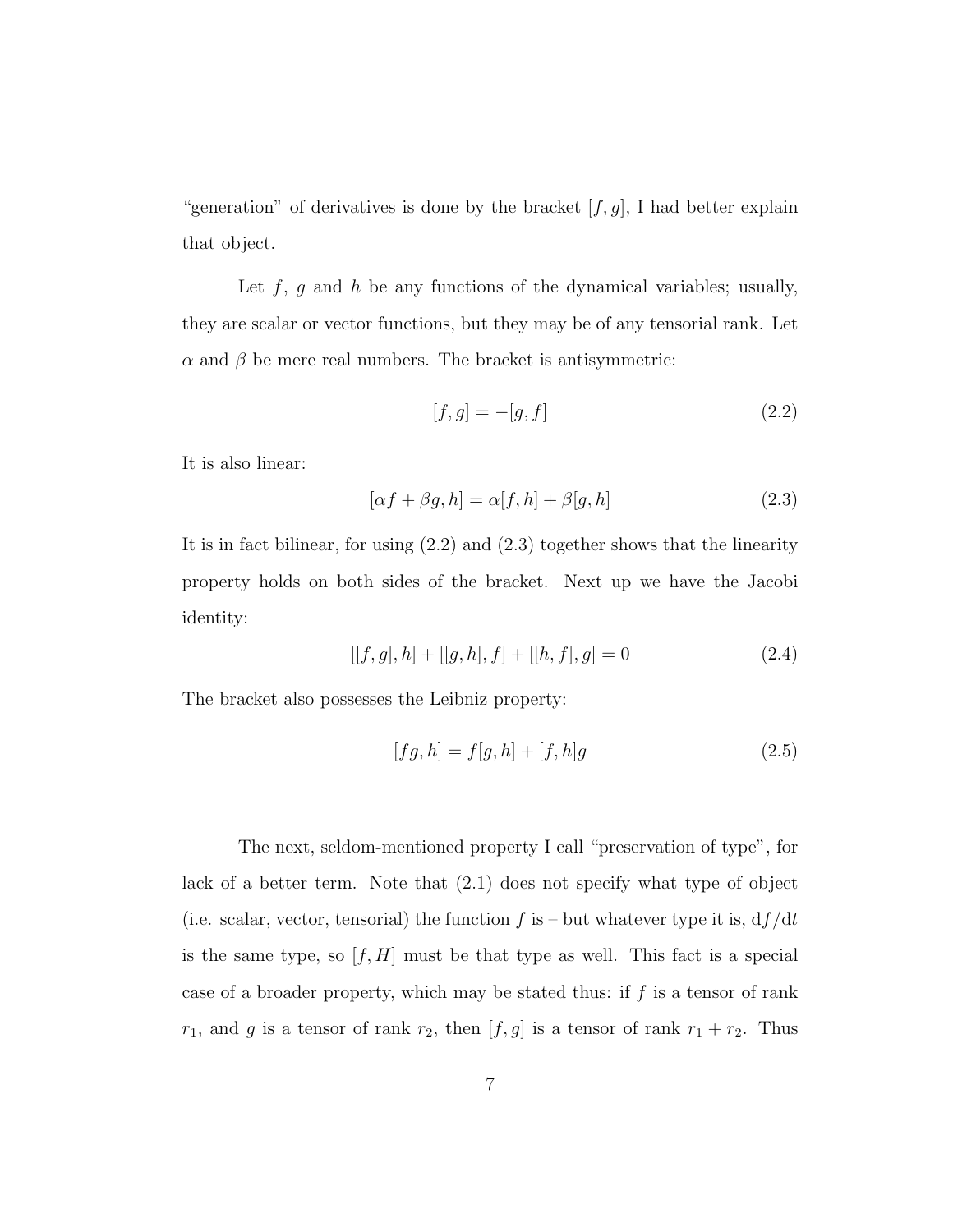H has rank zero, since  $df/dt$  must have the same rank as f. This property becomes even stronger in relativity: if  $f$  is a tensor of covariant rank  $r_1$  and contravariant rank  $s_1$ , and g is a tensor of covariant rank  $r_2$  and contravariant rank  $s_2$ , then  $[f, g]$  is a tensor of covariant rank  $r_1 + r_2$  and contravariant rank  $s_1 + s_2$ . As a specific example from relativity, early on in Chapter [8](#page-146-0) I produce a bracket containing two terms of a particle's 4-velocity  $U^{\mu}$ :

$$
[U^{\mu}, U^{\nu}] = F^{\mu\nu}
$$

where  $F^{\mu\nu}$  is the electromagnetic field tensor. From examples like this I also think of the property as a "preservation of indices".

The final, also seldom-mentioned property concerns the behavior of a bracket under coordinate transformations. Let  $\Psi$  denote some coordinate transformation, and  $f_\Psi$  the new value of  $f$  when subjected to that transformation. For instance, if f is a field variable and  $\Psi$  is a translation by displacement  $\Delta$ x, then  $f_{\Psi}(\mathbf{x}) = f(\mathbf{x}-\Delta\mathbf{x})$ , and if  $\Psi$  is an inversion of the coordinate system (i.e. a parity transformation) then  $f_{\Psi}(\mathbf{x}) = f(-\mathbf{x})$ . My final property states that, under such a transformation, the bracket transforms in a homomorphic manner:

<span id="page-16-0"></span>
$$
([f,g])_{\Psi} = [f_{\Psi}, g_{\Psi}]_{\Psi}
$$
\n
$$
(2.6)
$$

Under a transformation, the bracket [,] will change to a new form  $[ , ]_{\Psi}$ . Equation [\(2.6\)](#page-16-0) states how this transformation occurs. In the typical case where the bracket is defined in terms of derivatives of the dynamical variables, you can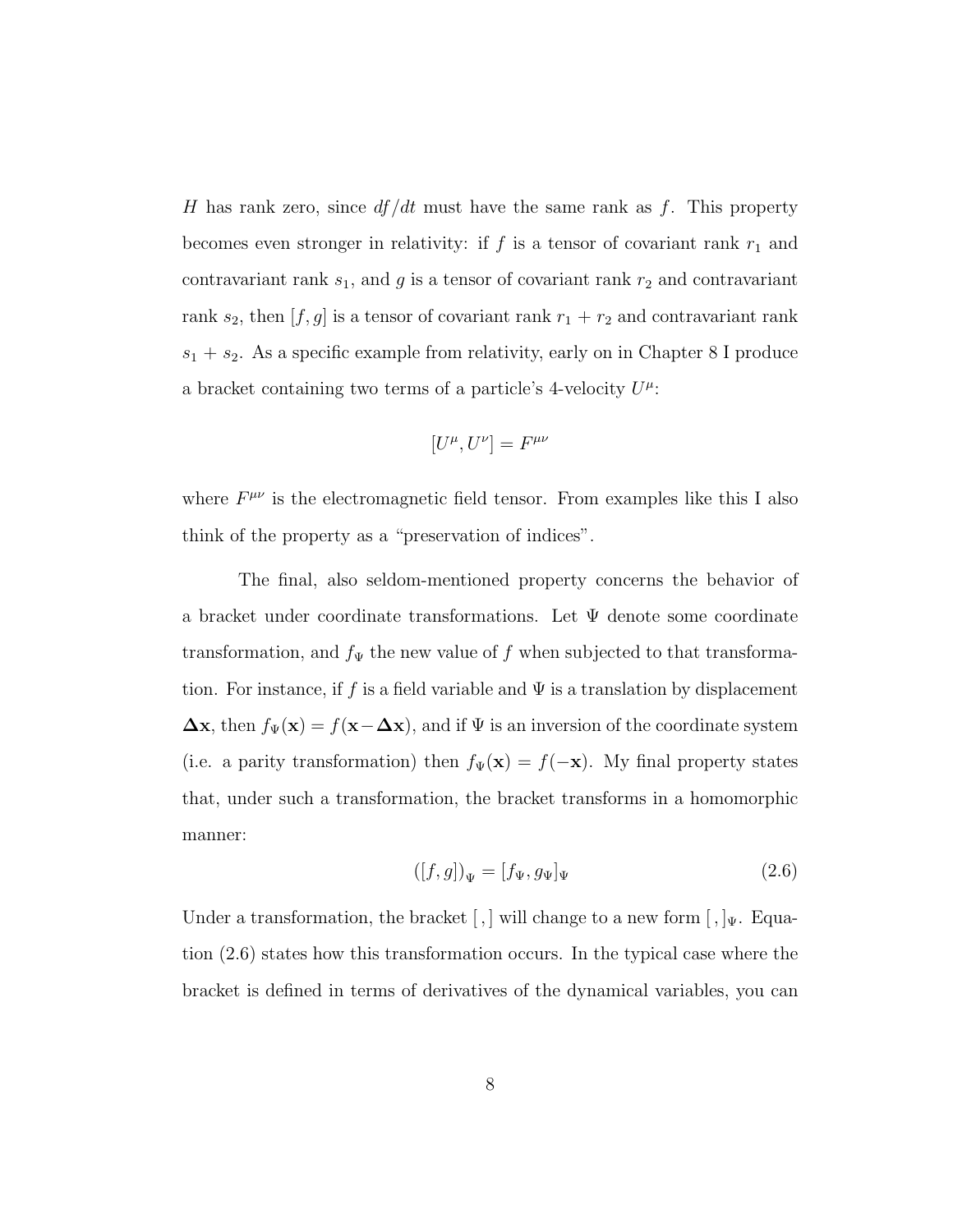also insert the transformed derivatives into the bracket to obtain the new one, an easier procedure overall.

As I've already mentioned, one can interpret the bracket as a generator of derivatives – in a more sophisticated text, it might be called a derivation. When a function is placed in one side of the bracket, with the other left unspecified (making the overall object an operator), the bracket becomes some kind of derivative. To offer a concrete example of this interpretation, consider the archetypal bracket, namely the canonical bracket for a single particle:

<span id="page-17-0"></span>
$$
[f,g] = \frac{\partial f}{\partial x^i} \frac{\partial g}{\partial p_i} - \frac{\partial g}{\partial x^i} \frac{\partial f}{\partial p_i}
$$
 (2.7)

It is a simple matter to generate partial derivatives over the phase space:

$$
[x^i, \cdot] = \frac{\partial \cdot}{\partial p_i} \qquad [p_i, \cdot] = -\frac{\partial \cdot}{\partial x^i}
$$

Perhaps this does not impress you. In that case, change the plane coordinates from  $(x, y, p_x, p_y)$  to  $r = \sqrt{x^2 + y^2}$ ,  $\phi = \tan^{-1}(y/x)$ ,  $l_z = xp_y - yp_x$ , and  $p_r = (xp_x + yp_y)/\sqrt{x^2 + y^2}$ . The polar bracket  $[,]_p$  is still canonical, and I can now generate the following useful derivatives:

$$
[\phi, \cdot]_p = \frac{\partial \cdot}{\partial l_z} \qquad [l_z, \cdot]_p = -\frac{\partial \cdot}{\partial \phi}
$$

$$
[r, \cdot]_p = \frac{\partial \cdot}{\partial p_r} \qquad [p_r, \cdot]_p = -\frac{\partial \cdot}{\partial r}
$$

It would be remiss of me not to mention the most important generator of all, an expression which holds for either bracket:

$$
[H, \cdot \,] = -\frac{\mathrm{d} \cdot}{\mathrm{d} t}
$$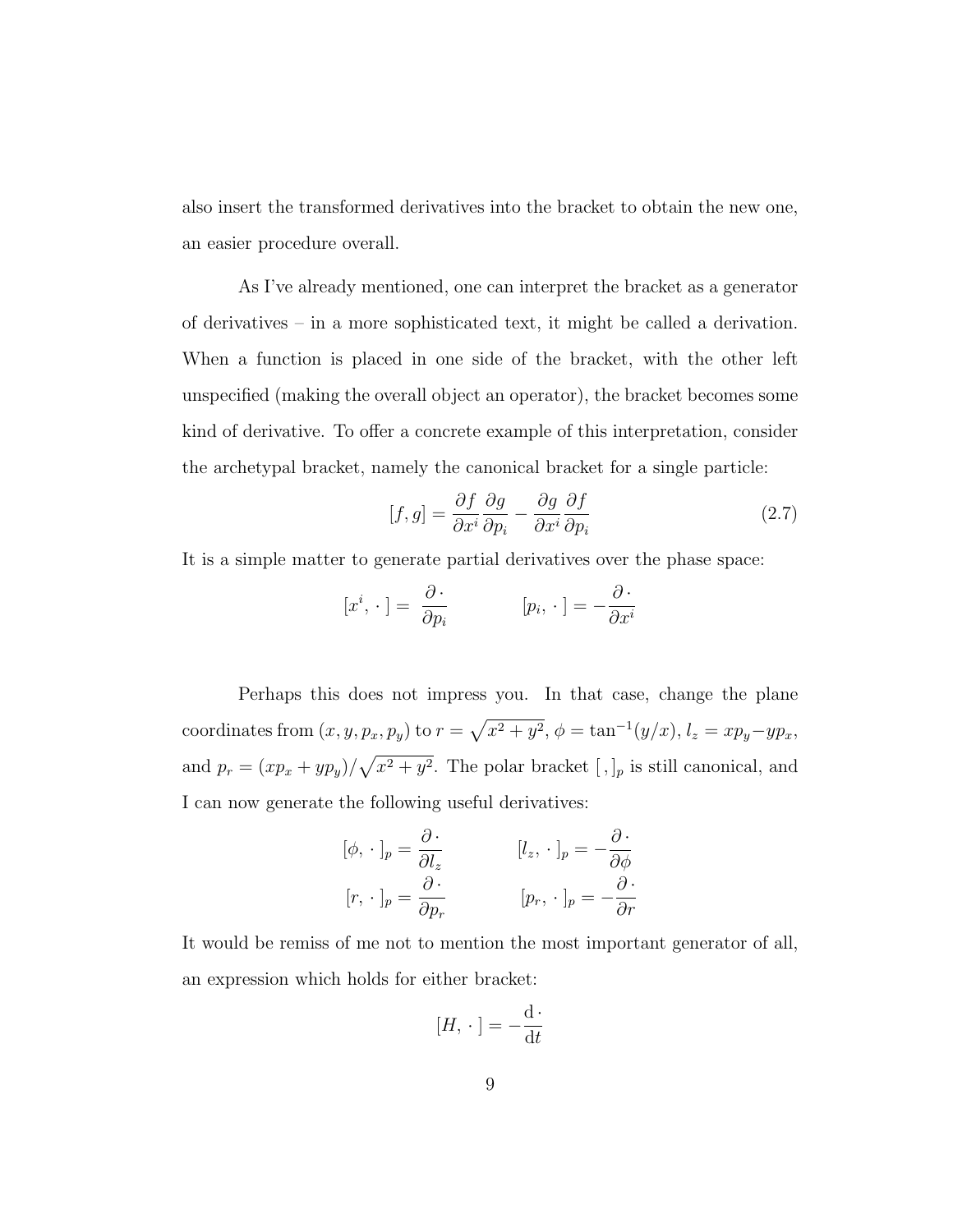This expression is my preferred answer to the question of what H is.

In quantum mechanics, one says that **p** (now an operator) generates space translations,  $\bf{L}$  generates rotations, and  $H$  generates time translations. The generation of derivatives shown above is not a quirk of finite-dimensional canonical brackets, but happens for any bracket, though the specific expressions will change. For another example, see Ref.[\[26\]](#page-178-0), which gives generators for translations, rotations, and center-of-mass motion using the nonrelativistic MHD bracket.

The bracket generalizes the derivative, and so its properties may be interpreted as generalizations of the properties of derivatives. The linearity property [\(2.3\)](#page-15-1) echoes the linearity property of derivatives (full or partial), and similarly for the Leibniz property [\(2.5\)](#page-15-2). The Jacobi identity [\(2.4\)](#page-15-3) generalizes the commutation of partial derivatives, e.g.  $\frac{\partial^2 f}{\partial x \partial y} = \frac{\partial^2 f}{\partial y \partial x}$ ; indeed, for the canonical bracket, proving the Jacobi identity only requires said commutation.

The antisymmetry property proves more difficult to interpret. However, assuming a cooperative Hamiltonian, Hamilton's equations are time-reversible, so I will apply a time reversal transformation to  $(2.1)$  (with f a scalar) and use [\(2.6\)](#page-16-0):

$$
\left(\frac{\mathrm{d}f}{\mathrm{d}t}\right)_T = -\frac{\mathrm{d}f_T}{\mathrm{d}t} = -[f_T, H] = ([f, H])_T = [f_T, H_T]_T = [f_T, H]_T
$$

From this expression I infer that

$$
[f, g]_T = -[f, g] = [g, f]
$$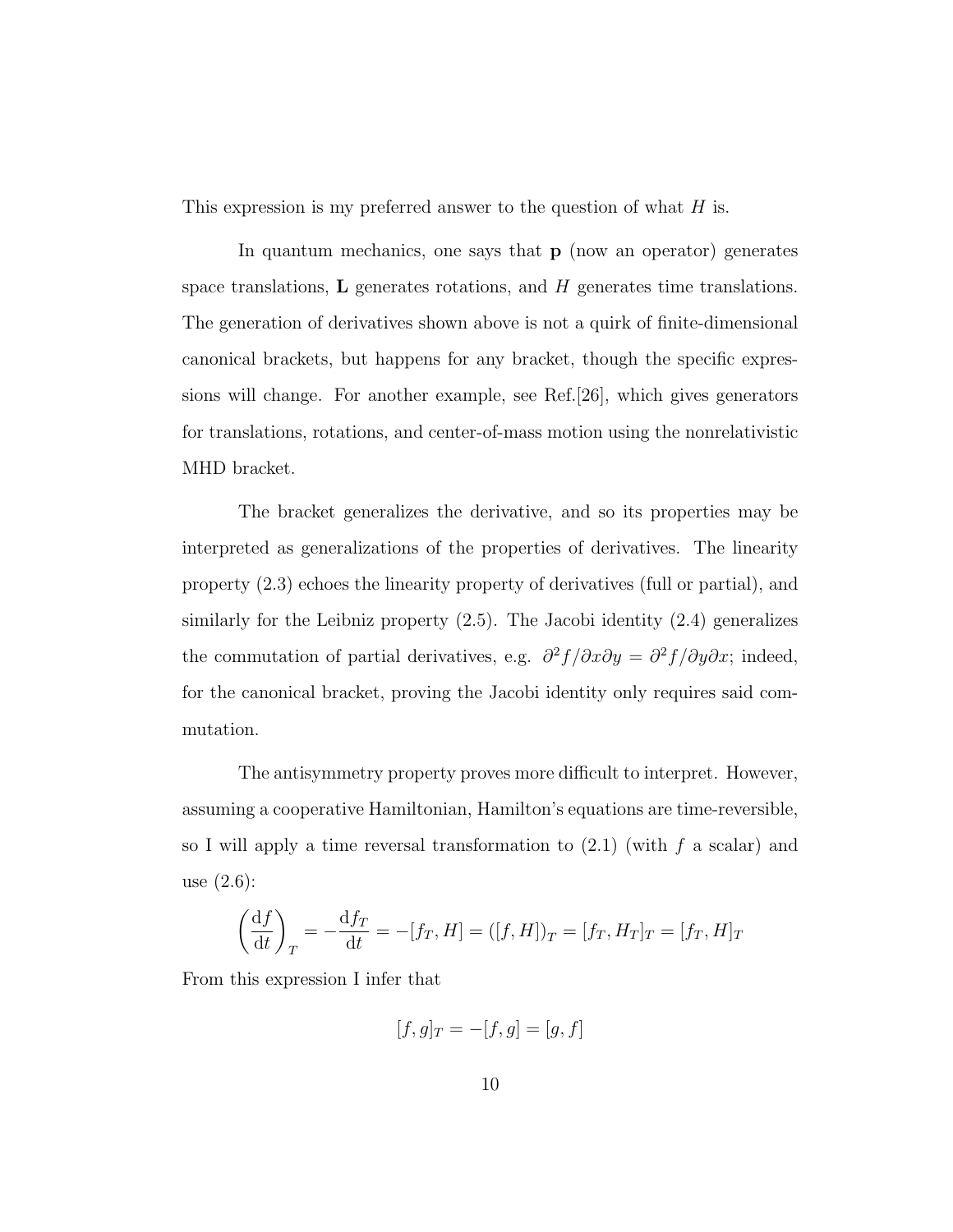The bracket's antisymmetry expresses its behavior under time reversal. Take this to be a property of a broader class of brackets, so that you could have other objects with  $(f, g)_T = (g, f)$ . Then, if you want to build an irreversible system, you can divide the equations of motion into reversible and irreversible parts; under a time reversal transformation, the irreversible parts will change by a sign. Looking at the derivation above, if a separate bracket generates this irreversible motion, it would obey  $(f, g)_T = (f, g)$ ; using the hypothetical time-reversal property, this would imply  $(f, g) = (g, f)$ , giving a symmetric bracket. This idea is at the core of the metriplectic formalism developed by Dr. Morrison[\[27\]](#page-178-1), which will be investigated at several points in this dissertation. I note that, for every bracket presented in this dissertation, whether purely Hamiltonian or mixed, the hypothetical property  $(f, g)_T = (g, f)$  does indeed hold.

I conclude this section by discussing two important distinctions between broad classes of Hamiltonian systems; that between finite- and infinitedimensional ones, and that between canonical and noncanonical ones. Finitedimensional systems have already been encountered, and describe particle or other motion involving discrete elements, whereas infinite-dimensional ones describe field theories. The latter will have brackets over functions of functions (called functionals), and functional (or Frechet) derivatives instead of partial ones. Some of the subtleties of this change, as well as a demonstration of the chain rule for functional derivatives, are presented in Appendix [1.1.](#page-164-1) However, the distinction between canonical and noncanonical systems is the more salient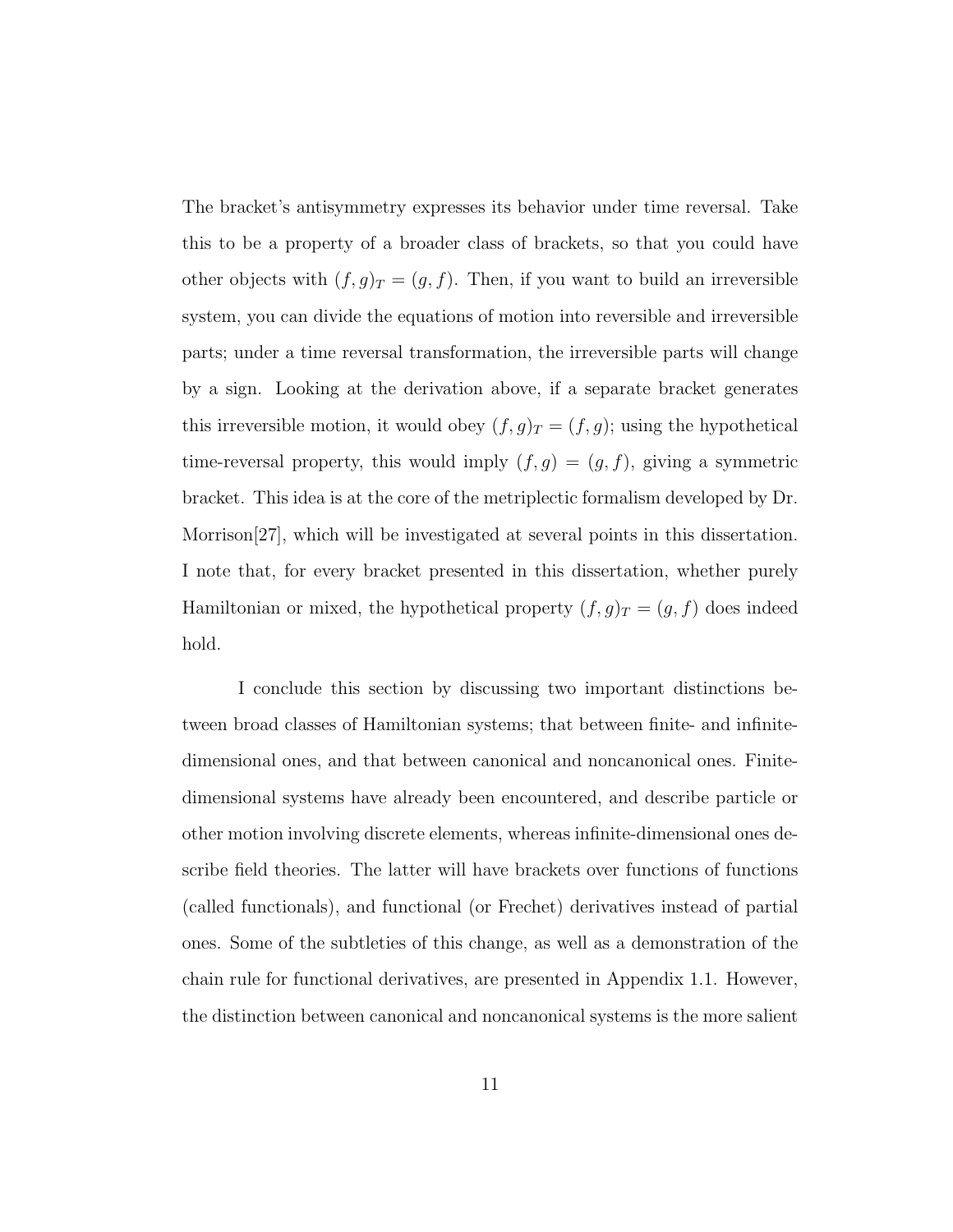one, because almost every example presented in this text will be the latter.

While most physicists are well-versed in the former, far fewer take the latter seriously. Indeed, in the finite-dimensional case, the Darboux theorem guarantees that a Hamiltonian system can be reduced into quasi-canonical form: if one writes its bracket as

<span id="page-20-0"></span>
$$
[f, g] = J_{ij}(z) \frac{\partial f}{\partial z^i} \frac{\partial g}{\partial z^j}
$$
 (2.8)

then a suitable coordinate change will transform the matrix  $J_{ij}(z)$ , of rank  $2m$ and dimension  $N = 2m + n$ , into the form

$$
\left[\begin{array}{ccc}0_m & I_m & 0_{m \times n} \\ -I_m & 0_m & 0_{m \times n} \\ 0_{n \times m} & 0_{n \times m} & 0_n\end{array}\right]
$$

with I and 0 denoting the identity and zero matrices. (The rank  $2m$  must be even because  $J_{ij}$  is antisymmetric.) This new matrix is constant except for places where its rank changes. Comparison to  $(2.7)$  shows that J has a canonical part, and a degenerate part. However, transferring to the Darboux coordinates may obscure the underlying physics. More, there is no equivalent of the Darboux theorem for infinite-dimensional systems, where noncanonical brackets are the norm rather than the exception. Rather than taking this to be unfortunate, I tend to regard the richer structure of noncanonical systems as a part of their allure, that structure having physical consequences in its own right; see, for example, Chapter [8](#page-146-0) for physical consequences of the Jacobi identity for noncanonical systems, an identity which is automatically satisfied for canonical systems.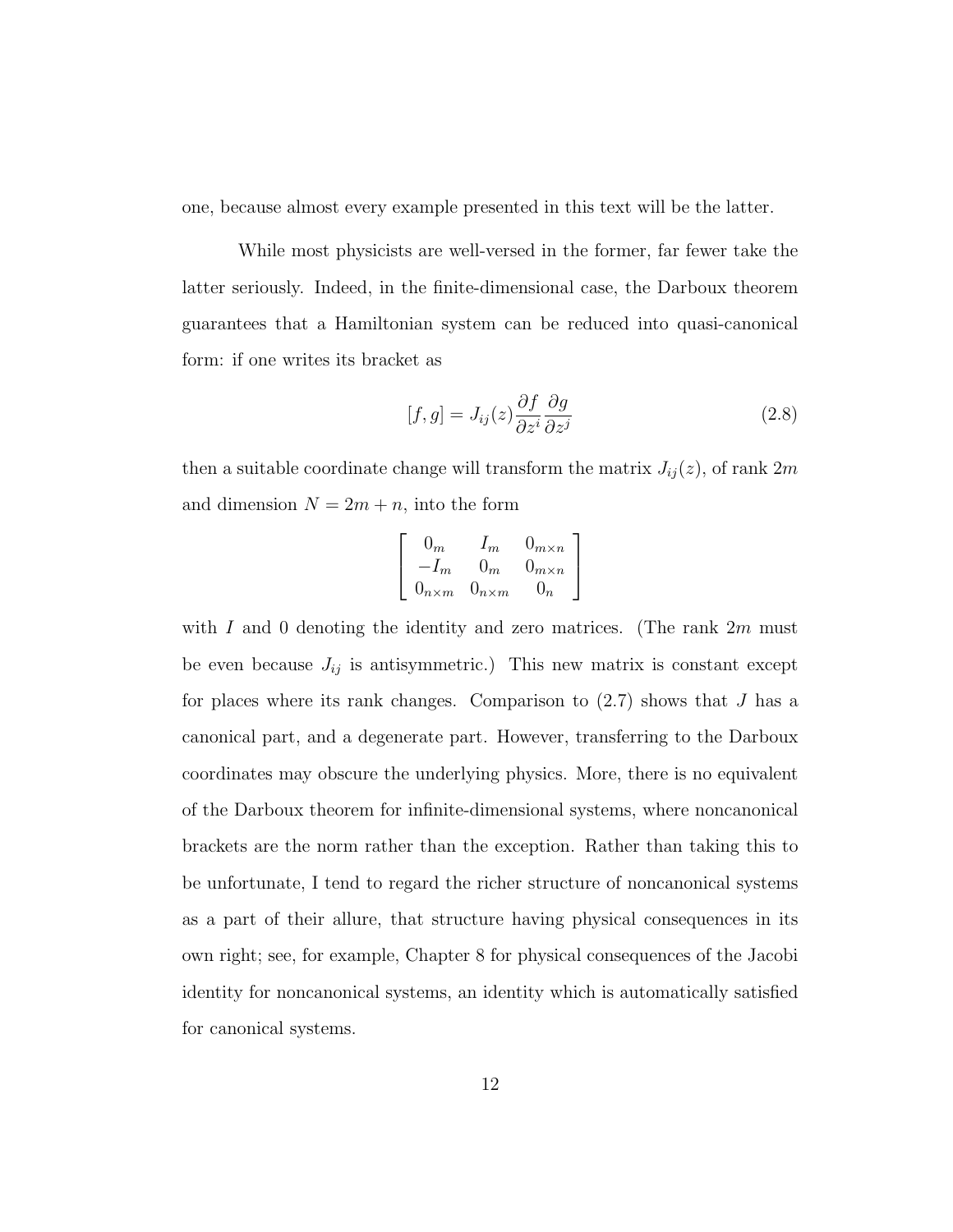## <span id="page-21-0"></span>2.2 Examples of non-canonical Hamiltonian systems

Now I will look at various ways of arriving at noncanonical Hamiltonian systems. One can, for example, notice that the properties  $(2.2)$  -  $(2.4)$  are also defining features of the well-studied Lie algebras. The most important Lie algebras are those corresponding to the Lie groups of transformations of vector spaces. These are linear algebras, in the sense that if the  $s^i$ , with  $i \in \{i,2,...,n\},$  are the infinitesimal generators of transformations, then their algebra will be  $[s^i, s^j] = C_{\mu}^{ij}$  $\frac{i}{k} s^k$  for some "structure constants"  $C^{ij}_{\ \mu}$  $_k^j.$ 

Not surprisingly, there are many noncanonical brackets corresponding to Lie algebras. For example, suppose a neutral particle has an intrinsic magnetic moment s, which couples to a magnetic field via an interaction energy  $\mathbf{s} \cdot \mathbf{B}$ . Then the Hamiltonian  $H = p^2/2m + U(x) + \mathbf{s} \cdot \mathbf{B}$ , along with the noncanonical bracket

$$
[f,g] = \frac{\partial f}{\partial x^i} \frac{\partial g}{\partial p_i} - \frac{\partial g}{\partial x^i} \frac{\partial f}{\partial p_i} - \mathbf{s} \cdot \left( \frac{\partial f}{\partial \mathbf{s}} \times \frac{\partial g}{\partial \mathbf{s}} \right)
$$

will give the correct equations of motion

$$
\frac{d\mathbf{x}}{dt} = \frac{\mathbf{p}}{2m}
$$
  
\n
$$
\frac{d\mathbf{p}}{dt} = -\nabla U - \nabla (\mathbf{m} \cdot \mathbf{B})
$$
  
\n
$$
\frac{d\mathbf{s}}{dt} = \mathbf{s} \times \mathbf{B}
$$

In this case the structure constants are the Levi-Civita symbols  $\epsilon^{ijk}$ , given that one can raise and lower indices freely, and they correspond to the Lie group  $SO(3)$ .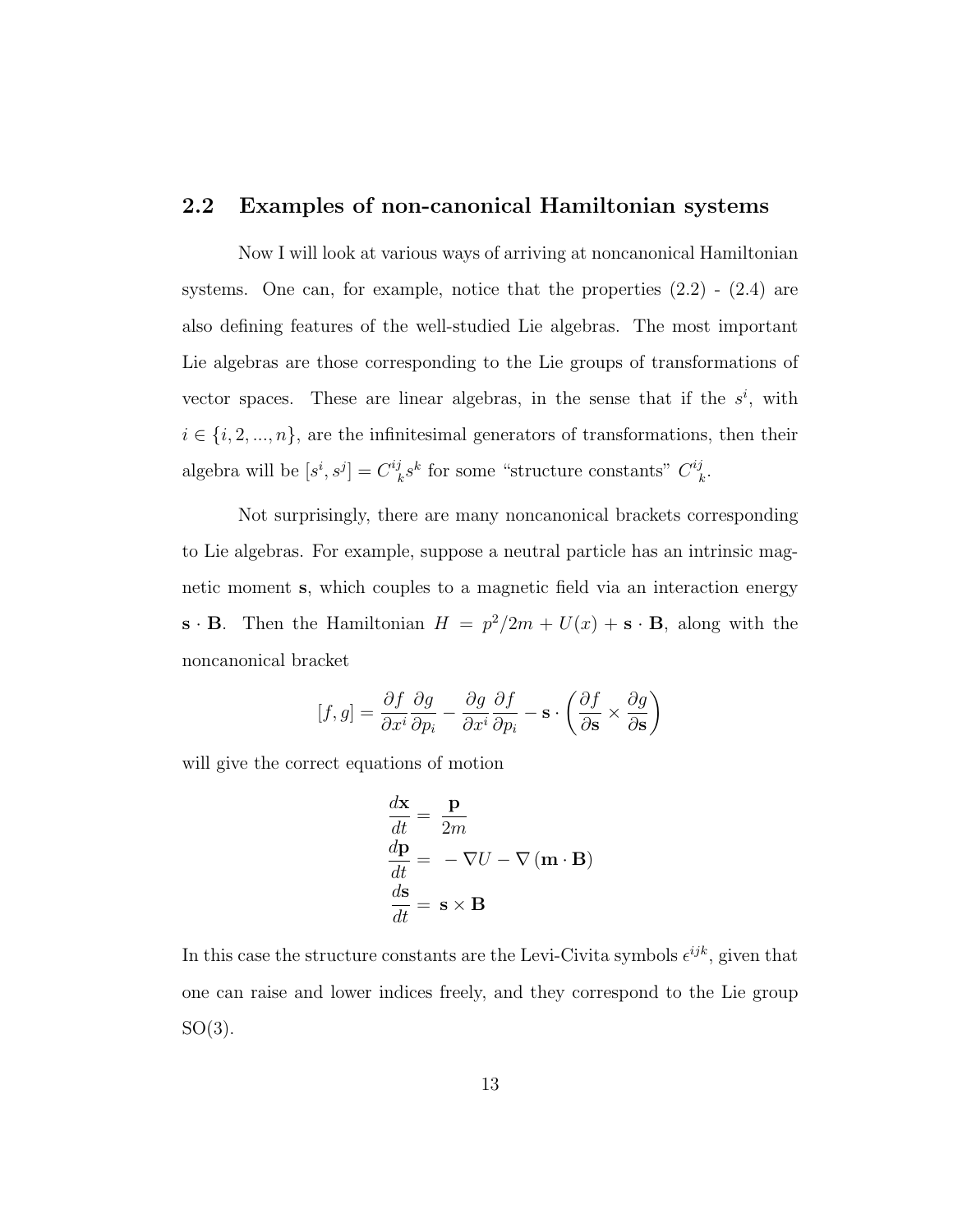This bracket also demonstrates the existence of Casimir invariants, which are special constants C such that  $[f, C] = 0$  for all functions f. In particular,  $[C, H] = 0$ , so they are constants of motion. For the spin bracket, any function of the squared magnitude of the spin  $\sum_i s_i^2$  is a Casimir invariant. The existence of Casimirs is a trait common to noncanonical brackets; in the finite-dimensional case, the number of algebraically independent Casimirs is equal to the nullity of the matrix  $J_{ij}$  in [\(2.8\)](#page-20-0).

The Lie algebra for  $SO(3)$  comes into play in any other problem involving rotations in three dimensions. For example, if you have a rigid body with moments of inertia  $I_i$  and angular momenta  $l_i$ , then the Hamiltonian and bracket

$$
H = \sum_{i} \frac{l_i^2}{2I_i}
$$

$$
[f, g] = -1 \cdot \left(\frac{\partial f}{\partial \mathbf{l}} \times \frac{\partial g}{\partial \mathbf{l}}\right)
$$

will produce the equations

$$
\frac{dl_1}{dt} = l_2 l_3 \left(\frac{1}{I_3} - \frac{1}{I_2}\right)
$$

$$
\frac{dl_2}{dt} = l_3 l_1 \left(\frac{1}{I_3} - \frac{1}{I_1}\right)
$$

$$
\frac{dl_3}{dt} = l_1 l_2 \left(\frac{1}{I_1} - \frac{1}{I_2}\right)
$$

When written in terms of  $\omega_i = l_i / I_i$ , these are Euler's equations for rigid body motion. By adding back the canonical bracket [\(2.7\)](#page-17-0) and introducing a suitable potential energy function, one can also account for translational degrees of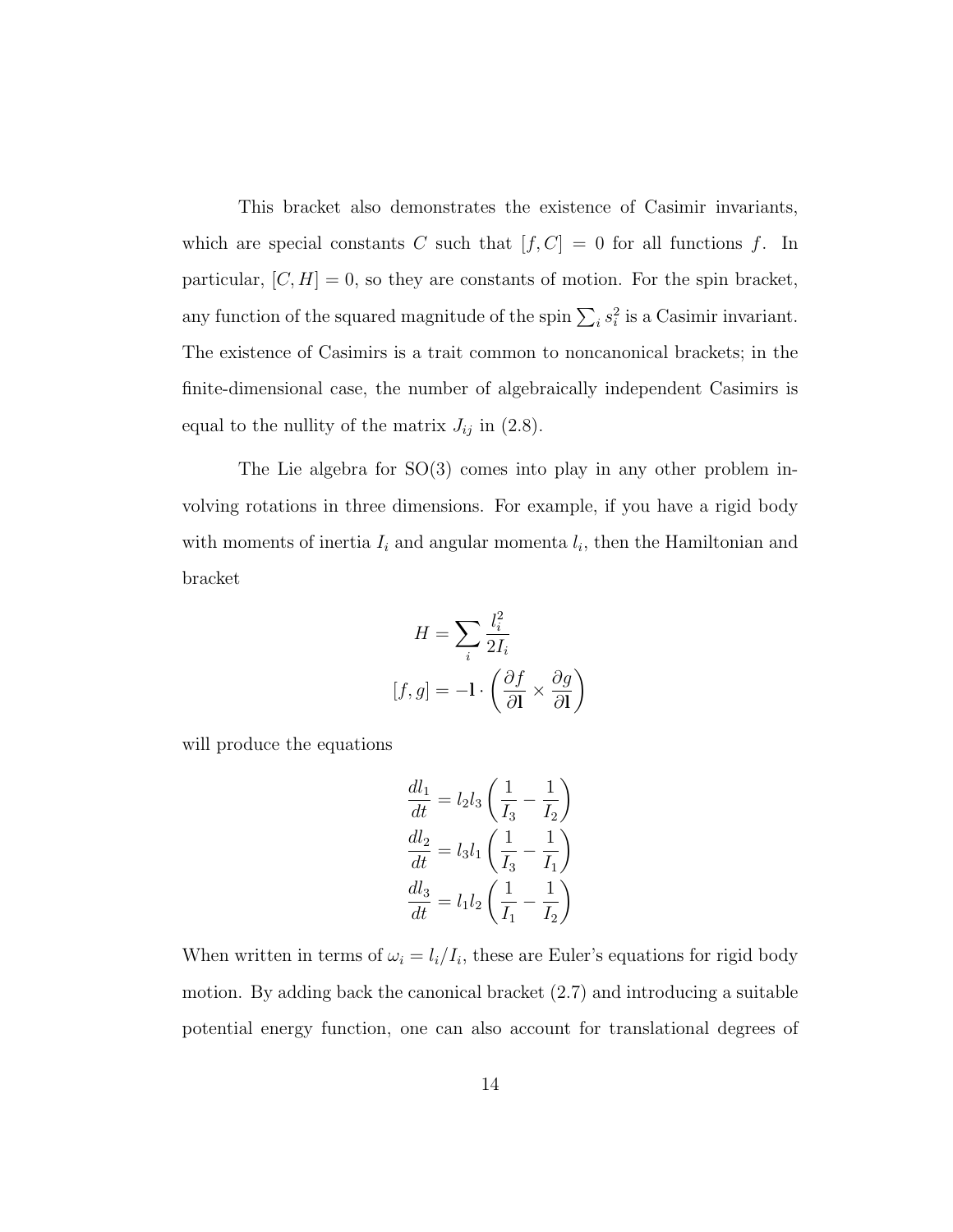freedom and some kinds of external torque. Other kinds of Lie algebras also have physical applications; for example, every one of the three-dimensional Lie algebras corresponds to a specific type of anisotropic, homogeneous cosmology [\[13\]](#page-176-1). I will investigate the relativistic equivalents of the above spin systems in Chapter [7,](#page-132-0) finding that they pose some new difficulties.

Another way to come across noncanonical Hamiltonian systems is to simply attempt to invent such systems from thin air, in an attempt to match some already-known physical system. While this process can be unsatisfying, my experience is that one tends to first find brackets this way, and only later discover how to derive them from more fundamental brackets. For example, for a charged particle in special relativity, one has the position  $X^{\mu}$ , and the 4-velocity  $U^{\mu}$ , under the influence of a Lorentz force  $F^{\mu\nu}U_{\nu}$ , where  $F^{\mu\nu}$  is the electromagnetic field tensor. Trying to construct a Hamiltonian and bracket using only these quantities (plus the mass  $m$  and charge  $e$  of the particle), one arrives at a Hamiltonian  $H = (1/2) m U^{\mu} U_{\mu}$  and a noncanonical bracket

<span id="page-23-0"></span>
$$
[f,g] = \frac{g^{\mu\nu}}{m} \left( \frac{\partial f}{\partial X^{\mu}} \frac{\partial g}{\partial U^{\nu}} - \frac{\partial g}{\partial X^{\mu}} \frac{\partial f}{\partial U^{\nu}} \right) + \frac{e}{m^2} F^{\mu\nu} \frac{\partial f}{\partial U^{\mu}} \frac{\partial g}{\partial U^{\nu}} \tag{2.9}
$$

Similarly, if one were only trying to account for the geodesic law of motion using the same variables, one would find the same Hamiltonian  $H =$  $(1/2)mg_{\mu\nu}U^{\mu}U^{\nu}$  and a different noncanonical bracket

$$
[f,g] = \frac{g^{\mu\nu}}{m} \left( \frac{\partial f}{\partial X^{\mu}} \frac{\partial g}{\partial U^{\nu}} - \frac{\partial g}{\partial X^{\mu}} \frac{\partial f}{\partial U^{\nu}} \right)
$$

$$
+ \frac{1}{m} \left( g^{\mu\sigma}{}_{,\alpha} g^{\alpha\nu} U_{\sigma} - g^{\nu\sigma}{}_{,\alpha} g^{\alpha\mu} U_{\sigma} \right) \frac{\partial f}{\partial U^{\mu}} \frac{\partial g}{\partial U^{\nu}}
$$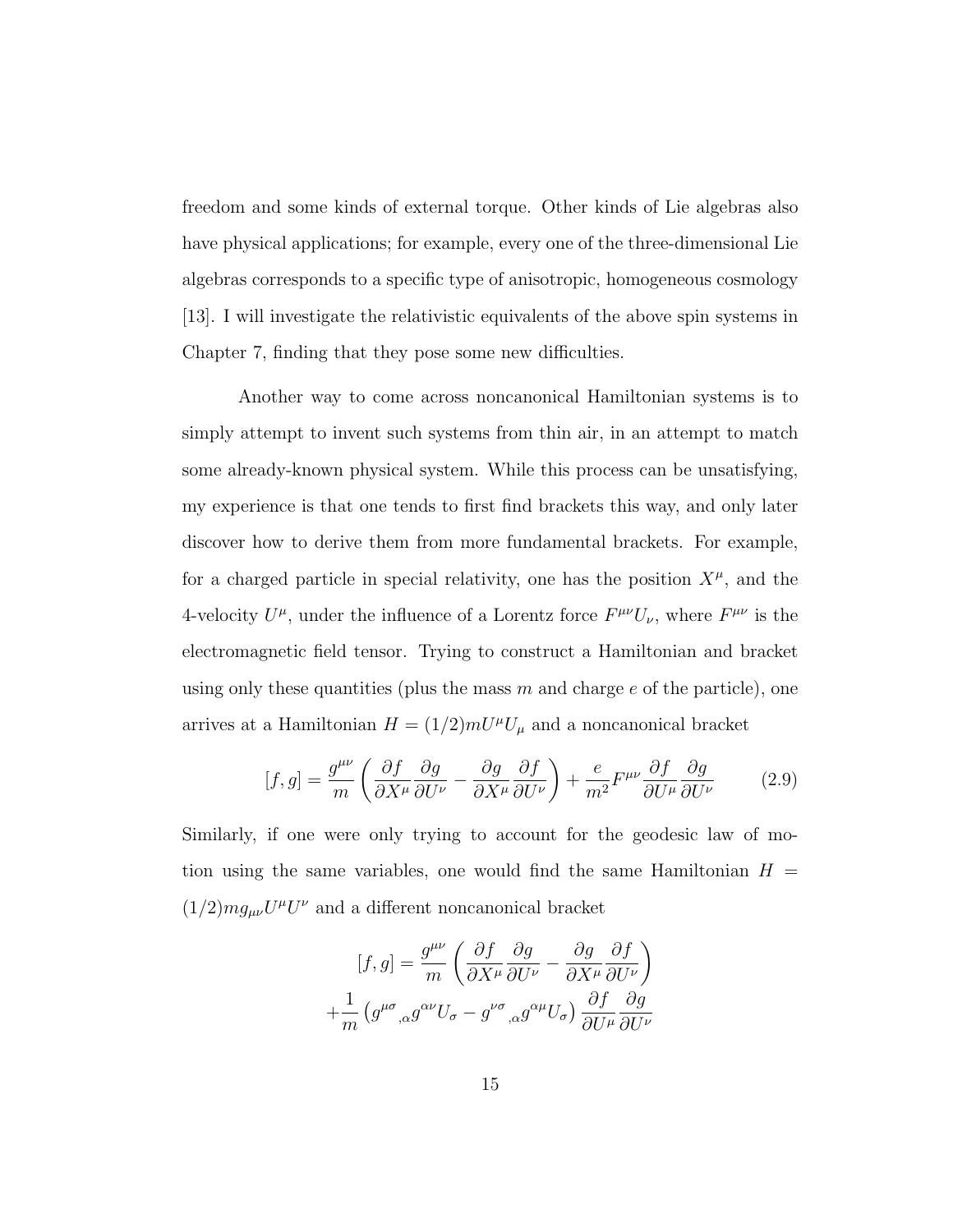This approach may seem frivolous, but I show in Chapter [8](#page-146-0) that it can produce some interesting insights.

For finite-dimensional systems, Darboux's theorem limits how interesting noncanonical systems can be. In effect, Hamiltonian systems are only distinguished by their rank and the global properties of their canonical parts. However, things do become more interesting when you move to infinite-dimensional systems, because then their rank and nullity can change in unexpected ways. For example, finite-dimensional brackets will, when subjected to a differentiable coordinate change, preserve the number of Casimir invariants they have; by contrast, an infinite-dimensional bracket with no Casimirs can obtain an infinite number of Casimirs under such a change.

The typical infinite-dimensional system is a limit of a finite-dimensional system (usually a particle one) as its number of degrees of freedom approaches infinity. A canonical bracket for N particles will be a sum of N copies of  $(2.7)$ , so it's natural to posit that it will acquire the form

<span id="page-24-0"></span>
$$
\{f,g\} = \int \left(\frac{\delta f}{\delta q^i} \frac{\delta g}{\delta p_i} - \frac{\delta g}{\delta q^i} \frac{\delta f}{\delta p_i}\right) d^3 x \tag{2.10}
$$

Note that functional derivatives must now be used, because functions will depend on the basic variables via an integral expression. Fluid brackets (including those for various plasma models) often start from this canonical point, with the bracket describing the structure of the Lagrangian (or material, as opposed to Eulerian, or spatial) variables. One then applies a coordinate change to get to the more convenient Eulerian variables, in the process typically in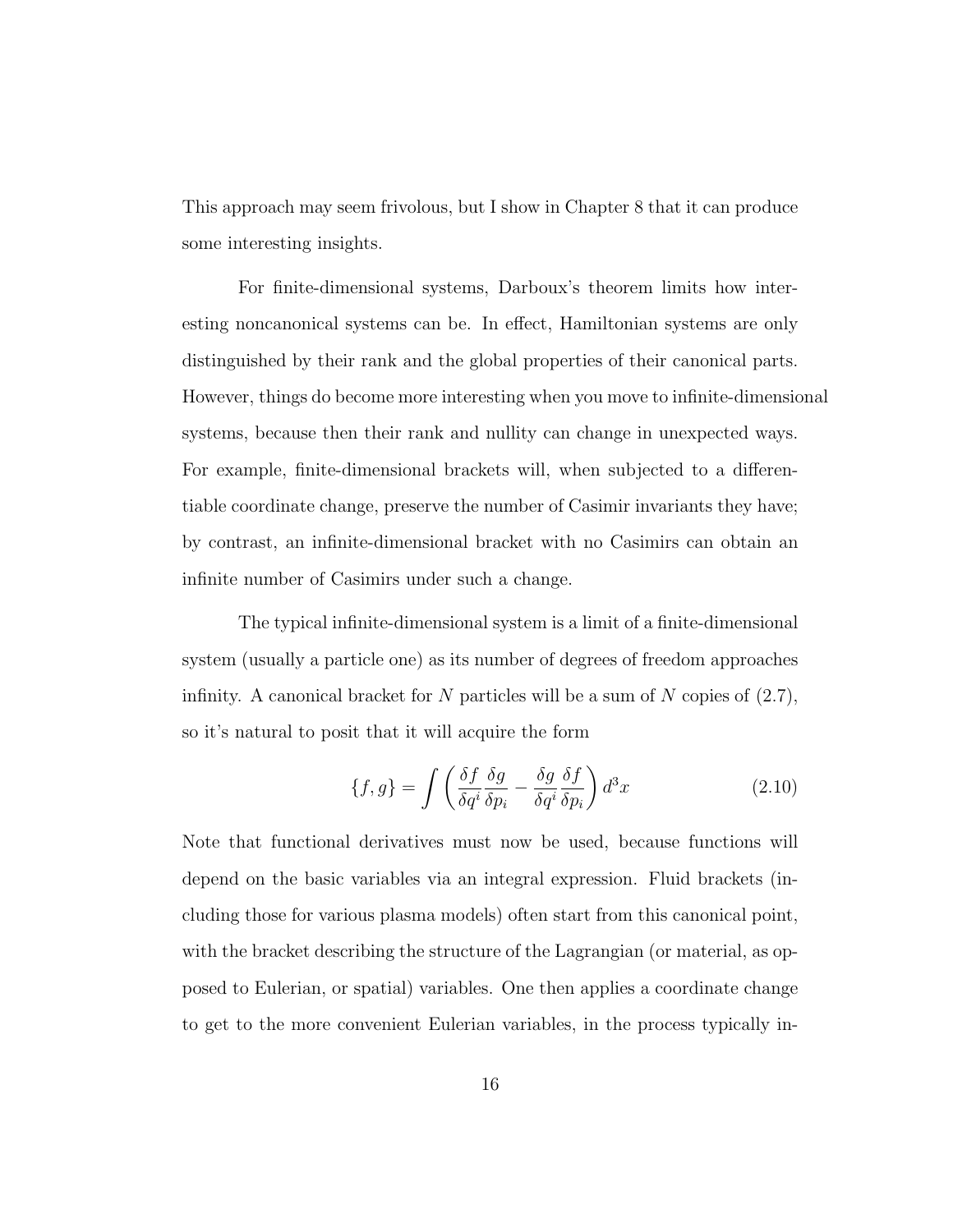troducing new infinite classes of Casimirs. More detail on the Euler-Lagrange map can be found in the next two sections. This procedure will also be used, in Section [6.1,](#page-111-1) to get the noncanonical bracket for relativistic MHD, and in Chapter [3](#page-53-0) to obtain brackets for Hall and Extended MHD.

Equation [\(2.10\)](#page-24-0) can be taken to express a weighted sum over canonical brackets, with the weighting given by  $d^3x$ . More weighted sums occur in kinetic theory, where the state of a fluid is described by a distribution function  $f(x, p, t)$  over both position and momentum. In this case, one can write the weighted canonical bracket as

<span id="page-25-1"></span>
$$
\{F, G\}_c = \int f \left( \frac{\partial F_f}{\partial x^i} \frac{\partial G_f}{\partial p_i} - \frac{\partial G_f}{\partial x^i} \frac{\partial F_f}{\partial p_i} \right) d^6 z \tag{2.11}
$$

where  $z = (x, p)$  and  $F_f \equiv \delta F/\delta f$ . This so-called Lie-Poisson bracket is, one can argue, the simplest noncanonical bracket. This bracket describes a single species of a fluid, but introducing more species is as simple as duplicating the bracket.

The electric and magnetic fields provide, sensibly enough, an infinitedimensional field theory. They also have their own noncanonical bracket

<span id="page-25-0"></span>
$$
\{F, G\}_f = 4\pi c \int \frac{\delta F}{\delta \mathbf{E}} \cdot \left(\nabla \times \frac{\delta G}{\delta \mathbf{B}}\right) - \frac{\delta G}{\delta \mathbf{E}} \cdot \left(\nabla \times \frac{\delta F}{\delta \mathbf{B}}\right) d^3 x \tag{2.12}
$$

which will, given the Hamiltonian  $H = \int (E^2/2 + B^2/2)d^3x$ , produce the two vectorial Maxwell equations without sources. The bracket [\(2.12\)](#page-25-0) is actually a canonical one in disguise. Switching to **A** from  $\mathbf{B} = \nabla \times \mathbf{A}$  will, via a chain rule calculation covered in the Appendix [1.1,](#page-164-1) give  $\delta F/\delta {\bf A} = \nabla \times (\delta F/\delta {\bf B}).$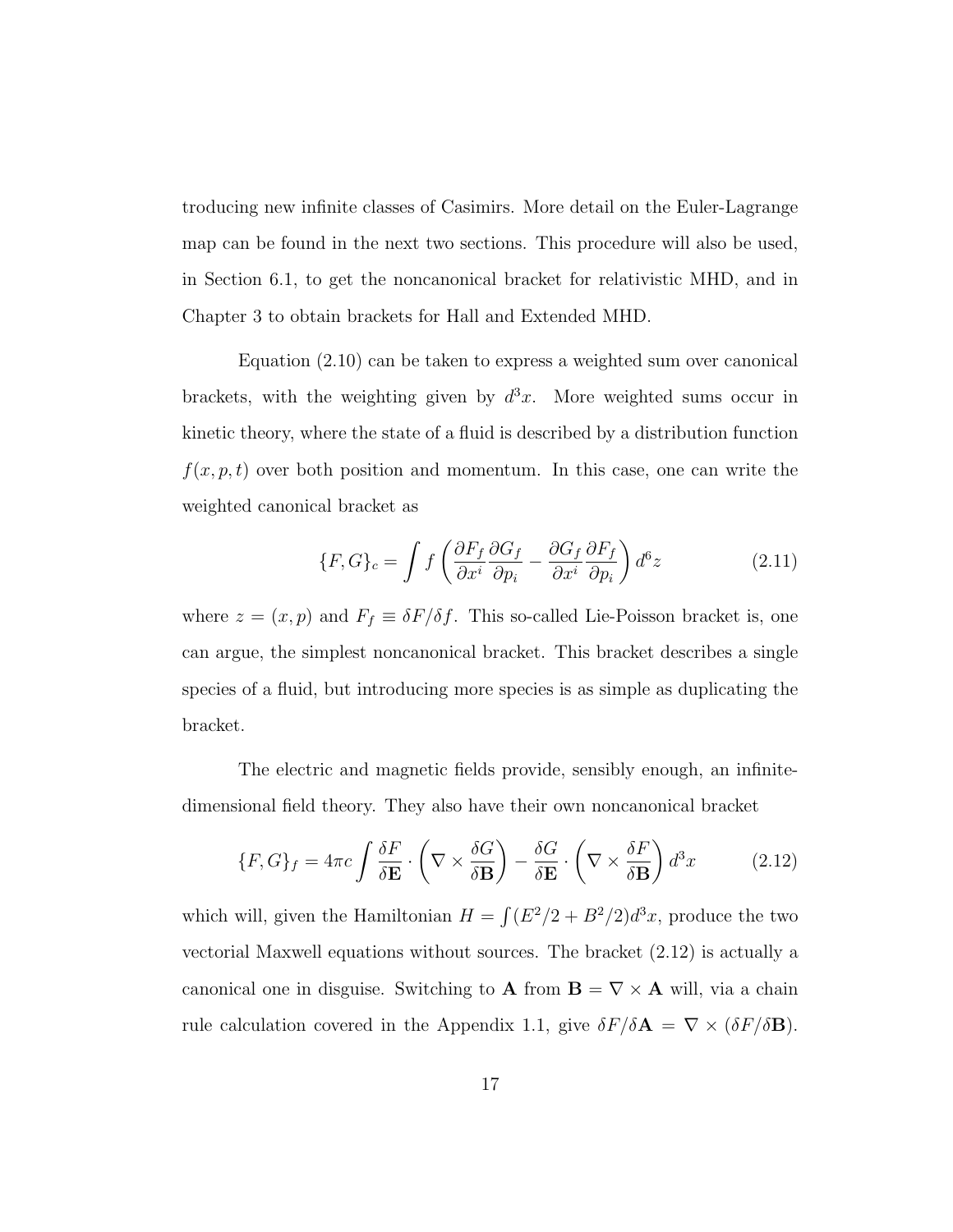Thus [\(2.12\)](#page-25-0) can be rewritten

<span id="page-26-0"></span>
$$
\{F, G\}_f = 4\pi c \int \left(\frac{\delta F}{\delta \mathbf{E}} \cdot \frac{\delta G}{\delta \mathbf{A}} - \frac{\delta G}{\delta \mathbf{E}} \cdot \frac{\delta F}{\delta \mathbf{A}}\right) d^3 x \tag{2.13}
$$

showing that  $A$  and  $E$  are canonically conjugate to each other, an idea also used in the ADM formalism of Hamiltonian gravity. However, owing to the noninvertibility of the transformation between  $\bf{A}$  and  $\bf{B}$ , the bracket [\(2.13\)](#page-26-0) is less general than the bracket [\(2.12\)](#page-25-0), applying only to gauges in which  $\nabla \phi = 0$ .

The interaction terms between matter and EM fields appear in two additional bracket components. The first, magnetic one, is:

<span id="page-26-1"></span>
$$
\{F, G\}_B = \int -\frac{e\mathbf{B}}{m^2 c} \cdot \left(\frac{\partial F_f}{\partial \mathbf{v}} \times \frac{\partial G_f}{\partial \mathbf{v}}\right) d^6 z \tag{2.14}
$$

The magnetic bracket [\(2.14\)](#page-26-1) has a similar origin as the particle one [\(2.9\)](#page-23-0); that is, it comes from using **v** instead of a canonical momentum  $\mathbf{p} = m\mathbf{v} - e\mathbf{A}$ . The second interaction term involves the electric field:

<span id="page-26-2"></span>
$$
\{F, G\}_E = \frac{4\pi e}{m} \int \left(\frac{\delta F}{\delta \mathbf{E}} \cdot \frac{\partial G_f}{\partial \mathbf{v}} - \frac{\delta G}{\delta \mathbf{E}} \cdot \frac{\partial F_f}{\partial \mathbf{v}}\right) d^6 z \tag{2.15}
$$

This one also results from the use of  $\bf{v}$ , as the switch from  $\bf{p}$  and  $\bf{A}$  to  $\bf{v}$  and **A** will alter  $\delta F/\delta A$  in [\(2.13\)](#page-26-0).

Combining all four brackets  $(2.11)$  -  $(2.15)$  and using the straightforward Hamiltonian

$$
H = \int fm \frac{v^2}{2} d^6 z + \frac{1}{4\pi} \int \left(\frac{B^2}{2} + \frac{E^2}{2}\right) d^3 x
$$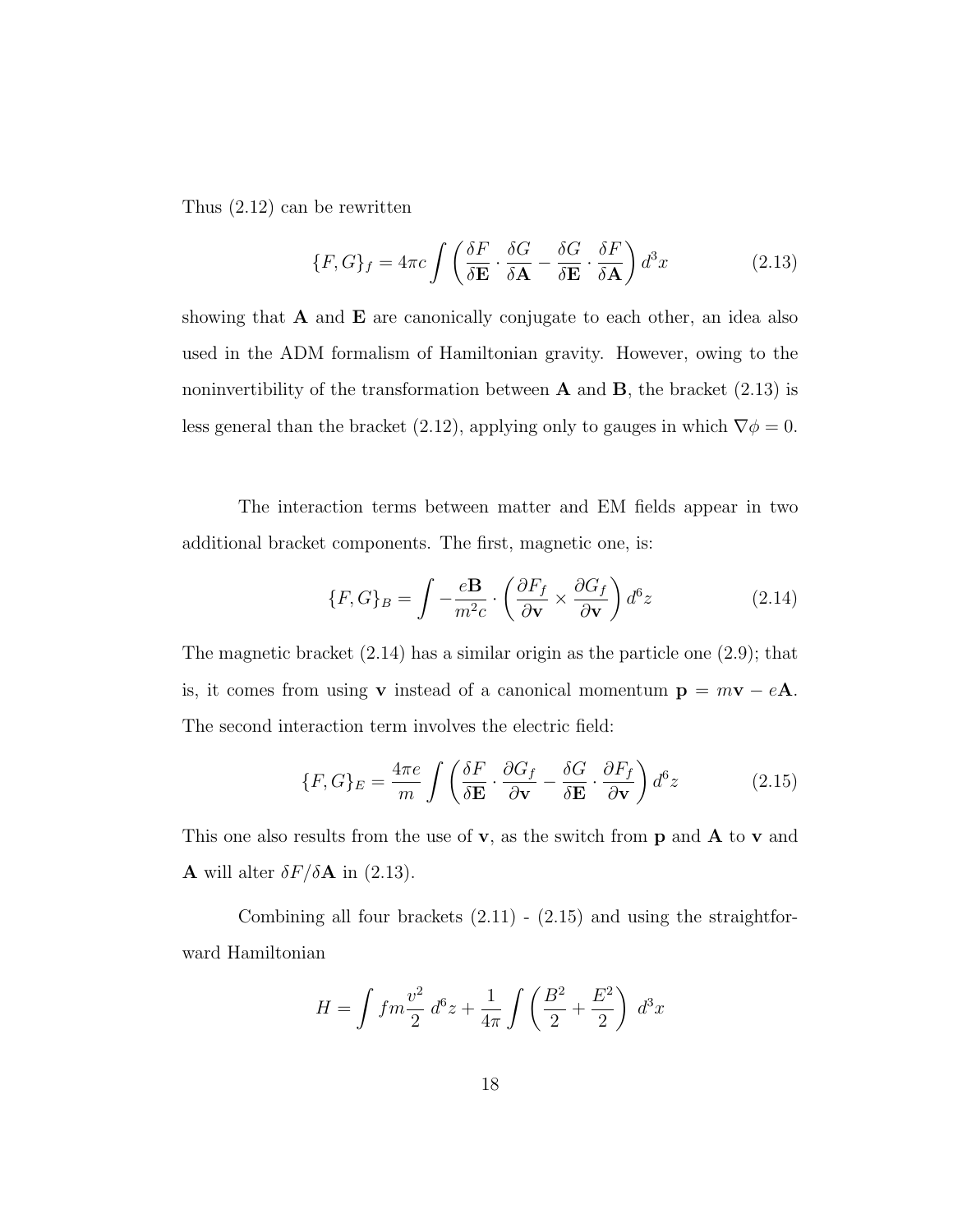will produce the following equations of motion, together constituting the Vlasov equation with the dynamical Maxwell equations:

$$
\frac{\partial f}{\partial t} = -\mathbf{v} \cdot \frac{\partial f}{\partial \mathbf{x}} + \frac{e}{m} \left( \mathbf{E} + \frac{1}{c} \mathbf{v} \times \mathbf{B} \right) \cdot \frac{\partial f}{\partial \mathbf{v}}
$$

$$
\frac{\partial \mathbf{E}}{\partial t} = c \nabla \times \mathbf{B} + 4\pi e \int f \mathbf{v} \, d^3 v
$$

$$
\frac{\partial \mathbf{B}}{\partial t} = -c \nabla \times \mathbf{E}
$$

Unfortunately, the relativistic equivalent poses some new difficulties, so far only partially solved. These will be covered in Section [4.4.](#page-77-0)

### <span id="page-27-1"></span><span id="page-27-0"></span>2.3 Hamiltonian fluids

#### 2.3.1 Euler's equations, fluid action

My aim in this section is to demonstrate how one important noncanonical Hamiltonian system, that of Eulerian fluids, can be obtained as a reduction of an infinite-dimensional canonical system. To do so I must introduce the distinction between Lagrangian and Eulerian coordinates. In Eulerian coordinates, one chooses a fixed point and watches various quantities (density and velocity being most pertinent) as they develop and change at that point. By contrast, in Lagrangian coordinates one gives each distinct element of fluid its own label, subject only to continuity (in the sense of being homeomorphic with  $\mathbb{R}^3$ ), and that label remains fixed as the fluid element moves about. In Eulerian coordinates (denoted by  $x$  and  $t$ ), with a fluid described by density  $\rho$ , pressure p and velocity **v**, I have Euler's equation

$$
\rho \left( \frac{\partial \mathbf{v}}{\partial t} + \mathbf{v} \cdot \nabla \mathbf{v} \right) = -\nabla p
$$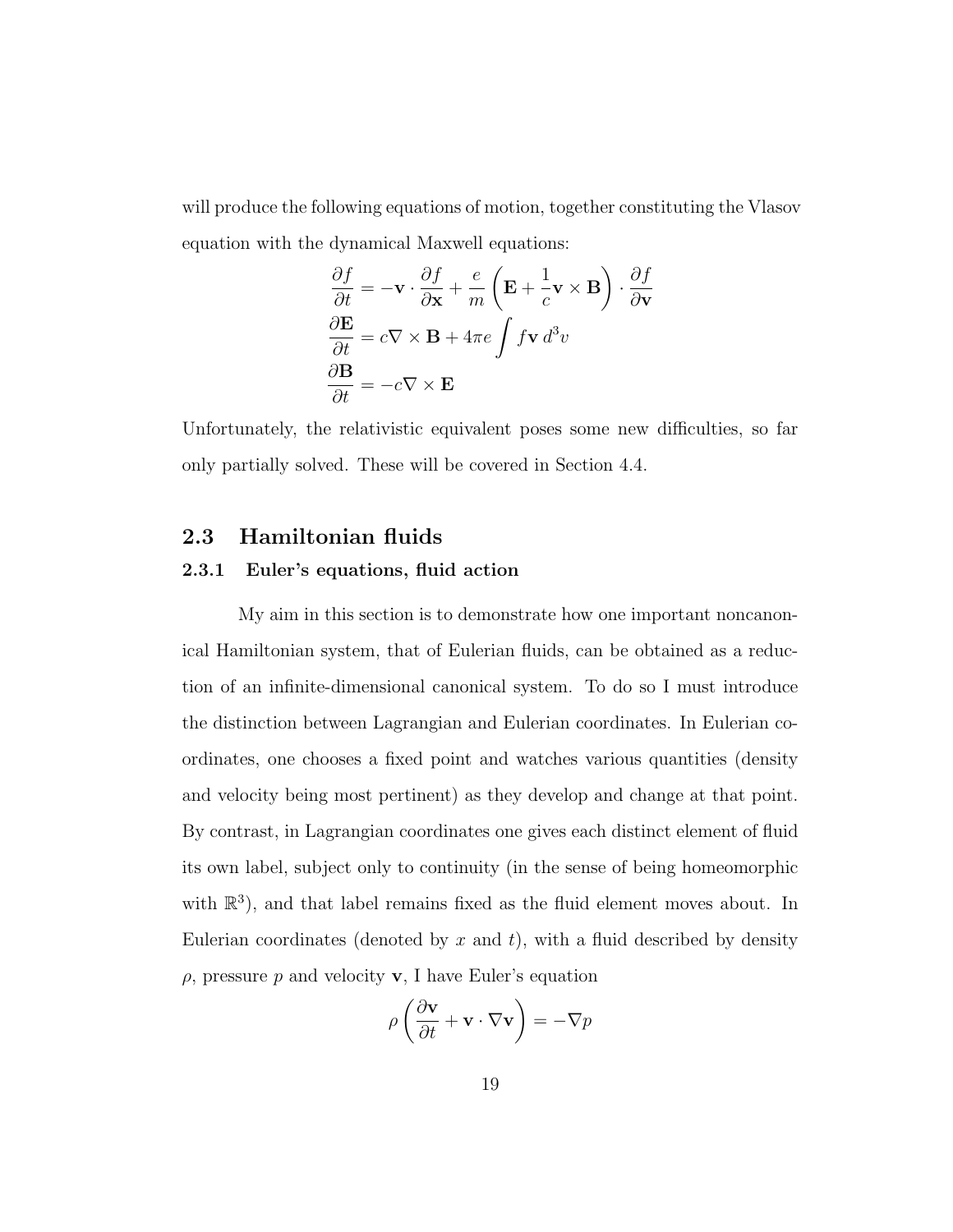This form disguises its origin as a transformation of Newton's Second Law. In Lagrangian coordinates, a fluid element labelled by a three-dimensional label space a will have a position  $q(a, t)$ , under the condition that this function be 1-1 at fixed t – that is, two distinct elements of fluid do not end up in the same place at once. With dot denoting time derivative, its equation of motion will be

$$
\rho \ddot{\mathbf{q}} = -\nabla p
$$

Apparently the Lagrangian coordinates are an easier place to start, and their Hamiltonian structure will reflect this fact.

I also need to know what equations other quantities, such as mass density and specific entropy, will obey. Broadly speaking, one will derive these equations of motion from expressions which show how a quantity is "carried along" by a fluid, conserving some quantity. For example, there is no dissipation introduced yet, so specific entropy (entropy per unit mass) will simply be conserved:  $s(a, t) = s(a, 0) \equiv s_0$ . The mass of a given fluid element must also be conserved, and expressing this mass as the product of density times an infinitesimal volume gives

$$
\rho \, d^3x = \rho_0 \, d^3a
$$

with  $\rho_0 = \rho(a, 0)$  as before. I can write  $d^3x = \mathcal{J}d^3a$ , where  $\mathcal{J} \equiv |\partial q/\partial a|$  is the Jacobian of the transformation from  $a$  to  $q$ , as defined in Appendix [1.2.](#page-166-0) This Jacobian must be nonzero, from the earlier condition that the transformation be injective.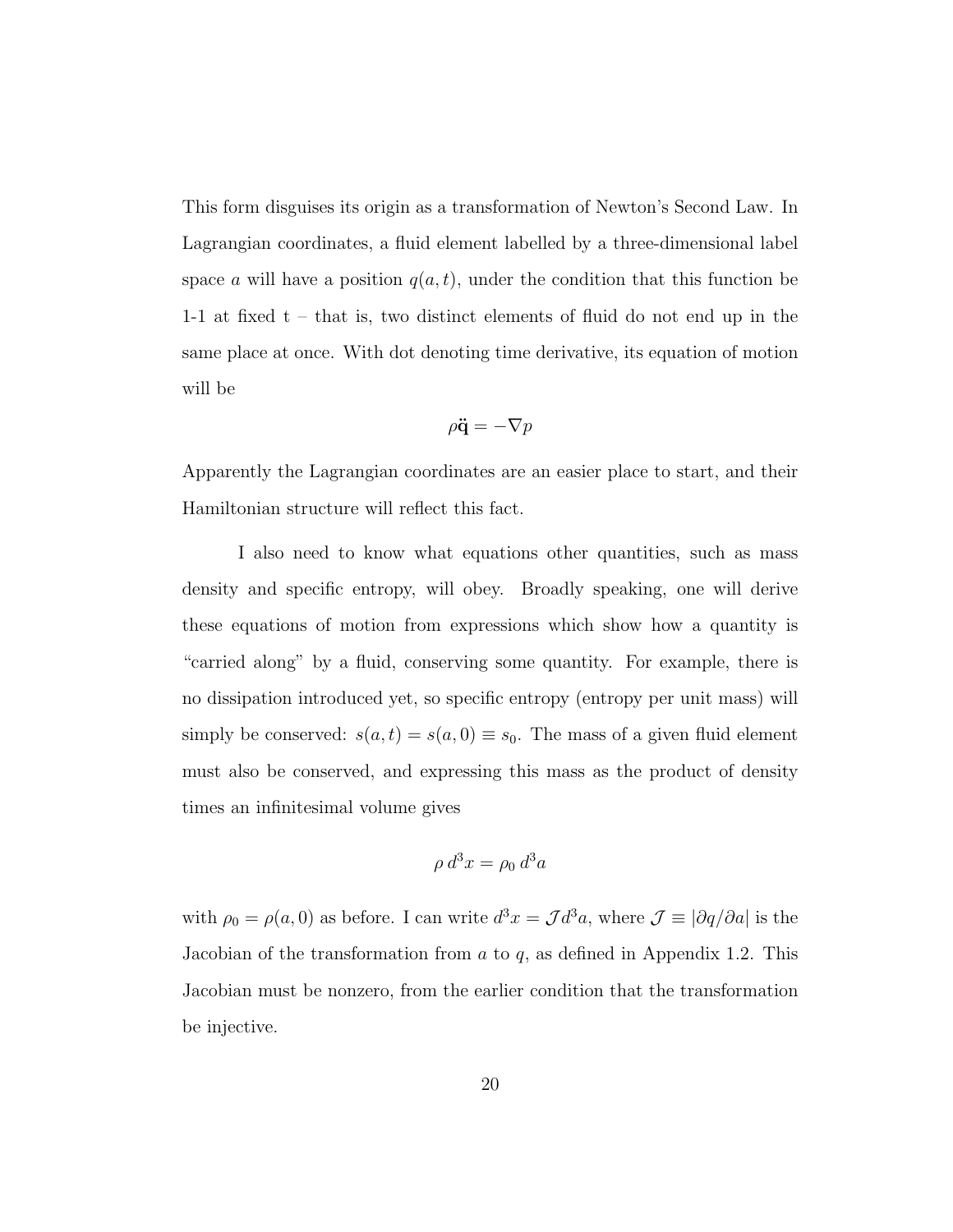Using that quantity, I can write  $\rho = \rho_0/\mathcal{J}$ . The Euler-Lagrange map for  $\rho$  is thus

<span id="page-29-2"></span>
$$
\rho(x,t) = \int \rho(q) \,\delta(x-q) \, d^3q = \int \rho_0(a) \,\delta(x-q(a,t)) \, d^3a \tag{2.16}
$$

From here I can derive the continuity equation

$$
\frac{\partial \rho}{\partial t} = \int \rho_0(a) \dot{q}_i \, \delta'_i(x - q(a, t)) d^3 a = \int \rho \, \dot{q}_i \, \delta'_i(x - q) \, d^3 q = -\nabla \cdot (\rho \mathbf{v})
$$

where I have used the chain rule in the first step, a coordinate change from  $a$  to q in the second, and an integration by parts in the third. An advective equation of motion for s may also be derived; in fact, if one changes to the entropy density  $\sigma = s\rho$ , one acquires another version of the continuity equation.

To write down an action principle for the Lagrangian fluid, I need an analogy of the particle action  $S = \int (T - V) dt$ . Thus I define an internal energy function  $U(\rho, s)$  which obeys the thermodynamic relations

<span id="page-29-1"></span><span id="page-29-0"></span>
$$
T = \frac{\partial U}{\partial s}\Big|_{\rho} \qquad p = \rho^2 \frac{\partial U}{\partial \rho}\Big|_{s} \tag{2.17}
$$

as may easily be checked. The fluid action is then

$$
S = \int L dt = \int \int \left(\frac{1}{2}\rho \dot{q}^2 - \rho U(\rho, s)\right) d^3 q dt
$$
  
= 
$$
\int \int \left(\frac{1}{2}\rho_0 \dot{q}^2 - \rho_0 U(\frac{\rho_0}{\mathcal{J}}, s_0)\right) d^3 a dt \equiv \int \int \mathcal{L} d^3 a dt
$$
 (2.18)

The variational principle on the Lagrangian  $L(q, \dot{q}, \partial q/\partial a)$  is

$$
\frac{d}{dt}\left(\frac{\partial \mathcal{L}}{\partial \dot{q}^i}\right) + \frac{\partial}{\partial a^j}\left(\frac{\partial \mathcal{L}}{\partial q^i_{,j}}\right) - \frac{\partial \mathcal{L}}{\partial q^i}
$$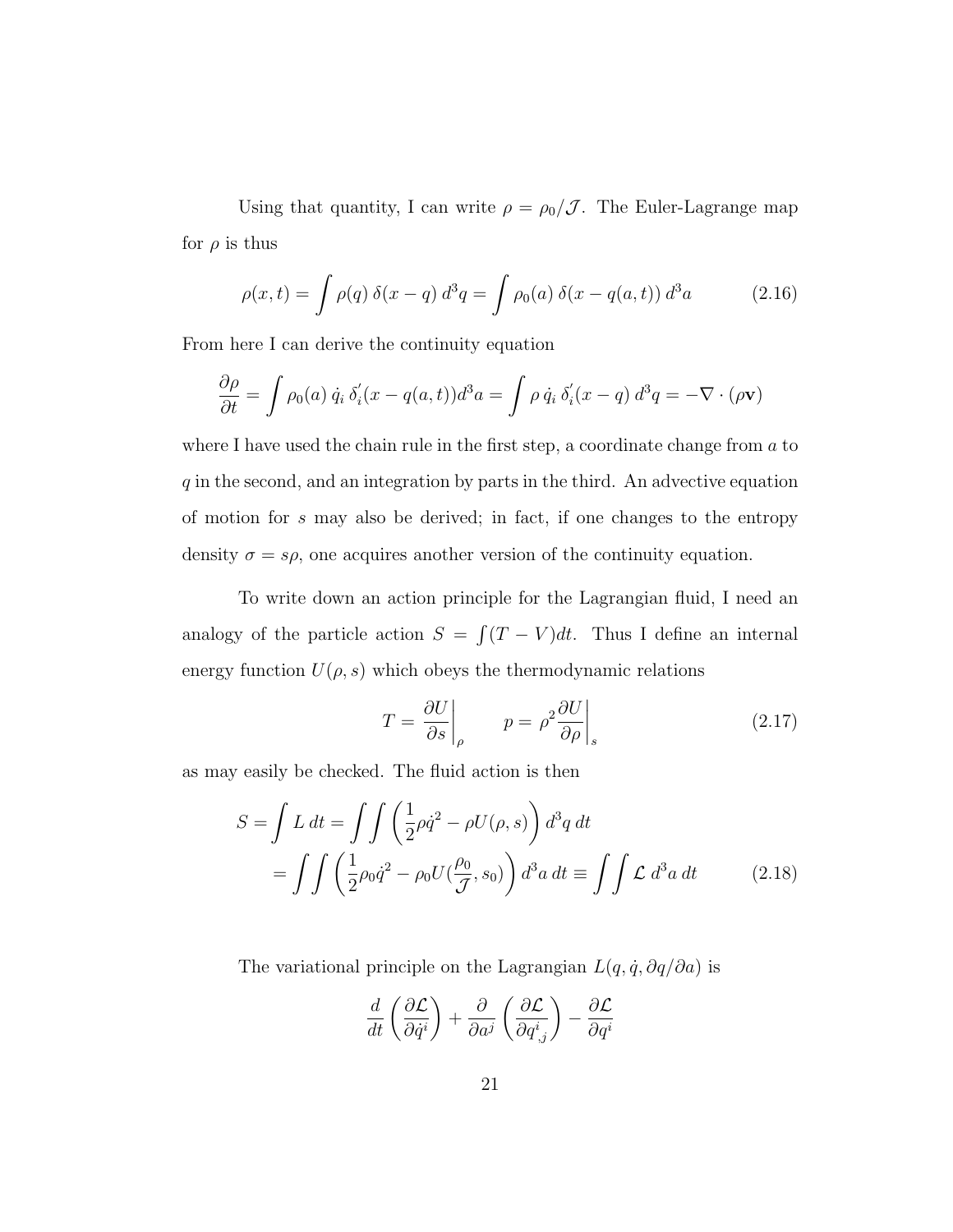provided the surface integral vanishes. As it happens, there is no contribution from the third term, because all spatial dependence has been incorporated into the Jacobian  $|\partial q^i/\partial a^j|$ . For that matter, the only contribution from the second term comes from the factor of  $\mathcal J$  in the energy function of [\(2.18\)](#page-29-0). Using  $\partial \mathcal{J}/\partial q^i_{\,,j} = A^j_{\,i}$  $\partial_i$  and  $\partial A_i^j / \partial a^j = 0$  from Appendix [1.2,](#page-166-0) the variational principle yields

$$
\rho_0 \ddot{q}^i + A^i_j \frac{\partial}{\partial a^j} \left( \frac{\rho_0^2}{\mathcal{J}^2} \frac{\partial U}{\partial \rho} \right) = 0
$$

Dividing by  $\mathcal{J}$ , then using both the definition of pressure [\(2.17\)](#page-29-1) and the expression  $\partial/\partial q^i = (A^i_{j}/\mathcal{J})\partial/\partial a^i$  from the Appendix, I get the desired expression

$$
\rho \ddot{\mathbf{q}} + \nabla p = 0
$$

One can devise an action principle using Eulerian variables  $\rho$  and v, but at the cost of introducing the "Clebsch potentials" as extra variables. On the other hand, the Hamiltonian formulation of Eulerian fluid physics follows directly from the Lagrangian Hamiltonian description, and requires no extra variables to be introduced, so I turn to that now.

#### <span id="page-30-0"></span>2.3.2 The Euler-Lagrange map and the fluid bracket

The Lagrangian action [\(2.18\)](#page-29-0) has canonical momentum  $\pi = \partial \mathcal{L}/\partial \dot{\mathbf{q}} =$  $\rho_0 \dot{\mathbf{q}}$  and Hamiltonian density

$$
\mathcal{H} = \pi_i \dot{q}^i - \mathcal{L} = \frac{\pi_i \pi^i}{2\rho_0} + \rho_0 U(\frac{\rho_0}{\mathcal{J}}, s_0)
$$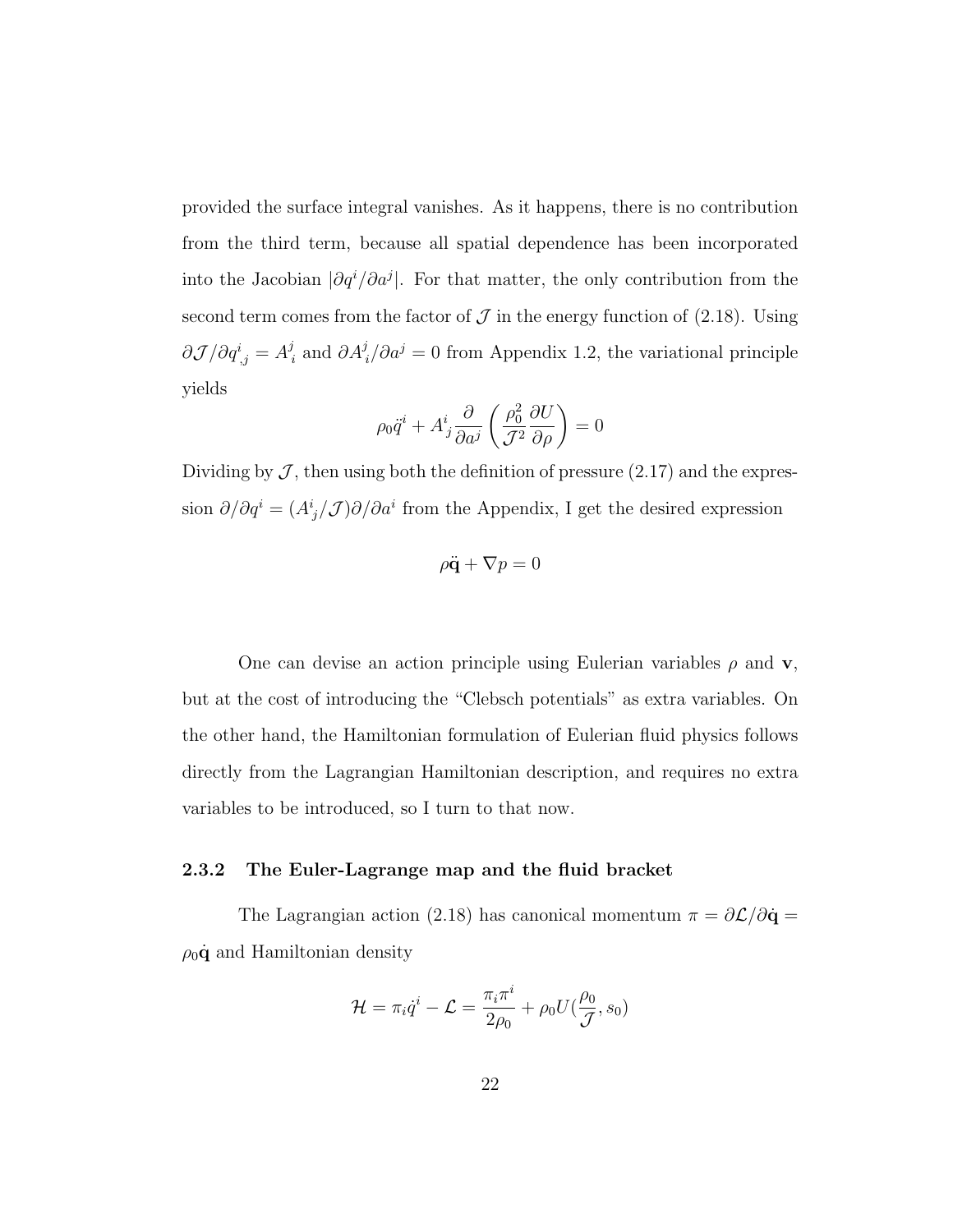which is, of course, the fluid energy. Accompanying it is a canonical (albeit infinite-dimensional) bracket

<span id="page-31-0"></span>
$$
\{f,g\} = \int \left(\frac{\delta f}{\delta q^i} \frac{\delta g}{\delta \pi_i} - \frac{\delta g}{\delta q^i} \frac{\delta f}{\delta \pi_i}\right) d^3 a \tag{2.19}
$$

From the Hamiltonian  $H = \int \mathcal{H} d^3 a$  I can derive Hamilton's equations

$$
\frac{\partial f}{\partial t} = \{f, H\}
$$

which work out to be  $\dot{q}^i = \pi^i/\rho_0$  and  $\dot{\pi}_i = -\nabla_i p$ . My next goal is to convert the canonical bracket [\(2.19\)](#page-31-0) into a noncanonical one using Eulerian variables. To do so I need the following Euler-Lagrange transformations, written in analogy with [\(2.16\)](#page-29-2):

$$
\rho(x,t) = \int \rho_0(a) \delta(x - q(a,t)) d^3a
$$

$$
\sigma(x,t) = \int \rho_0(a) s_0(a) \delta(x - q(a,t)) d^3a
$$
(2.20)
$$
m^i(x,t) = \int \pi^i \delta(x - q(a,t)) d^3a
$$

I can use variations in q and  $\pi$  to induce variations in  $\rho$ ,  $\sigma$  and **m**, using a procedure outlined in the Appendix. These induced variations are

<span id="page-31-1"></span>
$$
\delta \rho = -\int \rho_0 \delta_i'(x - q) \delta q^i d^3 a
$$
  

$$
\delta \sigma = -\int \rho_0 s_0 \delta_i'(x - q) \delta q^i d^3 a
$$
  

$$
\delta m^i = \int \delta \pi^i \delta(x - q) - \pi^i \delta_j'(x - q) \delta q^j d^3 a
$$
\n(2.21)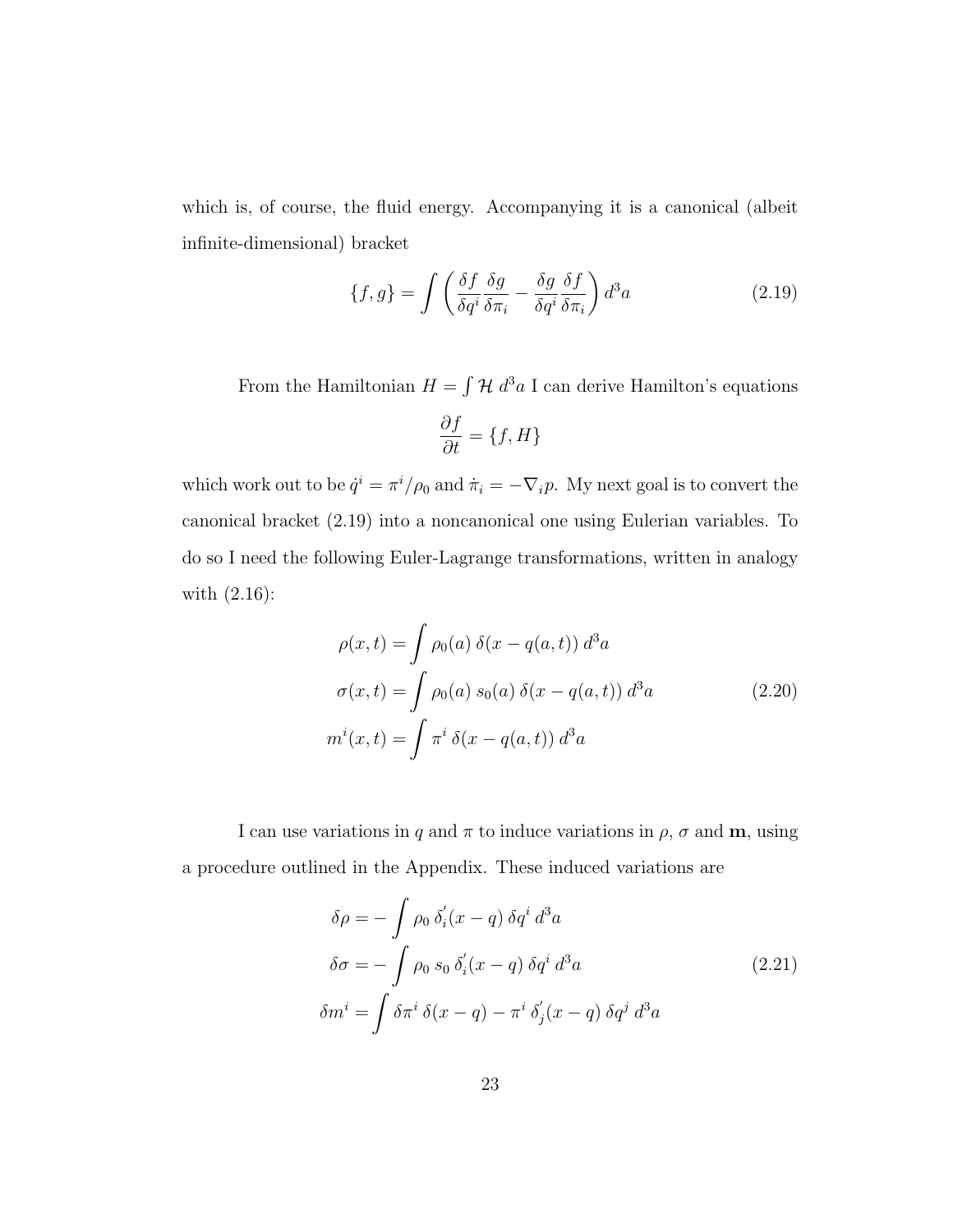The variation in an arbitrary functional  $\delta f$  will be the same whether expressed in terms of the Lagrangian or the Eulerian variables, which is to say

$$
\delta f = \int \left( \frac{\delta f}{\delta q^i} \delta q^i + \frac{\delta f}{\delta \pi^i} \delta \pi^i \right) d^3 x = \int \left( \frac{\delta f}{\delta \rho} \delta \rho + \frac{\delta f}{\delta \sigma} \delta \sigma + \frac{\delta f}{\delta m^i} \delta m^i \right) d^3 a
$$

Inserting the variations [\(2.21\)](#page-31-1) into the right hand side gives

$$
\delta f = \int \int -\left(\rho_0 \frac{\delta f}{\delta \rho} + \rho_0 s_0 \frac{\delta f}{\delta \sigma} + \pi^j \frac{\delta f}{\delta m^j}\right) \delta_i'(x - q) \delta q^i
$$

$$
+ \frac{\delta f}{\delta m^i} \delta \pi^i \delta(x - q) d^3 a d^3 x
$$

$$
= \int \int \left(\rho_0 \frac{\partial}{\partial x^i} \frac{\delta f}{\delta \rho} + \rho_0 s_0 \frac{\partial}{\partial x^i} \frac{\delta f}{\delta \sigma} + \pi^j \frac{\partial}{\partial x^i} \frac{\delta f}{\delta m^j}\right) \delta q^i \delta(x - q)
$$

$$
+ \frac{\delta f}{\delta m^i} \delta \pi^i \delta(x - q) d^3 a d^3 x
$$

Thus the Lagrangian functional derivatives can be rewritten as

$$
\frac{\delta f}{\delta q^i} = \int \left( \rho_0 \frac{\partial}{\partial x^i} \frac{\delta f}{\delta \rho} + \rho_0 s_0 \frac{\partial}{\partial x^i} \frac{\delta f}{\delta \sigma} + \pi^j \frac{\partial}{\partial x^i} \frac{\delta f}{\delta m^j} \right) \delta(x - q) d^3 a
$$
  

$$
\frac{\delta f}{\delta \pi^i} = \int \frac{\delta f}{\delta m^i} \delta(x - q) d^3 a = \frac{\delta f}{\delta m^i} \Big|_{x = q(a, t)}
$$

These can be inserted into the canonical bracket [\(2.19\)](#page-31-0) to produce (after the remaining delta function eliminates the  $a$  integration) the noncanonical Eulerian fluid bracket

$$
\{f,g\} = \int \left[ \rho \frac{\partial}{\partial x^i} \left( \frac{\delta f}{\delta \rho} \right) \frac{\delta g}{\delta m_i} - \rho \frac{\partial}{\partial x^i} \left( \frac{\delta g}{\delta \rho} \right) \frac{\delta f}{\delta m_i} \right] + \left[ \sigma \frac{\partial}{\partial x^i} \left( \frac{\delta f}{\delta \sigma} \right) \frac{\delta g}{\delta m_i} - \sigma \frac{\partial}{\partial x^i} \left( \frac{\delta g}{\delta \sigma} \right) \frac{\delta f}{\delta m_i} \right] + \left[ m_j \frac{\partial}{\partial x^i} \left( \frac{\delta f}{\delta m_j} \right) \frac{\delta g}{\delta m_i} - m_j \frac{\partial}{\partial x^i} \left( \frac{\delta g}{\delta m_j} \right) \frac{\delta f}{\delta m_i} \right] d^3 x
$$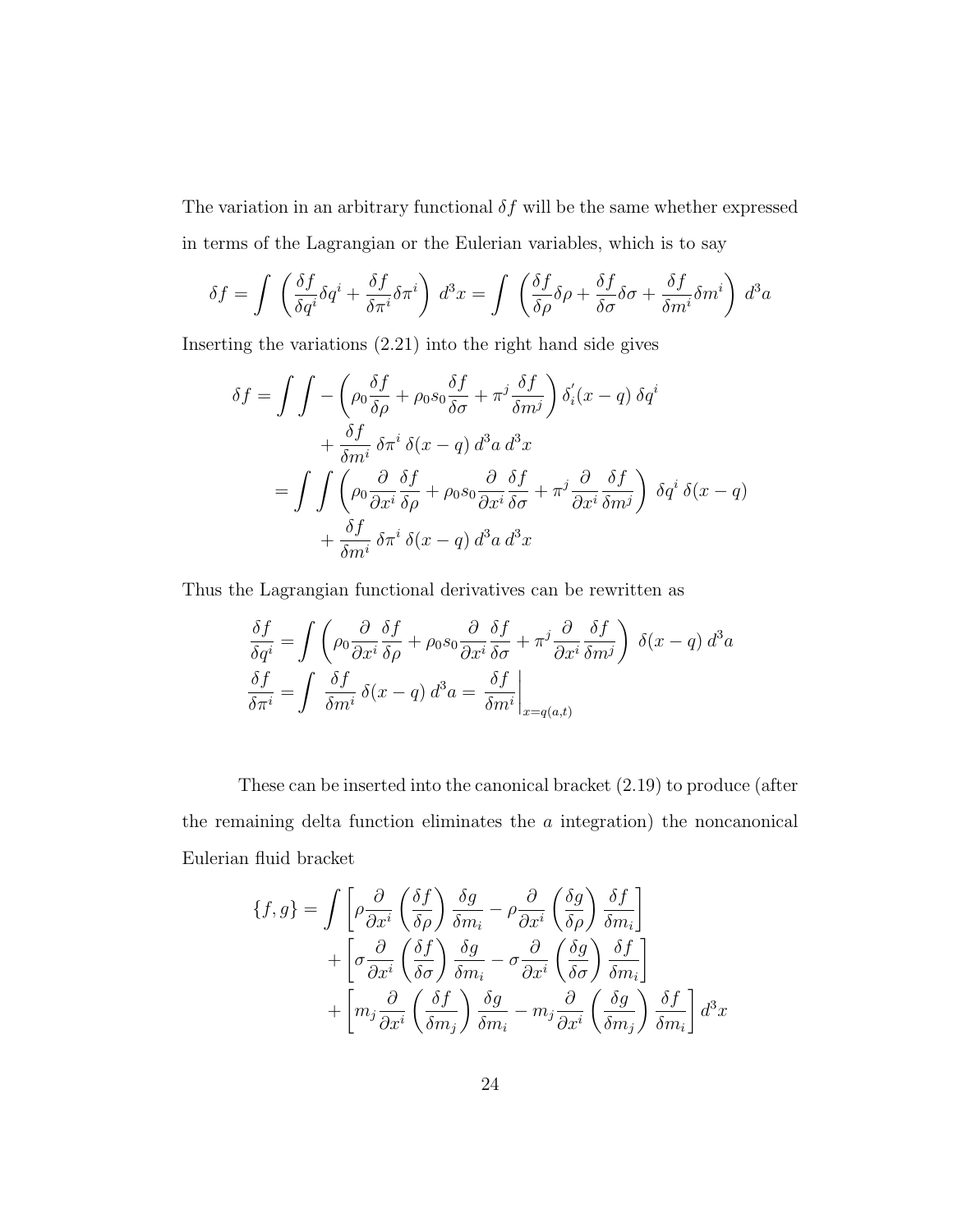This is the simplest example of a procedure which can be used to generate a wide class of Hamiltonian, Eulerian matter models. For instance, adding a Lie-dragged two-form (the magnetic field) produces MHD, and the resulting conversion of the canonical bracket proceeds identically in relativistic MHD. This calculation is covered in Section [6.1.](#page-111-1) Introducing two such dragged forms allows one to generate brackets for Hall MHD, Extended MHD, and inertial MHD, as covered in Chapter [3.](#page-53-0)

### <span id="page-33-0"></span>2.4 Hamiltonian MHD

### <span id="page-33-1"></span>2.4.1 Overview of MHD

First I give the equations of ideal nonrelativisitic ideal MHD, with the force law and Faraday's law expressed in two alternative ways:

<span id="page-33-2"></span>
$$
\frac{\partial \mathbf{v}}{\partial t} + (\mathbf{v} \cdot \nabla) \mathbf{v} = -\frac{\nabla p}{\rho} + \frac{1}{4\pi \rho} [(\nabla \times \mathbf{B}) \times \mathbf{B}] \tag{2.22}
$$

$$
= -\frac{\nabla p}{\rho} + \frac{1}{4\pi\rho} \nabla \cdot (\mathcal{I}B^2/2 - \mathbf{B} \otimes \mathbf{B}) \qquad (2.23)
$$

$$
\frac{\partial \mathbf{B}}{\partial t} = \nabla \times (\mathbf{v} \times \mathbf{B}) \tag{2.24}
$$

$$
= -\mathbf{B}\nabla \cdot \mathbf{v} + \mathbf{B} \cdot \nabla \mathbf{v} - \mathbf{v} \cdot \nabla \mathbf{B}
$$
 (2.25)

$$
\frac{\partial \rho}{\partial t} + \nabla \cdot (\rho \mathbf{v}) = 0 \tag{2.26}
$$

$$
\frac{\partial s}{\partial t} + \mathbf{v} \cdot \nabla s = 0.
$$
 (2.27)

Here  $\rho$  is the fluid density, p its pressure, s its specific entropy, v the velocity field, and **B** the magnetic field. In  $(2.23)$  the symbol  $\mathcal I$  represents the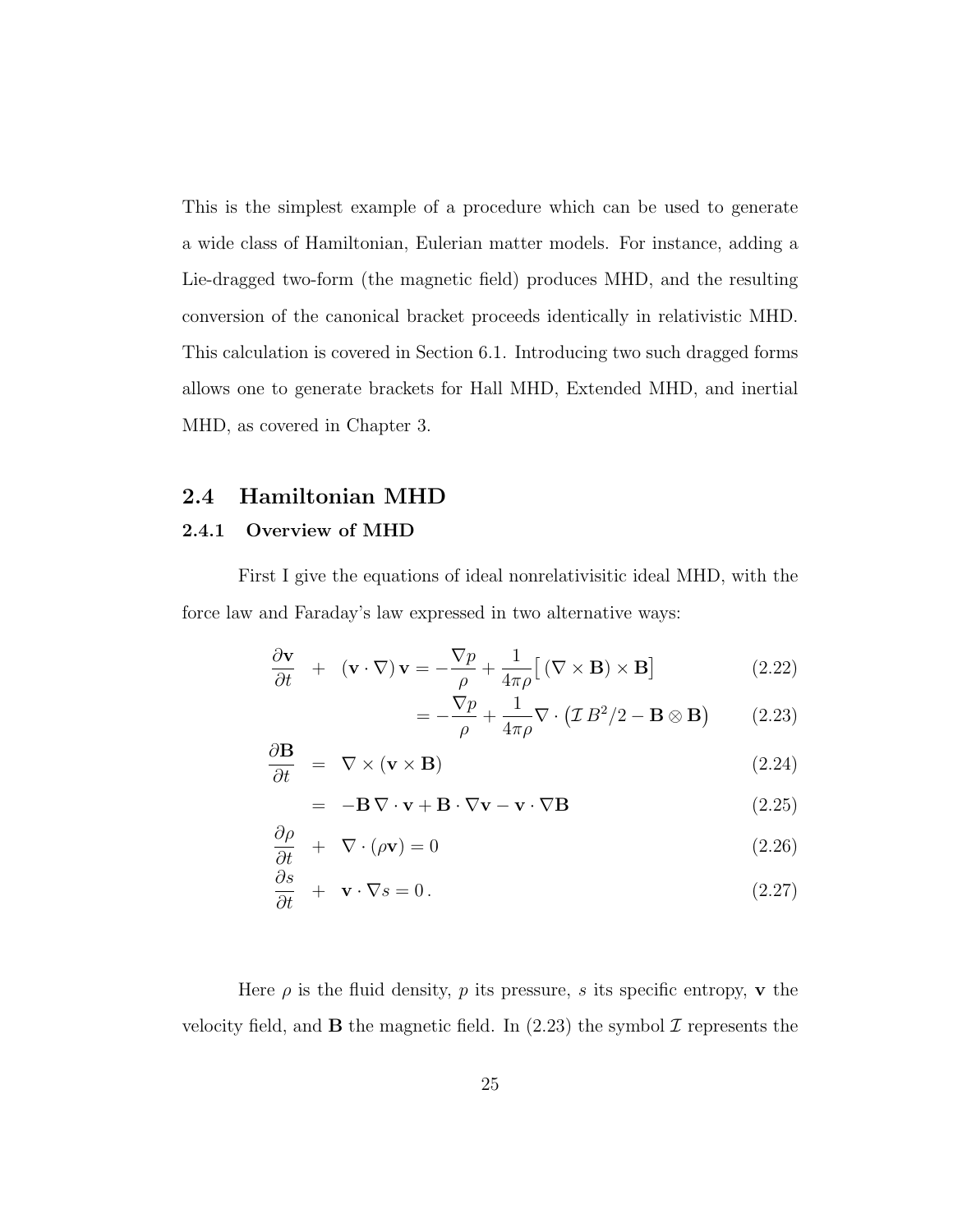identity tensor. The current j and electric field E have been eliminated from these equations, but they can be recovered from the ideal conductor Ohm's Law,  $\mathbf{E} + (\mathbf{v}/c) \times \mathbf{B} = 0$ , and Ampére's Law,  $\mathbf{j} = (c/4\pi)\nabla \times \mathbf{B}$ .

Observe the alternative versions of [\(2.22\)](#page-33-2) and [\(2.24\)](#page-33-2) given in [\(2.23\)](#page-33-2) and  $(2.25)$ , respectively. These equations differ by terms involving  $\nabla \cdot \mathbf{B}$ , and both Eqs. [\(2.24\)](#page-33-2) and [\(2.25\)](#page-33-2) preserve the initial condition  $\nabla \cdot \mathbf{B} = 0$ , which can be seen by rewriting [\(2.25\)](#page-33-2):

<span id="page-34-0"></span>
$$
\frac{\partial \mathbf{B}}{\partial t} = -\mathbf{B} \nabla \cdot \mathbf{v} + \mathbf{B} \cdot \nabla \mathbf{v} - \mathbf{v} \cdot \nabla \mathbf{B} = \nabla \times (\mathbf{v} \times \mathbf{B}) - \mathbf{v} \nabla \cdot \mathbf{B}.
$$
 (2.28)

Upon taking the divergence,

$$
\frac{\partial \nabla \cdot \mathbf{B}}{\partial t} = -\nabla \cdot (\mathbf{v} \nabla \cdot \mathbf{B}).
$$
\n(2.29)

Consequently, if  $\nabla \cdot \mathbf{B}$  is initially identically zero it remains so as well. Equation [\(2.28\)](#page-34-0) shows that forms [\(2.24\)](#page-33-2) and [\(2.25\)](#page-33-2) are equivalent when the magnetic field is divergenceless, although the former reveals its Faraday law origin, while the latter show an advected magnetic flux pointing to the MHD frozen-in constraint. Geometrically [\(2.25\)](#page-33-2) is  $\partial \mathbf{B}/\partial t + \mathcal{L}_{\mathbf{v}} \mathbf{B} = 0$ , where  $\mathcal{L}_{\mathbf{v}} \mathbf{B}$  is the Lie derivative of B, a vector density dual to a 2-form. Similarly, Eqs. [\(2.22\)](#page-33-2) and [\(2.23\)](#page-33-2) differ by a  $\nabla \cdot \mathbf{B}$  term, with the former revealing its Lorentz force origin via a clearly identified current, while the latter takes the form of a conservation law, which Gudunov [\[10\]](#page-176-2) showed to be superior for numerical computation.

I have distinguished these two forms because they possess different Hamiltonian structures. In Ref. [\[30\]](#page-178-2) a Poisson bracket was given for the form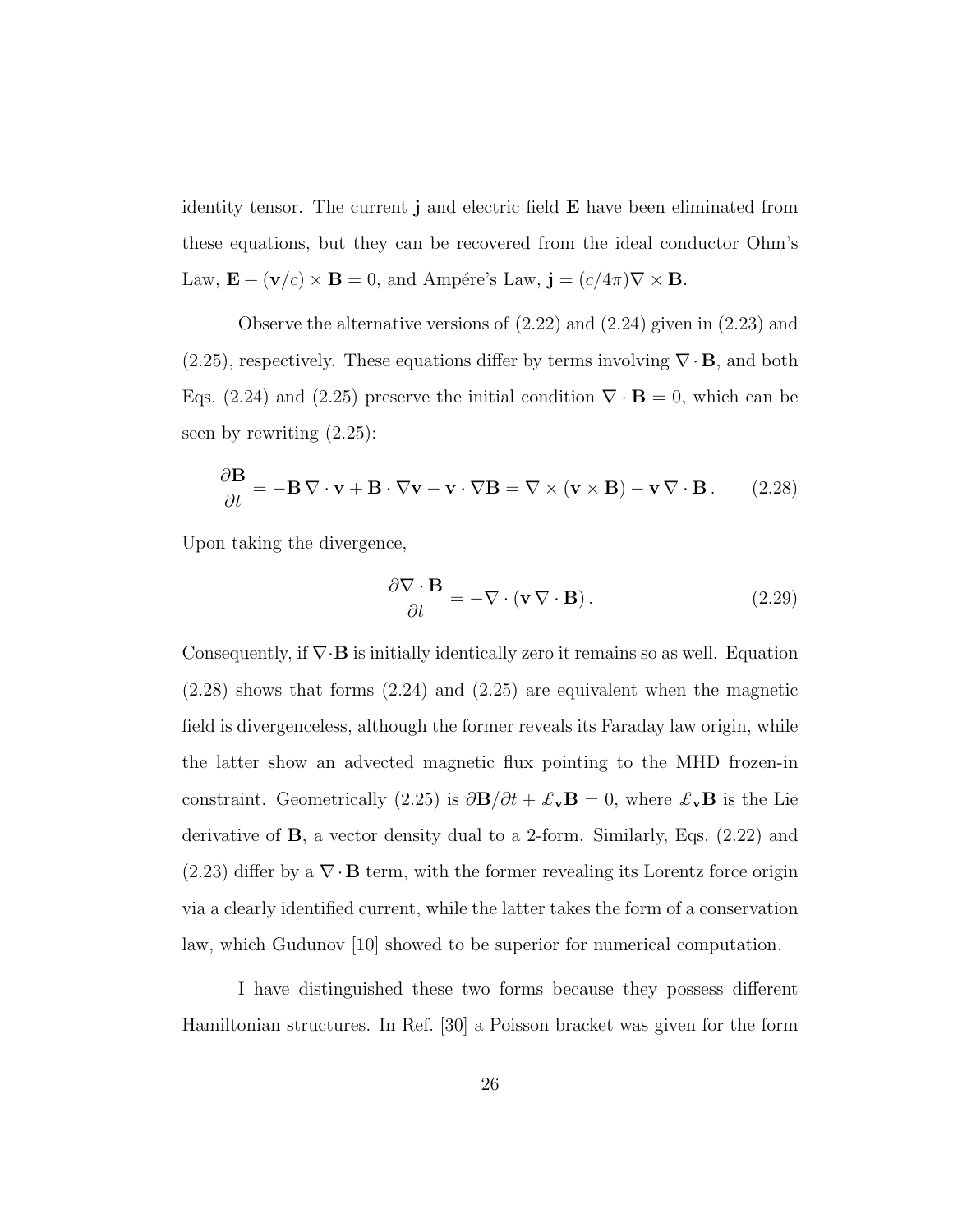with  $(2.22)$  and  $(2.24)$ , but this structure required building in the initial condition  $\nabla \cdot \mathbf{B} = 0$ . However, an alternative and more natural form was first given in Refs. [\[31,](#page-178-3) [26\]](#page-178-0), which is entirely free from  $\nabla \cdot \mathbf{B} = 0$ , it being only a possible choice for an initial condition. Later in the paper I will demonstrate relativistic equivalents of both structures, and the two will also differ by the divergence of a 4-vectorial quantity; to be equivalent, said divergence must vanish, which will motivate my use of the new magnetic quantity  $h^{\mu}$ .

Should one wish to add displacement current back into MHD, as is done in the most prevalent version of relativistic MHD, the momentum equation would have to be altered as follows:

$$
\frac{\partial \mathbf{v}}{\partial t} + (\mathbf{v} \cdot \nabla) \mathbf{v} = -\frac{\nabla p}{\rho} + \frac{1}{4\pi \rho} \left[ \left( \nabla \times \mathbf{B} + \frac{\partial}{\partial t} \left( \frac{\mathbf{v}}{c^2} \times \mathbf{B} \right) \right) \times \mathbf{B} \right].
$$
 (2.30)

However, the new term, when compared to  $\partial \mathbf{v}/\partial t$ , scales as

$$
\frac{B^2}{4\pi\rho c^2} = \left(\frac{v_A}{c}\right)^2,
$$

where  $v_A$  is the Alfvén velocity. In the nonrelativistic limit, waves involving disturbances of the matter must also travel much slower than the speed of light, allowing one to drop the displacement current. This also means that relativistic MHD is free to add said displacement current back in (albeit constrained by Ohm's Law), while still reducing to conventional MHD in the nonrelativistic limit: one simply needs to keep in mind that said limit goes beyond just setting  $v/c \rightarrow 0$ .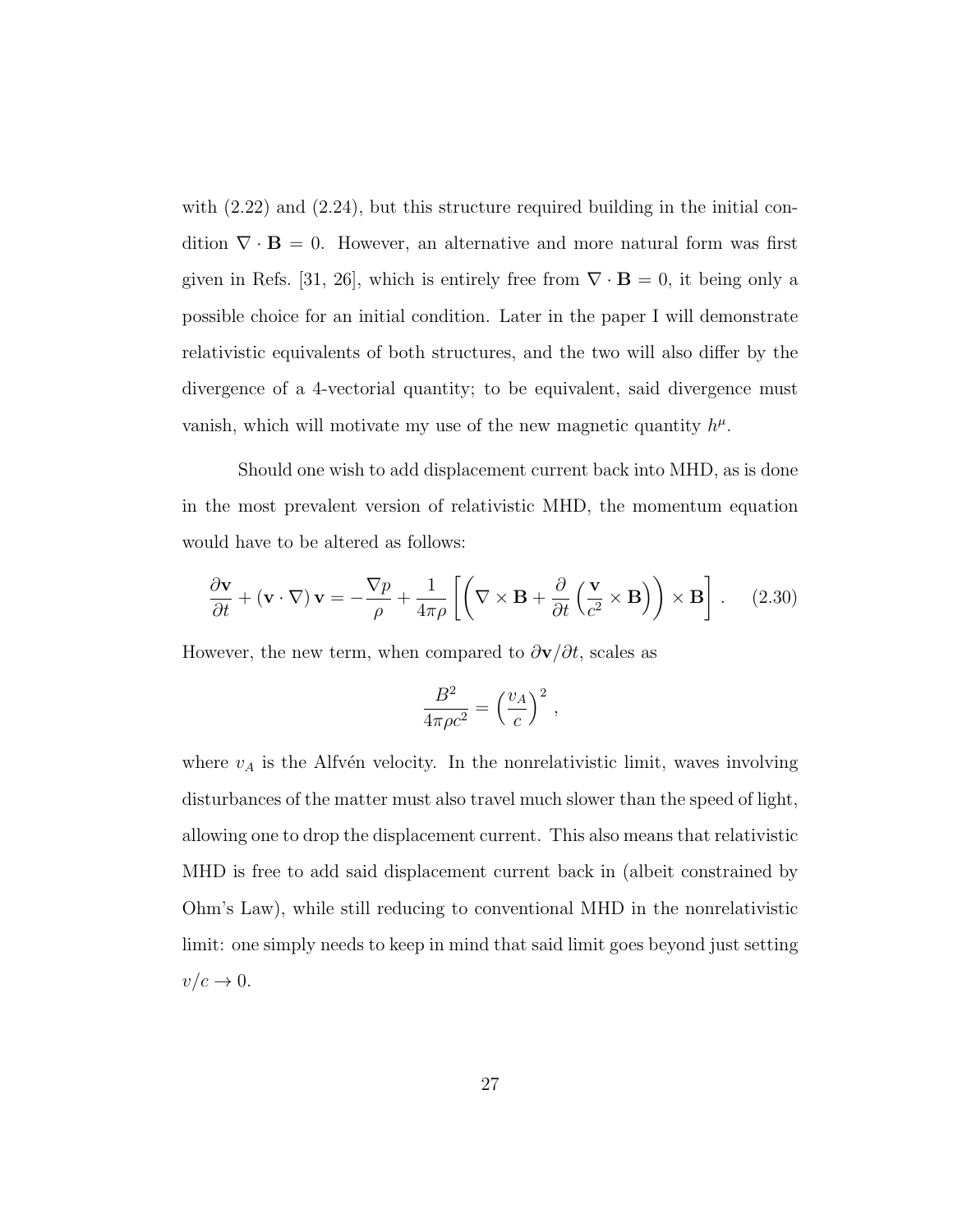#### 2.4.2 Hamiltonian and bracket

Now I cast nonrelativistic MHD into Hamiltonian form. As usual, the two ingredients will be a Hamiltonian and a bracket, with all equations of motion given by

<span id="page-36-0"></span>
$$
\frac{\partial \xi}{\partial t} = [\xi, H] \tag{2.31}
$$

for any  $\xi$  that is a function of the field variables. Because this is a field theory, both the Hamiltonian and the bracket [, ] will involve an integration over the whole space, and instead of partial derivatives the bracket will use functional derivatives, which I describe in Appendix [1.1.](#page-164-0) As is typical, the Hamiltonian is simply the energy:

$$
H = \int d^{3}x \left(\frac{1}{2}\rho v^{2} + \rho U(\rho, s) + \frac{1}{8\pi}B^{2}\right)
$$

The scalar field  $U(\rho, s)$  is an internal energy function, from which one can derive a temperature  $T = \partial U/\partial s$  and a pressure  $p = \rho^2 \partial U/\partial \rho$ . The gradient of pressure is particularly important:

<span id="page-36-1"></span>
$$
\nabla p = 2\rho \frac{\partial U}{\partial \rho} \nabla \rho + \rho^2 \frac{\partial^2 U}{\partial \rho^2} \nabla \rho + \rho^2 \frac{\partial^2 U}{\partial s \partial \rho} \nabla s \qquad (2.32)
$$

The Hamiltonian's various functional derivatives are:

$$
\frac{\delta H}{\delta \rho} = \frac{1}{2} \mathbf{v} \cdot \mathbf{v} + U + \frac{p}{\rho} \qquad \frac{\delta H}{\delta s} = \rho \frac{\partial U}{\partial s} \qquad \frac{\delta H}{\delta \mathbf{v}} = \rho \mathbf{v} \qquad \frac{\delta H}{\delta \mathbf{B}} = \mathbf{B}
$$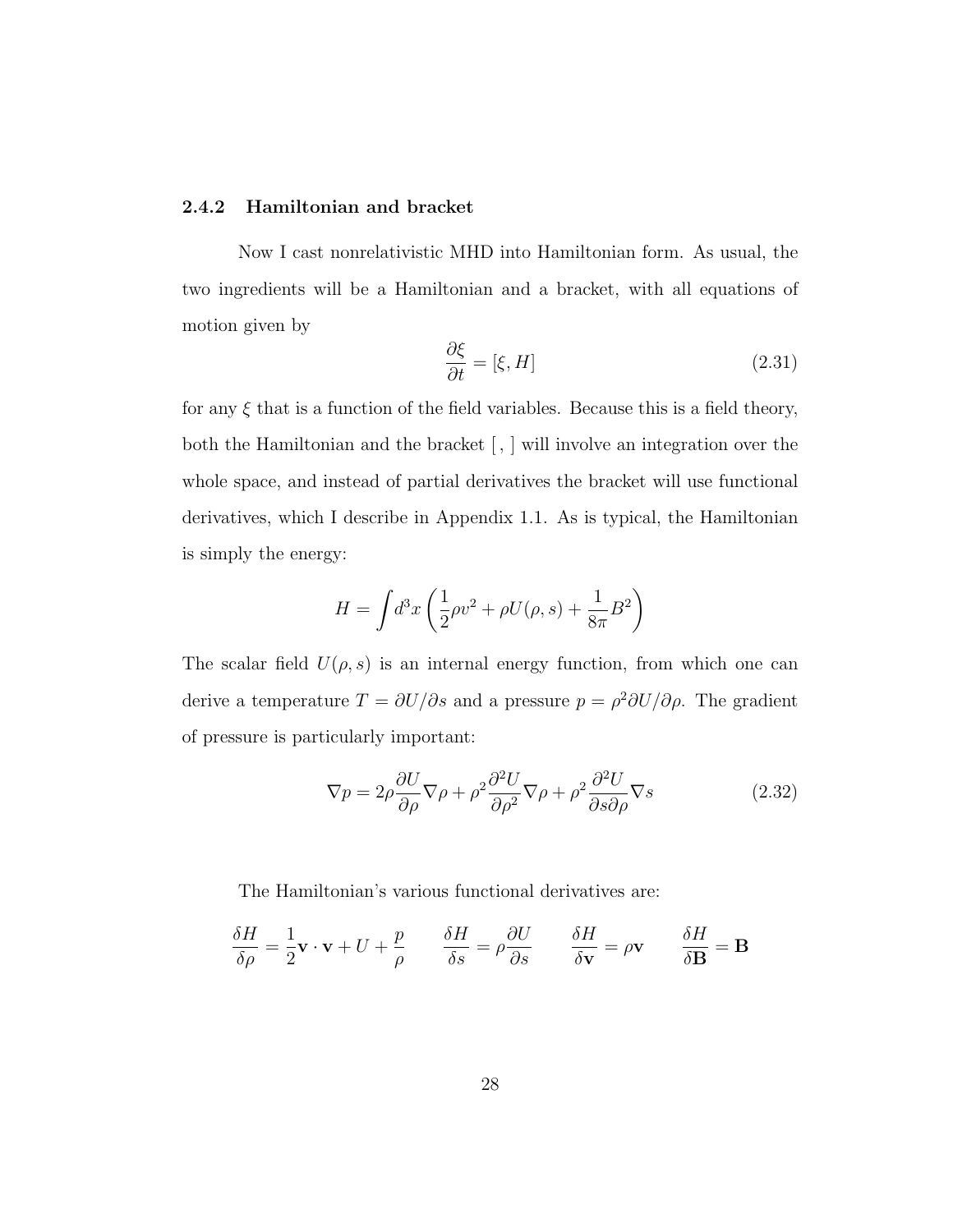<span id="page-37-0"></span>Now for the bracket, which (in standard variables) is quite a beast:

$$
[F, G] = -\int d^3x \left( \left[ \frac{\delta F}{\delta \rho} \nabla \cdot \frac{\delta G}{\delta \mathbf{v}} - \frac{\delta G}{\delta \rho} \nabla \cdot \frac{\delta F}{\delta \mathbf{v}} \right] + \left[ \frac{\delta F}{\delta \mathbf{v}} \cdot \left( \frac{(\nabla \times \mathbf{v})}{\rho} \times \frac{\delta G}{\delta \mathbf{v}} \right) \right] + \left[ \frac{\nabla s}{\rho} \cdot \left( \frac{\delta F}{\delta s} \frac{\delta G}{\delta \mathbf{v}} - \frac{\delta G}{\delta s} \frac{\delta F}{\delta \mathbf{v}} \right) \right] + \left[ \mathbf{B} \cdot \left( \frac{1}{\rho} \frac{\delta F}{\delta \mathbf{v}} \cdot \nabla \frac{\delta G}{\delta \mathbf{B}} - \frac{1}{\rho} \frac{\delta G}{\delta \mathbf{v}} \cdot \nabla \frac{\delta F}{\delta \mathbf{B}} \right) + \mathbf{B} \cdot \left( \left( \nabla \frac{1}{\rho} \frac{\delta F}{\delta \mathbf{v}} \right) \cdot \frac{\delta G}{\delta \mathbf{B}} - \left( \nabla \frac{1}{\rho} \frac{\delta G}{\delta \mathbf{v}} \right) \cdot \frac{\delta F}{\delta \mathbf{B}} \right) \right)
$$
(2.33)

The bracket's linearity and antisymmetry are apparent, and its Jacobi identity follows from the proof given in Appendix [1.3.](#page-168-0) While the proof is conducted in four dimensions and uses momentum and entropy density rather than velocity and specific entropy, neither alteration affects the identity.

I will take some care in deriving the equations of motion from the bracket; later in the dissertation, more steps will be skimmed over. To derive the continuity equation at a specific location  $x_0$ , use the test function

$$
\xi = \int d^3x \, \rho \, \delta(\mathbf{x} - \mathbf{x_0}).
$$

The delta function eliminates the integral on both sides of [\(2.31\)](#page-36-0), and (since  $\delta F/\delta \rho$  appears only once in [\(2.33\)](#page-37-0)), I have

$$
\frac{\partial \rho}{\partial t} = -\nabla \cdot (\rho \mathbf{v})
$$

evaluated implicitly at  $x_0$ ; this point is arbitrary, so the continuity equation [\(2.26\)](#page-33-0) holds over the whole space. Every equation of motion requires such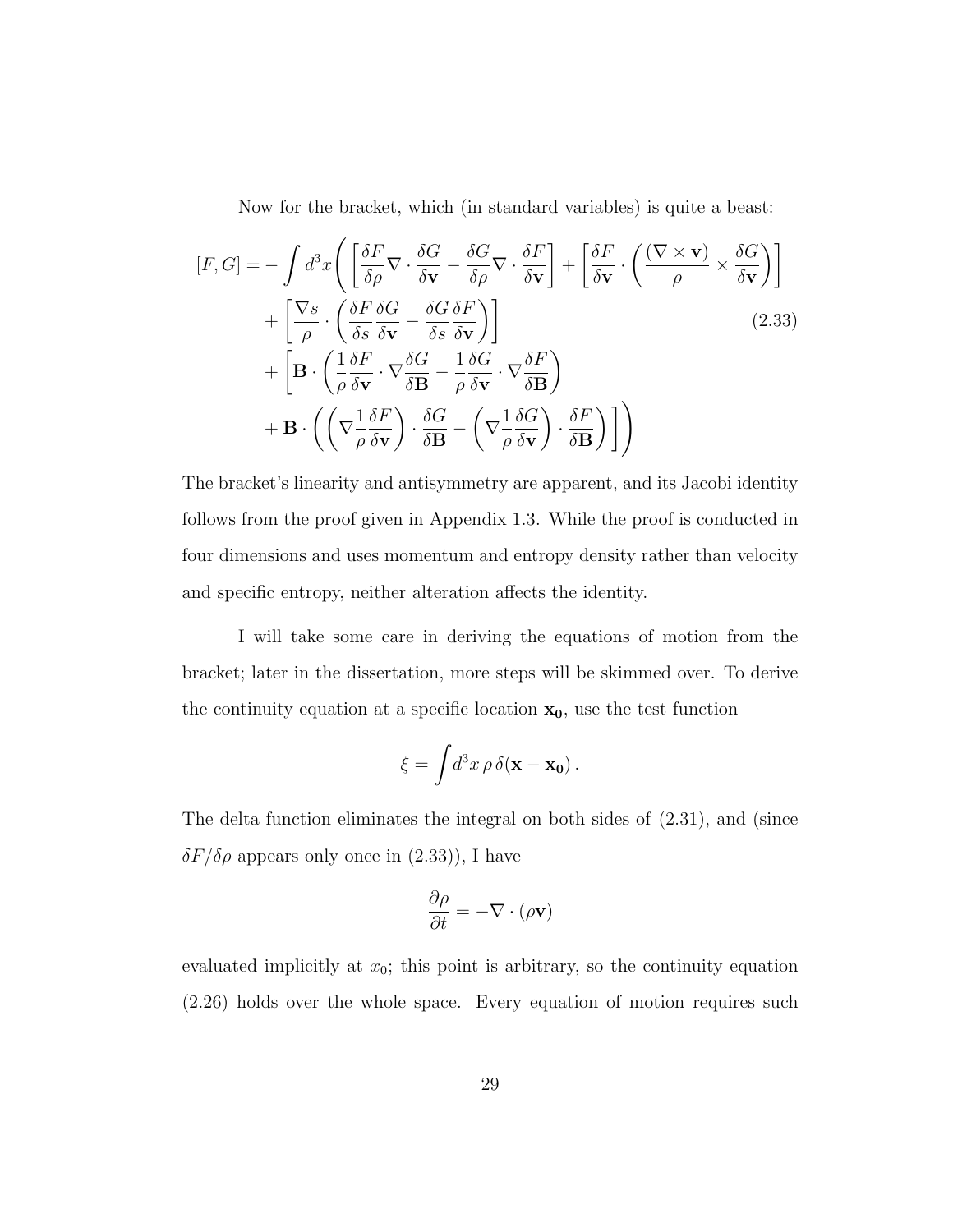delta test functions, but they are all eliminated in identical fashions, so going forward I will not mention that nicety.

The entropy equation follows a very similar procedure, with only one term and no integrations by part to worry about:

$$
\frac{\partial s}{\partial t} = -\nabla s \cdot \mathbf{v}
$$

reproducing [\(2.27\)](#page-33-0).

The magnetic equation will pull down two terms from [\(2.33\)](#page-37-0), the first of which will require an integration by parts:

$$
\mathbf{B} \cdot \left( \frac{1}{\rho} \frac{\delta G}{\delta \mathbf{v}} \cdot \nabla \frac{\delta F}{\delta \mathbf{B}} \right) = B_i \frac{1}{\rho} \frac{\delta G}{\delta v_j} \nabla_j \frac{\delta F}{\delta B_i}
$$

$$
\Rightarrow -\frac{\delta F}{\delta B_i} \nabla_j \left( B_i \frac{1}{\rho} \frac{\delta G}{\delta v_j} \right) = -\frac{\delta F}{\delta \mathbf{B}} \cdot \left( \frac{1}{\rho} \frac{\delta G}{\delta \mathbf{v}} \cdot \nabla \right) \mathbf{B} - \left( \frac{\delta F}{\delta \mathbf{B}} \cdot \mathbf{B} \right) \nabla \cdot \left( \frac{1}{\rho} \frac{\delta G}{\delta \mathbf{v}} \right)
$$

The other term does not require an integration by parts, but it does merit some caution with indices:

$$
\mathbf{B} \cdot \left( \left( \nabla \frac{1}{\rho} \frac{\delta G}{\delta \mathbf{v}} \right) \cdot \frac{\delta F}{\delta \mathbf{B}} \right) = B_i \left( \left( \nabla_i \frac{1}{\rho} \frac{\delta G}{\delta v_j} \right) \frac{\delta F}{\delta B_j} \right)
$$

So, using the functional derivative  $\delta H/\delta \mathbf{v} = \rho \mathbf{v}$ , I have

$$
\frac{\partial \mathbf{B}}{\partial t} = -\mathbf{v} \cdot \nabla \mathbf{B} - \mathbf{B} \nabla \cdot \mathbf{v} + \mathbf{B} \cdot \nabla \mathbf{v}
$$
  
= -\mathbf{v} \cdot \nabla \mathbf{B} - \mathbf{B} \nabla \cdot \mathbf{v} + \mathbf{B} \cdot \nabla \mathbf{v} + \mathbf{v} \nabla \cdot \mathbf{B}  
= \nabla \times (\mathbf{v} \times \mathbf{B})

recalling the discussion surrounding [\(2.25\)](#page-33-0).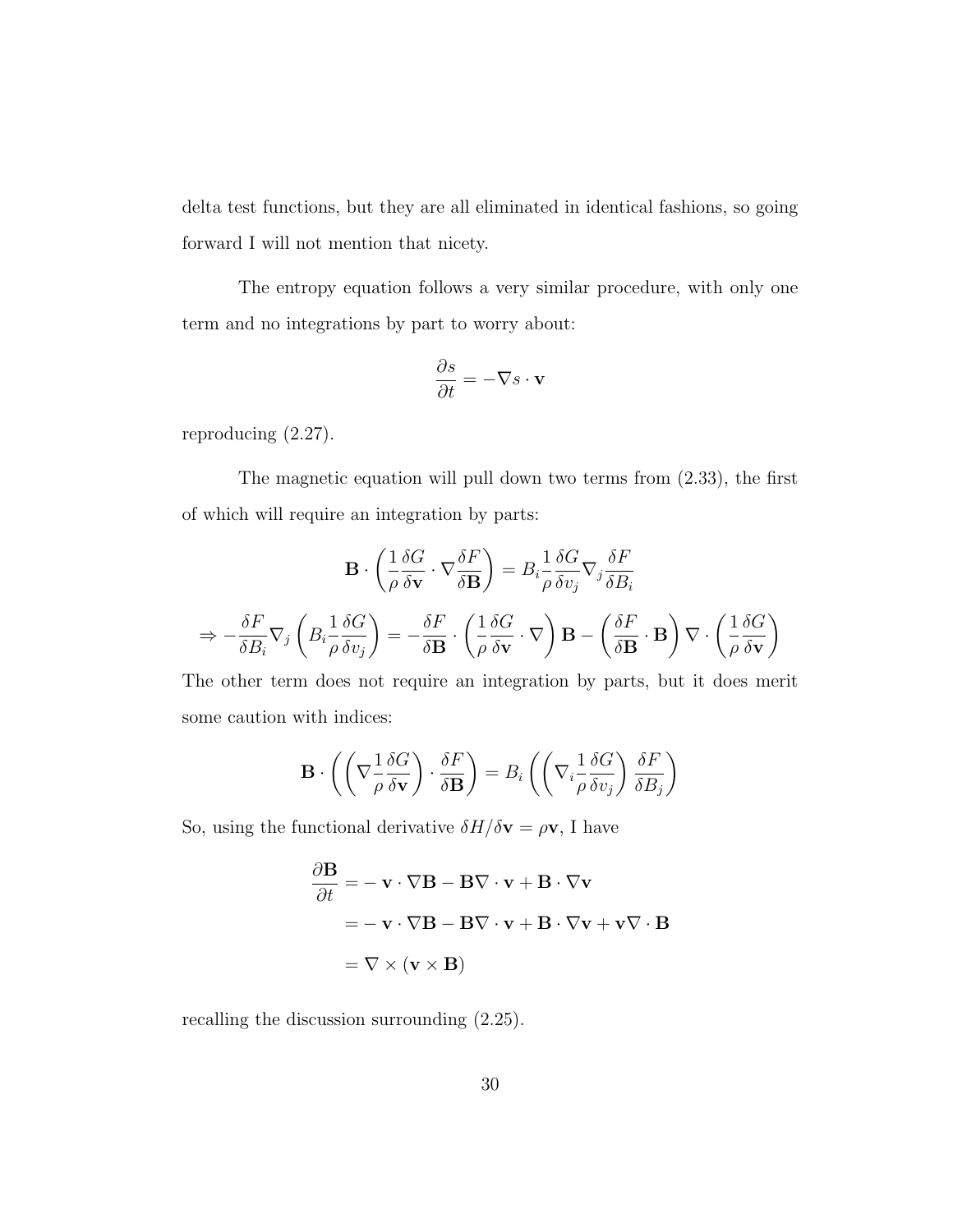The momentum equation is most complicated. First off, I'll consider the terms that give derivatives of the potential energy function  $U$ , from the first and second lines of [\(2.33\)](#page-37-0). Together they give

$$
- \left[ \nabla \left( U + \rho \frac{\partial U}{\partial \rho} \right) - \frac{1}{\rho} \nabla s \left( \rho \frac{\partial U}{\partial s} \right) \right]
$$
  
= 
$$
- \left[ \frac{\partial U}{\partial \rho} \nabla \rho + \frac{\partial U}{\partial s} \nabla s + \frac{\partial U}{\partial \rho} \nabla \rho + \rho \frac{\partial^2 U}{\partial \rho^2} \nabla \rho + \rho \frac{\partial^2 U}{\partial s \partial \rho} \nabla s - \frac{\partial U}{\partial s} \nabla s \right]
$$
  
= 
$$
- \frac{1}{\rho} \left[ \left( 2\rho \frac{\partial U}{\partial \rho} + \rho^2 \frac{\partial^2 U}{\partial \rho^2} \right) \nabla \rho + \rho^2 \frac{\partial^2 U}{\partial s \partial \rho} \nabla s \right] = - \frac{\nabla p}{\rho}
$$

using  $(2.32)$ . So far so good. Two terms involving **v** appear, both from the first line of [\(2.33\)](#page-37-0). They give

$$
-\nabla\left(\frac{v^2}{2}\right) + \mathbf{v} \times (\nabla \times \mathbf{v}) = -\mathbf{v} \cdot \nabla \mathbf{v}
$$

using a standard vector calculus identity. Finally, two terms, one each from the third and fourth lines of [\(2.33\)](#page-37-0), involve the magnetic field:

$$
\frac{1}{4\pi\rho}\nabla_i\left(\frac{B_jB_j}{2} - B_iB_j\right)
$$

So, overall, I have the velocity equation in the form [\(2.23\)](#page-33-0), as desired.

Note that the bracket [\(2.33\)](#page-37-0) lends itself to expressing the velocity equation in conservation form, i.e. with most quantities written as the divergence of some tensor. The magnetic parts are already in such a form, and the velocity parts partially so. If one switches to momentum  $\mathbf{m} = \rho \mathbf{v}$  and entropy density  $\sigma = \rho s$ , this form becomes even more pronounced, as now the momentum terms in the momentum equation are also in divergence form. More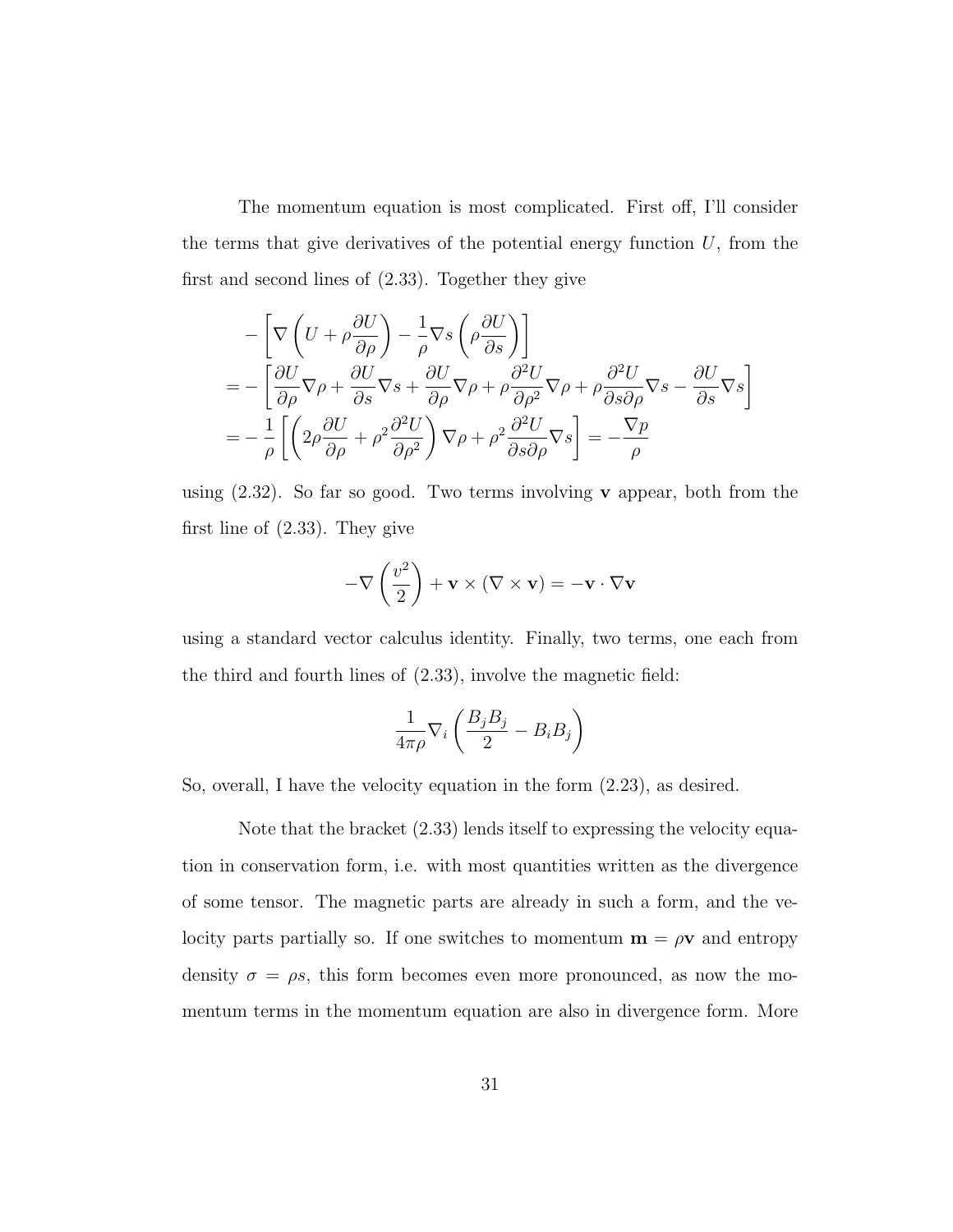importantly, the bracket simplifies considerably:

<span id="page-40-0"></span>
$$
[F, G] = -\int d^3x \left( \rho \left( \frac{\delta F}{\delta \mathbf{m}} \cdot \nabla \frac{\delta G}{\delta \rho} - \frac{\delta G}{\delta \mathbf{m}} \cdot \nabla \frac{\delta F}{\delta \rho} \right) \right) \tag{2.34}
$$
  
+  $\sigma \left( \frac{\delta F}{\delta \mathbf{m}} \cdot \nabla \frac{\delta G}{\delta \sigma} - \frac{\delta G}{\delta \mathbf{m}} \cdot \nabla \frac{\delta F}{\delta \sigma} \right) + \mathbf{m} \cdot \left( \frac{\delta F}{\delta \mathbf{m}} \cdot \nabla \frac{\delta G}{\delta \mathbf{m}} - \frac{\delta G}{\delta \mathbf{m}} \cdot \nabla \frac{\delta F}{\delta \mathbf{m}} \right) + \mathbf{B} \cdot \left( \frac{\delta F}{\delta \mathbf{m}} \cdot \nabla \frac{\delta G}{\delta \mathbf{B}} - \frac{\delta G}{\delta \mathbf{m}} \cdot \nabla \frac{\delta F}{\delta \mathbf{B}} + \left( \nabla \frac{\delta F}{\delta \mathbf{m}} \right) \cdot \frac{\delta G}{\delta \mathbf{B}} - \left( \nabla \frac{\delta G}{\delta \mathbf{m}} \right) \cdot \frac{\delta F}{\delta \mathbf{B}} \right) \right)$ 

The previous bracket's many stray factors of  $\rho$  are now gone, and every part of the bracket is in semidirect form, unlike [\(2.33\)](#page-37-0) in which the velocity portion was a bit odd. In fact, while the relativistic Hamiltonian MHD uses a close equivalent of [\(2.34\)](#page-40-0), it has no equivalent to [\(2.33\)](#page-37-0), because of the more complex coordinate change: there  $m^{\mu} = (\rho + p - h_{\mu}h^{\mu})u^{\mu} + \alpha h^{\mu}$  rather than just  $m^{\mu} = \rho u^{\mu}$ .

#### 2.4.3 Casimirs and alternative brackets

With an integration by parts on the last two magnetic terms of bracket [\(2.33\)](#page-37-0), one alters its magnetic portion to this form:

$$
[F, G] = -\int d^3x \left( \mathbf{B} \cdot \left( \frac{1}{\rho} \frac{\delta F}{\delta \mathbf{v}} \cdot \nabla \frac{\delta G}{\delta \mathbf{B}} - \frac{1}{\rho} \frac{\delta G}{\delta \mathbf{v}} \cdot \nabla \frac{\delta F}{\delta \mathbf{B}} \right) \right) + \mathbf{B} \cdot \left( \left( \nabla \frac{\delta F}{\delta \mathbf{B}} \right) \cdot \frac{1}{\rho} \frac{\delta G}{\delta \mathbf{v}} - \left( \nabla \frac{\delta G}{\delta \mathbf{B}} \right) \cdot \frac{1}{\rho} \frac{\delta F}{\delta \mathbf{v}} \right) \right)
$$

or, in terms of momentum,

$$
[F, G] = -\int d^3x \left( \mathbf{B} \cdot \left( \frac{\delta F}{\delta \mathbf{m}} \cdot \nabla \frac{\delta G}{\mathbf{B}} - \frac{\delta G}{\delta \mathbf{m}} \cdot \nabla \frac{\delta F}{\mathbf{B}} \right) \right)
$$

$$
= + \mathbf{B} \cdot \left( \left( \nabla \frac{\delta F}{\delta \mathbf{B}} \right) \cdot \frac{\delta G}{\delta \mathbf{m}} - \left( \nabla \frac{\delta G}{\delta \mathbf{B}} \right) \cdot \frac{\delta F}{\delta \mathbf{m}} \right) \right)
$$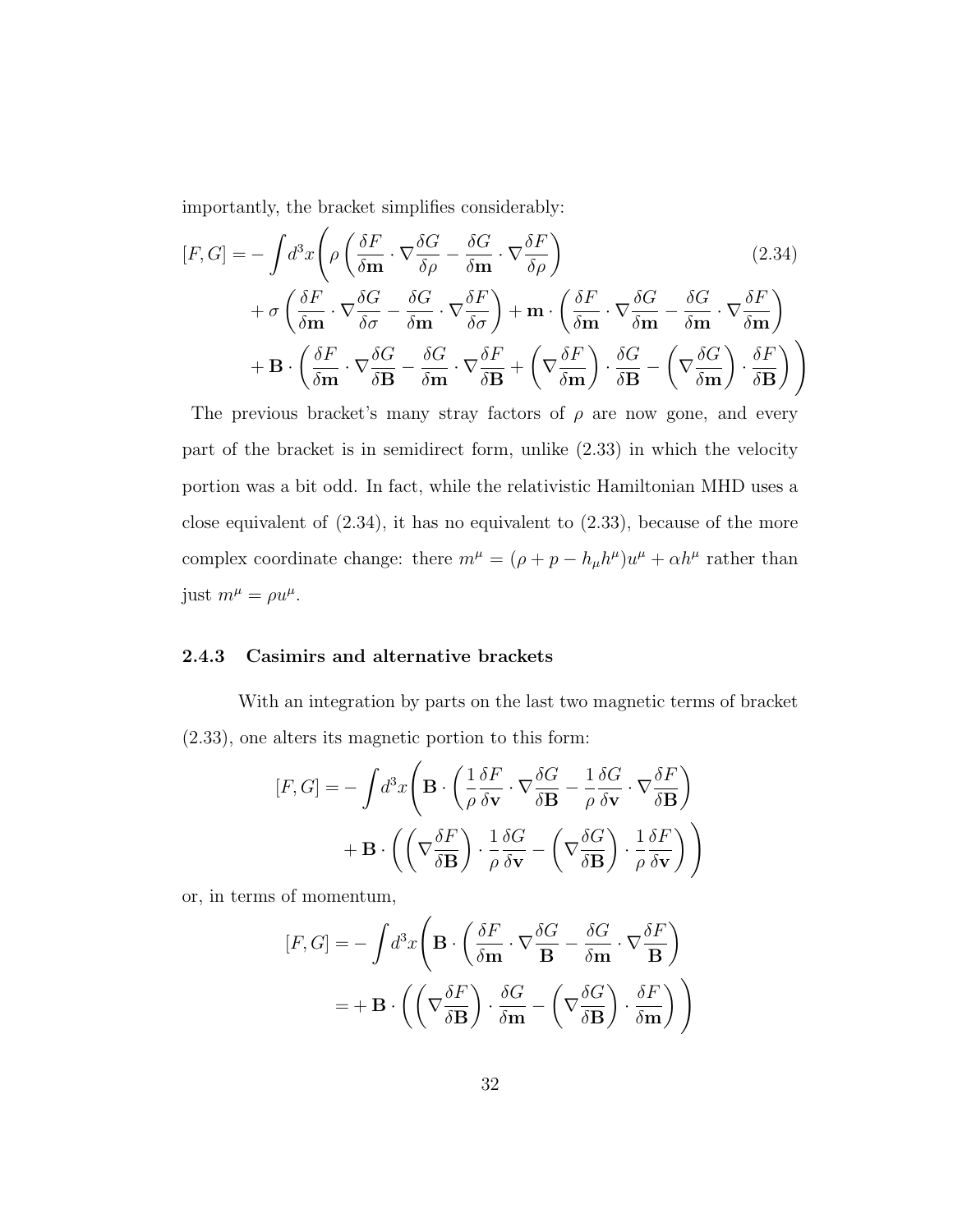These forms bring the advantage that the magnetic equation is immediately in Maxwellian form, without having to add a term proportional to  $\nabla \cdot \mathbf{B}$ ; however, the momentum equation also changes by a term proportional to the same. However, the Jacobi identity no longer holds unconditionally, but now requires the initial condition  $\nabla \cdot \mathbf{B}$ . Thus, this bracket is considerably less general: the previous ones [\(2.33\)](#page-37-0) and [\(2.34\)](#page-40-0) represent a larger class of dynamical systems, only some of which (the divergenceless ones) correspond to physical systems. This distinction between the two brackets will be discussed further in the context of relativistic MHD.

Casimir invariants are functionals C such that  $[F, C] = 0$  for all functionals  $F$  of the field variables. One class are the entropy Casimirs:

$$
C_1 = \int \rho f\left(\frac{\sigma}{\rho}\right) d^3x
$$

where  $f$  is an arbitrary function of one real number. Another important Casimir is the cross-helicity:

$$
C_2 = \int \frac{\mathbf{m} \cdot \mathbf{B}}{\rho} d^3 x
$$

although in this case it is only a Casimir for functionals  $F$  not depending on the entropy density  $\sigma$ . Finally, there is the magnetic helicity

$$
C_3 = \int \mathbf{A} \cdot \mathbf{B} \, d^3x
$$

The first two Casimirs  $C_1$  and  $C_2$  have natural equivalents in the relativistic theory, but an equivalent to  $C_3$  remains undiscovered, since the calculation that establishes  $[F, C_3] = 0$  relies on a vector identity that only holds in three dimensions.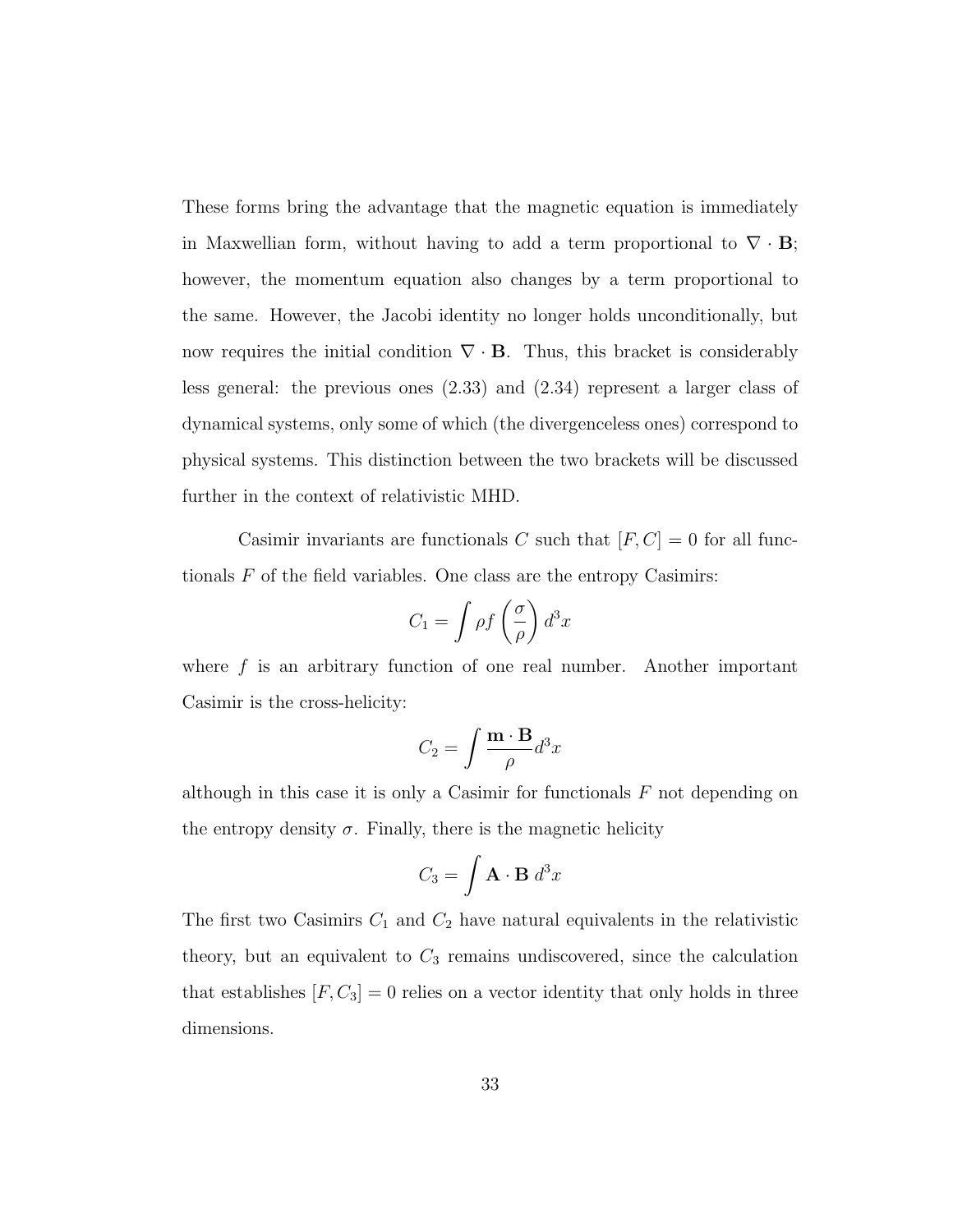### 2.5 Metriplectic systems

#### 2.5.1 Overview, examples and properties

Like Hamiltonian systems, metriplectic systems derive all equations of motion from a generating function and a bracket:

$$
\frac{\partial f}{\partial t} = \{f, G\}
$$

The generator G and the bracket both divide cleanly into Hamiltonian and dissipative parts, written

<span id="page-42-0"></span>
$$
G = H + \lambda S \tag{2.35}
$$

$$
\{f, g\} = [f, g] + (f, g)
$$

Here  $\lambda$  is a constant included to provide consistent units. Let  $f$ ,  $g$ , and  $h$  be functions of the dynamical or field variables, and  $\alpha$ ,  $\beta$  constants. The antisymmetric bracket has the following familiar properties, which were discussed at length in Section [2.1:](#page-13-0)

$$
[\alpha f + \beta g, h] = \alpha[f, h] + \beta[g, h]
$$

$$
[fg, h] = f[g, h] + [f, h]g
$$

$$
[f, g] = -[g, f]
$$

$$
[[f, g], h] + [[g, h], f] + [[h, f], g] = 0
$$

$$
[f, S] = 0
$$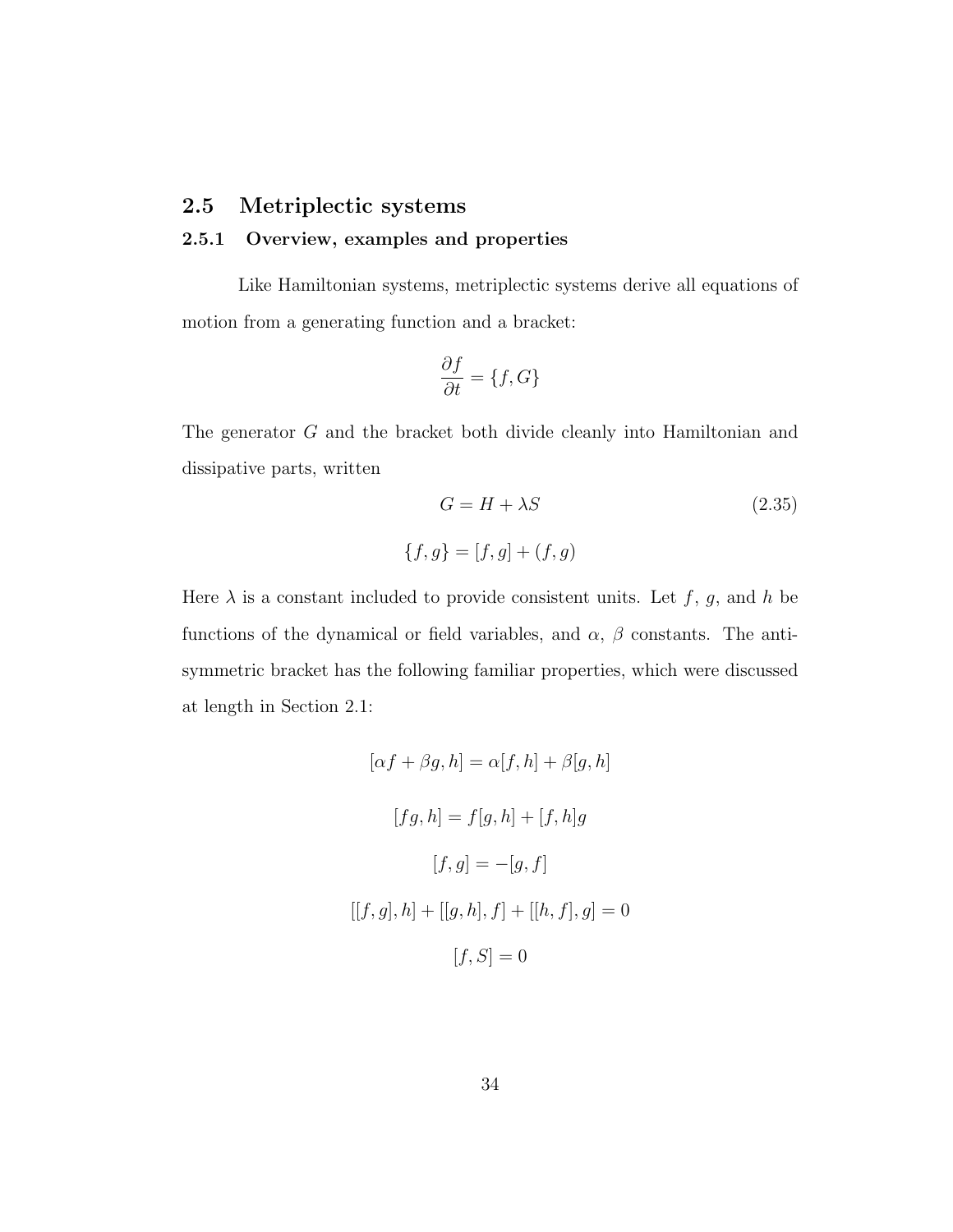The last equation says that the function  $S$  in the generator, usually the entropy, is a Casimir of the antisymmetric bracket. Meanwhile, the symmetric bracket has a related set of properties:

<span id="page-43-0"></span>
$$
(\alpha f + \beta g, h) = \alpha(f, h) + \beta(g, h)
$$
  

$$
(fg, h) = f(g, h) + (f, h)g
$$
  

$$
(f, g) = (g, f)
$$
  

$$
(f, f) \ge 0
$$
  

$$
(f, H) = 0
$$
  

$$
(2.36)
$$

There is a second derivative expression related to the Jacobi identity, which will be discussed in a later section.

As my first example, I put the damped simple harmonic oscillator into metriplectic form. To the normal phase space for a single particle, I add an entropy variable s, and I suppose that the energy dissipated from the oscillating particle goes to a reservoir with internal energy  $U(s)$ . Then my equations of motion are (using  $dS = dQ/T$  to get the second one)

$$
\dot{\mathbf{p}} = -k\mathbf{x} - \frac{b}{m}\mathbf{p}
$$

$$
\dot{s} = \frac{b}{m^2T}p^2
$$

The generating functions are

$$
G = H + \lambda S \qquad H = \frac{p^2}{2m} + \frac{kx^2}{2} + U(s) \qquad S = s
$$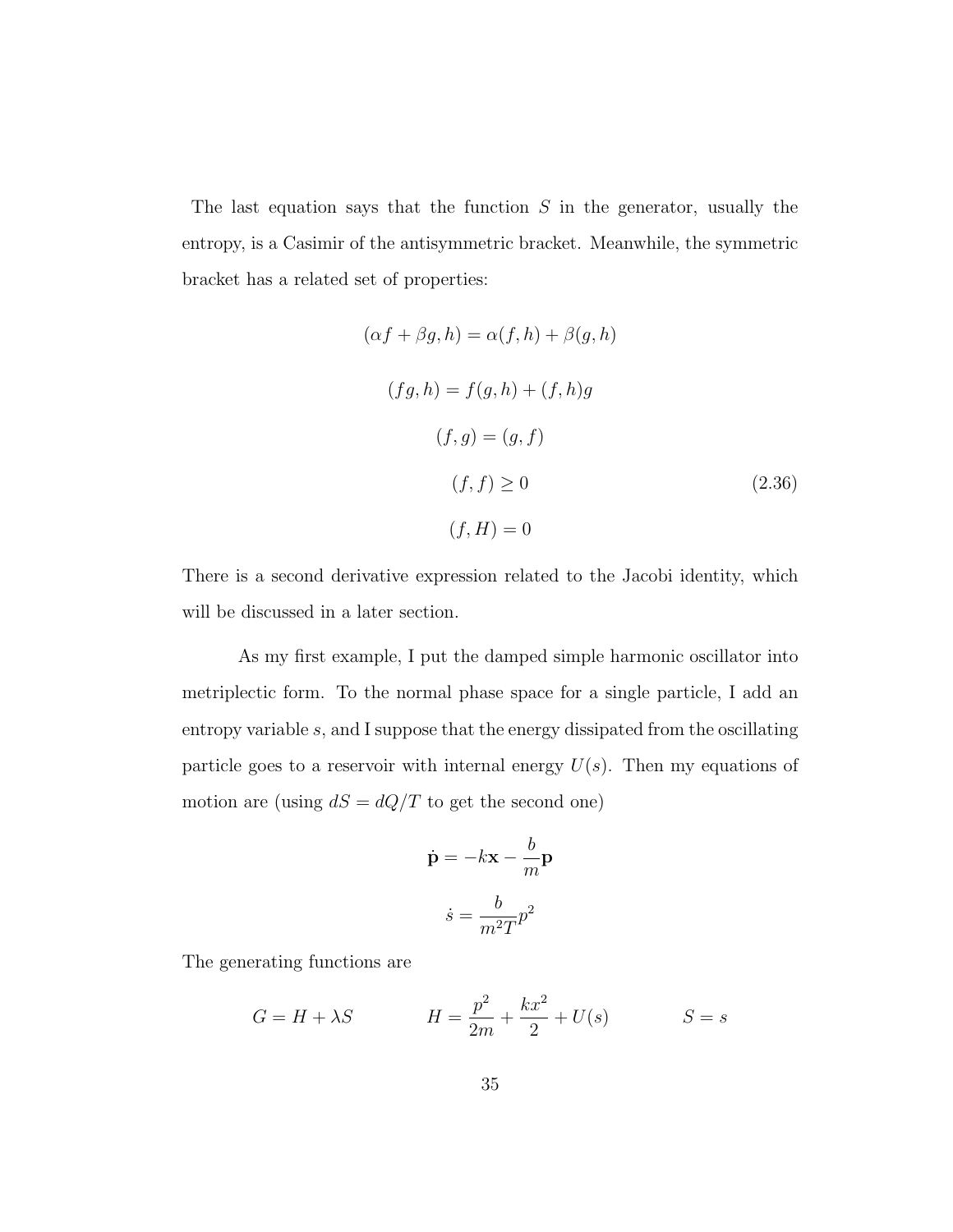Any needed equations of motion are generated in the usual fashion by

$$
\frac{\partial f}{\partial t} = \{f, G\} = [f, H] + (f, S)
$$

with brackets obeying  $[f,S] = (f,H) = 0$  for all  $f$  . These brackets are

$$
[f,g] = \frac{\partial f}{\partial x^i} \frac{\partial g}{\partial p^i} - \frac{\partial g}{\partial x^i} \frac{\partial f}{\partial p^i}
$$

$$
(f,g) = \frac{bT}{\lambda} \left( \frac{\partial f}{\partial p^i} - \frac{p^i}{mT} \frac{\partial f}{\partial s} \right) \left( \frac{\partial g}{\partial p^i} - \frac{p^i}{mT} \frac{\partial g}{\partial s} \right)
$$
(2.37)

This is about as trivial as metriplectic systems get, but it's useful to have another example in the bag.

The system can be generalized to nonisotropic, coupled oscillators with differing masses, as well. The index  $i$  will now run over  $3N$  indices, and the mass  $m$ , spring constant k and dissipative coefficient b will all be replaced by  $3N \times 3N$ -dimensional matrices M, K, and B. I require that M be positive definite, to avoid negative or zero masses and to allow its invertibility. I also require that  $K$  be positive semidefinite (only restoring forces are considered), as well as  $B$  (energy is only dissipated, not added). The equations of motion are now

$$
\dot{p}_i = -K_{ij}x_j - B_{ij}M_{jk}^{-1}p_k
$$

$$
\dot{s} = \frac{1}{T}B_{ij}(M_{ik}^{-1}p_k)(M_{jl}^{-1}p_l)
$$

These equations are simpler when written in terms of velocity, since momentum only appears in the form  $v_i = M_{ij}^{-1} p_k$ , but I'm keeping the form that gives me a canonical antisymmetric bracket. The generating functions are

$$
G = H + \lambda S \qquad H = \frac{1}{2} M_{ij}^{-1} p_i p_j + \frac{1}{2} K_{ij} x_i x_j + U(s) \qquad S = s
$$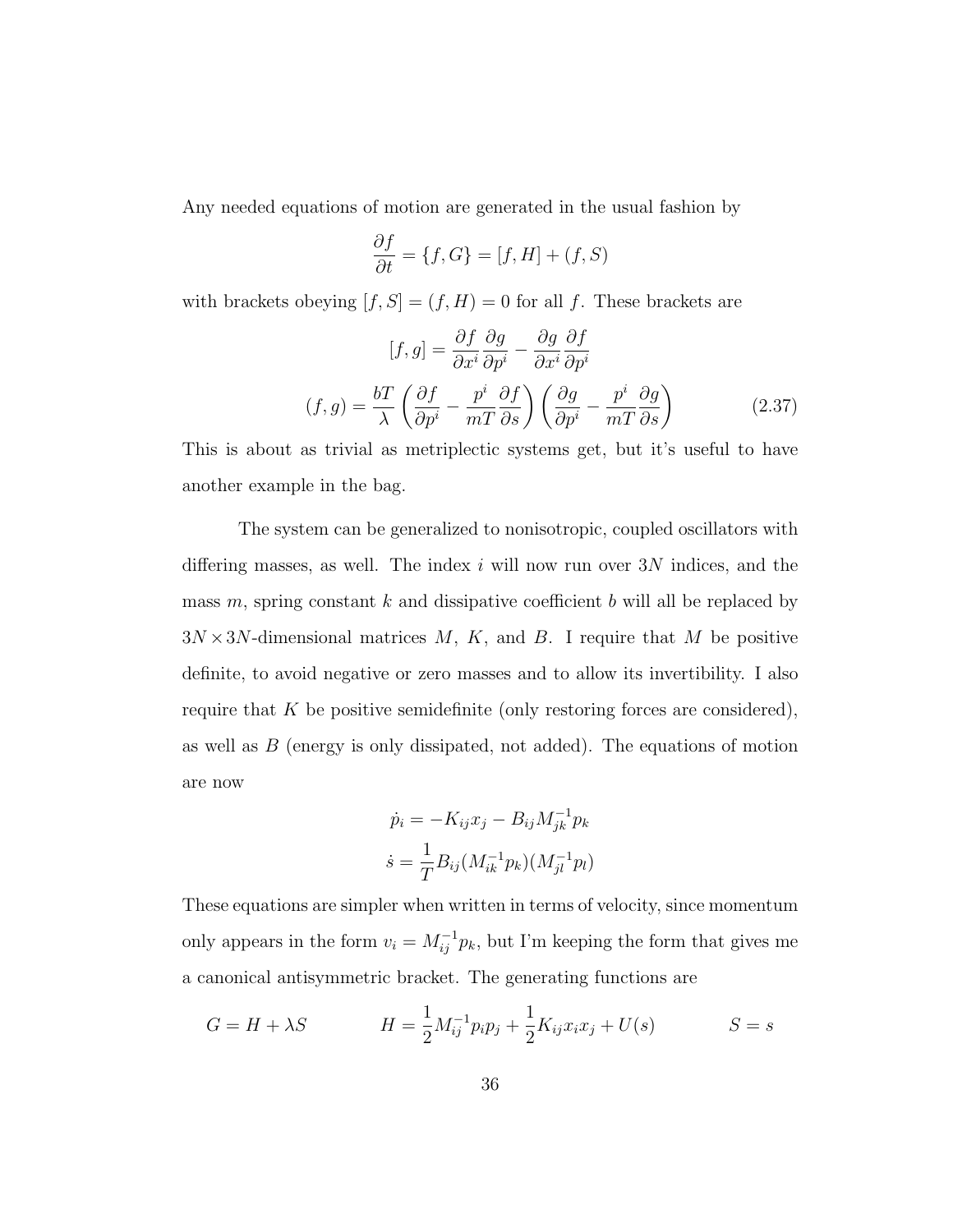Finally, the brackets are

<span id="page-45-0"></span>
$$
[f,g] = \frac{\partial f}{\partial x^i} \frac{\partial g}{\partial p^i} - \frac{\partial g}{\partial x^i} \frac{\partial f}{\partial p^i}
$$

$$
(f,g) = \frac{B_{ij}T}{\lambda} \left( \frac{\partial f}{\partial p^i} - \frac{M_{il}^{-1}p^l}{T} \frac{\partial f}{\partial s} \right) \left( \frac{\partial g}{\partial p^j} - \frac{M_{jk}^{-1}p^k}{T} \frac{\partial g}{\partial s} \right)
$$
(2.38)

The positivity property  $(2.36)$  follows if the dissipation matrix  $B$  is positive semidefinite.

As a slightly more sophisticated example, consider the rigid body system detailed earlier in Section [2.2.](#page-21-0) It has Casimirs of the total angular momentum squared,  $C = \omega^2$ . I can create a symmetric bracket which leaves H invariant by a direct method:

<span id="page-45-1"></span>
$$
(f,g) = -\left[ \left( \frac{\partial H}{\partial \omega_i} \frac{\partial H}{\partial \omega_j} - \delta_{ij} \frac{\partial H}{\partial \omega_l} \frac{\partial H}{\partial \omega_l} \right) \frac{\partial f}{\partial \omega_i} \frac{\partial g}{\partial \omega_j} \right]
$$
(2.39)

The exact behavior of this system will depend on my choice of entropy  $S$ , but I can outline some qualitative features of the dynamics. Because the system is still conservative, the dynamics take place along the ellipsoid of constant energy. If entropy increases monotonically with  $\omega^2$ , then the system will relax to an orientation along the longest axis of the ellipsoid, which corresponds to the smallest principal axis of inertia; if entropy decreases monotonically with  $\omega^2$ , the system relaxes to the smallest axis of the ellipsoid, corresponding to the largest axis. This echoes a result from textbook classical mechanics which states that the middle axis will not be stable.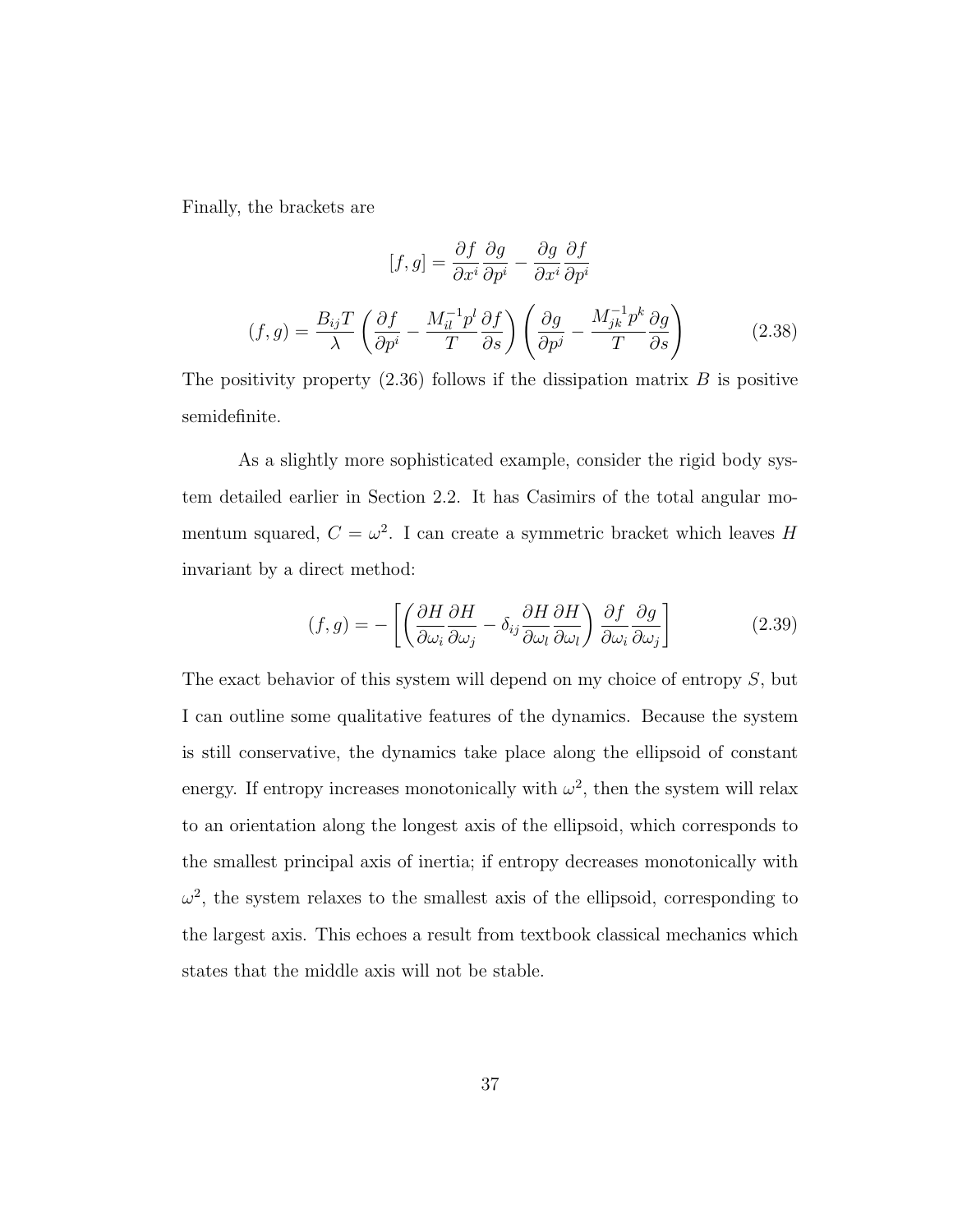#### 2.5.2 Metriplectic Navier-Stokes

Next I look at dissipative fluids. This is a field theory, with the fields being density  $\rho$ , specific entropy s (or, later on, entropy density  $\sigma = \rho s$ ), and fluid velocity **v** or momentum density  $\mathbf{m} = \rho \mathbf{v}$ . Additionally, I have the derived quantities: pressure p, heat flux  $\mathbf{q}$ , and stress tensor  $\sigma_{ij}$ . The system is governed by the Navier-Stokes equation plus the entropy and continuity equations:

$$
\frac{\partial v_i}{\partial t} = v_k \frac{\partial v_i}{\partial x_k} - \frac{1}{\rho} \frac{\partial p}{\partial x_i} + \frac{1}{\rho} \frac{\partial \sigma_{ik}}{\partial x_k}
$$

$$
\frac{\partial s}{\partial t} = -v_k \frac{\partial s}{\partial x_k} + \frac{\sigma_{ik}}{\rho T} \frac{\partial v_i}{\partial x_k} - \frac{1}{\rho T} \frac{\partial q_k}{\partial x_k}
$$

$$
\frac{\partial \rho}{\partial t} = -\frac{\partial}{\partial x_k} (\rho v_k)
$$

To close the system there is an equation of state, for my purposes an internal energy function  $U(\rho, s)$ , plus the following constitutive relations:

$$
q_k = -\kappa \frac{\partial T}{\partial x_k}
$$

$$
\sigma_{ik} = \Lambda_{ikmn} \frac{\partial v_m}{\partial x_n}
$$

$$
\Lambda_{ikmn} = \eta \left( \delta_{im} \delta_{kn} + \delta_{in} \delta_{km} - \frac{2}{3} \delta_{ik} \delta_{mn} \right) + \zeta \delta_{ik} \delta_{mn} \tag{2.40}
$$

Now to put this in metriplectic form. The generator [\(2.35\)](#page-42-0) has components

$$
H = \int \left(\frac{m^2}{2\rho} + \rho U(\rho, s)\right) d^3x \qquad S = \int n s \, d^3x
$$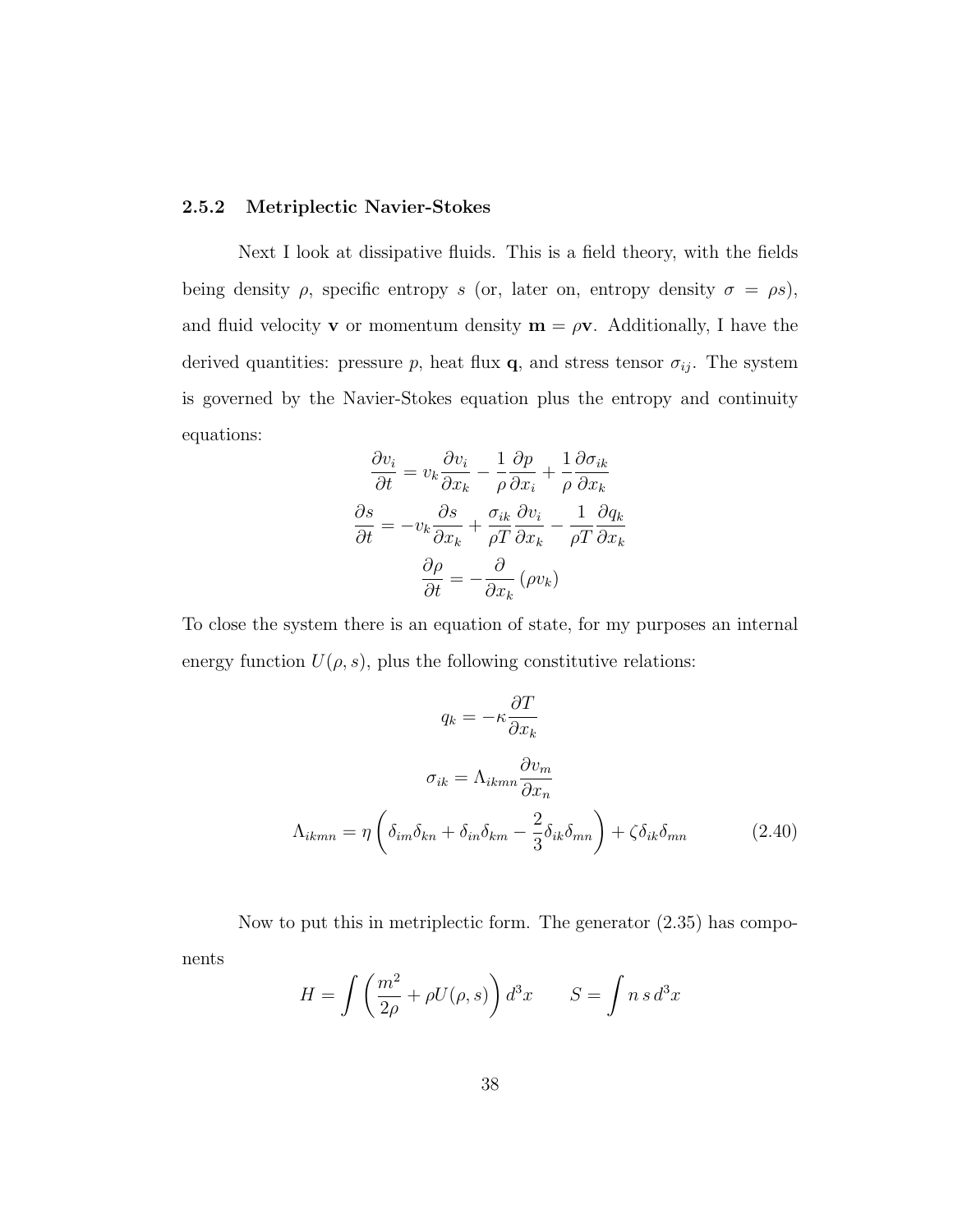The antisymmetric bracket is

$$
[f,g] = \int \rho \left( \left( \frac{\delta g}{\delta \mathbf{m}} \cdot \nabla \right) \frac{\delta f}{\delta \rho} - \left( \frac{\delta f}{\delta \mathbf{m}} \cdot \nabla \right) \frac{\delta g}{\delta \rho} \right) + \mathbf{m} \cdot \left( \left( \frac{\delta g}{\delta \mathbf{m}} \cdot \nabla \right) \frac{\delta f}{\delta \mathbf{m}} - \left( \frac{\delta f}{\delta \mathbf{m}} \cdot \nabla \right) \frac{\delta g}{\delta \mathbf{m}} \right) + \sigma \left( \left( \frac{\delta g}{\delta \mathbf{m}} \cdot \nabla \right) \frac{\delta f}{\delta \sigma} - \left( \frac{\delta f}{\delta \mathbf{m}} \cdot \nabla \right) \frac{\delta g}{\delta \sigma} \right) d^3 x
$$

Meanwhile, the symmetric bracket is

<span id="page-47-0"></span>
$$
(f,g) = \frac{1}{\lambda} \int T\Lambda_{ikmn} \left[ \frac{\partial}{\partial x_i} \frac{\delta f}{\delta m_k} - \frac{1}{T} \frac{\partial v_i}{\partial x_k} \frac{\delta f}{\delta \sigma} \right] \left[ \frac{\partial}{\partial x_i} \frac{\delta g}{\delta m_k} - \frac{1}{T} \frac{\partial v_i}{\partial x_k} \frac{\delta g}{\delta \sigma} \right] + \kappa T^2 \frac{\partial}{\partial x_k} \left[ \frac{1}{T} \frac{\delta f}{\delta \sigma} \right] \frac{\partial}{\partial x_k} \left[ \frac{1}{T} \frac{\delta g}{\delta \sigma} \right] d^3 x \tag{2.41}
$$

In Section [6.4](#page-130-0) these brackets will be generalized to the relativistic case. This is highly nontrivial, as the relativistic equivalent of  $\Gamma$  involves adding many projection operators.

#### 2.5.3 General form of metriplectic brackets

Having presented a fair number of examples, I was able to observe a pattern in the form of the symmetric brackets. To illustrate this form, let me rewrite each such bracket in a more revealing manner. The anisotropic damped oscillator bracket [\(2.38\)](#page-45-0) can be rewritten

$$
(f,g) = \frac{B_{ij}}{\lambda T} \left( \frac{\partial H}{\partial s} \frac{\partial f}{\partial p^i} - \frac{\partial f}{\partial s} \frac{\partial H}{\partial p^i} \right) \left( \frac{\partial H}{\partial s} \frac{\partial g}{\partial p^i} - \frac{\partial g}{\partial s} \frac{\partial H}{\partial p^i} \right)
$$

The rigid body one [\(2.39\)](#page-45-1) becomes

$$
(f,g)=\frac{1}{2}\left(\frac{\partial H}{\partial \omega_i}\frac{\partial f}{\partial \omega_j}-\frac{\partial f}{\partial \omega_i}\frac{\partial H}{\partial \omega_j}\right)\left(\frac{\partial H}{\partial \omega_i}\frac{\partial g}{\partial \omega_j}-\frac{\partial g}{\partial \omega_i}\frac{\partial H}{\partial \omega_j}\right)
$$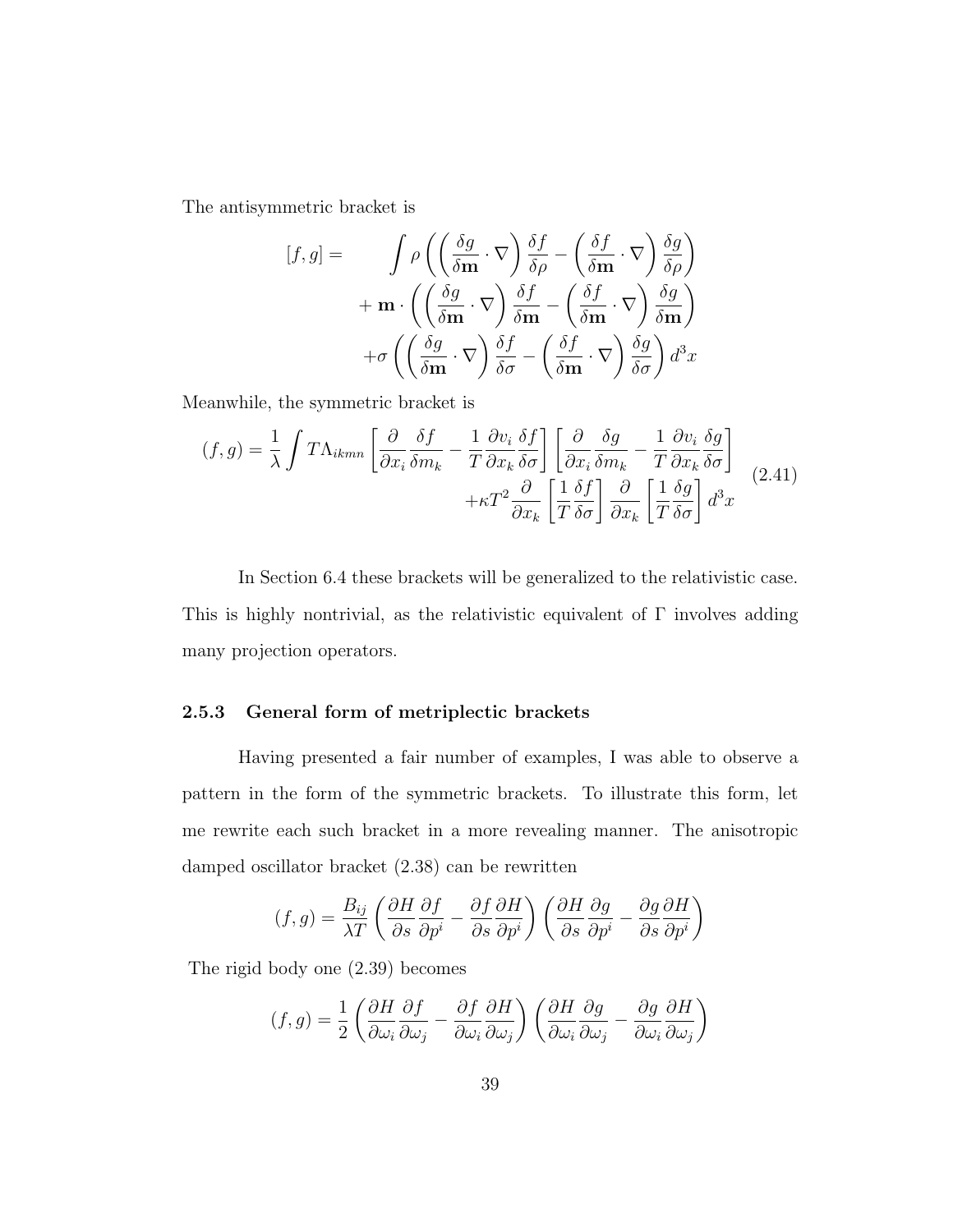Finally, the Navier-Stokes bracket [\(2.41\)](#page-47-0) can be modified to read

$$
(f,g) = \frac{1}{\lambda T} \int \Lambda_{ikmn} \left[ \frac{\delta H}{\delta \sigma} \frac{\partial}{\partial x_i} \frac{\delta f}{\delta m_k} - \frac{\delta f}{\delta \sigma} \frac{\partial}{\partial x_i} \frac{\delta H}{\delta m_k} \right] \left[ \frac{\delta H}{\delta \sigma} \frac{\partial}{\partial x_m} \frac{\delta g}{\delta m_n} - \frac{\delta g}{\delta \sigma} \frac{\partial}{\partial x_m} \frac{\delta H}{\delta m_n} \right] + \kappa \left[ \frac{1}{T} \frac{\delta H}{\delta \sigma} \frac{\partial}{\partial x_k} \frac{1}{T} \frac{\delta f}{\delta \sigma} \right] \left[ \frac{1}{T} \frac{\delta H}{\delta \sigma} \frac{\partial}{\partial x_k} \frac{1}{T} \frac{\delta g}{\delta \sigma} \right] d^3 x
$$

It should be clear that all the metriplectic brackets fall into a common form, containing symmetric parts, antisymmetric ones, and two derivatives of the Hamiltonian. Schematically, one can write

$$
(f,g) = ([f,H]_i, [g,H]_i)_o
$$

with antisymmetric "inner" bracket and symmetric "outer" bracket. These are not actual brackets, because the inner one will tend to add tensorial indices while the outer one contracts them; however, they are bilinear and can be expressed in terms of structure coefficients. Even better, these structure coefficients tend to be constant, leaving the entire nonconstant portion of the symmetric bracket a result of the derivatives of the Hamiltonian. This may be related to Dr. Morrison's discovery of "triple brackets" in [\[6\]](#page-175-0).

#### 2.5.4 Metriplectic speculations: QM, Dirac and Jacobi

In standard nonrelativistic quantum mechanics, imagine that you use a more general operator in place of the Hamiltonian:

$$
i\hbar\frac{\partial}{\partial t}|\Psi>=G|\Psi>
$$

where G has a Hermitian and anti-Hermitian part:

$$
G = H + S \qquad \qquad H = H^{\dagger} \qquad \qquad S = -S^{\dagger}
$$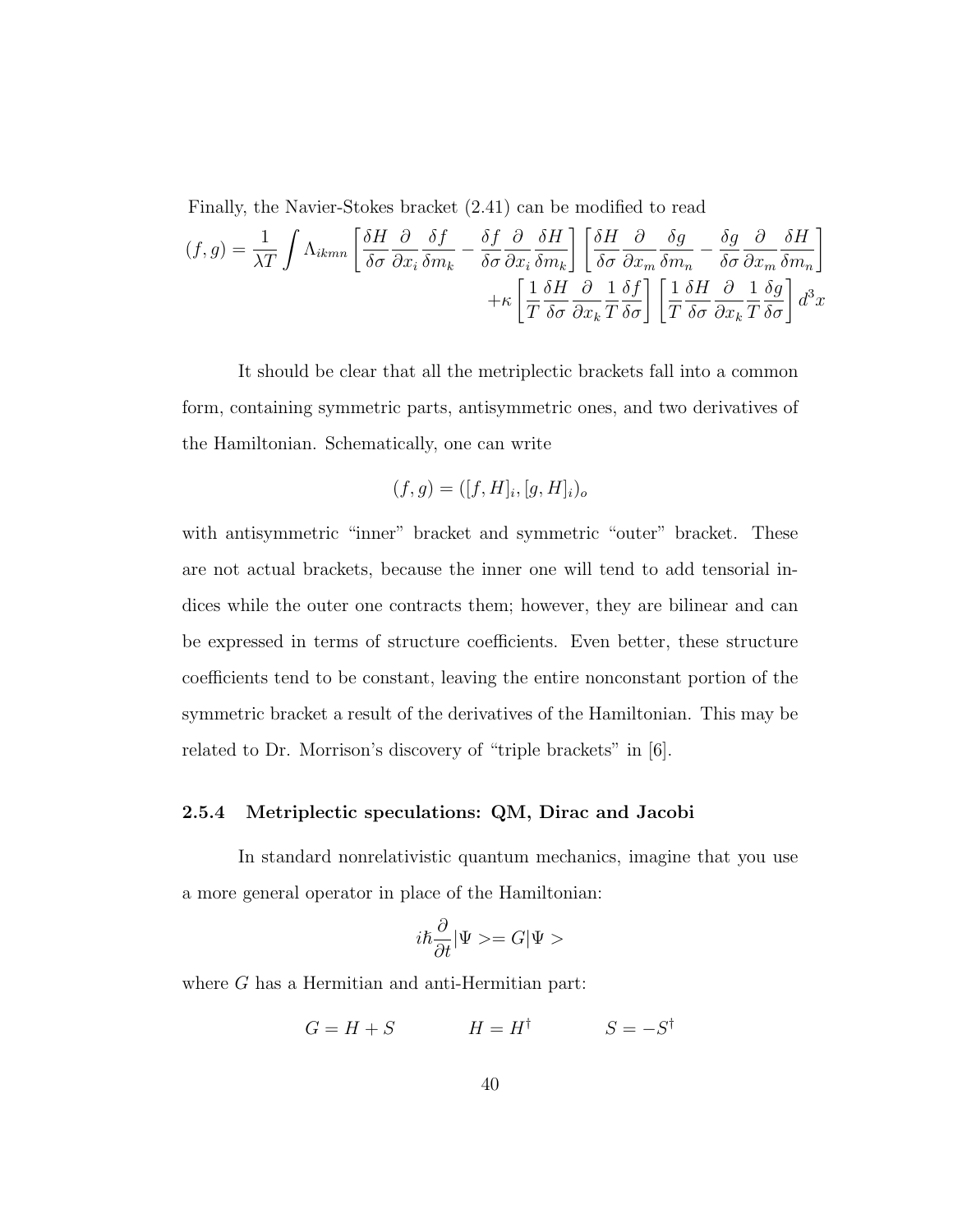Then if you work through the equivalent of the proof of Ehrenfest's theorem, which can be found in many QM textbooks, you will now find

$$
\frac{\partial}{\partial t} < f > = \frac{i}{h} \left( < [f, H] > + < (f, S) > \right)
$$

where square brackets denote the commutator and round brackets the anticommutator. This expression is pleasantly similar to the metriplectic equation of motion

$$
\frac{\partial f}{\partial t} = [f, H] + (f, S)
$$

However, the commutators and anticommutators do not factor as cleanly as in the metriplectic case; for one thing, you must either have  $(H, S) \neq 0$  or  $[H, S] \neq 0$ , and the probability density will not be conserved. Perhaps a sort of Dirac brackets for metriplectic systems is the way out of this problem; even if not, it's interesting in its own right. Let a quantity  $A$  not belong to the nullspace of the symmetric bracket  $(f, g)$ , so that  $(A, A) \geq 0$ . Then the new bracket

$$
(f,g)_D = (f,g) - \frac{(f,A)(A,g)}{(A,A)}
$$

now satisfies  $(f, A) = 0$  for all f. This bracket retains its bilinearity, symmetry, and non-negativity properties. The last can be seen by working in the normalized eigenbasis of the original bracket (guaranteed to exist by its symmetry), then splitting  $\nabla f$  into components parallel and orthogonal to  $\nabla H$ , and noticing that what remains of  $(f, f)_D$  is the squared norm of the orthogonal part. This "Dirac bracket" is much more convenient than its antisymmetric brother,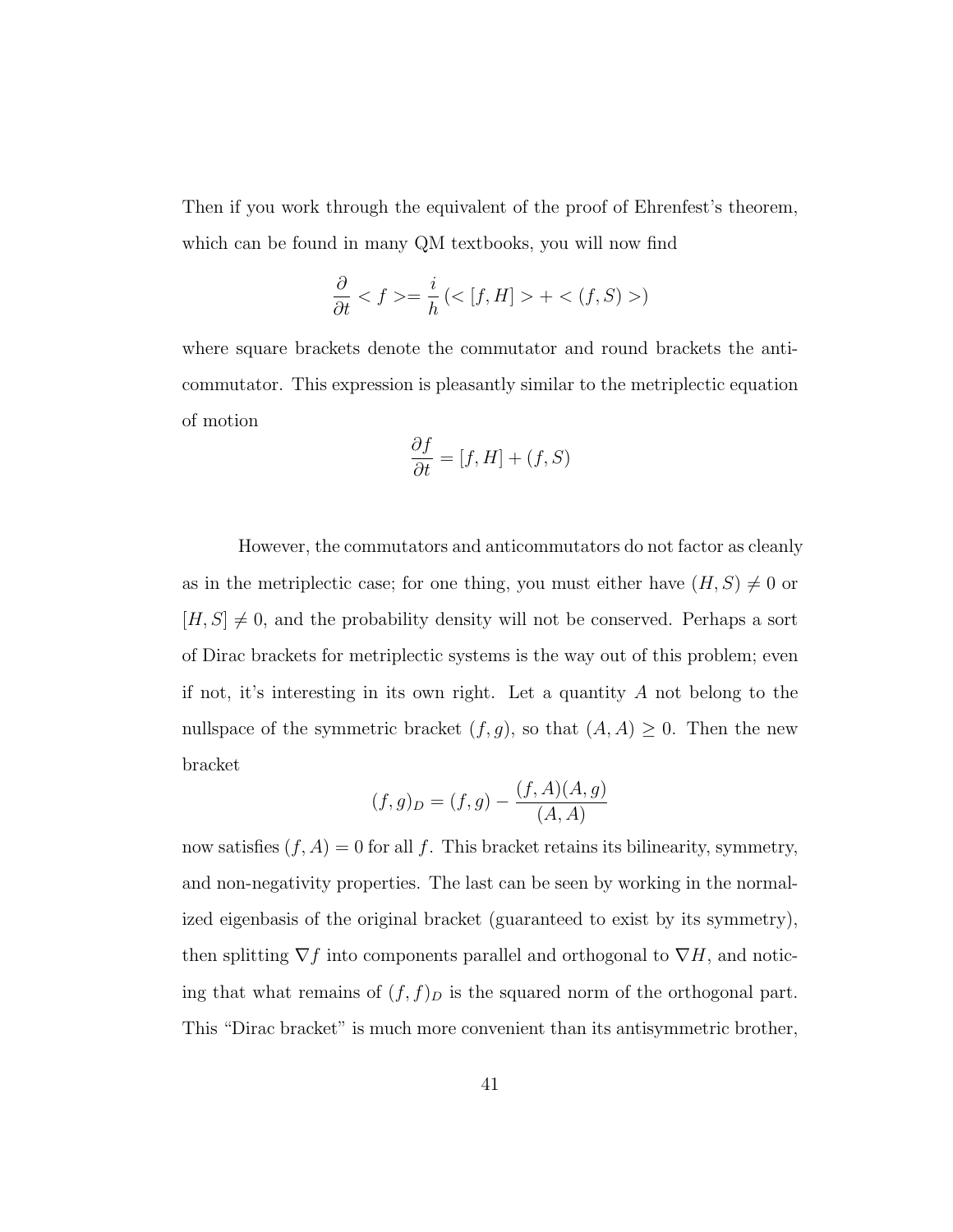because you can use an odd number of new invariants and you don't have to worry about the singularity of a matrix. To fix the problems with the quantum mechanical speculation, imagine using  $H$  as one such invariant (making it now a conserved quantity, since of course it commutes with itself), and the identity operator  $I$  as another (so that now probability density is conserved). I'm still looking for a concrete example to work with, though.

I'm also looking for an equivalent to the Jacobi identity

$$
[[f,g],h] + [[g,h],f] + [[h,f],g] = 0
$$

for finite-dimensional metriplectic systems. While I haven't found anything so far that would merit a new axiom for the symmetric brackets, I have found that the Jacobi equivalent can be expressed in a compact form. In finite dimensions, the brackets are written as bilinear forms with antisymmetric and symmetric parts:

$$
\{f,g\} = b^{\mu\nu}f_{,\mu}g_{,\nu} = [f,g] + (f,g) = j^{\mu\nu}f_{,\mu}g_{,\nu} + g^{\mu\nu}f_{,\mu}g_{,\nu}
$$

Let's start taking the "metric" part of metriplectic seriously, and see what geometrical structures can tell us. If the bilinear form  $b^{\mu\nu}$  has null vectors, then restrict each form, and any gradients, to the subspace that's orthogonal to the nullspace of  $b^{\mu\nu}$ . (Properly speaking I should stick a tilde or something on all quantities to indicate projection, but I'll omit them.) Use the full bilinear form  $b^{\mu\nu}$ , which is hopefully invertible on this subspace, to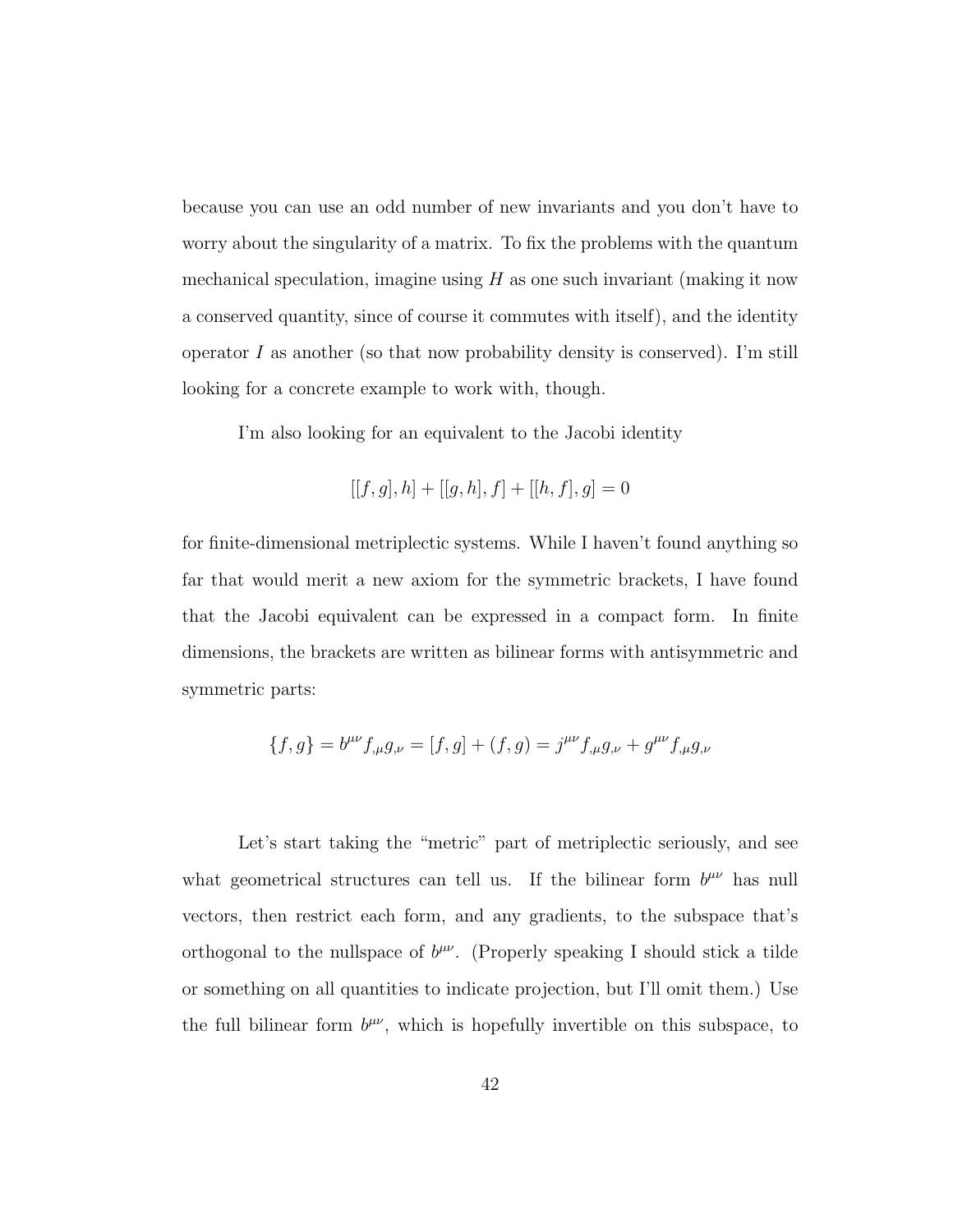raise and lower indices. (I've tried this using  $g^{\mu\nu}$  to raise and lower indices, and it doesn't seem to work.) Define the torsionless (symmetric) and torsional (antisymmetric) parts of the affine connection as follows:

$$
S_{\lambda\mu\nu} = \frac{1}{2} (g_{\mu\lambda,\nu} + g_{\lambda\nu,\mu} - g_{\nu\mu,\lambda})
$$

$$
T_{\lambda\mu\nu} = \frac{1}{2} (j_{\mu\lambda,\nu} + j_{\lambda\nu,\mu} - j_{\nu\mu,\lambda})
$$

$$
\Gamma_{\lambda\mu\nu} = S_{\lambda\mu\nu} + T_{\lambda\mu\nu} = \frac{1}{2} (b_{\mu\lambda,\nu} + b_{\lambda\nu,\mu} - b_{\nu\mu,\lambda})
$$

These expressions can be inverted:

$$
g_{\mu\nu,\lambda} = S_{\nu\mu\lambda} + S_{\mu\lambda\nu}
$$

$$
j_{\mu\nu,\lambda} = T_{\nu\mu\lambda} + T_{\mu\lambda\nu}
$$

$$
b_{\mu\nu,\lambda} = \Gamma_{\nu\mu\lambda} + \Gamma_{\mu\lambda\nu}
$$

Use that affine connection to define a covariant derivative in the standard manner:

$$
f_{;\mu} = f_{,\mu}
$$
  

$$
f_{;\mu\nu} = \Gamma^{\alpha}{}_{\mu\nu} f_{;\alpha} + f_{;\mu,\nu} = \Gamma^{\alpha}{}_{\mu\nu} f_{,\alpha} + f_{,\mu\nu}
$$

Now look at a term in the Jacobi expression.

$$
\{\{f,g\},h\} = \{b^{\mu\nu}f_{,\mu}g_{,\nu},h\}
$$

$$
= b^{\mu\nu}{}_{\lambda}b^{\lambda\sigma}f_{,\mu}g_{,\nu}h_{,\sigma} + b^{\mu\nu}b^{\lambda\sigma}f_{,\mu\lambda}g_{,\nu}h_{,\sigma} + b^{\mu\nu}b^{\lambda\sigma}f_{,\mu}g_{,\nu\lambda}h_{,\sigma}
$$

$$
= b_{\alpha\beta,\lambda}b^{\alpha\mu}b^{\beta\nu}b^{\lambda\sigma}f_{,\mu}g_{,\nu}h_{,\sigma} + b^{\mu\nu}b^{\lambda\sigma}f_{,\mu\lambda}g_{,\nu}h_{,\sigma} + b^{\mu\nu}b^{\lambda\sigma}f_{,\mu}g_{,\nu\lambda}h_{,\sigma}
$$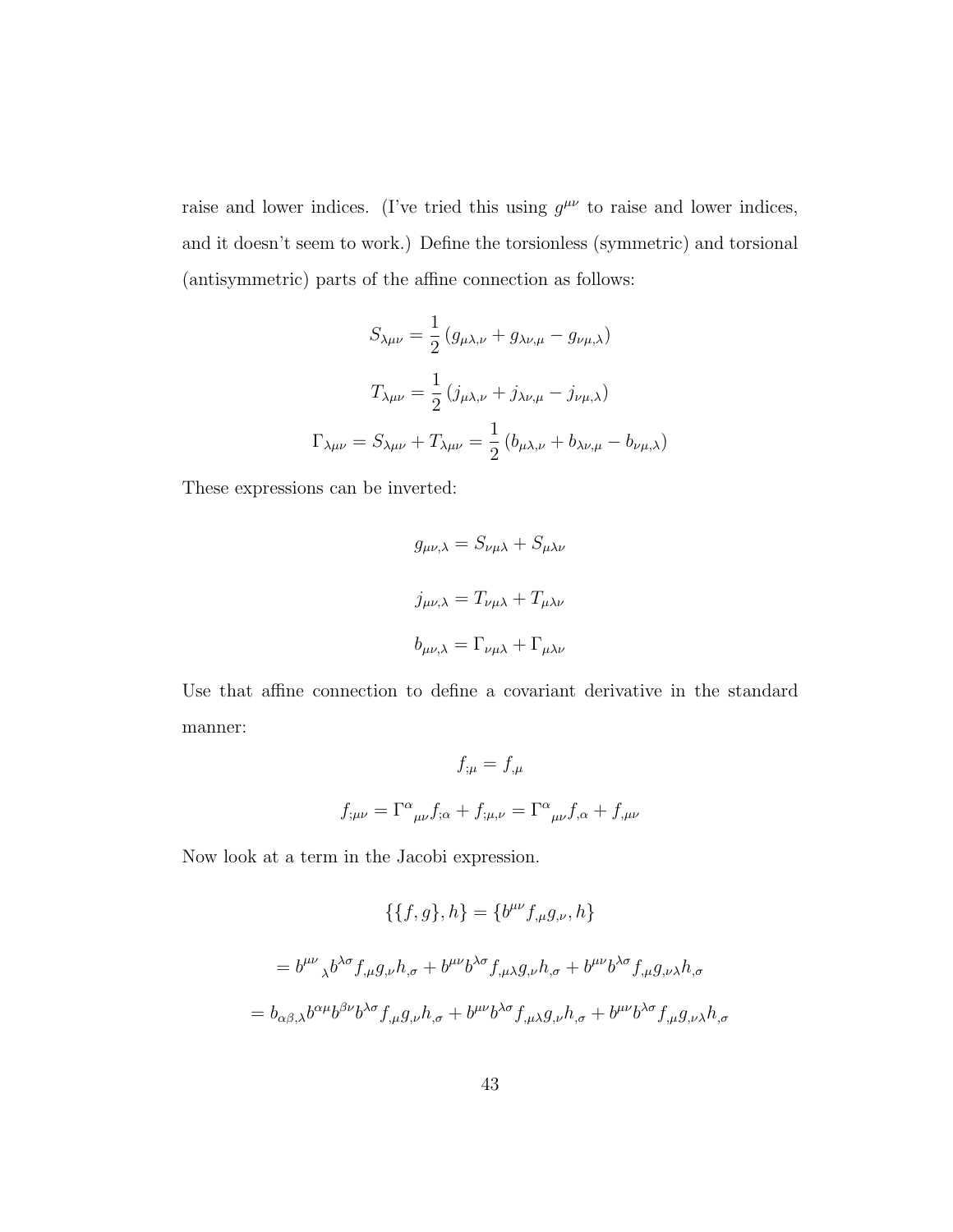$$
= \Gamma_{\beta\alpha\lambda}b^{\alpha\mu}b^{\beta\nu}b^{\lambda\sigma}f_{,\mu}g_{,\nu}h_{,\sigma} + \Gamma_{\alpha\lambda\beta}b^{\alpha\mu}b^{\beta\nu}b^{\lambda\sigma}f_{,\mu}g_{,\nu}h_{,\sigma} + b^{\mu\nu}b^{\lambda\sigma}f_{,\mu\lambda}g_{,\nu}h_{,\sigma} + b^{\mu\nu}b^{\lambda\sigma}f_{,\mu}g_{,\nu\lambda}h_{,\sigma}
$$
  

$$
= \Gamma^{\alpha}{}_{\mu\lambda}f_{,\alpha}b^{\lambda\nu}b^{\mu\sigma}g_{,\nu}h_{,\sigma} + \Gamma^{\alpha}{}_{\mu\nu}g_{,\alpha}b^{\mu\lambda}b^{\nu\sigma}f_{,\lambda}h_{,\sigma} + b^{\mu\nu}b^{\lambda\sigma}f_{,\mu\lambda}g_{,\nu}h_{,\sigma} + b^{\mu\nu}b^{\lambda\sigma}f_{,\mu}g_{,\nu\lambda}h_{,\sigma}
$$
  

$$
= f_{;\mu\lambda}g_{;\nu}h_{;\sigma}b^{\lambda\nu}b^{\mu\sigma} + g_{;\mu\nu}f_{\lambda}h_{\sigma}b^{\mu\lambda}b^{\nu\sigma}
$$

In all,

$$
\{\{f,g\},h\} + \{\{g,h\},f\} + \{\{h,f\},g\}
$$

$$
= (f_{;\mu\nu}g_{;\lambda}h_{;\sigma} + g_{;\mu\nu}h_{;\lambda}f_{;\sigma} + h_{;\mu\nu}f_{;\lambda}g_{;\sigma})\left(b^{\mu\lambda}b^{\nu\sigma} + b^{\mu\sigma}b^{\nu\lambda}\right)
$$

I'd still like to find something more restrictive than this, particularly if it lets me raise/lower indices with  $g^{\mu\nu}$ , instead.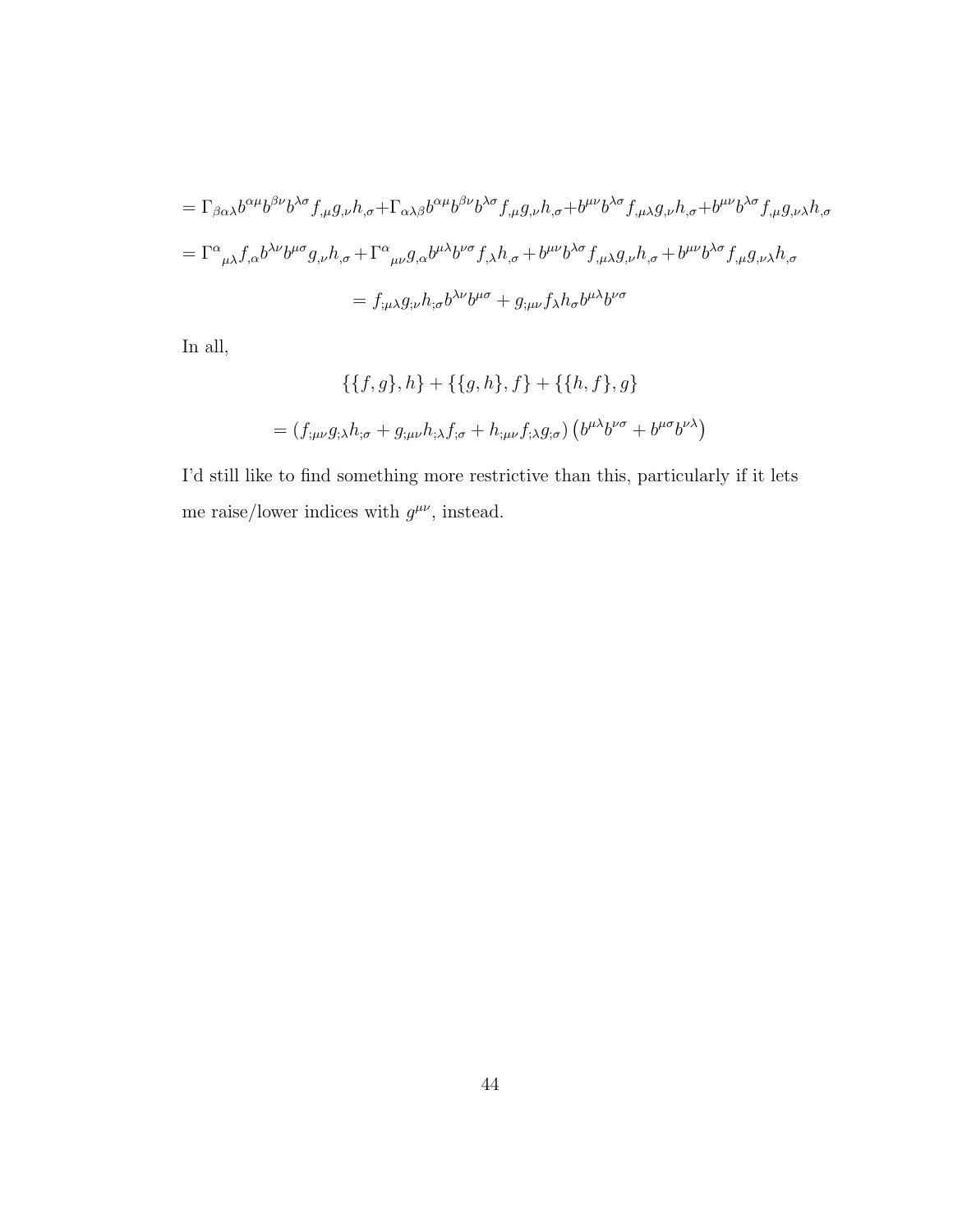## Chapter 3

# Derivation of the Hall and Extended MHD **Brackets**

This chapter will outline a derivation of the Hall MHD bracket, first stated in Abdelhamid et al. [\[1\]](#page-175-1). In doing so, they will draw on recent work by Lingam et al. [\[17\]](#page-177-0) and Keramidas et al [\[7\]](#page-175-2), along with seminal work by Mahajan [\[20\]](#page-177-1). In particular, these lines of work have emphasized the fact that various plasma models – ordinary MHD, Hall MHD, inertial MHD, and extended MHD – are distinguished by their individual variants of the magnetic flux conservation law.

All four models now have Hamiltonian form. The bracket for ordinary MHD was derived in [\[26\]](#page-178-0); in fact, this bracket serves for inertial MHD as well [\[19\]](#page-177-2). Abdelhamid et al [\[1\]](#page-175-1) stated, but did not derive, a bracket that applies to extended MHD and all three of its submodels. These Hamiltonian forms use the standard Eulerian variables  $(\rho, s, m, B)$ , with a modified  $\mathbf{B}^*$  replacing B in extended and inertial MHD. In principle, all four Hamiltonian models should from distinct descriptions using Lagrangian variables; while Keramidas et al [\[7\]](#page-175-2) recently derived action principles for each, starting from a two-fluid model, these action principles mix Eulerian and Lagrangian variables.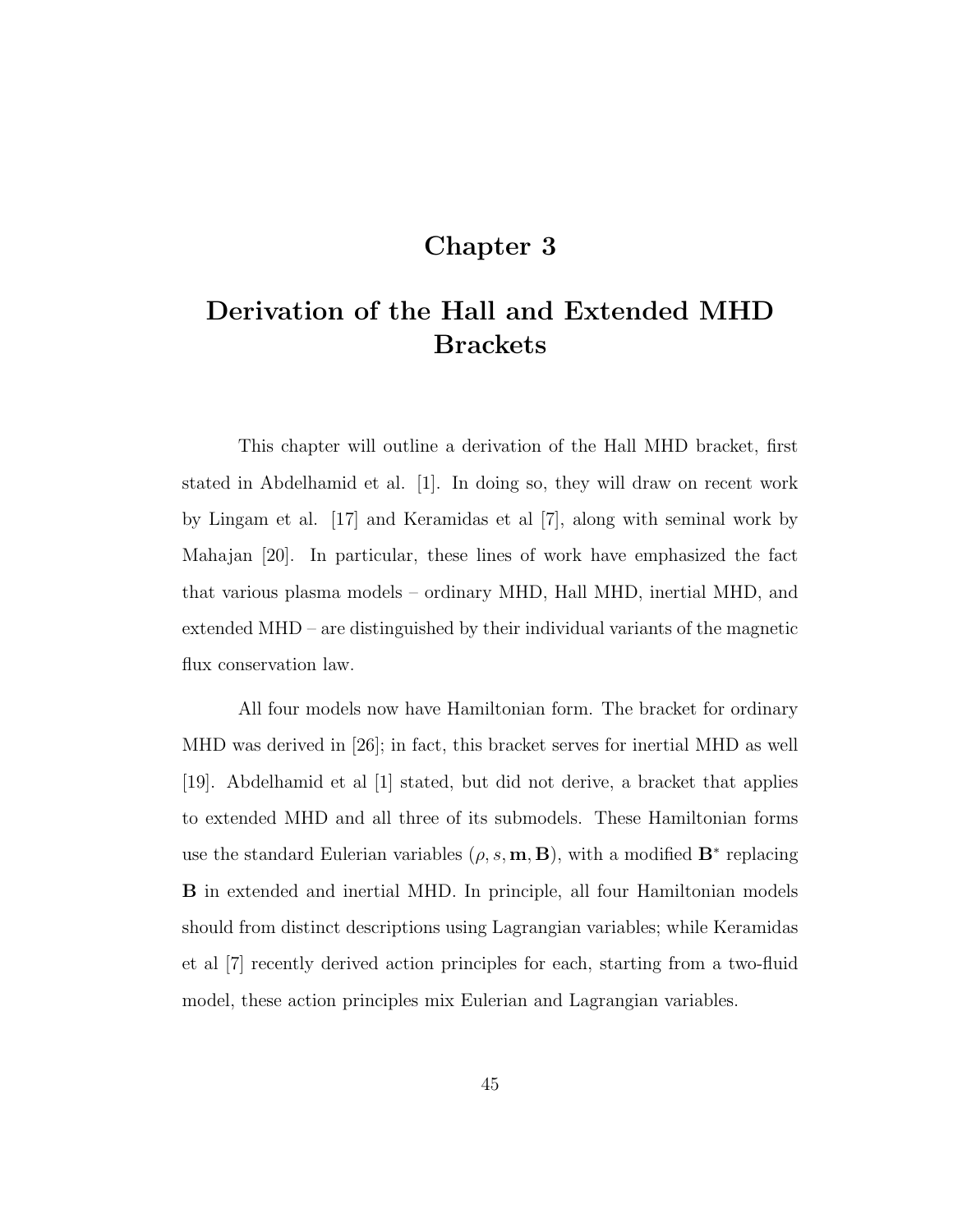#### 3.1 Flux Conservation Laws

The essential difference between the four models is the form of their flux conservation laws, of which each has a different version. Mahajan [\[20\]](#page-177-1) pointed out that a composite fluid will have a number of conserved magnetic helicities equal to the number of species in the fluid. This attribute persists into the various MHD models, even though they are single-fluid models. The archetypal flux conservation law is that of ordinary MHD,  $B \cdot d^2q = B_0 \cdot d^2a$ . The a variables denote a label space, whose continuous values identify fluid elements at  $t = 0$ , while the coordinates  $q(a, t)$  describe the point to which a specific element flows; thus,  $q(a, 0) = a$ . More explicitly, I write the flux conservation law as

<span id="page-54-0"></span>
$$
\epsilon_{ijk}B^{i}(q,t)dq^{j}dq^{k} = \epsilon_{ijk}B_{0}^{i}(a)da^{j}da^{k}
$$
\n(3.1)

This expression can be manipulated into a transformation rule for the magnetic field:

<span id="page-54-1"></span>
$$
B^i = \frac{B_0^j}{\mathcal{J}} \frac{\partial q^i}{\partial a^j} \tag{3.2}
$$

where  $\mathcal J$  is the Jacobian determinant of the invertible transformation from  $a$ to q.

There are two distinct ways one can modify the flux conservation law [\(3.1\)](#page-54-0). First, one can advect a flux different from that of B; with an appropriate choice of this flux, one gets inertial MHD. Second, the same flux can be advected, but along a path distinct from that of the fluid. This second approach gives Hall MHD. Specifically, while the fluid itself flows from  $a$  to a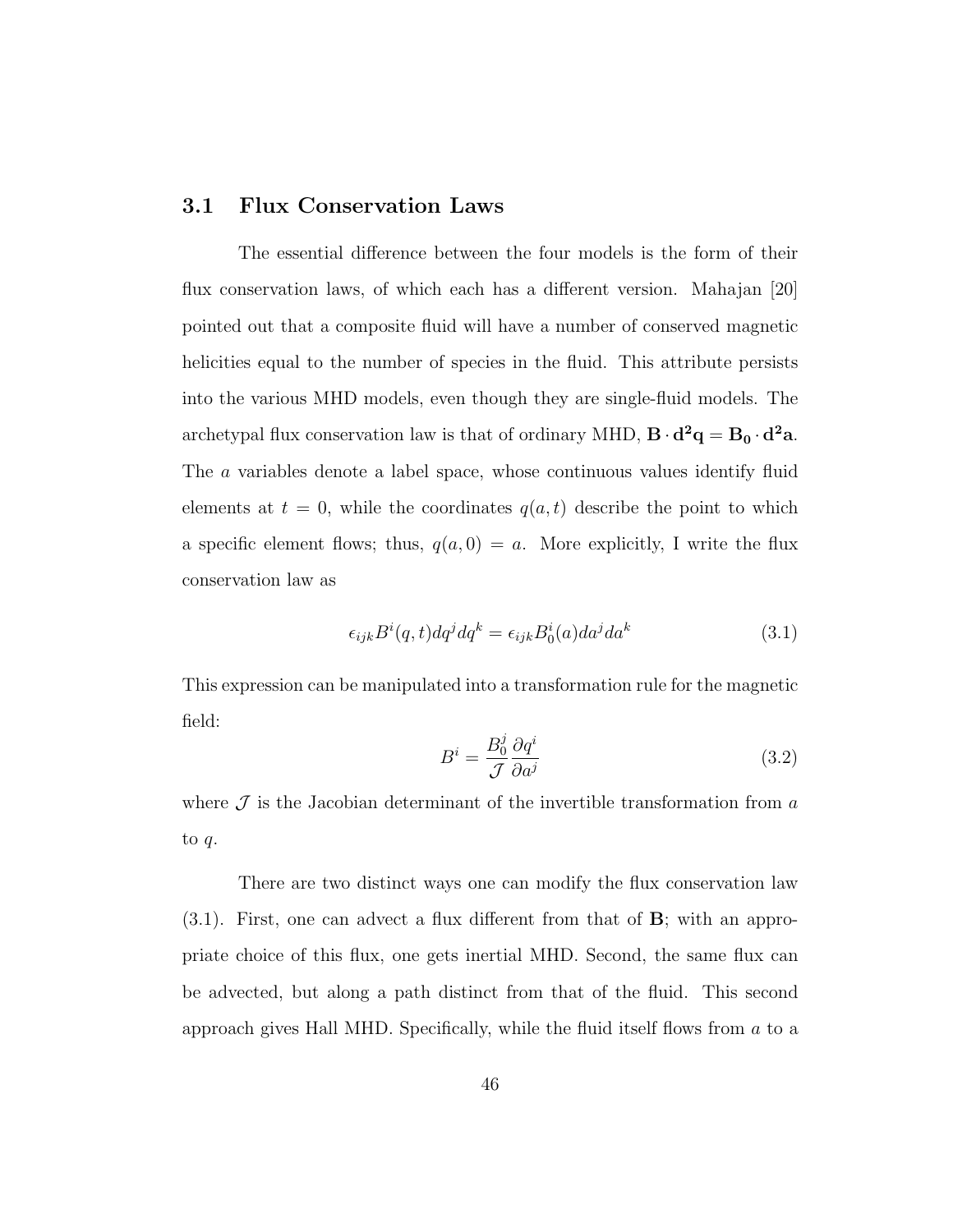point  $q(a, t)$ , the flux element moves from a to a distinct point  $q_f(a, t)$ , as illustrated by an illuminating figure which does not exist yet. Flux conservation is now

$$
\epsilon_{ijk} B^i dq^j_f dq^k_f = \epsilon_{ijk} B^i_0 \, da^j da^k
$$

which gives rise to the transformation rule

$$
B^i = \frac{B_0^j}{\mathcal{J}_f} \frac{\partial q_f^i}{\partial a^j} \tag{3.3}
$$

The flux Jacobian  $\mathcal{J}_f$  is also invertible, and can be written

$$
\mathcal{J}_f = \epsilon_{ijk} \epsilon^{lmn} \frac{\partial q_f^i}{\partial a^l} \frac{\partial q_f^j}{\partial a^m} \frac{\partial q_f^k}{\partial a^n}
$$

from which one can derive the expression  $dJ_f/dt = \mathcal{J}\partial \dot{q}_f^i / \partial q_f^i$ .

Taking a full time derivative of  $\mathbf{B}(q_f, t)$  in equation [\(3.2\)](#page-54-1) gives

$$
\frac{dB^i}{dt} = \frac{\partial B^i}{\partial t} + \dot{q}_f^j \frac{\partial B^i}{\partial q^j} = \frac{B_0^j}{\mathcal{J}_f} \frac{\partial \dot{q}_f^i}{\partial a^j} - \frac{B_0^j}{\mathcal{J}_f} \frac{\partial q_f^i}{\partial a^j} \frac{\partial \dot{q}_f^k}{\partial q_f^k}
$$

$$
= \frac{B_0^k}{\mathcal{J}_f} \frac{\partial q_f^l}{\partial a^k} \frac{\partial a^m}{\partial q_f^l} \frac{\partial \dot{q}_f^i}{\partial a^m} - \frac{B_0^j}{\mathcal{J}_f} \frac{\partial q_f^i}{\partial a^j} \frac{\partial \dot{q}_f^k}{\partial q_f^k}
$$

$$
= B^j \frac{\partial \dot{q}_f^i}{\partial q^j} - B^i \frac{\partial \dot{q}_f^k}{\partial q_f^k}
$$

This equation shows **B** advected along  $q_f$ , as desired. Since **B** is divergenceless, I can add a term proportional to  $(\nabla \cdot \mathbf{B})\dot{\mathbf{q}}$  and put the equation in the more familiar Faraday form

$$
\frac{\partial \mathbf{B}}{\partial t} = \nabla_q \times (\dot{\mathbf{q}}_f \times \mathbf{B})
$$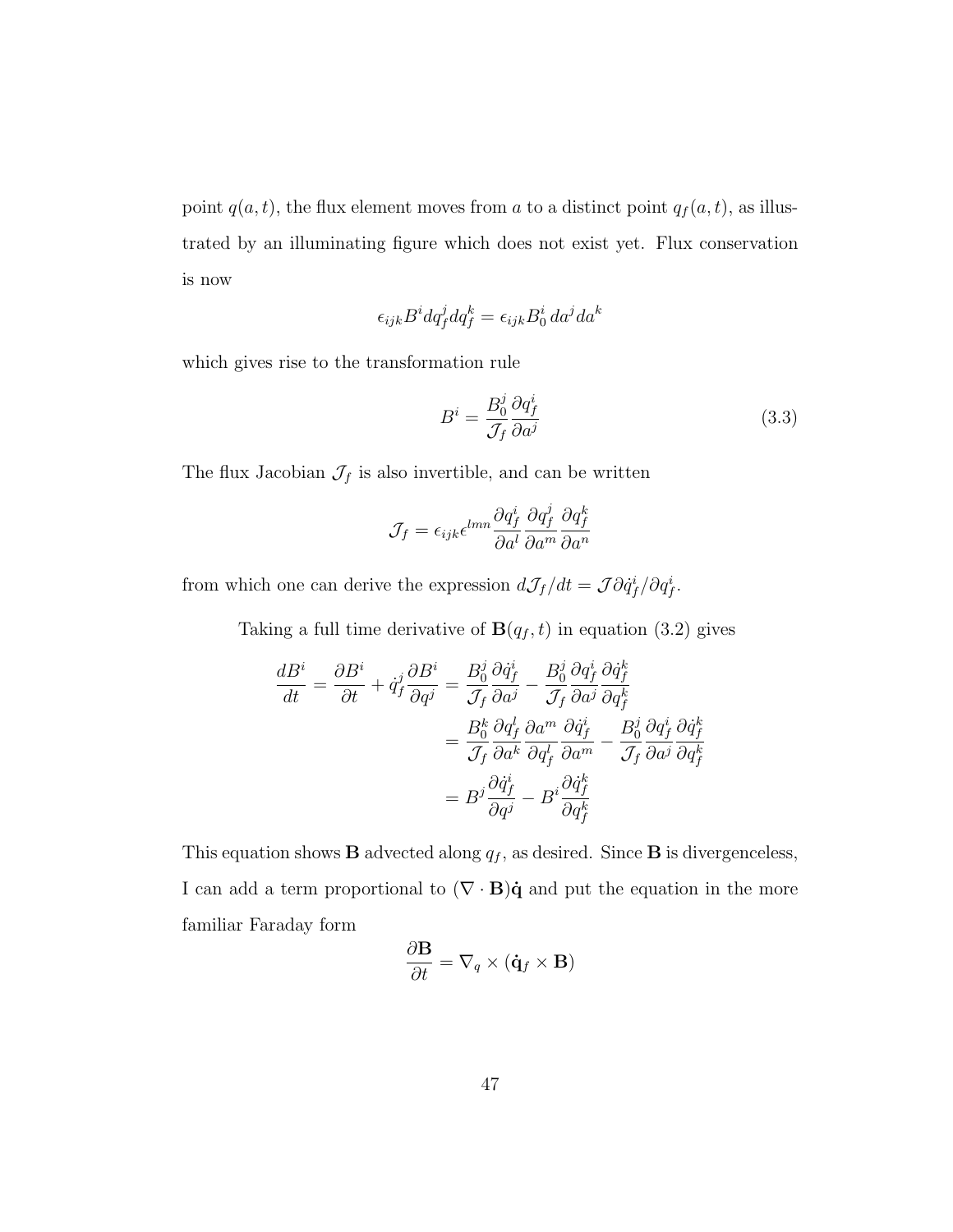So far, so good. However, complications arise when you look for the other equations of motion. Some fluid attributes (density, specific entropy) are transported along the flow lines  $q(a, t)$ , not  $q_f$ : mass conservation is described by  $n(q, t)d^3q = n_0(a)d^3a$ , and entropy conservation (the system has no dissipation) by  $s(q, t) = s_0(a, t)$ . As a result, the label corresponding to the magnetic field will differ from the label on the other quantities. This situation is shown in an even more illuminating figure, which also does not exist yet. In this nonexistent figure, the fluid element labelled by a flows to  $q(a, t)$ , while a different label  $a'$  shows the origin of the flux element that has been advected to  $q(a,t) = q_f(a',t)$ . For future use I will need two additional quantities: the point  $q(a', t)$ , to which the a' element flows, and the difference  $q_d(a', t)$  between  $q_f(a',t)$  and  $q(a',t)$ . All these quantities are related via

$$
q(a,t) = q_f(a',t) = q(a',t) + q_d(a',t)
$$

More relations are available, for example  $a'(a,t) = q_f^{-1}$  $f^{-1}(q(a,t),t)$ , and in principle I could eliminate all but two of these quantities, but it is simpler to keep the extras around.

#### 3.2 Hall MHD Action

Every point corresponds to two labels; in Hall MHD, these turn out to correspond to ion and electron quantities. Thus  $q$ , for example, will appear as both  $q(a, t)$  and  $q(a', t)$ . To simply following expressions I write  $q' \equiv q(a', t)$ ,  $q'_d \equiv q_d(a',t)$ ,  $(q')^i_{,j} \equiv \partial (q')^i / \partial (a')^j$  and  $(q'_d)^i_{,j} \equiv \partial (q'_d)^i / \partial (a')^j$ , with unprimed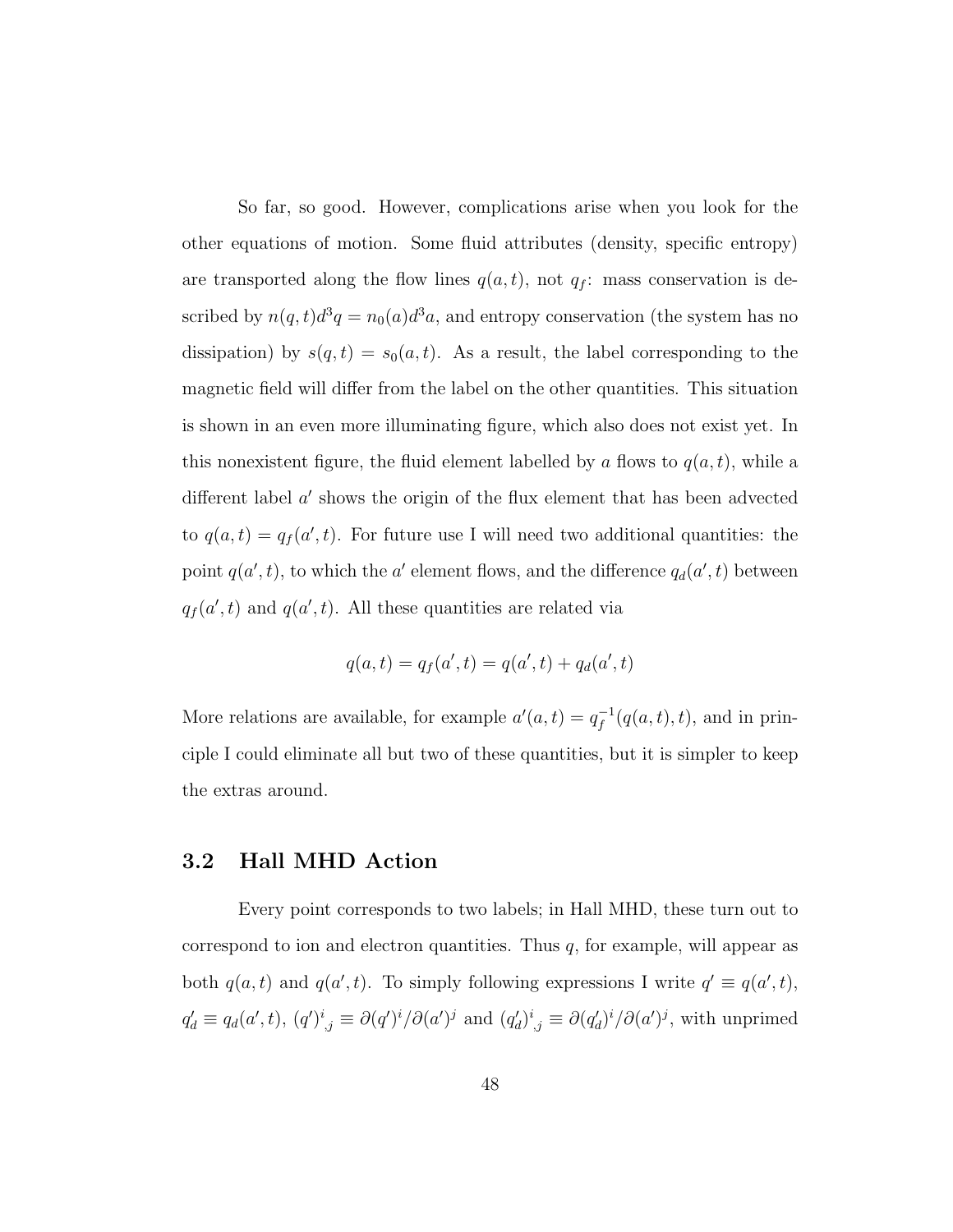expressions such as q denoting unprimed quantities like  $q(a, t)$ . If I treat primed and unprimed quantities separately, then the full Euler-Lagrange equations, using Lagrangian density  $\mathcal{L}$ , will be

<span id="page-57-1"></span>
$$
\left[\frac{d}{dt}\left(\frac{\partial \mathcal{L}}{\partial \dot{q}^i}\right) + \frac{d}{dt}\left(\frac{\partial \mathcal{L}}{\partial (\dot{q}^i)^i}\right) + \frac{\partial}{\partial a^j}\left(\frac{\partial \mathcal{L}}{\partial q^i_{,j}}\right) \right]
$$
\n
$$
+ \frac{\partial}{\partial (a^i)^j}\left(\frac{\partial \mathcal{L}}{\partial (q^i)^i_{,j}}\right) - \frac{\partial \mathcal{L}}{\partial q^i} - \frac{\partial \mathcal{L}}{\partial (q^i)^i}\right]_{a^i = q_f^{-1}(q(a,t))} = 0
$$
\n(3.4)

with a similar expression for  $q_d$ . I think these Euler-Lagrange equations can be obtained via Dirac delta function manipulations on a six-dimensional label space, but I'm not sure how. Anyway, many of the terms in the Euler-Lagrange equations are superfluous: only the first four terms will contribute in the  $q$ variation, and only the second and fourth terms in the  $q_d$  one.

If it were written in terms of ion and electron velocities  $q_i$  and  $q_e$ , the Lagrangian density would be standard:

$$
\mathcal{L} = \frac{1}{2} m_i n_0 \dot{q}_i^2 + \frac{en_0}{c} \dot{\mathbf{q}}_i \cdot \mathbf{A}(q, t) - en_0 \phi(q, t) - n_0 U_i \left(\frac{n_0}{\mathcal{J}}, s_0\right) + \frac{1}{2} m_i n_0 \dot{q}_e^2 - \frac{en_0}{c} \dot{\mathbf{q}}_e \cdot \mathbf{A}(q' + q'_d, t) + en_0 \phi(q' + q'_d, t) - n_0 U_e \left(\frac{n_0}{\mathcal{J}_f}, s_0\right)
$$
\n(3.5)

In Hall MHD, I treat electron velocity as being different from ion velocity (unlike in regular MHD), but nonetheless neglect terms of order  $m_e/m_i$ . The variables used will be center-of-mass velocity  $\dot{q}$ , and the drift velocity of electrons relative to ions,  $\dot{q}_d$ . In terms of ion and electron velocity I have

<span id="page-57-0"></span>
$$
\dot{\mathbf{q}} = \frac{m_i \dot{\mathbf{q}}_i + m_e \dot{\mathbf{q}}_e}{m_i + m_e} \qquad \dot{\mathbf{q}}_d = \dot{\mathbf{q}}_e - \dot{\mathbf{q}}_i
$$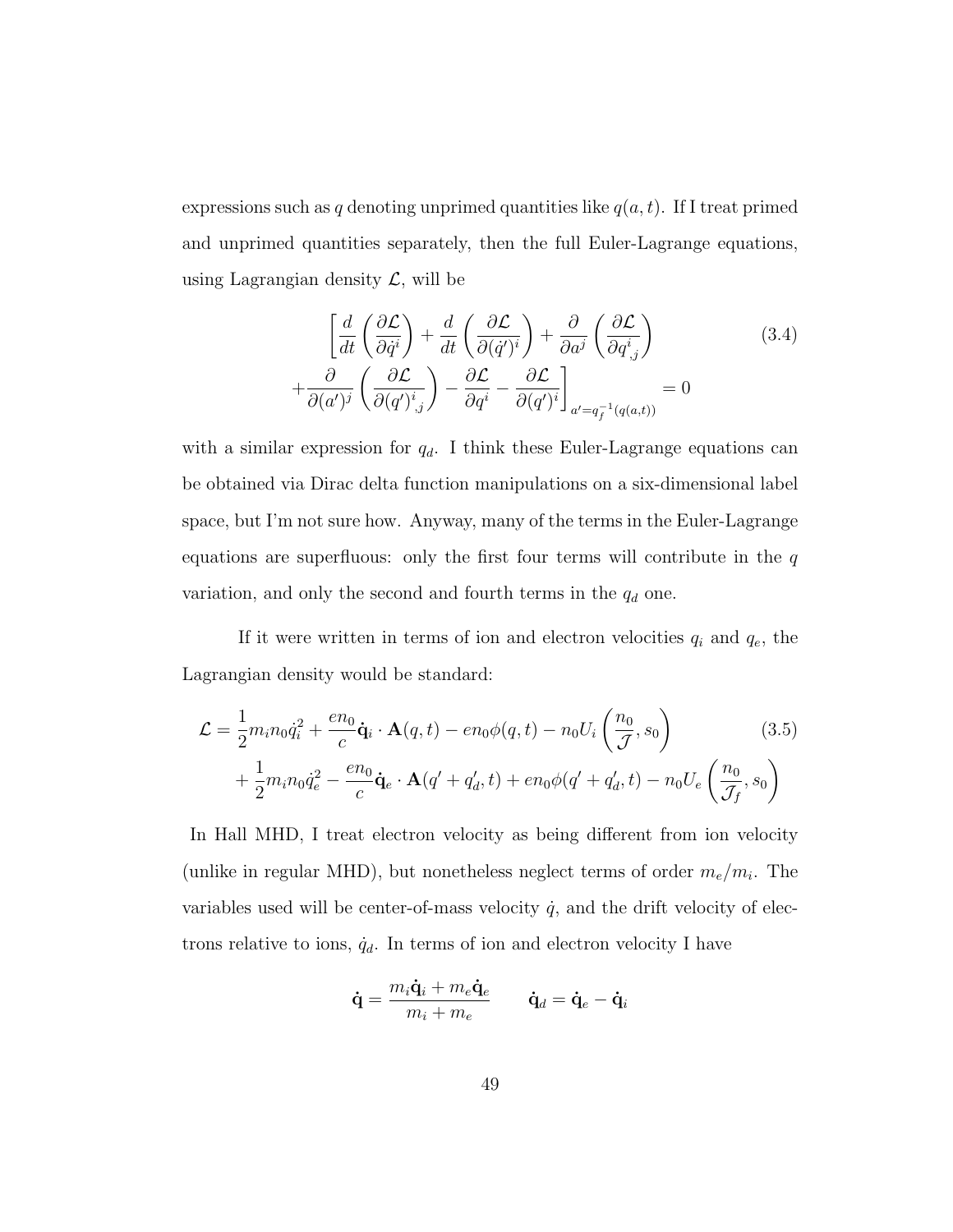Inverting these equations and neglecting terms of the order of the mass ratio, I have

$$
\begin{aligned} \dot{\mathbf{q}}_i &= \dot{\mathbf{q}} - \frac{m_e}{m_i + m_e} \dot{\mathbf{q}}_d \approx \dot{\mathbf{q}} \\ \dot{\mathbf{q}}_e &= \dot{\mathbf{q}} + \frac{m_i}{m_i + m_e} \dot{\mathbf{q}}_d \approx \dot{\mathbf{q}} + \dot{\mathbf{q}}_d \end{aligned}
$$

Thus, rewriting [\(3.5\)](#page-57-0), setting  $m = m_i + m_e \approx m_i$ , and remembering the distinction between primed and unprimed labels, the Lagrangian density becomes

$$
\mathcal{L} = \frac{1}{2}mn_0\dot{q}^2 + \frac{en_0}{c}\left[\dot{\mathbf{q}}\cdot\mathbf{A}(q,t) - \dot{\mathbf{q}}'\cdot\mathbf{A}(q'+q'_d,t) - \dot{\mathbf{q}}'_d\cdot\mathbf{A}(q'+q'_d,t)\right] - en_0\left[\phi(q,t) - \phi(q'+q'_d,t)\right] - n_0\left[U_i\left(\frac{n_0}{\mathcal{J}},s_0\right) + U_e\left(\frac{n_0}{\mathcal{J}_f},s_0\right)\right]
$$

In the q equation of motion, the terms arising from  $\phi(q, t) - \phi(q' + q'_d, t)$ cancel, and most of the terms coming from  $\dot{\mathbf{q}} \cdot \mathbf{A}(q, t) - \dot{\mathbf{q}}' \cdot \mathbf{A}(q' + q'_d, t)$ , cancel in pairs after the  $q = q' + q'_d$  evaluation. The only surviving term comes from the advective parts of  $d\mathbf{A}/dt$ , which are different for the two terms. Setting  $p_e = n^2 \partial U_e / \partial n$ ,  $p_i = n^2 \partial U_i / \partial n$ , and  $p = p_e + p_i$ , I have, for the q equation of motion,

$$
\left[ mn_0 \ddot{q}_i - \frac{en_0}{c} (\dot{q}'_d)^j A_{i,j} (q' + q'_d, t) + \frac{en_0}{c} (\dot{q}'_d)^j A_{j,i} (q' + q'_d, t) + \mathcal{J} \nabla p \right]_{a' = q_f^{-1}(q(a,t))}
$$

which can, multiplying by  $1/\mathcal{J}$  and using  $\mathbf{j} = -en\mathbf{q}_d$ , be simplified to

$$
\rho \ddot{\mathbf{q}} = -\nabla p + \frac{1}{c} \mathbf{j} \times \mathbf{B} \tag{3.6}
$$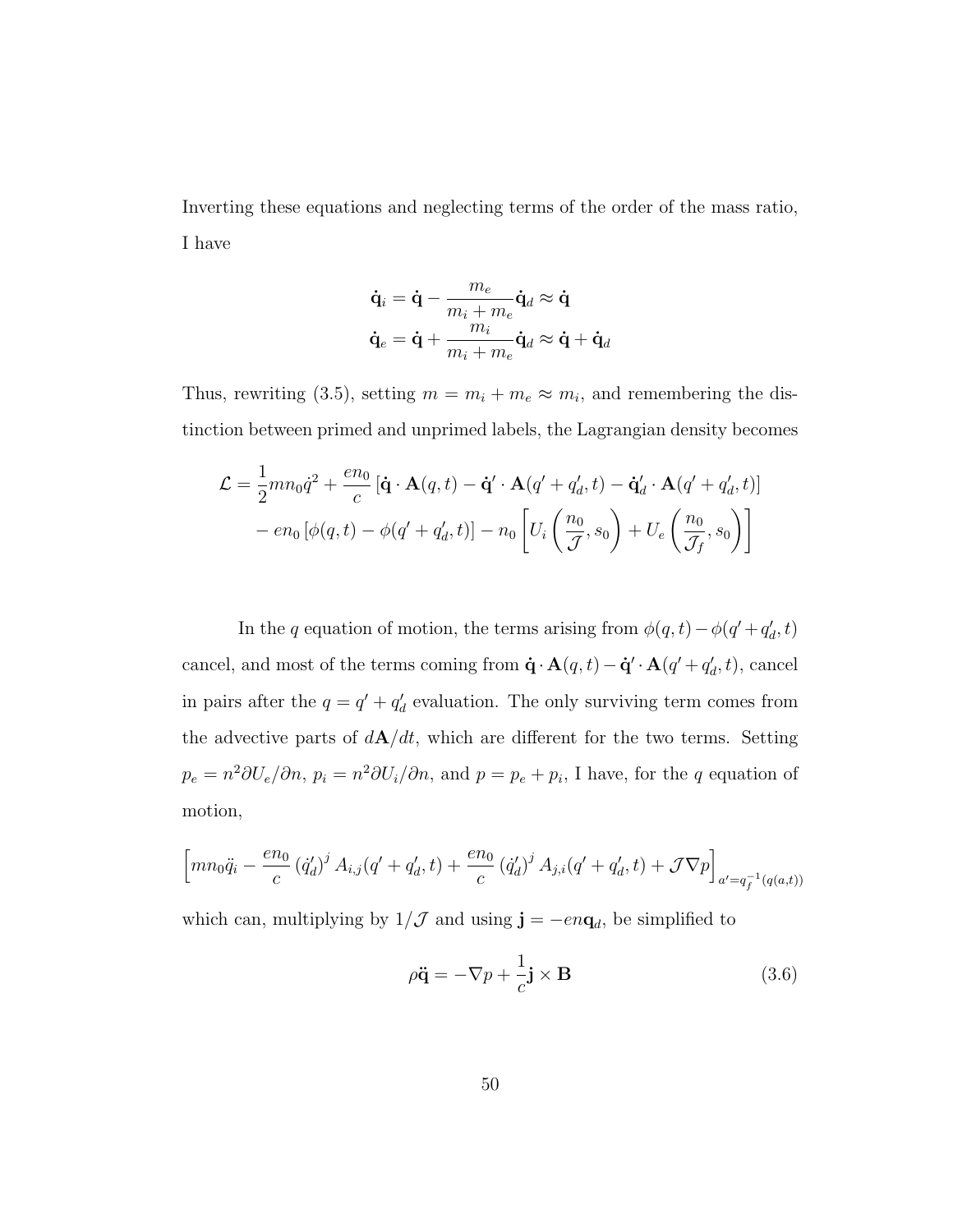In the  $q_d$  equation of motion, the three final terms come from the full derivative  $d\mathbf{A}(q' + q'_d, t)/dt$ , and the pressure term comes from the  $q'_d$  dependence of  $\mathcal{J}_f$ :

$$
\frac{en_0}{c} ((\dot{q}')^j A_{j,i}(q' + q'_d, t) + (\dot{q}'_d)^j A_{j,i}(q' + q'_d, t)) - en_0\phi_{,i}(q' + q'_d, t) + \mathcal{J}\nabla p_e - \frac{en_0}{c} ((q')^j A_{i,j}(q' + q'_d, t) - (q'_d)^j A_{i,j}(q' + q'_d, t)) - \frac{\partial A_i}{\partial t}
$$

with the whole thing evaluated at  $q(a,t) = q(a',t) + q_d(a',t)$  as usual. Reordering and simplifying, one finds

<span id="page-59-1"></span><span id="page-59-0"></span>
$$
\mathbf{E} + \frac{\dot{\mathbf{q}} \times \mathbf{B}}{c} = \frac{\mathbf{j} \times \mathbf{B}}{nec} - \frac{\nabla p_e}{n e}
$$
 (3.7)

which is Ohm's Law for Hall MHD.

However, the theory is not yet complete, because I am left with no way to find the evolution of  $\dot{\mathbf{q}}_d$ . I can also not perform the usual Legendre transform, because I have no expression  $\dot{q}_d(q, q_d, \pi, \pi_d)$ . Nonetheless, one can write down a phase space action whose four variations give all the needed equations. The corresponding density is

$$
\pi \cdot \dot{\mathbf{q}} + \pi_d \cdot \dot{\mathbf{q}}_d - \frac{1}{2mn_0} \pi^2 + \frac{e}{mc} \left( \pi \cdot \mathbf{A}(q, t) - \pi \cdot \mathbf{A}(q' + q'_d, t) \right)
$$

$$
-\frac{1}{2\mathcal{J}_f} \left( \frac{c}{n_0 e} \right)^2 (\nabla_a \times \pi_d)^i (\nabla_a \times \pi_d)^j \left( \frac{\partial q^k}{\partial a^i} + \frac{\partial q_d^k}{\partial a^i} \right) \left( \frac{\partial q_k}{\partial a^i} + \frac{\partial q_{(d)k}}{\partial a^i} \right) \quad (3.8)
$$

$$
+ n_0 e \left( \phi(q' + q'_d, t) - \phi(q, t) \right) - n_0 \left[ U_i \left( \frac{n_0}{\mathcal{J}}, s_0 \right) + U_e \left( \frac{n_0}{\mathcal{J}_f}, s_0 \right) \right]
$$

The middle term, note, is simply  $B^2/2$ , expanded using [\(3.2\)](#page-54-1) and  $\pi_d$  =  $-(en_0/c)\mathbf{A}(q,t).$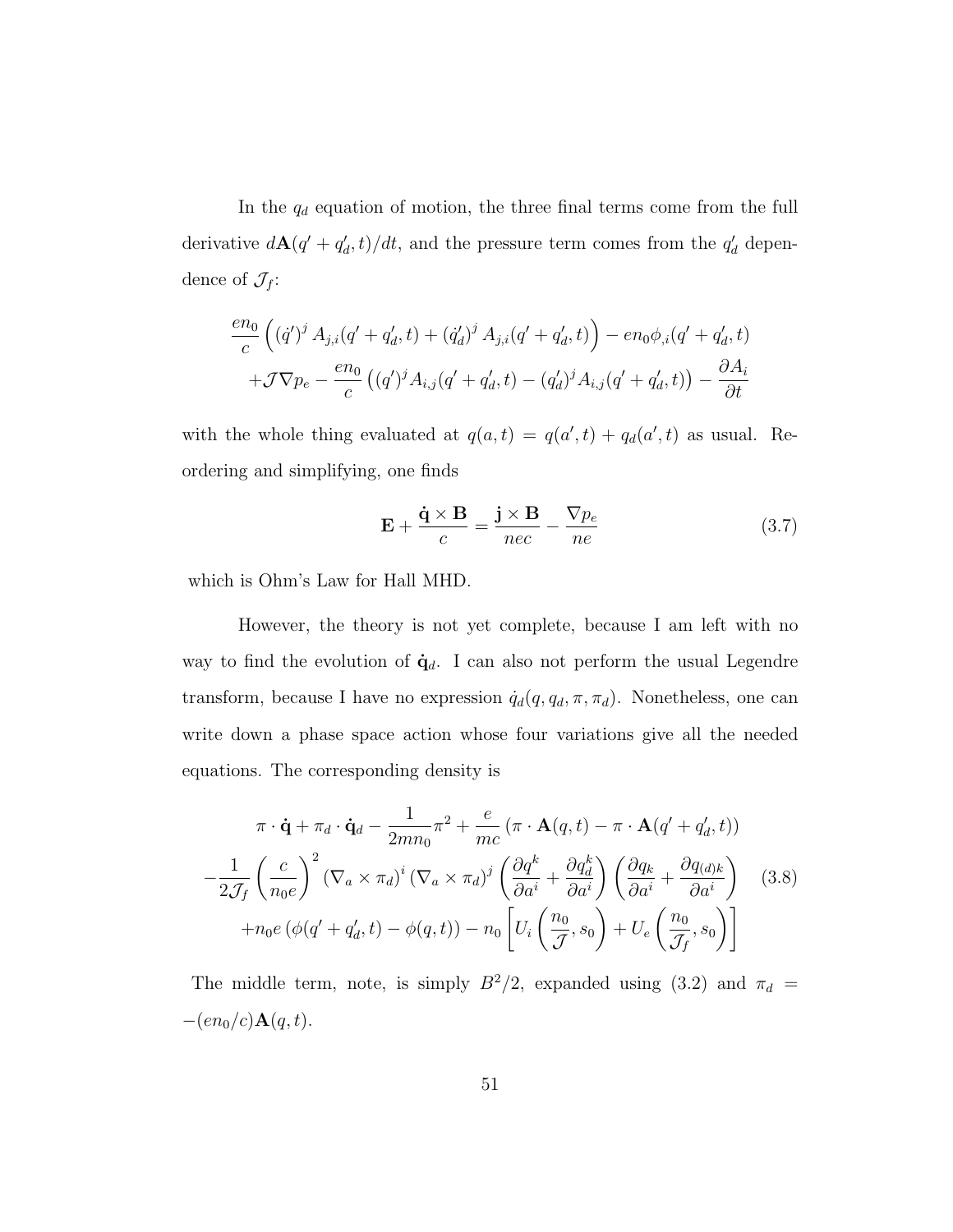There are four phase space variations; as when using [\(3.4\)](#page-57-1), one sets  $q = q' + q'_d$  after taking variations. (And, once again, I hope to fill in this step using a delta-function argument.) Thus the  $\pi$  variation gives

$$
\dot{\mathbf{q}} = \frac{\pi}{mn_0}
$$

The  $\pi_d$  variation involves an integration by parts on the middle term of the density [\(3.8\)](#page-59-0), giving (maybe add details later)

$$
\dot{\mathbf{q}}_d = -\frac{c}{n_0 e} \nabla \times \mathbf{B}
$$

i.e.  $\mathbf{j} = c\nabla \times \mathbf{B}$ , the missing piece of the earlier tangent space action.

In the q variation, most of the terms once again vanish. The  $\partial q/\partial a$ terms in the middle term of [\(3.8\)](#page-59-0) give two factors of  $(B^{i}B^{j}/2)_{i}$ , and the  $J_{f}$ in the same term gives a factor of  $(B^2/2)_{i}$ . The remaining terms proceed similarly as in the tangent space calculation. The overall result is

$$
-\dot{\pi}^i - C_j^k \frac{\partial}{\partial a^k} \left[ B^i B^j - \frac{B^2}{2} \delta^{ij} \right] + \mathcal{J} \nabla^i p = 0
$$

which, given  $\mathbf{j} = c\nabla \times \mathbf{B}$  and the  $\epsilon$ - $\epsilon$  identity, is the same as [\(5.10\)](#page-83-0). Finally, the  $q_d$  variation gives

$$
-\dot{\pi}_d^i - \frac{e}{mc}\pi^j \nabla^i A_j + C_j^k \frac{\partial}{\partial a^k} \left[ B^i B^j - \frac{B^2}{2} \delta^{ij} \right] + n_0 e \nabla^i \phi + \mathcal{J} \nabla^i p_e = 0
$$

Considering that  $\pi_d = -(en_0/c)\mathbf{A}(q, t)$ , and  $\dot{\pi}_d$  will thus have two terms, this equation is identical to [\(3.7\)](#page-59-1).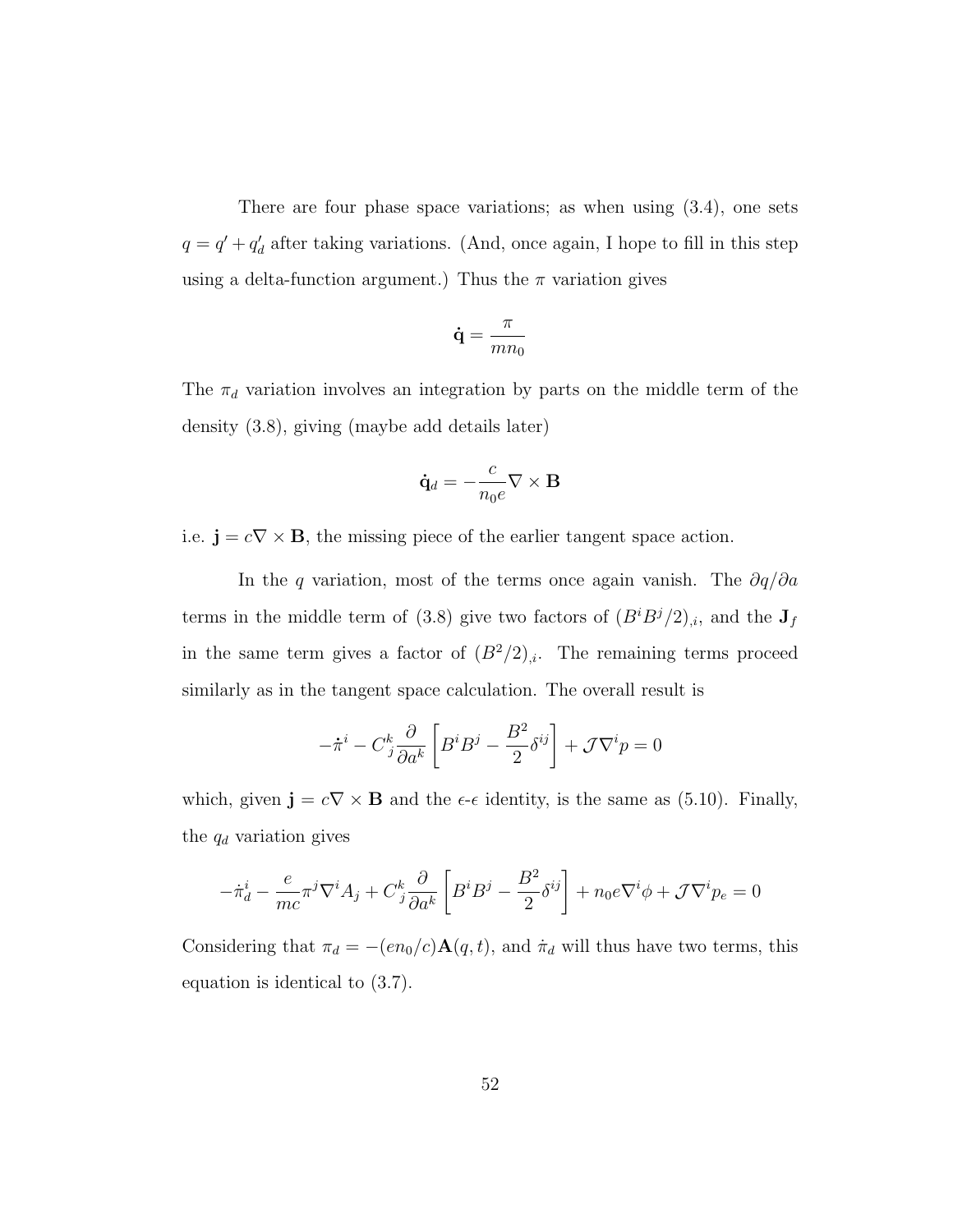### 3.3 The Hall MHD Euler-Lagrange map and bracket

The Eulerian quantities  $\rho$ ,  $\sigma$ , and  $m^i$  are defined via standard Euler-Lagrange maps:

<span id="page-61-1"></span>
$$
\rho(x,t) = \int \rho(a,t) \,\delta(x - q(a,t)) \,d^3q = \int \rho_0(a) \,\delta(x - q(a,t)) \,d^3a
$$

$$
\sigma(x,t) = \int \rho_0(a) s_0(a) \,\delta(x - q(a,t)) \,d^3a \tag{3.9}
$$

$$
m^i(x,t) = \int \pi^i(a,t) \,\delta(x - q(a,t)) \,d^3a
$$

Apparently, when I induce variations later on, the first two quantities will only have  $\delta q$  variations from the delta functions, while **m** will have a  $\delta q$  and  $\delta \pi$  variation. The odd one is the magnetic Euler-Lagrange map:

$$
B^{i}(x,t) = \int B_{0}^{j}(a') \frac{\partial q_{f}^{i}}{\partial (a')^{j}} \delta(x - q_{f}(a',t)) d^{3}a'
$$
  
= 
$$
\int B_{0}^{j}(a') \left( \frac{\partial q^{i}}{\partial (a')^{j}} + \frac{\partial q_{d}^{i}}{\partial (a')^{j}} \right) \delta(x - q(a',t) - q_{d}(a',t)) d^{3}a' \quad (3.10)
$$

This will have q and  $q_d$  dependence via  $q_f$ , and  $\pi_d$  dependence via  $\pi_d$  =  $-(en_0/c)$ **A**.

Because B is a Lie-dragged two-form, a suitable choice of gauge will make the vector potential **A** a Lie-dragged one-form, so that  $A_i dq_f^i = A_{(0)i} da^i$ . As a result,

<span id="page-61-2"></span><span id="page-61-0"></span>
$$
A_j \frac{\partial q^j}{\partial a^i} = A_{(0)} \Rightarrow A_i = \frac{A_{(0)j} C_i^j}{\mathcal{J}_f}
$$
\n(3.11)

where  $C_j^j$ <sup>i</sup> is the cofactor matrix of the coordinate transformation  $\partial q_f^j / \partial a^i$ . Thus, something peculiar occurs when one tries to take phase space variations: because it is related to a Lie-dragged quantity,  $\pi_d(t)$  is determined by  $\pi_d(0)$ ,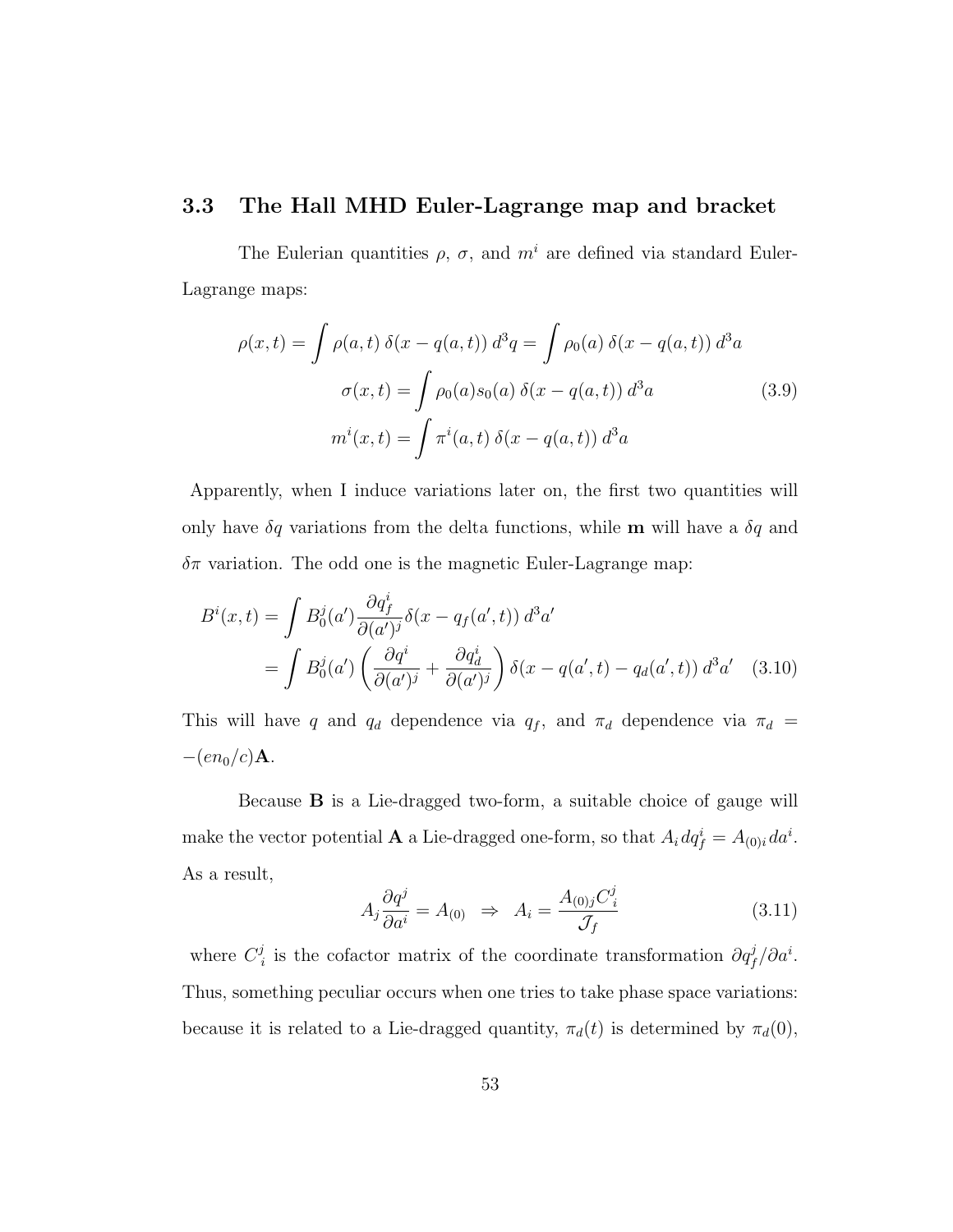its value at  $t = 0$ , i.e. on the label space. Inserting  $\mathbf{A} = -(c/en_0)\pi_d$  into [\(3.11\)](#page-61-0), one finds the similar transformation rule

<span id="page-62-1"></span><span id="page-62-0"></span>
$$
\tilde{\pi}_i = \tilde{\pi}_{(0)i} \frac{C_i^j}{\mathcal{J}_f} \tag{3.12}
$$

which will be important later. Note that I will have to be more careful with boundary conditions than before: I set  $\delta q$  and  $\delta q_d$  to zero at  $t = 0$ , but  $\delta \pi_d$  is nonzero on the boundary.

I can now show how the Eulerian variables change under variations in the Lagrangian phase-space ones, using [\(3.9\)](#page-61-1) and [\(3.10\)](#page-61-2):

$$
\delta \rho = \int \rho_0(a) \delta_i'(x - q(a, t)) \delta q^i d^3 a
$$
  
\n
$$
\delta \sigma = \int \sigma_0(a) \delta_i'(x - q(a, t)) \delta q^i d^3 a
$$
\n
$$
\delta m^i = \int \pi^i \delta_j'(x - q(a, t)) \delta q^j + \delta(x - q) \delta \pi^i d^3 a
$$
\n
$$
\delta B^i = \int B_0^j(a') \left( \frac{\partial q^i}{\partial (a')^j} + \frac{\partial q_d^i}{\partial (a')^j} \right) \delta_k'(x - q(a', t) - q_d(a', t)) \left( \delta q^k + \delta q_d^k \right)
$$
\n
$$
- B_0^j \delta_k'(x - q(a', t) - q_d(a', t)) \left( \frac{\partial q^k}{\partial (a')^j} + \frac{\partial q_d^k}{\partial (a')^j} \right) \left( \delta q^i + \delta q_d^i \right)
$$
\n
$$
+ \frac{\partial B_0^j}{\partial \pi_d^k} \delta \pi_d^k \left( \frac{\partial q^k}{\partial (a')^j} + \frac{\partial q_d^k}{\partial (a')^j} \right) \delta(x - q' - q'_d) d^3 a'
$$
\n
$$
(3.13)
$$

Note that the introduction of  $q_d$  and  $\pi_d$ , which do not appear in regular MHD, nonetheless do not require me to add any new Eulerian variables.

The variation induced by an arbitrary function  $f$ , in both Lagrangian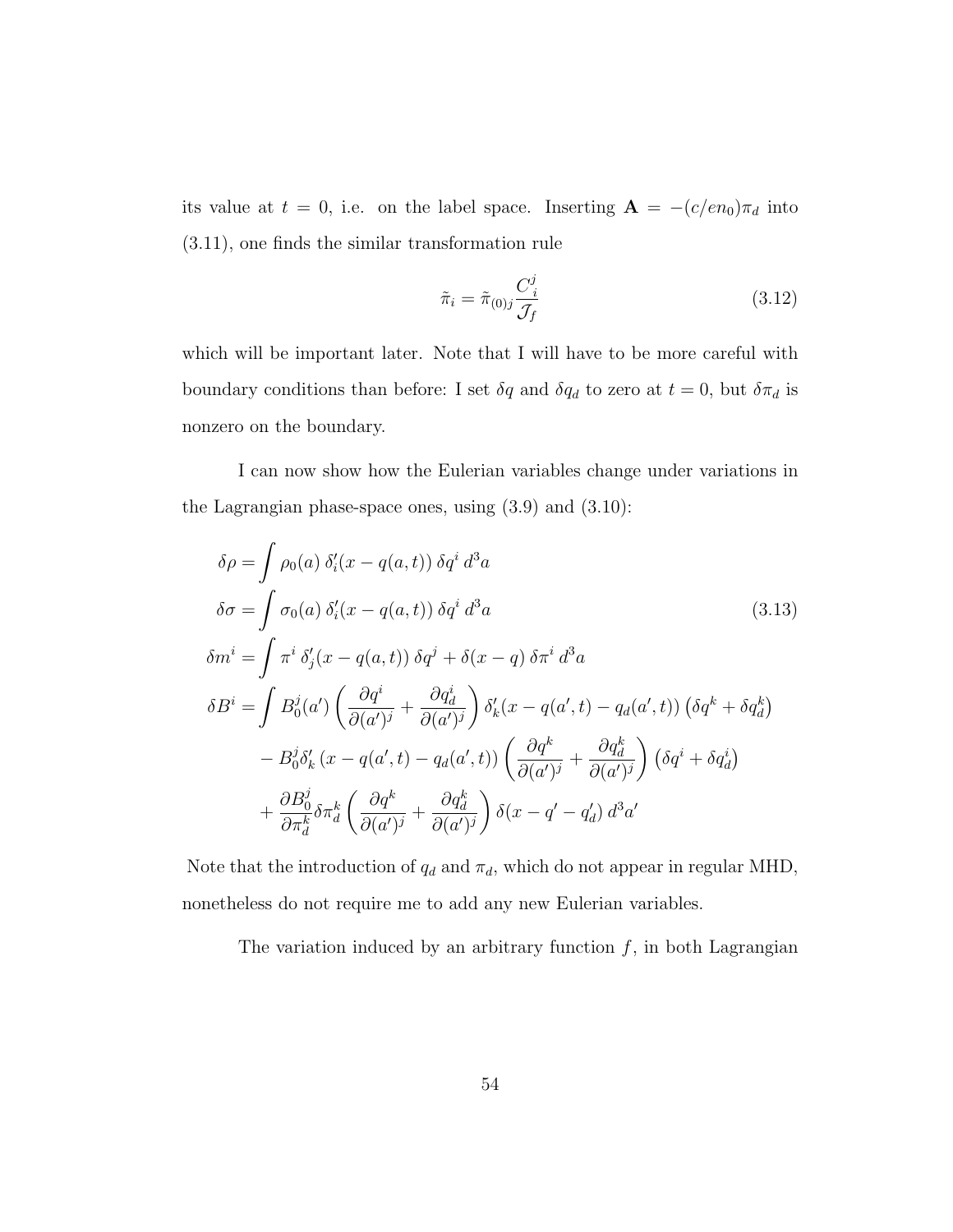and Eulerian variables, is

<span id="page-63-0"></span>
$$
\delta f = \int \frac{\delta f}{\delta \rho} \delta \rho + \frac{\delta f}{\delta \sigma} \delta \sigma + \frac{\delta f}{\delta m^i} \delta m^i + \frac{\delta f}{\delta B^i} \delta B^i d^3 x
$$
  
= 
$$
\int \frac{\delta f}{\delta q^i} \delta q^i + \frac{\delta f}{\delta \pi^i} \delta \pi^i + \frac{\delta f}{\delta q_d^i} \delta q_d^i + \frac{\delta f}{\delta \pi_d^i} \delta \pi_d^i d^3 a
$$
(3.14)

Substituting the various [\(3.13\)](#page-62-0), except for the one term involving  $\delta \pi_d$ (which will require more careful attention), into the left side of [\(3.14\)](#page-63-0) gives the expression

$$
\int\int\left[\left(\frac{\delta f}{\delta \rho}\rho_0(a) + \frac{\delta f}{\delta \sigma}\sigma_0(a) + \frac{\delta f}{\delta m^i}\pi^i\right)\delta'_j(x - q(a, t))\delta q^j\right] \n+ \frac{\delta f}{\delta B^i}\left(B_0^j(a)\frac{\partial q^i_f}{\partial a^j}\delta q^k - B_0^j(a)\frac{\partial q^k_f}{\partial a^j}\delta q^i\right)\delta'_k(x - q(a, t) - q_d(a, t)) \n+ \frac{\delta f}{\delta B^i}\left(B_0^j(a)\frac{\partial q^i_f}{\partial a^j}\delta q^k_d - B_0^j(a)\frac{\partial q^k_f}{\partial a^j}\delta q^i_d\right)\delta'_k(x - q(a, t) - q_d(a, t)) \n+ \left(\frac{\delta f}{\delta m^i}\delta(x - q(a, t))\right)\delta \pi_i\right]d^3x d^3a
$$

In this expression, the disappearance of  $a'$  is rather startling, but is still there implicitly via the delta functions, for at a fixed  $x$  they will pick out values of a for the magnetic terms distinct from those of the other terms.

Meanwhile, the term that I omitted is, using  $\mathbf{B}_0 = \nabla_a \times \mathbf{A}_0$ ,

$$
-\int \int \frac{\delta f}{\delta B^i} \epsilon^{jkl} \frac{\partial}{\partial a^k} \left( \frac{c}{n_0 e} \delta \pi_{(d,0)l} \right) \frac{\partial q_f^i}{\partial a^j} \delta(x - q - q_d) d^3 a d^3 x
$$

$$
= \int \int \frac{c}{n_0 e} \frac{\delta f}{\delta B^i} \epsilon^{jkl} \delta \pi_{(d,0)l} \frac{\partial q_f^i}{\partial a^j} \frac{\partial q_f^m}{\partial a^k} \delta_m'(x - q - q_d) d^3 a d^3 x
$$

Here the  $\partial^2 q_f / \partial a \partial a$  term in the integration by parts vanishes because it is a symmetric object contracted with an antisymmetric one, and the second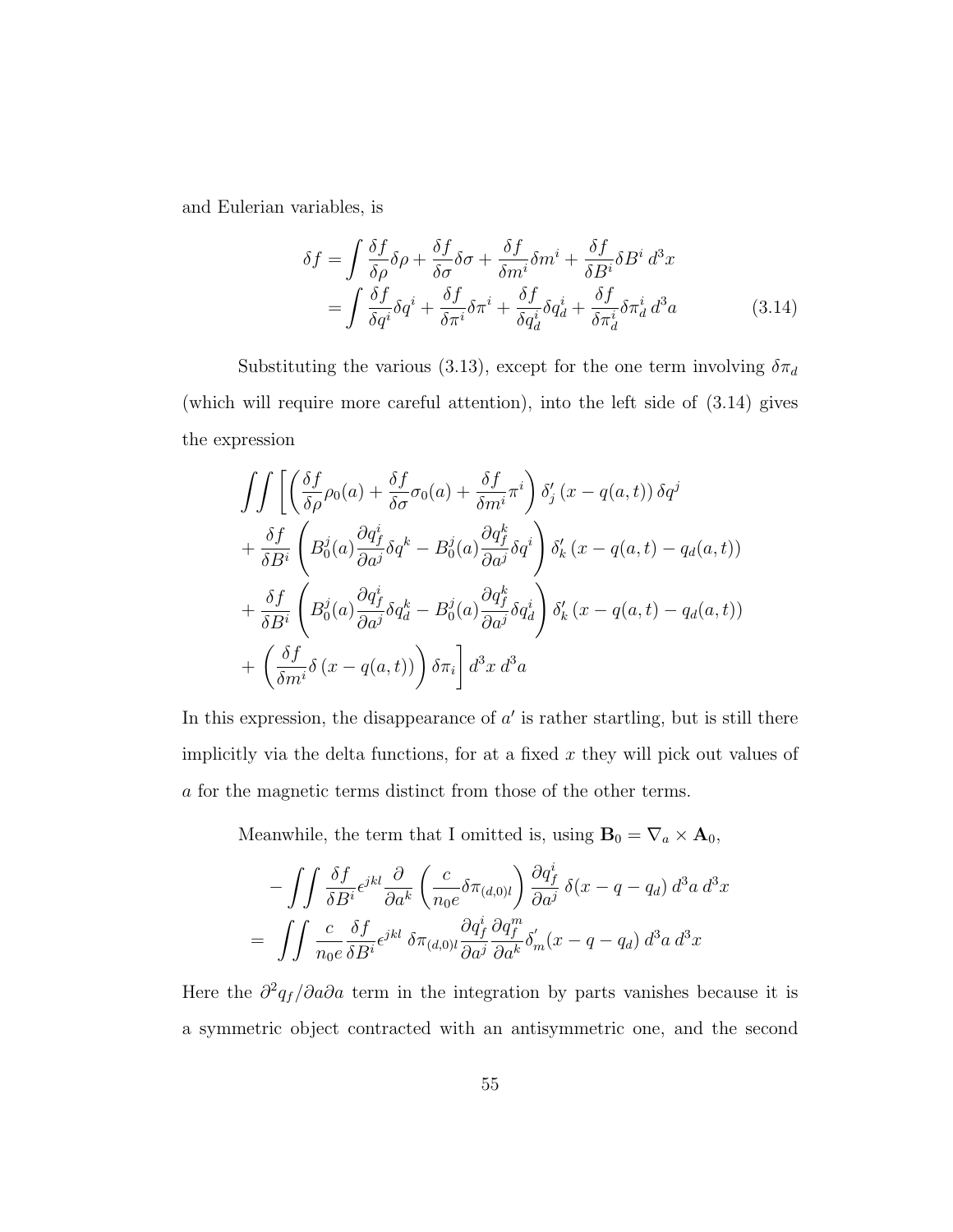factor of  $\partial q_f /\partial a$  appears because I want the delta-function derivative to give a derivative with respect to  $q$  (and thus  $x$ ). These factors may be eliminated in the following manner:

$$
\begin{split} \epsilon^{jkl}\frac{\partial q^i_f}{\partial a^j}\frac{\partial q^m_f}{\partial a^k} &= \frac{1}{2}\epsilon^{jkl}\left(\frac{\partial q^i_f}{\partial a^j}\frac{\partial q^m_f}{\partial a^k} - \frac{\partial q^i_f}{\partial a^k}\frac{\partial q^m_f}{\partial a^j}\right) \\ &= \frac{1}{2}\epsilon^{jkl}\frac{\partial q^a_f}{\partial a^j}\frac{\partial q^b_f}{\partial a^k}\delta^{im}_{ab} = \frac{1}{2}\epsilon^{jkl}\frac{\partial q^a_f}{\partial a^j}\frac{\partial q^b_f}{\partial a^k}\epsilon^{nim}\epsilon_{nab} \\ &= \frac{1}{2}C^l_{\phantom{l}n}\epsilon^{nim} \end{split}
$$

Thus, using  $(3.12)$ , that portion of the  $\delta f$  variation becomes

$$
\int \int \frac{c}{2n_0 e} \frac{\delta f}{\delta B^i} \mathcal{J}_f \, \delta \pi_{(d)j} \, \epsilon^{jik} \delta'_k(x - q - q_d) \, d^3a \, d^3x
$$

Comparison of the expanded Eulerian  $\delta f$  with the right side of [\(3.14\)](#page-63-0) then gives expressions for the Lagrangian functional derivatives in terms of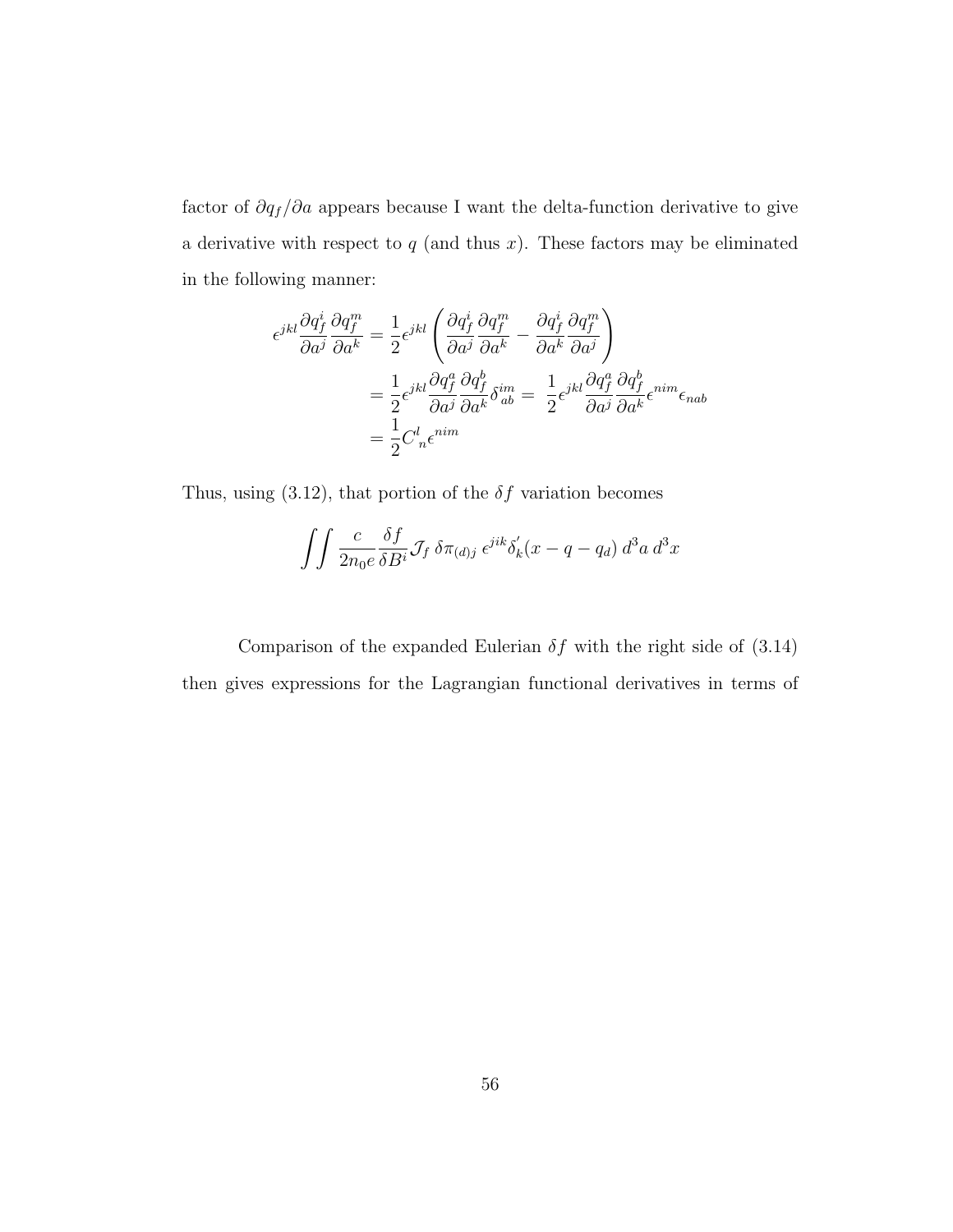the Eulerian ones:

$$
\frac{\delta f}{\delta \pi^{i}} = \int \frac{\delta f}{\delta m^{i}} \delta (x - q(a, t)) d^{3}x = \frac{\delta f}{\delta m^{j}} \Big|_{x = q(a, t)}
$$
\n
$$
\frac{\delta f}{\delta q^{i}} = \int \left( \frac{\delta f}{\delta \rho} \rho_{0} + \frac{\delta f}{\delta \sigma} \sigma_{0} + \frac{\delta f}{\delta m^{i}} \right) \delta'_{i} (x - q)
$$
\n
$$
+ \frac{\delta f}{\delta B^{j}} B_{0}^{k} \frac{\partial q_{f}^{j}}{\partial a^{k}} \delta'_{i} (x - q - q_{d}) - \frac{\delta f}{\delta B^{i}} B_{0}^{k} \frac{\partial q_{f}^{j}}{\partial a^{k}} \delta'_{j} (x - q - q_{d}) d^{3}x
$$
\n
$$
= - \int \left[ \rho_{0} \frac{\partial}{\partial x^{i}} \left( \frac{\delta f}{\delta \rho} \right) + \sigma_{0} \frac{\partial}{\partial x^{i}} \left( \frac{\delta f}{\delta \sigma} \right) + \pi^{j} \frac{\partial}{\partial x^{i}} \left( \frac{\delta f}{\delta m^{j}} \right) \right] \delta (x - q)
$$
\n
$$
+ \mathcal{J}_{f} \left[ B^{j} \frac{\partial}{\partial x^{i}} \left( \frac{\delta f}{\delta B^{j}} \right) - B^{j} \frac{\partial}{\partial x^{j}} \left( \frac{\delta f}{\delta B^{i}} \right) \right] \delta (x - q - q_{d}) d^{3}x
$$
\n
$$
\frac{\delta f}{\delta q_{d}^{i}} = \int \frac{\delta f}{\delta B^{j}} B_{0}^{k} \frac{\partial q_{f}^{j}}{\partial a^{k}} \delta'_{i} (x - q - q_{d}) - \frac{\delta f}{\delta B^{i}} B_{0}^{k} \frac{\partial q_{f}^{j}}{\partial a^{k}} \delta'_{j} (x - q - q_{d}) d^{3}x
$$
\n
$$
= - \int \mathcal{J}_{f} \left[ B^{j} \frac{\partial}{\partial x^{i}} \left( \frac{\delta f}{\delta B^{j}} \right) - B^{j} \frac{\partial}{\partial x^{j}} \left( \frac{\delta f}{\delta B^{i}} \right) \right] \delta (x - q - q_{d}) d^{3}x
$$
\n $$ 

Finally, I can use these functional derivatives to convert the canonical Lagrangian bracket into a generalization of the noncanonical Hall MHD one, where the delta function introduces a factor of  $\mathcal{J}^{-1}$  or  $\mathcal{J}_f^{-1}$  $f_f^{-1}$ , eliminates the a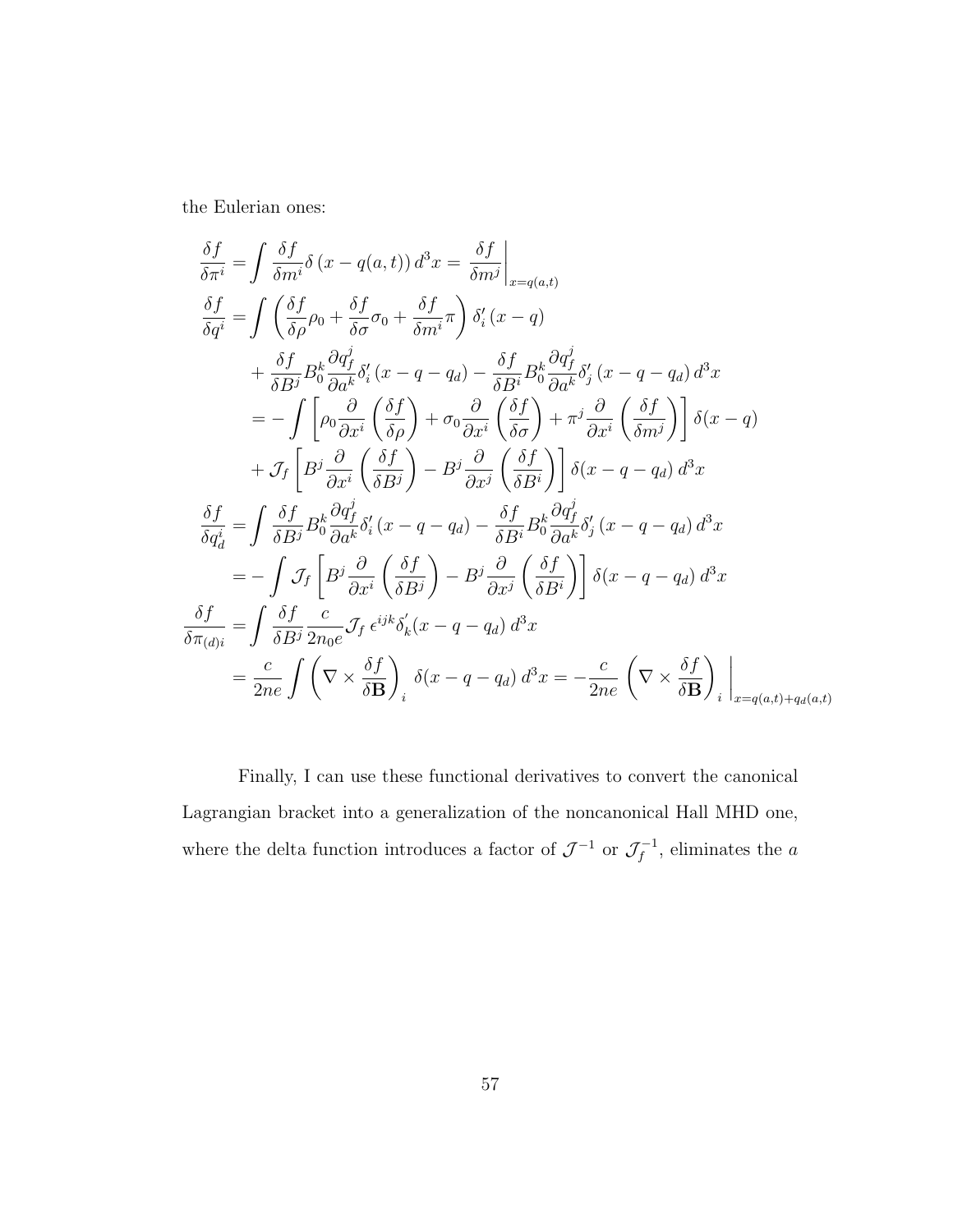integral and converts the remaining Lagrangian quantities into Eulerian ones:

$$
\{f,g\} = \int \left(\frac{\delta f}{\delta q^i} \frac{\delta g}{\delta \pi^i} - \frac{\delta g}{\delta q^i} \frac{\delta f}{\delta \pi^i}\right) + \left(\frac{\delta f}{\delta q^i_d} \frac{\delta g}{\delta \pi^i_d} - \frac{\delta g}{\delta q^i_d} \frac{\delta f}{\delta \pi^i_d}\right) d^3 a
$$
  
\n
$$
= \int \left(\rho \frac{\delta f}{\delta m_i} \frac{\partial}{\partial x^i} \left(\frac{\delta g}{\delta \rho}\right) - \rho \frac{\delta g}{\delta m_i} \frac{\partial}{\partial x^i} \left(\frac{\delta f}{\delta \rho}\right)\right)
$$
  
\n
$$
+ \left(\sigma \frac{\delta f}{\delta m_i} \frac{\partial}{\partial x^i} \left(\frac{\delta g}{\delta \sigma}\right) - \sigma \frac{\delta g}{\delta m_i} \frac{\partial}{\partial x^i} \left(\frac{\delta f}{\delta \sigma}\right)\right)
$$
  
\n
$$
+ \left(m_j \frac{\delta f}{\delta m_i} \frac{\partial}{\partial x^i} \left(\frac{\delta g}{\delta m_j}\right) - m_j \frac{\delta g}{\delta m_i} \frac{\partial}{\partial x^i} \left(\frac{\delta f}{\delta m_j}\right)\right)
$$
  
\n
$$
+ \left(B^j \frac{\delta f}{\delta m_i} \frac{\partial}{\partial x^i} \left(\frac{\delta g}{\delta B^i}\right) - B^j \frac{\delta g}{\delta m_i} \frac{\partial}{\partial x^i} \left(\frac{\delta f}{\delta B^j}\right)\right)
$$
  
\n
$$
+ \left(B^j \frac{\partial}{\partial x^j} \left(\frac{\delta f}{\delta B^i}\right) \frac{\delta g}{\delta m_i} - B^j \frac{\partial}{\partial x^j} \left(\frac{\delta g}{\delta B^i}\right) \frac{\delta f}{\delta m_i}\right)
$$
  
\n
$$
+ \frac{c}{2ne} \left[B^j \left(\nabla \times \frac{\delta f}{\delta \mathbf{B}}\right)^i \frac{\partial}{\partial x^i} \left(\frac{\delta g}{\delta B^j}\right) - B^j \left(\nabla \times \frac{\delta g}{\delta \mathbf{B}}\right)^i \frac{\partial}{\partial x^i} \left(\frac{\delta f}{\delta B^j}\right)\right]
$$
  
\n<math display="</math>

Here the  $\{f,g\}_{Hall}$  terms are those in the square bracket, and the remaining  $\{f,g\}_{MHD}$  terms are familiar from ordinary MHD.

The Hall portion of the bracket can be greatly simplified. Take the two terms involving the curl of  $\delta f/\delta \mathbf{B}$ . They become

$$
\frac{c}{2ne} \left[ B^j \left( \nabla \times \frac{\delta f}{\delta \mathbf{B}} \right)^i \delta_{ij}^{kl} \frac{\partial}{\partial x^k} \left( \frac{\delta g}{\delta B^l} \right) \right]
$$
  
=  $\frac{c}{2ne} \left[ B^j \left( \nabla \times \frac{\delta f}{\delta \mathbf{B}} \right)^i \epsilon_{mij} \epsilon^{mkl} \frac{\partial}{\partial x^k} \left( \frac{\delta g}{\delta B^l} \right) \right]$   
=  $-\frac{c}{2ne} \mathbf{B} \cdot \left[ \left( \nabla \times \frac{\delta f}{\delta \mathbf{B}} \right) \times \left( \nabla \times \frac{\delta g}{\delta \mathbf{B}} \right) \right]$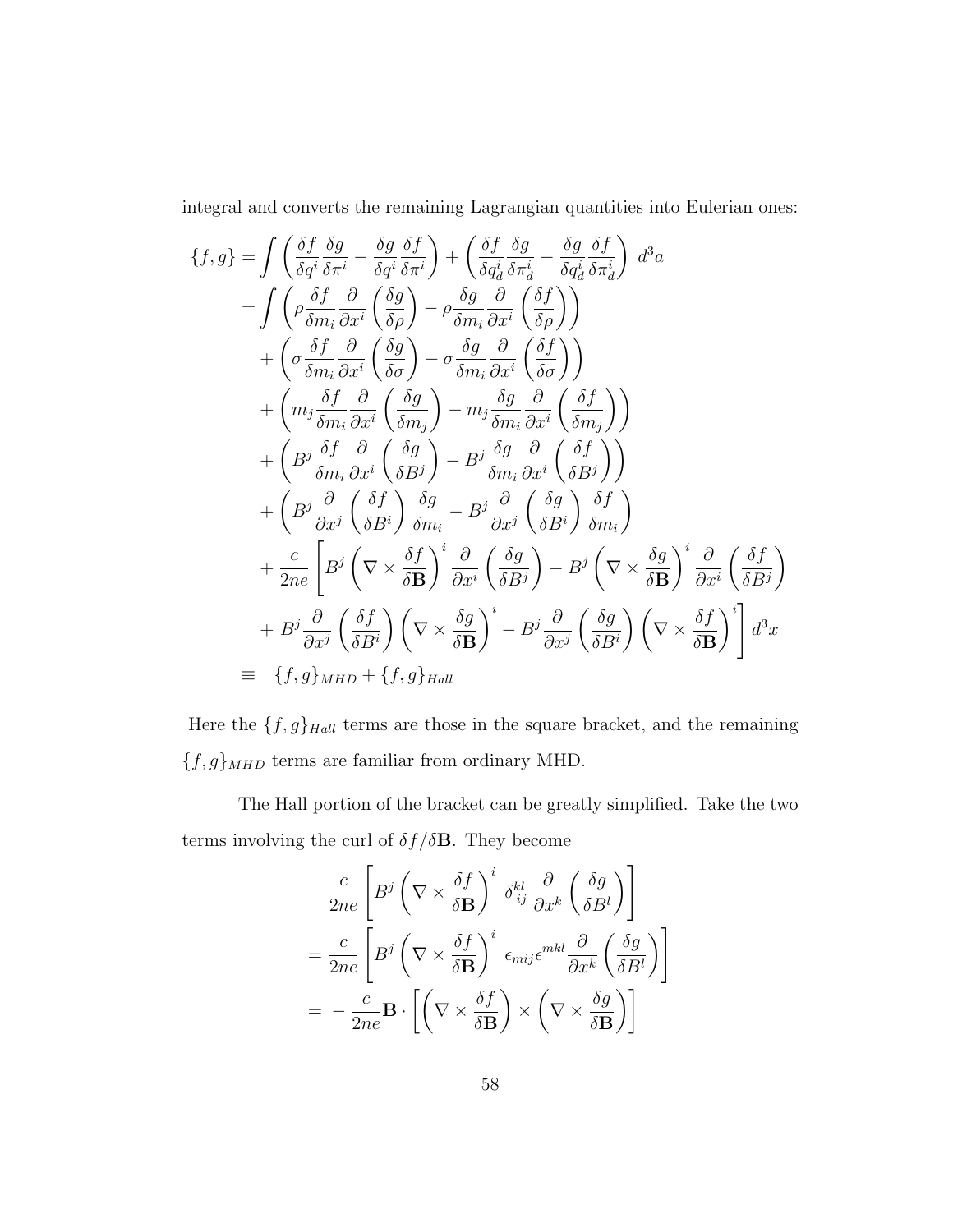The other two terms give an identical expressions; together, they eliminate the factor of 1/2 and reproduce the Abdelhamid bracket.

### 3.4 Extended MHD

I'll move up to extended MHD using a brute-force method. The field variable  $\mathbf{B}^*$  will be written as a linear combination of the two-forms  $\mathbf{B}_{\pm}$ , each of which is advected along a linear combination of q and  $\tilde{q}$ . Thus [\(3.10\)](#page-61-2) will be rewritten as

$$
B^{*,i}(x,t) = \int \beta_+ B^j_{0,+}(a) \left( \frac{\partial q^i}{\partial a^j} + \alpha_+ \frac{\partial q^i_d}{\partial a^j} \right) \delta(x - q(a,t) - \alpha_+ q_d(a,t))
$$
  
+  $\beta_- B^j_{0,-}(a) \left( \frac{\partial q^i}{\partial a^j} + \alpha_- \frac{\partial q^i_d}{\partial a^j} \right) \delta(x - q(a,t) - \alpha_- q_d(a,t)) d^3a$ 

Presumably I could add two more coefficients, so that I'd have  $\delta(x - \gamma_+ q$  $\alpha_+q_d$ ) for instance, but then I'd end up with an underdetermined linear system, with two superfluous variables. In addition, I assume that  $\mathbf{B}_{0,\pm}$  are both identically affine to the canonical momentum  $\tilde{\pi}$ , so that  $\delta \mathbf{B}_{0,\pm} = -d_i \delta \pi_d / \rho_0$  as in the Hall case. Hopefully this assumption can be justified or amended later.

The following changes then appear in the previous calculation: (i) All functional derivatives with respect to **B** are now done with respect to  $\mathbf{B}^*$ ; (ii) in the magnetic portion of  $\{f, g\}_{MHD}$ , **B** is replaced by  $\beta_+ \mathbf{B}_+ + \beta_- \mathbf{B}_- = \mathbf{B}^*$ ; (iii) in  $\{f, g\}_{Hall}$ , **B** is replaced by  $(d_i/\rho)(\beta_+\alpha_+\mathbf{B}_++\beta_-\alpha_-\mathbf{B}_-)$ . In the Abdelhamid bracket, this last quantity works out to be  $(1/\rho)(\mathbf{B}^* - d_e^2 \nabla \times \mathbf{V})$ . According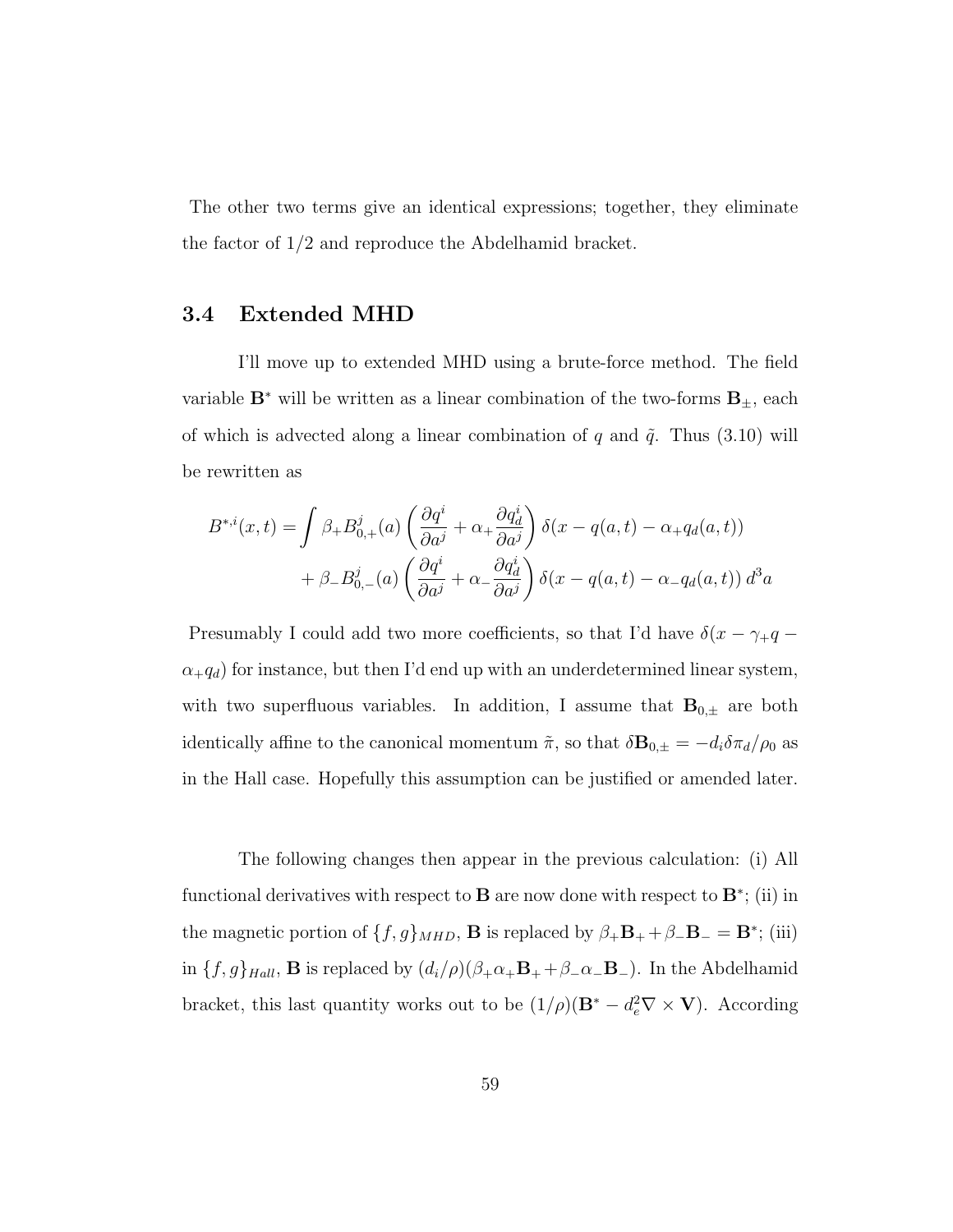to [\[17\]](#page-177-0), the advected quantities are

<span id="page-68-0"></span>
$$
\mathbf{B}_{\pm} = \mathbf{B}^* + \gamma_{\pm} \nabla \times \mathbf{V} \tag{3.15}
$$

where

$$
\frac{1}{\gamma_{\pm}} = \lambda_{\pm} = \frac{-d_i \pm \sqrt{d_i^2 + 4d_e^2}}{2d_e^2}
$$

are the coefficients from [\[18\]](#page-177-3). So I can invert [\(3.15\)](#page-68-0) to get

$$
\mathbf{B}^* = \frac{\gamma_+ \mathbf{B}_- - \gamma_- \mathbf{B}_+}{\Delta \gamma} \qquad \nabla \times \mathbf{V} = \frac{\mathbf{B}_+ - \mathbf{B}_-}{\Delta \gamma}
$$

where  $\Delta \gamma = \gamma_+ - \gamma_-$ . The various coefficients then turn out to be

$$
\beta_{+} = -\frac{\gamma_{-}}{\Delta \gamma} \qquad \beta_{-} = \frac{\gamma_{+}}{\Delta \gamma} \n\alpha_{+} = -\frac{d_{e}^{2}}{d_{i}} \lambda_{+} \qquad \alpha_{-} = -\frac{d_{e}^{2}}{d_{i}} \lambda_{-}
$$

So far this is just done by brute force, but a couple of things are worth noticing. First, the values  $\beta_+ + \beta_- = 1$ , and both are positive, so **B**<sup>\*</sup> is a weighted average of  $\mathbf{B}_+$  and  $\mathbf{B}_-$ . In addition  $\alpha_+ + \alpha_- = 1$ . In future work I hope to show how these, like their analogues in the Hall MHD bracket, originate in an action principle for extended MHD.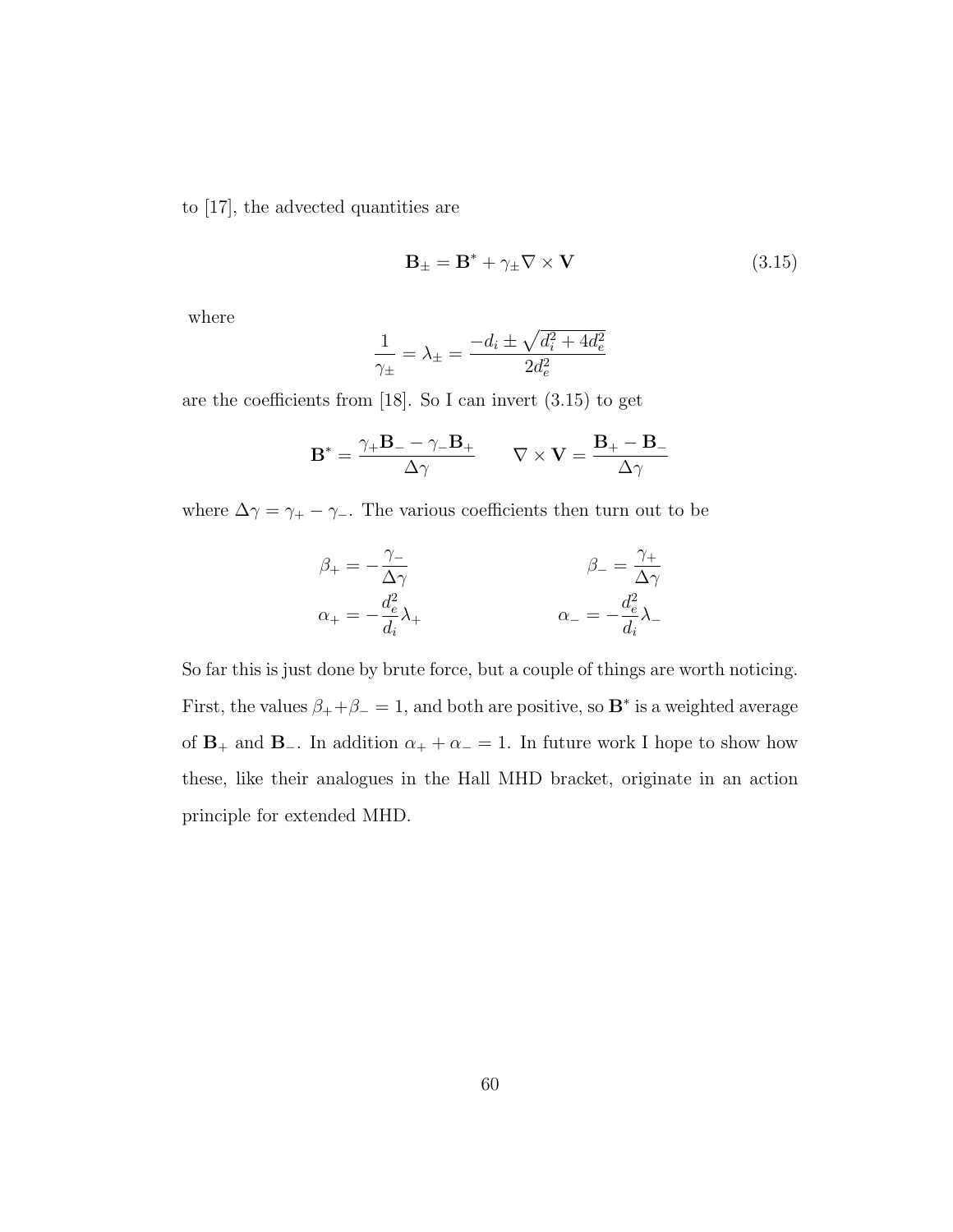## Chapter 4

# The transition to relativistic Hamiltonian systems

#### 4.1 Systems with proper time

When trying to generalize Hamilton's equations

$$
\frac{\partial f}{\partial t} = \{f, h\}
$$

to relativity, two problems present themselves. The first problem is that the bracket  $\{f, g\}$  is expressed in terms of 3-vectorial quantities, implicitly assuming a choice of local reference frame. The second problem is the time derivative occurring on the left hand side, also implying a favored choice of reference frame. Most treatments, including the ADM formalism [\[25\]](#page-177-4) and the Hamiltonian theory developed in QFT [\[40\]](#page-179-0), develop what is called a  $3+1$  split, retaining the nonrelativistic form of Hamilton's equations at the cost of losing frame-indepedence. I will outline alternatives, in my opinion superior ones due to their frame independence.

The first problem just mentioned turns out to be easily solved; in almost all cases where the bracket uses a 3-vectorial quantity, one can instead use the 4-vectorial equivalent. In this dissertation, the only exception to this rule is the metriplectic form of relativistic Navier-Stokes, which also requires a projection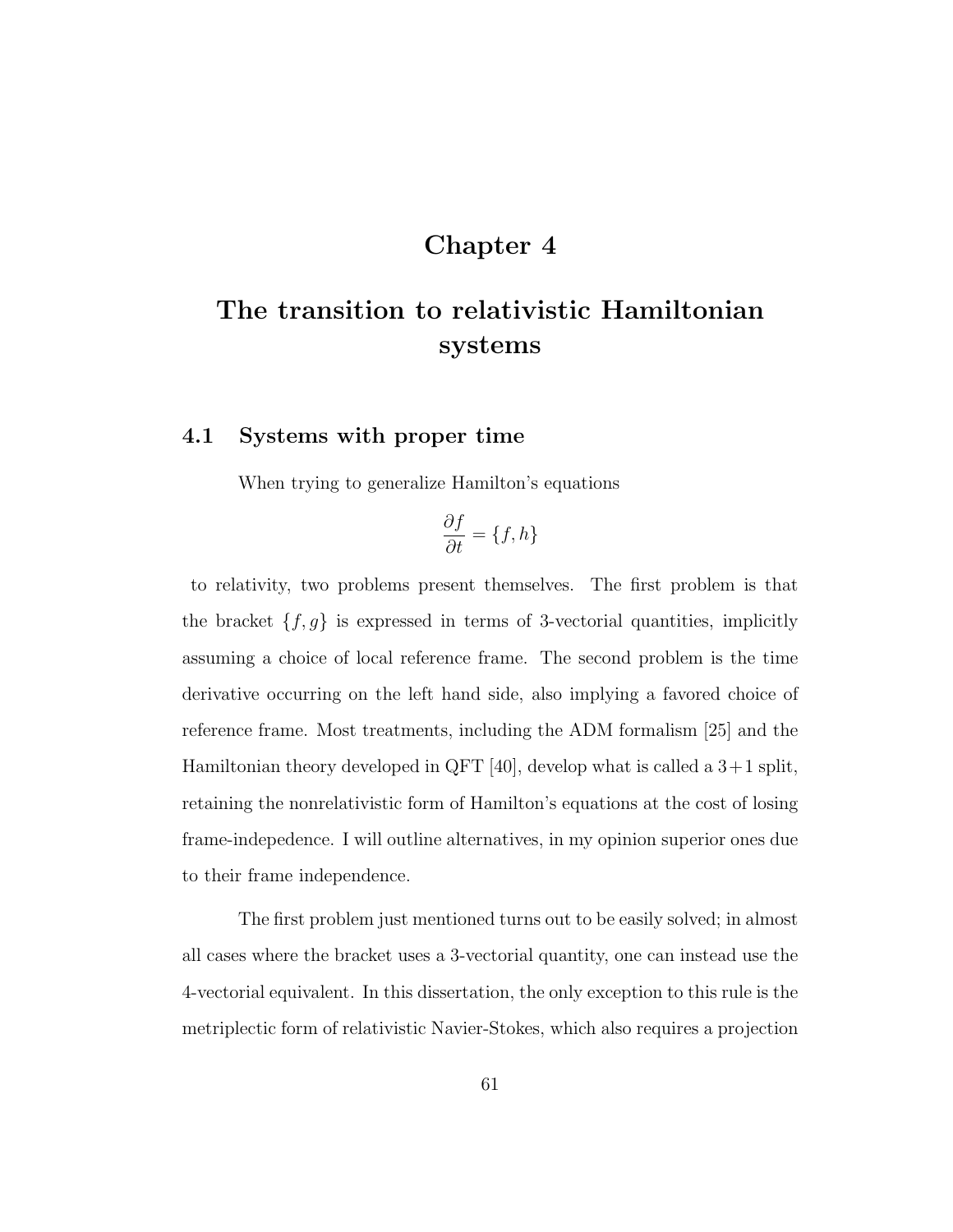operator, but even in that case the Hamiltonian bracket only requires one to swap in 4-vectors. However, the 4-vectorial equivalents used in the bracket sometimes look much different than their 3-vectorial counterparts; for instance, in relativistic MHD, the momentum is not simply  $\rho v^{\mu}$ , but instead involves both pressure and magnetic energy density.

The second problem, concerning the time derivative, poses a more subtle challenge. In the case of particle motion, each particle has a well-defined proper time  $\tau$ , so one can use that derivative. For the particle subject only to the Lorentz force, for instance, I have

<span id="page-70-0"></span>
$$
\frac{df}{d\tau} = \{f, H\} \tag{4.1}
$$

.

where the Hamiltonian is

$$
H = \frac{(P^{\mu} - eA^{\mu})(P_{\mu} - eA_{\mu})}{2m}
$$

and the bracket is a canonical one,

$$
\{f,g\} = \frac{\partial f}{\partial X^{\mu}} \frac{\partial g}{\partial P_{\mu}} - \frac{\partial g}{\partial X^{\mu}} \frac{\partial f}{\partial P_{\mu}}
$$

In this case the 4-velocity is  $U^{\mu} = (P^{\mu} - eA^{\mu})/m$ . Note a peculiarity of this Hamiltonian system, in that both sides of Hamilton's equations [\(4.1\)](#page-70-0) involve time derivatives, a proper time derivative on the LHS and a partial time derivative on the RHS.

Most of the systems I deal with are infinite-dimensional, noncanonical ones. However, in such cases one of the fields will often turn out to be a velocity field. Using this field, one can define a proper time along streamlines by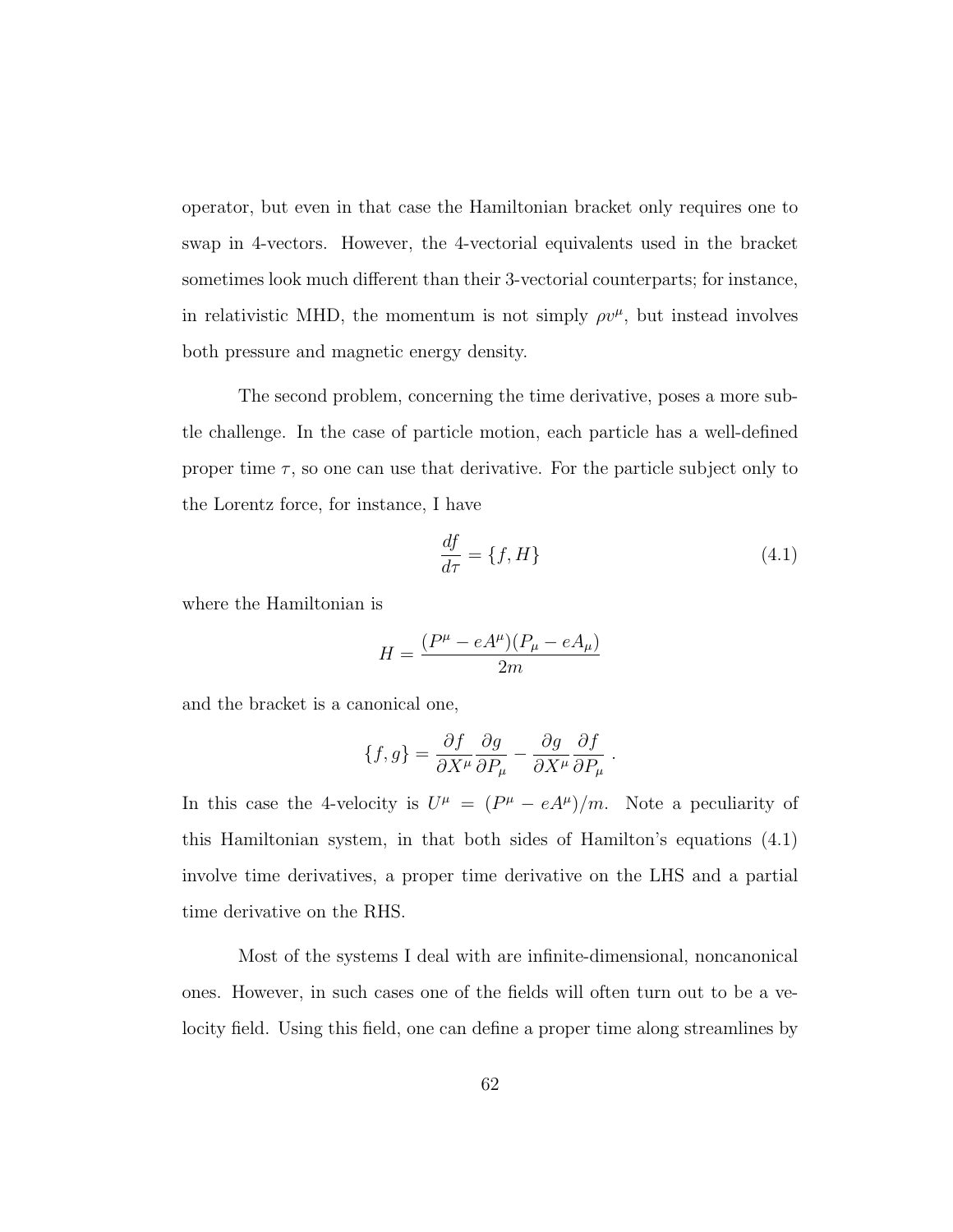integrating the coordinate time of an observer moving with 4-velocity defined by that field; for example, in fluids, proper time is the coordinate time measured by an observer moving with the fluid. In this case, one can define the proper time derivative in Hamilton's equations as the following, where  $U^{\mu}$  is the velocity field:

$$
\frac{df}{d\tau} = U^{\mu} \frac{\partial f}{\partial X^{\mu}} = \{f, H\}
$$

This is the form that the fluid and MHD equations take when using Lagrangian (as opposed to Eulerian) coordinates, for example in Section [6.1.](#page-111-0)

However, in the general case one will not be able to extract a proper time derivative. In this case the bracket takes on a new role, in a generalized version of Hamilton's Principle.

# 4.2 Systems without proper time; the phase space action principle

In Lagrangian action principles the equations of motion are derived as the extremization of

$$
S = \int L \, dt
$$

One switches to the Hamiltonian via

$$
H = \mathbf{p} \cdot \dot{\mathbf{q}} - L \tag{4.2}
$$

with  $\dot{q}$  written in terms of q and p; then, one obtains Hamilton's equations as usual.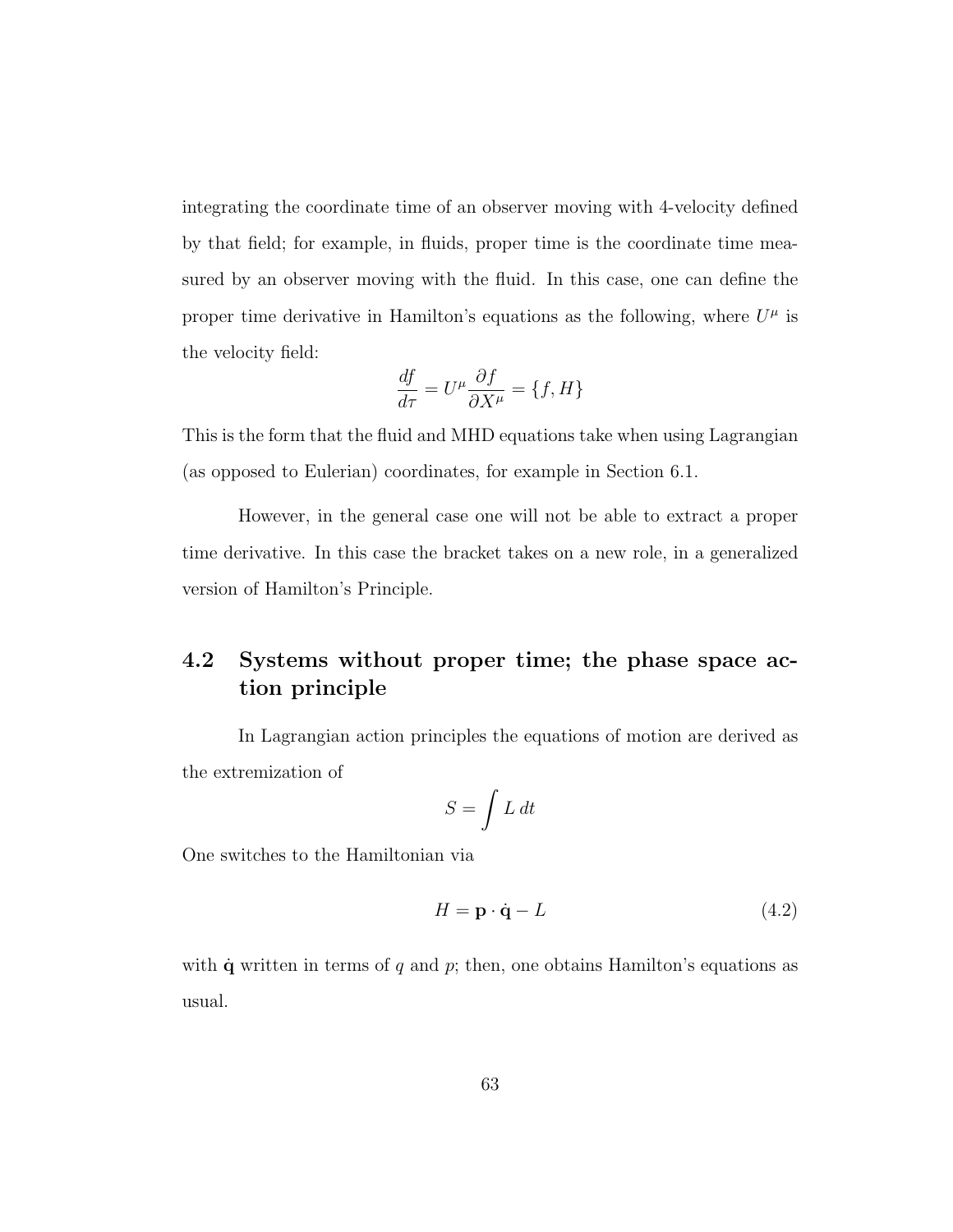What often goes unmentioned is that the original action principle  $\delta S =$ 0 can be restated in terms of the Hamiltonian and the phase space variables. Reverse the Legendre transform and write

$$
S = \int \left(\mathbf{p} \cdot \dot{\mathbf{q}} - H\right) dt
$$

In this case,  $\dot{\mathbf{q}}$  is not written in terms of q and p but is an explicit time derivative. Whereas in the Lagrangian action principle there was only the  $\delta q$ variation, this one (the "phase space action principle") has two, the  $\delta q$  variation and the  $\delta p$  variation. The  $\delta p$  variation gives half of Hamilton's equations,

$$
\frac{dq^i}{dt} = \frac{\partial H}{\partial p_i}
$$

and the  $\delta q$  variations gives, after an integration by parts, the other half:

$$
\frac{dp_i}{dt} = -\frac{\partial H}{\partial q^i}
$$

The phase space action principle has three attributes which may make it more advantageous than the Lagrangian (or "tangent space") action principle. First, constraints are sometimes more easily implemented in terms of phase space variables than in terms of tangent space ones. Second, the Legendre transform [\(4.2\)](#page-71-0) may fail to be convex, leaving one able to write the Hamiltonian, but not the Lagrangian, explicitly. Third, the phase space variational principle  $\delta S = 0$  can also be written

$$
\int [f, S] dt = 0
$$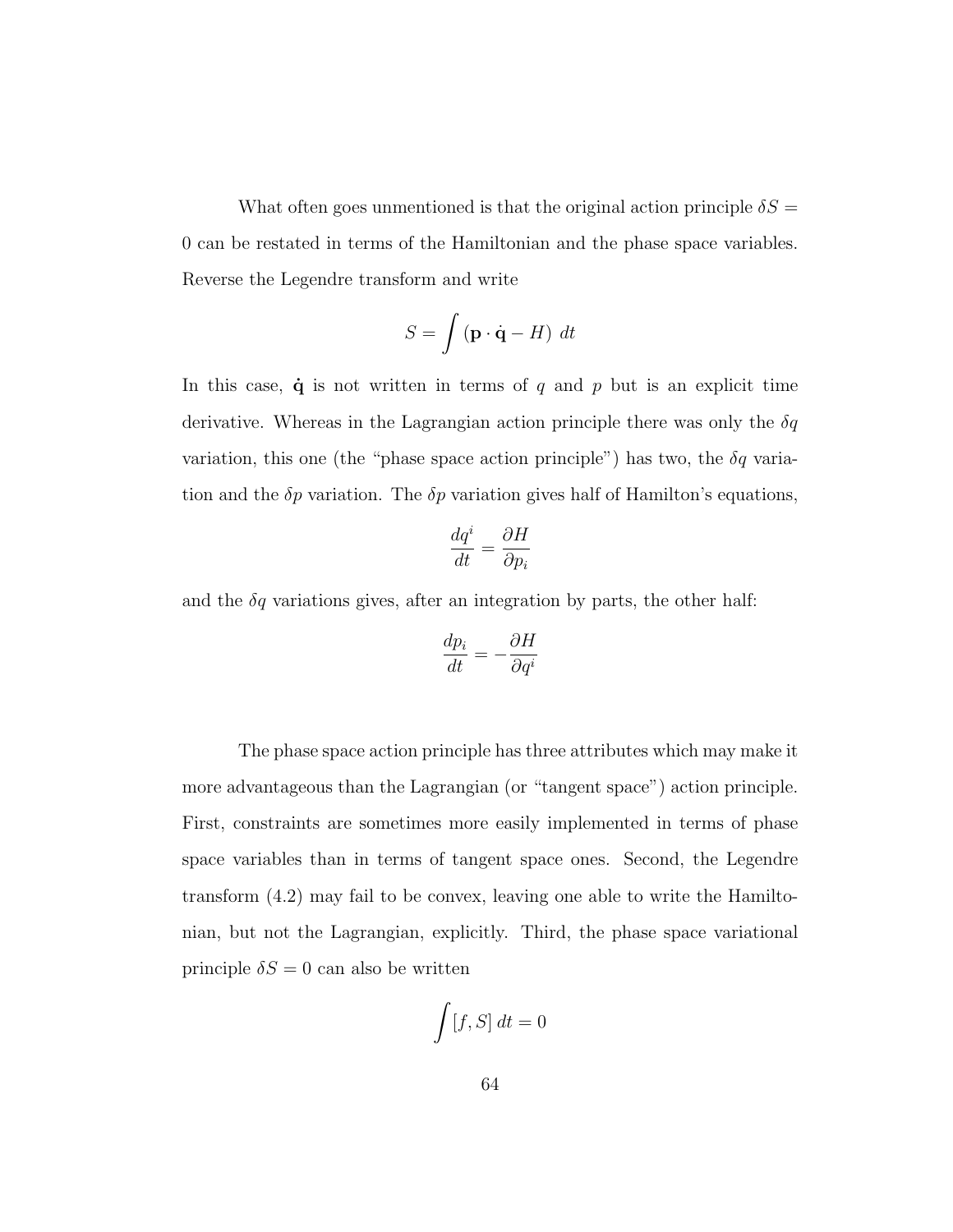for an arbitrary function  $f(q, p)$ . Considering how I have emphasized the role of the bracket in Hamiltonian physics, it is no wonder that I prefer the phase space action principle, for then variations in terms of arbitrary coordinates can be found by transforming the bracket. In addition, some transformations will eliminate any explicit time derivative inside  $S$ , in which case the time integration becomes vestigial, and can be dropped:

$$
[f, S] = 0
$$

This is a pleasingly compact way of both writing the variational principle  $\delta S = 0$  and instructing one how to perform this variation.

This is unimportant in the case of finite-dimensional systems, particularly those with brackets derived from canonical brackets, because in finite dimensions all differentiable, bijective transformations preserve the number of Casimirs. Thus, for a canonical-equivalent system with no Casimirs,  $\delta S$  always means  $\partial S/\partial z^i = 0$  for all the degrees of freedom  $z^i$ . However, for an infinite-dimensional system, a well-behaved transformation may nonetheless change the number of Casimirs at any point in the phase space; then, you may have  $\partial S/\partial z^i = 0$  in some coordinates but not others. For a more detailed explanation of this phenomenon in the context of relativistic MHD, see [\[43\]](#page-180-0).

Thankfully, it is a straightforward matter to recast the preceding work into its infinite-dimensional equivalent. The action is now

$$
S = \iint \mathcal{L} d^3x \, dt
$$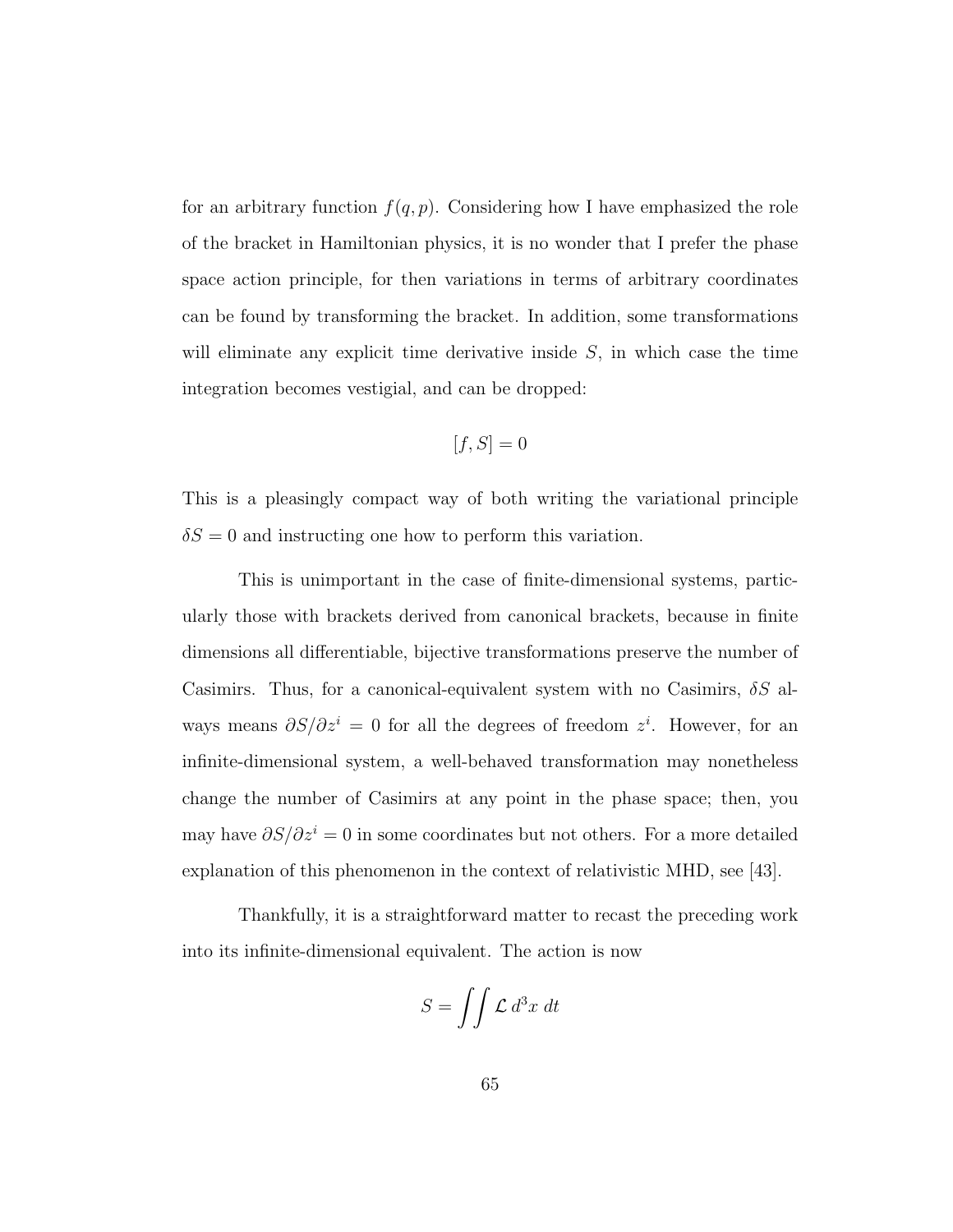The Legendre transform is now

$$
\mathcal{H} = \mathbf{p} \cdot \dot{\mathbf{q}} - \mathcal{L}
$$

and the phase space action is now

$$
S = \iint \left( \mathbf{p} \cdot \dot{\mathbf{q}} - \mathcal{H} \right) d^3x dt
$$

The phase space action principle becomes

$$
\int \{f, S\} \, dt = 0
$$

Or, in cases where there is no explicit proper time derivative, or where the phase space action was not derived from a tangent space action in the first place,

$$
\{f, S\} = 0
$$

for  $f$ , an arbitrary function of the field variables. This is the archetypal action principle for infinite-dimensional relativistic systems, singling out neither a proper time derivative nor a partial one, and you will be seeing quite a bit more of it in the coming pages.

## 4.3 Relativistic metriplectic systems

Relativistic metriplectic systems are very similar to the nonrelativistic metriplectic ones covered in Section [2.5.](#page-42-0) As before, the generator of motion and the bracket are now both composite objects. However, the positivity attribute now depends on a sign convention used in the antisymmetric part,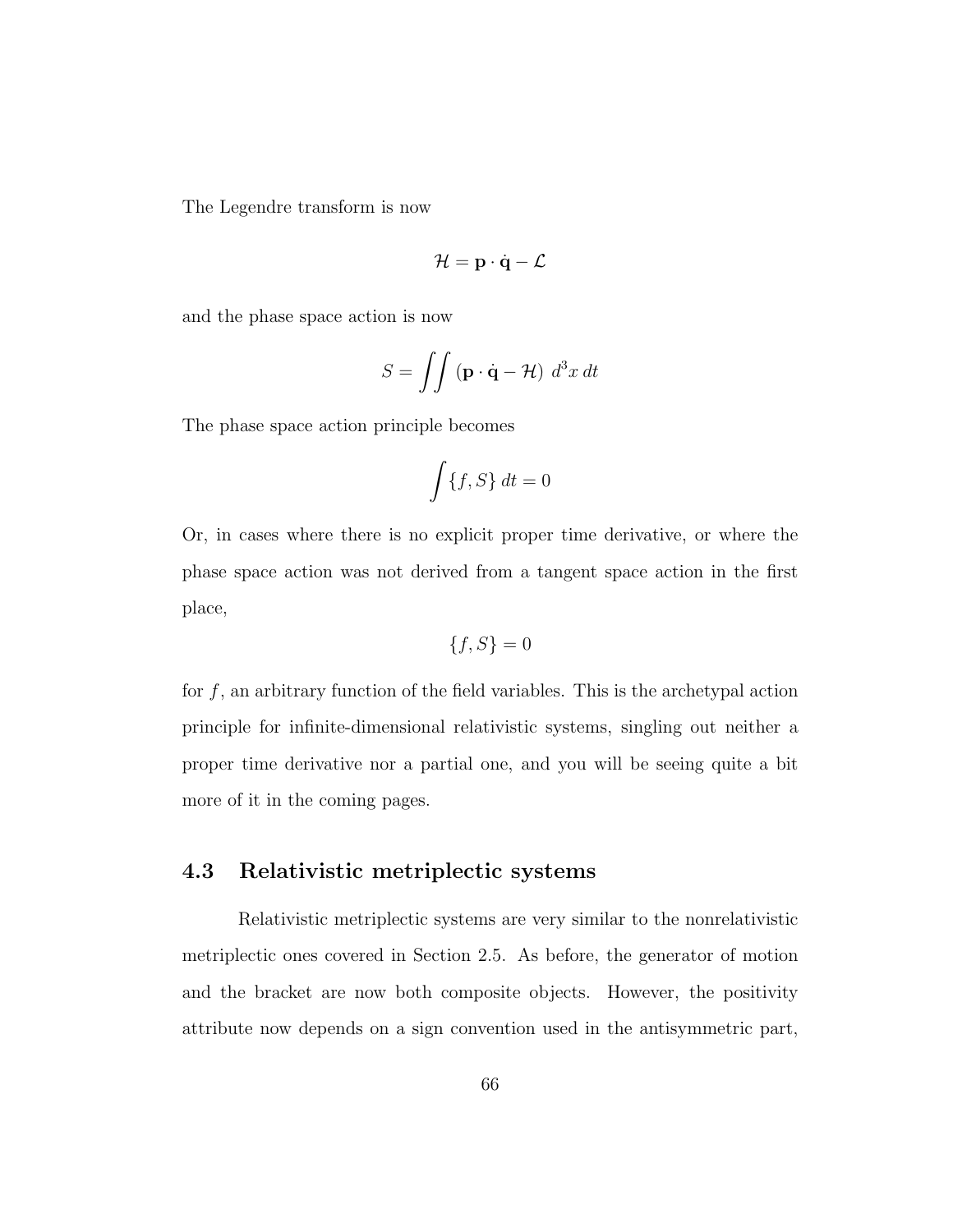and there is now no time derivative singled out. Thus the equations of motion are given by  $\{f,G\}=0$  for arbitrary  $f$ , with

$$
G = S + \lambda C
$$

$$
\{f, g\} = [f, g] + (f, g)
$$

where  $\lambda$  is a constant used to ensure dimensional consistency. The antisymmetric part of the bracket has the normal attributes defining a Poisson bracket, with the additional condition that  $C$  is a Casimir invariant:

$$
[\alpha f + \beta g, h] = \alpha[f, h] + \beta[g, h]
$$

$$
[fg, h] = f[g, h] + [f, h]g
$$

$$
[f, g] = -[g, f]
$$

$$
[[f, g], h] + [[g, h], f] + [[h, f], g] = 0
$$

$$
[f, C] = 0
$$

The symmetric bracket has the same properties as before, too:

$$
(\alpha f + \beta g, h) = \alpha(f, h) + \beta(g, h)
$$

$$
(fg, h) = f(g, h) + (f, h)g
$$

$$
(f, g) = (g, f)
$$

$$
(f, f) \ge 0 \ \forall f \quad or \quad (f, f) \le 0 \ \forall f
$$

$$
(f, S) = 0
$$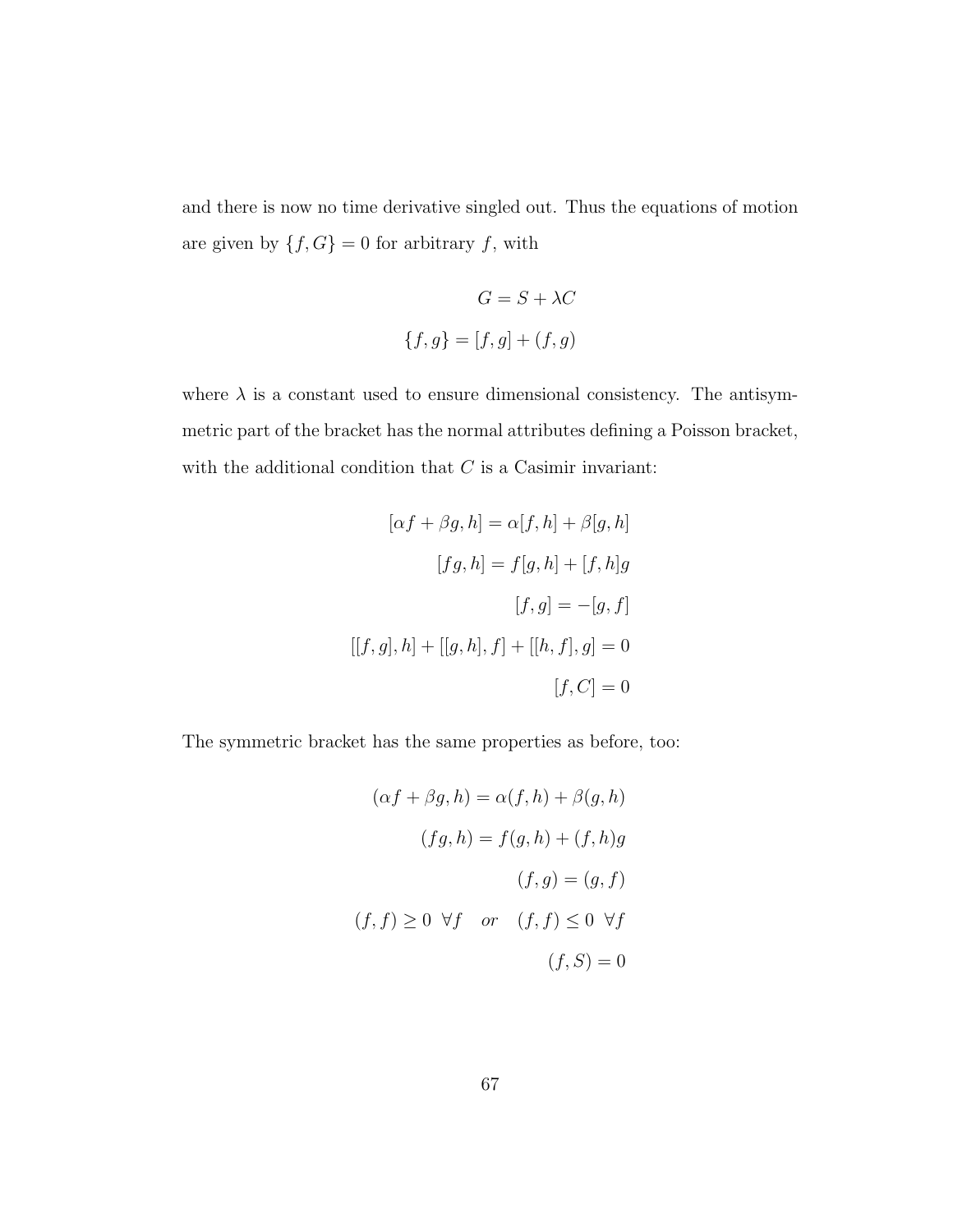The difference in the positivity property comes about because one can change the overall sign of  $\{f, G\} = 0$  and still get the same equations of motion, which would be the same as flipping each bracket by an overall sign. So the positivity property concerns the sign of the symmetric bracket relative to the sign of the antisymmetric part.

In a canonical bracket, one can perform what is called a  $(3+1)$  split to pull out a time derivative. If  $V^{\mu}$  is a timelike vector defining an observer, then the split is done by replacing  $g^{\mu\nu}$  by its decomposition  $P^{\mu\nu} + V^{\mu}V^{\nu}$ , where  $P^{\mu\nu}$ projects 4-vectors onto the spacelike submanifold defined by  $V^{\mu}$ , and  $V^{\mu}V^{\nu}$  is an operator that projects out the part of a vector parallel to  $V^{\mu}$ . The part of the bracket corresponding to  $P^{\mu\nu}$  will now be, in essence, a three-dimensional bracket, while the part corresponding to  $V^{\mu}V^{\nu}$  will be a directional derivative; a simple partial time derivative, in fact, for particles when the 4-velocity  $U^{\mu}$  is used for  $V^{\mu}$ . The sign of this time derivative determines which version of the positivity axiom, above, that one uses. The  $(3 + 1)$  split is more complicated for general brackets, and is one of my upcoming topics of research.

As it happens, the symmetric part of the bracket already comes "factored"; it has the three-dimensional part, but nothing corresponding to the part produced by  $V^{\mu}V^{\nu}$ , at least in the cases that I have investigated so far.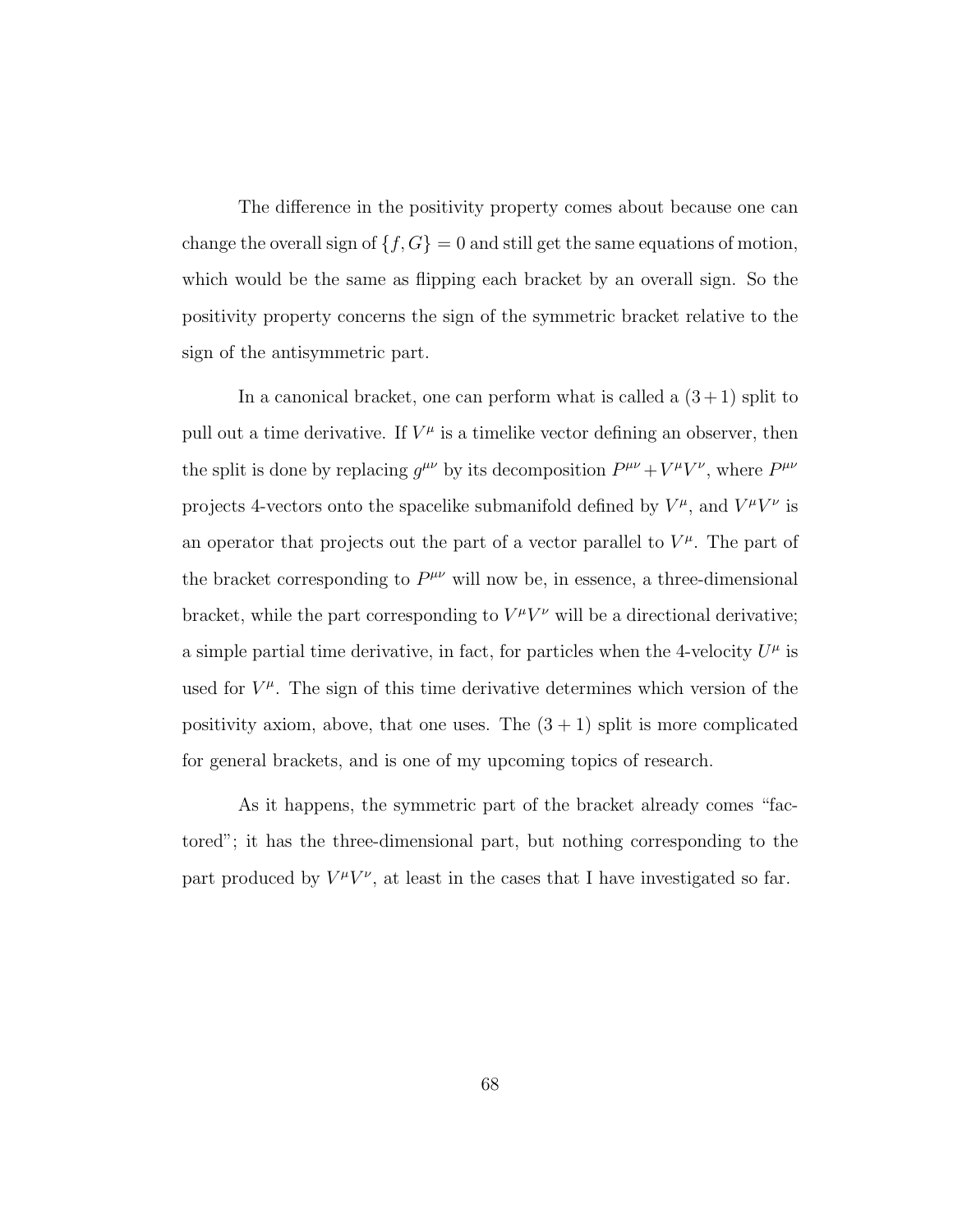# 4.4 Relativistic Hamiltonian Maxwell-Vlasov and its difficulties

The Maxwell-Vlasov description of Section [2.2](#page-21-0) can be made relativistic, although the field parts introduce some difficulties. In this situation, the distribution function  $f(z)$  is defined on the eight-dimensional phase space  $z = (x, p)$ , with position  $x^{\mu}$  and momentum  $p^{\mu}$  both 4-vectors. The Lie-Poisson bracket is a weighted canonical one:

<span id="page-77-1"></span>
$$
\{F, G\}_c = \int f \left( \frac{\partial F_f}{\partial x^\mu} \frac{\partial G_f}{\partial p_\mu} - \frac{\partial G_f}{\partial x^\mu} \frac{\partial F_f}{\partial p_\mu} \right) d^8 z \tag{4.3}
$$

where  $F_f = \delta F / \delta f$ .

Write the action S as

$$
S = \iint f\left(\frac{m}{2}u_{\mu}u^{\mu}\right)d^4x d^4p
$$
  
= 
$$
\iint f\frac{1}{2m}\left(p_{\mu} - \frac{e}{c}A_{\mu}\right)\left(p^{\mu} - \frac{e}{c}A^{\mu}\right)d^4x d^4p
$$
 (4.4)

Keeping in mind that  $p_{\mu}$  is the canonical, not kinetic, momentum, the action principle  $\{F(f), S\} = 0$  yields the Vlasov equation

<span id="page-77-0"></span>
$$
u^{\mu}\frac{\partial f}{\partial x^{\mu}} + \frac{e}{c}\frac{\partial A^{\mu}}{\partial x^{\nu}}u_{\mu}\frac{\partial f}{\partial p_{\nu}} = 0
$$

The difficulties start to arise when you try to take into account the dynamics of the fields. In [\(2.13\)](#page-26-0), the vector potential  $A^{\mu}$  and the electric field E are canonically conjugate to each other. However, in relativity the closest such quantities are the 4-potential  $A^{\mu}$  and the field tensor  $F^{\mu\nu}$ , which are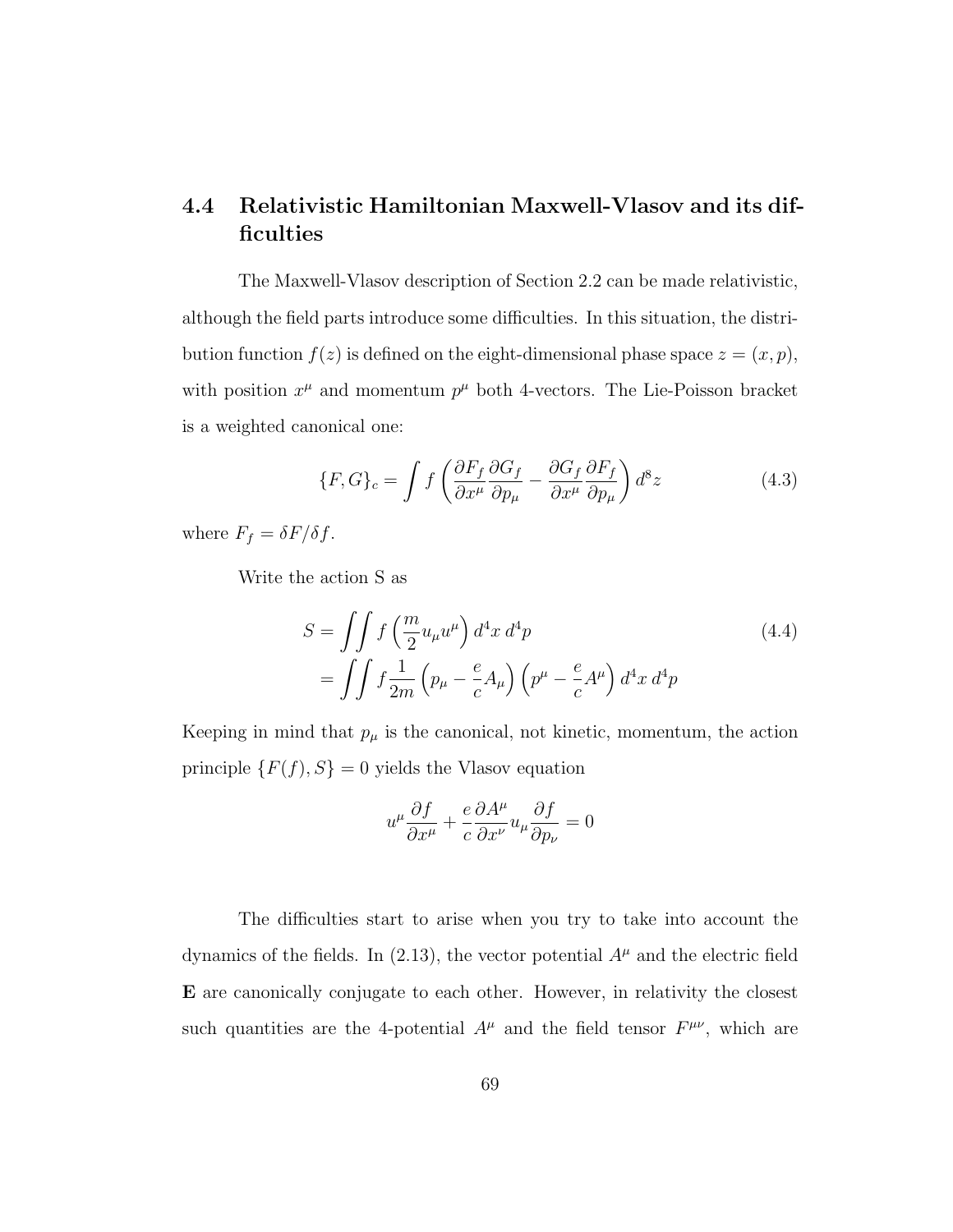of a different type both tensorially (having different numbers of indices) and geometrically ( $F^{\mu\nu}$  is a closed two-form, while  $A^{\mu}$  is a one-form). Marsden and Morrison [\[22\]](#page-177-0) solve this by introducing a constant 4-vector  $V^{\mu}$ , which can be taken to represent an observer in a  $(3+1)$  split of the bracket. I have some ideas for eliminating it, but as of this dissertation they are not welldeveloped enough to include. Using the observer 4-vector, the quasi-canonical field bracket is

$$
\{F, G\}_{EM} = \int \left( \frac{\delta F}{\delta A_{\mu}} \frac{\delta G}{\delta F^{\mu \nu}} - \frac{\delta G}{\delta A_{\mu}} \frac{\delta F}{\delta F^{\mu \nu}} \right) V^{\nu} d^{4}x
$$

By adding to the Vlasov action [\(4.4\)](#page-77-0) the expression

$$
\frac{1}{4\pi} \int \frac{1}{2} F^{\mu\nu} \left( A_{\mu,\nu} - A_{\nu,\mu} \right) - \frac{1}{4} F_{\mu\nu} F^{\mu\nu} d^4 x
$$

one finds that the  $F^{\mu\nu}$  and  $A^{\mu}$  variations give, respectively,

<span id="page-78-0"></span>
$$
0 = F_{\mu\nu} - (A_{\mu,\nu} - A_{\nu,\mu})
$$
  

$$
0 = F^{\mu\nu}_{\ \nu} - \frac{4\pi e}{c} \int f u^{\mu} d^{4}p
$$
 (4.5)

The next difficulty arises when trying to switch from  $x^{\mu}$ ,  $p^{\mu}$ ,  $A^{\mu}$  and  $F^{\mu\nu}$ , to  $x^{\mu}$ ,  $u^{\mu}$ , and  $F^{\mu\nu}$ , in analogy with the brackets [\(2.11\)](#page-25-0) - [\(2.15\)](#page-26-1). The magnetic interaction bracket [\(2.14\)](#page-26-2) has a natural analogue

$$
\{F, G\}_B = \int F^{\mu\nu} \left( \frac{\partial F_f}{\partial u^{\mu}} \frac{\partial G_f}{\partial u^{\nu}} - \frac{\partial G_f}{\partial u^{\mu}} \frac{\partial F_f}{\partial u^{\nu}} \right) d^8 z
$$

while the electric interaction bracket, if you grant the use of  $V^{\mu}$ , has a natural analogue

$$
\{F, G\}_E = \int V^{\mu} \left( \frac{\delta F}{\delta F^{\mu\nu}} \frac{\partial}{\partial u_{\nu}} \left( \frac{\delta G}{\delta f} \right) - \frac{\delta G}{\delta F^{\mu\nu}} \frac{\partial}{\partial u_{\nu}} \left( \frac{\delta F}{\delta f} \right) \right) d^8 z
$$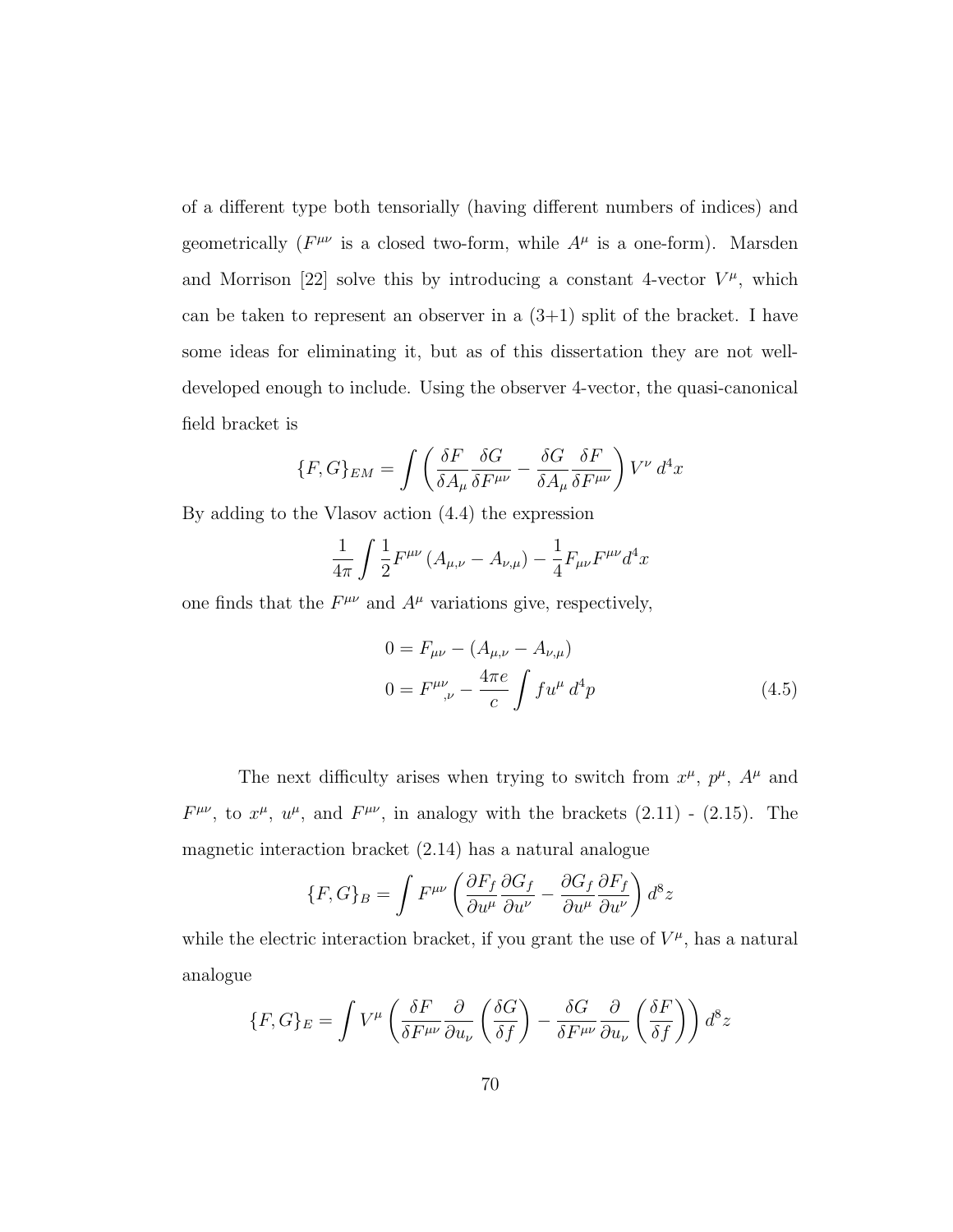Finally, the purely field part becomes

$$
\{F, G\}_{EM} = \int V^{\nu} \left( \frac{\delta F}{\delta F^{\mu \nu}} \frac{\partial}{\partial x^{\lambda}} \frac{\delta G}{\delta F_{\lambda \mu}} - \frac{\delta G}{\delta F^{\mu \nu}} \frac{\partial}{\partial x^{\lambda}} \frac{\delta F}{\delta F_{\lambda \mu}} \right) d^4 x
$$

Using these three brackets along with  $(4.3)$ , the  $F^{\mu\nu}$  variation once more gives  $(4.5)$ . However, the f variation gives the wrong equation

$$
u^{\mu} \frac{\partial f}{\partial x^{\mu}} + \frac{e}{c} F^{\mu \nu} (u_{\nu} + V_{\nu}) \frac{\partial f}{\partial u_{\nu}} = 0
$$

Dropping  $\{F,G\}_E$  fixes the Vlasov equation but breaks Maxwell's equations. One could also try dropping  $\{F, G\}_B$  and setting  $V^{\mu} = u^{\mu}$  in the field brackets, but that breaks the Jacobi identity for the set of brackets. Michel Vittot and I are actively working on this problem.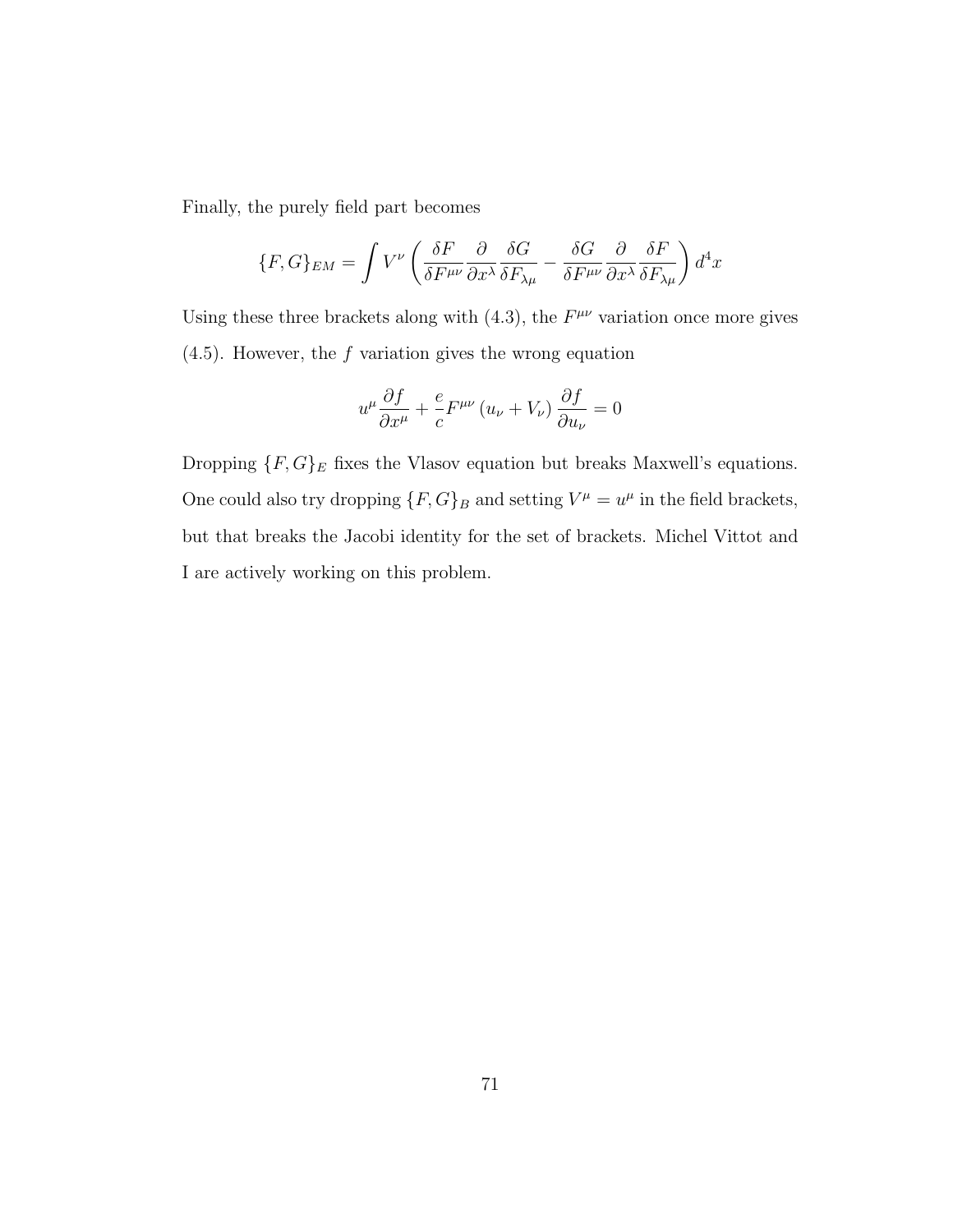# Chapter 5

# Relativistic MHD

### 5.1 Overview of relativistic MHD

Turning now to the description of relativistic MHD, I use signature and units such that 4-velocities have positive unit norms  $u_{\mu}u^{\mu} = g_{\mu\nu}u^{\mu}u^{\nu} = 1$ , where the Minkowski metric  $g_{\mu\nu}$  is given by dia(1, -1, -1, -1). The 4-vector field  $u^{\mu}$  will denote the plasma's 4-velocity at each point in spacetime; at each such point, this quantity will define a reference frame with locally vanishing 3-velocity, helpful for some purposes. The fluid density is now  $\rho = mn(1 + \epsilon)$ , where *n* is the baryon number density,  $m$  is the fluid rest mass per baryon (including both proton and electron, for the typical case), and  $\epsilon$  is the internal energy per baryon, normalized to  $m$ . The specific entropy  $s$  is unchanged, though later on it will prove more convenient to use the entropy density  $\sigma = ns$ . I will suppose that the energy can be written  $\epsilon(n, \sigma)$ , hence  $\rho(n, \sigma)$ , in which case the pressure is given by

$$
p = n \frac{\partial \rho}{\partial n} + \sigma \frac{\partial \rho}{\partial \sigma} - \rho, \qquad (5.1)
$$

which is just the first law of thermodynamics written in terms of these variables; see e.g. [\[25\]](#page-177-1) pg. 560.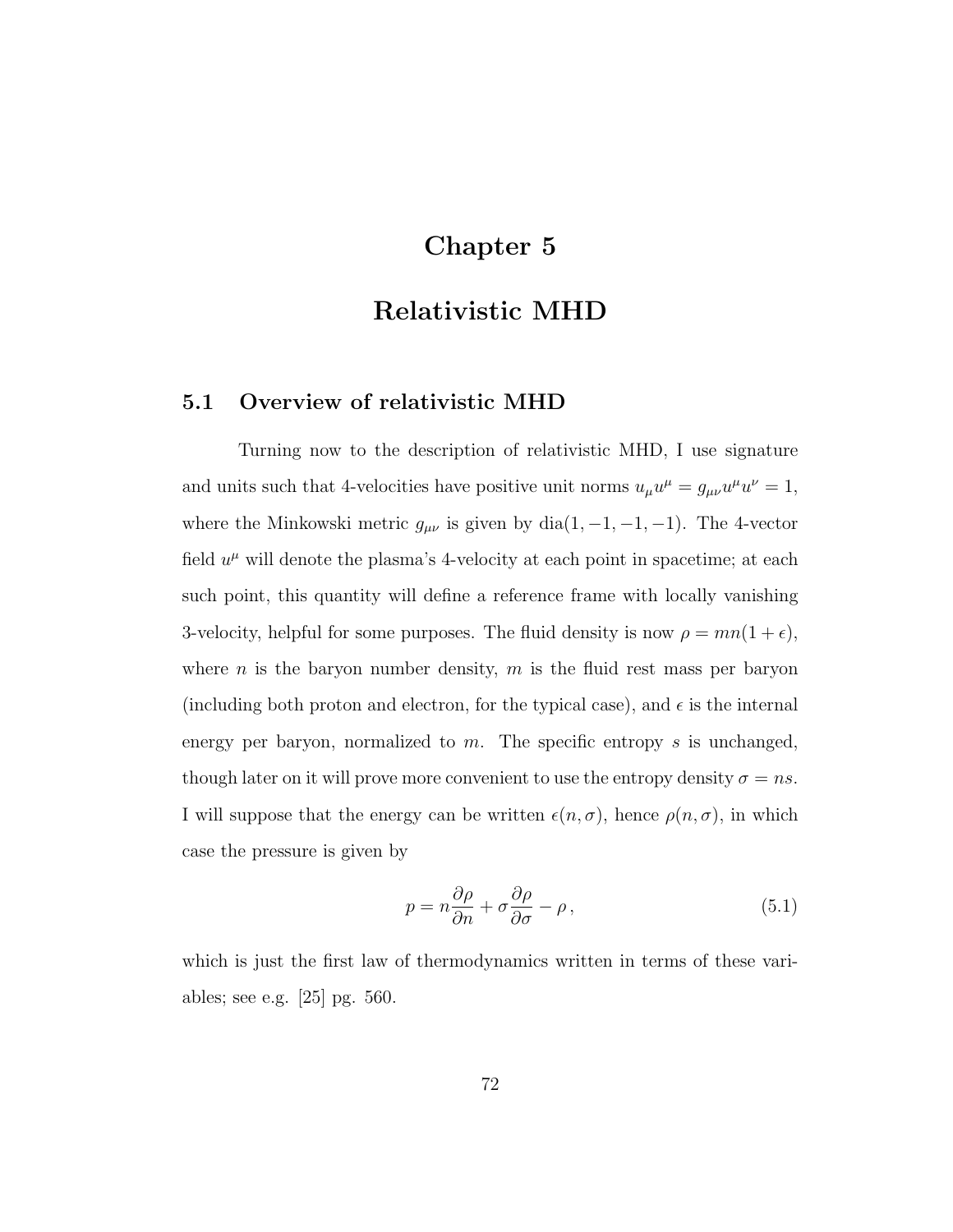In electromagnetism, having chosen a specific reference frame, one extracts the electric field 3-vector from the field tensor  $F^{\mu\nu}$  by  $\mathbf{E}^{i} = -F^{i0}$ ,  $i = 1, 2, 3$ , while the magnetic field 3-vector  $\mathbf{B}^i = \mathcal{F}_{i0}$ , where  $\mathcal{F}_{\mu\nu} = \epsilon_{\mu\nu\alpha\beta} F^{\alpha\beta}/2$ is the dual of  $F^{\mu\nu}$ . Given  $u^{\mu}$ , one can also define the two 4-vectors  $B^{\mu} \equiv$  $\mathcal{F}^{\mu\nu}u_{\nu} = \gamma(\mathbf{v} \cdot \mathbf{B}, \mathbf{B} - \mathbf{v} \times \mathbf{E})$  and  $E^{\mu} \equiv F^{\mu\nu}u_{\nu} = \gamma(\mathbf{v} \cdot \mathbf{E}, \mathbf{E} + \mathbf{v} \times \mathbf{B})$ . Note that  $\mathbf{B}^i = B^i$  and  $\mathbf{E}^i = E^i$  in the reference frame defined by  $u^{\mu}$ . In terms of the 4-vectors  $B^{\mu}$  and  $E^{\mu}$  the field tensor has the decomposition

<span id="page-81-0"></span>
$$
F^{\mu\nu} = \epsilon^{\mu\nu\lambda\sigma} B_{\lambda} u_{\sigma} + (u^{\mu} E^{\nu} - u^{\nu} E^{\mu}), \qquad (5.2)
$$

a form valid for any timelike 4-vector  $u^{\mu}$ . One can also reverse this process by taking  $B^{\mu}$  and  $E^{\mu}$  to be fundamental, and then defining the field tensor  $F^{\mu\nu}$  via [\(5.2\)](#page-81-0). In this case, different values of  $B^{\mu}$  and  $E^{\mu}$  can give the same field tensor, for one can add any quantity proportional to  $u^{\mu}$  to either 4vector while leaving the field tensor unchanged; however, if the constraints  $E^{\lambda}u_{\lambda} = B^{\lambda}u_{\lambda} = 0$  are imposed, then this representation is unique. This multiplicity of representations of the field tensor will prove important later.

In MHD ones eliminates the electric field from the theory, if necessary using Ohm's Law to express it in terms of the fluid velocity and magnetic field. In a relativistic context, this is done by setting  $E^{\mu} = F^{\mu\lambda}u_{\lambda} = 0$ , which gives  $\mathbf{E} + \mathbf{v} \times \mathbf{B} = 0$  (i.e. Ohm's Law) and, in a specific reference frame,

<span id="page-81-1"></span>
$$
B^{\mu} = \gamma \left( \mathbf{v} \cdot \mathbf{B}, \, \frac{\mathbf{B}}{\gamma^2} + \mathbf{v} \left( \mathbf{v} \cdot \mathbf{B} \right) \right) \tag{5.3}
$$

For convenience  $b^{\mu} \equiv B^{\mu}/A$ √  $4\pi$  will be used, in which case the MHD field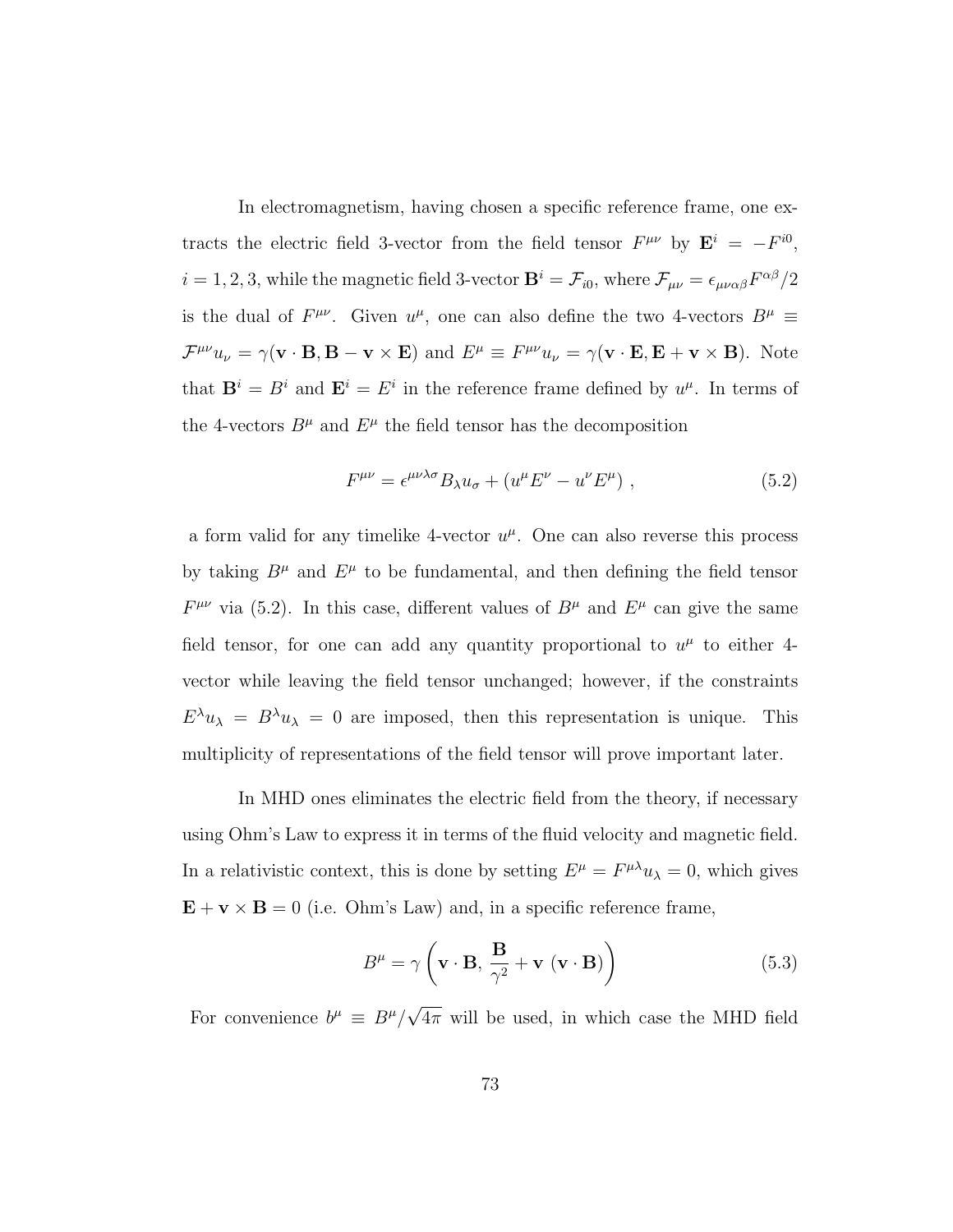tensor and its dual have the forms

<span id="page-82-0"></span>
$$
F^{\mu\nu} = \sqrt{4\pi} \,\epsilon^{\mu\nu\lambda\sigma} b_{\lambda} u_{\sigma} \quad \text{and} \quad \mathcal{F}^{\mu\nu} = \sqrt{4\pi} \left( b^{\mu} u^{\nu} - u^{\mu} b^{\nu} \right). \tag{5.4}
$$

Although [\(5.3\)](#page-81-1) satisfies the restriction  $b^{\lambda}u_{\lambda}=0$ , I noted earlier that this condition is not needed for a representation of the form of [\(5.2\)](#page-81-0). One can, in fact, construct a family of vectors

<span id="page-82-3"></span>
$$
h^{\mu} = b^{\mu} + \alpha u^{\mu} \tag{5.5}
$$

where  $\alpha$  is an arbitrary scalar field and now, in general,  $h^{\mu}u_{\mu} = \alpha \neq 0$ . The field tensor  $F^{\mu\nu}$  and its dual  $\mathcal{F}^{\mu\nu}$  are unchanged when written in terms of  $h^{\mu}$ , i.e.

<span id="page-82-2"></span>
$$
F^{\mu\nu}/\sqrt{4\pi} = \epsilon^{\mu\nu\lambda\sigma} b_{\lambda} u_{\sigma} = \epsilon^{\mu\nu\lambda\sigma} h_{\lambda} u_{\sigma}
$$
\n
$$
\mathcal{F}^{\mu\nu}/\sqrt{4\pi} = b^{\mu} u^{\nu} - u^{\mu} b^{\nu} = h^{\mu} u^{\nu} - u^{\mu} h^{\nu}.
$$
\n(5.6)

Because  $b^{\mu}$  only appears in the equations of relativistic MHD via the form [\(5.4\)](#page-82-0), one can just as easily use the quantity  $h^{\mu}$ , choosing  $\alpha$  in order to give it some useful property. When constructing an Eulerian action principle (with covariant Poisson bracket) for relativistic MHD it will prove fruitful to do so. The quantity  $b_{\mu}b^{\mu}$ , which appears in the stress-energy tensor and will be seen in a later section to appear in the action, evaluates to

<span id="page-82-1"></span>
$$
b_{\mu}b^{\mu} = \frac{1}{4\pi} \left( E^2 - B^2 \right) = -\frac{1}{4\pi} \left( \frac{\mathbf{B} \cdot \mathbf{B}}{\gamma^2} + (\mathbf{v} \cdot \mathbf{B})^2 \right) = -\frac{1}{4\pi} B_{\text{rest}}^2
$$

where 'rest' indicates a rest frame quantity. Thus the 4-vector  $b^{\mu}$  is spacelike. However, since  $h_{\mu}h^{\mu} = b_{\mu}b^{\mu} + \alpha^2$ , the status of  $h^{\mu}$  will depend on  $\alpha$ , remaining spacelike for small  $\alpha$ .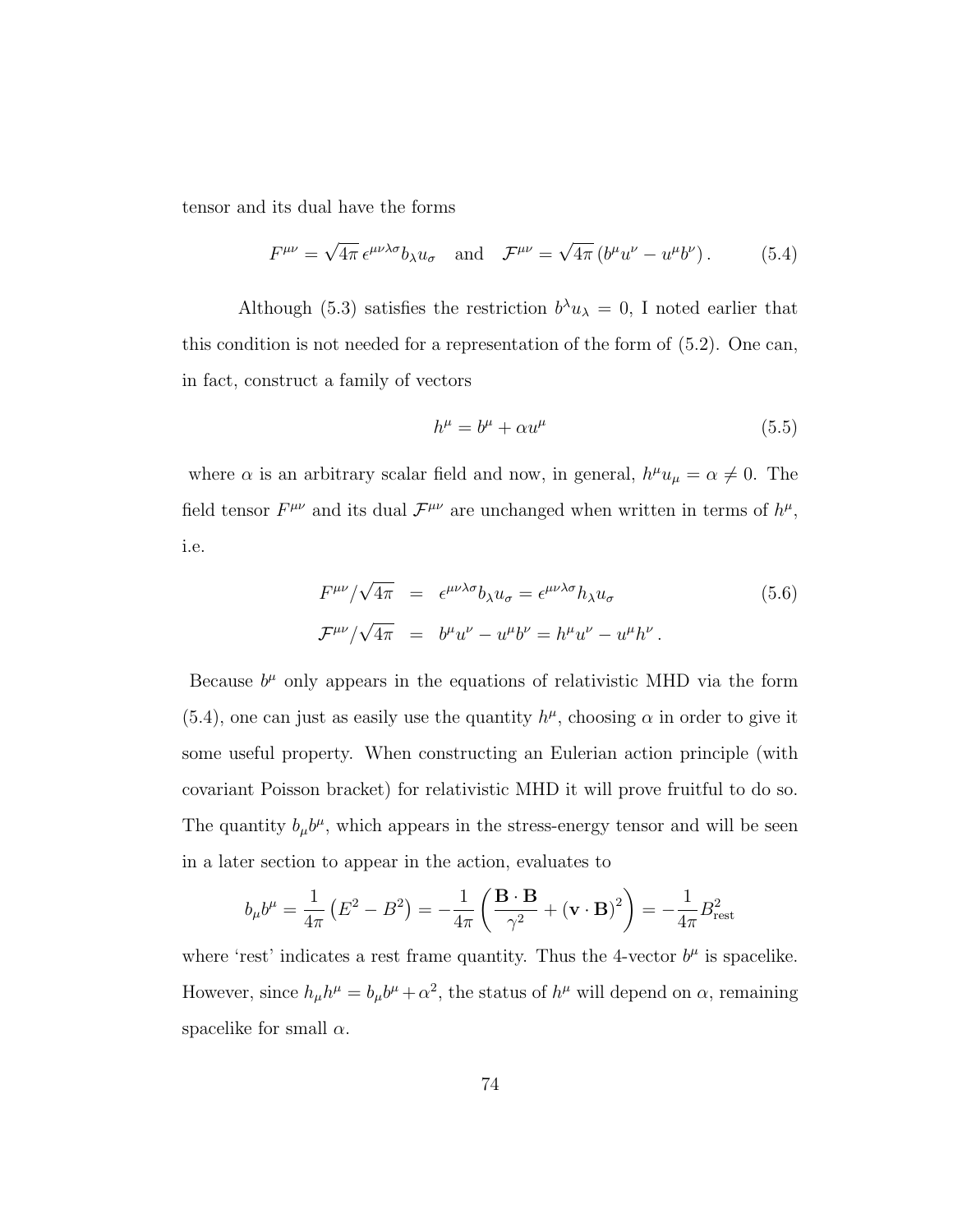Each equation of relativistic MHD can be written as the vanishing of a divergence:

$$
\partial_{\mu}(nu^{\mu}) = 0 \tag{5.7}
$$

<span id="page-83-0"></span>
$$
\partial_{\mu}(\sigma u^{\mu}) = 0 \tag{5.8}
$$

<span id="page-83-1"></span>
$$
\partial_{\mu} \mathcal{F}^{\mu\nu} = 0 \tag{5.9}
$$

<span id="page-83-2"></span>
$$
\partial_{\mu}T^{\mu\nu} = 0. \tag{5.10}
$$

Equations [\(5.7\)](#page-82-1) and [\(5.8\)](#page-83-0) express conservation of particles and entropy, respectively. In addition, [\(5.9\)](#page-83-1) provides the equivalent of the homogeneous Maxwell's equations; however, one cannot call them Maxwell's equations without qualification, as the constraint  $F^{\mu\nu}u_{\nu} = 0$  is already built in when one expresses  $F^{\mu\nu}$  in terms of  $b^{\mu}$  or  $h^{\mu}$ :

$$
\partial_{\nu}(b^{\mu}u^{\nu}-u^{\mu}b^{\nu})=\partial_{\nu}(h^{\mu}u^{\nu}-u^{\mu}h^{\nu})=0.
$$

This expression, of course, is the same whether  $b^{\mu}$  or  $h^{\mu}$  is used, as the quantity  $\alpha$  cancels out. Equation [\(5.10\)](#page-83-2) gives conservation of stress-energy, where the stress-energy tensor  $T^{\mu\nu}$  is considerably more complex when written in terms of  $h^{\mu}$  rather than  $b^{\mu}$ :

<span id="page-83-3"></span>
$$
T^{\mu\nu} = T_{fl}^{\mu\nu} + T_{EM}^{\mu\nu} \,, \tag{5.11}
$$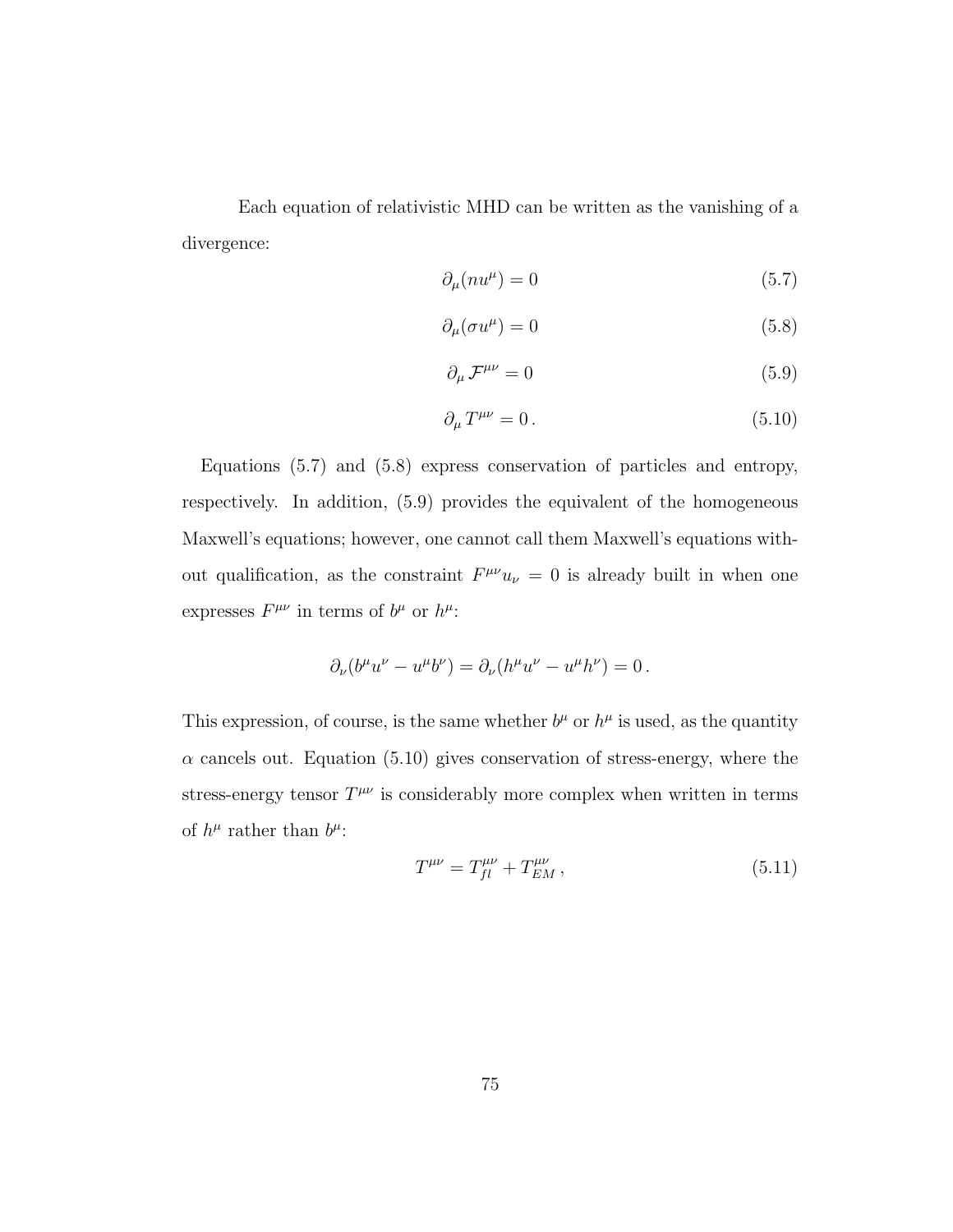where the fluid and field parts are

<span id="page-84-0"></span>
$$
T_{fl}^{\mu\nu} = (\rho + p) u^{\mu} u^{\nu} - p g^{\mu\nu},
$$
\n
$$
T_{EM}^{\mu\nu} = \frac{1}{4\pi} \left( F^{\mu\lambda} F_{\lambda}{}^{\nu} + \frac{1}{4} g^{\mu\nu} F_{\lambda\sigma} F^{\lambda\sigma} \right)
$$
\n
$$
= -b^{\mu} b^{\nu} - (b_{\lambda} b^{\lambda}) u^{\mu} u^{\nu} + \frac{1}{2} g^{\mu\nu} b_{\lambda} b^{\lambda}
$$
\n
$$
= -h^{\mu} h^{\nu} - (h_{\lambda} h^{\lambda}) u^{\mu} u^{\nu} + (h_{\lambda} u^{\lambda}) (h^{\mu} u^{\nu} + u^{\mu} h^{\nu})
$$
\n
$$
+ \frac{1}{2} g^{\mu\nu} \left( h_{\lambda} h^{\lambda} - (h_{\lambda} u^{\lambda})^{2} \right),
$$
\n(5.14)

respectively. Equation [\(5.13\)](#page-84-0) is obtained by substitution of the first of Eqs. [\(5.4\)](#page-82-0) and making use of the orthogonality condition  $b^{\lambda}u_{\lambda} = 0$ , while [\(5.14\)](#page-84-0) follows from [\(5.6\)](#page-82-2) without orthogonality. I emphasize that, despite appearances,  $T_{EN}^{\mu\nu}$ EM does not depend on one's choice of  $\alpha$ . The field part  $T_{EM}^{\mu\nu}$  depends on  $b^{\mu}$ or  $h^{\mu}$  only through the tensor  $\mathcal{F}^{\mu\nu}$ , in which, as previously noted,  $\alpha$  cancels out. Lastly, I note it can be shown that this system preserves  $b^{\mu}u_{\mu} = 0$  and  $u^{\mu}u_{\mu} = 1$ . I next turn to the problem of devising an action principle for this system.

## 5.2 Relativistic MHD in Hamiltonian form

The covariant Poisson bracket formalism of Ref. [\[22\]](#page-177-0) requires two parts: i) an action  $S$  that is a covariant functional of the field variables and ii) a covariant Poisson bracket  $\{\ ,\ \}$  defined on functionals of the fields. Instead the usual extremization  $\delta S = 0$ , the theory arises from setting  $\{F, S\} = 0$  for all functionals  $F$ , which is in effect a constrained extremization.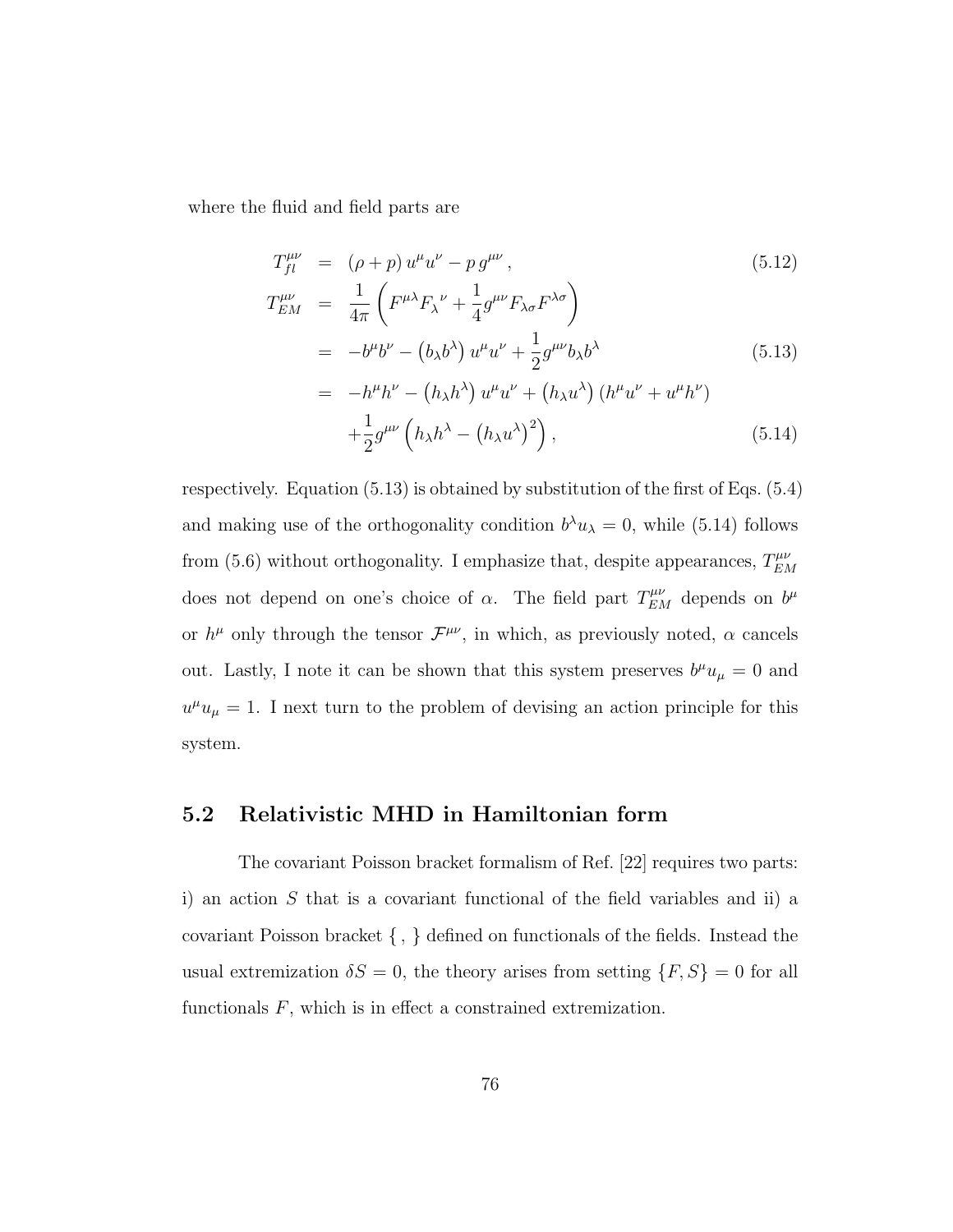One writes the general Poisson bracket for fields  $\Psi$  in the form

$$
\{F,G\} = \int dz \, \frac{\delta F}{\delta \Psi} \mathcal{J} \frac{\delta G}{\delta \Psi} \,,
$$

where  $\delta F/\delta \Psi$  is the functional derivative, dz is an appropriate spacetime measure, and  $\mathcal J$  is a cosymplectic operator that provides  $\{F,G\}$  with the properties of antisymmetry and the Jacobi identity. Thus

<span id="page-85-0"></span>
$$
\{F, S\} = 0 \quad \forall \ F \quad \Rightarrow \quad \mathcal{J}\frac{\delta S}{\delta \Psi} = 0. \tag{5.15}
$$

If  $\cal J$  is nondegenerate, i.e., has no null space, then [\(5.15\)](#page-85-0) is equivalent to  $\delta S/\delta \Psi = 0$  and the covariant Poisson bracket formalism reproduces the conventional variational principle.

However, of interest here are matter models like MHD, which when written in terms of Eulerian variables possess nonstandard or noncanonical Poisson brackets (see e.g. Ref. [\[28\]](#page-178-0)), for which  $\mathcal J$  possess degeneracy that is reflected in the existence of so-called Casimirs. For such systems the covariant Poisson bracket naturally enforces constraints. For field theories that describe matter, understanding the null space of  $\mathcal J$  may be a formidable exercise [\[42\]](#page-179-0), and finding nondegenerate coordinates, which are expected to exist because of the Jacobi identity, may only serve to obscure the structure of the theory. A variation that preserves the constraints, referred to as a dynamically accessible variation in Ref. [\[32\]](#page-178-1) (see also [\[28\]](#page-178-0)), can be represented as

$$
\delta\Psi_{DA} = \{\psi, G\},\tag{5.16}
$$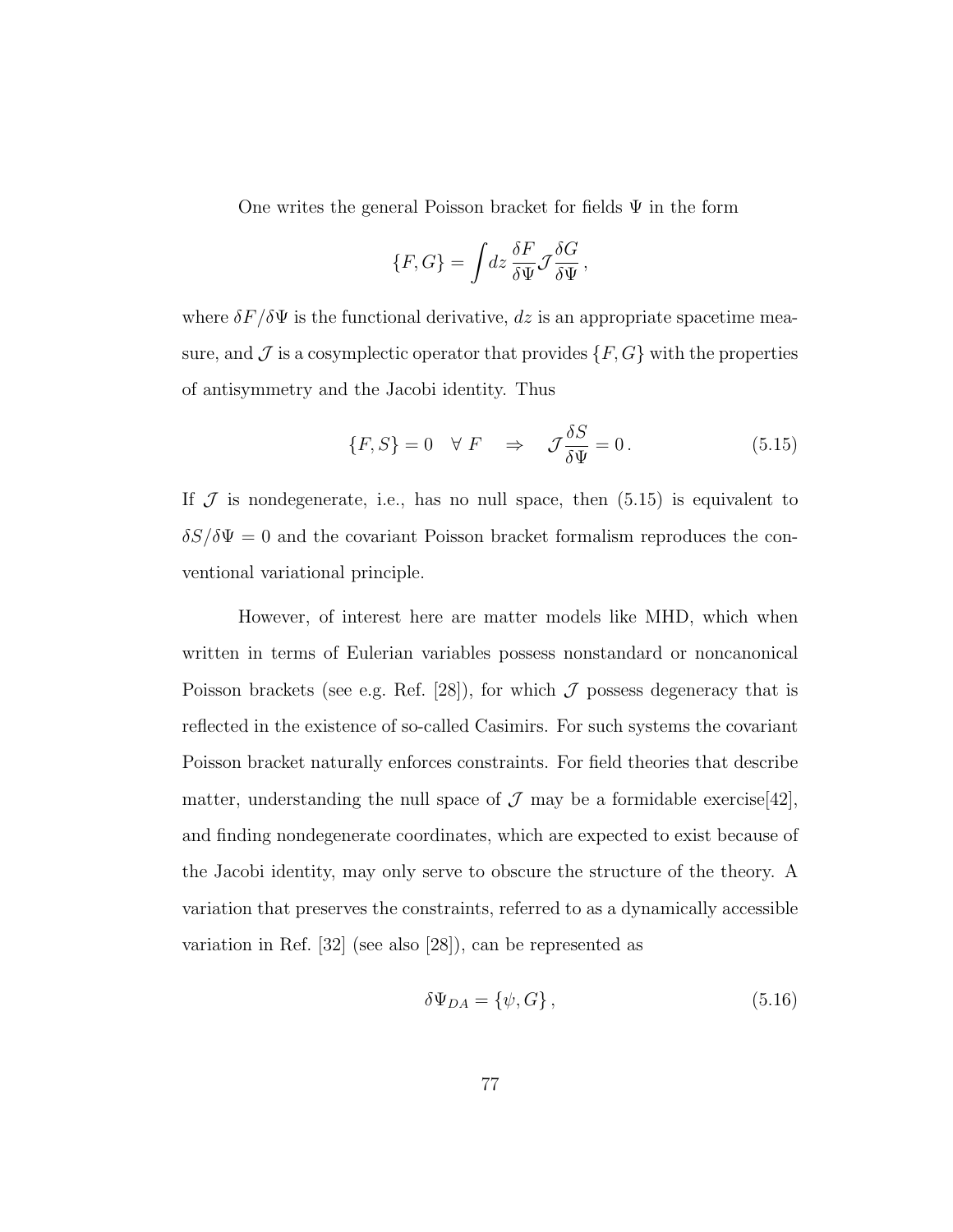for some  $G$ , whence

$$
\delta S = \int dz \frac{\delta S}{\delta \Psi} \delta \Psi_{DA} = \int dz \frac{\delta S}{\delta \Psi} \{\psi, G\} = \int dz \{S, G\} = 0
$$

which shows directly how the Poisson bracket effects the constraints without them being explicitly known.

#### 5.2.1 Action and functional derivatives

I construct the action  $S$  in a straightforward fashion:

<span id="page-86-0"></span>
$$
S[n, \sigma, u, F] = \int d^4x \left( \frac{1}{2} (p + \rho) u_{\lambda} u^{\lambda} + \frac{1}{2} (p - \rho) - \frac{1}{16\pi} F_{\lambda \sigma} F^{\lambda \sigma} \right) (5.17)
$$
  

$$
S[n, \sigma, u, b] = \frac{1}{2} \int d^4x \left( (p + \rho - b_{\lambda} b^{\lambda}) u_{\lambda} u^{\lambda} + p - \rho \right) \tag{5.18}
$$

$$
S[n, \sigma, u, h] = \frac{1}{2} \int d^4x \left( (p + \rho - h_{\sigma} h^{\sigma}) u_{\lambda} u^{\lambda} + (h_{\lambda} u^{\lambda})^2 + p - \rho \right) (5.19)
$$

Equation [\(5.17\)](#page-86-0) is the sum of the fluid action of Ref. [\[22\]](#page-177-0), where thermodynamic variables p and  $\rho$  are considered to be functions of n and  $\sigma$ , together with a standard expression for the electromagnetic action.

In [\(5.18\)](#page-86-0) the MHD expression of [\(5.4\)](#page-82-0) has been substituted into  $F_{\lambda\sigma}F^{\lambda\sigma}$ and finally in  $(5.19)$  I obtain the desired form in terms of  $h^{\mu}$ . Observe that the integrand of [\(5.18\)](#page-86-0) when evaluated on the constraint  $u_{\lambda}u^{\lambda} = 1$  is the total pressure, fluid plus magnetic,  $p + |b_{\lambda}b^{\lambda}|/2$ . This choice of action will be seen to give the desired field equations when inserted into the covariant Poisson bracket.

From the action of [\(5.19\)](#page-86-0) one derives a momentum  $m_{\mu}$  by functional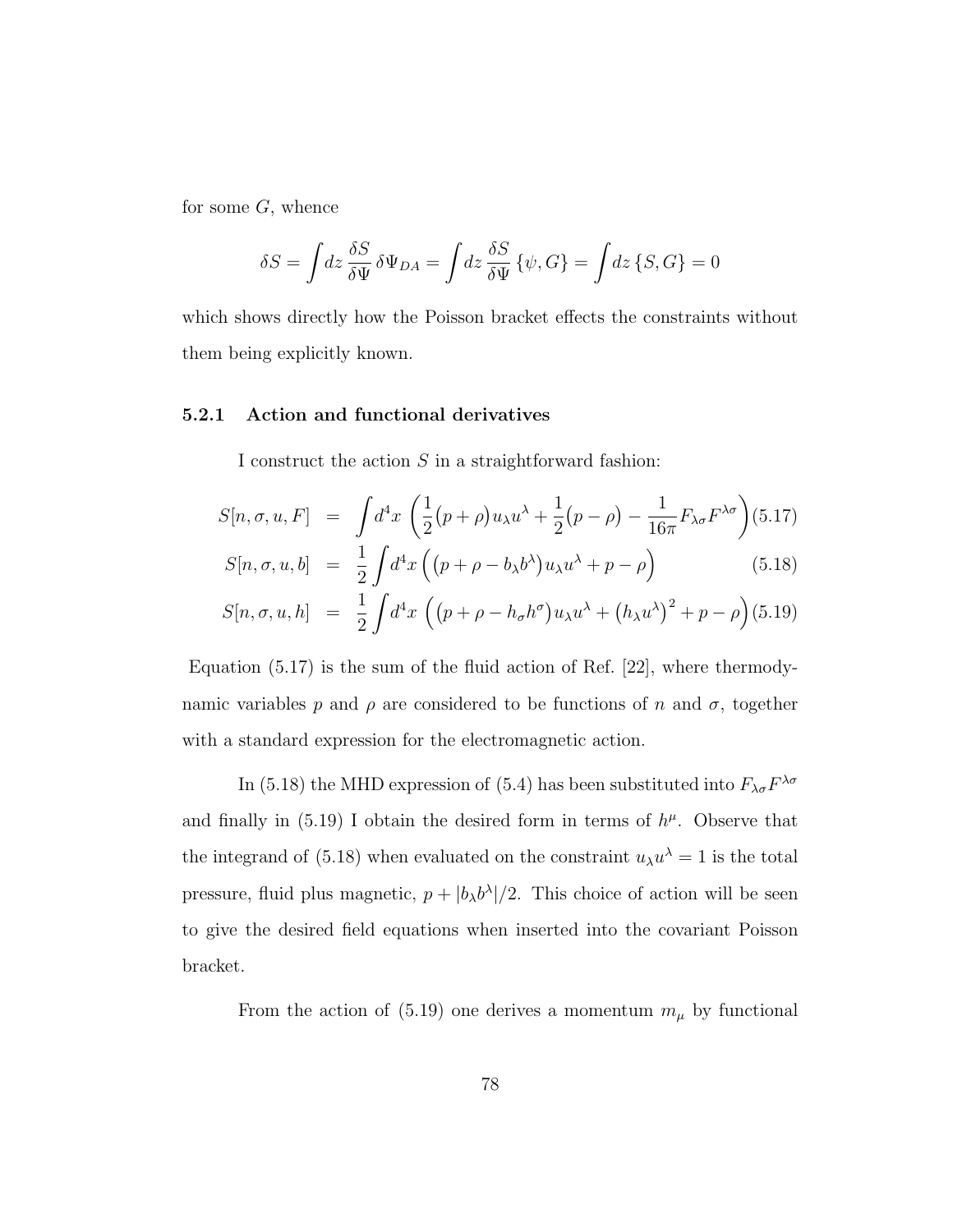differentiation,

<span id="page-87-0"></span>
$$
m_{\mu} = \frac{\delta S}{\delta u^{\mu}} = (p + \rho - h_{\sigma} h^{\sigma}) u_{\mu} + (h_{\lambda} u^{\lambda}) h_{\mu} \equiv \mu u_{\mu} + \alpha h_{\mu}.
$$
 (5.20)

The quantity

<span id="page-87-3"></span>
$$
\mu = p + \rho - h_{\lambda} h^{\lambda} \tag{5.21}
$$

is a modified enthalpy density. If  $\alpha u^{\mu}$  is small compared to  $b^{\mu}$ ,  $h^{\mu}$  will be spacelike, leaving  $\mu$  always positive.

Since  $u^{\mu}$  and  $b^{\mu}$  are independent of  $\alpha$ , expressions for them solely in terms of  $m^{\mu}$  and  $h^{\mu}$  can be obtained. Using  $\alpha = h_{\lambda} u^{\lambda}$ , which follows from [\(5.5\)](#page-82-3), and  $u^{\mu} = (m^{\mu} - \alpha h^{\mu}) / \mu$ , which follows from [\(5.20\)](#page-87-0), I have

$$
\alpha = h_{\lambda} u^{\lambda} = \frac{1}{\mu} \left( h_{\lambda} m^{\lambda} - \alpha h_{\lambda} h^{\lambda} \right) .
$$

Then, solving for  $\alpha$  gives

<span id="page-87-1"></span>
$$
\alpha = \frac{h_{\lambda} m^{\lambda}}{\mu + h_{\sigma} h^{\sigma}}.
$$
\n(5.22)

Equation [\(5.22\)](#page-87-1), incidentally, shows that  $\alpha$  can be written entirely in terms of the field variables  $m^{\mu}$  and  $h^{\mu}$ . Thus, one can also write the variables  $b^{\mu}$  and  $u^{\mu}$  entirely in terms of the new ones:

<span id="page-87-2"></span>
$$
u^{\mu} = \frac{m^{\mu}}{\mu} - \frac{h_{\lambda}m^{\lambda}}{\mu(\mu + h_{\sigma}h^{\sigma})}h^{\mu}
$$
  

$$
b^{\mu} = h^{\mu} \left(1 + \frac{(h_{\lambda}m^{\lambda})^2}{\mu(\mu + h_{\sigma}h^{\sigma})^2}\right) - \frac{h_{\lambda}m^{\lambda}}{\mu(\mu + h_{\sigma}h^{\sigma})}m^{\mu}.
$$
 (5.23)

Equations [\(5.23\)](#page-87-2) are not invertible. This is made evident by considering a frame in which  $\mathbf{v} = 0$ , i.e., one where  $u^{\mu} = (1, \mathbf{0})$  and  $b^{\mu} = (0, \mathbf{B})/$ √ 4π. In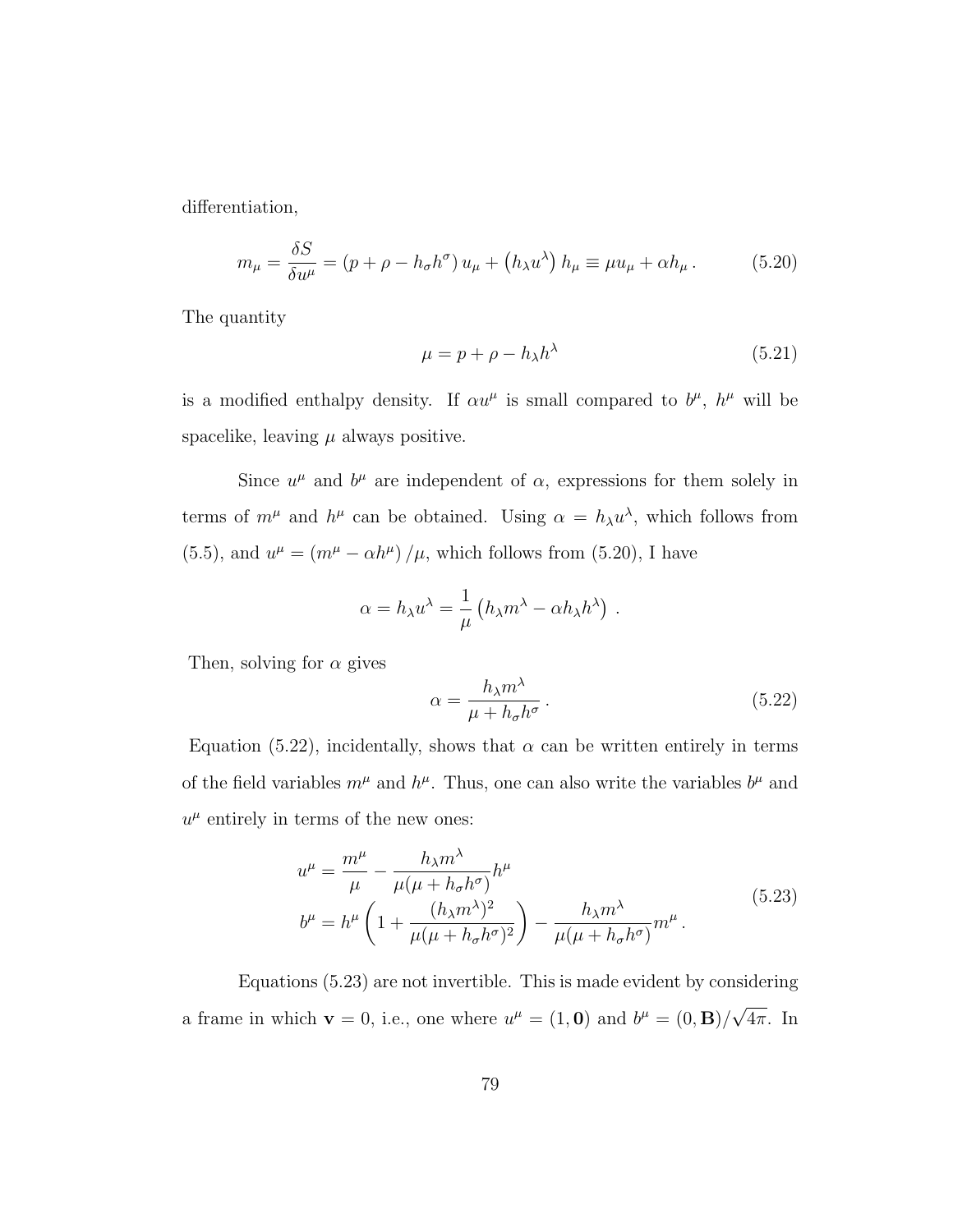this frame  $h^{\mu} = (\alpha, \mathbf{B})$ √  $\overline{4\pi}$ ) and  $m_{\mu} = (p + \rho + B^2/4\pi, \alpha \mathbf{B})$ √  $(4\pi)$ . Given any value of  $\alpha$  these equations are compatible with [\(5.22\)](#page-87-1), but produce the same rest frame values of  $b^{\mu}$  and  $u^{\mu}$ . Thus, Eqs. [\(5.23\)](#page-87-2) are not one-one. I will explore this degeneracy, which is a kind of gauge condition, more fully in a later section.

Now I am in a position to obtain an action functional in terms of the variables  $m^{\mu}$  and  $h^{\mu}$ , which are the appropriate ones for the present covariant action principle:

<span id="page-88-0"></span>
$$
S[n, \sigma, m, h] = \frac{1}{2} \int d^4x \left( \frac{m_\lambda m^\lambda}{\mu} - \frac{\left( h_\lambda m^\lambda \right)^2}{\mu(\mu + h_\sigma h^\sigma)} + p - \rho \right). \tag{5.24}
$$

Upon introducing the "mass" matrix

<span id="page-88-1"></span>
$$
\mathcal{M} \equiv \left( \begin{array}{cc} \mu + \alpha^2 & \alpha \\ \alpha & 1 \end{array} \right), \tag{5.25}
$$

[\(5.24\)](#page-88-0) can be written compactly as

<span id="page-88-2"></span>
$$
S = \frac{1}{2} \int d^4x \left( \Psi_{\lambda} \cdot \mathcal{M}^{-1} \cdot \Psi^{\lambda} + h_{\lambda} h^{\lambda} - \alpha^2 + p - \rho \right)
$$
  
\n
$$
= \frac{1}{2} \int d^4x \left( u^{\lambda} m_{\lambda} + b^{\lambda} h_{\lambda} + h_{\lambda} h^{\lambda} - \alpha^2 + p - \rho \right) \qquad (5.26)
$$
  
\n
$$
= \frac{1}{2} \int d^4x \left( \Phi_{\lambda} \cdot \mathcal{M} \cdot \Phi^{\lambda} + b_{\lambda} b^{\lambda} + p - \rho \right)
$$
  
\n
$$
= \frac{1}{2} \int d^4x \left( u^{\lambda} m_{\lambda} + b^{\lambda} h_{\lambda} + b_{\lambda} b^{\lambda} + p - \rho \right)
$$

where  $\Psi^{\lambda} \equiv (m^{\lambda}, h^{\lambda}), \Phi^{\lambda} \equiv (u^{\lambda}, b^{\lambda})$  and  $\cdot$  indicates summation over the  $2 \times 2$ matrix  $M$ . However, because the mass matrix  $(5.25)$  depends on the field variables via  $\mu$  and  $\alpha$ , as given by [\(5.21\)](#page-87-3) and [\(5.22\)](#page-87-1), the expression [\(5.24\)](#page-88-0) is superior for calculations; in addition, the mass matrix is inconsistent in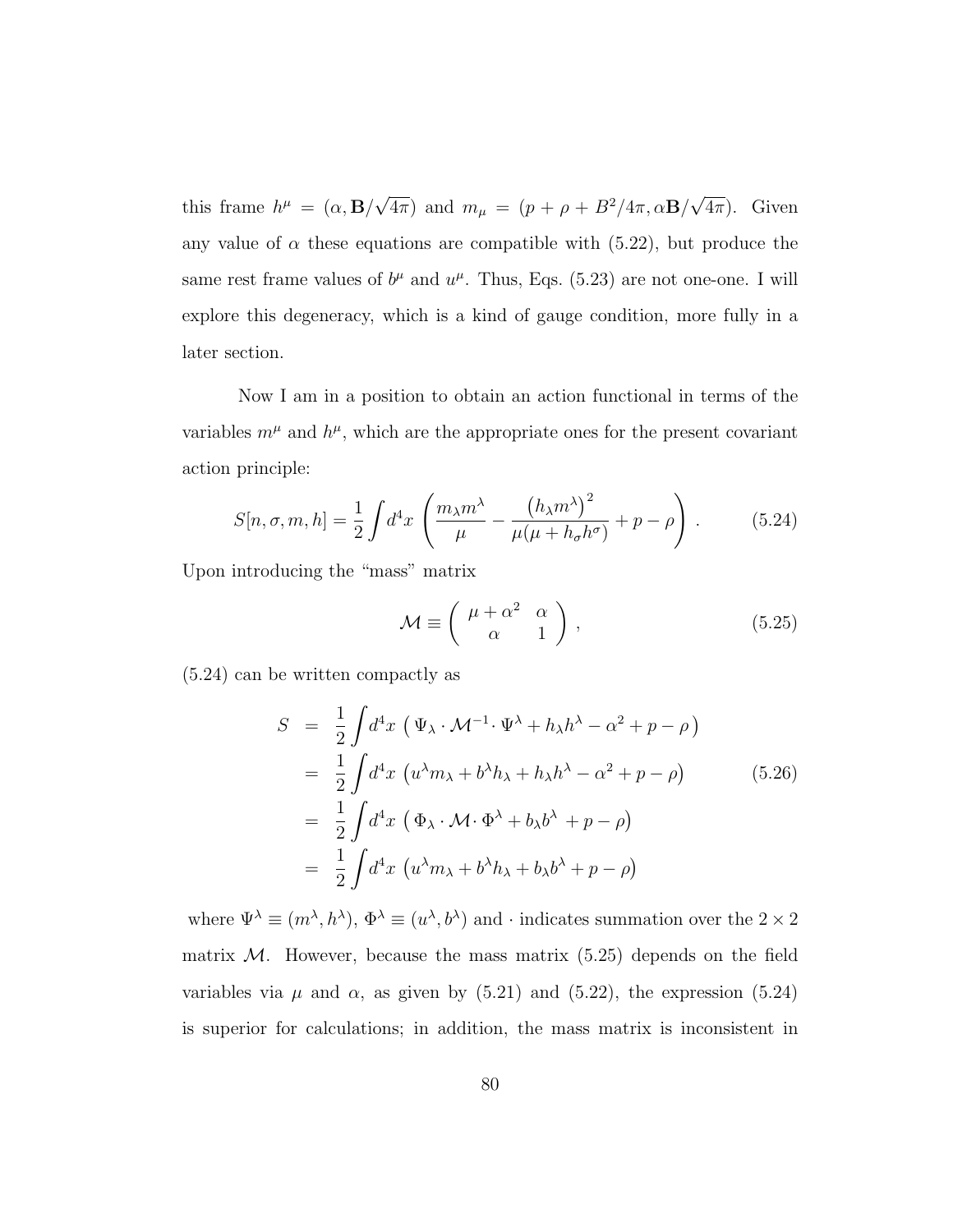units, so it would have to be normalized before, say, eigenvalue and eigenvector calculations could be done. One possible normalization is given in [\(5.54\)](#page-104-0) below.

After taking variations of the action, one may impose the constraint  $u_{\lambda}u^{\lambda}=1$ . In terms of the momentum  $m^{\mu}$ , this constraint becomes

<span id="page-89-0"></span>
$$
1 = u_{\lambda} u^{\lambda} = \frac{1}{\mu^2} \left( m_{\lambda} m^{\lambda} - 2 \frac{\left( h_{\lambda} m^{\lambda} \right)^2}{\mu + h_{\sigma} h^{\sigma}} + \frac{\left( h_{\lambda} m^{\lambda} \right)^2}{\left( \mu + h_{\sigma} h^{\sigma} \right)^2} \left( h_{\tau} h^{\tau} \right) \right). \tag{5.27}
$$

Thanks to the relations [\(5.23\)](#page-87-2) and [\(5.27\)](#page-89-0), all functional derivatives of the action of [\(5.24\)](#page-88-0) can be reduced to simple expressions, provided [\(5.27\)](#page-89-0) is applied only after functional differentiation. To start with,

<span id="page-89-1"></span>
$$
\frac{\delta S}{\delta n} = \left( -\frac{m_{\lambda} m^{\lambda}}{2\mu^2} + \frac{\left( h_{\lambda} m^{\lambda} \right)^2}{2\mu^2 (\mu + h_{\sigma} h^{\sigma})} + \frac{\left( h_{\lambda} m^{\lambda} \right)^2}{2\mu \left( \mu + h_{\sigma} h^{\sigma} \right)^2} \right) \frac{\partial \mu}{\partial n} + \frac{1}{2} \frac{\partial p}{\partial n} - \frac{1}{2} \frac{\partial \rho}{\partial n}
$$
\n
$$
= -\frac{\partial \rho}{\partial n}.
$$
\n(5.28)

Similarly,

<span id="page-89-2"></span>
$$
\frac{\delta S}{\delta \sigma} = -\frac{\partial \rho}{\partial \sigma}.
$$
\n(5.29)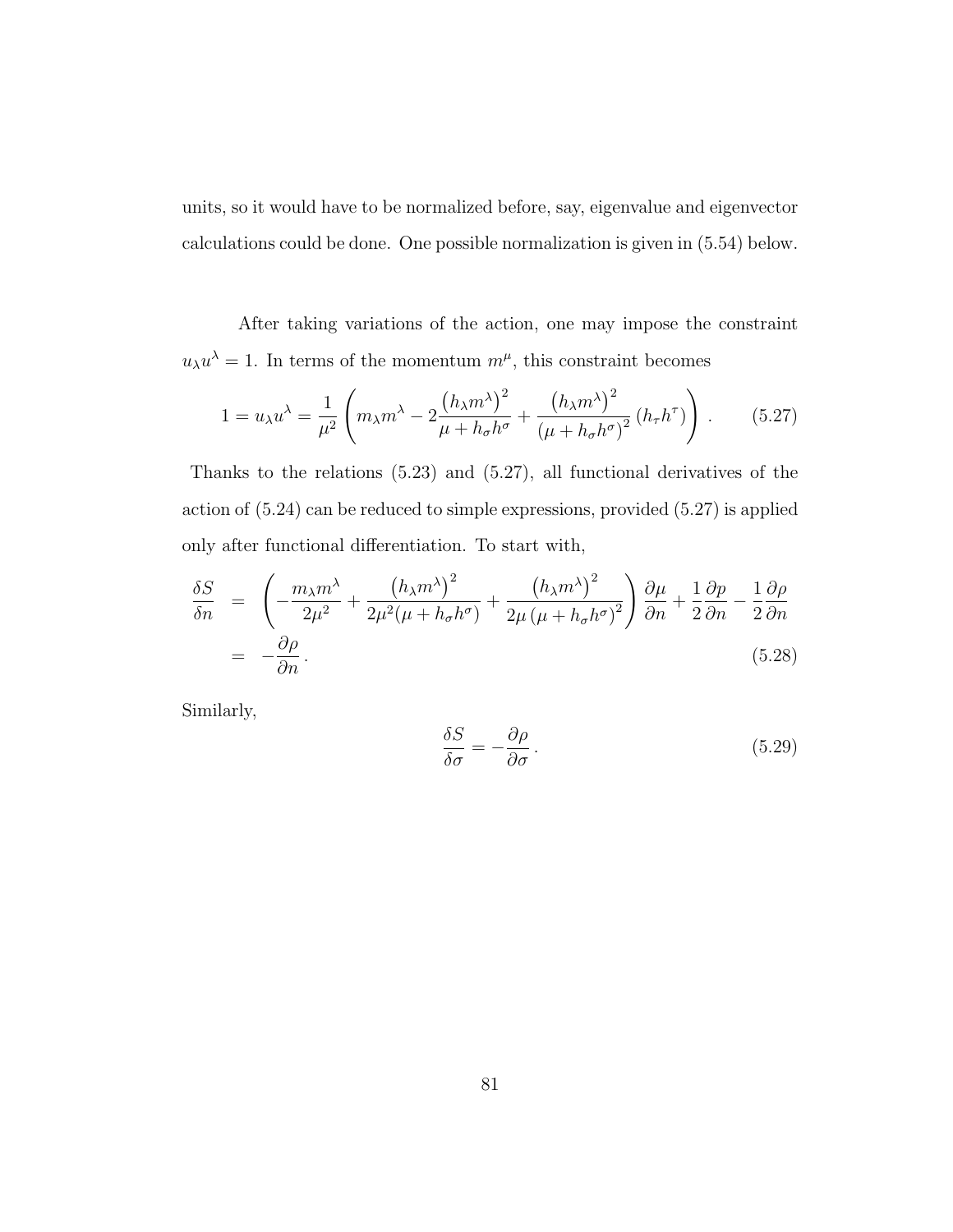The remaining functional derivatives are

<span id="page-90-0"></span>
$$
\frac{\delta S}{\delta m^{\nu}} = \frac{m_{\nu}}{\mu} - \frac{(h_{\lambda}m^{\lambda})}{\mu(\mu + h_{\tau}h^{\tau})}h_{\nu} = u_{\nu},
$$
\n
$$
\frac{\delta S}{\delta h^{\nu}} = \frac{m_{\lambda}m^{\lambda}}{\mu^2}h_{\nu} - \frac{(h_{\lambda}m^{\lambda})^2}{\mu^2(\mu + h_{\sigma}h^{\sigma})}h_{\nu} - \frac{(h_{\lambda}m^{\lambda})}{\mu(\mu + h_{\sigma}h^{\sigma})}m_{\nu}
$$
\n
$$
= \left(1 + 2\frac{(h_{\lambda}m^{\lambda})^2}{\mu^2(\mu + h_{\sigma}h^{\sigma})} - \frac{(h_{\lambda}m^{\lambda})^2}{\mu^2(\mu + h_{\sigma}h^{\sigma})^2}(h_{\tau}h^{\tau})\right)h_{\nu}
$$
\n
$$
- \frac{(h_{\lambda}m^{\lambda})^2}{\mu^2(\mu + h_{\sigma}h^{\sigma})}h_{\nu} - \frac{(h_{\lambda}m^{\lambda})}{\mu(\mu + h_{\sigma}h^{\sigma})}m_{\nu}
$$
\n
$$
= \left(1 + \frac{(h_{\lambda}m^{\lambda})^2}{\mu(\mu + h_{\sigma}h^{\sigma})^2}\right)h_{\nu} - \frac{(h_{\lambda}m^{\lambda})}{\mu(\mu + h_{\sigma}h^{\sigma})}m_{\nu}
$$
\n
$$
= b_{\nu}.
$$
\n(5.31)

The compact result  $\delta S/\delta h^{\nu} = b_{\nu}$  gives a meaning to  $h^{\nu}$ : it is a conjugate momentum to  $b^{\nu}$ , just as  $m^{\nu}$  is to  $u^{\nu}$ .

#### 5.2.2 Bracket and field equations

The covariant Poisson bracket for relativistic MHD is obtained by extending the nonrelativistic bracket of Refs. [\[31,](#page-178-2) [26\]](#page-178-3) to spacetime. This is done by merely summing over the four spacetime indices instead of the three spatial ones and altering a few signs. However, a difficulty arises in choosing an appropriate equivalent of the nonrelativistic momentum and field, because the 4-vectorial equivalents of  $\mathbf{M} = \rho \mathbf{v}$  and  $\mathbf{B}$  will no longer produce the correct equations. Instead, the 4-vectors  $m^{\nu}$  and  $h^{\nu}$  provide the appropriate replace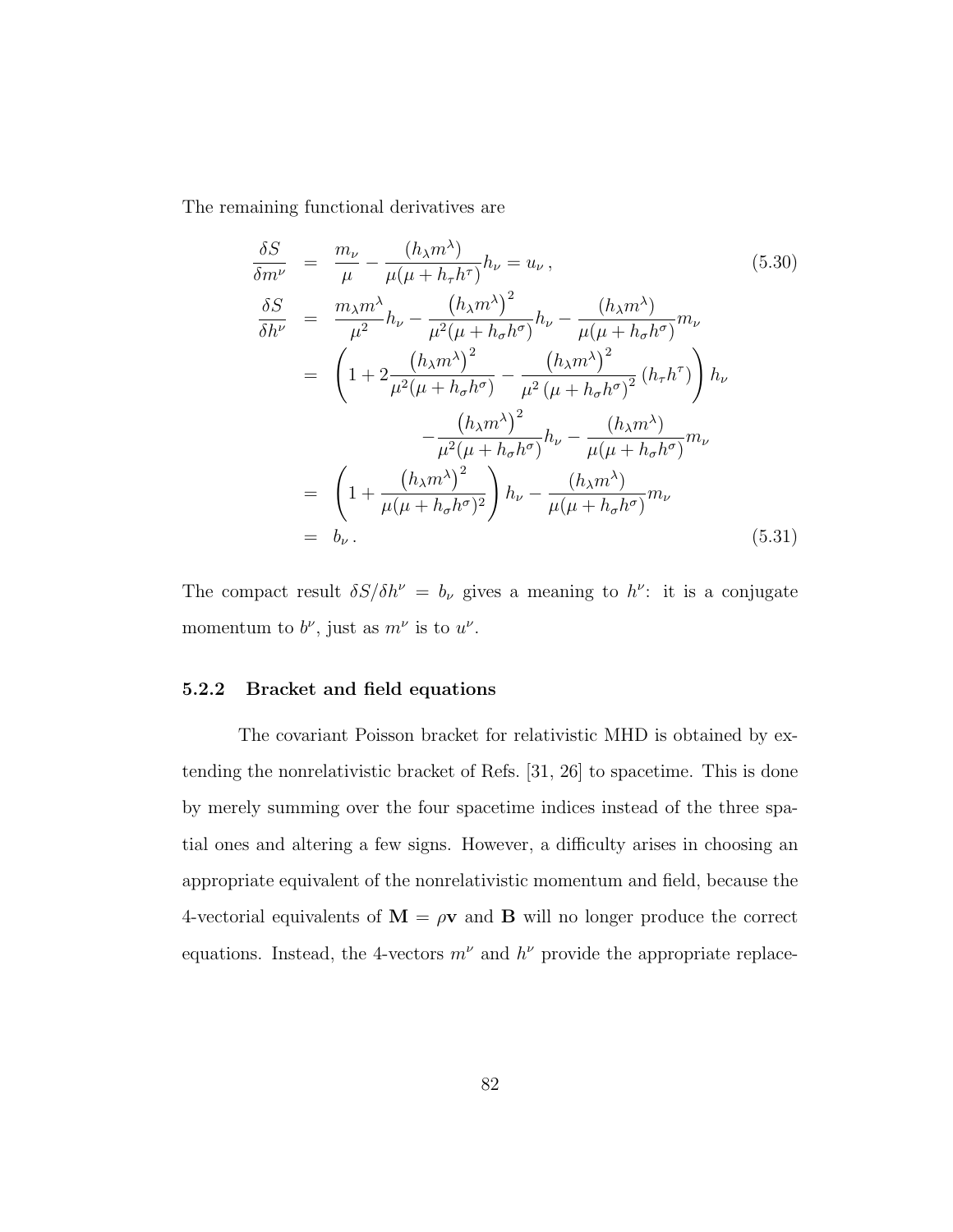ments, giving the relativistic MHD bracket

<span id="page-91-1"></span>
$$
\{F, G\} = \int d^4x \left( n \left( \frac{\delta F}{\delta m_\mu} \partial_\mu \frac{\delta G}{\delta n} - \frac{\delta G}{\delta m_\mu} \partial_\mu \frac{\delta F}{\delta n} \right) + \sigma \left( \frac{\delta F}{\delta m_\mu} \partial_\mu \frac{\delta G}{\delta \sigma} - \frac{\delta G}{\delta m_\mu} \partial_\mu \frac{\delta F}{\delta \sigma} \right) + m_\nu \left( \frac{\delta F}{\delta m_\mu} \partial_\mu \frac{\delta G}{\delta m_\nu} - \frac{\delta G}{\delta m_\mu} \partial_\mu \frac{\delta F}{\delta m_\nu} \right) + h^\nu \left( \frac{\delta F}{\delta m_\mu} \partial_\mu \frac{\delta G}{\delta h^\nu} - \frac{\delta G}{\delta m_\mu} \partial_\mu \frac{\delta F}{\delta h^\nu} \right) + h^\mu \left[ \left( \partial_\mu \frac{\delta F}{\delta m_\nu} \right) \frac{\delta G}{\delta h^\nu} - \left( \partial_\mu \frac{\delta G}{\delta m_\nu} \right) \frac{\delta F}{\delta h^\nu} \right] \right)
$$
(5.32)

The bracket is complicated, but one can derive the equations of motion fairly quickly, thanks to the simple functional derivatives, as obtained in Eqs. [\(5.28\)](#page-89-1), [\(5.29\)](#page-89-2), [\(5.30\)](#page-90-0), and [\(5.31\)](#page-90-0), for the action of [\(5.24\)](#page-88-0):

$$
\frac{\delta S}{\delta n}=-\frac{\partial \rho}{\partial n}\,;\t\qquad\t\frac{\delta S}{\delta \sigma}=-\frac{\partial \rho}{\partial \sigma}\,;\t\qquad\t\frac{\delta S}{\delta m_{\nu}}=u^{\nu}\,;\t\qquad\t\frac{\delta S}{\delta h_{\nu}}=b^{\nu}\,,
$$

where  $u^{\mu}$  and  $b^{\mu}$  here are shorthands for their expressions in terms of the fields  $m^{\mu}$  and  $h^{\mu}$  as given by [\(5.23\)](#page-87-2).

Using  $F = \int d^4x \, n(x) \delta^4(x - x_0)$  in  $\{F, S\} = 0$  gives, after an integration by parts,

$$
\partial_{\mu}(nu^{\mu})=0
$$

which is the continuity equation [\(5.7\)](#page-82-1), evaluated implicitly at  $x_0$ ; however, since that point is arbitrary, the result holds for the entire spacetime. Going forward such niceties will be skimmed over. In the same manner one also finds the adiabaticity equation [\(5.8\)](#page-83-0) from a  $\sigma$  variation.

The  $h^{\mu}$  variation gives

<span id="page-91-0"></span>
$$
\partial_{\nu}(h^{\mu}u^{\nu}) - h^{\nu}\partial_{\nu}u^{\mu} = 0.
$$
\n(5.33)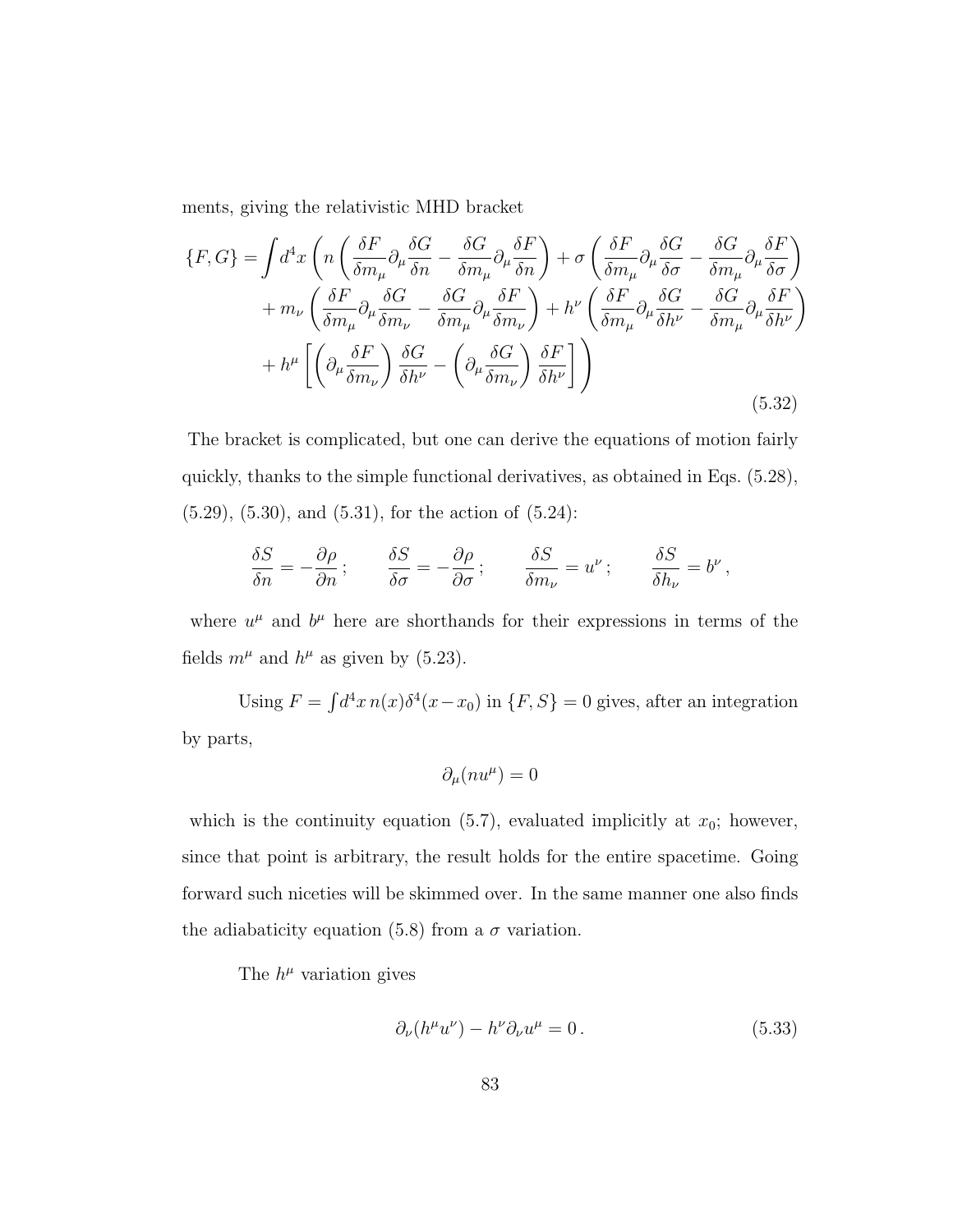The above equations are not Maxwell's equations, although they are analogous to the nonrelativistic equation [\(2.25\)](#page-33-0), since they correspond to  $\mathcal{L}_{u}h^{\mu}=0$ , the Lie-dragging of the four-dimensional vector density  $h^{\mu}$  by  $u^{\mu}$ . The theory obtained from the variational principle can be viewed as a family of theories, only some of which correspond to physical systems. However, if  $\partial_{\mu}h^{\mu} = 0$ , then the usual form of relativistic MHD may be obtained. The situation is exactly analogous to that in non-relativistic Hamiltonian MHD, which can describe systems with  $\nabla \cdot \mathbf{B} \neq 0$ : in both cases, the physical systems are a subset of the full class of systems described by the formalism. In the nonrelativistic case the condition  $\nabla \cdot \mathbf{B} = 0$  is maintained by the dynamics and the similar situation that arises for  $h^{\mu}$  will be shown in a later section. There also exists an alternative bracket that builds in  $\partial_{\mu}h^{\mu}=0$ , given in a later section, where the constraint is enforced by the bracket's Jacobi identity. In any event, with  $h^{\mu}$  thus specified, I can subtract a term  $u^{\mu}\partial_{\nu}h^{\nu}$  from [\(5.33\)](#page-91-0), giving the usual equivalent of Maxwell's equations

$$
0 = \partial_{\mu} (h^{\mu} u^{\nu} - u^{\mu} h^{\nu}) \ .
$$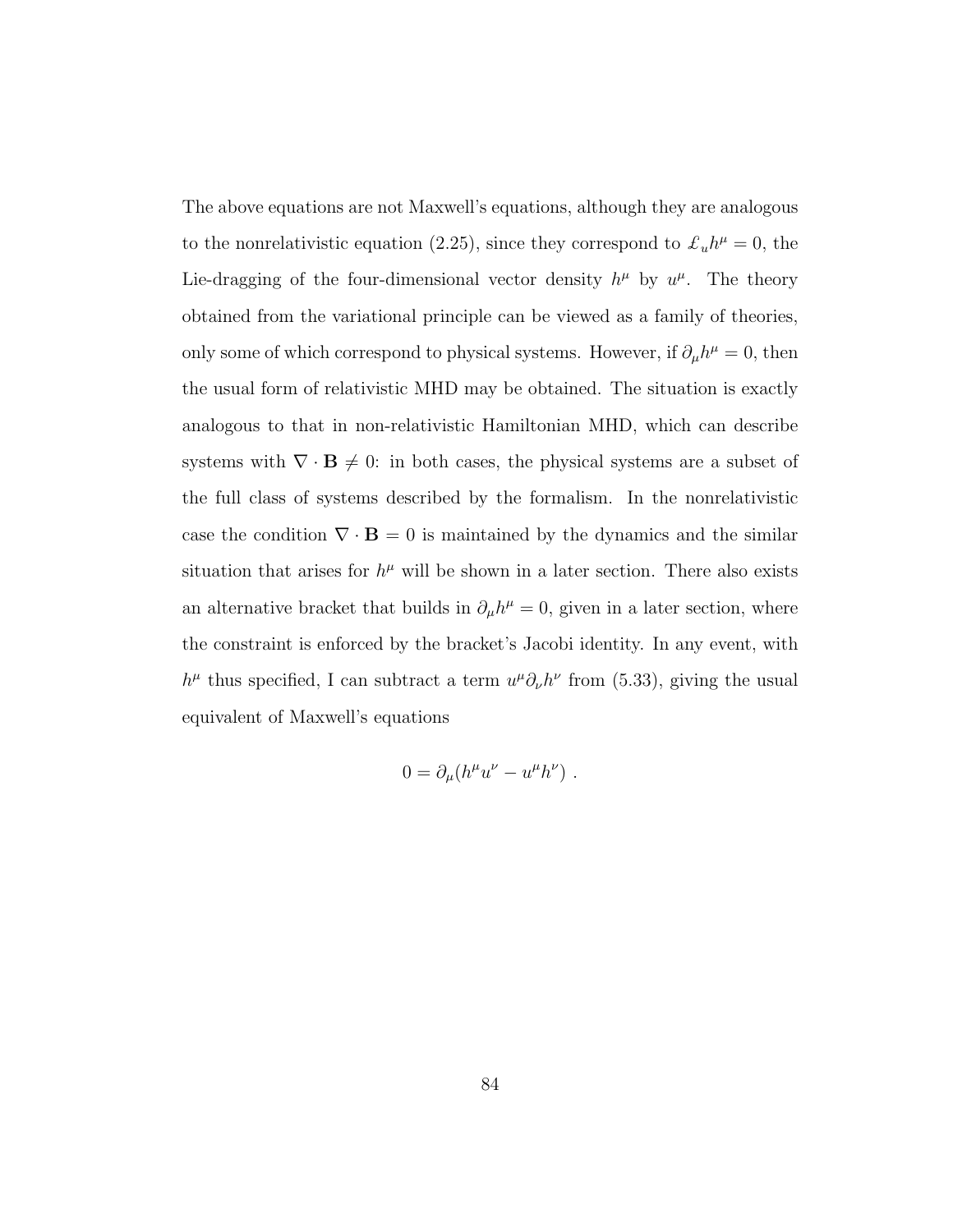Finally, the  $m^{\lambda}$  variation gives, after some work,

$$
0 = -n\partial^{\mu}\left(-\frac{\partial p}{\partial n}\right) - \sigma \partial^{\mu}\left(-\frac{\partial p}{\partial \sigma}\right) + m_{\nu}\partial^{\mu}\left(u^{\nu}\right) + \partial_{\nu}\left(m^{\mu}u^{\nu}\right) + h_{\nu}\partial^{\mu}\left(b^{\nu}\right) - \partial_{\nu}\left(h^{\nu}b^{\mu}\right) ,
$$
  

$$
= -\partial^{\mu}p + \left(\mu u_{\nu} + \left(h_{\lambda}u^{\lambda}\right)h_{\nu}\right)\partial^{\mu}u^{\nu} + \partial_{\nu}\left(\mu u^{\mu}u^{\nu} + \left(h_{\lambda}u^{\lambda}\right)h^{\mu}u^{\nu}\right) + h_{\nu}\partial^{\mu}\left(h^{\nu} - \left(h_{\lambda}u^{\lambda}\right)u^{\nu}\right) - \partial_{\nu}\left(h^{\nu}h^{\mu} - \left(h_{\lambda}u^{\lambda}\right)h^{\nu}u^{\mu}\right) = \partial_{\nu}\left(\left(\rho + p - \left(h_{\lambda}h^{\lambda}\right)\right)u^{\mu}u^{\nu} + g^{\mu\nu}\right[-p + \frac{1}{2}\left(h_{\lambda}h^{\lambda} - \left(h_{\lambda}u^{\lambda}\right)^{2}\right)\right] - h^{\mu}h^{\nu} + \left(h_{\lambda}u^{\lambda}\right)\left(h^{\mu}u^{\nu} + u^{\mu}h^{\nu}\right),
$$

which is the momentum equation  $(5.10)$ . Having been derived, it can be replaced with the much simpler, equivalent version involving  $b^{\mu}$ .

Now it is clear that the covariant Poisson bracket formalism produces field equations compatible with the usual ones of relativistic MHD. Before probing more deeply the correspondence between that two, which I do in later sections, exploring in particular how one might use the field equations in practice, I discuss some alternative Poisson brackets in the next section.

### 5.3 Alternative MHD brackets

In this section I present additional Poisson brackets, three of which represent the content of the Poisson bracket of [\(5.32\)](#page-91-1) with different representations of the magnetic field is represented, one of which possesses an arbitrary metric that represents a background gravitational field.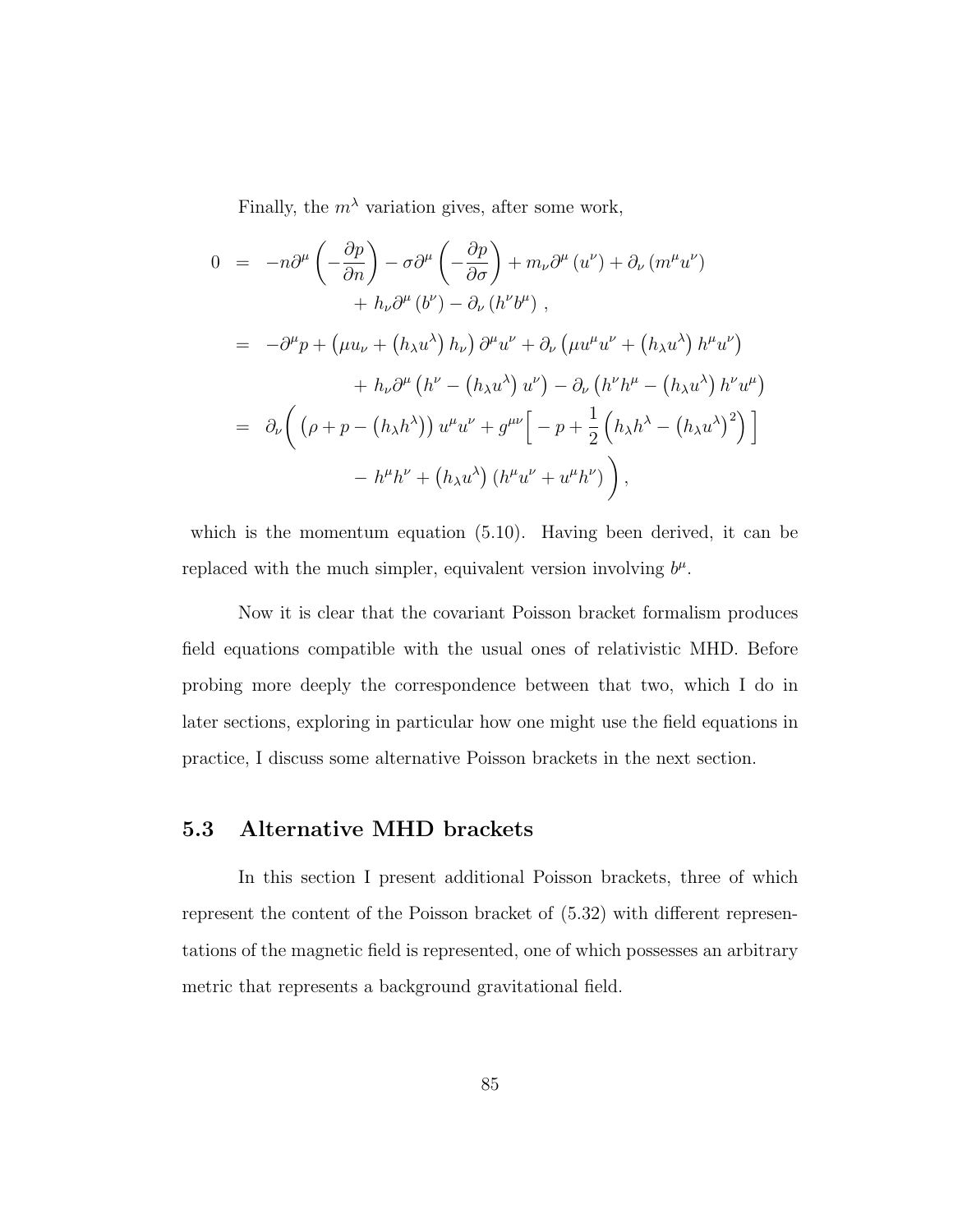#### 5.3.1 Constrained bracket

Consider the magnetic field part of the bracket of [\(5.32\)](#page-91-1),

<span id="page-94-0"></span>
$$
\{F, G\}_h: = \int d^4x \left( h^{\nu} \left( \frac{\delta F}{\delta m_{\mu}} \partial_{\mu} \frac{\delta G}{\delta h^{\nu}} - \frac{\delta G}{\delta m_{\mu}} \partial_{\mu} \frac{\delta F}{\delta h^{\nu}} \right) + h^{\mu} \left[ \left( \partial_{\mu} \frac{\delta F}{\delta m_{\nu}} \right) \frac{\delta G}{\delta h^{\nu}} - \left( \partial_{\mu} \frac{\delta G}{\delta m_{\nu}} \right) \frac{\delta F}{\delta h^{\nu}} \right] \right) (5.34)
$$

Just as the nonrelativistic bracket of Ref. [\[31,](#page-178-2) [26\]](#page-178-3) has a counterpart in Ref. [\[30\]](#page-178-4) the terms [\(5.34\)](#page-94-0) have a relativistic counterpart analogous to Ref. [\[30\]](#page-178-4) that requires functionals be defined on divergencee-free magnetic fields, which here would be  $h^{\mu}$ s such that  $\partial_{\mu}h^{\mu}=0$ . This relativistic counterpart is simply given by an integration by parts of [\(5.34\)](#page-94-0) and making use of  $\partial_\mu h^\mu = 0$ , i.e.,

<span id="page-94-1"></span>
$$
\{F, G\}_{\partial h=0} : = \int d^4x \left( h^{\nu} \left( \frac{\delta F}{\delta m_{\mu}} \partial_{\mu} \frac{\delta G}{\delta h^{\nu}} - \frac{\delta G}{\delta m_{\mu}} \partial_{\mu} \frac{\delta F}{\delta h^{\nu}} \right) \right. \left. + h^{\mu} \left[ \left( \partial_{\mu} \frac{\delta F}{\delta h^{\nu}} \right) \frac{\delta G}{\delta m_{\nu}} - \left( \partial_{\mu} \frac{\delta G}{\delta h^{\nu}} \right) \frac{\delta F}{\delta m_{\nu}} \right] \right).
$$
 (5.35)

The bracket is identical to [\(5.32\)](#page-91-1), but for the swapped functional derivatives in the final line. The action  $(5.19)$  is unchanged, as are the *n* equation  $(5.7)$ and the  $\sigma$  equation [\(5.8\)](#page-83-0). The  $h^{\mu}$  gains an extra term, and may be written directly as the Maxwell-like equation

$$
\partial_{\nu}(h^{\mu}u^{\nu}-u^{\mu}h^{\nu})=\partial_{\nu}\mathcal{F}^{\mu\nu}=0
$$

without yet imposing a condition on  $h^{\mu}$ . Finally, the equation for  $m^{\mu}$  ends up with a couple fewer terms than before, yielding

<span id="page-94-2"></span>
$$
\partial_{\nu}T^{\mu\nu} + \left(h^{\mu} - (h^{\sigma}u_{\sigma})u^{\mu}\right)\partial_{\nu}h^{\nu} = 0
$$
\n(5.36)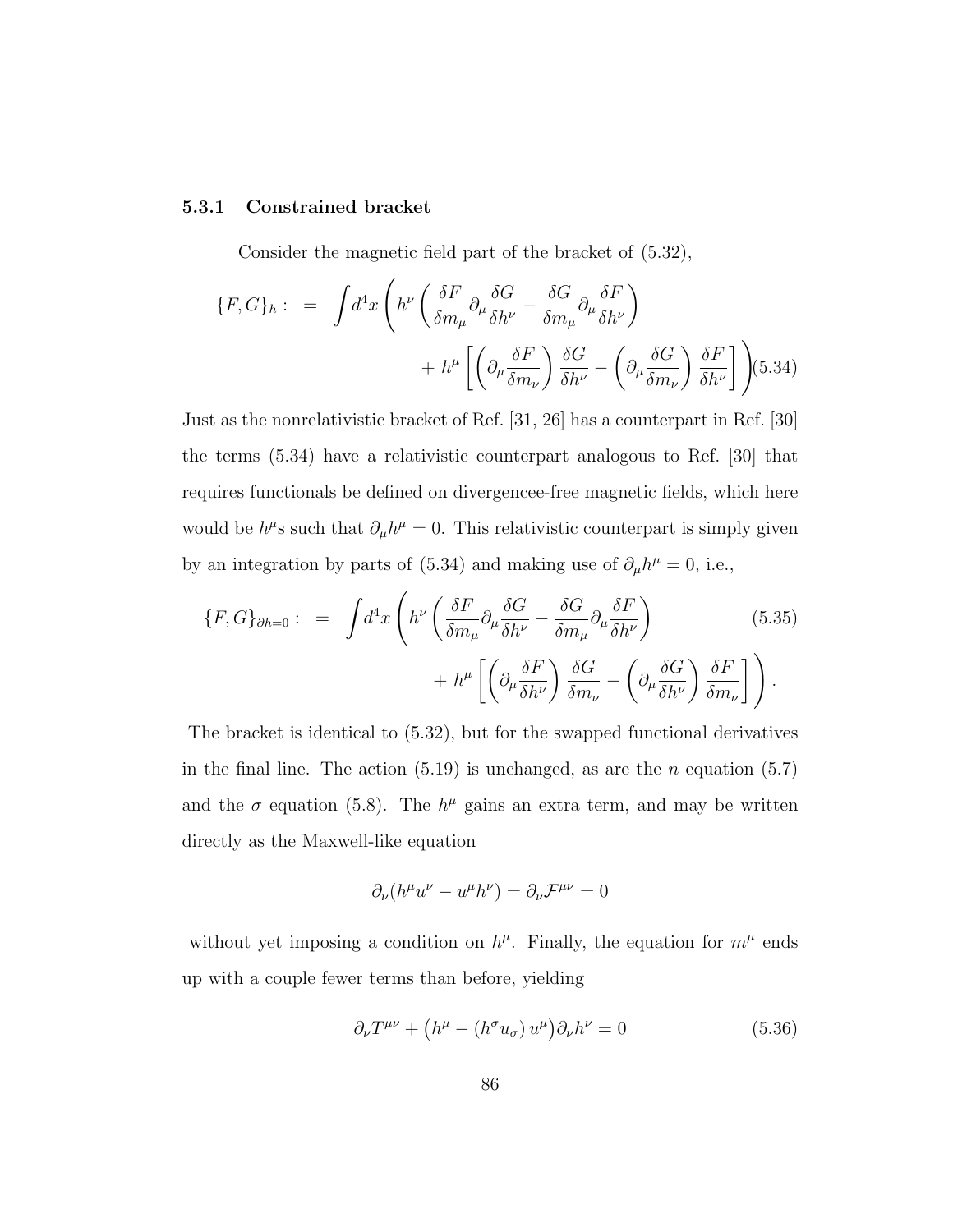where  $T^{\mu\nu}$  is the (unchanged) stress-energy tensor [\(5.11\)](#page-83-3).

However, unlike the prior bracket [\(5.32\)](#page-91-1), the bracket [\(5.35\)](#page-94-1) fails to satisfy the Jacobi identity unless the condition  $\partial_{\nu}h^{\nu}=0$  holds, as is shown in the Appendix. On the plus side, the momentum equation [\(5.36\)](#page-94-2) is now reduced to its desired conservation form; on the minus side, the bracket is defined on the constrained class of functionals. The original bracket [\(5.32\)](#page-91-1) always yields a momentum equation that is not only in conservation form, but also independent of  $\alpha$ ; however, it will yield differing magnetic equations depending on  $\alpha$ , and only those corresponding to  $\partial_{\nu}h^{\nu}=0$  produce a Maxwelllike equation.

I regard the first bracket [\(5.32\)](#page-91-1) to be superior, for then relativistic magnetohydrodynamics may be regarded as a specific example of a broader class of (mostly non-physical) dynamical systems, some of which may be of theoretical interest. For instance, in the non-relativistic case the broader class have been argued to be superior for computational algorithms (see, e.g., Ref. [\[10\]](#page-176-0)), and the relativistic versions may be as well. Moreover, they may correspond to exotic theories, such as those including magnetic monopoles.

#### <span id="page-95-1"></span>5.3.2 Bivector potential

The divergence-free condition can be made manifest by introducing an antisymmetric bivector potential  $A^{\nu\mu}$  such that

<span id="page-95-0"></span>
$$
h^{\mu} = \partial_{\nu} A^{\nu \mu} \,. \tag{5.37}
$$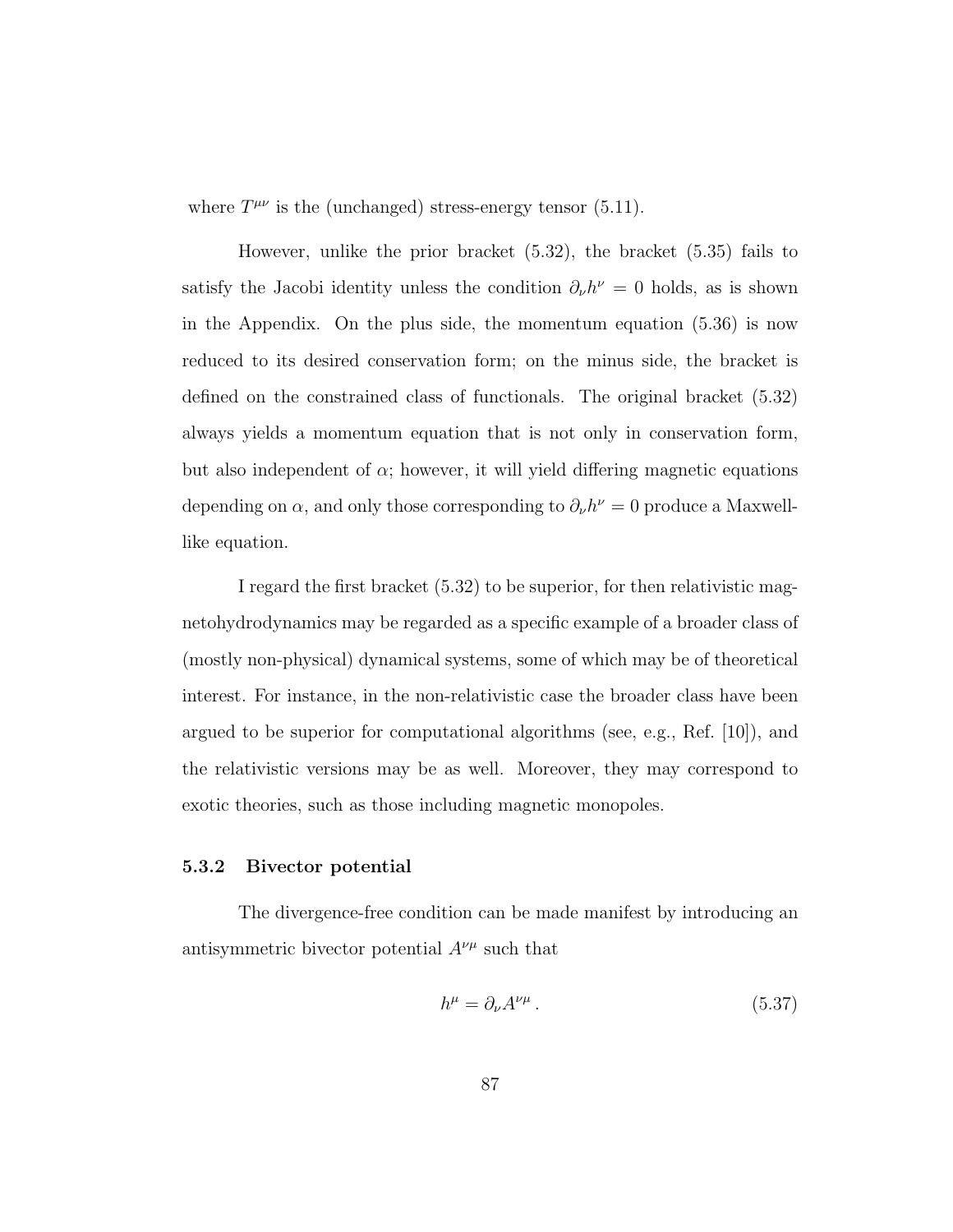Then, assuming  $F[h] = \bar{F}[A]$ , i.e. functionals of the bivector potential obtain their dependence through  $h$ , I obtain

<span id="page-96-0"></span>
$$
\delta F = \int d^4x \frac{\delta F}{\delta h^{\mu}} \delta h^{\mu} = \int d^4x \frac{\delta \bar{F}}{\delta A^{\nu \mu}} \delta A^{\nu \mu} = \delta \bar{F} \,. \tag{5.38}
$$

Upon relating  $\delta h^{\mu}$  to  $\delta A^{\nu\mu}$  via [\(5.37\)](#page-95-0), inserting  $\delta h^{\mu} = \partial_{\nu} \delta A^{\nu\mu}$  into the second equation of [\(5.38\)](#page-96-0), and assuming  $\delta A^{\nu\mu}$  is arbitrary, I obtain the functional chain rule relation

<span id="page-96-1"></span>
$$
\frac{\delta \bar{F}}{\delta A^{\mu\nu}} = \partial_{\nu} \frac{\delta F}{\delta h^{\mu}} \tag{5.39}
$$

Inserting [\(5.39\)](#page-96-1) into [\(5.35\)](#page-94-1) gives the compact expression

<span id="page-96-2"></span>
$$
\{F, G\}_A := 2 \int d^4x \, \left(\partial_\alpha A^{\alpha \nu}\right) \left(\frac{\delta F}{\delta m_\mu} \, \frac{\delta G}{\delta A^{\nu \mu}} - \frac{\delta G}{\delta m_\mu} \, \frac{\delta F}{\delta A^{\nu \mu}}\right) \tag{5.40}
$$

I will use this form in Sec. [5.4.1,](#page-102-0) when discussing Casimir invariants.

#### 5.3.3 3-Form bracket

In nonrelativistic MHD I observed in Sec. [2.4.1](#page-33-1) that the magnetic equation may be written  $\partial \mathbf{B}/\partial t + \mathcal{L}_{\mathbf{v}} \mathbf{B} = 0$ , where  $\mathcal{L}_{\mathbf{v}} \mathbf{B}$  is the Lie derivative of the vector density **B** dual to a 2-form. Thus one can write  $B^i = \epsilon^{ijk}\omega_{jk}$  and  $\omega_{jk} = B^{i} \epsilon_{ijk}/2$ , where  $i, j, k = 1, 2, 3$ , and in terms of the 2-form the equation becomes  $\partial \omega / \partial t + \mathcal{L}_{\mathbf{v}} \omega = 0$ , with  $\mathcal{L}_{\mathbf{v}}$  now being the appropriate expression for the Lie derivative of a 2-form in three dimensions (e.g., Ref. [\[41\]](#page-179-1)). In ndimensions, an  $(n - 1)$ -form has *n* independent components. This suggests I can introduce the dual 3-form for relativistic MHD as follows:

$$
\omega_{\alpha\beta\gamma} = \epsilon_{\alpha\beta\gamma\delta} h^{\delta} \quad \text{and} \quad h^{\delta} = \frac{1}{6} \epsilon^{\alpha\beta\gamma\delta} \omega_{\alpha\beta\gamma}, \tag{5.41}
$$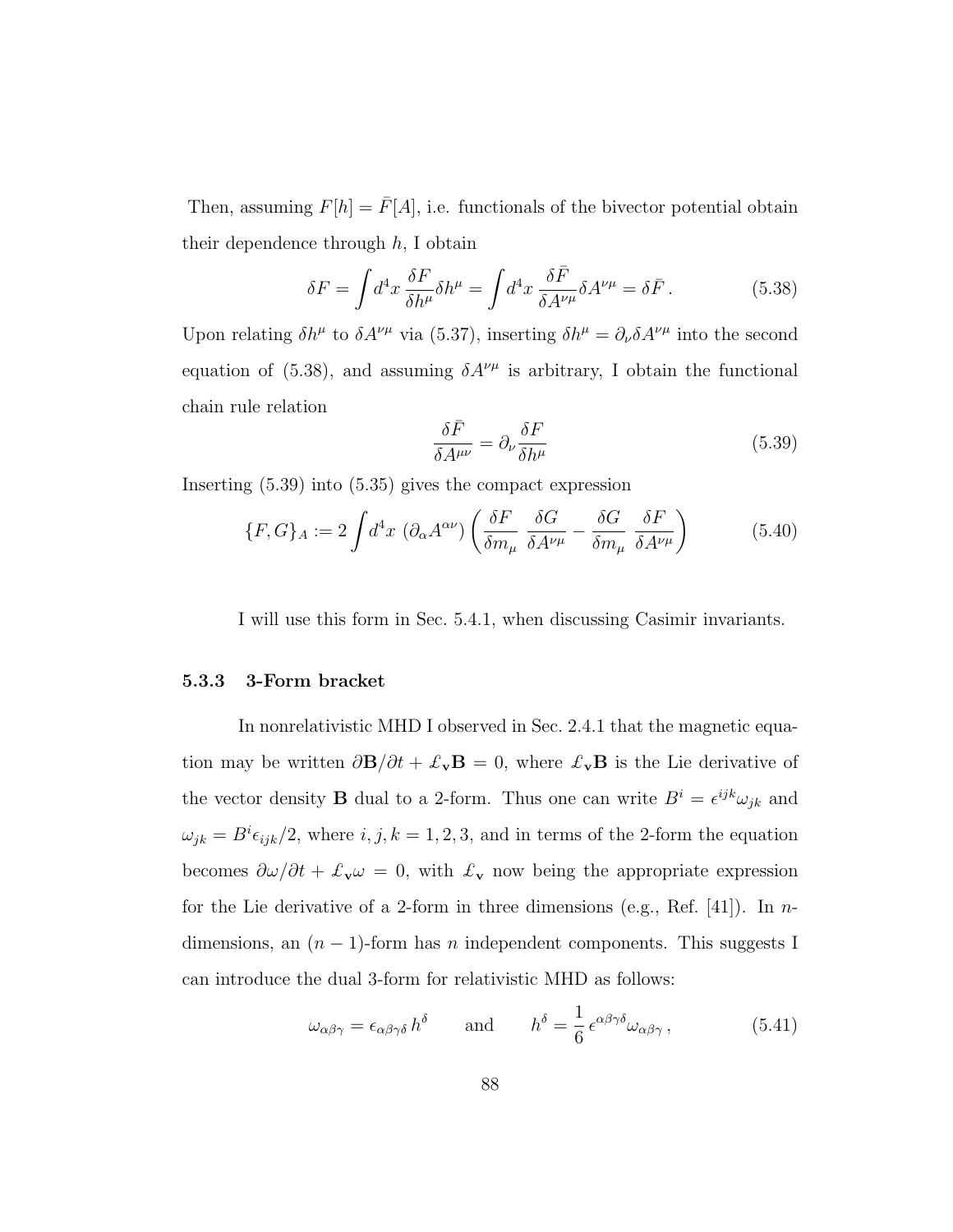where it is seen that  $h^{\mu}$  is a vector density because it is the contraction of the tensorial three-form with  $\epsilon_{\alpha\beta\gamma\delta}$  a relative tensor of unit weight. From the above it follows that the 3-form equation of motion is given by  $\partial \omega / \partial t + \mathcal{L}_u \omega = 0$ . If I denote by  $F_m^{\mu}$  the 4-vector given by  $\delta F/\delta m_{\mu}$ , then the magnetic portion of the Poisson bracket in terms of the 3-form can be compactly written as follows:

<span id="page-97-0"></span>
$$
\{F, G\}_{\omega} = \int d^4x \left( \frac{\delta F}{\delta \omega_{\alpha\beta\gamma}} (\pounds_{G_m} \omega)_{\alpha\beta\gamma} - \frac{\delta G}{\delta \omega_{\alpha\beta\gamma}} (\pounds_{F_m} \omega)_{\alpha\beta\gamma} \right). \tag{5.42}
$$

Although similar forms in terms of Lie derivatives exist for all terms of all brackets, I am concentrating on the magnetic terms which written out are

$$
(\pounds_{G_m} \omega)_{\alpha\beta\gamma} = G_m^\mu \partial_\mu \omega_{\alpha\beta\gamma} + \omega_{\mu\beta\gamma} \partial_\alpha G_m^\mu + \omega_{\alpha\mu\gamma} \partial_\beta G_m^\mu + \omega_{\alpha\beta\mu} \partial_\gamma G_m^\mu.
$$

The transformation from the bracket  $\{F, G\}_h$  of  $(5.34)$  to that of  $(5.42)$  follows from a chain rule calculation similar to that described in a different section. Thus, it satisfies the Jacobi identity because  $\{F, G\}_h$  does, as shown directly in Appendix [1.3.](#page-168-0)

Relativistic MHD has a natural 3-form dual to  $b^{\mu}$ , viz.  $F_{\lambda\sigma}u_{\nu} + F_{\sigma\nu}u_{\lambda} +$  $F_{\nu\lambda}u_{\sigma}$ , which follows from the definition  $b^{\mu} =$ √  $4\pi\epsilon^{\mu\nu\lambda\sigma}F_{\lambda\sigma}u_{\nu}/2$  with  $u_{\mu}b^{\mu}=$ 0 and  $F_{\mu\nu}u^{\nu} = 0$ . The 3-form dual to  $h^{\mu}$  can similarly be represented as  $\omega_{\lambda\sigma\nu} =$ √  $4\pi (F_{\lambda\sigma}w_{\nu} + F_{\sigma\nu}w_{\lambda} + F_{\nu\lambda}w_{\sigma})/6$ , where  $w_{\mu} \equiv (h^2u^{\mu} - \alpha h_{\mu})/(b_{\lambda}b^{\lambda})$  is designed so that  $h^{\mu}w_{\mu} = 0$  and  $w_{\mu}u^{\mu} = 1$  and evidently  $\omega_{\lambda\sigma\nu}h^{\mu} = 0$ . Observe  $w_{\mu}$  can be written in various ways using [\(5.23\)](#page-87-2), [\(5.20\)](#page-87-0), and other expressions.

The Jacobi identity for the bracket with [\(5.42\)](#page-97-0) does not require closure of the 3-form. However, if the 3-form  $\omega$  is exact then it can be written as the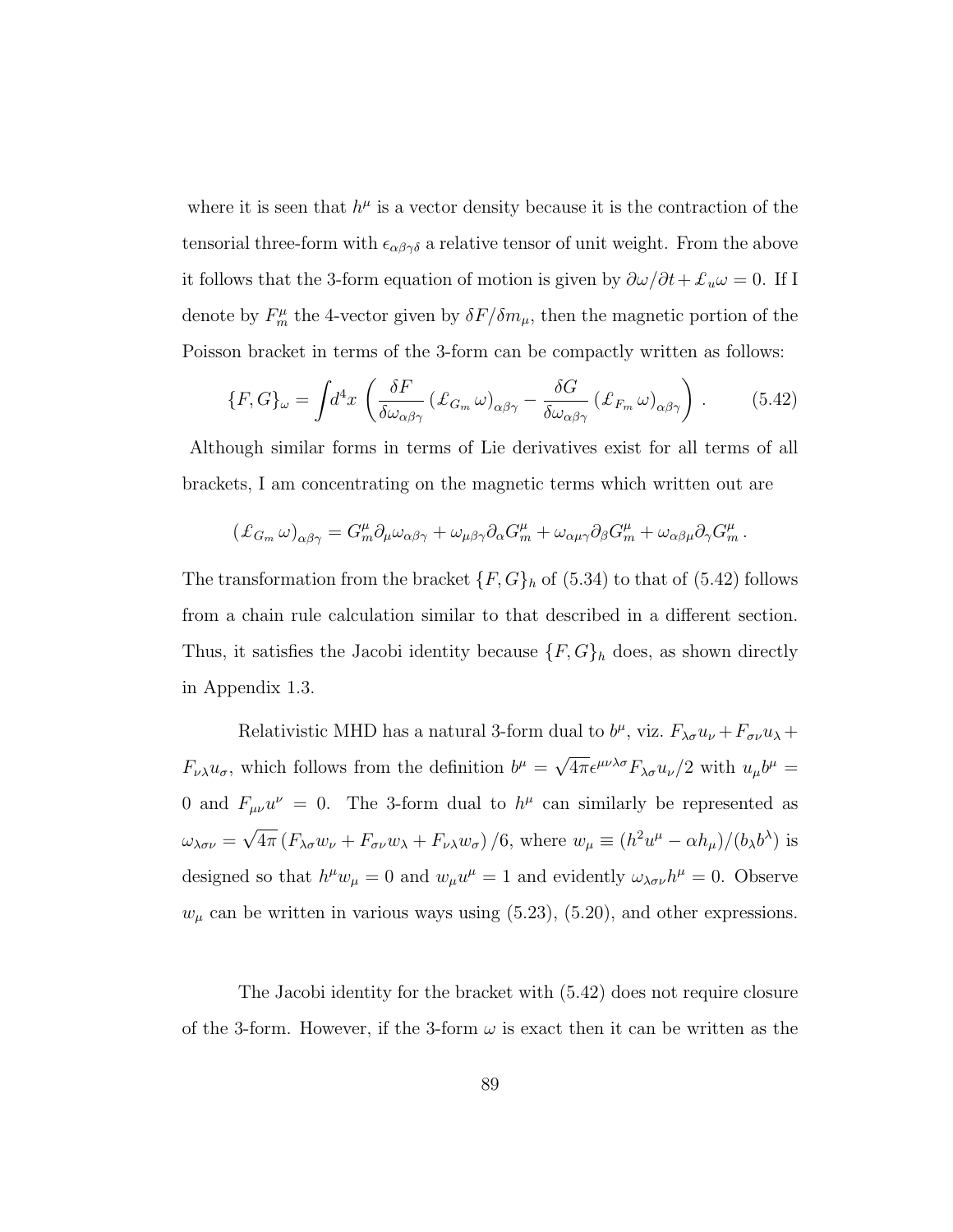exterior derivative of a 2-form  $A^*_{\mu\nu}$  as follows:

$$
\omega_{\alpha\beta\gamma} = \partial_{\alpha}A_{\beta\gamma}^* + \partial_{\beta}A_{\gamma\alpha}^* + \partial_{\gamma}A_{\alpha\beta}^*
$$

and one can rewrite the bracket in terms of  $A_{\mu\nu}$ . Instead of writing this out, I observe the bivector potential is given by

$$
A^{\nu\mu} \equiv \frac{1}{2} \, \epsilon^{\nu\mu\sigma\tau} A^*_{\sigma\tau}
$$

and so the closed 3-form bracket is essentially given by [\(5.40\)](#page-96-2).

When the 3-form  $\omega_{\alpha\beta\gamma}$  is exact I have for any 3-surface,  $\Omega$ , in the fourdimensional Minkowski space-time, D, Stokes theorem

<span id="page-98-0"></span>
$$
\int_{\Omega} \omega = \int_{\Omega} dA^* = \int_{\partial \Omega} A^*,
$$
\n(5.43)

where in [\(5.43\)](#page-98-0),  $\int_{\Omega} \omega$  contains the notion of 'flux' in this setting. If  $\Omega$  contains a time-like direction, one can write this as a conservation law, but such  $3 + 1$ splittings will not be considered here. Instead, I refer to Ref. [\[22\]](#page-177-0).

#### 5.3.4 Background gravity

Now consider the full formalism generalized to curved spacetimes. In this context, the equations  $(5.7)$  -  $(5.10)$  are now divergences using the covariant derivative:

$$
(nu^{\mu})_{;\mu} = 0 \tag{5.44}
$$

$$
(\sigma u^{\mu})_{;\mu} = 0 \tag{5.45}
$$

$$
\mathcal{F}^{\mu\nu}_{;\nu} = 0 \tag{5.46}
$$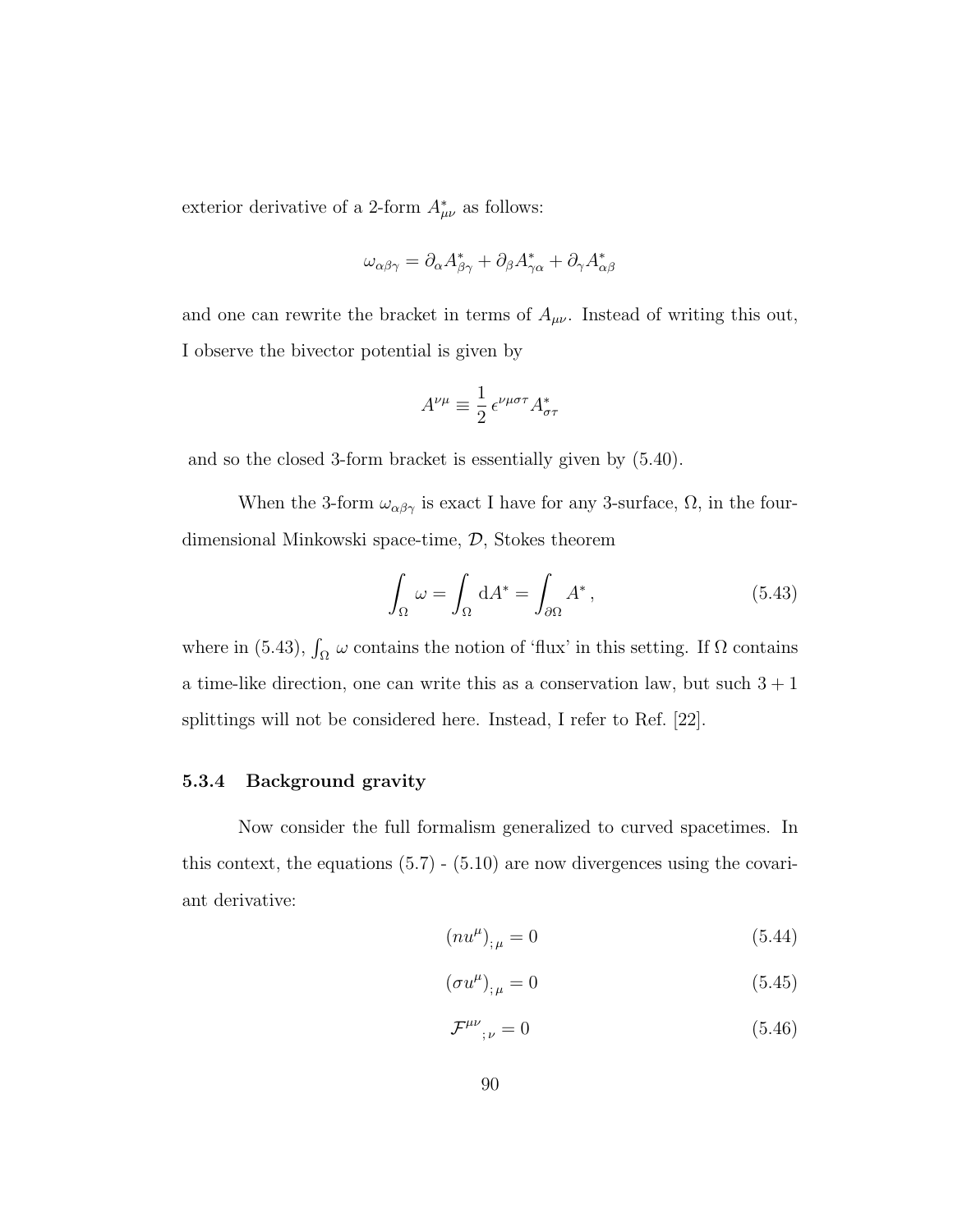<span id="page-99-0"></span>
$$
T^{\mu\nu}_{\ \ ;\nu} = 0\,,\tag{5.47}
$$

where I use ';' to denote covariant derivative.

Three modifications to the previous action principle are required: (1) because all integrations have tensorial integrands, the integrations must take place over a proper volume  $\sqrt{-g} d^4x$ ; (2)  $h^{\mu}$  should be treated as a contravariant vector, and  $m_{\mu}$  as a covariant one, befitting their definitions (note that treating them any other way would introduce extra factors of  $g^{\mu\nu}$  into the bracket); (3) functional derivatives should be defined in a way that makes them tensorial. Specifically, for a field variable  $v$ , one implicitly defines the functional derivative via

$$
\left. \frac{d}{d\epsilon} \right|_{\epsilon=0} F(v + \epsilon \delta v) = \int d^4x \, \frac{\delta F}{\delta v} \delta v \, \sqrt{-g} \, .
$$

The action is now

$$
S = \frac{1}{2} \int d^4x \left( \frac{g^{\lambda \sigma} m_{\lambda} m_{\sigma}}{\mu} - \frac{\left( h^{\lambda} m_{\lambda} \right)^2}{\mu \left( \mu + g_{\lambda \sigma} h^{\lambda} h^{\sigma} \right)} + p - \rho \right) \sqrt{-g}
$$

and its functional derivatives are

$$
\frac{\delta S}{\delta n} = -\frac{\partial \rho}{\partial n} \, ; \qquad \frac{\delta S}{\delta \sigma} = -\frac{\partial \rho}{\partial \sigma} \, ; \qquad \frac{\delta S}{\delta m_{\mu}} = u^{\mu} \, ; \qquad \frac{\delta S}{\delta h^{\mu}} = g_{\mu\nu} b^{\nu} \, .
$$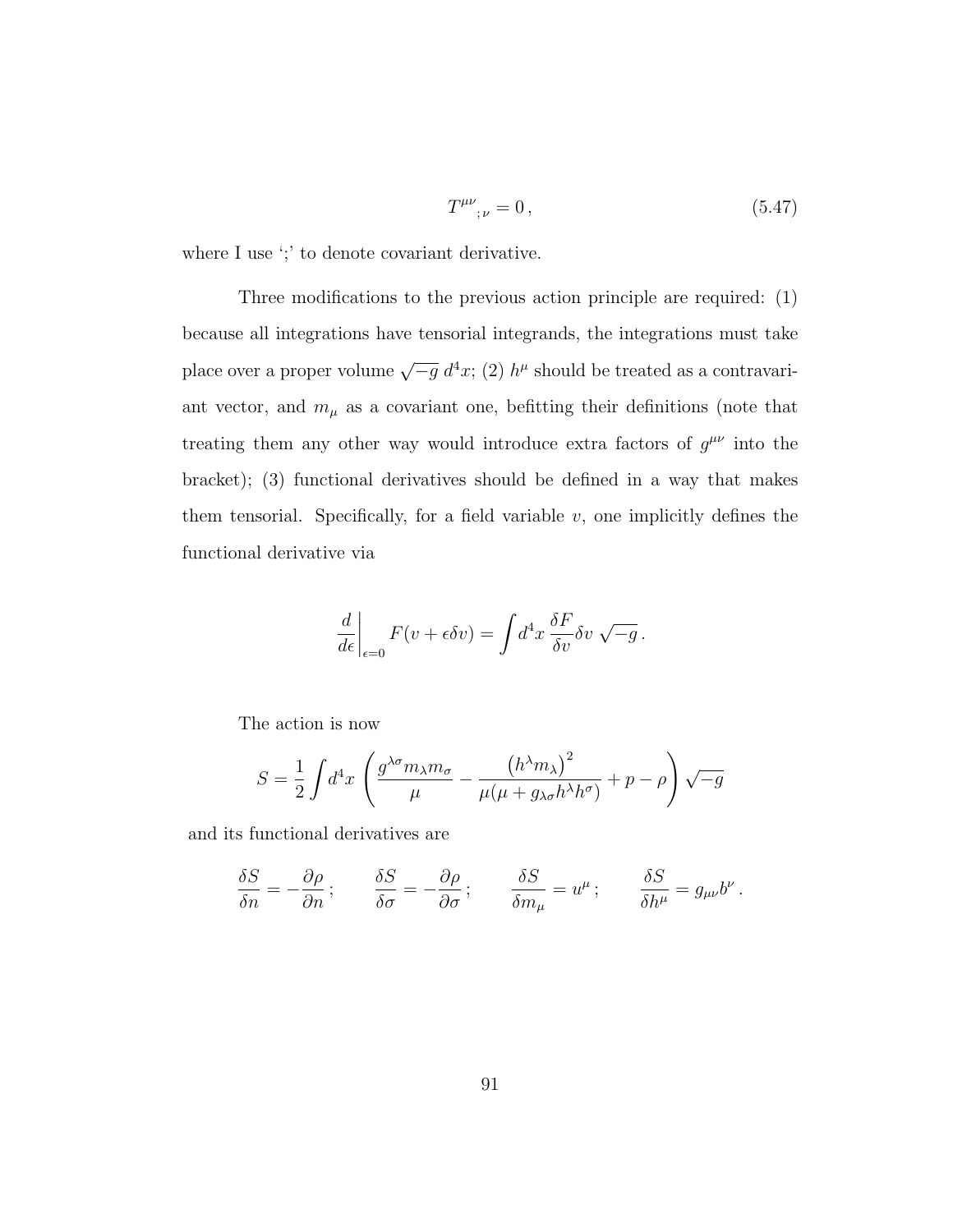Finally, the bracket becomes

<span id="page-100-0"></span>
$$
\{F, G\} = \int d^4x \sqrt{-g} \left( n \left( \frac{\delta F}{\delta m_{\mu}} \partial_{\mu} \frac{\delta G}{\delta n} - \frac{\delta G}{\delta m_{\mu}} \partial_{\mu} \frac{\delta F}{\delta n} \right) + \sigma \left( \frac{\delta F}{\delta m_{\mu}} \partial_{\mu} \frac{\delta G}{\delta \sigma} - \frac{\delta G}{\delta m_{\mu}} \partial_{\mu} \frac{\delta F}{\delta \sigma} \right) \right. \\
\left. + m_{\nu} \left( \frac{\delta F}{\delta m_{\mu}} \partial_{\mu} \frac{\delta G}{\delta m_{\nu}} - \frac{\delta G}{\delta m_{\mu}} \partial_{\mu} \frac{\delta F}{\delta m_{\nu}} \right) + h^{\nu} \left( \frac{\delta F}{\delta m_{\mu}} \partial_{\mu} \frac{\delta G}{\delta h^{\nu}} - \frac{\delta G}{\delta m_{\mu}} \partial_{\mu} \frac{\delta F}{\delta h^{\nu}} \right) \right. \\
\left. + h^{\mu} \left[ \left( \partial_{\mu} \frac{\delta F}{\delta m_{\nu}} \right) \frac{\delta G}{\delta h^{\nu}} - \left( \partial_{\mu} \frac{\delta G}{\delta m_{\nu}} \right) \frac{\delta F}{\delta h^{\nu}} \right] \right). \tag{5.48}
$$

The  $\partial_\mu$  operators inside the bracket are still just partial derivatives, but the presence of the metric will tend to convert them into covariant derivatives; see e.g. Gravitation[\[25\]](#page-177-1) Ch. 21. After an integration by parts, the variation  $\{F, S\} = 0$  of the test function  $F = \int d^4x \, n(x) \, \delta^4(x - x_0)$ √  $\overline{-g}$  gives

$$
\partial_{\mu} \left( nu^{\mu} \sqrt{-g} \right) = \sqrt{-g} \left( \partial_{\mu} \left( nu^{\mu} \right) + nu^{\nu} \Gamma^{\mu}_{\ \nu \mu} \right) = \sqrt{-g} \left( nu^{\mu} \right)_{;\mu} = 0 \,,
$$

with a similar result obtaining for the  $\sigma$  variation. The  $h^{\mu}$  variation once again requires special attention, as it gives

$$
\partial_{\nu} \left( h^{\mu} u^{\nu} \sqrt{-g} \right) - h^{\nu} \left( \partial_{\nu} u^{\mu} \right) \sqrt{-g} = \sqrt{-g} \left( h^{\mu} u^{\nu}_{\ \nu} + h^{\mu}_{\ \nu} u^{\nu} - h^{\nu} u^{\mu}_{\ \nu} + h^{\mu} u^{\lambda} \Gamma^{\nu}_{\ \lambda \nu} \right) = 0 \, .
$$

This time I choose  $\alpha$  so that  $h^{\mu}_{;\mu} = \partial_{\mu}h^{\mu} + h^{\nu}\Gamma^{\mu}_{\nu\mu} = 0$ . Similar considerations apply to this choice as in the special relativistic case. Subtracting this expression and combining like terms then gives, with  $\mathcal{F}^{\mu\nu} = h^{\mu}u^{\nu} - h^{\nu}u^{\mu}$ ,

$$
\partial_{\nu} \mathcal{F}^{\mu\nu} + \mathcal{F}^{\mu\lambda} \Gamma^{\nu}_{\ \ \lambda\nu} + \mathcal{F}^{\nu\lambda} \Gamma^{\mu}_{\ \ \nu\lambda} = \mathcal{F}^{\mu\nu}_{\ \ \nu} = 0 \, .
$$

Note that the third term is zero by the antisymmetry of  $\mathcal{F}^{\mu\nu}$  and the symmetry of the covariant indices of  $\Gamma^{\mu}_{\nu\lambda}$ .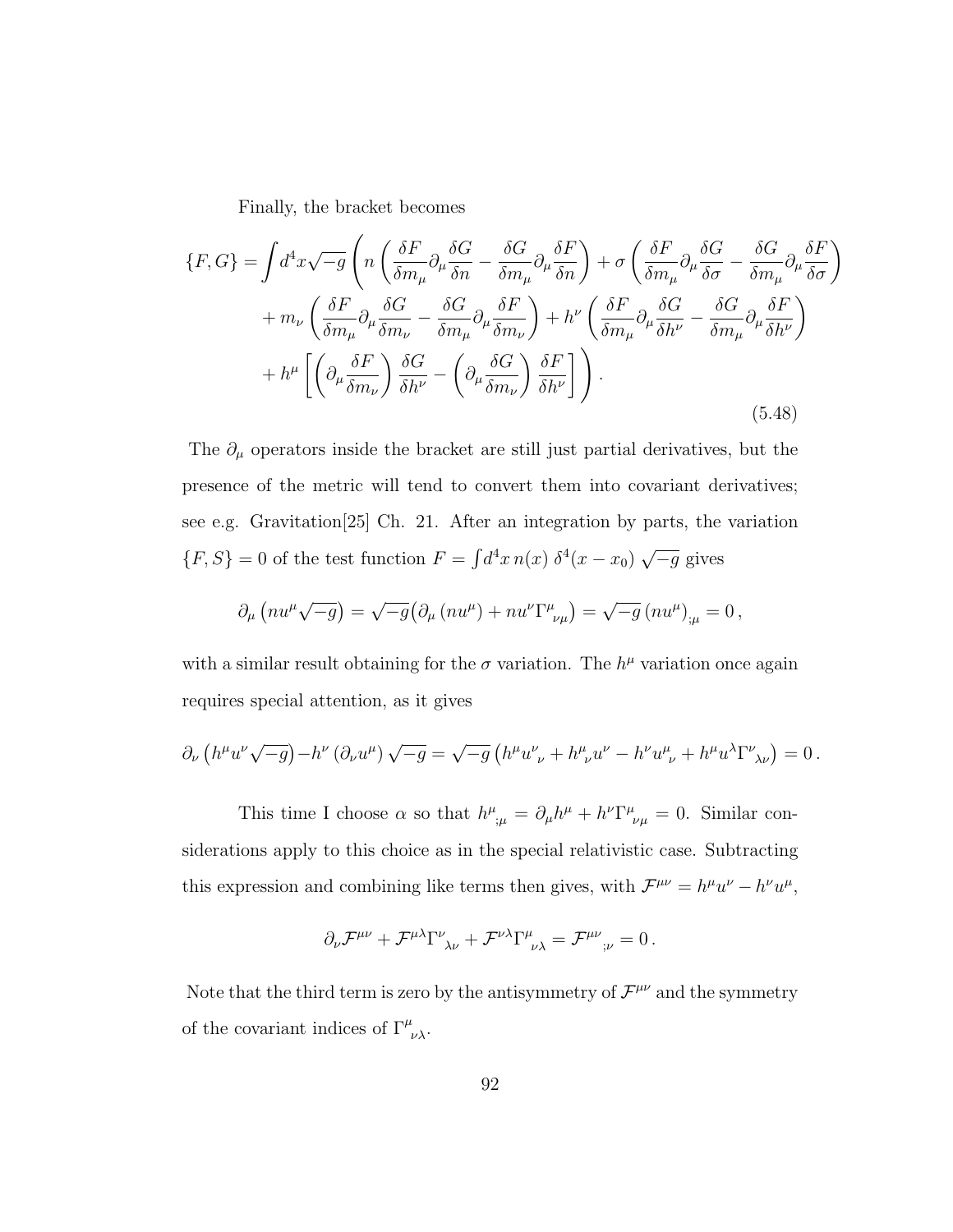Finally, one obtains the momentum equation [\(5.47\)](#page-99-0) by varying the test function  $F = \int d^4x \, g^{\mu\nu} m_\nu \delta^4(x - x_0)$ √  $\overline{-g}$ . This derivation is lengthy, and will only be summarized here: (1) the partial derivative terms appear, and combine, exactly as in the special-relativistic case; (2) the  $T^{\mu\lambda}\Gamma^\nu_{\phantom{\nu}\lambda\nu}$  terms come from taking the partial derivatives of  $\sqrt{-g}$ ; (3) the  $T^{\nu\lambda} \Gamma^{\mu}_{\nu\lambda}$  terms come from derivatives of extra factors of the metric  $g^{\mu\nu}$ , some of which come from its inclusion in the test function, others of which come from  $\delta S/\delta h^{\mu} = g_{\mu\nu}b^{\nu}$ .

I conclude with two important notes. First, while I constructed the above formalism to handle curved spacetimes, it also applies to flat spacetimes with arbitrary coordinate systems, such as cylindrical, spherical, or toroidal coordinates. The nonrelativistic version may be generalized the same way (altering volumes  $d^3x$  to proper volumes  $\sqrt{g}d^3x$ ), thus solving the problem of MHD coordinate changes in a pleasingly general way. Second, I emphasize that this formulation requires a predetermined spacetime, as including a dynamic  $g^{\mu\nu}$  breaks the Jacobi identity for the bracket [\(5.48\)](#page-100-0). I hope that such a dynamic spacetime can be incorporated into future work.

# 5.4 Degeneracy, symmetry and gauge in Hamiltonian MHD

Now I consider various issues pertaining to degeneracy. In the first section I obtain Casimir invariants, showing that the action  $S$  is not unique. Then I further explore the noninvertibility of the transformations from  $(u^{\mu}, b^{\mu})$ to  $(m^{\mu}, h^{\mu})$ . Here we will see that there is a consequence of a one parameter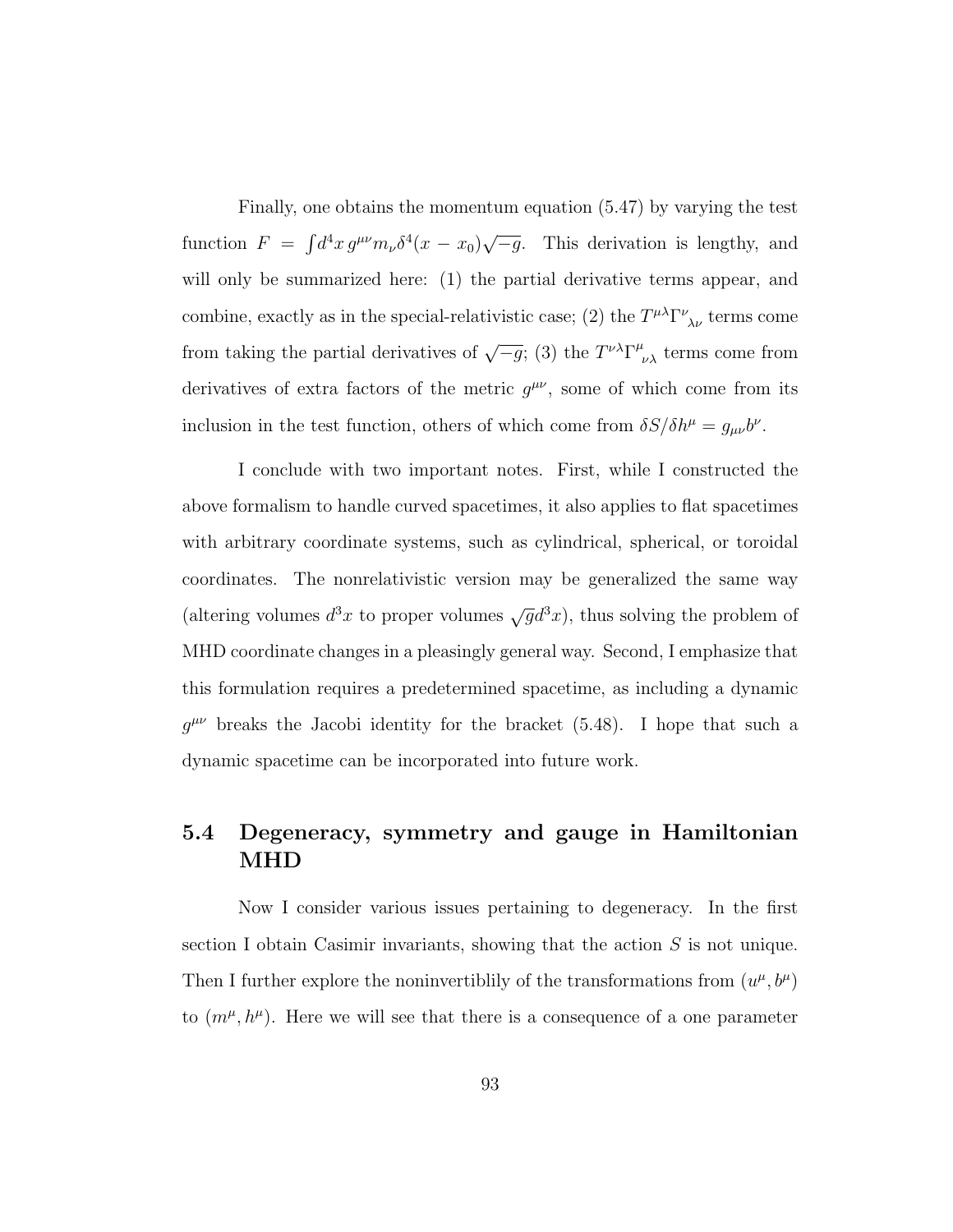symmetry, providing an analog of Goldstone's theorem. Finally, in the last section I discuss the how the condition divergence-free condition on  $h^{\mu}$  can be constructed for any problem in terms of Φ.

#### <span id="page-102-0"></span>5.4.1 Casimirs and degeneracy

As noted in a previous section, the covariant Poisson bracket possesses degeneracy and associated Casimirs. A functional  $C$  is a Casimir if it satisfies

<span id="page-102-1"></span>
$$
\{F, C\} = 0 \qquad \forall \ F. \tag{5.49}
$$

Equation [\(5.49\)](#page-102-1) should not be confused with the variational principle of [\(5.15\)](#page-85-0),  $\{F,S\}=0$  for all functionals  $F,$  for the former is an aspect of the bracket alone, and provides no equations of motion. Because of the definition of  $C$ , the action S is not unique and can be replaced by  $S + C$  for any Casimir C.

Turning to the task of finding Casimirs, I use [\(5.49\)](#page-102-1) to provide functional equations for the Casimirs. Although difficult to solve in general, some explicit solutions can be found, facilitated by knowledge of Casimirs for nonrelativistic MHD[\[26,](#page-178-3) [2\]](#page-175-0). First, it is easy to obtain a family of what are called the entropy Casimirs,

$$
C_s = \int d^4x \, n f(\sigma/n)
$$

where  $f$  is an arbitrary function. In the nonrelativistic case this is a generalization of the total entropy, for if  $f = \sigma/n$  and  $\sigma$  is the entropy per unit volume then  $\int d^3x \, nf(\sigma/n) = \int d^3x \, \sigma$  is the total integrated entropy.

Next I seek a Casimir that is a relativistic version of the cross helicity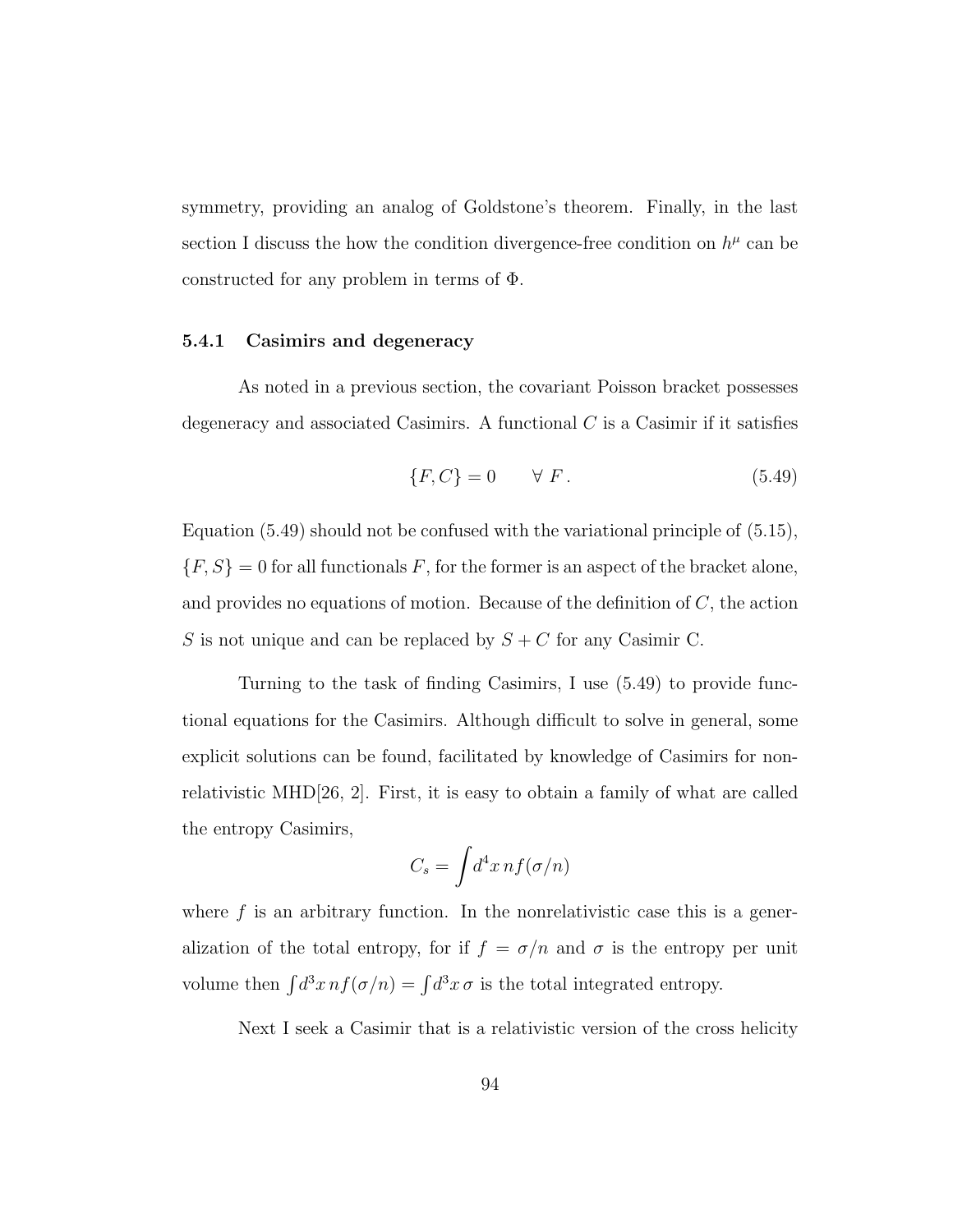$\int d^3x \mathbf{v} \cdot \mathbf{B}$ . For nonrelativistic MHD invariance of cross helicity requires a barotropic equation of state and  $\nabla \cdot \mathbf{B} = 0$ , so I make analogous assumptions here. I assume  $\rho$  has no dependence on  $\sigma$  and the analog of  $\nabla \cdot \mathbf{B} = 0$  is made manifest by introducing the the antisymmetric 'potential' defined by

<span id="page-103-0"></span>
$$
h^{\mu} = \partial_{\gamma} A^{\gamma \mu} \,. \tag{5.50}
$$

ensuring that  $\partial_{\mu}h^{\mu} = 0$ . Using [\(5.50\)](#page-103-0), the functional chain rule implies

<span id="page-103-1"></span>
$$
\frac{\delta F}{\delta A^{\gamma \mu}} = -\partial_{\gamma} \frac{\delta F}{\delta h^{\mu}} \tag{5.51}
$$

as shown earlier in Sec. [5.3.2.](#page-95-1) With [\(5.51\)](#page-103-1) the terms of the bracket of [\(5.32\)](#page-91-1) involving  $h^{\mu}$  take on a simplified form. For example, I have

$$
h^\nu \frac{\delta F}{\delta m_\mu} \partial_\mu \frac{\delta F}{\delta \beta^\nu} = - h^\nu \frac{\delta F}{\delta m_\mu} \frac{\delta F}{\delta A^{\mu\nu}} \,,
$$

and similarly for the remaining terms. When written this way it is easy to show that the following generalization of the cross helicity is a Casimir:

<span id="page-103-2"></span>
$$
C_{ch} = \int d^4x \, \frac{m_\mu}{n} \, \partial_\gamma A^{\gamma \mu} = \int d^4x \, \frac{m_\mu h^\mu}{n}, \tag{5.52}
$$

This Casimir only exists for the case of divergence-free  $h^{\mu}$ . Observe that on the constraint  $u_{\lambda}u^{\lambda} = 1$ , the integrand of [\(5.52\)](#page-103-2) can be written as  $m_{\mu}\partial_{\gamma}A^{\gamma\mu}/n =$  $m_{\mu}h^{\mu}/n = \alpha(p+\rho)/n$ , which follows from [\(5.20\)](#page-87-0). Since  $\alpha$  does not exist in the original  $(u^{\mu},b^{\mu})$  theory, this Casimir is a quantity tied to the Covariant bracket theory in terms of  $(m^{\mu}, h^{\mu})$ .

One also expects the existence of a magnetic helicity Casimir, but the nature of linking in four dimensions makes the situation complicated. Relativistic generalizations of magnetic helicity have been found in Refs. [\[39,](#page-179-2) [14\]](#page-176-1),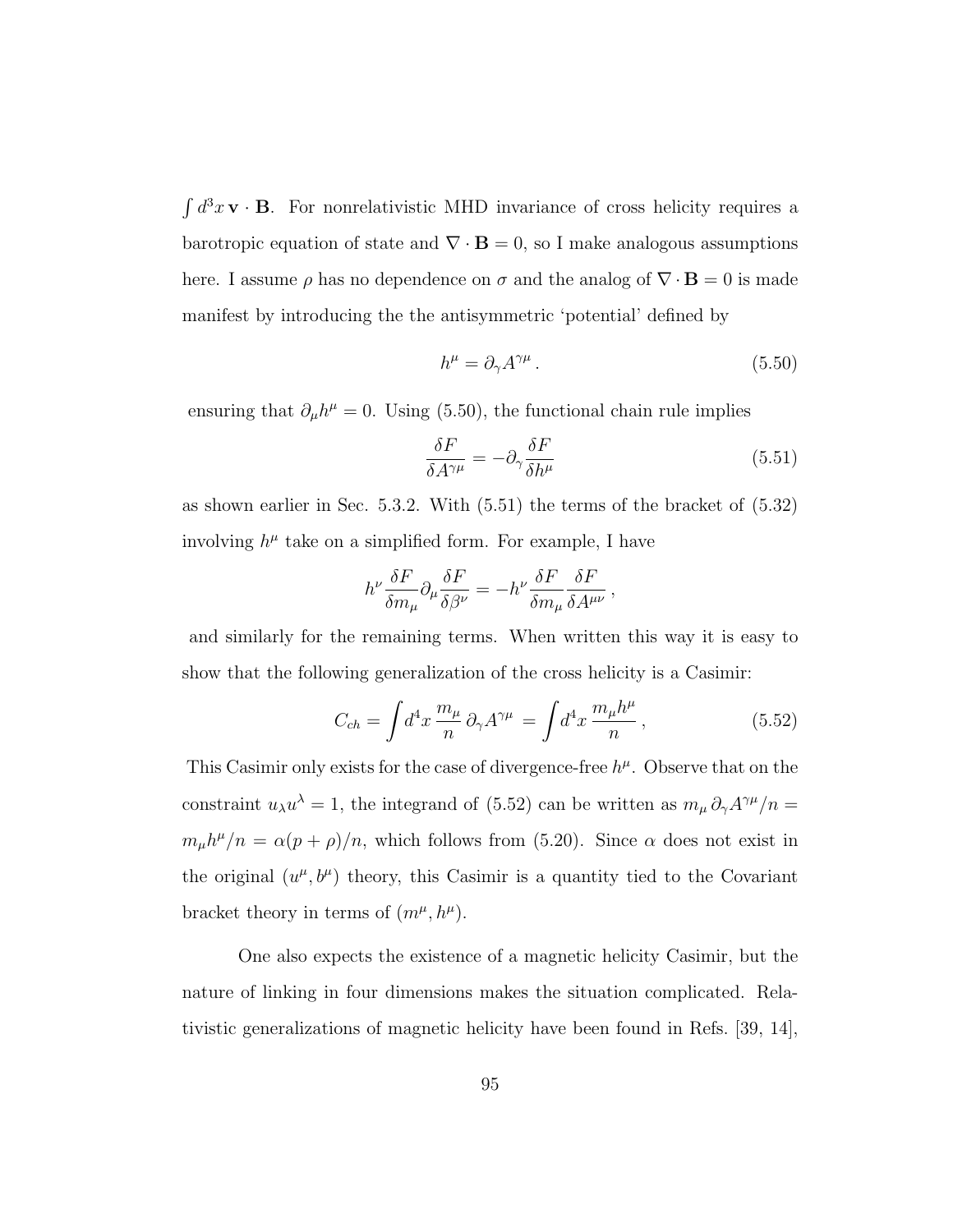but I have yet to demonstrate that a quantity like either of these is in fact a Casimir. I also anticipate the existence of additional Casimirs that are generalizations of the nonrelativistic ones found in Refs. [\[37,](#page-179-3) [36\]](#page-179-4), but a full discussion of Casimirs will await a future publication.

#### 5.4.2 Gauge degeneracy

In an earlier section I gave an example that shows Eqs. [\(5.23\)](#page-87-2) are not invertible. This lack of invertibility, which arises from the gauge freedom associated with  $\alpha$ , can be understood in greater generality.

Because the degeneracy is not associated with the thermodynamic variables  $\rho$  and  $\sigma$ , I remove them by introducing the following scaled variables:

$$
h = (\sqrt{p+\rho}) \bar{h}, \quad m = (p+\rho) \bar{m}, \quad b = (\sqrt{p+\rho}) \bar{b}, \quad u = \bar{u}, \quad \alpha = (\sqrt{p+\rho}) \bar{\alpha},
$$

In terms of these variables [\(5.23\)](#page-87-2) becomes

<span id="page-104-1"></span>
$$
\bar{\Phi} = \bar{M}^{-1} \cdot \bar{\Psi} \tag{5.53}
$$

with

<span id="page-104-0"></span>
$$
\bar{M}^{-1} = \frac{1}{\bar{\mu}} \begin{bmatrix} 1 & -\bar{\alpha} \\ -\bar{\alpha} & \bar{\mu} + \bar{\alpha}^2 \end{bmatrix}, \qquad \bar{M} = \begin{bmatrix} \bar{\mu} + \bar{\alpha}^2 & \bar{\alpha} \\ \bar{\alpha} & 1 \end{bmatrix}, \qquad (5.54)
$$

and  $\bar{\Phi} = (\bar{u}, \bar{b})$ ,  $\bar{\Psi} = (\bar{m}, \bar{h})$ . The quantity  $\bar{\mu} \equiv 1 - \bar{h}^2$  is a normalized  $\mu$ , and the quantity  $\bar{\alpha}$  satisfies  $\bar{\alpha} = \bar{m}_{\nu} \bar{h}^{\nu} = \bar{u}_{\nu} \bar{h}^{\nu}$ . Varying [\(5.53\)](#page-104-1) gives

$$
\delta\bar\Phi=\bar M^{-1}\!\cdot\delta\bar\Psi+\frac{\partial\bar M^{-1}}{\partial\bar\alpha}\cdot\bar\Psi\,\delta\bar\alpha+\frac{\partial\bar M^{-1}}{\partial\bar\mu}\cdot\bar\Psi\,\delta\bar\mu\,.
$$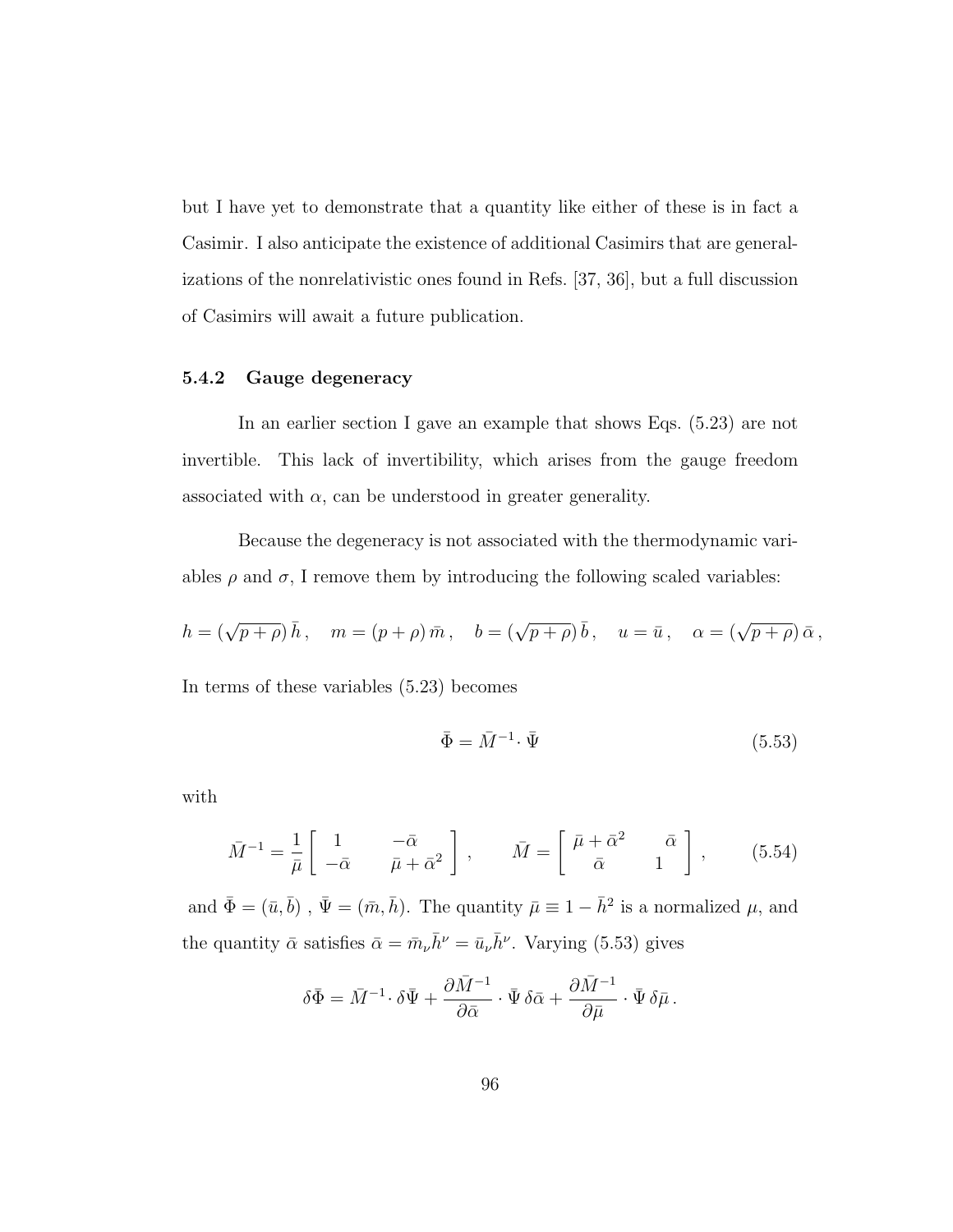Degeneracy follows if I can find a nonzero  $\delta \bar{\Psi}$  giving  $\delta \bar{\Phi} = 0$ . Such would be given by

<span id="page-105-0"></span>
$$
\delta\bar{\Psi} = -\bar{M} \cdot \frac{\partial \bar{M}^{-1}}{\partial \bar{\alpha}} \cdot \bar{\Psi} \, \delta\bar{\alpha} - \bar{M} \cdot \frac{\partial \bar{M}^{-1}}{\partial \bar{\mu}} \cdot \bar{\Psi} \, \delta\bar{\mu}
$$
\n
$$
= -\bar{M} \cdot \frac{\partial \bar{M}^{-1}}{\partial \bar{\alpha}} \cdot M \cdot \bar{\Phi} \, \delta\bar{\alpha} - \bar{M} \cdot \frac{\partial \bar{M}^{-1}}{\partial \bar{\mu}} \cdot M \cdot \bar{\Phi} \, \delta\bar{\mu}
$$
\n
$$
= \frac{\partial \bar{M}}{\partial \bar{\alpha}} \cdot \bar{\Phi} \, \delta\bar{\alpha} + \frac{\partial \bar{M}}{\partial \bar{\mu}} \cdot \bar{\Phi} \, \delta\bar{\mu}
$$
\n
$$
= \delta\bar{\alpha} \left[ \begin{array}{cc} 2\bar{\alpha} & 1 \\ 1 & 0 \end{array} \right] \cdot \bar{\Phi} + \delta\bar{\mu} \left[ \begin{array}{cc} 1 & 0 \\ 0 & 0 \end{array} \right] \cdot \bar{\Phi}. \tag{5.55}
$$

Thus from [\(5.55\)](#page-105-0),  $\delta \bar{m}^{\nu} = (2 \bar{\alpha} \bar{u}^{\nu} + \bar{b}^{\nu}) \delta \bar{\alpha} + \bar{u}^{\nu} \delta \bar{\mu}$  and  $\delta \bar{h}^{\nu} = \bar{u}^{\nu} \delta \bar{\alpha}$ . Using  $\delta \bar{\mu} = -2\bar{h}^{\nu} \delta \bar{h}_{\nu} = -2\bar{h}^{\nu} \bar{u}_{\nu} \delta \bar{\alpha} = -2\bar{\alpha} \delta \bar{\alpha}$ , the two conditions imposed by [\(5.55\)](#page-105-0) are

<span id="page-105-2"></span>
$$
\delta \bar{h}^{\nu} = \bar{u}^{\nu} \, \delta \bar{\alpha} \qquad \text{and} \qquad \delta \bar{m}^{\nu} = \bar{b}^{\nu} \, \delta \bar{\alpha} \,, \tag{5.56}
$$

reiterating my earlier point that  $\alpha$  can vary while leaving  $u^{\mu}$  and  $b^{\mu}$  unchanged.

In terms of the scaled variables the action becomes

<span id="page-105-1"></span>
$$
S[n, \sigma, \bar{m}, \bar{h}] = \frac{1}{2} \int d^4x \left( \frac{p + \rho}{\bar{\mu}} \left( \bar{m}_{\lambda} \bar{m}^{\lambda} - \left( \bar{h}_{\lambda} \bar{m}^{\lambda} \right)^2 \right) + p - \rho \right). \tag{5.57}
$$

Now if I consider variation of the integrand of [\(5.57\)](#page-105-1) with variations given by [\(5.56\)](#page-105-2), and restrict to the constraint  $u_{\mu}u^{\mu} = 1$  as given by the scaled version of [\(5.27\)](#page-89-0), then the action is easily seen to be invariant. Using the scaled action in the form of  $(5.26)$ , the integrand becomes upon variation  $(p+$  $\rho$ )( $\bar{u}_{\lambda}\delta\bar{m}^{\lambda}+\bar{b}_{\lambda}\delta\bar{h}^{\lambda}+\bar{h}_{\lambda}\delta\bar{h}^{\lambda}-\bar{\alpha}\delta\bar{\alpha}$ , which vanishes upon insertion of [\(5.56\)](#page-105-2), with the first two terms vanishing individually because  $\bar{u}_{\lambda}b^{\lambda} = 0$ . Thus, degeneracy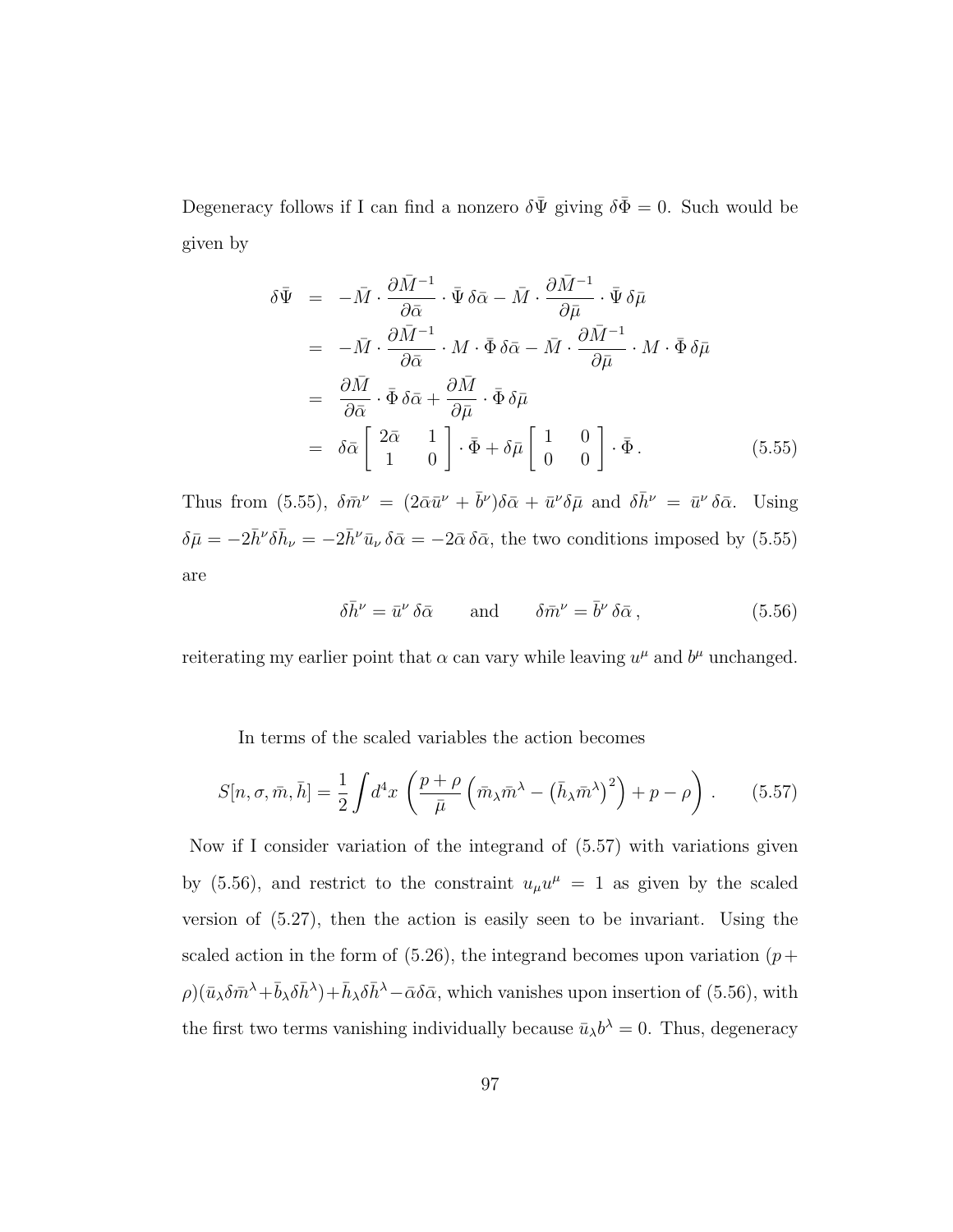appears as one transitions from [\(5.18\)](#page-86-0) to [\(5.19\)](#page-86-0). I add that in scaled variables  $\mathcal{F} \sim \bar{u}^{\mu} \bar{b}^{\nu} - \bar{b}^{\mu} \bar{u}^{\nu} \sim \bar{u}^{\mu} \bar{h}^{\nu} - \bar{h}^{\mu} \bar{u}^{\nu}$ ; thus, at fixed  $\bar{u}^{\mu}$ ,  $\delta \mathcal{F} \sim \bar{u}^{\mu} \delta \bar{h}^{\nu} - \delta \bar{h}^{\mu} \bar{u}^{\nu} = 0$ .

As a consequence of this added degeneracy, the system now possesses an additional symmetry, for one can add to  $\alpha$  any solution  $\alpha^*$  of the continuity equation  $(\alpha^* u^{\mu})_{,\mu} = 0$  while leaving the dynamics unchanged. I hope to explore the consequences of this new symmetry in future work.

This degeneracy is related to an the adaptation of Goldstone's theorem[\[35,](#page-179-5) [34,](#page-179-6) [33,](#page-178-5) [11\]](#page-176-2) described in Ref. [\[29\]](#page-178-6), where it was proven in the context of degenerate Poisson brackets with Casimir invariants that nonrelativistic Alfvén waves are associated with degeneracy can be thought of as an analog of Goldstone modes. A similar interpretation arises here in this covariant relativistic MHD setting, but discussion is beyond the scope of the present work.

#### 5.4.3 Setting the gauge

Given a relativistic MHD problem posed in terms of  $(u^{\mu}, b^{\mu})$ , I must determine the associated problem in terms of  $(m^{\mu}, h^{\mu})$ , and this requires the determination of  $\alpha$ , which amounts to setting the gauge so that  $\partial_{\mu}h^{\mu} = 0$ . Since this idea sits at the crux of the formalism, I will explain it is some detail.

Posing a relativistic MHD problem requires one specify  $(u^{\mu}, b^{\mu})$  as well as n and  $\sigma$  on a space-like 3-volume,  $\Omega \subset \mathcal{D}$ , where is  $\mathcal D$  is the four-dimensional space-time. In addition, a physical problem will have the initial conditions satisfy  $u_{\lambda}u^{\lambda} = 1$  and  $u_{\lambda}b^{\lambda} = 0$ . Using  $u^{\alpha}\partial_{\alpha} = \partial/\partial\tau$  where  $\tau$  is the proper time,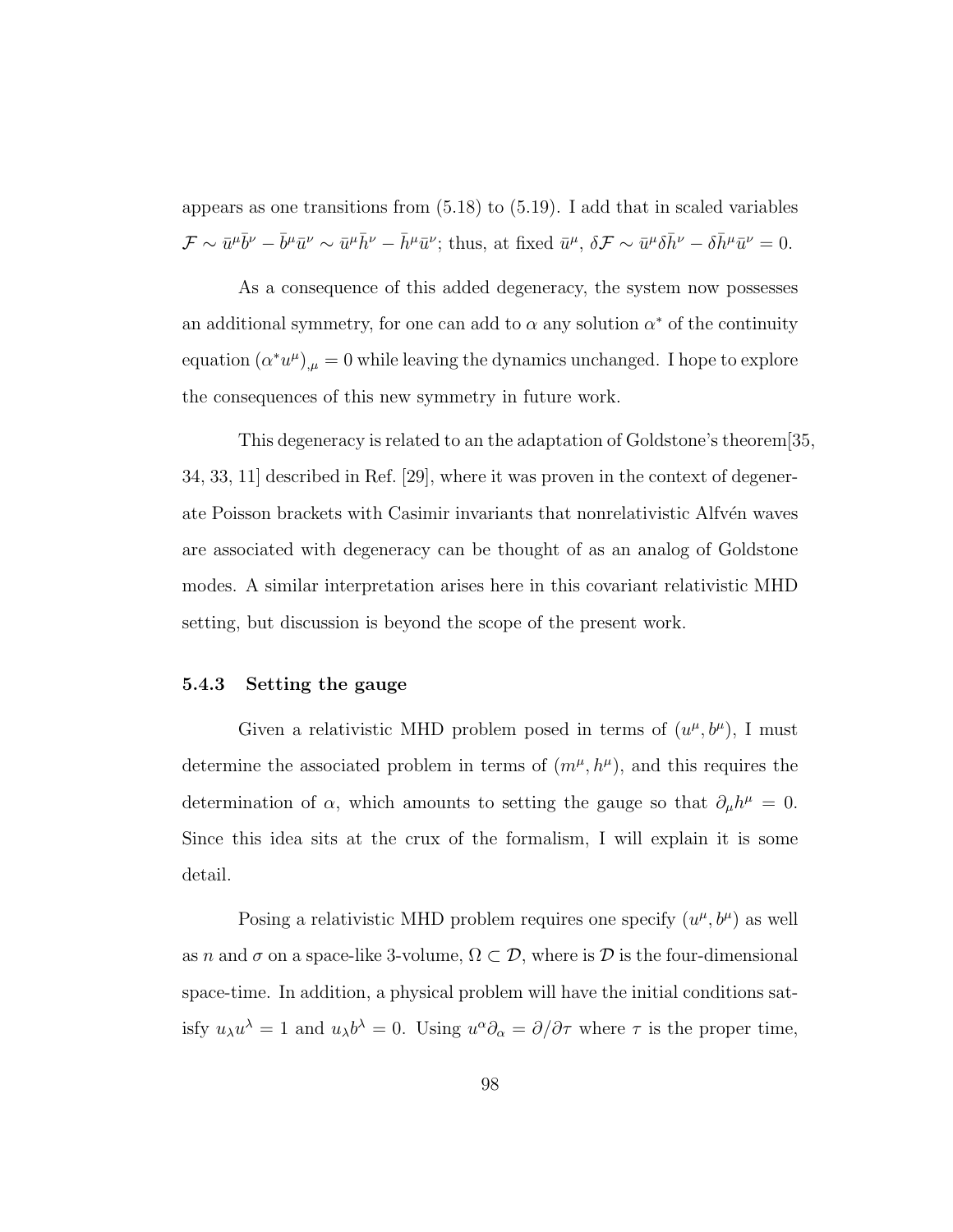one can choose  $\tau = 0$  to correspond to the state specified on  $\Omega$  and then propagate values off of  $\Omega$  by using the equations of motion to determine  $\partial b^{\mu}/\partial \tau$ ,  $\partial u^{\mu}/\partial \tau$ ,  $\partial n/\partial \tau$ , and  $\partial \sigma/\partial \tau$  at  $\tau = 0$ . This is, in essence, the standard scenario for a Cauchy problem and many references for both MHD and relativistic fluids (e.g., Refs. [\[16,](#page-176-3) [3\]](#page-175-1)) describe this in detail. One can imagine an exotic flow in which there exist spacetime points not connected to  $\Omega$  by any flow lines; however, a modest boundedness condition excludes such cases.

The present situation is complicated by the fact that given  $b^{\mu}$  on  $\Omega$  at  $\tau = 0$  I must also have that  $\partial_{\mu}h^{\mu} = 0$  for all time, in order for the  $(m^{\mu}, h^{\mu})$ dynamics to coincide with the physical  $(u^{\mu}, b^{\mu})$  dynamics. Fortunately,  $\partial_{\mu}h^{\mu} =$ 0 is maintained in time if it is initially true on  $\Omega$ . To see this I act on [\(5.33\)](#page-91-0) with  $\partial_{\mu}$  and obtain  $\partial_{\nu}(u^{\nu}\partial_{\mu}h^{\mu}) = u^{\nu}\partial_{\nu}(\partial_{\mu}h^{\mu}) + (\partial_{\nu}u^{\nu})(\partial_{\mu}h^{\mu}) = 0$  or

<span id="page-107-0"></span>
$$
\frac{\partial(\partial_{\mu}h^{\mu})}{\partial \tau} + (\partial_{\nu}u^{\nu})(\partial_{\mu}h^{\mu}) = 0, \qquad (5.58)
$$

an equation that is analogous to [\(2.29\)](#page-34-0) for nonrelativistic MHD. From [\(5.58\)](#page-107-0), one concludes that if  $\partial_\mu h^\mu = 0$  on  $\Omega$  at  $\tau = 0$ , then  $\partial_\mu h^\mu$  remains zero for all time. Thus, one can solve the  $(m_{\mu}, h_{\mu})$  equations and uniquely obtain the  $(u_{\mu}, b_{\mu})$  via  $(5.23)$  – provided one can 'set the gauge', i.e., find an  $\alpha$  such that  $\partial_{\mu}h^{\mu} = 0$  on  $\Omega$  at  $\tau = 0$  consistent with the  $(u^{\mu}, b^{\mu}, n, \sigma)$  of the posed problem.

I will first consider a special example of setting the gauge, corresponding to the case described at the end of a prior section. We are given the MHD problem with initial conditions  $\mathbf{v}(0,\mathbf{x}) \equiv 0$ , i.e.,  $u^{\mu}(0,\mathbf{x}) = (1,\mathbf{0})$  and  $b^{\mu}(0,\mathbf{x}) =$  $(0, \mathbf{B}(0, \mathbf{x}))/$ √  $4\pi$  on the space-like 3-volume  $\Omega$  with coordinates **x**, and we wish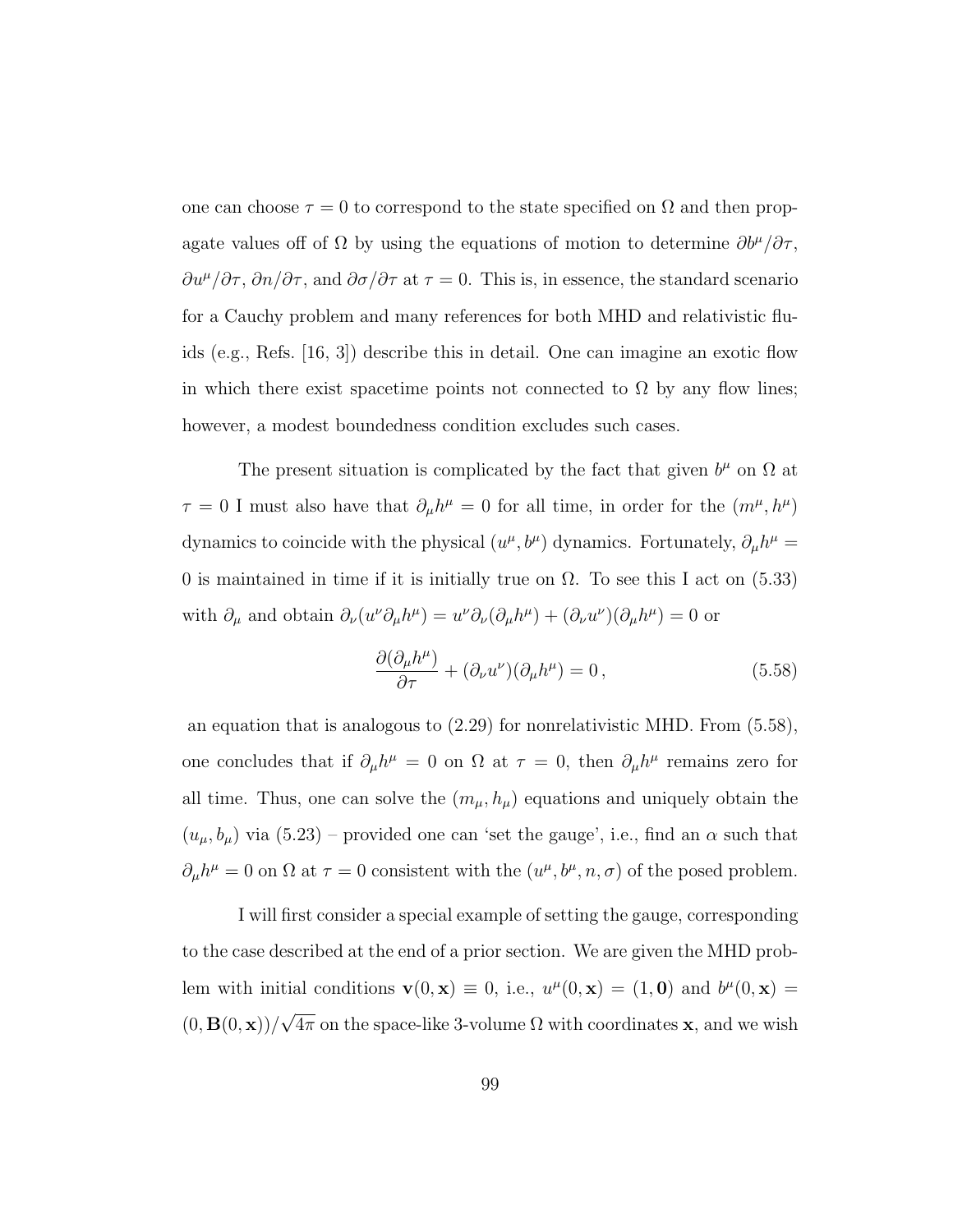to obtain an  $h^{\mu}(0, \mathbf{x}) = (\alpha, \mathbf{B})$ √  $\overline{4\pi}$ ) and  $m_{\mu}(0, \mathbf{x}) = (p + \rho + B^2/4\pi, \alpha \mathbf{B})$ √  $4\pi)$ such that  $\partial_{\mu}h^{\mu}(0, \mathbf{x}) = 0$ . Denoting  $\partial_{0}\alpha = \alpha_{t}$ , etc., gives the condition

<span id="page-108-0"></span>
$$
0 = \partial_{\mu} h^{\mu}(0, \mathbf{x}) = \frac{1}{\sqrt{4\pi}} \left( \gamma_t \mathbf{v} \cdot \mathbf{B} + \gamma \mathbf{v}_t \cdot \mathbf{B} + \gamma \mathbf{v} \cdot \mathbf{B}_t + \alpha_t \sqrt{4\pi} \right) + \nabla \cdot \mathbf{h}, \tag{5.59}
$$

where **h** is the spatial part of  $h^{\mu}$ . Evaluating [\(5.59\)](#page-108-0) on the initial condition gives

$$
0 = \mathbf{v}_t \cdot \mathbf{B}(0, \mathbf{x}) + \alpha_t(0, \mathbf{x})\sqrt{4\pi} + \nabla \cdot \mathbf{B}(0, \mathbf{x}),
$$

whence, with  $\nabla \cdot \mathbf{B}(0, \mathbf{x}) = 0$ , I conclude that

<span id="page-108-1"></span>
$$
0 = \mathbf{v}_t \cdot \mathbf{B}(0, \mathbf{x}) + \alpha_t(0, \mathbf{x})\sqrt{4\pi} = -\frac{1}{\rho}\nabla p \cdot \mathbf{B}(0, \mathbf{x}) + \alpha_t(0, \mathbf{x})\sqrt{4\pi}
$$
 (5.60)

where in [\(5.60\)](#page-108-1) the MHD equations have been used to make the time derivatives consistent with the initial conditions on  $\Omega$ , i.e.,  $\alpha_t(0, \mathbf{x}) = (\sqrt{4\pi}\rho)^{-1} \nabla p$ . **B**(0, x) will assure  $\partial_{\mu}h^{\mu} = 0$  for all time. Observe,  $\alpha(0, x)$  has not been specified – I am free to chose it as we please, but in doing so I will obtain different initial conditions  $m^{\mu}(0, \mathbf{x})$  and  $h^{\mu}(0, \mathbf{x})$  and these can be chosen for convenience. One only needs to know that there exists an  $\alpha_t(0, \mathbf{x})$  that makes  $\partial_\mu h^\mu(0, \mathbf{x}) = 0$ , for then it will remain so for all time. Finally, if I solve the equations for  $m^{\mu}$  and  $h^{\mu}$  and obtain their values at any later time, insert them into [\(5.23\)](#page-87-0), then values of  $u^{\mu}$  and  $b^{\mu}$  thus obtained are solutions of the relativistic MHD equations.

Now let us consider the general case, beginning with the expression

<span id="page-108-2"></span>
$$
\partial_{\mu}h^{\mu} = \partial_{\mu}b^{\mu} + \partial_{\mu}(\alpha u^{\mu}) = \partial_{\mu}b^{\mu} + \partial_{\mu}(\alpha n u^{\mu}/n) = \partial_{\mu}b^{\mu} + n \frac{\partial}{\partial \tau} \left(\frac{\alpha}{n}\right) \tag{5.61}
$$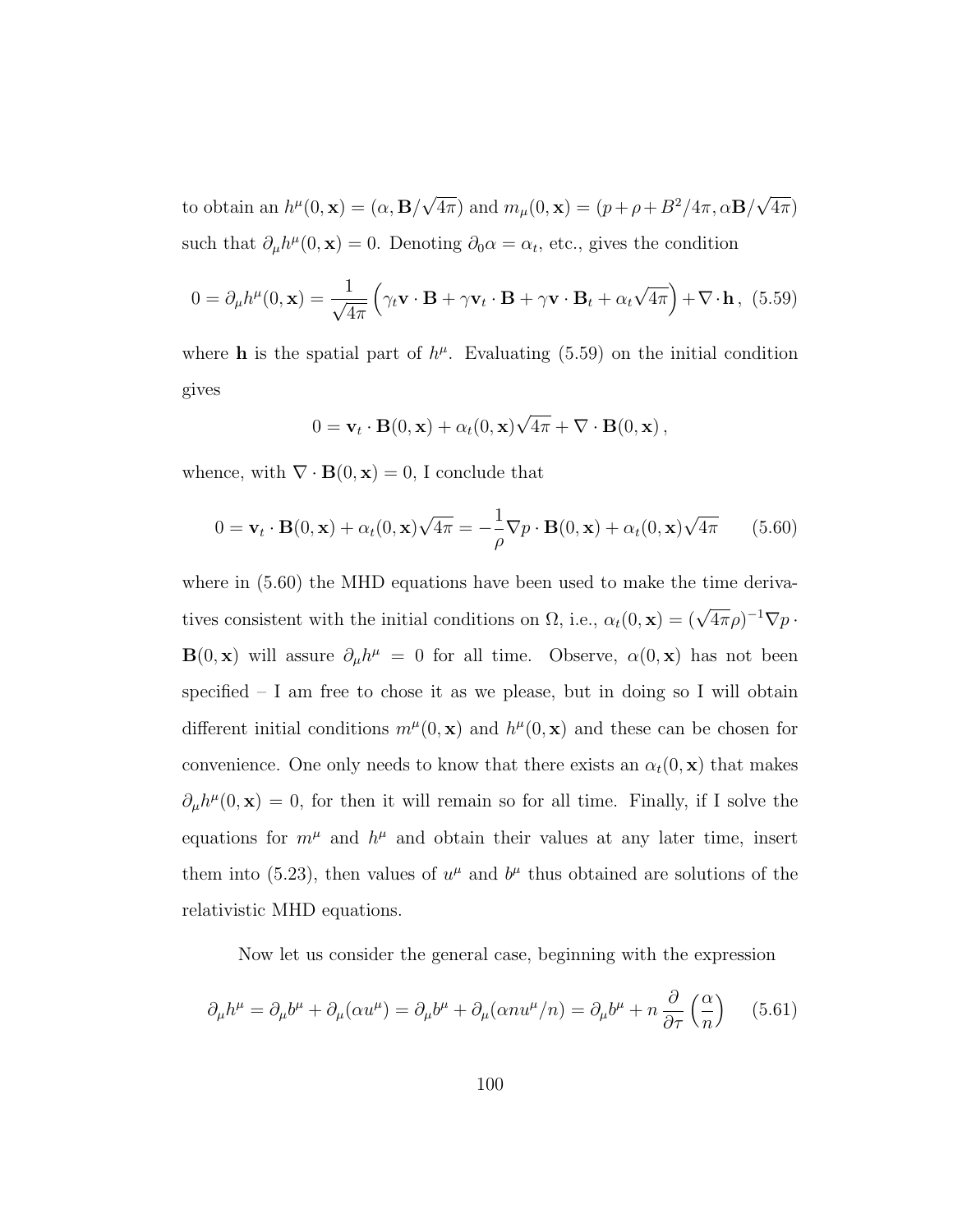where the last equality follows from [\(5.7\)](#page-82-0). Upon contracting  $\partial_{\nu} (b^{\mu}u^{\nu} - u^{\mu}b^{\nu}) =$ 0 with  $u_{\mu}$  I obtain

<span id="page-109-0"></span>
$$
\partial_{\nu}b^{\nu} = u_{\nu}\frac{\partial b^{\nu}}{\partial \tau} = -b^{\nu}\frac{\partial u_{\nu}}{\partial \tau}.
$$
\n(5.62)

Consequently, [\(5.61\)](#page-108-2) and [\(5.62\)](#page-109-0) imply

<span id="page-109-1"></span>
$$
\frac{\partial \alpha}{\partial \tau} - \frac{\alpha}{n} \frac{\partial n}{\partial \tau} = b^{\nu} \frac{\partial u_{\mu}}{\partial \tau}.
$$
 (5.63)

As stated above, a requisite condition for solving the Cauchy problem is that  $\partial n/\partial \tau$  and  $\partial u^{\mu}/\partial \tau$  be given in terms of all variables and their spatial derivatives. Thus on  $\Omega$ , [\(5.63\)](#page-109-1) provides a constraint involving  $\alpha$  and  $\partial \alpha/\partial \tau$  and any consistent choice for these quantities is sufficient to set the gauge. Different choices for  $\alpha$  will give different initial conditions for the  $(m^{\mu}, h^{\mu})$  dynamics, in agreement with  $(5.20)$ , but the corresponding  $(u^{\mu}, b^{\mu})$  at any time will be solutions to the relativistic MHD equations. Also, if the initial conditions match, then the  $(m^{\mu}, h^{\mu})$  satisfy initially [\(5.27\)](#page-89-0) and the counterpart that arises from  $u_{\mu}b^{\mu} = 0$ , which from [\(5.23\)](#page-87-0) with [\(5.20\)](#page-87-1) is

$$
0 = \alpha m_{\mu} m^{\mu} + \alpha h_{\mu} h^{\mu} (\mu + \alpha^2) - m_{\mu} h^{\mu} (\mu + 2\alpha^2)
$$

which is automatically satisfied upon insertion of  $m_{\mu}m^{\mu}$  from [\(5.27\)](#page-89-0).

I close this discussion by considering a point that may cause confusion. Given  $(m^{\mu}, h^{\mu})$  on  $\Omega$  I can certainly calculate  $\nabla \cdot \mathbf{h}$ , and  $\partial h^0/\partial \tau$  will be determined by the equations of motion for  $(m^{\mu}, h^{\mu})$ . Thus, one may wonder how we are free to chose  $\alpha$  and  $\partial \alpha/\partial \tau$  to make  $\partial_{\mu}h^{\mu}=0$ . The answer lies in the fact that the  $(m^{\mu}, h^{\mu})$  system has a solution space that includes solutions that are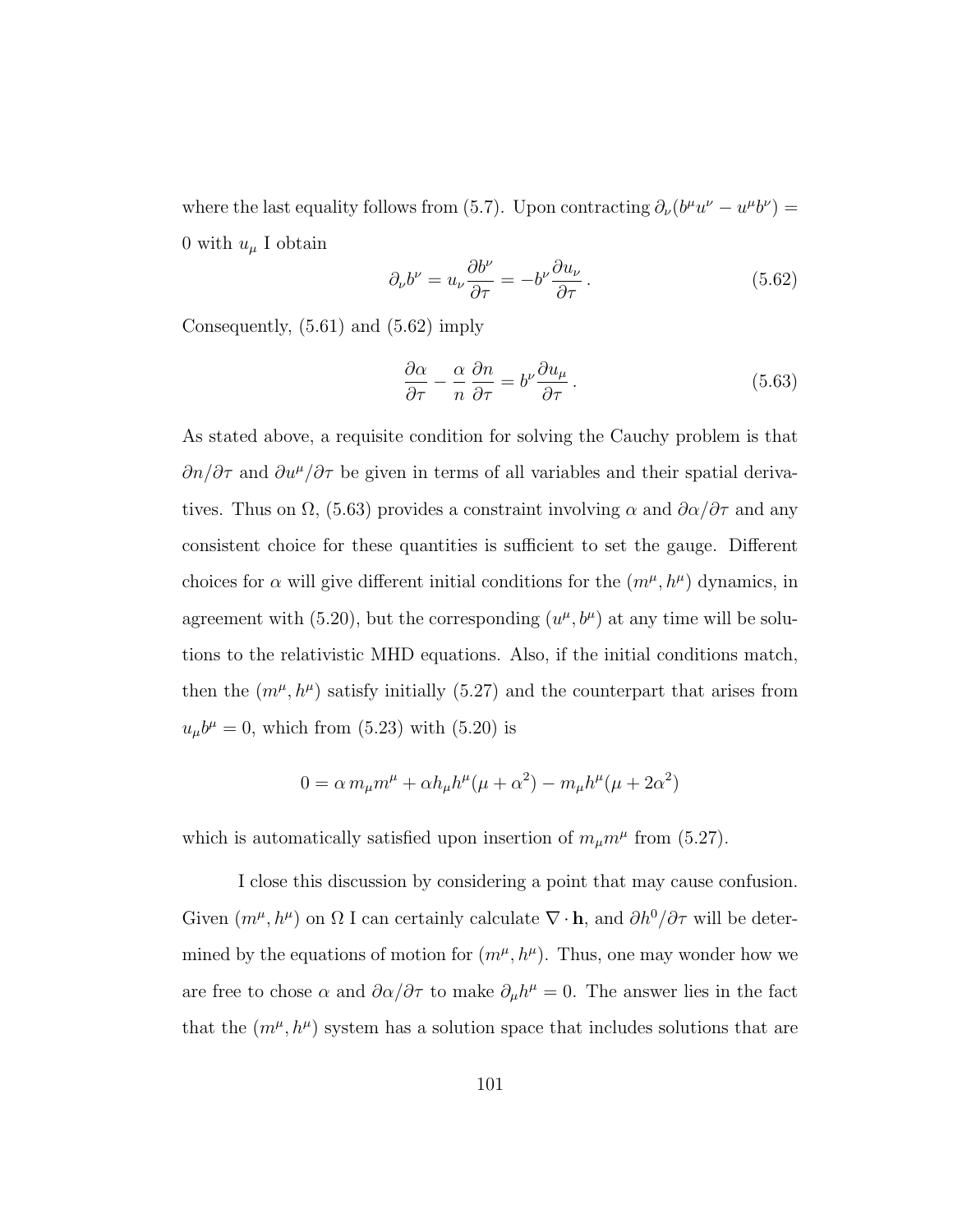not relativistic MHD solutions, and the procedure for picking the gauge selects out those that do indeed correspond – for these the two ways of determining  $\partial_{\mu}h^{\mu}$  are equivalent.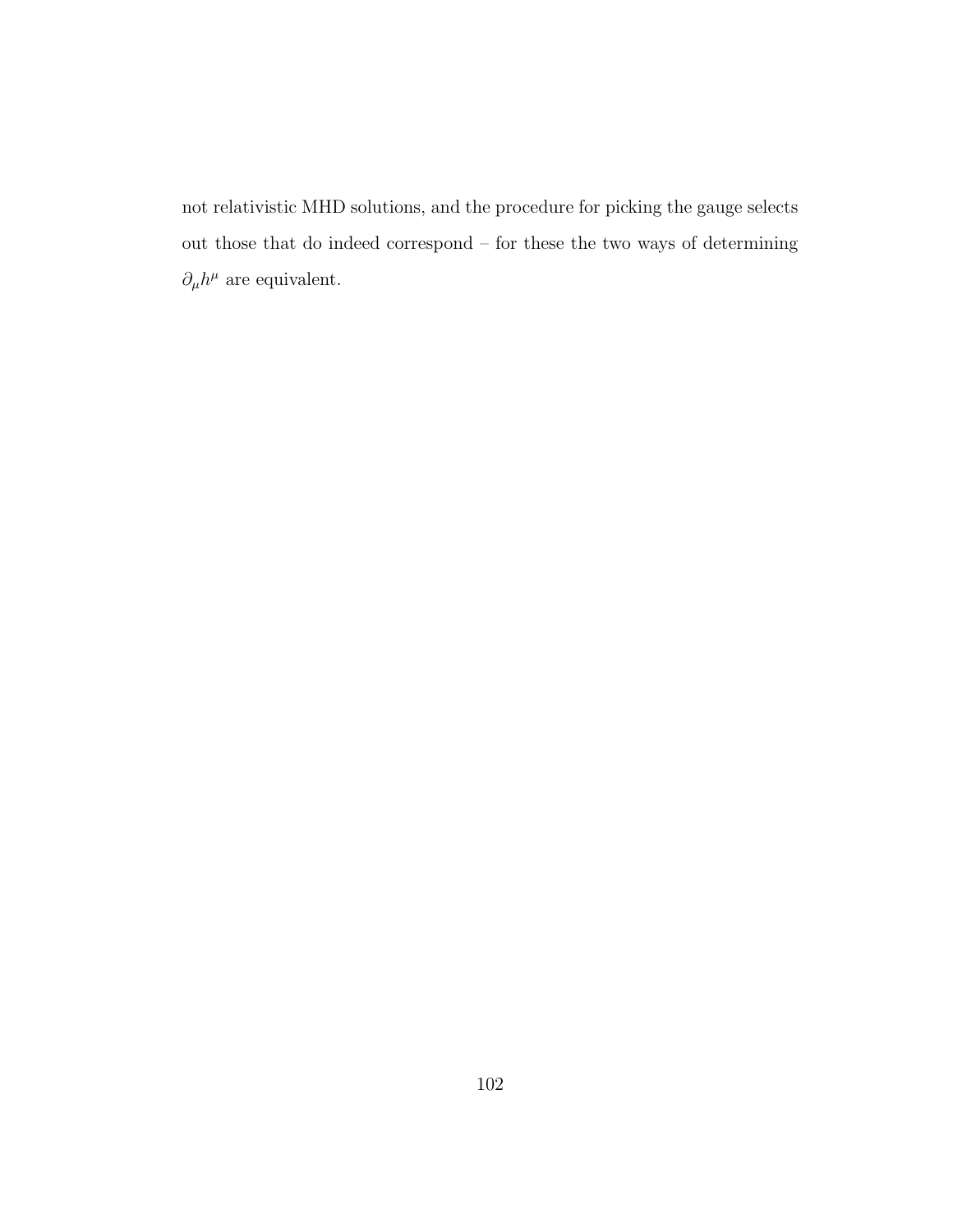## Chapter 6

# More on relativistic fluids and plasmas

This chapter covers further issues arising in relativistic fluids and plasmas. It begins by articulating the difference between Lagrangian and Eulerian coordinates, the origin of the noncanonical bracket of the previous chapter. In doing so it presents an action in Lagrangian coordinates, along the lines of the nonrelativistic ones presented in Chapter [3.](#page-53-0) I then follow with a derivation of the noncanonical bracket of relativistic MHD. Next follows an exposition of (one version of) the relativistic Navier-Stokes equation, laying out a method of putting such an equation into metriplectic form.

### 6.1 Lagrangian MHD action

The following two sections present my way of altering the approach of Kawazura et al. [\[14\]](#page-176-0) to be more closely related to the work I do in my own MHD paper [\[8\]](#page-176-1). One big change in this approach is that I use a fourdimensional label space, with proper time treated (until you're done with the variation) as a separate variable. One might object, since now I have two time variables, proper time and one of the components of the label space. However, using a three-dimensional label space (like KYF) implies a choice of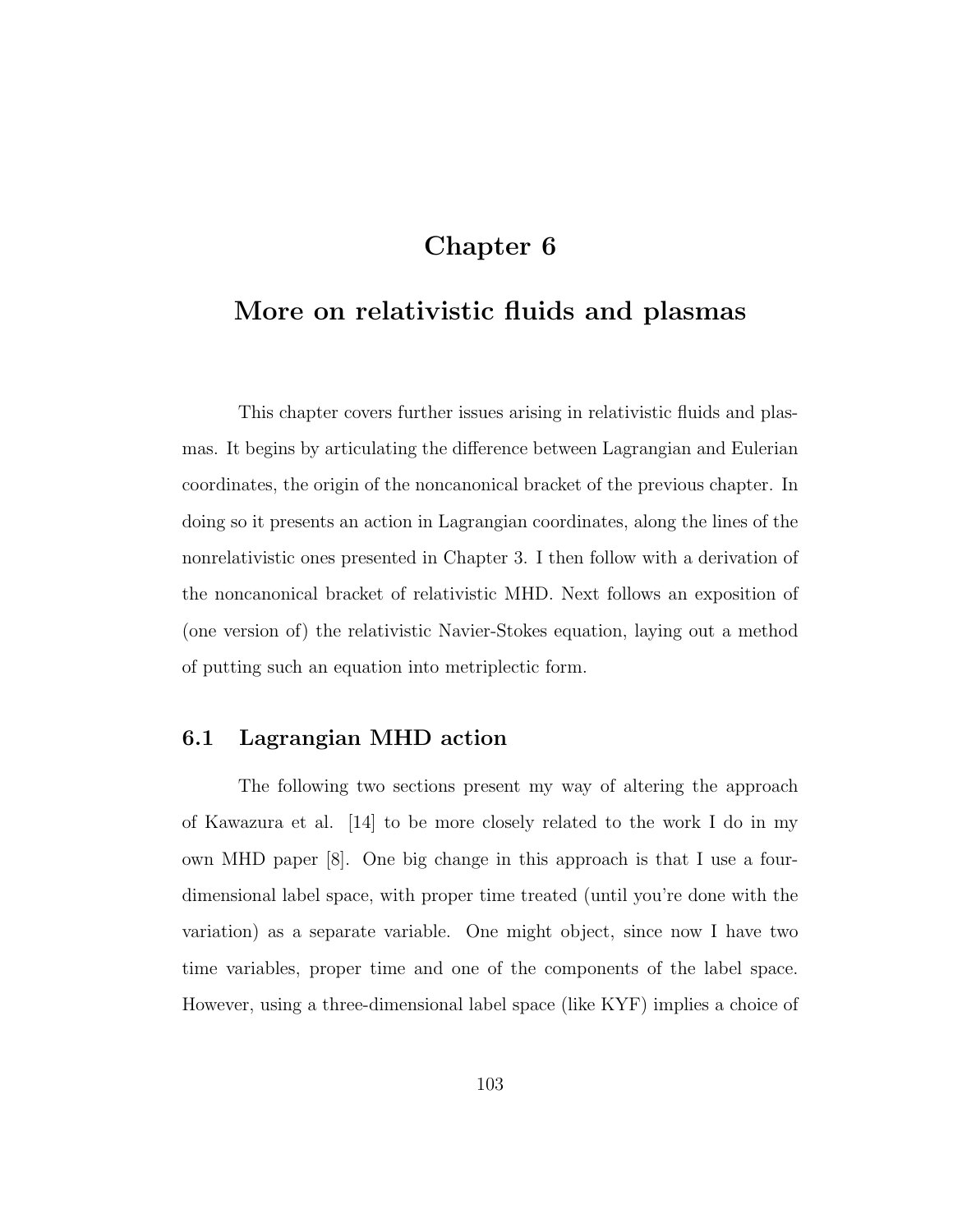reference frame for removing a time component. It may also involve assuming a Minkowskian label space, which is unnecessary. The other change in this approach is that I derive the transformation behavior of the magnetic projection vector, rather than defining it as KYF do a couple of equations before their (24).

I will quickly argue that you need proper time as an independent variable, even when the label space is four-dimensional. Imagine you have the label space, and want to find a 4-velocity. To do so, you would need a limiting process which takes the same fluid element at decreasingly small time intervals. However, in the 4-label space, those two events you're comparing have different labels, so you need to figure out which events correspond to which fluid elements. However, the way to figure out which events in label space correspond to the same fluid elements is to use their 4-velocity. Since you are unable to determine 4-velocities from the label space alone (you need its tangent bundle, as is typical in variational problems), you can't find proper time from it alone, either. So I'm alright in treating it as independent.

I derive the transformation behavior of the magnetic projection vector by assuming this form for the conservation of magnetic flux:

<span id="page-112-0"></span>
$$
\epsilon_{\mu\nu\lambda\sigma}b^{\mu}dq^{\nu}dq^{\lambda}dq^{\sigma} = \epsilon_{\mu\nu\lambda\sigma}b_0^{\mu}da^{\nu}da^{\lambda}da^{\sigma}
$$
 (6.1)

See, for example, the discussion Chap. [5](#page-80-0) of  $b^{\mu}$  and  $h^{\mu}$  as duals of three-forms in relativity. From this you can show, after some manipulation,

<span id="page-112-1"></span>
$$
b^{\mu} = \frac{b_0^{\nu}}{\mathcal{J}} \frac{\partial q^{\mu}}{\partial a^{\nu}}
$$
(6.2)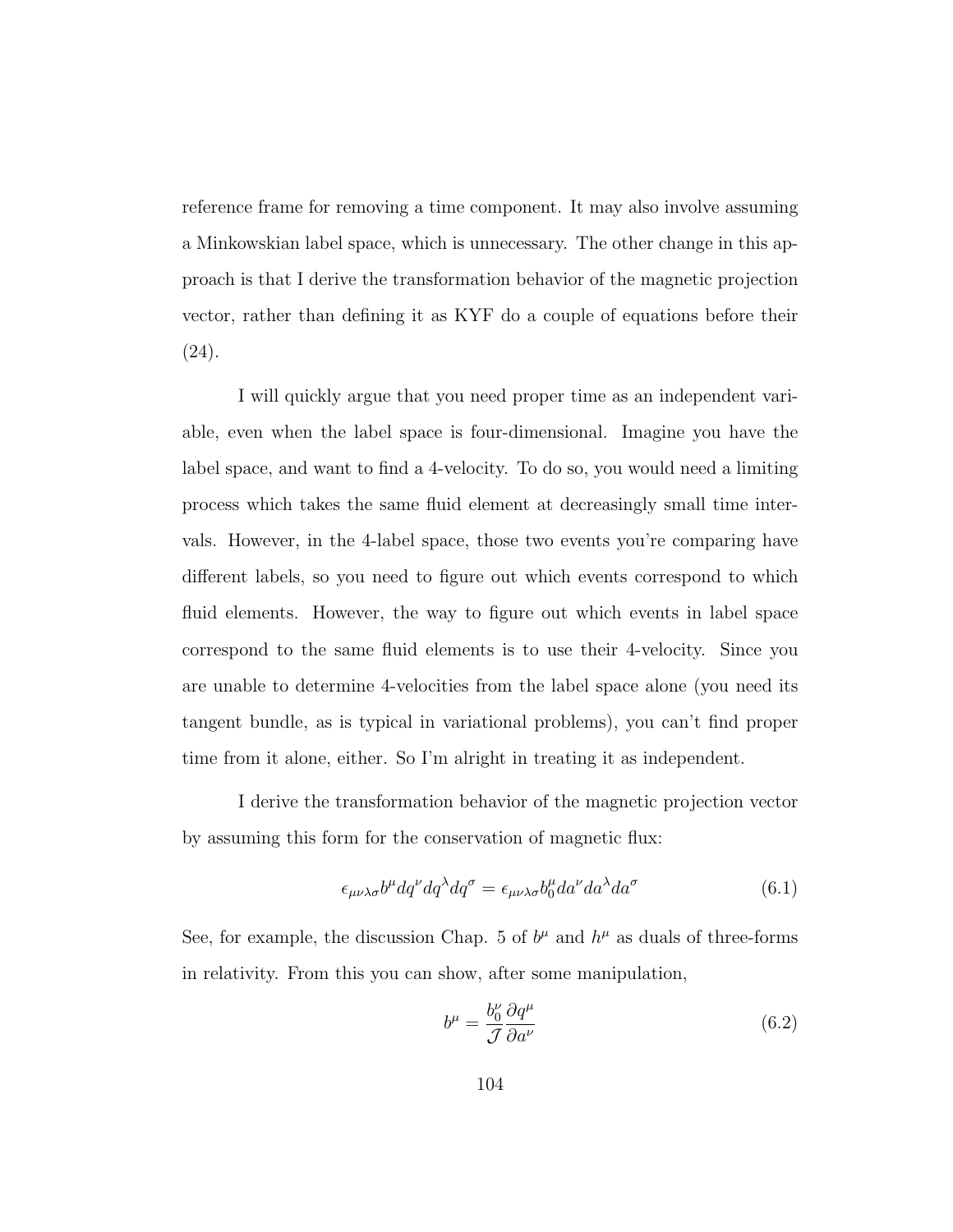However, just as in the Hamiltonian case, it appears that I need  $h^{\mu}$  to get the correct Maxwell's equation. For I have

$$
(b^{\mu}\dot{q}^{\nu} - b^{\nu}\dot{q}^{\mu})_{,\nu} = \frac{\partial}{\partial q^{\nu}} \left( \frac{b_0^{\lambda}}{\mathcal{J}} \frac{\partial q^{\mu}}{\partial a^{\lambda}} \dot{q}^{\nu} - \frac{b_0^{\lambda}}{\mathcal{J}} \frac{\partial q^{\nu}}{\partial a^{\lambda}} \dot{q}^{\mu} \right)
$$

$$
= \frac{A^{\sigma}_{\nu}}{\mathcal{J}} \frac{\partial}{\partial a^{\sigma}} \left( \frac{b_0^{\lambda}}{\mathcal{J}} \frac{\partial q^{\mu}}{\partial a^{\lambda}} \dot{q}^{\nu} - \frac{b_0^{\lambda}}{\mathcal{J}} \frac{\partial q^{\nu}}{\partial a^{\lambda}} \dot{q}^{\mu} \right)
$$

Partially expanded, this becomes

$$
= \left(\frac{b_0^{\lambda}}{\mathcal{J}}\frac{\partial q^{\mu}}{\partial a^{\lambda}}\right) \left(\frac{A^{\sigma}_{\nu}}{\mathcal{J}}\frac{\partial \dot{q}^{\nu}}{\partial a^{\sigma}}\right) - \left(\frac{b_0^{\lambda}}{\mathcal{J}}\frac{\partial q^{\mu}}{\partial a^{\lambda}}\right) \left(\frac{A^{\sigma}_{\nu}}{\mathcal{J}^2}\dot{q}^{\nu}\frac{\partial \mathcal{J}}{\partial a^{\sigma}}\right) + \frac{b_0^{\lambda}}{\mathcal{J}}\frac{A^{\sigma}_{\nu}\dot{q}^{\nu}}{\mathcal{J}}\frac{\partial^2 q^{\mu}}{\partial a^{\lambda}\partial a^{\sigma}} \quad (6.3)
$$

$$
- \frac{b_0^{\lambda}}{\mathcal{J}}\frac{\partial q^{\nu}}{\partial a^{\lambda}}\frac{A^{\sigma}_{\nu}}{\mathcal{J}}\frac{\partial \dot{q}^{\mu}}{\partial a^{\sigma}} - \dot{q}^{\mu}\frac{A^{\sigma}_{\nu}}{\mathcal{J}}\frac{\partial}{\partial a^{\sigma}} \left(\frac{b_0^{\lambda}}{\mathcal{J}}\frac{\partial q^{\nu}}{\partial a^{\lambda}}\right)
$$

In the second term of [\(6.3\)](#page-113-0), observe that

<span id="page-113-0"></span>
$$
\left(\frac{A^{\sigma}_{\nu}}{\mathcal{J}}\dot{q}^{\nu}\frac{\partial \mathcal{J}}{\partial a^{\sigma}}\right) = \frac{\partial \mathcal{J}}{\partial s} = \mathcal{J}\frac{\partial \dot{q}^{\nu}}{\partial q^{\nu}} = A^{\sigma}_{\nu}\frac{\partial \dot{q}^{\nu}}{\partial a^{\sigma}}
$$

Thus the first and the second terms cancel. Similarly, in the third term of [\(6.3\)](#page-113-0), note that

$$
\frac{b_0^{\lambda}}{\mathcal{J}} \frac{A^{\sigma}_{\ \nu} \dot{q}^{\nu}}{\mathcal{J}} \frac{\partial^2 q^{\mu}}{\partial a^{\lambda} \partial a^{\sigma}} = \frac{b_0^{\lambda}}{\mathcal{J}} \frac{\partial^2 q^{\mu}}{\partial a^{\lambda} \partial s} = \frac{b_0^{\lambda}}{\mathcal{J}} \frac{\partial \dot{q}^{\mu}}{\partial a^{\lambda}}
$$

The fourth term of [\(6.3\)](#page-113-0) is the opposite of this, due to the identity

$$
\frac{\partial q^\nu}{\partial a^\lambda}\frac{A^\sigma_{\;\nu}}{\mathcal{J}}=\delta^\sigma_\lambda
$$

So all terms except the fifth cancel; however, the fifth remains, and is proportional to  $b^{\mu}_{,\mu}$ . In other words, I instead have the advective equation

<span id="page-113-1"></span>
$$
(b^{\mu}u^{\nu})_{,\nu} - b^{\nu}u^{\mu}_{,\nu} = 0 \tag{6.4}
$$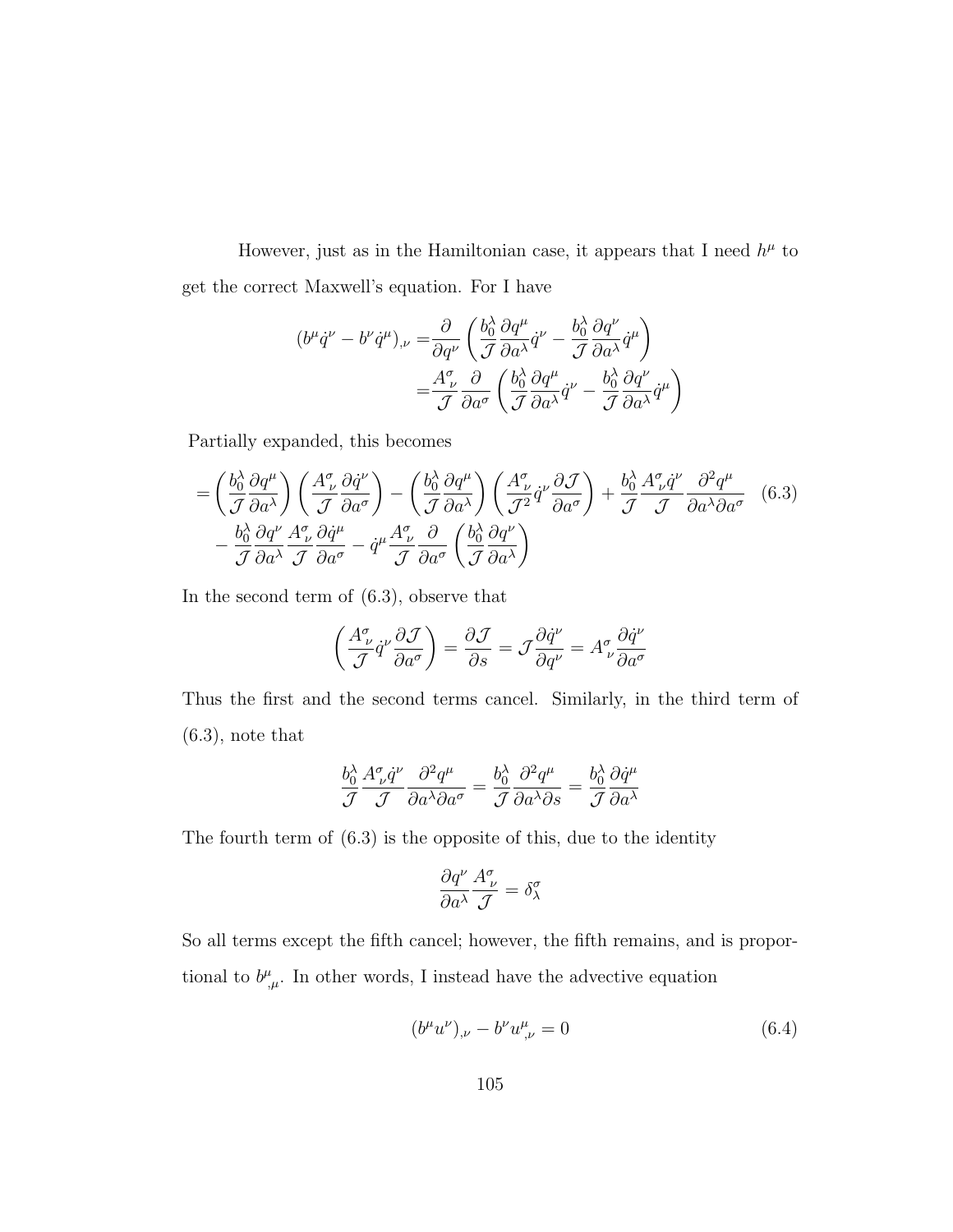Which, as noted in my MHD paper, represents the Lie dragging of a 3-form, retrospectively justifying my flux conservation equation [\(6.1\)](#page-112-0). Once again, this advective equation can be converted into Maxwell's equation by using a new  $4$ -vector  $h^{\mu}$  with vanishing 4-divergence. The derivation previously undertaken proceeds identically, except now the fifth term of [\(6.3\)](#page-113-0) vanishes as well.

Now I have to use the action with  $h^{\mu}$  and double-check that it gives the correct equation of motion... the result seems to be slightly simpler than what is in KYF, and avoids mixing 3-vectors and 4-vectors in the same expressions. To start, equations [\(6.1\)](#page-112-0) and [\(6.2\)](#page-112-1) are the same when expressed in terms of  $h^{\mu}$ . In Lagrangian coordinates I write the dual of the EM field tensor as

<span id="page-114-0"></span>
$$
\mathcal{F}^{\mu\nu} = b^{\mu}\dot{q}^{\nu} - \dot{q}^{\mu}b^{\nu} = \frac{b_0^{\lambda}}{\mathcal{J}} \left( \frac{\partial q^{\mu}}{\partial a^{\lambda}} \dot{q}^{\nu} - \dot{q}^{\mu} \frac{\partial q^{\nu}}{\partial a^{\lambda}} \right)
$$

So the EM portion of the action is

$$
S_{EM} = \int -\frac{1}{16\pi} \mathcal{F}^{\mu\nu} \mathcal{F}_{\mu\nu} d^4 q = \int \frac{h_0^{\lambda} h_0^{\sigma}}{4\mathcal{J}} \left( \frac{\partial q^{\alpha}}{\partial a^{\lambda}} \dot{q}^{\beta} - \dot{q}^{\alpha} \frac{\partial q^{\beta}}{\partial a^{\lambda}} \right) \left( \frac{\partial q^{\alpha}}{\partial a^{\lambda}} \dot{q}^{\beta} - \dot{q}^{\alpha} \frac{\partial q^{\beta}}{\partial a^{\lambda}} \right) d^4 a
$$
  
= 
$$
\int -\frac{h_0^{\lambda} h_0^{\sigma}}{2\mathcal{J}} \frac{\partial q^{\alpha}}{\partial a^{\lambda}} \frac{\partial q_{\alpha}}{\partial a^{\sigma}} \dot{q}_{\beta} \dot{q}^{\beta} + \frac{h_0^{\lambda} h_0^{\sigma}}{2\mathcal{J}} \frac{\partial q^{\alpha}}{\partial a^{\lambda}} \frac{\partial q_{\beta}}{\partial a^{\sigma}} \dot{q}_{\alpha} \dot{q}^{\beta} d^4 a
$$
(6.5)

There are the following new terms in the equation of motion:

<span id="page-114-1"></span>
$$
\frac{\partial}{\partial s} \left( \frac{\partial L_{EM}}{\partial \dot{q}_{\mu}} \right) + \frac{\partial}{\partial a^{\nu}} \left( \frac{\partial L_{EM}}{\partial q_{\mu,\nu}} \right) - \frac{\partial L_{EM}}{\partial q_{\mu}} \n= \frac{\partial}{\partial s} \left( \frac{\partial L_{EM}}{\partial \dot{q}_{\mu}} \right) + \frac{\partial}{\partial a^{\nu}} \left( \frac{\partial L_{EM}}{\partial q_{\mu,\nu}} \right) - \frac{A^{\mu}_{\nu}}{\mathcal{J}} \frac{\partial L_{EM}}{\partial a^{\nu}}
$$
\n(6.6)

The portions that come from the first term in [\(6.5\)](#page-114-0) are:

$$
-\frac{\partial}{\partial s}\left(\frac{h_0^{\lambda}h_0^{\sigma}}{\mathcal{J}}\frac{\partial q^{\alpha}}{\partial a^{\lambda}}\frac{\partial q_{\alpha}}{\partial a^{\sigma}}\dot{q}^{\mu}\right)-\frac{\partial}{\partial a^{\nu}}\left(\frac{h_0^{\nu}h_0^{\sigma}}{\mathcal{J}}\dot{q}^{\beta}\frac{\partial q^{\mu}}{\partial a^{\sigma}}\dot{q}_{\beta}\right)+\frac{A^{\mu}_{\nu}}{\mathcal{J}}\frac{\partial}{\partial a^{\nu}}\left(-\frac{h_0^{\lambda}h_0^{\sigma}}{2\mathcal{J}}\frac{\partial q^{\alpha}}{\partial a^{\lambda}}\frac{\partial q_{\alpha}}{\partial a^{\sigma}}\dot{q}_{\beta}\dot{q}^{\beta}\right)
$$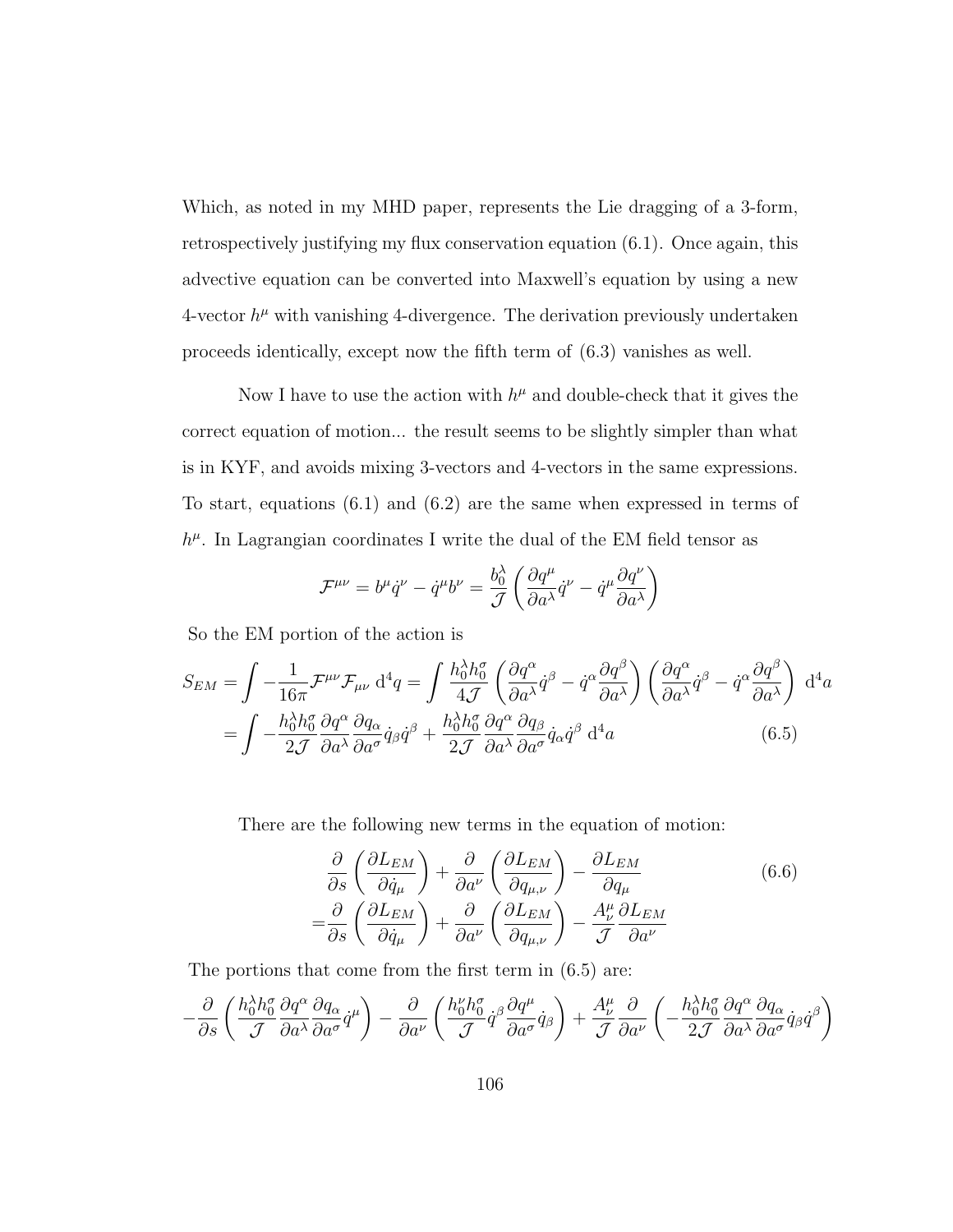After you Eulerianize, which involves dividing by a factor of  $J$ , these terms are, keeping their order,

<span id="page-115-0"></span>
$$
\left(-h_{\lambda}h^{\lambda}u^{\mu}u^{\nu}-h^{\mu}h^{\nu}+\frac{1}{2}g^{\mu\nu}h_{\lambda}h^{\lambda}\right)_{,\nu} \tag{6.7}
$$

as desired.

The second term of [\(6.5\)](#page-114-0) gives, upon variation,

$$
\frac{\partial}{\partial s}\left(\frac{h_0^{\lambda}h_0^{\sigma}}{\mathcal{J}}\frac{\partial q^{\mu}}{\partial a^{\lambda}}\frac{\partial q_{\beta}}{\partial a^{\sigma}}\dot{q}^{\beta}\right)+\frac{\partial}{\partial a^{\nu}}\left(\frac{h_0^{\nu}h_0^{\sigma}}{\mathcal{J}}\frac{\partial q_{\beta}}{\partial a^{\sigma}}\dot{q}^{\mu}\dot{q}^{\beta}\right)-\frac{A_{\ \nu }^{\mu}}{\mathcal{J}}\frac{\partial}{\partial a_{\nu}}\left(\frac{h_0^{\lambda}h_0^{\sigma}}{2\mathcal{J}}\frac{\partial q^{\alpha}}{\partial a^{\lambda}}\frac{\partial q_{\beta}}{\partial a^{\sigma}}\dot{q}_{\alpha}\dot{q}^{\beta}\right)
$$

When you Eulerianize this, it becomes (keeping the order of the terms)

$$
\left((h_{\lambda}u^{\lambda})h^{\mu}u^{\nu}+(h_{\lambda}u^{\lambda})u^{\mu}h^{\nu}-\frac{1}{2}g^{\mu\nu}(h_{\lambda}u^{\lambda})^2\right)_{,\nu}
$$

Combined with [\(6.7\)](#page-115-0) and set to zero, I have the correct equation: the stress tensor in terms of  $h^{\mu}$  matches what I have in [\(5.14\)](#page-84-0).

I've noticed that my way of doing the fluid action doesn't show up in any of the papers, so I'll write it out too. I have energy density  $\rho =$  $n(m+\epsilon)$ , and I have conservation of particle number  $nd^4q = nd^4a$ , from which I deduce  $n = n_0/\mathcal{J}$ . Unlike in the parametrization-independent version,  $\epsilon$  has no dependency on  $R = \sqrt{\dot{q}_{\mu}\dot{q}^{\mu}}$ . This seems like a disadvantage, but it makes the 4-velocity expressible in terms of the 4-momentum, enabling the Legendre transform that gives a canonical bracket later. I have a pressure defined from an internal energy  $\epsilon$  via

$$
p = n^2 \frac{\partial \epsilon}{\partial n} = \frac{n_0^2}{\mathcal{J}^2} \frac{\partial \epsilon}{\partial n} \bigg|_{n = n_0/\mathcal{J}} = \frac{p_0}{\mathcal{J}}
$$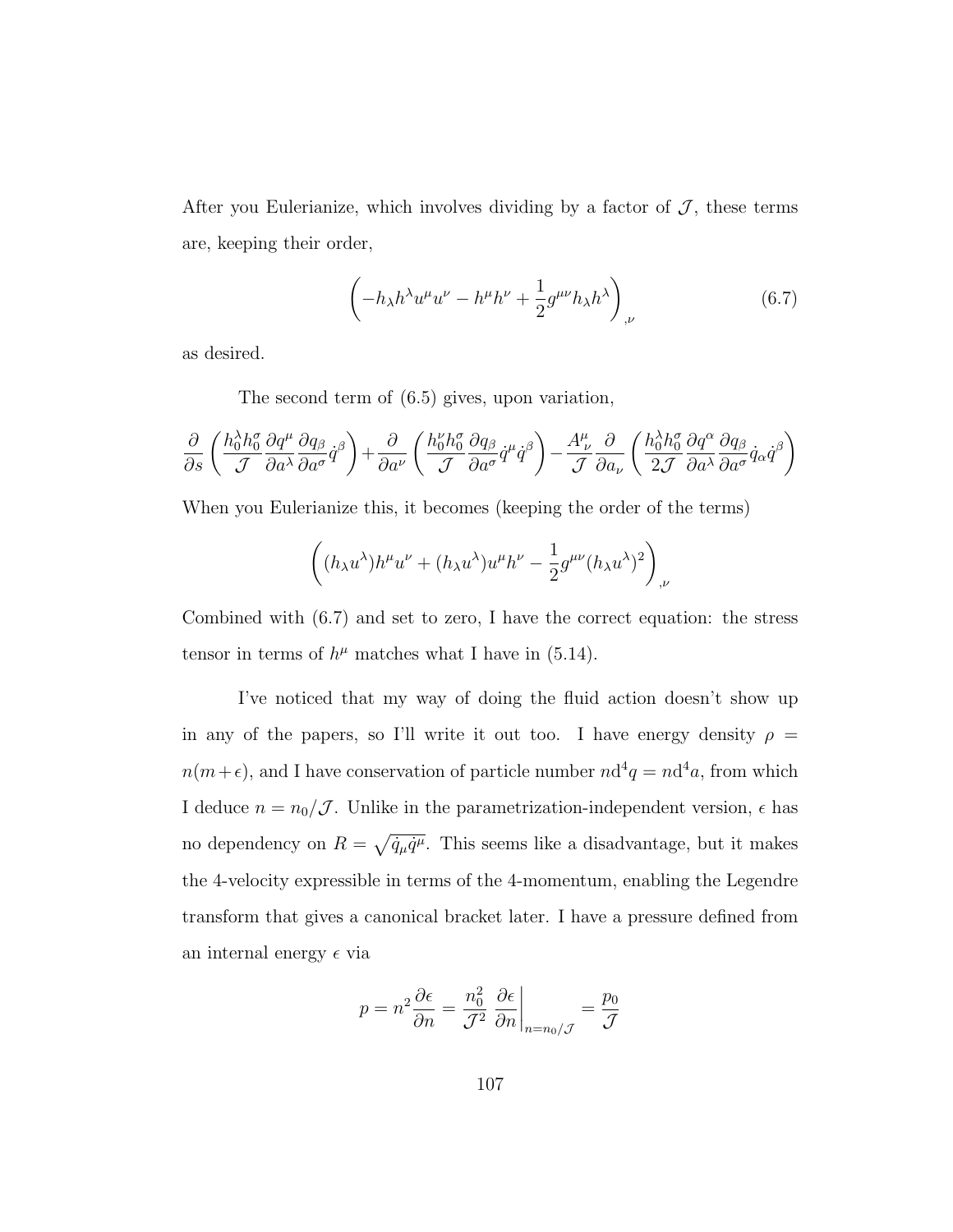Note that  $p_0$ , unlike  $n_0$ , still depends on  $q$ . My fluid action is

$$
S_{fl} = \int \frac{1}{2} (n(m + \epsilon) + p) \dot{q}_{\mu} \dot{q}^{\mu} + \frac{1}{2} (p - n(m + \epsilon)) d^4 q
$$
  
= 
$$
\int \frac{1}{2} (n_0(m + \epsilon) + p_0) \dot{q}_{\mu} \dot{q}^{\mu} + \frac{1}{2} (p_0 - n_0(m + \epsilon)) d^4 a
$$

So the variation is

$$
\frac{\partial}{\partial s} (n_0(m + \epsilon)\dot{q}^{\mu} + p_0 \dot{q}^{\mu}) - \frac{A^{\mu}_{\nu}}{\mathcal{J}} \frac{\partial p_0}{\partial a_{\nu}} = 0
$$

Using the usual tricks, this Eulerianizes to

$$
((\rho + p)u^{\mu}u^{\nu} - p g^{\mu\nu})_{,\nu} = 0
$$

So my total Lagrangian is

$$
L = L_{fl} + L_{EM}
$$
  
=  $\frac{1}{2} \left[ \left( n_0 (m + \epsilon) + p_0 - \frac{h_0^{\lambda} h_0^{\sigma}}{\mathcal{J}} \frac{\partial q^{\alpha}}{\partial a^{\lambda}} \frac{\partial q_{\alpha}}{\partial a^{\sigma}} \right) \dot{q}_{\beta} \dot{q}^{\beta} + \left( p_0 - n_0 (m + \epsilon) \right) + \frac{h_0^{\lambda} h_0^{\sigma}}{\mathcal{J}} \frac{\partial q^{\alpha}}{\partial a^{\lambda}} \dot{q}_{\alpha} \dot{q}^{\beta} \right]$ 

It has a canonical momentum

$$
\pi_{\nu} = \frac{\partial L}{\partial \dot{q}^{\nu}} = \left( n_0(m + \epsilon) + p_0 - \frac{h_0^{\lambda} h_0^{\sigma}}{\mathcal{J}} \frac{\partial q^{\alpha}}{\partial a^{\lambda}} \frac{\partial q_{\alpha}}{\partial a^{\sigma}} \right) \dot{q}_{\nu} + \frac{h_0^{\lambda} h_0^{\sigma}}{\mathcal{J}} \frac{\partial q^{\alpha}}{\partial a^{\lambda}} \frac{\partial q_{\nu}}{\partial a^{\sigma}} \dot{q}_{\alpha}
$$

Define

$$
\mu = \left( n_0(m + \epsilon) + p_0 - \frac{h_0^{\lambda} h_0^{\sigma}}{\mathcal{J}} \frac{\partial q^{\alpha}}{\partial a^{\lambda}} \frac{\partial q_{\alpha}}{\partial a^{\sigma}} \right) \qquad \alpha = \frac{h_0^{\lambda}}{\mathcal{J}} \frac{\partial q^{\alpha}}{\partial a^{\lambda}} \dot{q}_{\alpha}
$$

Now  $\mu$  is off from my definition (27) by a factor of  $\mathcal{J}$ , but I'll press on anyway. I can now write the momentum and 4-velocity as

$$
\pi_{\nu} = \mu \dot{q}_{\nu} + \alpha h_0^{\sigma} \frac{\partial q_{\nu}}{\partial a^{\sigma}} \qquad \dot{q}_{\nu} = \frac{1}{\mu} \left( \pi_{\nu} - \alpha h_0^{\sigma} \frac{\partial q_{\nu}}{\partial a^{\sigma}} \right)
$$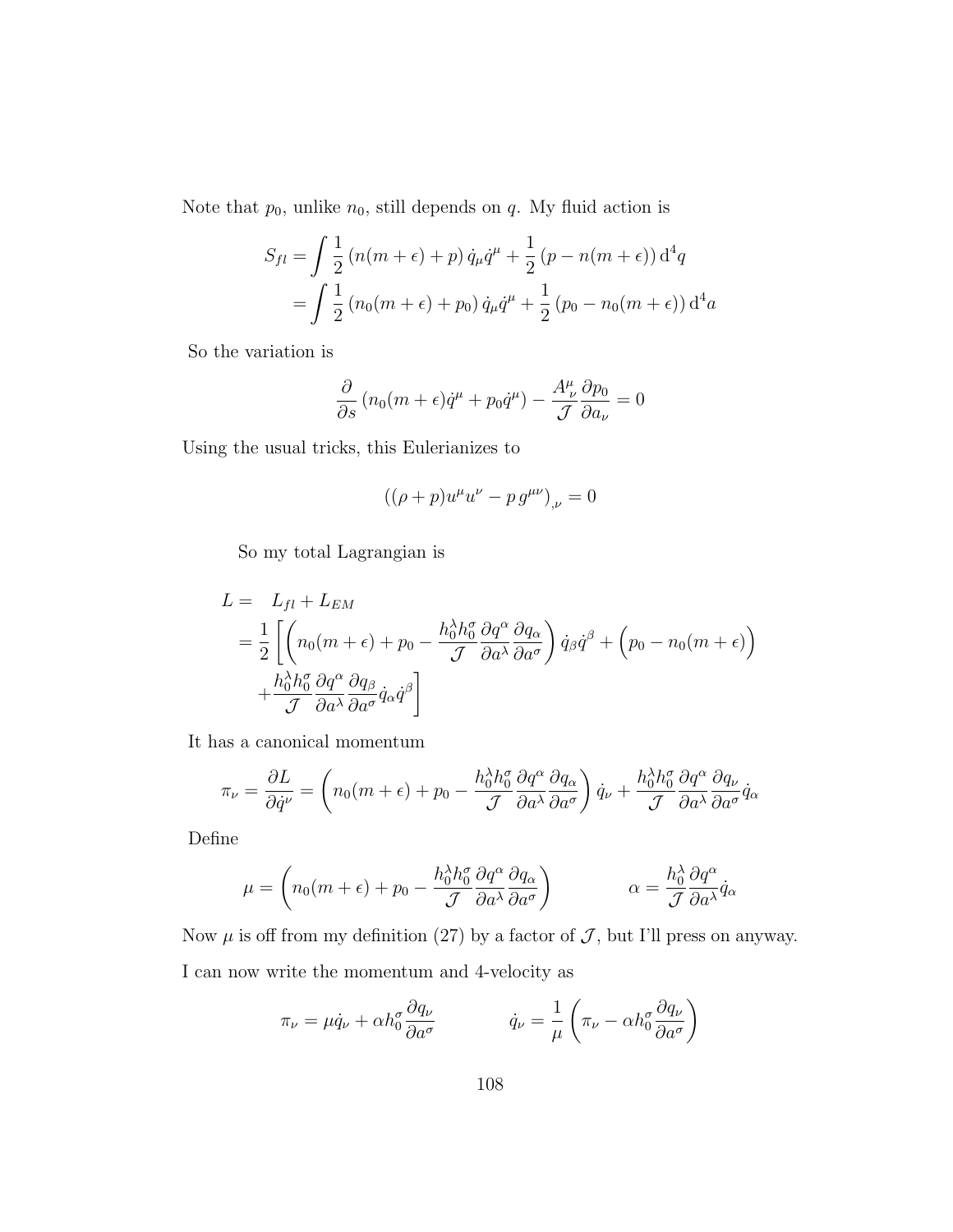Contracting the second term with  $h^{\mu}$ , I have

$$
\alpha = \frac{h_0^{\lambda}}{\mathcal{J}} \frac{\partial q^{\nu}}{\partial a^{\lambda}} \dot{q}_{\nu} = \frac{1}{\mu} \left( \frac{h_0^{\lambda}}{\mathcal{J}} \frac{\partial q^{\nu}}{\partial a^{\lambda}} \pi_{\nu} - \alpha \frac{h_0^{\lambda} h_0^{\sigma}}{\mathcal{J}} \frac{\partial q_{\nu}}{\partial a^{\sigma}} \frac{\partial q^{\nu}}{\partial a^{\lambda}} \right)
$$

I can solve this equation for  $\alpha$ :

<span id="page-117-0"></span>
$$
\alpha = \frac{h_0^{\lambda}}{\mathcal{J}} \frac{\partial q^{\nu}}{\partial a^{\lambda}} \pi_{\nu} / \left( \mu + \frac{h_0^{\lambda} h_0^{\sigma}}{\mathcal{J}} \frac{\partial q_{\nu}}{\partial a^{\sigma}} \frac{\partial q^{\nu}}{\partial a^{\lambda}} \right) = \frac{1}{\mu_{fl}} \frac{h_0^{\lambda}}{\mathcal{J}} \frac{\partial q^{\nu}}{\partial a^{\lambda}} \pi_{\nu}
$$
(6.8)

where I write the fluid enthalphy as

$$
\mu_{fl} = \mu + \frac{h_0^{\lambda} h_0^{\sigma}}{\mathcal{J}} \frac{\partial q_{\nu}}{\partial a^{\sigma}} \frac{\partial q^{\nu}}{\partial a^{\lambda}} = n_0(m + \epsilon) + p_0
$$

So, in a somewhat more self-contained fashion, I can write

$$
\dot{q}_{\nu} = \frac{\pi_{\nu}}{\mu} - (h_{\lambda} \pi^{\lambda}) \frac{\mathcal{J}h_{\nu}}{\mu \mu_{fl}}
$$

(Yes, I got tired of writing all the conversion factors, just pretend they're still there.) Since I have  $\dot{q}^{\mu}$  and  $\alpha$  in terms of momentum, I can convert the entire Lagrangian:

$$
L = \frac{1}{2} \left[ \frac{\pi_{\lambda} \pi^{\lambda}}{\mu} - \mathcal{J} \frac{(h_{\lambda} \pi^{\lambda})^2}{\mu \mu_{fl}} + (p_0 - n_0(m + \epsilon)) \right]
$$

Except for a factor of  $J$ , this matches my expression (30).

Now use a Legendre transformation to attain the Hamiltonian:

$$
H = \int \mathcal{H} \, \mathrm{d}^4 a = \int \frac{1}{2} \left[ \frac{\pi_\lambda \pi^\lambda}{\mu} - \mathcal{J} \frac{(h_\lambda \pi^\lambda)^2}{\mu \mu_{fl}} - (p_0 - n_0(m + \epsilon)) \right] \mathrm{d}^4 a \qquad (6.9)
$$

The equations of motion will require the use of a Poisson bracket

$$
\{f,g\} = \int \left(\frac{\delta f}{\delta q^{\mu}} \frac{\delta g}{\delta \pi_{\mu}} - \frac{\delta g}{\delta q^{\mu}} \frac{\delta f}{\delta \pi_{\mu}}\right) d^{4}a
$$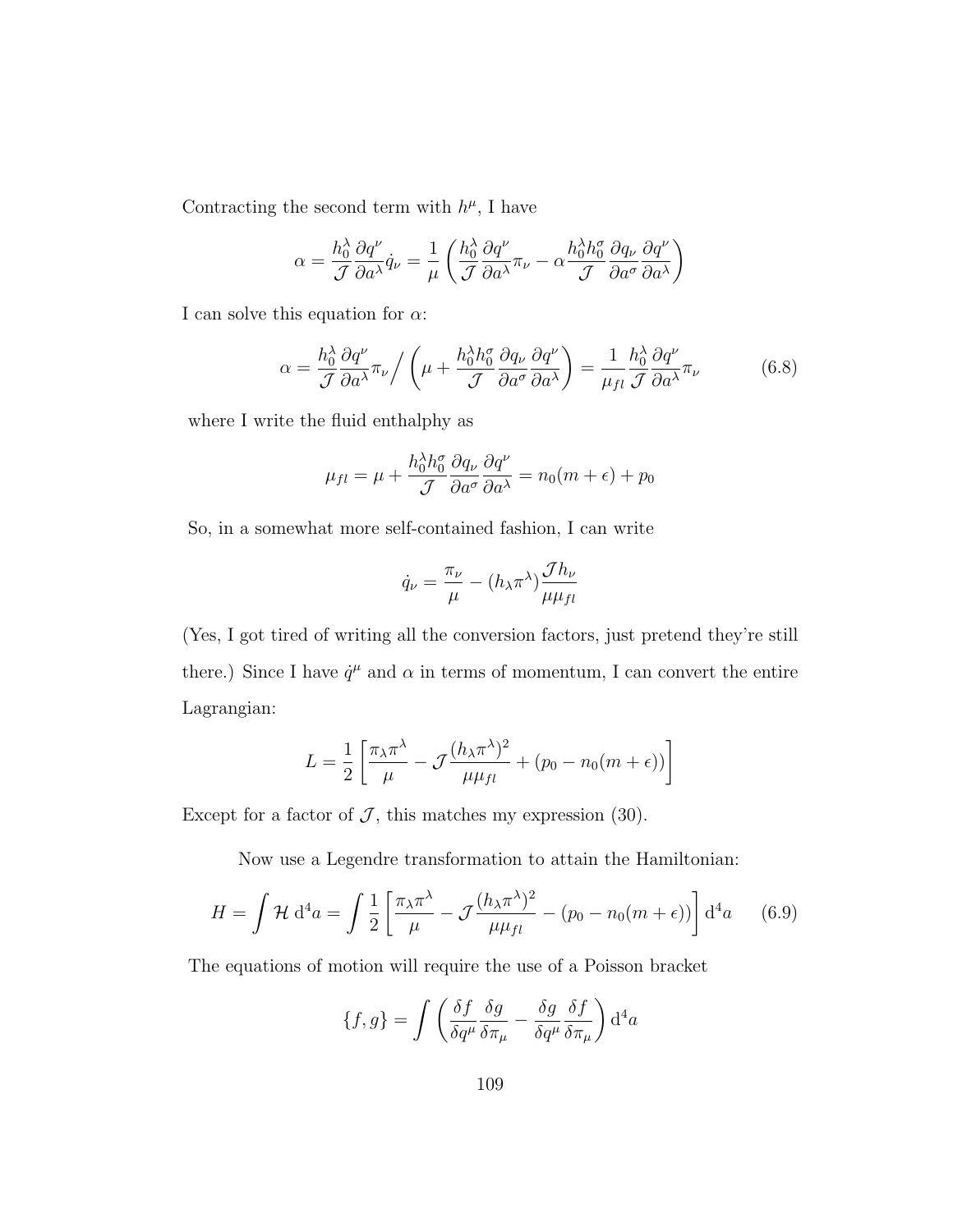In particular, I will need to set  $g$  to  $H$ :

$$
\{f, H\} = \int \left( \frac{\delta f}{\delta q^{\mu}} \frac{\delta H}{\delta \pi_{\mu}} - \frac{\delta H}{\delta q^{\mu}} \frac{\delta f}{\delta \pi_{\mu}} \right) d^{4}a
$$
  

$$
= \int \left( \frac{\delta f}{\delta q^{\mu}} \frac{\partial H}{\partial \pi_{\mu}} - \frac{\partial H}{\partial q^{\mu}} \frac{\delta f}{\delta \pi_{\mu}} \right) d^{4}a
$$
  

$$
= \int \left( \frac{\delta f}{\delta q^{\mu}} \frac{\partial H}{\partial \pi_{\mu}} - \frac{\partial H}{\partial q^{\nu}_{,\lambda}} \frac{\partial q^{\nu}_{,\lambda}}{\partial q^{\mu}} \frac{\delta f}{\delta \pi_{\mu}} \right) d^{4}a
$$
  

$$
= \int \left( \frac{\delta f}{\delta q^{\mu}} \frac{\partial H}{\partial \pi_{\mu}} + \frac{\partial}{\partial a^{\nu}} \frac{\partial H}{\partial q^{\mu}_{,\nu}} \frac{\delta f}{\delta \pi_{\mu}} \right) d^{4}a
$$

The  $\pi_\mu$  functional derivative is easy:

<span id="page-118-1"></span>
$$
\frac{\delta H}{\delta \pi_{\mu}} = \frac{\partial \mathcal{H}}{\partial \pi_{\mu}} = \frac{\pi^{\mu}}{\mu} - \mathcal{J} \frac{(h_{\lambda} \pi^{\lambda}) h^{\mu}}{\mu \mu_{fl}} = \dot{q}^{\mu} \tag{6.10}
$$

Further functional derivatives require the identity

$$
1 = \dot{q}_{\nu}\dot{q}^{\nu} = \frac{1}{\mu^2} \left( \pi_{\nu}\pi^{\nu} - \frac{2\mathcal{J}(h_{\lambda}\pi^{\lambda})^2}{\mu_{fl}} + \frac{\mathcal{J}^2(h_{\lambda}\pi^{\lambda})^2h_{\nu}h^{\nu}}{\mu_{fl}^2} \right)
$$

which can only be applied after taking variations. This expression can be manipulated to give another useful identity,

<span id="page-118-0"></span>
$$
\left(-\frac{\pi_{\lambda}\pi^{\lambda}}{2\mu^2} + \mathcal{J}\frac{(h_{\lambda}\pi^{\lambda})^2}{2\mu^2\mu_{fl}} + \mathcal{J}\frac{(h_{\lambda}\pi^{\lambda})^2}{2\mu\mu_{fl}^2}\right) = -\frac{1}{2}
$$
(6.11)

I need to evaluate the quantity

$$
\frac{\partial}{\partial a^\nu}\frac{\partial \mathcal{H}}{\partial q^\mu_{\ ,\nu}}
$$

I will start by gathering together all the non-magnetic terms, i.e. those that have no dependence on  $h^{\mu}$ , and gain their dependence on  $\mathcal{J}$ . To simplify things, I first calculate the following, using  $\partial \mathcal{J}/\partial q^{\mu}_{,\nu} = A^{\nu}_{\mu}$ ,

$$
\left(\frac{\partial \mu}{\partial q^\mu_{,\nu}}\right)_{fl} = \left(\frac{\partial \mu_{fl}}{\partial q^\mu_{,\nu}}\right)_{fl}
$$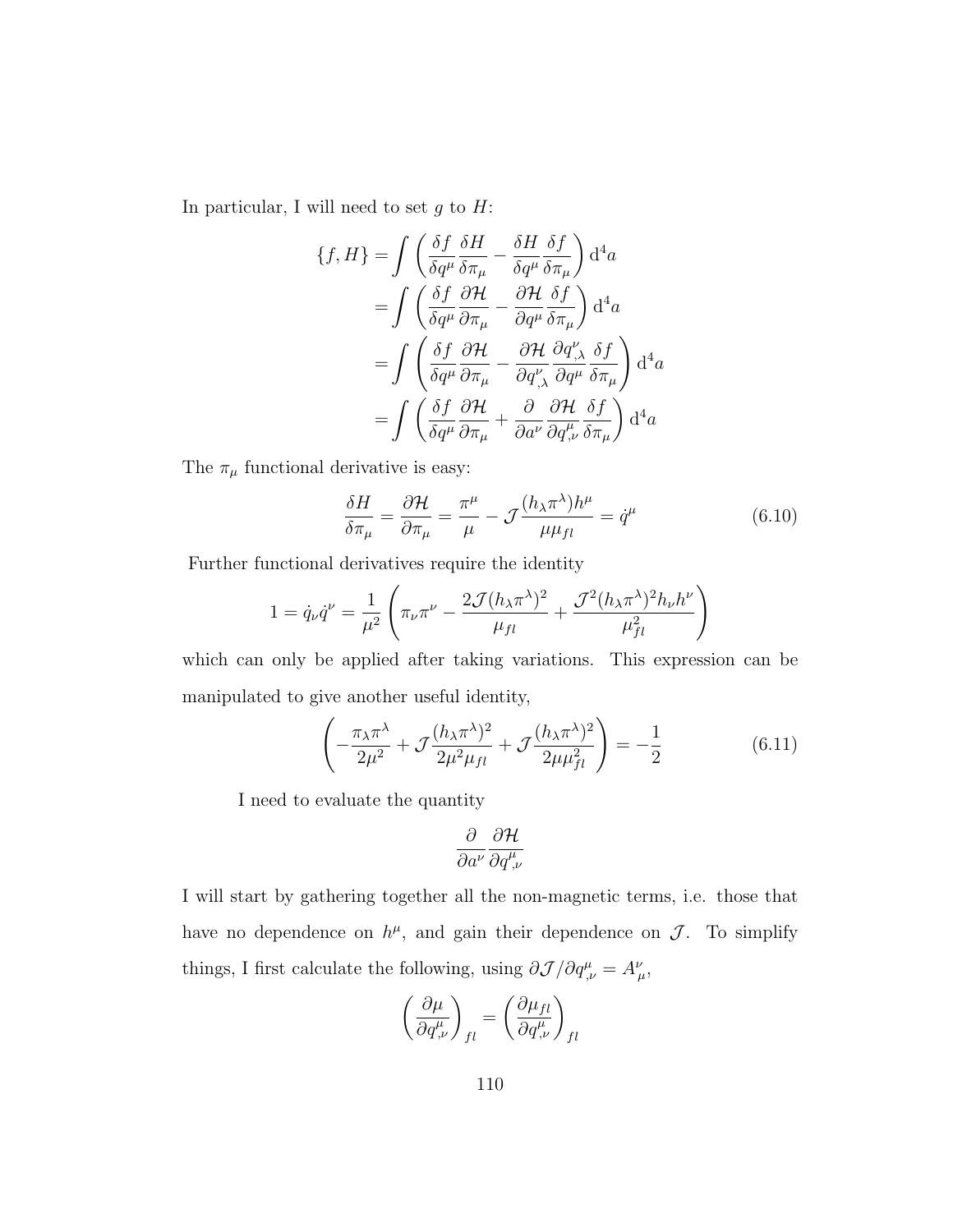$$
= \left(-\frac{n_0^2}{\mathcal{J}^2} \frac{\partial \epsilon}{\partial n} A^{\nu}_{\ \mu} - \frac{n_0 s_0}{\mathcal{J}^2} \frac{\partial \epsilon}{\partial s} A^{\nu}_{\ \mu} - \frac{n_0}{\mathcal{J}^2} \frac{\partial p}{\partial n} A^{\nu}_{\ \mu} - \frac{s_0}{\mathcal{J}^2} \frac{\partial p}{\partial s} A^{\nu}_{\ \mu}\right)
$$

Next up I have the quantity

$$
\left(\frac{\partial \mathcal{H}}{\partial q_{,\nu}^{\mu}}\right)_{fl} = \left(-\frac{\pi_{\lambda}\pi^{\lambda}}{2\mu^{2}} + \mathcal{J}\frac{(h_{\lambda}\pi^{\lambda})^{2}}{2\mu^{2}\mu_{fl}} + \mathcal{J}\frac{(h_{\lambda}\pi^{\lambda})^{2}}{2\mu\mu_{fl}^{2}}\right) \left(\frac{\partial\mu}{\partial q_{,\nu}^{\mu}}\right)_{fl}
$$
  
+ 
$$
\frac{1}{2} \left(\frac{n_{0}}{\mathcal{J}^{2}} \frac{\partial p}{\partial n} + \frac{s_{0}}{\mathcal{J}^{2}} \frac{\partial p}{\partial s} - \frac{n_{0}^{2}}{\mathcal{J}^{2}} \frac{\partial \epsilon}{\partial n} - \frac{n_{0}s_{0}}{\mathcal{J}^{2}} \frac{\partial \epsilon}{\partial s}\right) A_{\mu}^{\nu}
$$
  
= 
$$
-\frac{1}{2} \left(-\frac{n_{0}^{2}}{\mathcal{J}^{2}} \frac{\partial \epsilon}{\partial n} - \frac{n_{0}s_{0}}{\mathcal{J}^{2}} \frac{\partial \epsilon}{\partial s} - \frac{n_{0}}{\mathcal{J}^{2}} \frac{\partial p}{\partial n} - \frac{s_{0}}{\mathcal{J}^{2}} \frac{\partial p}{\partial s}\right) A_{\mu}^{\nu}
$$
  
+ 
$$
\frac{1}{2} \left(\frac{n_{0}}{\mathcal{J}^{2}} \frac{\partial p}{\partial n} + \frac{s_{0}}{\mathcal{J}^{2}} \frac{\partial p}{\partial s} - \frac{n_{0}^{2}}{\mathcal{J}^{2}} \frac{\partial \epsilon}{\partial n} - \frac{n_{0}s_{0}}{\mathcal{J}^{2}} \frac{\partial \epsilon}{\partial s}\right) A_{\mu}^{\nu}
$$
  
= 
$$
\left(\frac{n_{0}}{\mathcal{J}^{2}} \frac{\partial p}{\partial n} + \frac{s_{0}}{\mathcal{J}^{2}} \frac{\partial p}{\partial s}\right) A_{\mu}^{\nu}
$$

where in the first step I used the identity [\(6.11\)](#page-118-0). Thus, using  $\partial A^{\nu}_{\mu}/\partial a^{\nu} = 0$ , and an integration by parts (remembering that this expression is inside an integral), I finally acquire

$$
\frac{\partial}{\partial a^{\nu}} \left( \frac{\partial \mathcal{H}}{\partial q^{\mu}_{,\nu}} \right)_{fl} = \frac{\partial}{\partial a^{\nu}} \left( \left( \frac{n_0}{\mathcal{J}^2} \frac{\partial p}{\partial n} + \frac{s_0}{\mathcal{J}^2} \frac{\partial p}{\partial s} \right) A^{\nu}_{\mu} \right)
$$

$$
= A^{\nu}_{\mu} \frac{\partial}{\partial a^{\nu}} \left( \frac{n_0}{\mathcal{J}^2} \frac{\partial p}{\partial n} + \frac{s_0}{\mathcal{J}^2} \frac{\partial p}{\partial s} \right)
$$

$$
= - \left( \frac{n_0}{\mathcal{J}^2} \frac{\partial p}{\partial n} + \frac{s_0}{\mathcal{J}^2} \frac{\partial p}{\partial s} \right) \frac{\partial \mathcal{J}}{\partial q^{\mu}}
$$

$$
= \frac{\partial p}{\partial n} \frac{\partial n}{\partial q^{\mu}} + \frac{\partial p}{\partial s} \frac{\partial s}{\partial q^{\mu}} = \frac{\partial p}{\partial q^{\mu}}
$$
(6.12)

Finally I have to calculate the magnetic parts, starting with the divergence of the enthalpy,

<span id="page-119-0"></span>
$$
\left(\frac{\partial \mu}{\partial q^\mu_{,\nu}}\right)_{EM} = -2\frac{h_0^\nu h_0^\sigma}{\mathcal{J}}\frac{\partial q_\mu}{\partial a^\sigma} + \frac{h_0^\lambda h_0^\sigma}{\mathcal{J}^2}\frac{\partial q^\alpha}{\partial a^\lambda}\frac{\partial q_\alpha}{\partial a^\sigma}A^\nu_{\ \mu}
$$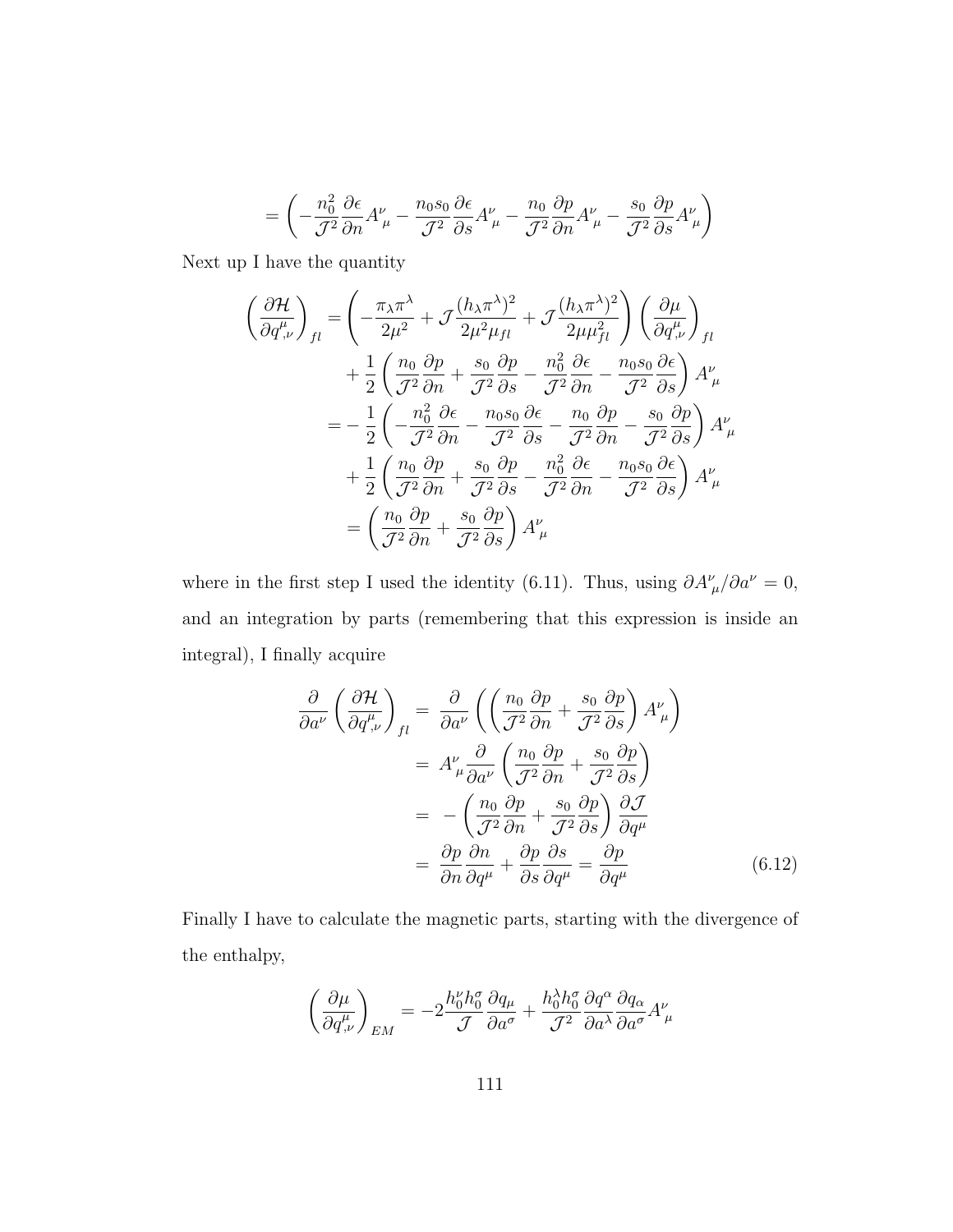The full thing, now. Note that the fluid enthalpy  $\mu_{fl}$  has no magnetic dependence, so the calculation proceeds differently than in the fluid part.

$$
\begin{split}\n&\left(\frac{\partial \mathcal{H}}{\partial q_{,\nu}^{\mu}}\right)_{EM} = \frac{1}{2} \left[ -\frac{\pi_{\lambda}\pi^{\lambda}}{\mu^{2}} + \frac{1}{\mathcal{J}\mu^{2}\mu_{fl}} \left( h_{0}^{\sigma} \frac{\partial q^{\lambda}}{\partial a^{\sigma}} \pi_{\lambda} \right)^{2} \right] \left( \frac{\partial \mu}{\partial q_{,\nu}^{\mu}} \right)_{EM} \\
&- \frac{1}{\mathcal{J}\mu\mu_{fl}} \left( h_{0}^{\sigma} \frac{\partial q^{\lambda}}{\partial a^{\sigma}} \pi_{\lambda} \right) h_{0}^{\nu} \pi_{\mu} + \frac{1}{2\mathcal{J}^{2}\mu\mu_{fl}} \left( h_{0}^{\sigma} \frac{\partial q^{\lambda}}{\partial a^{\sigma}} \pi_{\lambda} \right)^{2} A_{\mu}^{\nu} \\
&= \frac{1}{2} \left( -1 - \frac{1}{\mathcal{J}\mu\mu_{fl}^{2}} \left( h_{0}^{\sigma} \frac{\partial q^{\lambda}}{\partial a^{\sigma}} \pi_{\lambda} \right)^{2} \right) \left( -2\frac{h_{0}^{\nu}h_{0}^{\sigma}}{\mathcal{J}} \frac{\partial q_{\mu}}{\partial a^{\sigma}} + \frac{h_{0}^{\lambda}h_{0}^{\sigma}}{\mathcal{J}^{2}} \frac{\partial q^{\alpha}}{\partial a^{\lambda}} \frac{\partial q_{\alpha}}{\partial a^{\sigma}} A_{\mu}^{\nu} \right) \\
&- \frac{1}{\mathcal{J}\mu\mu_{fl}} \left( h_{0}^{\sigma} \frac{\partial q^{\lambda}}{\partial a^{\sigma}} \pi_{\lambda} \right) h_{0}^{\nu} \pi_{\mu} + \frac{1}{2\mathcal{J}^{2}\mu\mu_{fl}} \left( h_{0}^{\sigma} \frac{\partial q^{\lambda}}{\partial a^{\sigma}} \pi_{\lambda} \right)^{2} A_{\mu}^{\nu} \\
&= \frac{1}{2} \left( 1 + \mathcal{J} \frac{\alpha^{2}}{\mu} \right) \left( 2\frac{h_{0}^{\nu}h_{0}^{\sigma}}{\mathcal{J}} \frac{\partial q_{\mu}}{\partial a^{\sigma}} - \frac{h_{0}^{\lambda}h_{0}^{\sigma}}{\mathcal{J}^{2}} \frac{\partial q^{\alpha}}{\partial a^{\lambda}} \frac
$$

In the first step I used identity  $(6.11)$ , and in the second I used  $(6.8)$  to eliminate most factors of  $\mu_{fl}$ . Speaking of which, I will look at only the terms containing  $A^{\nu}_{\mu}$ , and expand the final factor of  $\mu_{fl}$ :

<span id="page-120-0"></span>
$$
-\frac{h_0^{\lambda}h_0^{\sigma}}{2\mathcal{J}^2} \frac{\partial q^{\alpha}}{\partial a^{\lambda}} \frac{\partial q_{\alpha}}{\partial a^{\sigma}} A^{\nu}_{\ \mu} - \frac{\alpha^2}{2\mu} \frac{h_0^{\lambda}h_0^{\sigma}}{\mathcal{J}} \frac{\partial q^{\alpha}}{\partial a^{\lambda}} \frac{\partial q_{\alpha}}{\partial a^{\sigma}} A^{\nu}_{\ \mu} + \frac{\alpha^2}{2\mu} \left( \mu + \frac{h_0^{\lambda}h_0^{\sigma}}{\mathcal{J}} \frac{\partial q^{\alpha}}{\partial a^{\lambda}} \frac{\partial q_{\alpha}}{\partial a^{\sigma}} \right) A^{\nu}_{\ \mu} = \left( -\frac{h_{\lambda}h^{\lambda}}{2} + \frac{(h_{\lambda}\dot{q}^{\lambda})^2}{2} \right) A^{\nu}_{\ \mu}
$$
(6.13)

where  $h^{\lambda}$ ,  $\dot{q}^{\lambda}$  are implicitly written in terms of label space quantities and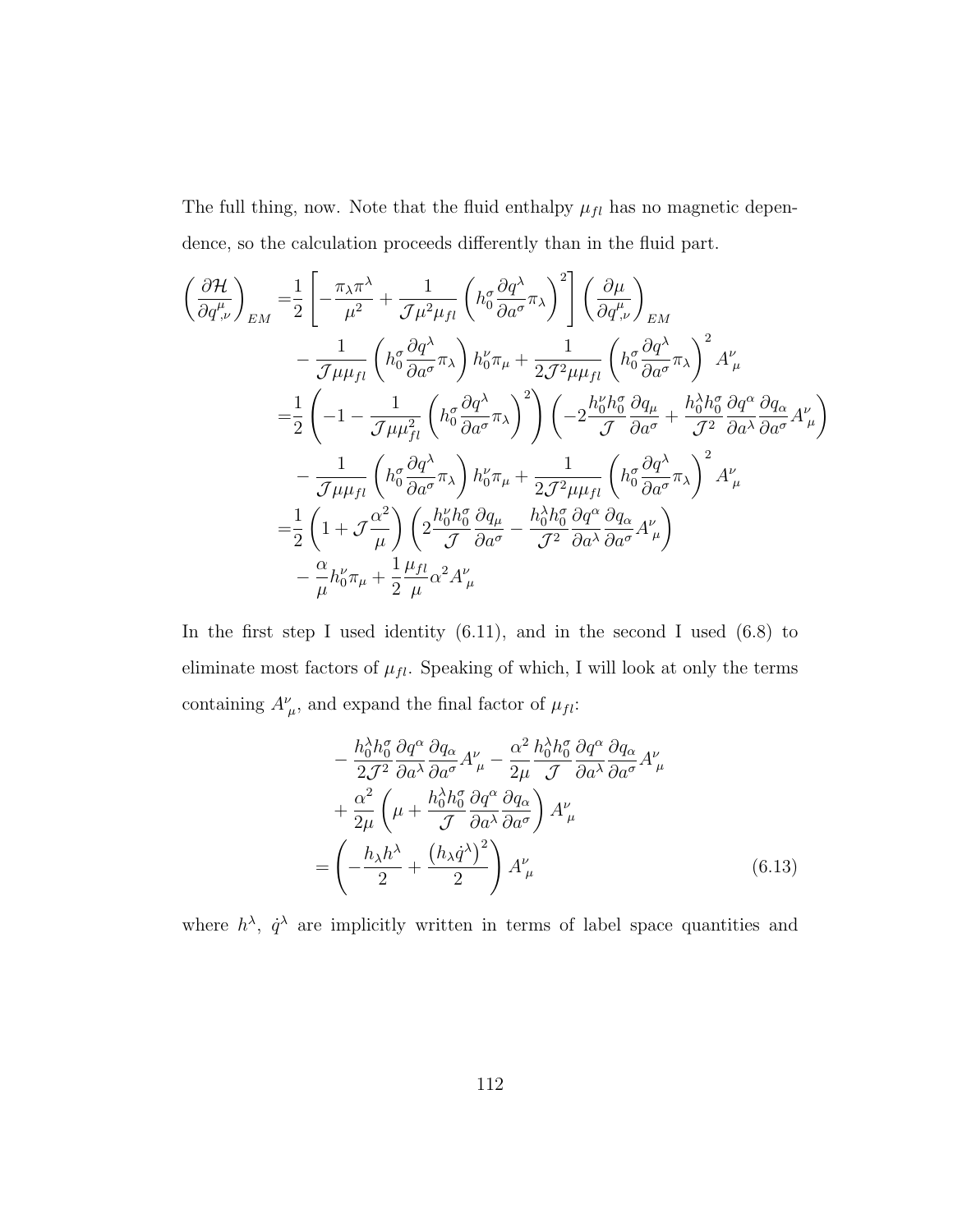momenta. The remaining terms are

$$
\frac{h_0^{\nu}h_0^{\sigma}}{\mathcal{J}} \frac{\partial q_{\mu}}{\partial a^{\sigma}} + \frac{\alpha^2}{\mu} h_0^{\nu}h_0^{\sigma} \frac{\partial q_{\mu}}{\partial a^{\sigma}} - \frac{\alpha}{\mu} h_0^{\nu} \pi_{\mu} \n= \frac{h_0^{\nu}h_0^{\sigma}}{\mathcal{J}} \frac{\partial q_{\mu}}{\partial a^{\sigma}} + \frac{\alpha^2}{\mu} h_0^{\nu}h_0^{\sigma} \frac{\partial q_{\mu}}{\partial a^{\sigma}} - \alpha h_0^{\nu} \left( \dot{q}_{\mu} + \frac{\mathcal{J}\alpha}{\mu} \frac{h_0^{\lambda}}{\mathcal{J}} \frac{\partial q_{\mu}}{\partial a^{\lambda}} \right) \n= \left( \frac{h_0^{\lambda}h_0^{\sigma}}{\mathcal{J}^2} \frac{\partial q^{\tau}}{\partial a^{\lambda}} \frac{\partial q_{\mu}}{\partial a^{\sigma}} - \alpha \frac{h_0^{\lambda}}{\mathcal{J}} \frac{\partial q^{\tau}}{\partial a^{\lambda}} \dot{q}_{\mu} \right) A_{\tau}^{\nu} \n= \left( h_{\mu}h^{\sigma} - (h_{\lambda}\dot{q}^{\lambda})h^{\sigma}\dot{q}_{\mu} \right) A_{\sigma}^{\nu}
$$
\n(6.14)

Now I can finally use Hamilton's equations. The general form of an equation of motion for  $f$ , if  $f$  is written in terms of phase-space variables, is

<span id="page-121-0"></span>
$$
\frac{\partial f}{\partial s} = \dot{q}^{\nu} \frac{\partial f}{\partial q^{\nu}} = \{f, H\}
$$

Thanks to the momentum variation [\(6.10\)](#page-118-1), the n,  $\sigma$ , and  $h^{\mu}$  equations are all fairly simple to derive. I use the test function  $f(z) = \int z(a, \partial q/\partial a, \pi) \delta(q_0-a) d^4 a$ to pick out the equation at a specific location  $q$ . First up, the continuity equation:

$$
\dot{q}^{\mu} \frac{\partial n}{\partial q^{\mu}} = \{ f(n_0/\mathcal{J}), H \} = \int \dot{q}^{\mu} \frac{\partial}{\partial q^{\mu}} \frac{n_0}{\mathcal{J}} \delta(q_0 - a) d^4 a
$$

$$
= \int -\frac{n_0}{\mathcal{J}^2} \delta(q_0 - a) d^4 a = -n \frac{\partial \dot{q}^{\mu}}{\partial q^{\mu}}
$$

where I note that the  $\partial/\partial q^{\mu}$  inside the integral is converted to a, then converted right back a couple of steps later. The same argument produces the σ equation via  $\sigma = s_0 n_0 / \mathcal{J}$ , or the advective s equation via  $s = s_0$ . The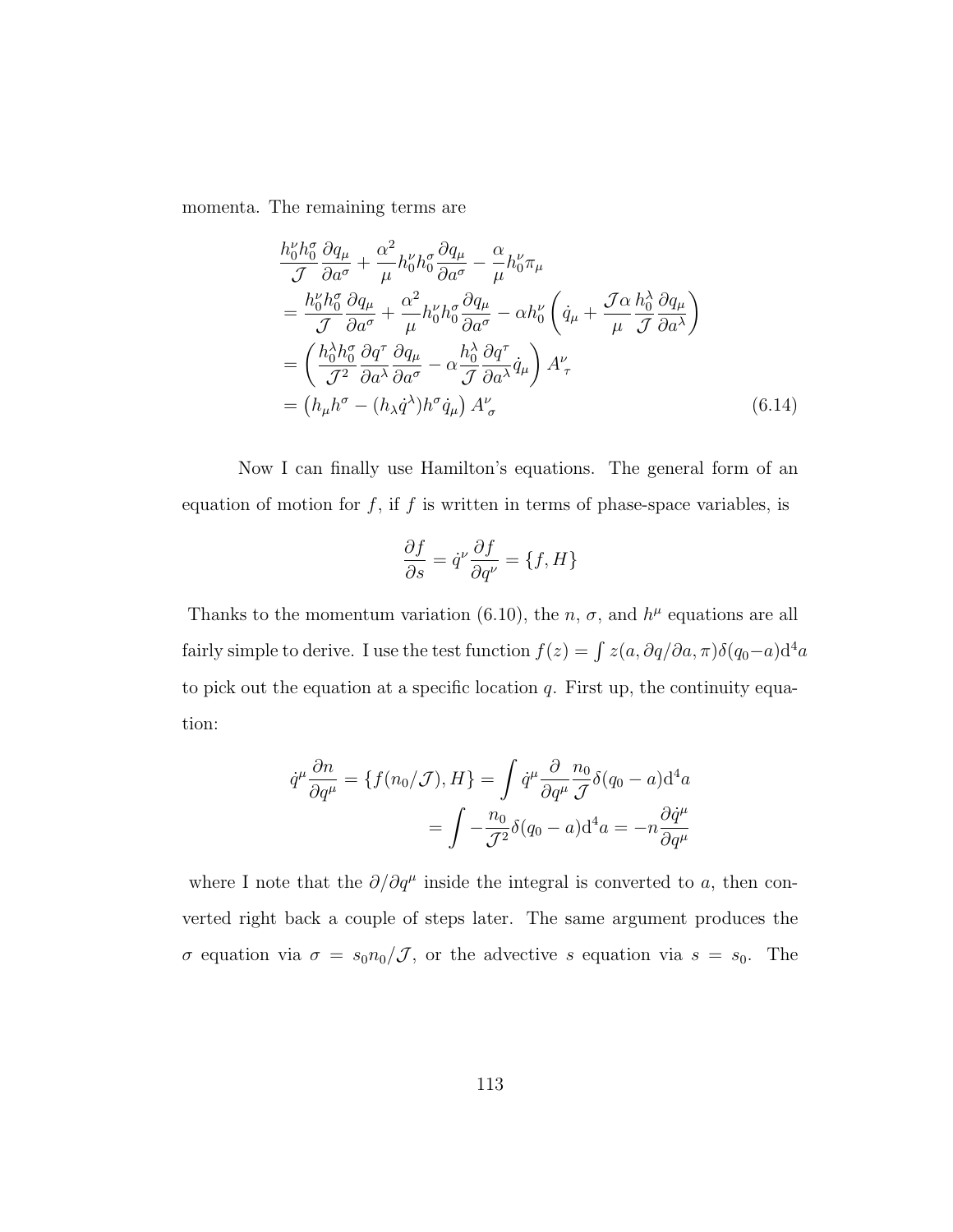magnetic equation goes

$$
\dot{q}^{\nu}\frac{\partial h^{\mu}}{\partial q^{\nu}} = \left\{ f\left(\frac{h_0^{\lambda}}{\mathcal{J}} \frac{\partial q^{\mu}}{\partial a^{\lambda}}\right), H \right\} = \int \dot{q}^{\nu} \frac{\partial}{\partial q^{\nu}} \left(\frac{h_0^{\lambda}}{\mathcal{J}} \frac{\partial q^{\mu}}{\partial a^{\lambda}}\right) \delta(q_0 - a) d^4 a
$$
  
\n
$$
= - \int \left[ \frac{h_0^{\lambda}}{\mathcal{J}} \frac{\partial q^{\mu}}{\partial a^{\lambda}} \frac{\partial q^{\nu}}{\partial q^{\nu}} + \frac{\partial}{\partial a^{\lambda}} \left(\dot{q}^{\mu} \frac{h_0^{\lambda}}{\mathcal{J}}\right) \right] \delta(q_0 - a) d^4 a
$$
  
\n
$$
= - \int \left[ \frac{h_0^{\lambda}}{\mathcal{J}} \frac{\partial q^{\mu}}{\partial a^{\lambda}} \frac{\partial q^{\nu}}{\partial q^{\nu}} + \frac{h_0^{\nu}}{\mathcal{J}} \frac{\partial q^{\lambda}}{\partial a^{\nu}} \frac{\partial q^{\mu}}{\partial q^{\lambda}} \right] \delta(q_0 - a) d^4 a
$$
  
\n
$$
= - h^{\mu} \frac{\partial \dot{q}^{\nu}}{\partial q^{\nu}} + h^{\nu} \frac{\partial \dot{q}^{\mu}}{\partial q^{\nu}}
$$

which is the magnetic advection equation  $(6.4)$  written in terms of Lagrangian coordinates and  $h^{\mu}$ . To write the momentum equation I must use the previously derived eqs.  $(6.12)$ ,  $(6.13)$ , and  $(6.14)$ . I get

$$
\dot{q}^{\nu} \frac{\partial \pi^{\mu}}{\partial q^{\nu}} = \dot{q}^{\nu} \frac{\partial}{\partial q^{\nu}} \left( \mathcal{J}(\rho + p - h_{\lambda} h^{\lambda}) \dot{q}^{\mu} + \mathcal{J}(h_{\lambda} \dot{q}^{\lambda}) h^{\mu} \right)
$$
\n
$$
= \mathcal{J} \frac{\partial}{\partial q^{\nu}} \left( (\rho + p - h_{\lambda} h^{\lambda}) \dot{q}^{\mu} \dot{q}^{\nu} + (h_{\lambda} \dot{q}^{\lambda}) h^{\mu} \dot{q}^{\nu} \right)
$$
\n
$$
= \{ f(\pi^{\mu}), H \} = \int \left( \frac{\partial}{\partial a^{\nu}} \frac{\partial \mathcal{H}}{\partial q_{\mu, \nu}} \right) \delta(q_0 - a) d^4 a
$$
\n
$$
= \mathcal{J} \frac{\partial}{\partial q^{\nu}} \left( p g^{\mu \nu} + \frac{1}{2} \left( -h_{\lambda} h^{\lambda} + (h_{\lambda} \dot{q}^{\lambda})^2 \right) g^{\mu \nu} + h^{\mu} h^{\nu} - (h_{\lambda} \dot{q}^{\lambda}) h^{\nu} \dot{q}^{\mu} \right)
$$

which is correct; see, for example, my MHD paper's eqs. (18)-(20).

### 6.2 Relativistic Euler-Lagrange Map

Next up is converting the MHD canonical bracket,

$$
\{f,g\} = \int \left(\frac{\delta f}{\delta q^i} \frac{\delta g}{\delta \pi_i} - \frac{\delta f}{\delta q^i} \frac{\delta g}{\delta \pi_i}\right) d^4 a,
$$

into the Eulerian noncanonical one from my paper. To do so I need to express variations of arbitrary functions over spacetime, whether in Eulerian or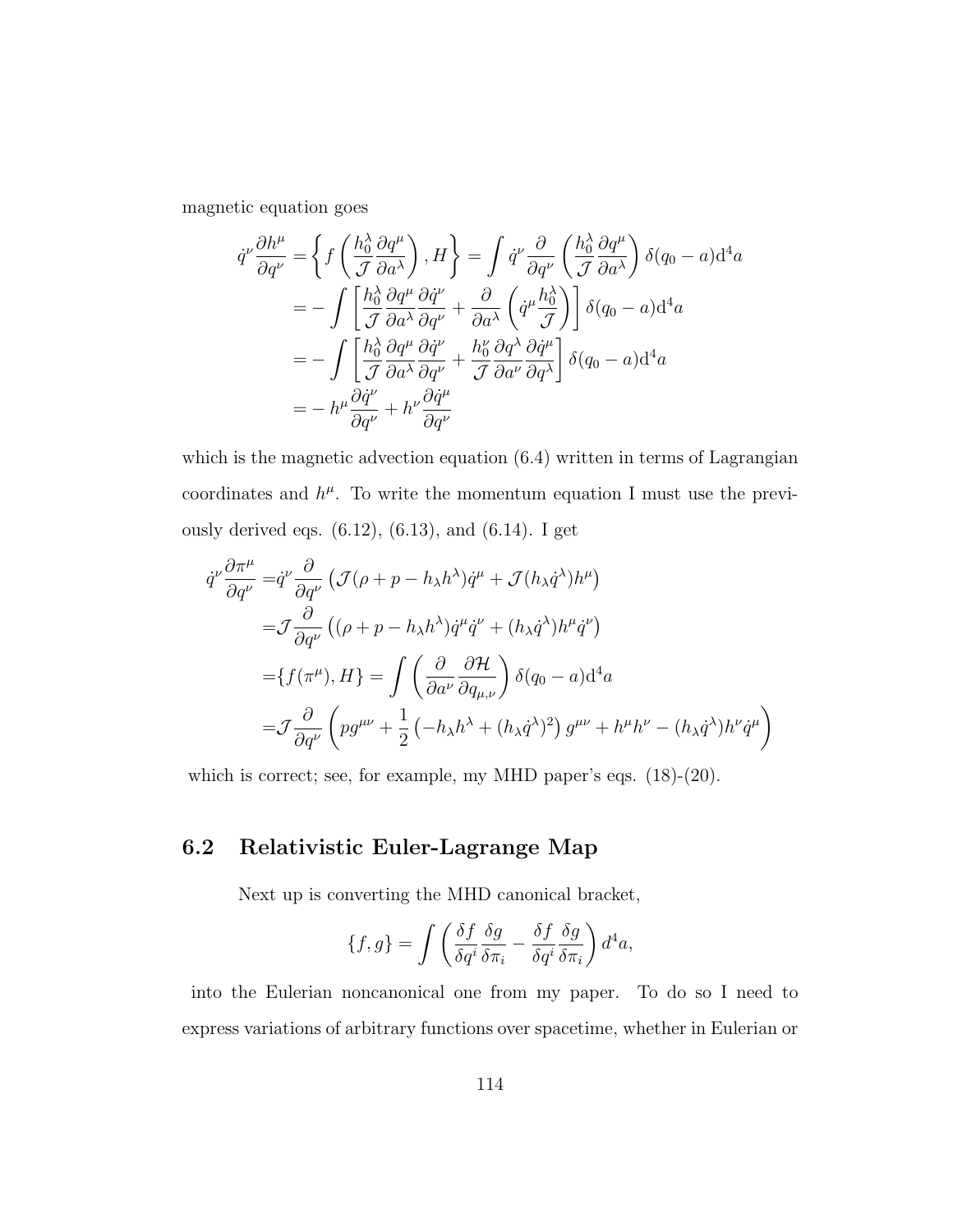Lagrangian coordinates. The total variation will be the same when expressed either way:

$$
\delta f = \int \frac{\delta f}{\delta n} \delta n + \frac{\delta f}{\delta \sigma} \delta \sigma + \frac{\delta f}{\delta m^{\mu}} \delta m^{\mu} + \frac{\delta f}{\delta h^{\mu}} \delta h^{\mu} d^{4} x \tag{6.15}
$$

<span id="page-123-0"></span>
$$
=\int \frac{\delta f}{\delta q^{\mu}} \delta q^{\mu} + \frac{\delta f}{\delta \pi^{\mu}} \delta \pi^{\mu} d^{4} a \tag{6.16}
$$

To Eulerianize expressions I use delta-function expressions like the following:

$$
n(x) = \int n(q)\delta(x - q)d^4q = \int \frac{n_0(a)}{\mathcal{J}} \delta(x - q)d^4q = \int n_0(a)\delta(x - q(a))d^4a
$$

The other Eulerian quantities produce similar expressions:

$$
\sigma(x) = \int \sigma_0 \delta(x - q) d^4 a
$$

$$
m^{\mu}(x) = \int \pi_0^{\mu} \delta(x - q) d^4 a
$$

$$
h^{\mu}(x) = \int h_0^{\nu} \frac{\partial q^{\mu}}{\partial a^{\nu}} \delta(x - q) d^4 a
$$

Variations in the Eulerian quantities induce variations in the phase-space variables  $q^{\mu}$  and  $\pi^{\mu}$  in this manner:

$$
\delta n = \int n_0 \delta'_{\mu} (x - q) \delta q^{\mu} d^4 a
$$
  
\n
$$
\delta \sigma = \int \sigma_0 \delta'_{\mu} (x - q) \delta q^{\mu} d^4 a
$$
  
\n
$$
\delta m^{\mu} = \int \delta (x - q) \delta \pi_0^{\mu} + \pi_0^{\mu} \delta'_{\nu} (x - q) \delta q^{\nu} d^4 a
$$
  
\n
$$
\delta h^{\mu} = \int h_0^{\nu} \frac{\partial q^{\mu}}{\partial a^{\nu}} \delta'_{\lambda} (x - q) \delta q^{\mu} - h_0^{\nu} \delta'_{\lambda} (x - q) \frac{\partial q^{\lambda}}{\partial a^{\nu}} \delta q^{\mu} d^4 a
$$
  
\n
$$
= \int h_0^{\nu} \frac{\partial q^{\mu}}{\partial a^{\nu}} \delta'_{\lambda} (x - q) \delta q^{\mu} - h_0^{\nu} \delta'_{\lambda} (x - q) \frac{\partial q^{\lambda}}{\partial a^{\nu}} \delta q^{\mu} d^4 a
$$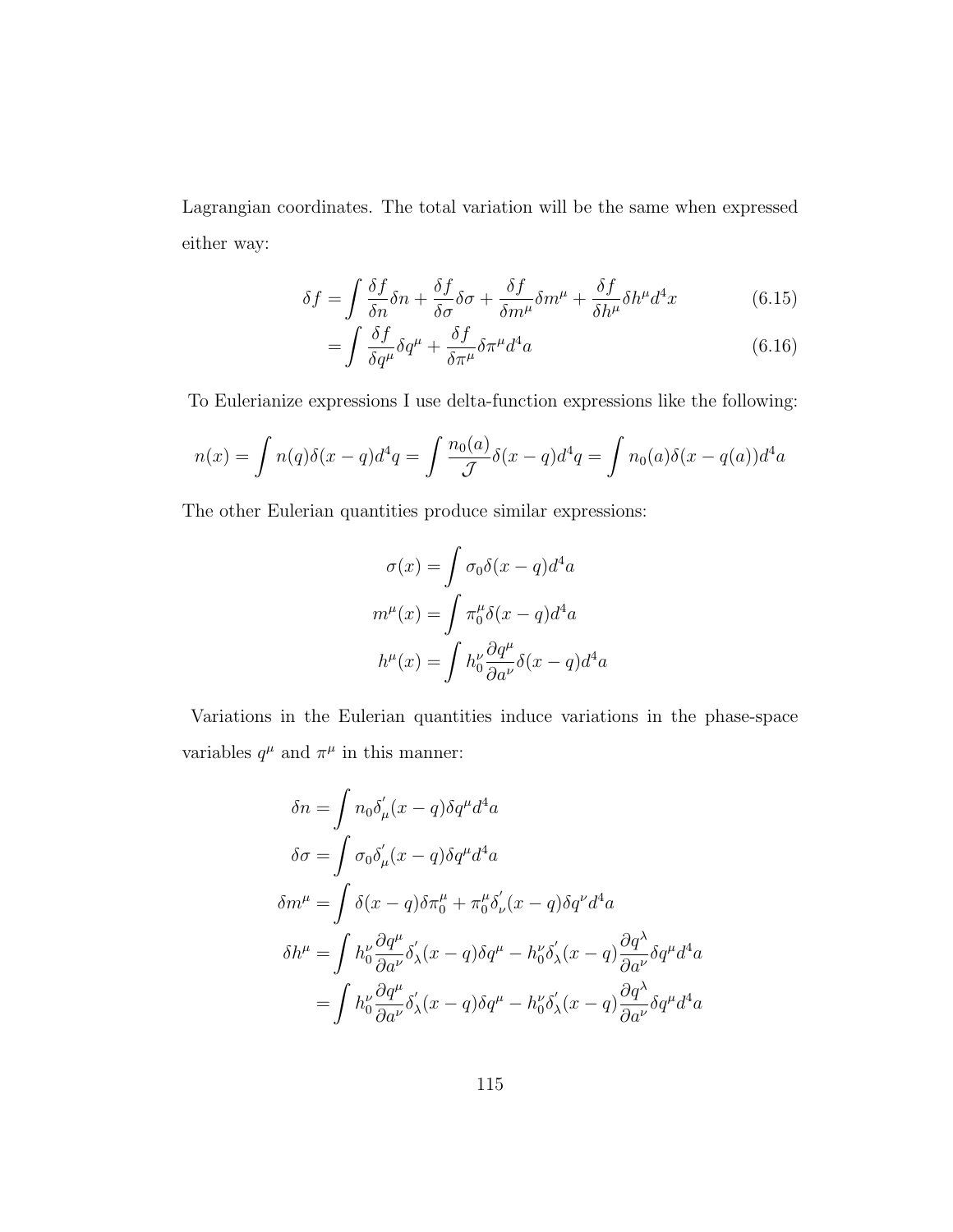Inserting these expressions into the Eulerian side of [\(6.15\)](#page-123-0) shows that the total variation is

$$
\delta f = \int \int \left( \frac{\delta f}{\delta n} n_0 + \frac{\delta f}{\delta \sigma} \sigma_0 + \frac{\delta f}{\delta m^\nu} \pi_0^\nu + \frac{\delta f}{\delta h_\nu} h_0^\lambda \frac{\partial q^\nu}{\partial a^\lambda} \right) \delta_\mu^\prime(x - q) \delta q^\mu - \frac{\delta f}{\delta h^\mu} h_0^\nu \frac{\partial q^\lambda}{\partial a^\nu} \delta_\lambda^\prime(x - q) \delta q^\mu + \frac{\delta f}{\delta m^\nu} \delta \pi_0^\nu \delta(x - q) d^4 x \ d^4 a
$$

Comparison with the Lagrangian side of [\(6.15\)](#page-123-0) shows that the Lagrangian functional derivatives are

$$
\frac{\delta f}{\delta \pi^{\mu}} = \int \frac{\delta f}{\delta m^{\mu}} \delta(x - q) d^{4}x = \frac{\delta f}{\delta m^{\mu}} \Big|_{x = q(a)}
$$
  

$$
\frac{\delta f}{\delta q^{\mu}} = \int \left( \frac{\delta f}{\delta n} n_{0} + \frac{\delta f}{\delta \sigma} \sigma_{0} + \frac{\delta f}{\delta m^{\nu}} n_{0}^{\nu} + \frac{\delta f}{\delta h_{\nu}} h_{0}^{\lambda} \frac{\partial q^{\nu}}{\partial a^{\lambda}} \right) \delta_{\mu}^{\prime}(x - q)
$$

$$
- \frac{\delta f}{\delta h^{\mu}} h_{0}^{\nu} \frac{\partial q^{\lambda}}{\partial a^{\nu}} \delta_{\lambda}^{\prime}(x - q) d^{4}x
$$

$$
= - \int \left[ n_{0} \frac{\partial}{\partial x^{\mu}} \frac{\delta f}{\delta n} + \sigma_{0} \frac{\partial}{\partial x^{\mu}} \frac{\delta f}{\delta \sigma} + n_{0}^{\nu} \frac{\partial}{\partial x^{\mu}} \frac{\delta f}{\delta m^{\nu}} \right. \\ + h_{0}^{\lambda} \frac{\partial q^{\nu}}{\partial a^{\lambda}} \frac{\partial}{\partial x^{\mu}} \frac{\delta f}{\delta h^{\nu}} - \frac{\partial}{\partial x^{\nu}} \left( \frac{\delta f}{\delta h^{\mu}} h_{0}^{\lambda} \frac{\partial q^{\nu}}{\partial a^{\lambda}} \right) \right] \delta(x - q) d^{4}x
$$

With these expressions in hand I can convert the bracket:

$$
\{f,g\} = \int \frac{\delta f}{\delta q^{\mu}} \frac{\delta g}{\delta \pi_{\mu}} - \frac{\delta g}{\delta q^{\mu}} \frac{\delta f}{\delta \pi_{\mu}} d^{4}a
$$
  
\n
$$
= - \int \int \left[ n_{0} \left( \frac{\delta g}{\delta m_{\mu}} \frac{\partial}{\partial x^{\mu}} \frac{\delta f}{\delta n} - \frac{\delta f}{\delta m_{\mu}} \frac{\partial}{\partial x^{\mu}} \frac{\delta g}{\delta n} \right) \right.
$$
  
\n
$$
+ \sigma_{0} \left( \frac{\delta g}{\delta m_{\mu}} \frac{\partial}{\partial x^{\mu}} \frac{\delta f}{\delta \sigma} - \frac{\delta f}{\delta m_{\mu}} \frac{\partial}{\partial x^{\mu}} \frac{\delta g}{\delta \sigma} \right)
$$
  
\n
$$
+ \pi_{0}^{\nu} \left( \frac{\delta g}{\delta m_{\mu}} \frac{\partial}{\partial x^{\mu}} \frac{\delta f}{\delta m^{\nu}} - \frac{\delta f}{\delta m_{\mu}} \frac{\partial}{\partial x^{\mu}} \frac{\delta g}{\delta m^{\nu}} \right)
$$
  
\n
$$
+ h_{0}^{\nu} \left( \frac{\delta g}{\delta m_{\mu}} \frac{\partial}{\partial x^{\mu}} \frac{\delta f}{\delta h^{\nu}} - \frac{\delta f}{\delta m_{\mu}} \frac{\partial}{\partial x^{\mu}} \frac{\delta g}{\delta h^{\nu}} \right)
$$
  
\n
$$
+ \frac{\delta f}{\delta h^{\mu}} \frac{\partial}{\partial x^{\nu}} \frac{\delta g}{\delta m_{\mu}} - \frac{\delta f}{\delta h^{\mu}} \frac{\partial}{\partial x^{\nu}} \frac{\delta g}{\delta m_{\mu}} \right) \left[ \delta (x - q) d^{4}x d^{4}a \right]
$$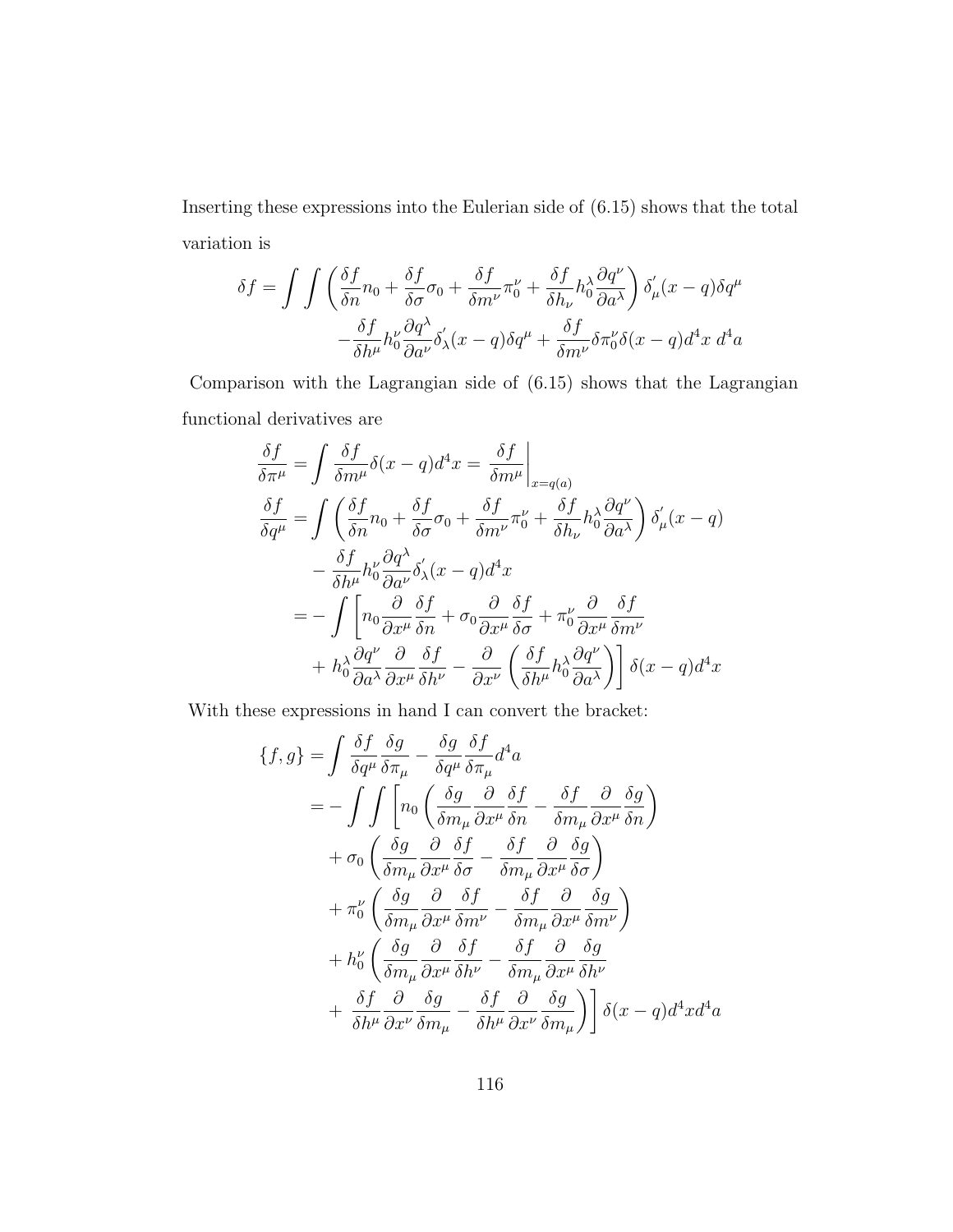Performing the label-space integration, I acquire the bracket from my other paper:

$$
\{f,g\} = -\int \left[ n \left( \frac{\delta g}{\delta m_{\mu}} \frac{\partial}{\partial x^{\mu}} \frac{\delta f}{\delta n} - \frac{\delta f}{\delta m_{\mu}} \frac{\partial}{\partial x^{\mu}} \frac{\delta g}{\delta n} \right) \right. \\
\left. + \sigma \left( \frac{\delta g}{\delta m_{\mu}} \frac{\partial}{\partial x^{\mu}} \frac{\delta f}{\delta \sigma} - \frac{\delta f}{\delta m_{\mu}} \frac{\partial}{\partial x^{\mu}} \frac{\delta g}{\delta \sigma} \right) \right. \\
\left. + m^{\nu} \left( \frac{\delta g}{\delta m_{\mu}} \frac{\partial}{\partial x^{\mu}} \frac{\delta f}{\delta m^{\nu}} - \frac{\delta f}{\delta m_{\mu}} \frac{\partial}{\partial x^{\mu}} \frac{\delta g}{\delta m^{\nu}} \right) \right. \\
\left. + h^{\nu} \left( \frac{\delta g}{\delta m_{\mu}} \frac{\partial}{\partial x^{\mu}} \frac{\delta f}{\delta h^{\nu}} - \frac{\delta f}{\delta m_{\mu}} \frac{\partial}{\partial x^{\mu}} \frac{\delta g}{\delta h^{\nu}} \right) \right. \\
\left. + \frac{\delta f}{\delta h^{\mu}} \frac{\partial}{\partial x^{\nu}} \frac{\delta g}{\delta m_{\mu}} - \frac{\delta f}{\delta h^{\mu}} \frac{\partial}{\partial x^{\nu}} \frac{\delta g}{\delta m_{\mu}} \right) \right] d^{4}x
$$

The action also converts into that paper's action, as it should.

Next up, something interesting I discovered when investigating the relativistic equivalent of flux conservation. Instead of [\(6.1\)](#page-112-0), I try

$$
F^{\mu\nu}dq_{\mu}dq_{\nu} = F_0^{\mu\nu}da_{\mu}da_{\nu} ,
$$

which gives the transformation rule

<span id="page-125-0"></span>
$$
F^{\mu\nu} = \frac{F^{\lambda\sigma}}{\mathcal{J}} \frac{\partial q^{\mu}}{\partial a^{\lambda}} \frac{\partial q^{\nu}}{\partial a^{\sigma}}
$$
(6.17)

I can thus convert a standard Eulerian action to one using some fluid's Lagrangian coordinates:

$$
L_{EM} = \frac{1}{16\pi} \int F^{\mu\nu} F_{\mu\nu} d^4x = \frac{1}{16\pi} \int \frac{F_0^{\alpha\beta} F_0^{\gamma\delta}}{\mathcal{J}} \frac{\partial q^{\nu}}{\partial a^{\alpha}} \frac{\partial q^{\lambda}}{\partial a^{\beta}} \frac{\partial q_{\nu}}{\partial a^{\delta}} \frac{\partial q_{\lambda}}{\partial a^{\delta}} d^4a
$$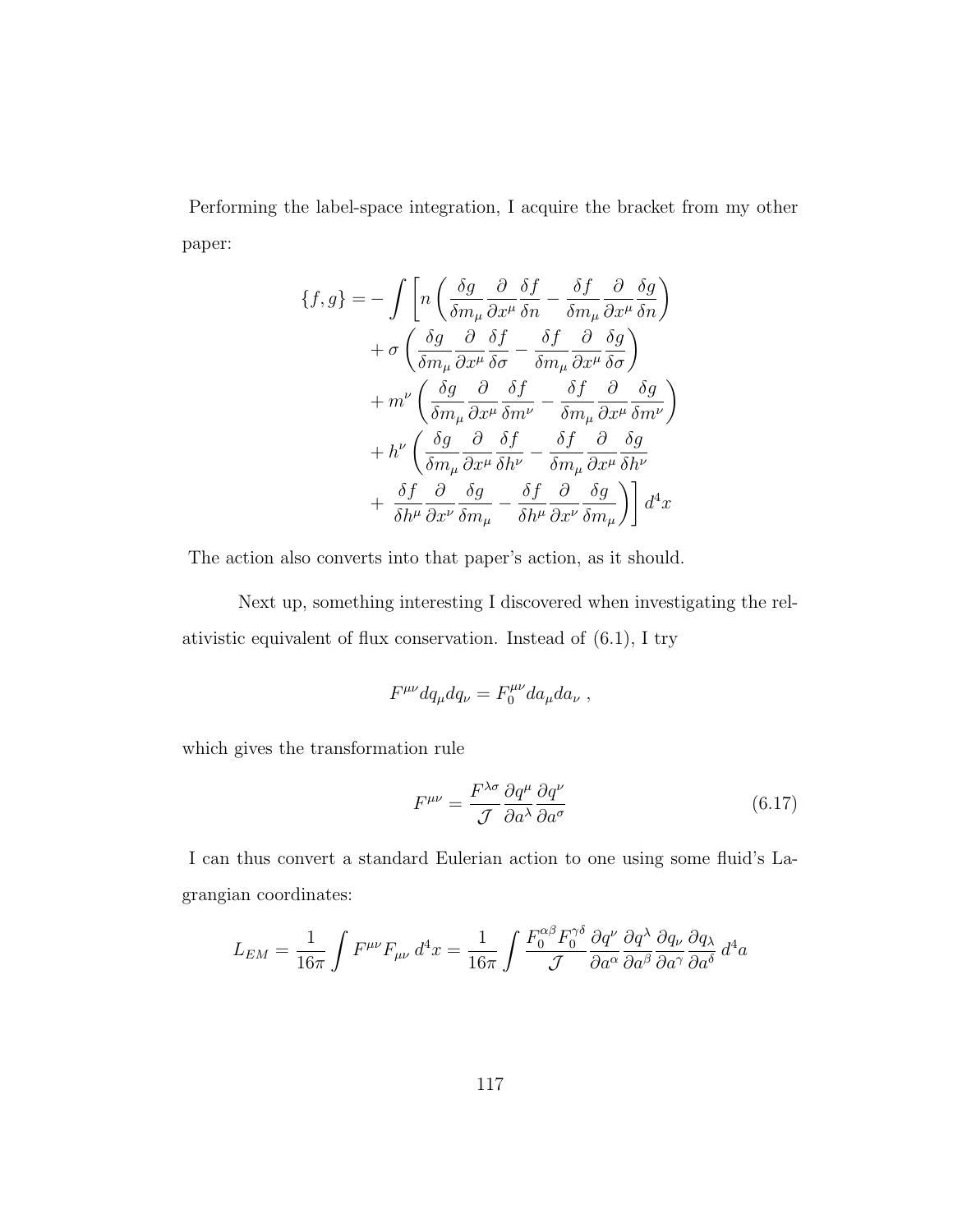Using the variational principle [\(6.6\)](#page-114-1) gives the new terms

$$
\frac{1}{16\pi} \frac{\partial}{\partial a^{\nu}} \left( \frac{F_0^{\nu\beta} F_0^{\gamma\delta}}{\mathcal{J}} \frac{\partial q_{\mu}}{\partial a^{\beta}} \frac{\partial q_{\lambda}}{\partial a^{\gamma}} + \frac{F_0^{\alpha\nu} F_0^{\gamma\delta}}{\mathcal{J}} \frac{\partial q^{\sigma}}{\partial a^{\alpha}} \frac{\partial q_{\sigma}}{\partial a^{\gamma}} \frac{\partial q_{\mu}}{\partial a^{\delta}} \right) + \frac{F_0^{\alpha\beta} F_0^{\nu\delta}}{\mathcal{J}} \frac{\partial q_{\mu}}{\partial a^{\alpha}} \frac{\partial q_{\lambda}}{\partial a^{\beta}} + \frac{F_0^{\alpha\beta} F_0^{\gamma\nu}}{\mathcal{J}} \frac{\partial q^{\sigma}}{\partial a^{\alpha}} \frac{\partial q_{\sigma}}{\partial a^{\gamma}} \frac{\partial q_{\mu}}{\partial a^{\beta}} - \frac{F_0^{\alpha\beta} F_0^{\gamma\delta}}{\mathcal{J}^2} A^{\nu}_{\mu} \frac{\partial q_{\nu}}{\partial a^{\alpha}} \frac{\partial q^{\lambda}}{\partial a^{\beta}} \frac{\partial q_{\nu}}{\partial a^{\delta}} \frac{\partial q_{\lambda}}{\partial a^{\delta}} \right) = -\frac{A^{\nu}_{\mu}}{4\pi} \frac{\partial}{\partial a^{\nu}} \left( F_{\mu\lambda} F^{\lambda\nu} + \frac{1}{4} \delta^{\nu}_{\mu} F^{\lambda\sigma} F_{\lambda\sigma} \right)
$$

This is the divergence of a general expression for the electromagnetic stressenergy tensor  $T_{EM}^{\mu\nu}$ . No condition such as quasineutrality or vanishing proper electric fields had to be imposed. This suggests that a Lagrangian theory of multiple charged fluids might be possible, using an advected field tensor as in [\(6.17\)](#page-125-0) to get the total Lorentz force.

#### 6.3 Overview of relativistic Navier-Stokes

This section aims to develop the relativistic equivalent of the Navier-Stokes equation for viscous fluids. The field variables are now number density  $n$  (the mass density must now include internal energy, via mass-energy equivalence); the specific entropy s or entropy density  $\sigma = ns$ ; and the fluid four-velocity  $u^{\mu}$  or four-momentum  $m^{\mu} = (\rho + p)u^{\mu}$ . The continuity equation, Navier-Stokes equation, and entropy production are now expressed as four-divergences of tensorial quantities:

$$
(nu^{\mu})_{,\mu} = 0 \qquad \qquad T^{\mu\nu}_{\quad ,\nu} = 0 \qquad \qquad \sigma^{\mu}_{\quad ,\mu} \ge 0
$$

The relativistic stress-energy tensor  $T^{\mu\nu}$  and entropy vector  $\sigma^{\mu}$  are as yet undetermined, but they will depend on relativized stress and heat, in the form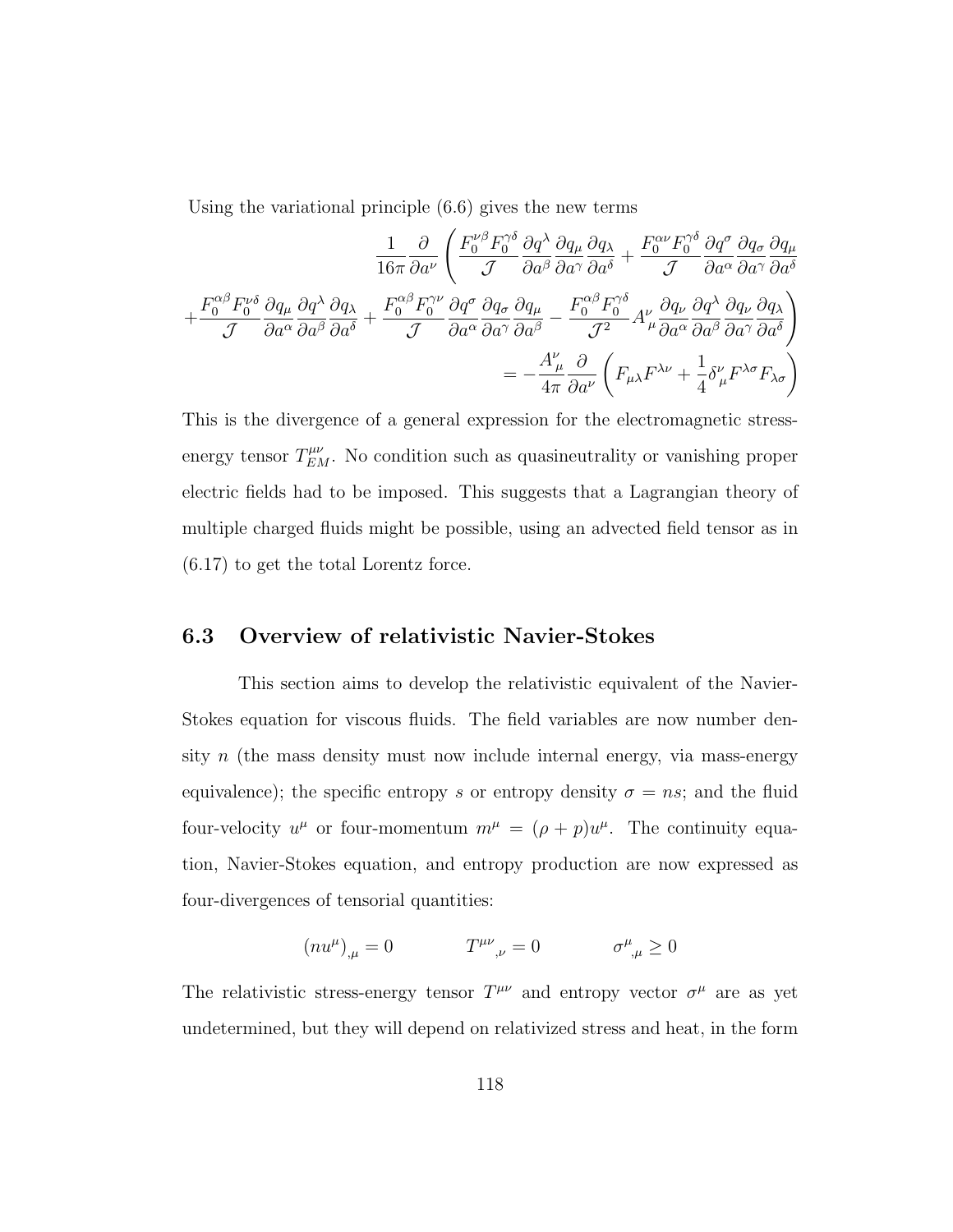of tensors  $\sigma^{\mu\nu}$  and  $q^{\mu}$ . The tensor  $\sigma^{\mu\nu}$  should represent a pure stress, which means that in the local rest frame of the fluid it only contributes to the stress portion of  $T^{\mu\nu}$ . Such a restriction can be enforced by setting  $\sigma^{\mu\nu}u_{\nu} = 0$ . In turn, one achieves that restriction by replacing all the Kronecker delta functions in [\(2.40\)](#page-46-0) with projection operators:

$$
\sigma^{\mu\nu} = \Lambda^{\mu\nu\lambda\sigma} \frac{\partial u_{\lambda}}{\partial x^{\sigma}}
$$

$$
\Lambda^{\mu\nu\lambda\sigma} = \eta \left( P^{\mu\lambda} P^{\nu\sigma} + P^{\mu\sigma} P^{\nu\lambda} - \frac{2}{3} P^{\mu\nu} P^{\lambda\sigma} \right) + \zeta P^{\mu\nu} P^{\lambda\sigma}
$$

$$
P^{\mu\nu} = u^{\mu} u^{\nu} - g^{\mu\nu}
$$

Now to generalize the heat vector. The salient question is whether this heat vector, newly converted into a four-vector, contributes to the stress-energy tensor. To support this view, imagine that you have two identical boxes filled with an ideal gas, separated by a conductive barrier. Start with one box incredibly hot, and the other cool; then, the masses of the gaseous molecules in the first box will be larger by a relativistic gamma factor, causing the center of mass of the entire system to be slightly displaced in the direction of the hot box. After a long time, the boxes will have reached thermal equilibrium; now, with comparable gamma factors, the center of mass will be exactly between the two boxes. Because the center of mass moved from the hot box's side to the middle, there must have been a momentum directed from the hot box to the cold box, in the same direction as the heat flow.

Internal energy will (as in the nondissipative case) be incorporated into the mass density, via the expression  $\rho = n(m + \epsilon)$ , so the heat four-vector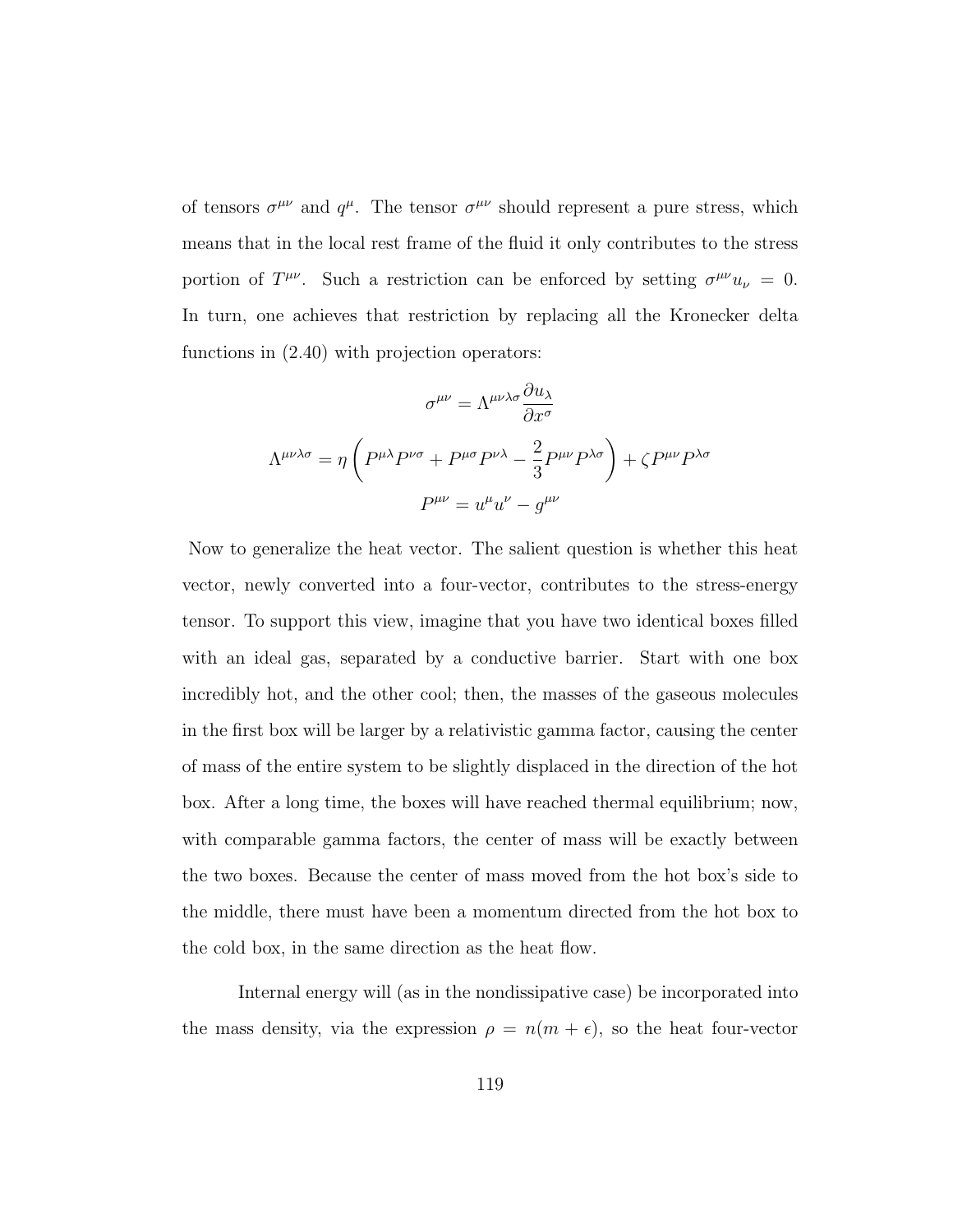should not contribute to the energy portion of the stress-energy tensor. This can be achieved by setting  $u^{\mu}q_{\mu}=0$  and writing the tensor (including all its other portions) as

$$
T^{\mu\nu} = (\rho + p) u^{\mu} u^{\nu} - p g^{\mu\nu} + \sigma^{\mu\nu} + (q^{\mu} u^{\nu} + q^{\nu} u^{\mu})
$$

Now I will derive an expression for the heat four-vector. For the sake of the following argument, disregard the viscous stress tensor, as it will not affect my conclusion. After an application of the continuity equation, the momentum equation reads

$$
0 = T^{\mu\nu}{}_{,\nu} = n ((m + \epsilon) u^{\mu})_{,\nu} u^{\nu} + p_{,\nu} u^{\mu} u^{\nu} + p u^{\mu}{}_{,\nu} u^{\nu} + p u^{\mu} u^{\nu}{}_{,\nu}
$$

$$
-p_{\nu} g^{\mu\nu} + q^{\mu}{}_{,\nu} u^{\nu} + q^{\mu} u^{\nu}{}_{,\nu} + q^{\nu}{}_{,\nu} u^{\mu} + q^{\nu} u^{\mu}{}_{\nu}
$$

Contract this equation with  $u_{\mu}$  to derive the energy conservation equation. Three terms will vanish via the identity  $u_{\mu}u^{\mu}{}_{,\nu}=0$ ; one term will vanish via  $u_{\mu}q^{\mu}=0$ ; two of the remaining pressure terms will cancel each other; finally, a use of the Leibniz rule will transfer a derivative from a  $q^{\mu}$  to a  $u^{\mu}$ . In all,

<span id="page-128-0"></span>
$$
u^{\mu} \epsilon_{,\mu} + p u^{\mu}_{,\mu} + q^{\mu}_{,\mu} - q^{\mu} u_{\mu,\nu} u^{\nu} = 0 \tag{6.18}
$$

The expression  $u_{\mu,\nu}u^{\nu}$  occuring in the last term is the acceleration four-vector  $a_{\mu}$  of the fluid, obeying  $a_{\mu}u^{\mu}=0$ . Using the continuity equation and thermodynamic definitions, I can also write down an entropy equation:

$$
(nsu^{\mu})_{,\mu} = nu^{\mu}s_{,\mu} = nu^{\mu} \left[ \left( \frac{\partial s}{\partial n} \right)_{\epsilon} n_{,\mu} + \left( \frac{\partial s}{\partial \epsilon} \right)_{n} \epsilon_{,\mu} \right]
$$

$$
= nu^{\mu} \left[ \frac{p}{n^2 T} n_{\mu} + \frac{1}{n T} \epsilon_{\mu} \right]
$$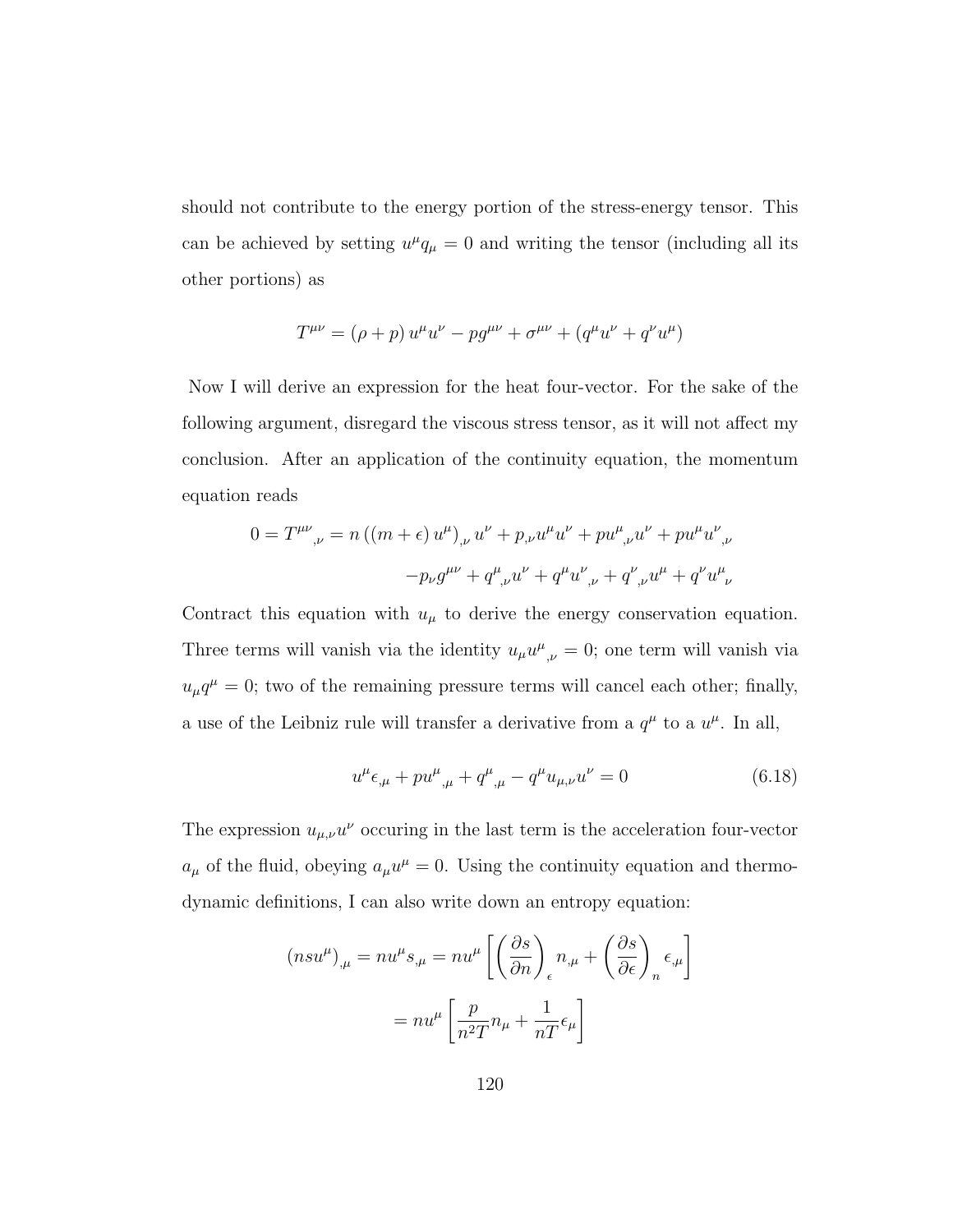Substitute in [\(6.18\)](#page-128-0) to get

<span id="page-129-0"></span>
$$
(nsu^{\mu})_{,\mu} = \frac{1}{T} \left[ p u^{\mu}_{,\mu} - p u^{\mu}_{,\mu} - q^{\mu}_{,\mu} + q^{\mu} a_{\mu} \right]
$$

$$
= \frac{1}{T} \left[ -q^{\mu}_{,\mu} + q^{\mu} a_{\mu} \right]
$$
(6.19)

Incidentally, note that the RHS would be zero if the heat-related terms were omitted from the stress-energy tensor, and entropy would only be advected, not generated.

The entropy four-vector  $\sigma^{\mu}$  should include not only entropy transported by the fluid (in the form  $nsu^{\mu}$ ), but also entropy generated by heating, represented schematically by the equation  $dS = dQ/T$ . So the quantity will be defined as

$$
\sigma^\mu=n s u^\mu+\frac{q^\mu}{T}
$$

Neglecting entropy generation due to stress, and substituting in [\(6.19\)](#page-129-0), its four-divergence is

$$
\sigma^{\mu}{}_{,\mu} = \frac{1}{T} \left( -q^{\mu}{}_{,\mu} + q^{\mu} a_{\mu} + q^{\mu}{}_{,\mu} - \frac{T_{,\mu}}{T} q^{\mu} \right)
$$

$$
= \frac{-q^{\mu}}{T^2} \left( T_{,\mu} - T a_{\mu} \right)
$$

This expression must be positive. In the fluid's local rest frame,  $q^0$  is zero, so  $q^i$ must be parallel to  $T_{i} - Ta_{i}$ . There are thus a total of three conditions on  $q^{\mu}$ , including  $q^{\mu}u_{\mu} = 0$ , so  $q^{\mu}$  is determined up to its magnitude. Said magnitude is then found by taking the nonrelativistic limit, in which the acceleration term is of order  $v^2/c^2$ . So one finds the unique expression for  $q^{\mu}$ ,

$$
q^{\mu} = -\kappa P^{\mu\nu} \left( T_{,\nu} - T a_{\nu} \right)
$$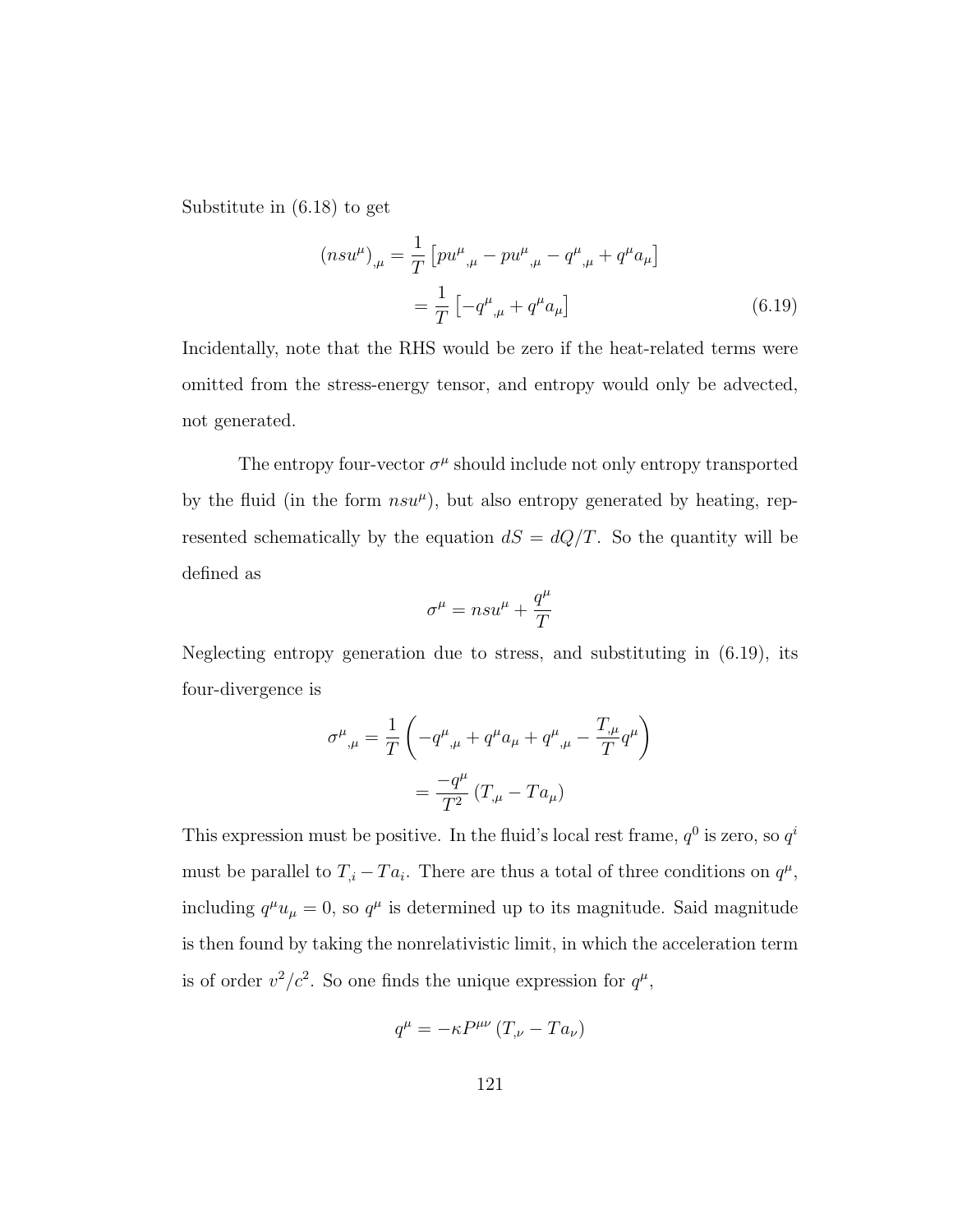Note that  $P^{\mu\nu}$  changes the sign of the inner product, so even though  $q^{\mu}q_{\mu}$  is negative,  $\sigma^{\mu}_{,\mu}$  is positive.

### 6.4 Metriplectic form of relativistic Navier-Stokes

Now for the brackets! The generator  $H + \lambda S$  is composed of

$$
H = \int \frac{1}{2(\rho + p)} m_{\mu} m^{\mu} + \frac{1}{2} (p - \rho) d^{4}x \qquad S = \int n \, s \, d^{4}x
$$

and the equations of motion will be generated by

$$
\{f, H + \lambda S\} = 0
$$

for all functions  $f$  of the field variables. The antisymmetric portion of the bracket is given by

$$
[f,g] = -\int n \left( \left( \frac{\delta f}{\delta m_{\mu}} \partial_{\mu} \right) \frac{\delta g}{\delta n} - \left( \frac{\delta g}{\delta m_{\mu}} \partial_{\mu} \right) \frac{\delta f}{\delta n} \right) + m_{\mu} \left( \left( \frac{\delta f}{\delta m_{\nu}} \partial_{\nu} \right) \frac{\delta g}{\delta m_{\mu}} - \left( \frac{\delta g}{\delta m_{\nu}} \partial_{\nu} \right) \frac{\delta f}{\delta m_{\mu}} \right) + \sigma \left( \left( \frac{\delta f}{\delta m_{\mu}} \partial_{\mu} \right) \frac{\delta g}{\delta \sigma} - \left( \frac{\delta g}{\delta m_{\mu}} \partial_{\mu} \right) \frac{\delta f}{\delta \sigma} \right) d^{4}x
$$

Finally, the symmetric portion is given by

$$
(f,g) = \frac{1}{\lambda} \int T\Lambda_{\mu\nu\lambda\sigma} \left[ \partial^{\mu} \frac{\delta f}{\delta m_{\nu}} - \frac{1}{T} \frac{\partial u^{\mu}}{\partial x_{\nu}} \frac{\delta f}{\delta \sigma} \right] \left[ \partial^{\lambda} \frac{\delta g}{\delta m_{\sigma}} - \frac{1}{T} \frac{\partial u^{\lambda}}{\partial x_{\sigma}} \frac{\delta g}{\delta \sigma} \right]
$$

$$
+ \kappa T^{2} \left[ P^{\mu\nu} \left( \partial_{\nu} + a_{\nu} \right) \left( \frac{1}{T} \frac{\delta f}{\delta \sigma} \right) - u_{\nu} \partial_{\mu} \frac{\delta f}{\delta m_{\nu}} - u^{\nu} \partial_{\nu} \frac{\delta f}{\delta m^{\mu}} \right]
$$

$$
\left[ P_{\nu\lambda} \left( \partial^{\lambda} + a^{\lambda} \right) \left( \frac{1}{T} \frac{\delta g}{\delta \sigma} \right) - u_{\sigma} \partial^{\lambda} \frac{\delta g}{\delta m_{\sigma}} - u^{\sigma} \partial_{\sigma} \frac{\delta g}{\delta m_{\lambda}} \right] d^{4}x
$$

These brackets have all the properties listed before for the nonrelativistic brackets, except possibly for the positivity of the symmetric part, which I still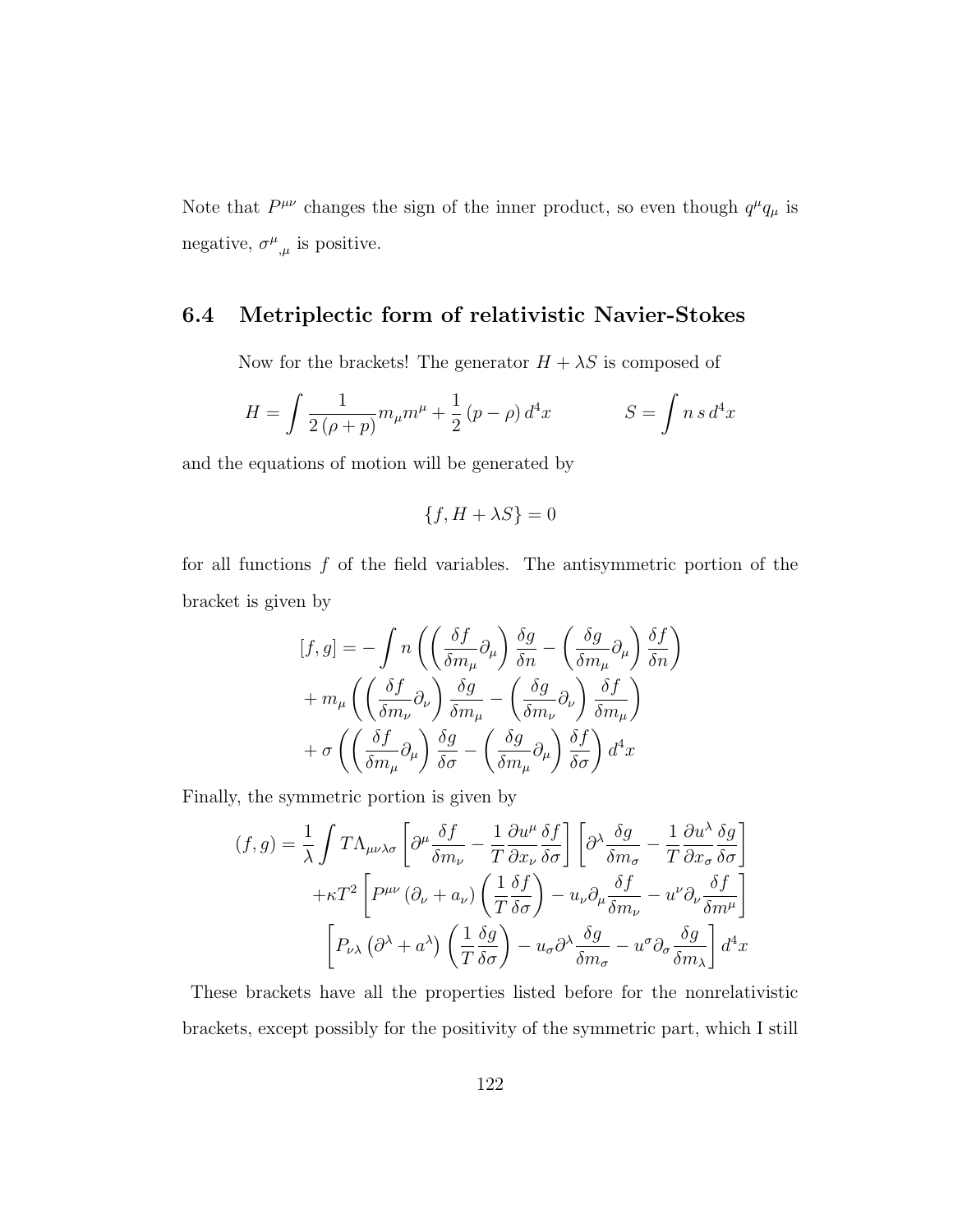need to check. At some point I hope to extend this formalism to relativistic MHD with dissipation.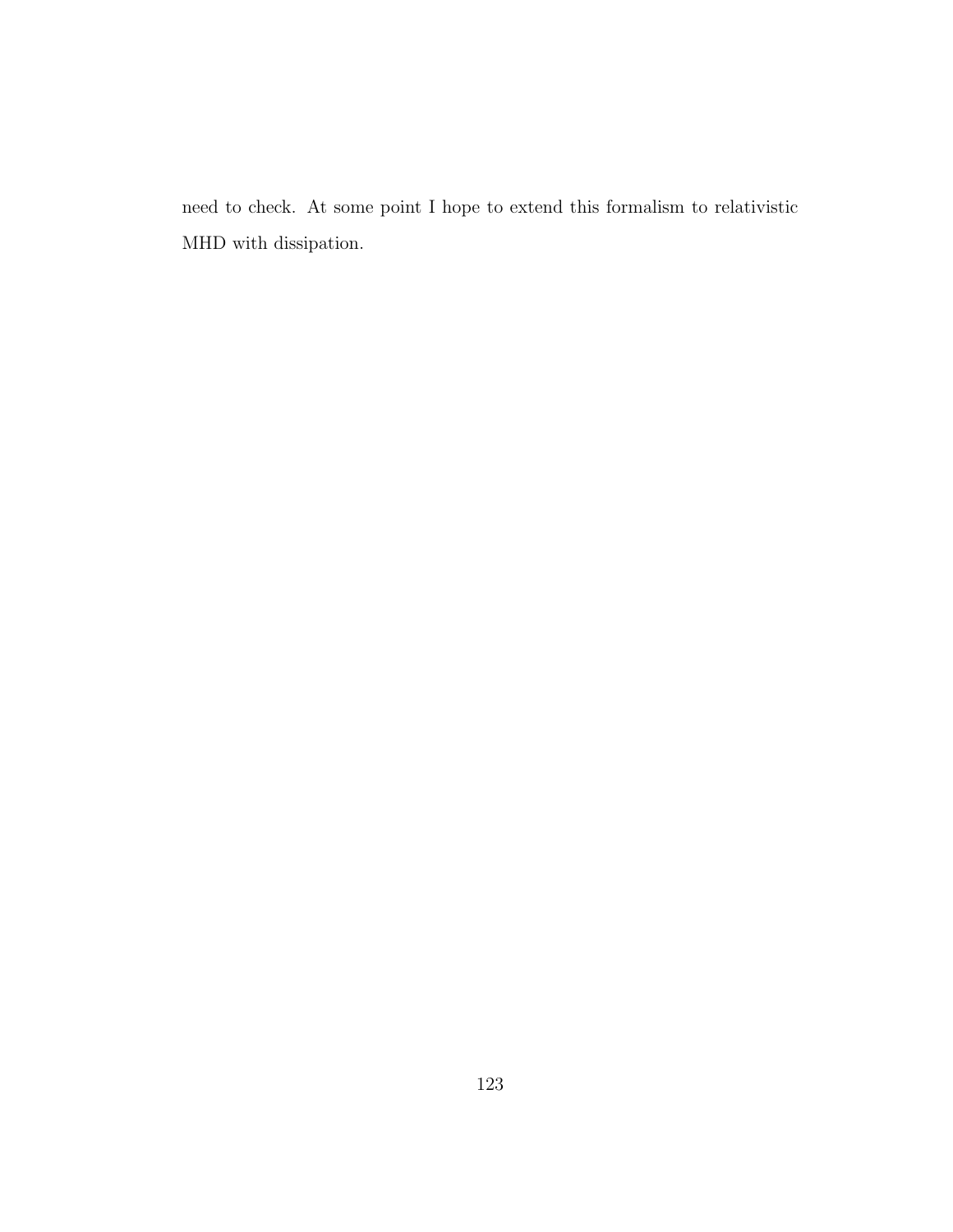# Chapter 7

### Relativistic classical spin

I begin this chapter by defining the dipole tensor as an antisymmetric rank-two tensor (following Frenkel [\[9\]](#page-176-2)), in analogy with the electromagnetic field tensor (throughout I use the  $(+ - - -)$ ) signature, with time components in the zero position and  $c=1$ ). In the rest frame of the dipole, this tensor has the magnetic dipole moment in the space-space part, and the electric dipole moment in the time-space part:

$$
M^{\mu\nu} = \begin{Bmatrix} 0 & p_x & p_y & p_z \\ -p_x & 0 & -m_z & m_y \\ -p_y & m_z & 0 & -m_x \\ -p_z & -m_y & m_x & 0 \end{Bmatrix}
$$

Note, however, that the signs of the magnetic part differs from that of the field tensor, due to the sign convention used for the magnetic moment.

This dipole tensor can have three interpretations, depending on the context: m can represent magnetization per unit volume, and p the polarization per unit volume; the two can represent the total magnetic and electric dipole moments of a localized charge distribution; finally, they can represent the intrinsic moments of a particle such as an electron, in which case one would expect p to be zero in the particle's rest frame. Even prior to developing the apparatus (the Hamiltonian and bracket) necessary to incorporate the dipole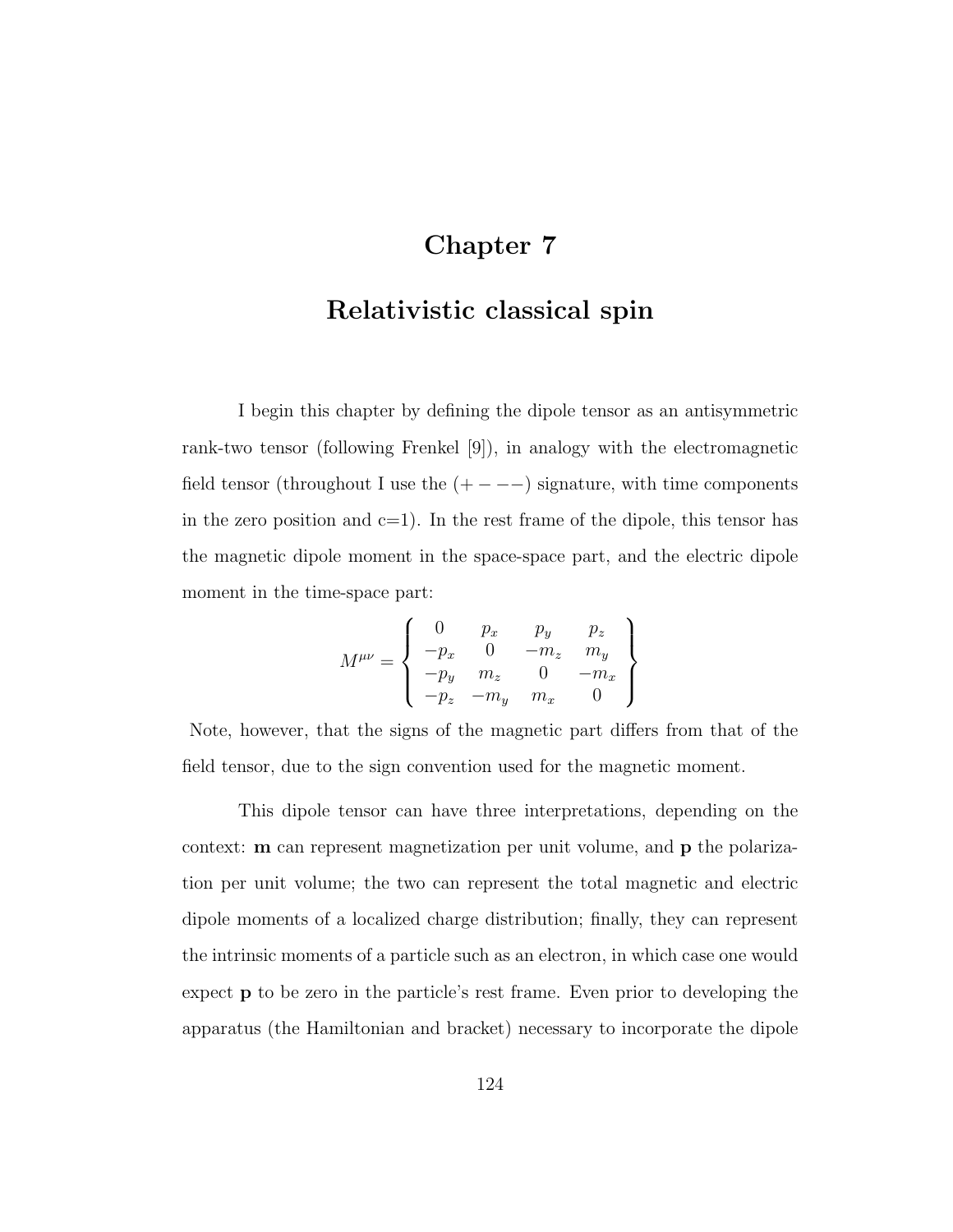moments into the dynamics of some system, one can find several expressions which are simpler in tensorial form than when written in terms of 4-vectors.

A localized charge distribution with changing dipole moments produces the following retarded potentials, with the part due to the electric dipole moment placed on the first line, followed by that due to the magnetic dipole moment:

$$
\phi = \frac{\dot{\mathbf{p}} \cdot \mathbf{r}}{r^2} \qquad \mathbf{A} = \frac{\dot{\mathbf{p}}}{r}
$$

$$
\phi = 0 \qquad \mathbf{A} = \frac{\dot{\mathbf{m}} \times \mathbf{r}}{r^2}
$$

Using the dipole tensor for the case of a localized charge distribution, these four equations combine into the single equation

<span id="page-133-0"></span>
$$
A^{\mu} = \frac{\dot{M}^{\mu\nu}r_{\nu}}{(r^{\lambda}u_{\lambda})^2} \tag{7.1}
$$

where  $u^{\mu}$  is the four-velocity of the dipole, and  $r^{\mu}$  is a null vector from the retarded position of the dipole to the field point. In order for this expression to be covariant, the dot refers to differentiation with respect to the dipole's proper time. Looking at static fields instead, the classical equations for the potentials of an ideal stationary electric and magnetic dipole are, respectively,

$$
\phi = \frac{\mathbf{p} \cdot \mathbf{r}}{r^3} \qquad \mathbf{A} = \frac{\mathbf{m} \times \mathbf{r}}{c r^3}
$$

The two special cases for the dipole potentials then reduce to the unified equation

$$
A^{\mu} = \frac{M^{\mu\nu}r_{\nu}}{(r^{\lambda}u_{\lambda})^3} - \frac{M^{\mu\nu}u_{\nu}}{(r^{\lambda}u_{\lambda})^2}
$$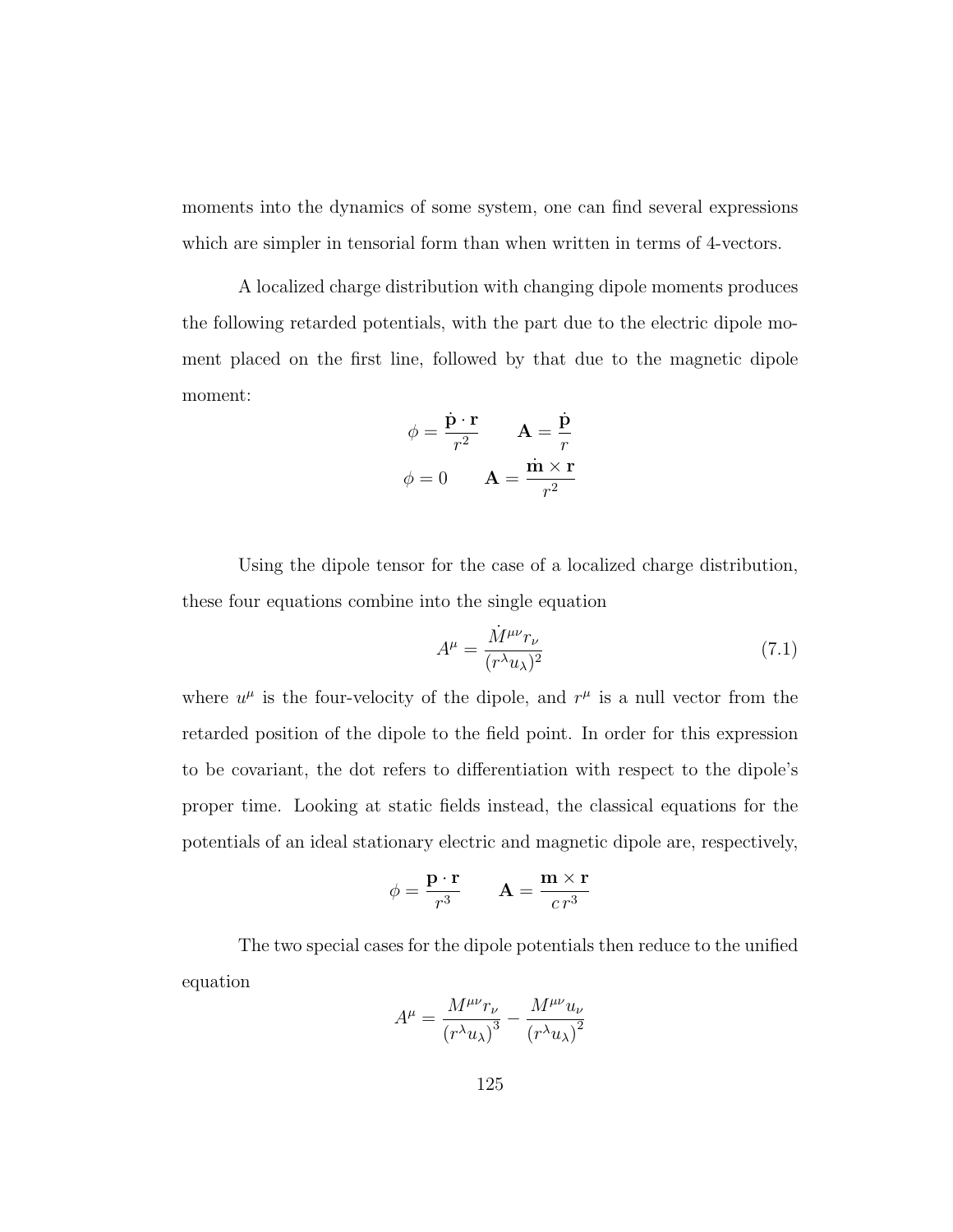where  $r^{\mu}$  is the position 4-vector to the retarded position of the dipole, and  $u^{\mu}$ is the velocity of the dipole at the retarded time. This expression looks a bit peculiar, but for a particle or charge distribution whose dipole moments are constant and which has zero total charge, it results from a simpler expression for the Hertz vectors of the charge distribution, as shown below.

One can also combine the two equations for bound charge and current,

$$
\rho = -\nabla \cdot \mathbf{p} \qquad \mathbf{J} = \frac{\partial \mathbf{p}}{\partial t} + \nabla \times \mathbf{m}
$$

into the single equation

$$
J^{\mu} = -M^{\mu\nu}{}_{,\nu}
$$

This time one should interpret  $m^{\mu\nu}$  as polarization and magnetization per unit volume. The polarization and magnetization also produce a bound surface charge and current:

$$
\sigma = \mathbf{P} \cdot \mathbf{n} \qquad \mathbf{K} = \mathbf{M} \times \mathbf{n}
$$

where **n** is the normal vector to a surface at rest. These two equations become

$$
K^\mu = M^{\mu\nu} n_\nu
$$

where  $n^{\mu}$  is the spacelike 4-vector whose components in the frame where the surface is at rest are  $(0, n)$ , and  $K^{\mu}$  is the surface 4-current.

In a situation where there are no free charge or current, it is convenient to define the Hertz vectors  $\Pi_e$  and  $\Pi_m$ , which are related to the potentials as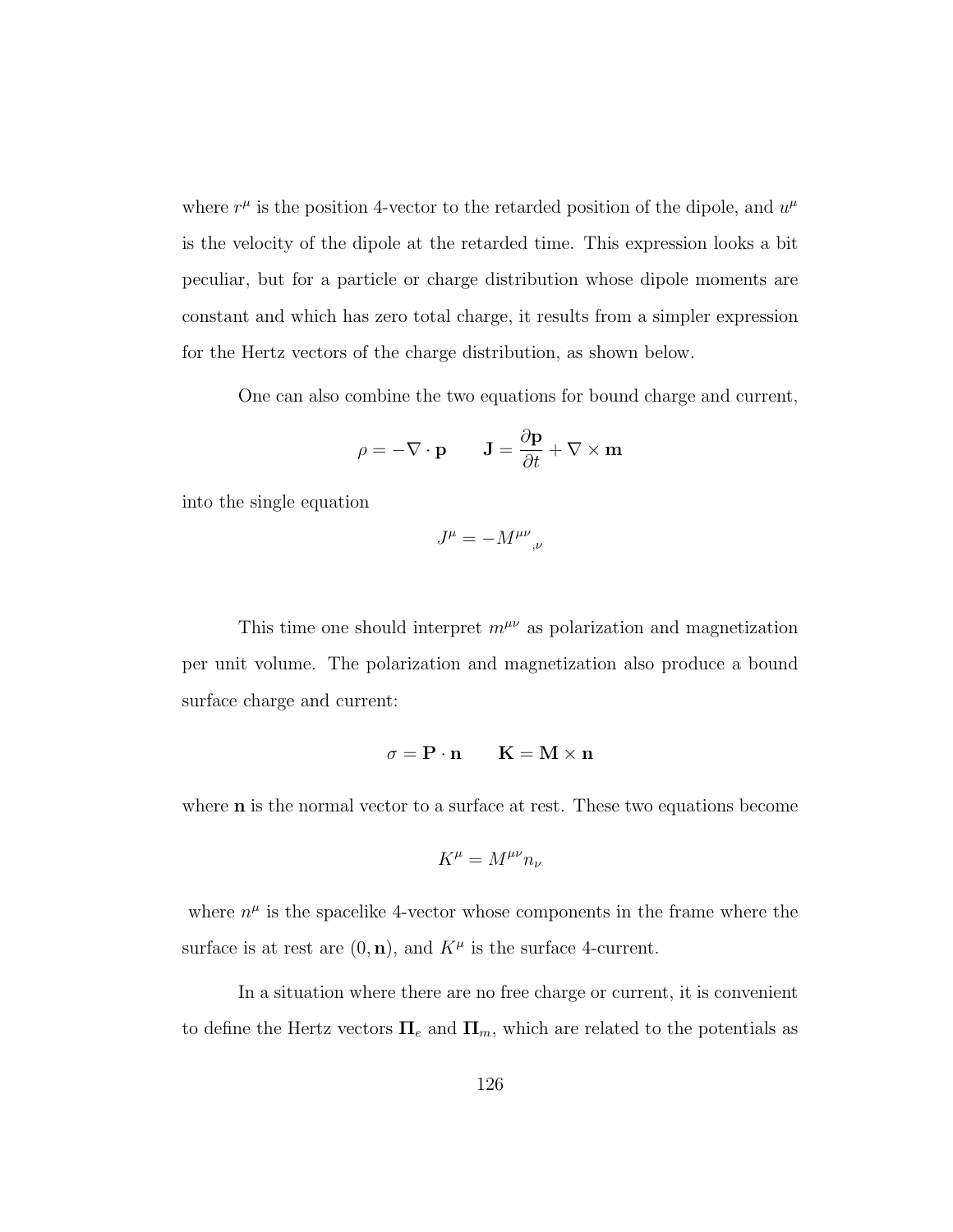follows:

$$
\phi = -\nabla \cdot \mathbf{\Pi}_e \qquad \mathbf{A} = \frac{1}{c} \frac{\partial \mathbf{\Pi}_e}{\partial t} + \nabla \times \mathbf{\Pi}_m
$$

Substituting these relations into the inhomogeneous electromagnetic wave equations whose only source terms are bound charges/currents, and grouping terms, one obtains the two equations

$$
\nabla \cdot \left( \nabla^2 \mathbf{\Pi}_e - \frac{1}{c^2} \frac{\partial \mathbf{\Pi}_e}{\partial t^2} + 4\pi \mathbf{P} \right) = 0
$$

$$
\frac{1}{c} \frac{\partial}{\partial t} \left( \nabla^2 \mathbf{\Pi}_e - \frac{1}{c^2} \frac{\partial \mathbf{\Pi}_e}{\partial t^2} + 4\pi \mathbf{P} \right) + \nabla \times \left( \nabla^2 \mathbf{\Pi}_m - \frac{1}{c^2} \frac{\partial \mathbf{\Pi}_m}{\partial t^2} + 4\pi \mathbf{M} \right) = 0
$$

These are clearly solved by the two new inhomogeneous wave equations

$$
\nabla^2 \Pi_e - \frac{1}{c^2} \frac{\partial^2 \Pi_e}{\partial t^2} = -4\pi \mathbf{P}
$$

$$
\nabla^2 \Pi_m - \frac{1}{c^2} \frac{\partial^2 \Pi_m}{\partial t^2} = -4\pi \mathbf{M}
$$

These solutions are not unique, as choosing them amounts to a choice of "gauge" for the Hertz vectors. To convert these expressions to covariant form, I define the Hertz tensor

$$
\Pi^{\mu\nu} = \left\{ \begin{array}{ccc} 0 & \Pi_{ex} & \Pi_{ey} & \Pi_{ez} \\ -\Pi_{ex} & 0 & -\Pi_{mz} & \Pi_{my} \\ -\Pi_{ey} & \Pi_{mz} & 0 & -\Pi_{mx} \\ -\Pi_{ez} & -\Pi_{my} & \Pi_{mx} & 0 \end{array} \right\}
$$

The relation of the potentials to the Hertz vectors becomes

$$
A^\mu=-\Pi^{\mu\nu}{}_{,\nu}
$$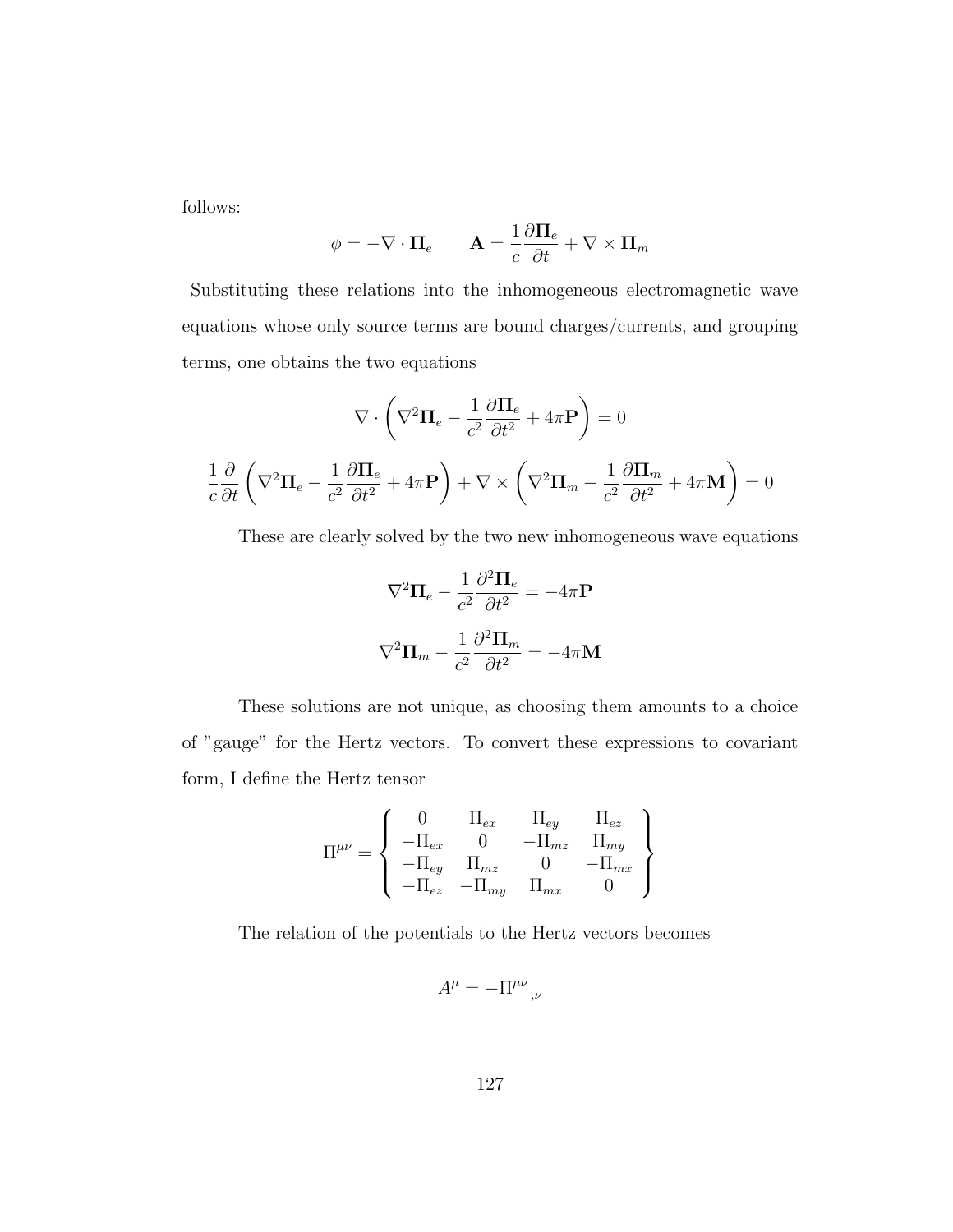and the inhomogenous wave equations become

$$
\Box \Pi^{\mu\nu} = -4\pi M^{\mu\nu} \qquad \text{where} \quad \Box \equiv \frac{\partial}{\partial x^{\mu}} \frac{\partial}{\partial x_{\mu}}
$$

For a constant dipole moment, the solution of the wave equations is

$$
\Pi^{\mu\nu} = -\frac{M^{\mu\nu}}{(r^{\lambda}u_{\lambda})}
$$

From this one can obtain the earlier potentials [\(7.1\)](#page-133-0).

Contracting  $M^{\mu\nu}$  with itself and with its dual tensor, one finds the two invariants

$$
\mathbf{p} \cdot \mathbf{m} \qquad m^2 - c^2 p^2
$$

These quantities are significant due to the fundamental particles' intrinsic magnetic moments. For instance, the second quantity would be nonzero for any electrons. Were this a relativistic electron in a hot plasma, the covariant transformation of the tensor  $M^{\mu\nu}$  could lead to large, perpendicular electric and magnetic dipole moments in another frame, much the same way a static but nonzero electric field in one frame can produce powerful, perpendicular magnetic and electric fields in a frame moving at high velocity relative to the first frame, provided that motion is perpendicular to the original field direction. Such large dipole moments, induced by relativistic motion, would introduce an extra force on the electrons proportional to the gradient of the fields, as can be seen in the equations of motion to follow.

To describe the dynamics of a system that includes spin, I need a Hamiltonian and a bracket. I will focus in particular on the Hamiltonian physics of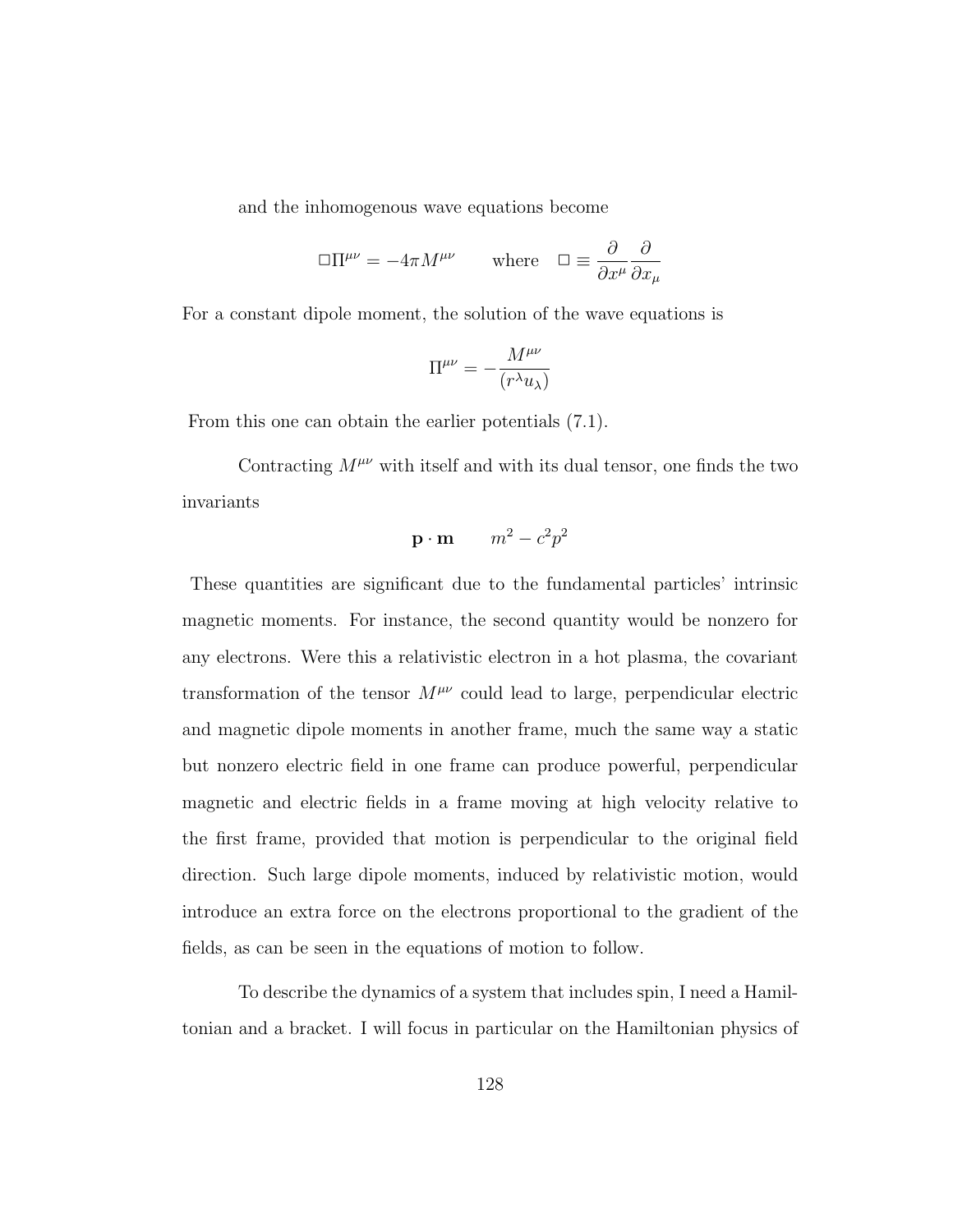an electron, for which spin is an intrinsic quantity. For the nonrelativistic spin system, the Hamiltonian and bracket are given by

$$
H = H_0 - \mathbf{p} \cdot \mathbf{E} - \mathbf{m} \cdot \mathbf{B}
$$

<span id="page-137-0"></span>
$$
\{f,g\} = \{f,g\}_0 + \mathbf{p} \cdot \left(\frac{\partial f}{\partial \mathbf{p}} \times \frac{\partial g}{\partial \mathbf{p}}\right) + \mathbf{m} \cdot \left(\frac{\partial f}{\partial \mathbf{m}} \times \frac{\partial g}{\partial \mathbf{m}}\right) \tag{7.2}
$$

where  $H_0$  and  $\{,\}_0$  refer to the parts of the Hamiltonian and bracket independent of spin – see for example Marklund and Morrison [\[21\]](#page-177-0). These definitions give the proper equations of motion, as is easily checked:

$$
\dot{\mathbf{p}} = \{\mathbf{p}, H\} = \mathbf{p} \times \mathbf{E}
$$

$$
\dot{\mathbf{m}} = \{\mathbf{m}, H\} = \mathbf{m} \times \mathbf{B}
$$

The new term in the Hamiltonian, when paired with the field portion of the non-spin bracket, also gives the gradient forces  $\nabla(\mathbf{p} \cdot \mathbf{E})$  and  $\nabla(\mathbf{m} \cdot \mathbf{B})$ .

In order to generalize these equations to the relativistic case, I need a new, more general Hamiltonian and bracket. Here is one simple choice of Hamiltonian:

$$
H = H_0 + \frac{1}{2} F^{\alpha\beta} M_{\alpha\beta}
$$

where  $F^{\mu\nu}$  is the electromagnetic field tensor. The spin part gives  $-\mathbf{p} \cdot \mathbf{E} - \mathbf{m} \cdot \mathbf{B}$ in the electron's rest frame. For the electron, specifically, one could also use

$$
H = H_0 + \frac{1}{2} M_{\alpha\beta} \left( F^{\alpha\beta} + U^{\alpha} F^{\beta\gamma} U_{\gamma} - U^{\beta} F^{\alpha\gamma} U_{\gamma} \right).
$$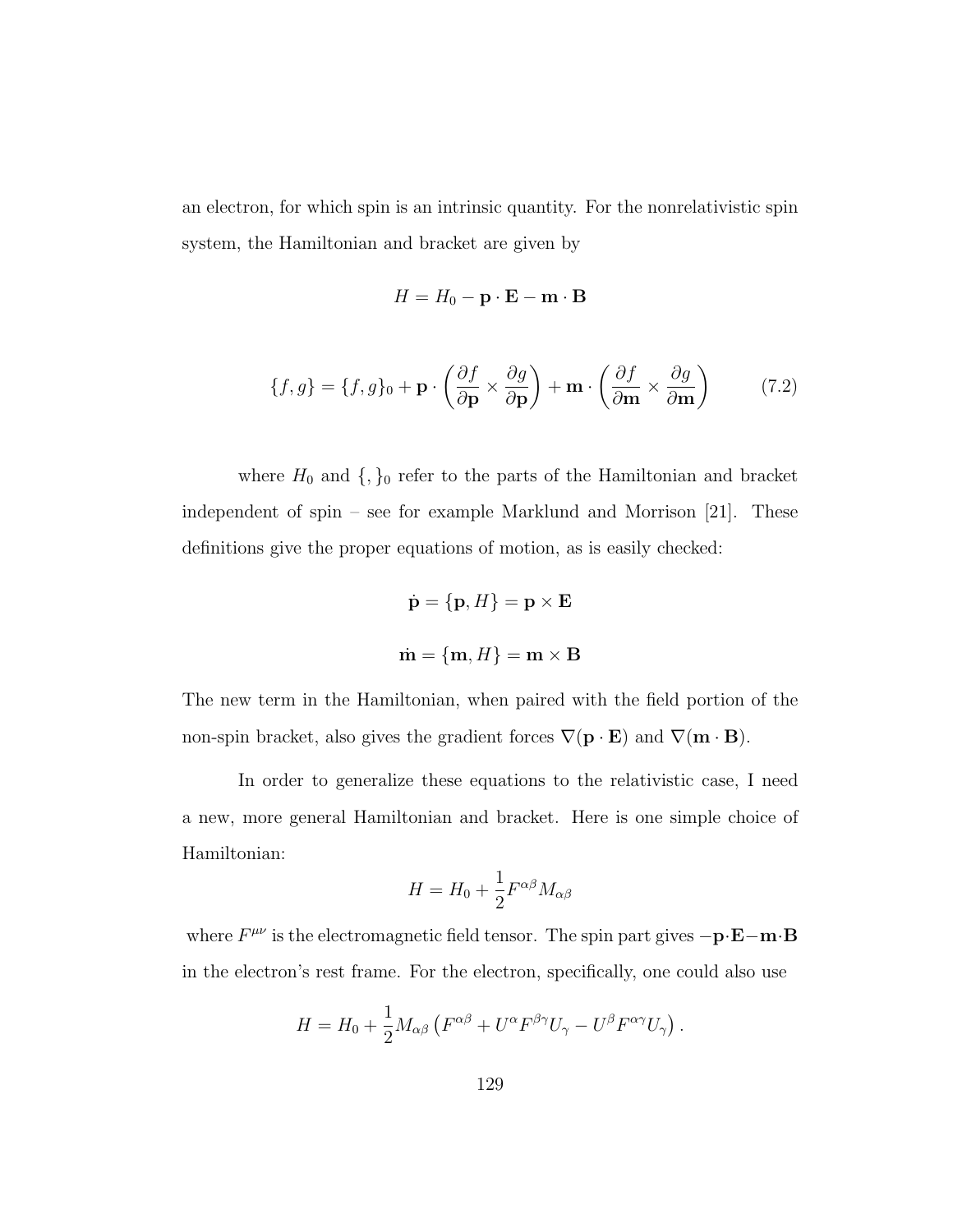Here the spin part of the Hamiltonian just gives  $-\mathbf{m} \cdot \mathbf{B}$  in the particle's rest frame.

Now I need to construct a bracket. I start with the simplest case, a particle whose 4-position and 4-velocity are treated as given functions of its proper time, so that one only needs the spin bracket. Noting that the nonrelativistic bracket [\(7.2\)](#page-137-0) can be written in index notation as follows,

$$
\{f,g\} = \{f,g\}_0 + \epsilon^{ijk} p_i \frac{\partial f}{\partial p^j} \frac{\partial g}{\partial p^k} + \epsilon^{ijk} m_i \frac{\partial f}{\partial m^j} \frac{\partial g}{\partial m^k},\
$$

I first devise an analogous bracket for the relativistic case. It turns out that a simpler expression is found when using the dual tensors  $N^{\mu\nu} \equiv \epsilon^{\mu\nu\alpha\beta} M^{\alpha\beta}/2$ and  $G^{\mu\nu} \equiv \epsilon^{\mu\nu\alpha\beta} F^{\alpha\beta}/2$ , with corresponding Hamiltonian  $H = G^{\alpha\beta} N_{\alpha\beta}/2$ . Also, in the relativistic case I have to insert the gyromagnetic ratio g explicitly, whereas before it appeared implicitly in the ratio of magnetic dipole moment to intrinsic spin. After accounting for the symmetries of the dipole tensor, I can devise the following relativistic spin bracket:

<span id="page-138-1"></span>
$$
\{f,g\}_M = \frac{g}{16} \epsilon^{\alpha\beta\gamma\delta} N_{\alpha\beta} U^{\mu} \left(\frac{\partial f}{\partial N^{\gamma\mu}} - \frac{\partial f}{\partial N^{\mu\gamma}}\right) U^{\nu} \left(\frac{\partial g}{\partial N^{\delta\nu}} - \frac{\partial g}{\partial N^{\nu\delta}}\right), \quad (7.3)
$$

where  $\epsilon^{\alpha\beta\gamma\delta}$  is the four-dimensional Levi-Civita tensor, equal to one for indices of even permutation, negative one for indices of odd permutation, and zero otherwise. Using such a bracket gives the following equation of motion:

<span id="page-138-0"></span>
$$
\frac{dN^{\mu\nu}}{d\tau} = -\frac{g}{2} \epsilon^{\mu\nu\alpha\beta} N_{\alpha\delta} U^{\delta} G_{\beta\gamma} U^{\gamma} \tag{7.4}
$$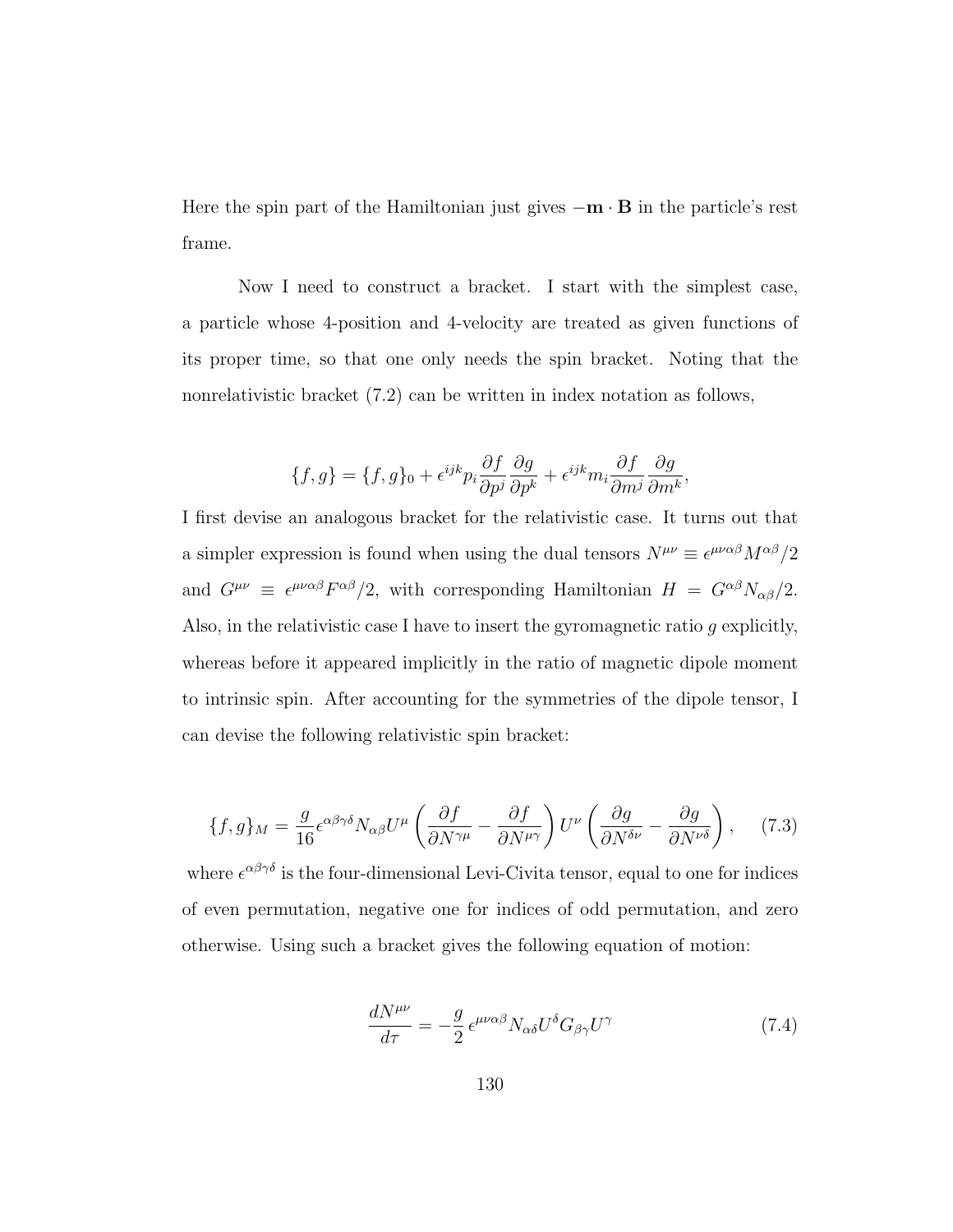From this one can derive the well-known BMT equation [\[5\]](#page-175-0) for the spin 4-vector  $S^{\mu}$ ,

<span id="page-139-0"></span>
$$
\frac{dS^{\mu}}{d\tau} = \frac{g}{2} \left[ F^{\mu\alpha} S_{\alpha} + U^{\mu} (S_{\alpha} F^{\alpha\beta} U_{\beta}) \right] - U^{\mu} \left( S_{\alpha} \frac{dU^{\alpha}}{d\tau} \right), \tag{7.5}
$$

as will presently be shown. To start with, the spin 4-vector and the dipole tensor are related through the equations

$$
S_{\mu} = N_{\mu\alpha}U^{\alpha} \qquad N_{\mu\nu} = U_{\mu}S_{\nu} - S_{\mu}U_{\nu}
$$

I now prove the equivalence, starting with

$$
\frac{dS^\mu}{d\tau} = \frac{N^{\mu\alpha}}{d\tau} U_\alpha + N^{\mu\alpha} \frac{dU_\alpha}{d\tau}
$$

The first term becomes

$$
-\frac{N^{\mu\alpha}}{d\tau}U_{\alpha} = \frac{g}{2} \epsilon^{\mu\nu\alpha\beta} N_{\alpha\delta} U^{\delta} G_{\beta\gamma} U^{\gamma} U_{\nu}
$$

$$
= \frac{g}{2} \epsilon^{\mu\nu\alpha\beta} S_{\alpha} G_{\beta\gamma} U^{\gamma} U_{\nu}
$$

$$
= \frac{g}{4} \epsilon^{\mu\nu\alpha\beta} S_{\alpha} \epsilon_{\beta\gamma\delta\lambda} F^{\delta\lambda} U^{\gamma} U_{\nu}
$$

$$
= \frac{g}{4} \epsilon^{\beta\mu\nu\alpha} \epsilon_{\beta\gamma\delta\lambda} S_{\alpha} F^{\delta\lambda} U^{\gamma} U_{\nu}
$$

$$
=\frac{g}{4}\,(\delta^{\mu}_{\phantom{\mu}\gamma}\delta^{\nu}_{\phantom{\nu}\delta}\delta^{\alpha}_{\phantom{\alpha}\lambda}+\delta^{\mu}_{\phantom{\mu}\delta}\delta^{\nu}_{\phantom{\nu}\lambda}\delta^{\alpha}_{\phantom{\alpha}\gamma}+\delta^{\mu}_{\phantom{\mu}\lambda}\delta^{\nu}_{\phantom{\nu}\gamma}\delta^{\alpha}_{\phantom{\alpha}\delta}-\delta^{\mu}_{\phantom{\mu}\lambda}\delta^{\nu}_{\phantom{\nu}\delta}\delta^{\alpha}_{\phantom{\alpha}\gamma} \\ -\delta^{\mu}_{\phantom{\mu}\delta}\delta^{\nu}_{\phantom{\nu}\gamma}\delta^{\alpha}_{\phantom{\alpha}\lambda}-\delta^{\mu}_{\phantom{\mu}\gamma}\delta^{\nu}_{\phantom{\nu}\lambda}\delta^{\alpha}_{\phantom{\alpha}\delta})S_{\alpha}F^{\delta\lambda}U^{\gamma}U_{\nu}
$$

$$
= \frac{g}{4} \left( S_{\alpha} F^{\nu \alpha} U^{\mu} U_{\nu} + S_{\alpha} F^{\mu \nu} U^{\alpha} U_{\nu} + S_{\alpha} F^{\alpha \mu} U^{\nu} U_{\nu} \right. \\ \left. - S_{\alpha} F^{\mu \alpha} U^{\nu} U_{\nu} - S_{\alpha} F^{\nu \mu} U^{\alpha} U_{\nu} - S_{\alpha} F^{\alpha \nu} U^{\mu} U_{\nu} \right)
$$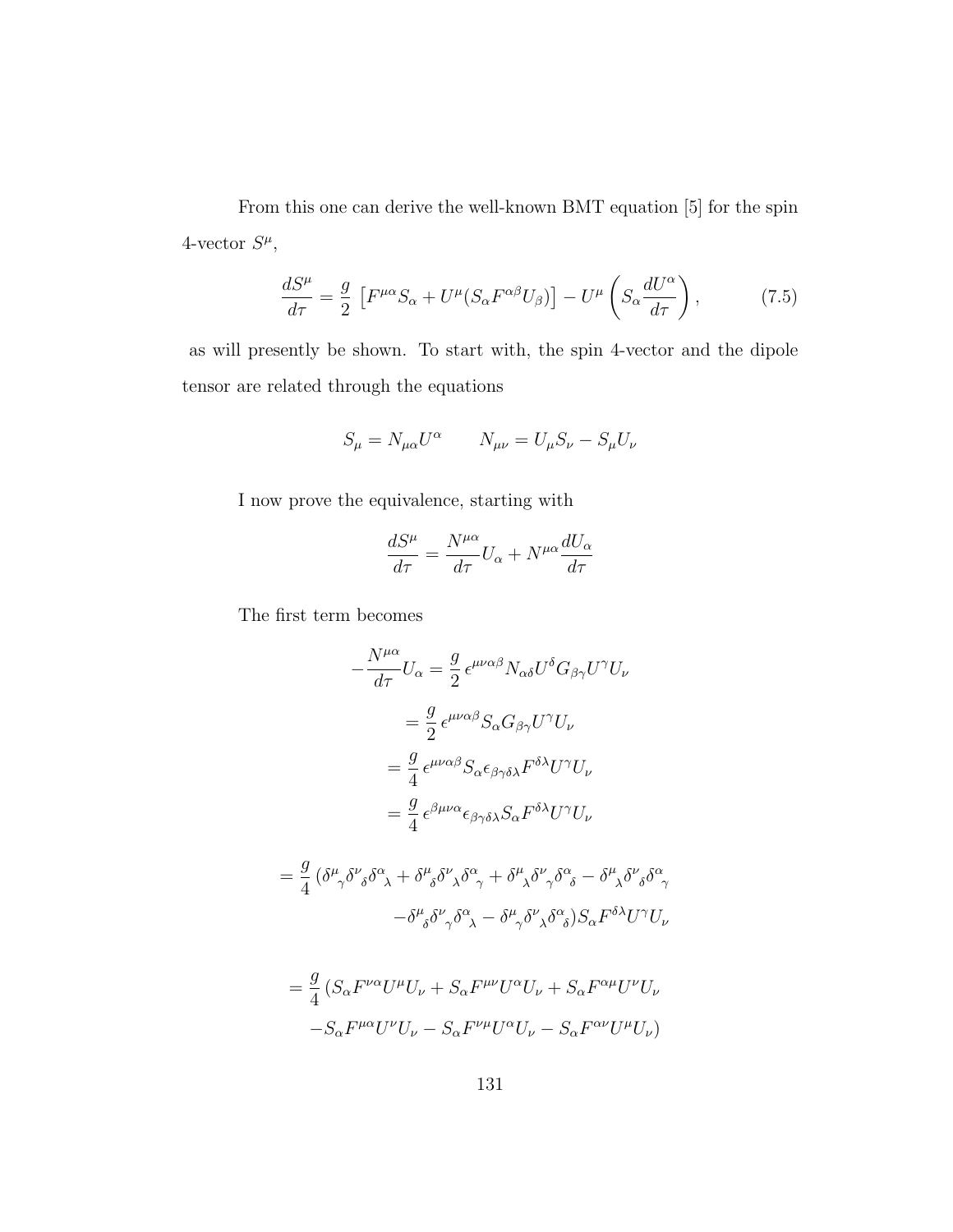$$
= \frac{g}{4} \left( S_{\alpha} F^{\nu \alpha} U^{\mu} U_{\nu} + S_{\alpha} F^{\alpha \mu} - S_{\alpha} F^{\mu \alpha} - S_{\alpha} F^{\alpha \nu} U^{\mu} U_{\nu} \right)
$$

$$
= -\frac{g}{2} \left( F^{\mu \alpha} S_{\alpha} + U^{\mu} (S_{\alpha} F^{\alpha \nu} U_{\nu}) \right)
$$

where I have used, in order: the definition of  $S_{\mu}$ ; the definition of the dual tensor  $G_{\mu\nu}$  in terms of  $F_{\mu\nu}$ ; the cylic property of the Levi-Civita tensor; an identity of the Levi-Civita tensor; the index-substitution property of the delta tensors; the fact that  $S^{\alpha}U_{\alpha} = 0$  and  $U^{\alpha}U_{\alpha} = 1$ ; and, finally, the antisymmetry of the field tensor. I now have the first two terms of the BMT equation. For the second, thankfully simpler term, one finds:

$$
N^{\mu\alpha} \frac{dU_{\alpha}}{d\tau} = (U^{\mu} S^{\alpha} - S^{\mu} U^{\alpha}) \frac{dU_{\alpha}}{d\tau}
$$

$$
= U^{\mu} \left( S^{\alpha} \frac{dU_{\alpha}}{d\tau} \right)
$$

(Since all forces on an electron are rest-mass-preserving forces,  $U^{\alpha}F_{\alpha} = 0$ , and one term is eliminated.) Sticking all three terms together, I have the BMT equation [\(7.5\)](#page-139-0). This can in turn be used to derive the Thomas equation of motion[?] for the spin 3-vector. If one were to write the equation of motion [\(7.4\)](#page-138-0) in terms of the original dipole tensor instead of its dual, one would have

$$
\frac{dM^{\mu\nu}}{d\tau}=M^{\mu\beta}\left(\eta_{\nu\alpha}+U_{\nu}U_{\alpha}\right)F^{\alpha\beta}-M^{\nu\beta}\left(\eta_{\mu\alpha}+U_{\mu}U_{\alpha}\right)F^{\alpha\beta}
$$

in addition to an altered bracket.

While it is more common among physicists to present brackets in terms of derivatives, one can also define them in terms of basis tensors. To find a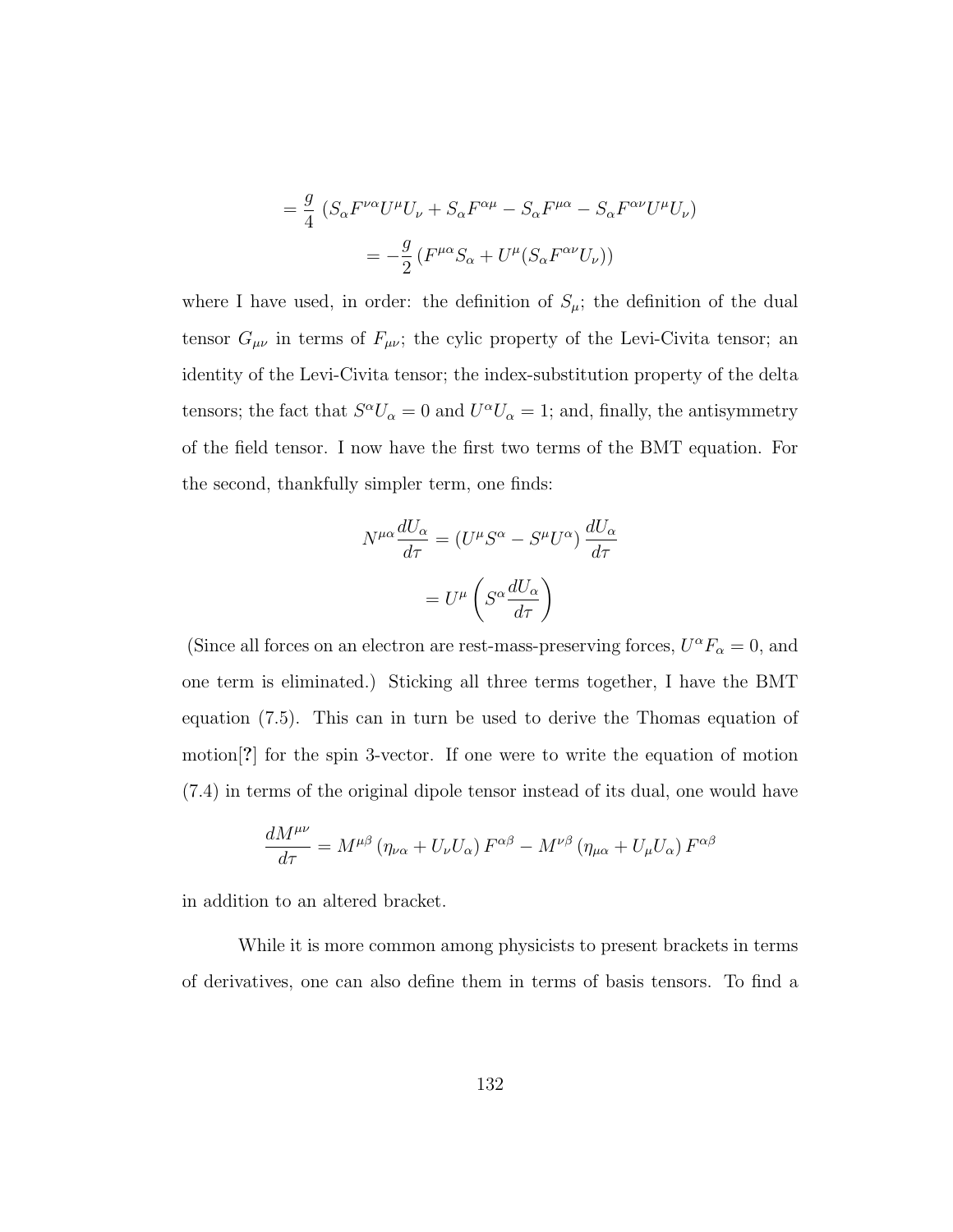more general bracket, one them assumes the analyticity of the functions placed in it, and uses the linearity and Lorentz properties of a bracket:

$$
\{f, \alpha g + \beta h\} = \alpha \{f, g\} + \beta \{f, g\}
$$

$$
\{f, gh\} = \{f, g\}h + \{f, h\}g
$$

where f, g, and h are functions, and  $\alpha$  and  $\beta$  are scalars (here, real numbers). For instance, the canonical Poisson bracket can be written

$$
\{X_{\mu}, X_{\nu}\} = 0
$$
  

$$
\{P_{\mu}, P_{\nu}\} = 0
$$
  

$$
\{X^{\mu}, P_{\nu}\} = \delta^{\mu}_{\nu}
$$

In order to have all covariant indices, one could also alter the last of these to

$$
\{X_{\mu}, P_{\nu}\} = \eta_{\mu\nu}.
$$

where  $\eta_{\mu\nu}$  is the flat-space metric. More useful for my purposes is the transformed bracket which uses 4-velocity in place of 4-momentum, as the latter contains the electromagnetic 4-potential implicitly. Doing so gives the brackets

$$
\begin{array}{rcl}\n\{X_{\mu}, X_{\nu}\} & = & 0 \\
\{X_{\mu}, U_{\nu}\} & = & \eta_{\mu\nu} \\
\{U_{\mu}, U_{\nu}\} & = & F_{\mu\nu}\n\end{array}
$$

One chooses a Hamiltonian  $H$  and bracket with the aim of producing the correct equations of motion

$$
\dot{f} = \{f, H\}
$$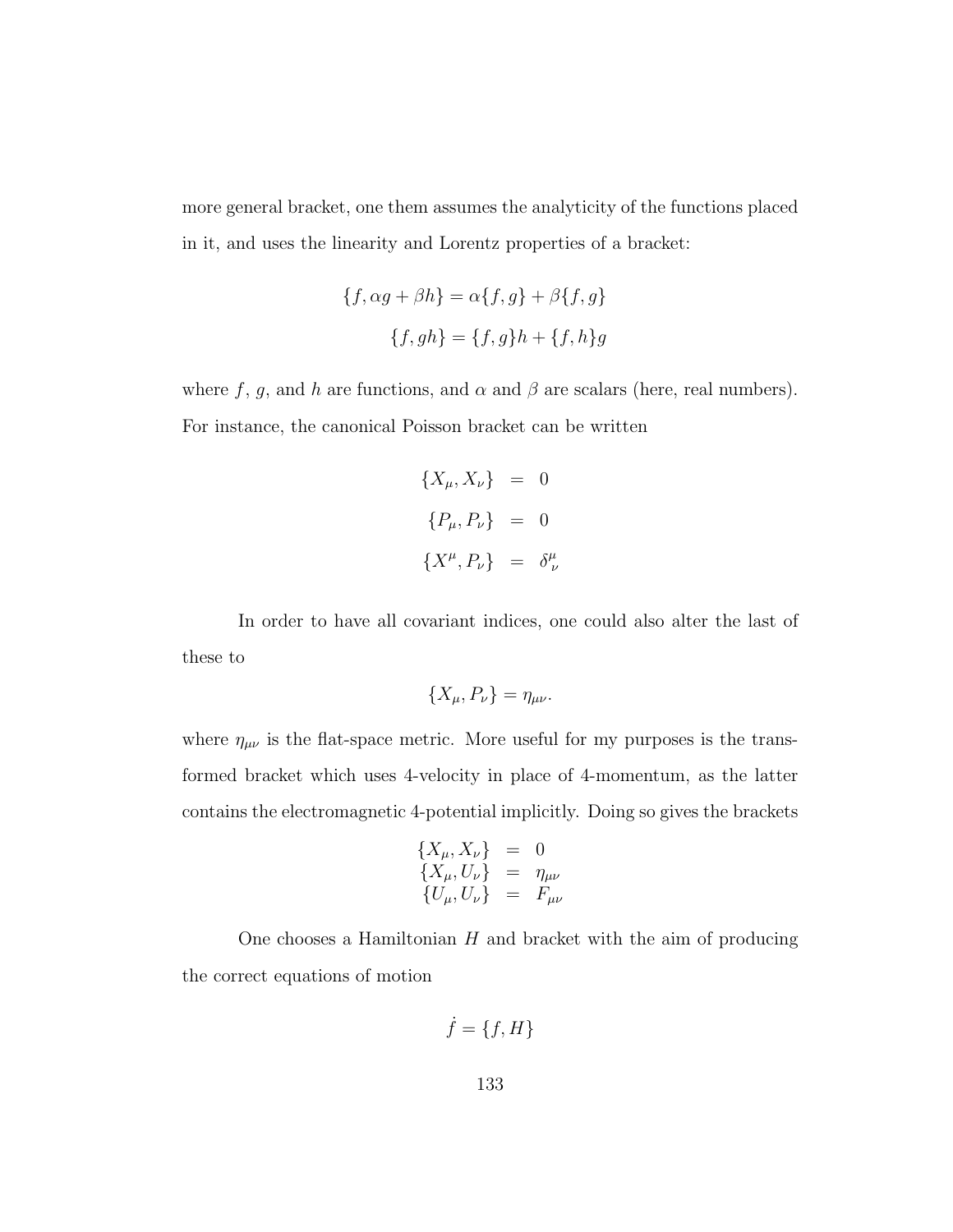for the various dynamical variables, i.e. [\(7.4\)](#page-138-0) plus the standard equations of the electron in its rest frame (dot denotes proper time derivative):

$$
\dot{X}_i = U_i
$$
\n
$$
\dot{t} = 1
$$
\n
$$
\dot{U}_i = F_{i\alpha}U^{\alpha} + \nabla_i (\mathbf{m} \cdot \mathbf{B})
$$
\n
$$
\dot{U}_0 = \mathbf{u} \cdot \mathbf{E} - \frac{\partial}{\partial t} (\mathbf{m} \cdot \mathbf{B})
$$

One can choose a Hamiltonian freely, but the bracket must satisfy two properties in addition to its built-in linearity, namely antisymmetry and the Jacobi identity. The first is easy, but the second requires checking the following six different basis equations, assuming that the position and velocity already form a valid bracket:

<span id="page-142-0"></span>
$$
\begin{aligned}\n\{\{M_{\alpha\beta}, M_{\gamma\delta}\}, M_{\epsilon\zeta}\} + cyclic &= 0\\ \{\{M_{\alpha\beta}, M_{\gamma\delta}\}, U_{\mu}\} + cyclic &= 0\\ \{\{M_{\alpha\beta}, U_{\mu}\}, U_{\nu}\} + cyclic &= 0\\ \{\{M_{\alpha\beta}, M_{\gamma\delta}\}, X_{\mu}\} + cyclic &= 0\\ \{\{M_{\alpha\beta}, X_{\mu}\}, X_{\nu}\} + cyclic &= 0\\ \{\{M_{\alpha\beta}, U_{\mu}\}, X_{\nu}\} + cyclic &= 0\\
\end{aligned} \tag{7.6}
$$

There is a general way to construct a representation of  $SO(m,n)$  in terms of antisymmetric matrices, which is to define the bracket

$$
\{M_{\alpha\beta},M_{\gamma\delta}\}=M_{\alpha\delta}\eta_{\beta\gamma}+M_{\beta\gamma}\eta_{\alpha\delta}-M_{\alpha\gamma}\eta_{\beta\delta}-M_{\beta\delta}\eta_{\alpha\gamma}
$$

where  $\eta_{\mu\nu}$  is a symmetric matrix with signature (m,n), in my case the diagonal flat-space metric. This bracket, unfortunately, does not give the correct equa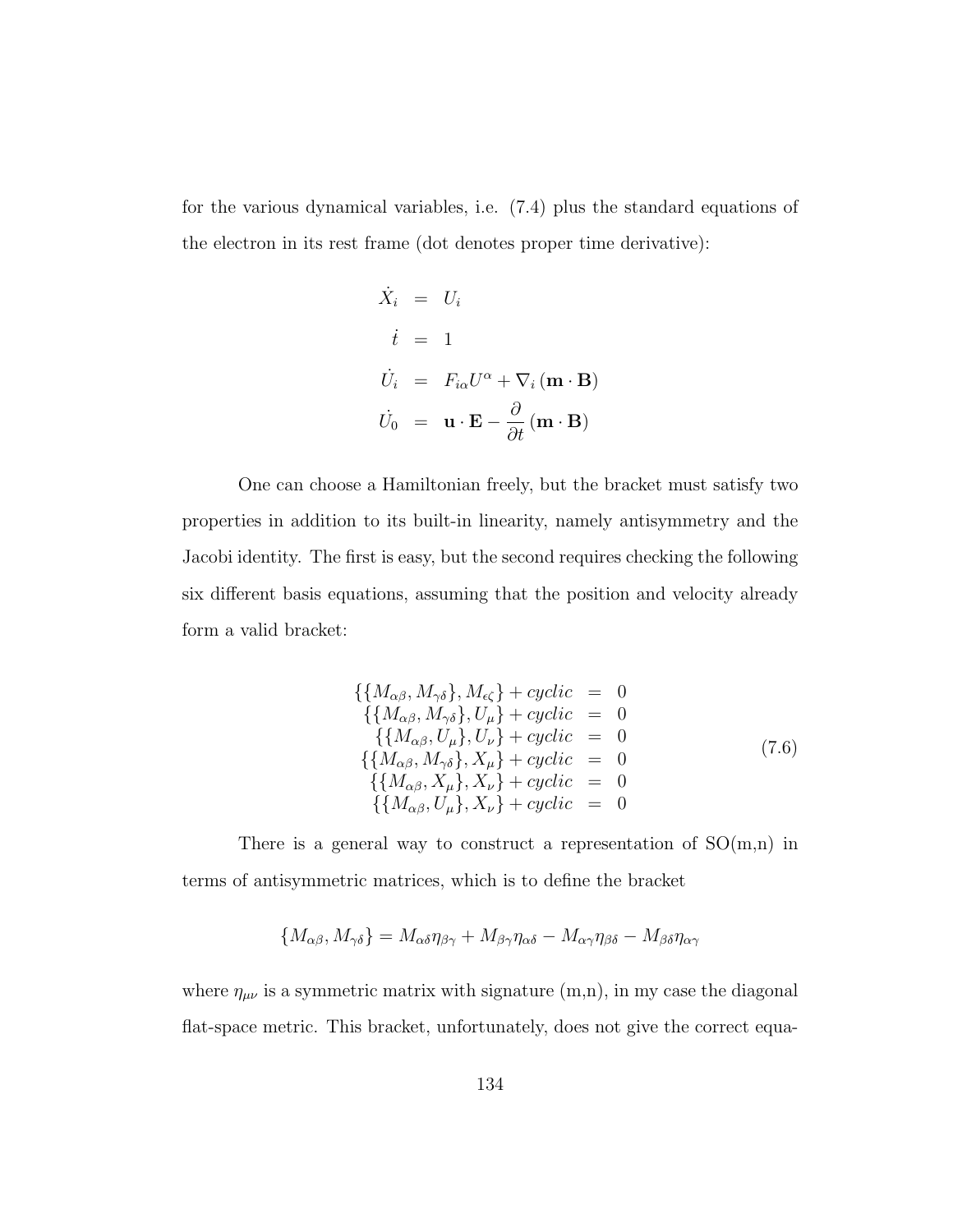tions of motion when reasonable Hamiltonians are used. The most promising alteration to date has been a modified version of the above bracket:

$$
\begin{array}{rcl}\n\{M_{\alpha\beta}, M_{\gamma\delta}\} & = & M_{\alpha\delta} \left(\eta_{\beta\gamma} + U_{\beta} U_{\gamma}\right) + M_{\beta\gamma} (\eta_{\alpha\delta} + U_{\alpha} U_{\delta}) \\
&- M_{\alpha\gamma} (\eta_{\beta\delta} + U_{\beta} U_{\delta}) - M_{\beta\delta} (\eta_{\alpha\gamma} + U_{\alpha} U_{\gamma})\n\end{array}
$$

This bracket was taken from Yee and Bander[?]. When supplied with the basic Hamiltonian

$$
H = \frac{1}{2}U_{\alpha}U^{\alpha} + \frac{1}{2}M_{\alpha\beta}F^{\alpha\beta}
$$

this gives the correct equations of motion, but it has the irreconciliable flaw of failling to satisfy the cross-term Jacobi identities [\(7.6\)](#page-142-0). Note that the bracket [\(7.3\)](#page-138-1), which is equivalent to the Yee and Bander bracket, is only valid for a system where the 4-velocity and 4-position are specified beforehand as functions of a particle's proper time.

Thankfully, there is a way to repair it. Hanson, Regge and Teitelboim [\[12\]](#page-176-3) use a Dirac construction to create a bracket that preserves  $M_{\mu\nu}U^{\nu}$  as a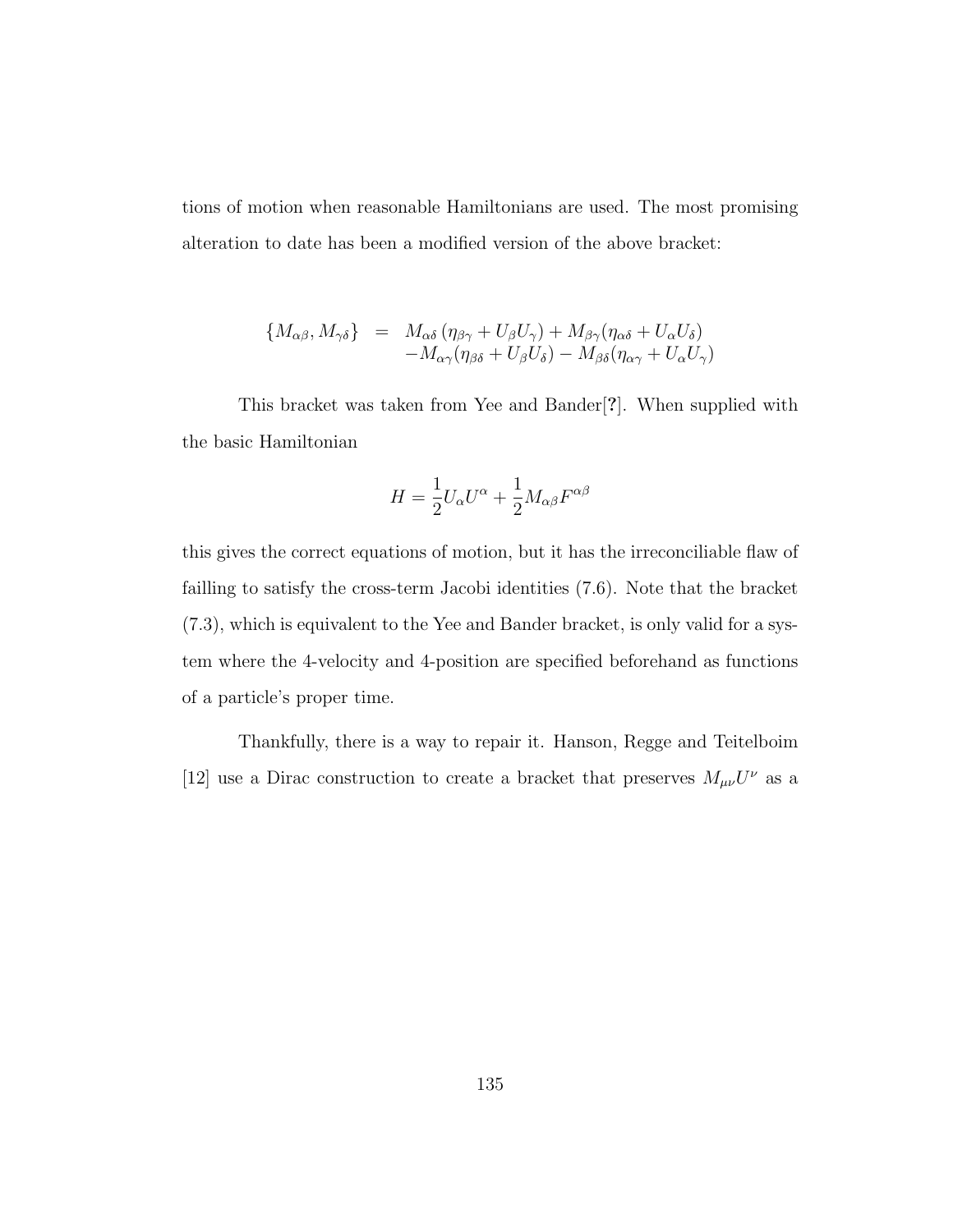Casimir invariant. For an uncharged particle, the bracket is as follows:

$$
[X^{\mu}, X^{\nu}] = M^{\mu\nu}
$$
  
\n
$$
[X^{\mu}, U^{\nu}] = \eta^{\mu\nu}
$$
  
\n
$$
[X^{\mu}, M^{\nu\lambda}] = U^{\lambda} M^{\mu\nu} - U^{\nu} M^{\mu\lambda}
$$
  
\n
$$
[U^{\mu}, U^{\nu}] = 0
$$
  
\n
$$
[U^{\mu}, M^{\nu\lambda}] = 0
$$
  
\n
$$
[M^{\mu\nu}, M^{\lambda\sigma}] = (M^{\mu\sigma} (\eta^{\nu\lambda} - U^{\nu} U^{\lambda}) + M^{\nu\lambda} (\eta^{\mu\sigma} - U^{\mu} U^{\sigma})
$$
  
\n
$$
- M^{\mu\lambda} (\eta^{\nu\sigma} - U^{\nu} U^{\sigma}) - M^{\nu\sigma} (\eta^{\mu\lambda} - U^{\mu} U^{\lambda})
$$

Because this is a Dirac bracket of the previous one, I do not need to check the Jacobi identity.

From here, it is easy to check that  $M_{\mu\nu}U^{\nu}$  is a Casimir, on the subspace where it is already zero:

$$
[U_{\mu}, M_{\nu\lambda}U^{\lambda}] = [U_{\mu}, M_{\nu\lambda}]U^{\lambda} + [U_{\mu}, U^{\lambda}]M_{\nu\lambda} = 0
$$
  
\n
$$
[X_{\mu}, M_{\nu\lambda}U^{\lambda}] = M_{\nu\lambda}[X_{\mu}, U^{\lambda}] + [X_{\mu}, M_{\nu\lambda}]U^{\lambda}
$$
  
\n
$$
= M_{\nu\mu} + U_{\lambda}M_{\mu\nu}U^{\lambda} - U_{\nu}M_{\mu\lambda}U^{\lambda}
$$
  
\n
$$
= -U_{\nu}M_{\mu\lambda}U^{\lambda}
$$
  
\n
$$
[M_{\mu\nu}, M_{\lambda\sigma}U^{\sigma}] = [M_{\mu\nu}, M_{\lambda\sigma}]U^{\sigma}
$$
  
\n
$$
= M_{\mu\sigma}U^{\sigma} (\eta_{\nu\lambda} - U_{\nu}U_{\lambda}) - M_{\nu\sigma}U^{\sigma} (\eta_{\mu\lambda} - U_{\mu}U_{\lambda})
$$

Sadly, reasonable choices for the Hamiltonian do not give the correct equations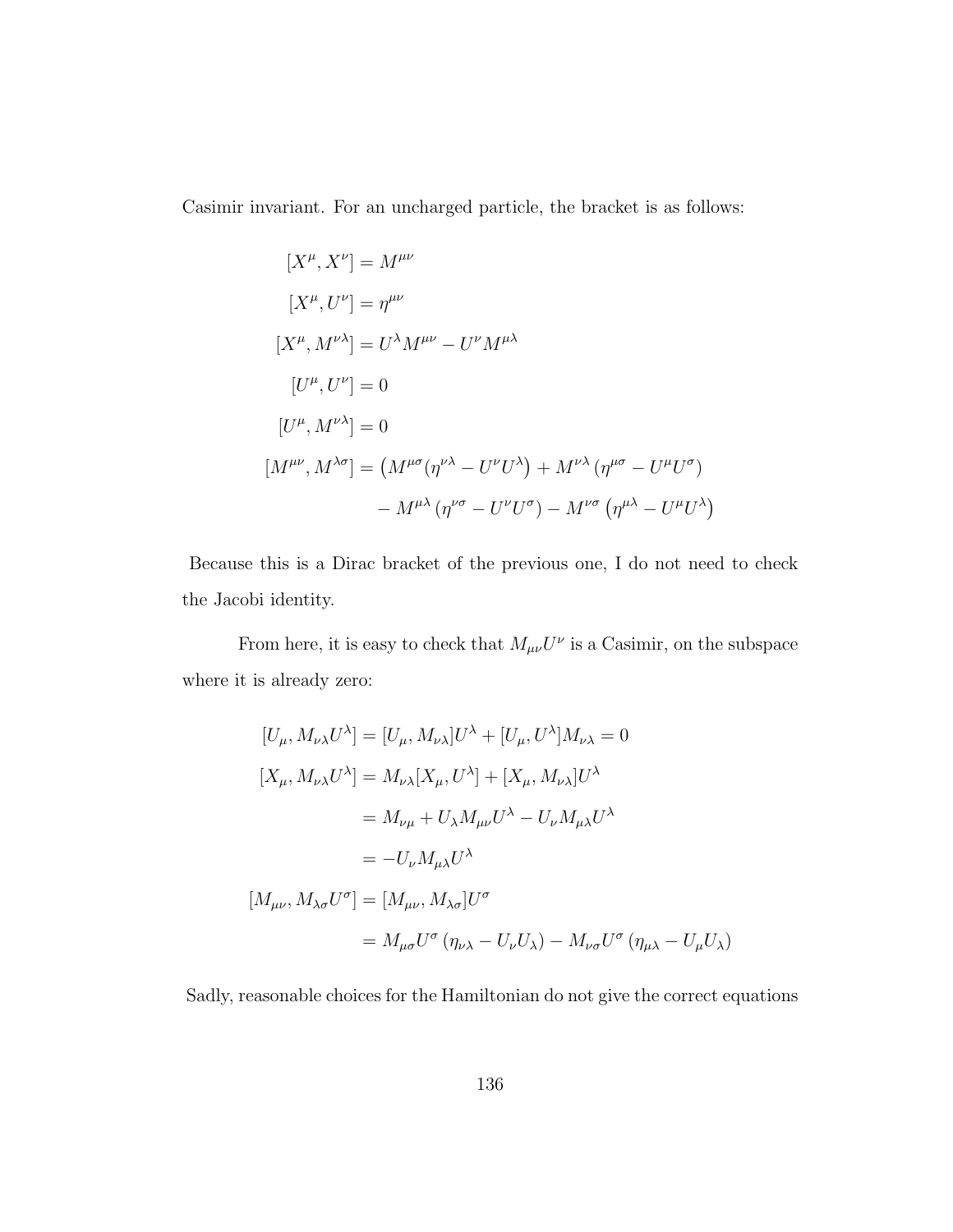of motion. For example, a reasonable guess would be to add a coupling term:

$$
H = \frac{1}{2}U_{\mu}U^{\mu} + M_{\mu\nu}F^{\mu\nu}
$$

In this case  $dU^{\mu}/d\tau$  and  $dM^{\mu\nu}/d\tau$  have the correct expressions, but now  $dX^{\mu}/d\tau$  is

$$
\frac{dX^{\mu}}{d\tau}=U^{\mu}+2M^{\mu\beta}U^{\alpha}F_{\alpha\beta}+M_{\alpha\beta}F^{\alpha\beta}_{\quad ,\gamma}M^{\gamma\mu}
$$

Either this is incorrect, or  $U^{\mu}$  is not the 4-velocity, implying that, while  $M^{\mu\nu}$ is purely magnetic, it is purely magnetic in a frame of reference slightly different than that defined by the 4-velocity. This may be an interesting idea to investigate in the future.

Given the appearance of a flat-space metric in the various brackets, and the inability of the authors to produce a fully general particle bracket in the special relativistic case, it appears likely that a full Hamiltonian treatment requires moving to the general relativistic case. Some interesting inroads on this problem have already been made by Marsden et al. [\[22\]](#page-177-0). It has already been shown by Papapetrou [\[38\]](#page-179-0) that spinning particles do not follow geodesics, and an adaptation of Marsden and Morrison's Hamiltonian approach should show this deviation. In addition, one could naturally extend a Hamiltonian theory by switching to a kinetic theory of matter, with distribution functions in place of individual particles, with ready applications in plasma physics. Some work in the nonrelativistic Spin Maxwell-Vlasov equations has already been done by Marklund and Morrison [\[21\]](#page-177-1). I remain confident that usefulness of the dipole tensor is far from exhausted.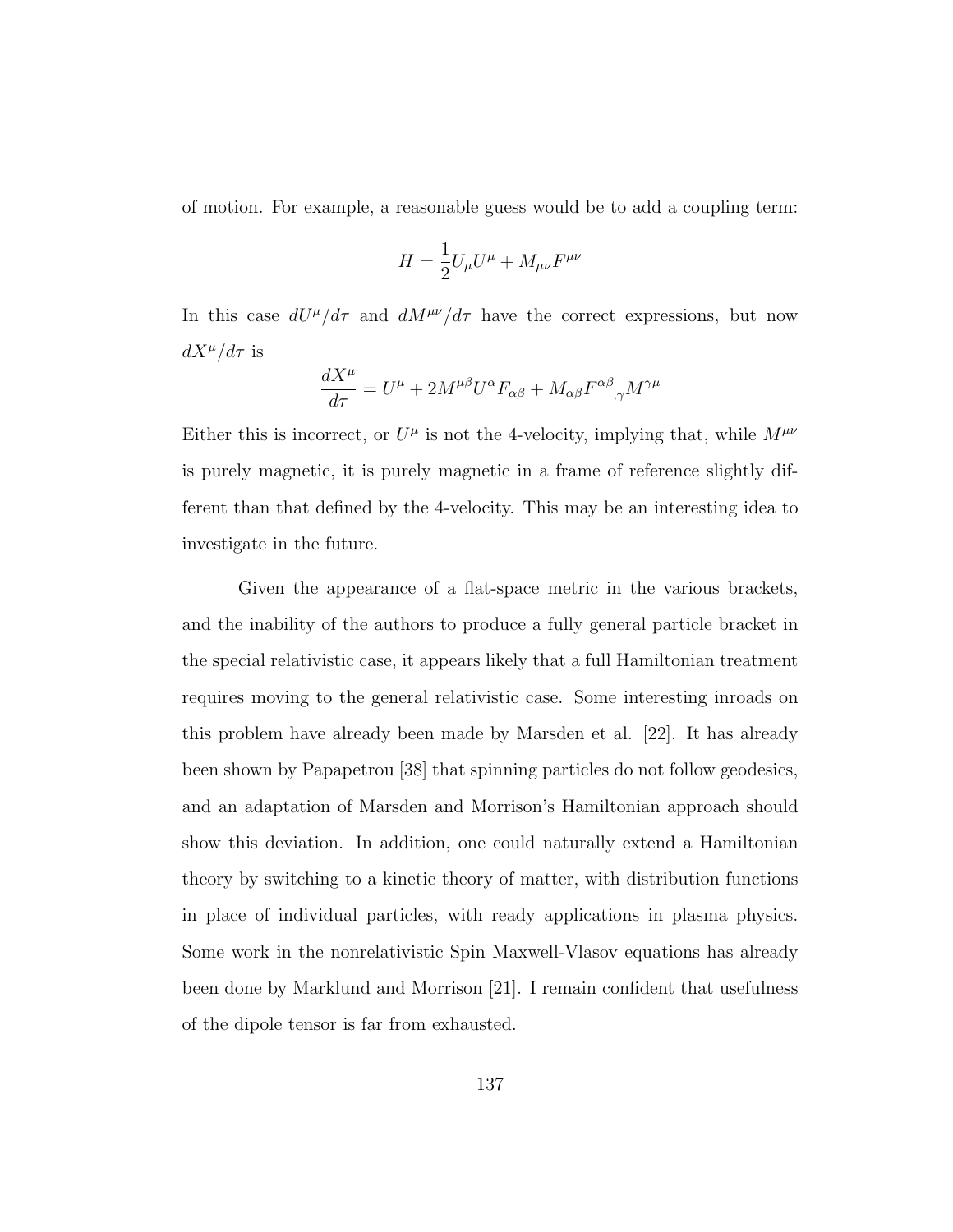## Chapter 8

## <span id="page-146-0"></span>Physical Consequences of the Jacobi Identity

I will attempt to show that the homogeneous Maxwell equations (equivalent to the vanishing of magnetic monopoles) can be derived from only a few basic characteristics of the electromagnetic force, given the validity of special relativity. The first such characteristic is that the 4-force on a test particle is linear in its 4-velocity. Such a 4-force  $K^{\mu}$  can be written as a linear combination of the components of the 4-velocity  $U^{\mu}$ , or

$$
K^\mu = M^{\mu\nu} U_\nu
$$

where  $M^{\mu\nu}$  is some matrix independent of the particle's 4-velocity but varying with its position in space and time. The tensorial character of  $M^{\mu\nu}$  is assured by the quotient rule of tensor algebra. Like any rank two tensor,  $M^{\mu\nu}$  can be decomposed into the sum of its symmetric part  $S^{\mu\nu}$  and antisymmetric part  $A^{\mu\nu}$ , so that the force can be written

$$
K^{\mu} = S^{\mu\nu} U_{\nu} + A^{\mu\nu} U_{\nu}
$$

To be a valid 4-force,  $K^\mu$  must obey the relation  $K^\mu U_\mu=0,$  a geometric fact resulting from the constancy of  $U^{\mu}U_{\mu}$ . Written in full,

$$
0 = S^{\mu\nu} U_{\mu} U_{\nu} + A^{\mu\nu} U_{\mu} U_{\nu}
$$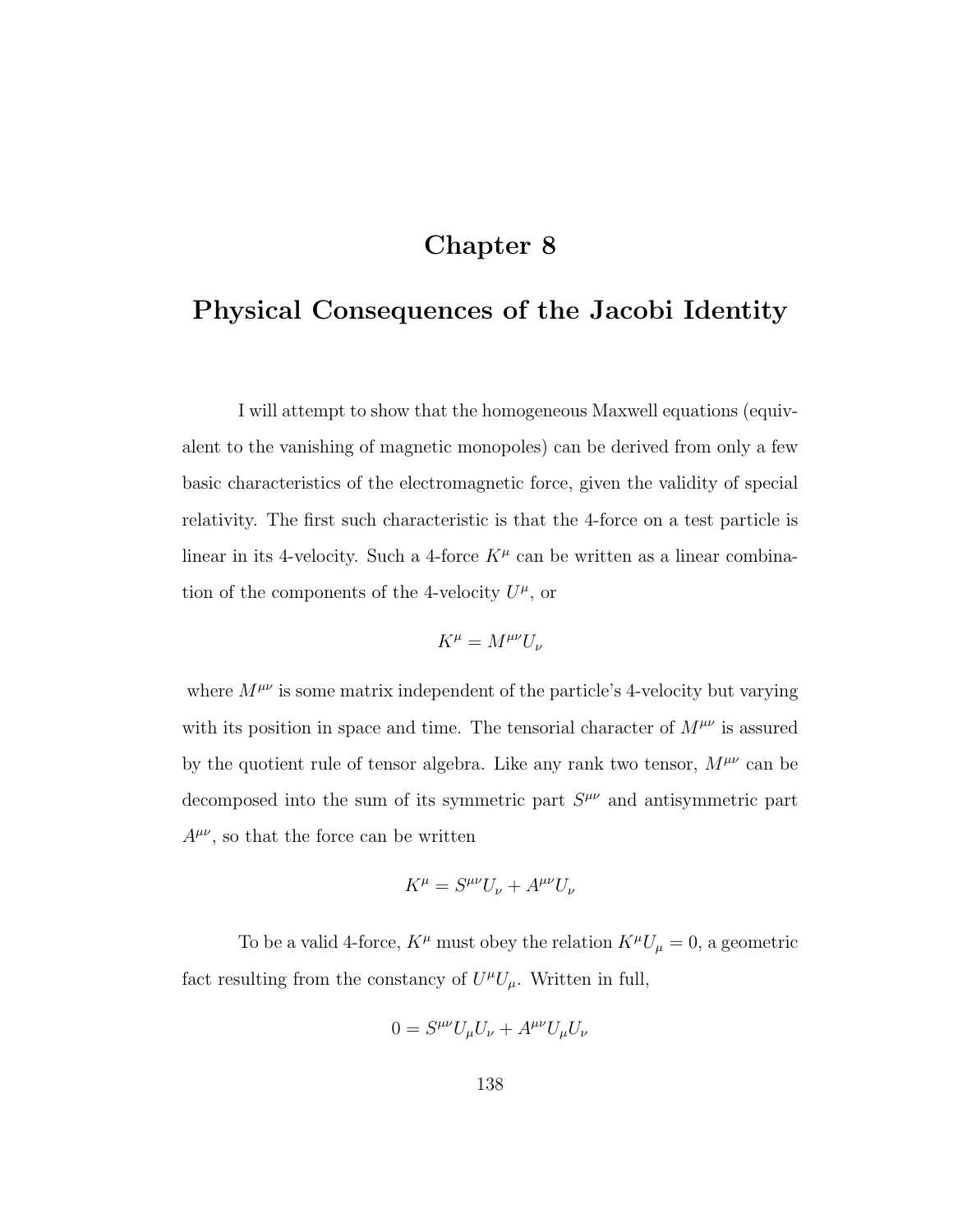The second term vanishes from the antisymmetry of  $A^{\mu\nu}$ , and by choosing various values of  $U^{\mu}$  one can show that  $S^{\mu\nu}$  is identically zero. So even the most general force linear in 4-velocity must have the form

<span id="page-147-0"></span>
$$
K^{\mu} = A^{\mu\nu} U_{\nu} \tag{8.1}
$$

That is, it is characterized by the six components (or two 3-vectors) of an antisymmetric tensor  $A^{\mu\nu}$ . I next assume that the system is Hamiltonian, which one can reasonably expect of any physical system without dissipation. So there exist a Hamiltonian function  $H$  and a bracket  $[f, g]$ , from which one can derive the equation of motion

$$
K^\mu=\frac{dU^\mu}{d\tau}=[U^\mu,H]
$$

Using once again the relation  $K^{\mu}U_{\mu} = 0$ , along with the Leibniz rule for brackets, I find

$$
0 = U_{\mu} K^{\mu} = U_{\mu} [U^{\mu}, H] = \left[ \frac{1}{2} U^{\mu} U_{\mu}, H \right]
$$

So  $U_{\mu}U^{\mu}/2$  commutes with any valid Hamiltonian H. (It is a peculiarity of relativistic Hamiltonian physics that the geometrical constraint  $U_{\mu}U^{\mu} = const.$ must be applied after derivations using the bracket, with the paired oddity that the Hamiltonian is just some number, most often zero. So this commutation is not trivial.) An easy way to assure such commutation is to take  $H$  to be a function of  $U_{\mu}U^{\mu}/2$ , the simplest of which is that very number, so I will set

$$
H = \frac{1}{2} U^{\mu} U_{\mu}
$$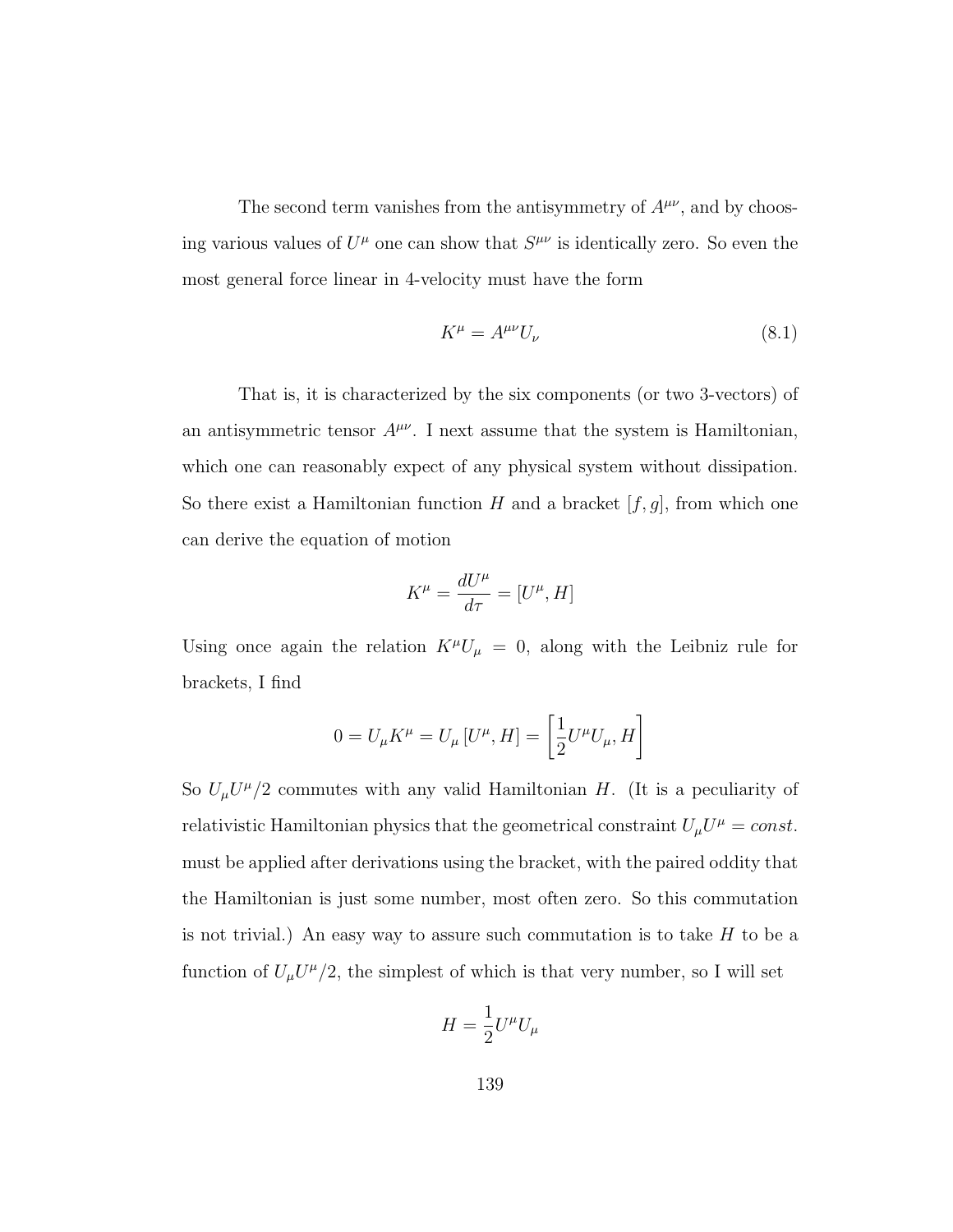The force law now reads

$$
\frac{dU^{\mu}}{dt} = A^{\mu\nu}U_{\nu} = [U^{\mu}, H] = [U^{\mu}, U^{\nu}]U_{\nu}
$$

thus defining a portion of the bracket:  $[U^{\mu}, U^{\nu}] = A^{\mu\nu}$ . I fill out the remainder of the bracket by giving it canonical form, i.e.  $[X^{\mu}, U^{\nu}] = \eta^{\mu\nu}$  and  $[X^{\mu}, X^{\nu}] =$ 0, where  $X^{\mu}$  is the particle's 4-position and  $\eta^{\mu\nu}$  is the inverse of the flat-space metric  $\eta_{\mu\nu}$ . Written out in full, the bracket is

$$
[f,g]=\eta^{\mu\nu}\left(\frac{\partial f}{\partial X^{\mu}}\frac{\partial g}{\partial U^{\nu}}-\frac{\partial g}{\partial X^{\mu}}\frac{\partial f}{\partial U^{\nu}}\right)+A^{\mu\nu}\frac{\partial f}{\partial U^{\mu}}\frac{\partial g}{\partial U^{\nu}}
$$

To be a valid bracket, it must obey the Jacobi identity  $[[f, g], h]$  +  $[[g, h], f] + [[h, f], g] = 0$ , and to check this it suffices to verify the identity by substituting all combinations of  $U^{\mu}$  and  $X^{\mu}$  for f, g and h. The only nontrivial such identity is

$$
\begin{aligned} \left[ [U_{\mu}, U_{\nu}], U_{\lambda} \right] + \left[ [U_{\nu}, U_{\lambda}], U_{\mu} \right] + \left[ [U_{\lambda}, U_{\mu}], U_{\nu} \right] \\ = \left[ A_{\mu\nu}, U_{\lambda} \right] + \left[ A_{\nu\lambda}, U_{\mu} \right] + \left[ A_{\lambda\mu}, U_{\nu} \right] \\ = A_{\mu\nu,\lambda} + A_{\nu\lambda,\mu} + A_{\lambda\mu,\nu} = 0 \end{aligned}
$$

These are, barring a factor of  $q/mc$  that can be factored out, the four homogeneous Maxwell equations. Note how few assumptions were required to obtain this equation: it all comes from the linearity of the force law and the nature of Hamiltonian systems.

However, I have so far been looking at only a single particle. So far there is no reason to believe that different particles with identical 4-velocities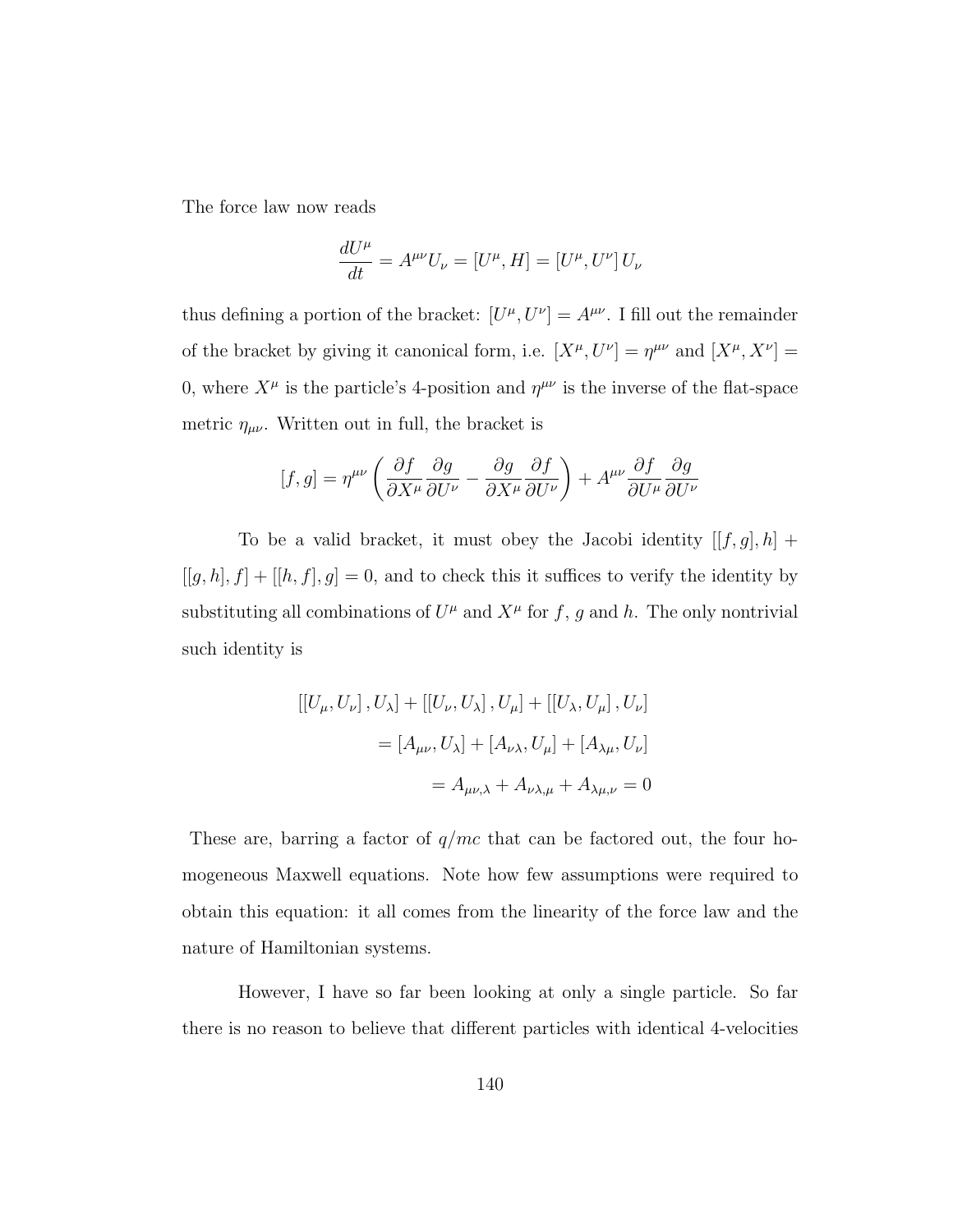will experience similar forces: there may be no relationship between the tensor  $A^{\mu\nu}$  governing one particle and the comparable tensor governing another. It does happen that, in electromagnetism, the tensors  $A^{\mu\nu}$  are proportional, with the factor of proportionality being  $q/m$ , but this must be regarded as an added assumption if the identity (8.2) is to be regarded as expressing the homogeneous Maxwell equations.

The more general case merits some investigation. Suppose, then, that there are various particles labelled by  $i$ , each of which experiences a force linear in its 4-velocity. For each particle there will then be a force of the form [\(8.1\)](#page-147-0), with an antisymmetric tensor  $A_{\mu\nu}^{(i)}$ . At a given point, the vector space of antisymmetric tensors at that point has six dimensions, so the various  $A_{\mu\nu}^{(i)}$ can be expressed as a linear combinations of at most six basis elements  $F_{\mu\nu}^{(j)}$ , to wit:

$$
A_{\mu\nu}^{(i)} = q_{(1)}^{(i)} F_{\mu\nu}^{(1)} + q_{(2)}^{(i)} F_{\mu\nu}^{(2)} + \dots
$$
  
= 
$$
\sum_{j} q_{(j)}^{(i)} F_{\mu\nu}^{(j)}
$$

This can be taken to represent  $A_{\mu\nu}^{(i)}$  at any point, provided one acknowledges that the individual  $F_{\mu\nu}^{(j)}$  will in general change in different ways as one moves from point to point. This is an additional assumption, but a reasonable one, since it expresses a form of translation invariance of supposed laws of physics. The  $q_{(i)}^{(i)}$  $\binom{1}{j}$  are then to be thought of as charges of different kinds. The Jacobi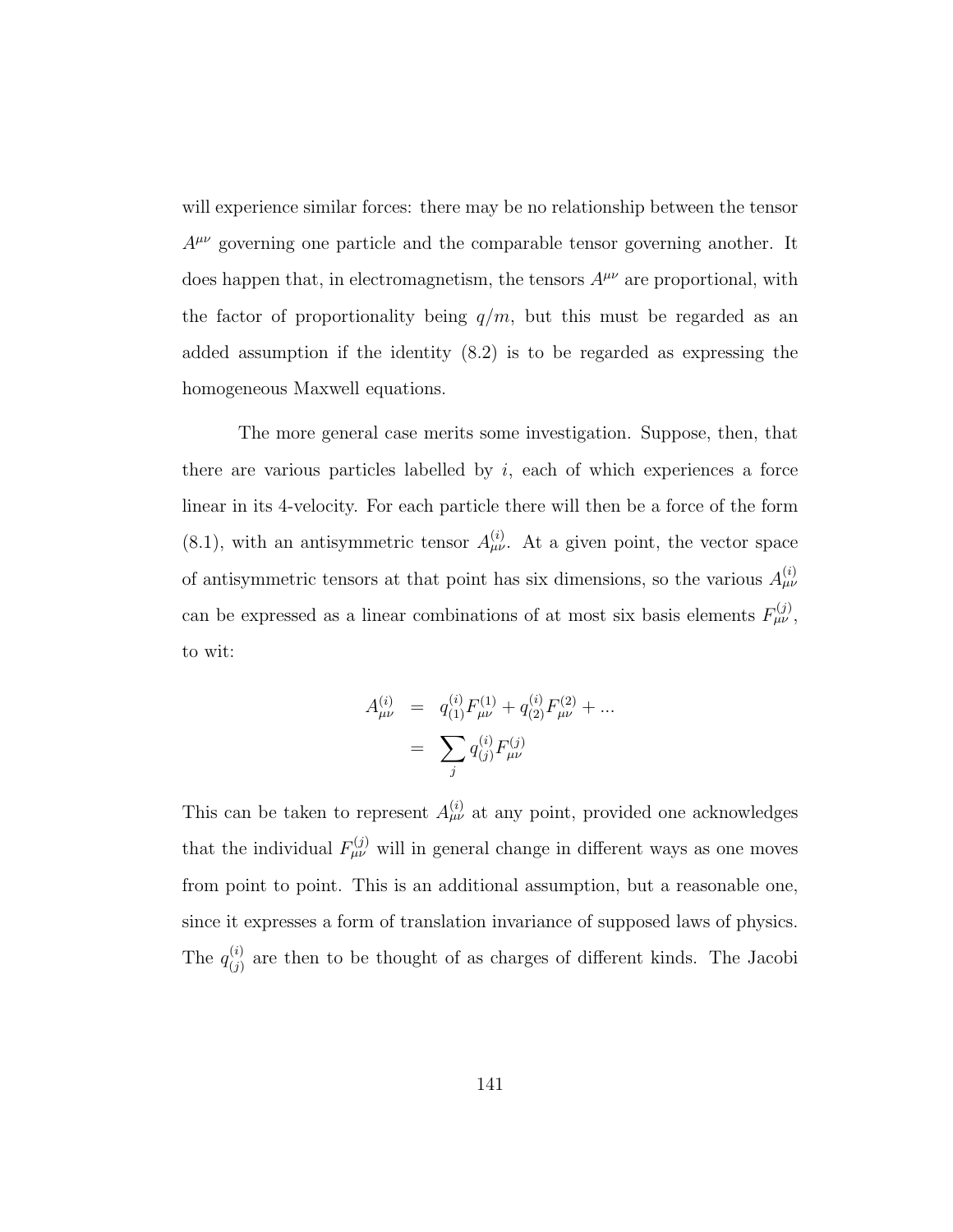identity for a given particle can still be derived as before, and becomes

$$
A_{\mu\nu,\lambda}^{(i)} + A_{\nu\lambda,\mu}^{(i)} + A_{\lambda\mu,\nu}^{(i)}
$$
  
= 
$$
\left(\sum_{j} q_{(j)}^{(i)} F_{\mu\nu}^{(j)}\right)_{,\lambda} + \left(\sum_{j} q_{(j)}^{(i)} F_{\nu\lambda}^{(j)}\right)_{,\mu} + \left(\sum_{j} q_{(j)}^{(i)} F_{\lambda\mu}^{(j)}\right)_{,\nu}
$$
  
= 
$$
\sum_{j} q_{(j)}^{(i)} \left(F_{\mu\nu,\lambda}^{(j)} + F_{\nu\lambda,\mu}^{(j)} + F_{\lambda\mu,\nu}^{(j)}\right) = 0
$$

When summing this identity over the various particles labelled by  $i$ , gathering like terms give the further identity

$$
\sum_{i,j} q_{(j)}^{(i)} \left( F_{\mu\nu,\lambda}^{(j)} + F_{\nu\lambda,\mu}^{(j)} + F_{\lambda\mu,\nu}^{(j)} \right) = 0
$$

Suppose that there are many varieties of particle, but no particular relation among the various  $q_{(j)}$  parametrizing any one such particle. Then I expect that, by choosing particles appropriately, I can make the sums  $\sum_i q_{(j)}^{(i)}$  $\binom{y}{j}$  disappear for all but one index  $j$ , whereupon the remaining charges factor out, and

$$
F^{(j)}_{\mu\nu,\lambda}+F^{(j)}_{\nu\lambda,\mu}+F^{(j)}_{\lambda\mu,\nu}=0
$$

for the remaining label  $j$ . This can then be done for the remaining labels, so that if I have n charge species that vary independently, I will also get  $n$ different replicas of the homogeneous Maxwell equations. This is particularly easy to see if I have "pure" charges of each species, because then no summation is required in (8.2). To avoid this identical behavior among the  $F_{\mu\nu}^{(j)}$  there must be at least one relationship  $f(q_{(1)}, q_{(2)}, ..., q_{(n)})$  among the various charges of a given particle.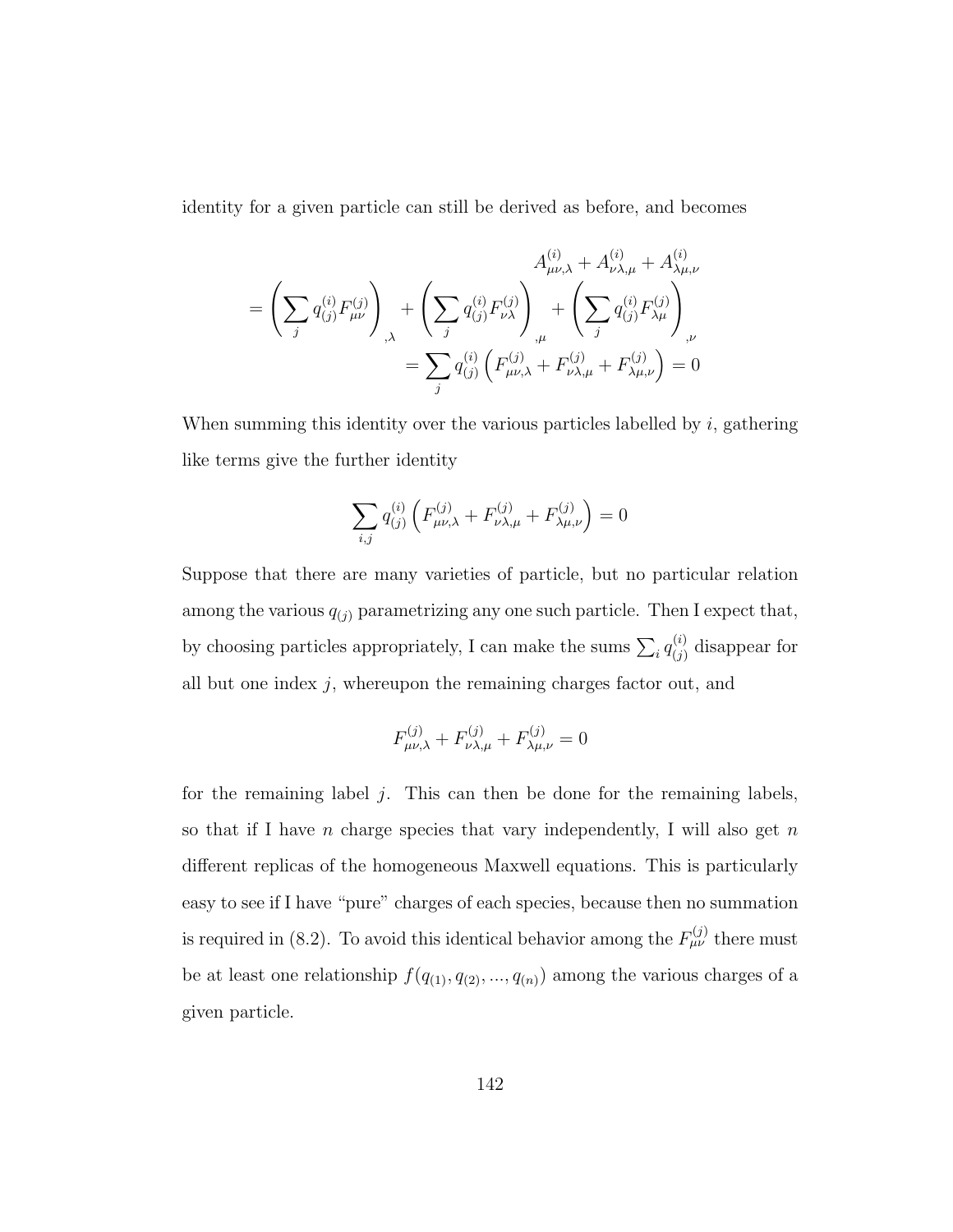As a specific example of this extended formalism, let's look at a classical theory of magnetic charge. Then each particle has an electric charge  $q_e$  and a magnetic charge  $q_m$ , and the non-relativistic Lorentz force becomes

$$
\mathbf{F} = q_e(\mathbf{E} + \frac{1}{c}\mathbf{v} \times \mathbf{B}) + q_m(\mathbf{B} - \frac{1}{c}\mathbf{v} \times \mathbf{E})
$$

Switching to covariant notation and unitless quantities, this becomes

$$
K^{\mu} = q_e F^{\mu\nu} U_{\nu} + q_m G^{\mu\nu} U_{\nu}
$$

where the tensor  $G^{\mu\nu}$  is the dual of the field tensor  $F^{\mu\nu}$ , that is to say  $G^{\mu\nu}$  =  $(1/2) \epsilon^{\mu\nu\alpha\beta} F_{\alpha\beta}$ . The Maxwell-like equation is now satisfied by the combined tensor  $q_e F^{\mu\nu} + q_m G^{\mu\nu}$ . As explained earlier, if the electric and magnetic charge can vary independently (for instance, if you have pure charges of both types), then by summing various such identities I find that both  $F^{\mu\nu}$  and  $G^{\mu\nu}$  obey the homogeneous Maxwell equations, which is equivalent to the vanishing of both electric and magnetic charges. To avoid this trivial result, there must be some relationship  $f(q_e, q_m)$  between the two charges. The simplest such relationship is a linear equation  $\alpha q_e + \beta q_m = 0$ , with both  $\alpha$  and  $\beta$  non-zero. However, then the magnetic charge  $q_m$  can be eliminated from the force equation:

$$
K^{\mu} = q_e \left( F^{\mu\nu} - \frac{\alpha}{\beta} G^{\mu\nu} \right) U_{\nu} = q'_e H^{\mu\nu} U_{\nu}
$$

with

$$
q'_e = q_e \sqrt{1+\frac{\alpha^2}{\beta^2}}
$$

and

<span id="page-151-0"></span>
$$
H^{\mu\nu} = \frac{1}{\sqrt{1 + \frac{\alpha^2}{\beta^2}}} \left( F^{\mu\nu} - \frac{\alpha}{\beta} G^{\mu\nu} \right) \tag{8.2}
$$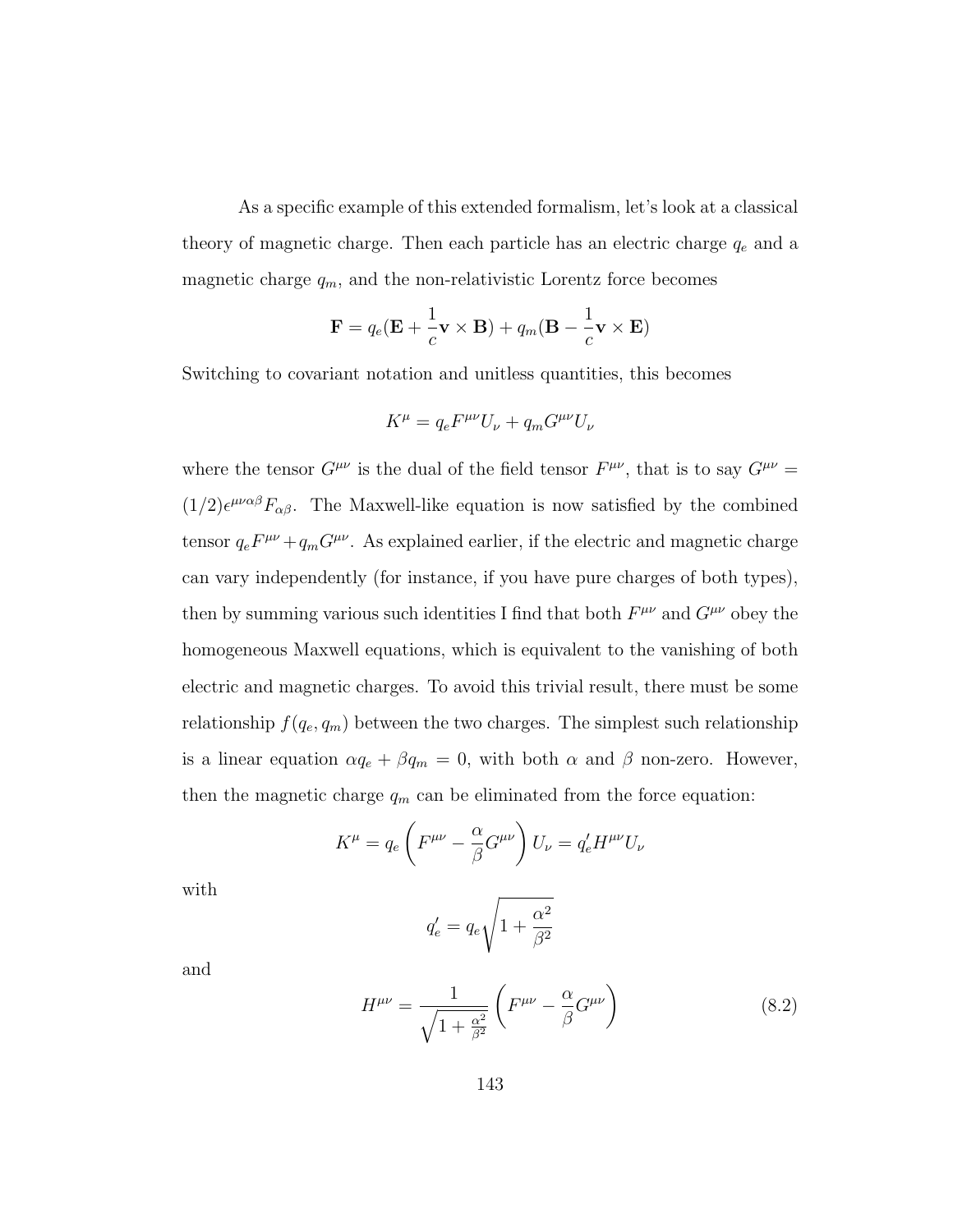Here I've chosen the constant of proportionality to anticipate the inhomogeneous Maxwell equations  $F^{\mu\nu}{}_{,\nu} = q_e U^{\mu}$  and  $G^{\mu\nu}{}_{,\nu} = q_m U^{\mu}$ , which now combine into  $H^{\mu\nu}{}_{,\nu} = q'_e U^{\mu}$ . Meanwhile  $H^{\mu\nu}$ , like any  $A^{\mu\nu}$  from [\(8.1\)](#page-147-0), also obeys the inhomogeneous Maxwell equations as a result of the Jacobi identity. So, with some minor tweaking, a proportional magnetic charge is shown to be equivalent to no magnetic charge at all. This result is shown via different means in Jackson.

No matter what, the Jacobi identity will produce an equation resembling the homogeneous Maxwell equations. However, to interpret this equation the usual way I must add the final assumption that there is only one field tensor  $F^{\mu\nu}$  to which all of the tensors  $A^{\mu\nu}$  are proportional, possibly following a reduction such as what led to [\(8.2\)](#page-151-0). This assumption is not necessary, but it does happen to be a familiar quality of electromagnetism.

The fact that the field tensor obeys the homogeneous Maxwell equations, or the equivalent fact that it can be expressed as the curl of a 4-vector potential, is usually taken to be axiomatic. Here, it has been shown to be derivable from four assumptions about electromagnetism: (i) the electromagnetic 4-force is linear in 4-velocity; (ii) two particles with identical 4-velocities will experience proportional such 4-forces; (iii) a particle in an electromagnetic field forms a Hamiltonian system; (iv) the Hamiltonian function has the simple form  $H = (1/2)U_{\mu}U^{\mu}$ . The first two assumptions can be taken to characterize the Lorentz force, as opposed to other hypothetical forces (e.g. quadratic ones or gradient ones), and the third is a reasonable assumption about any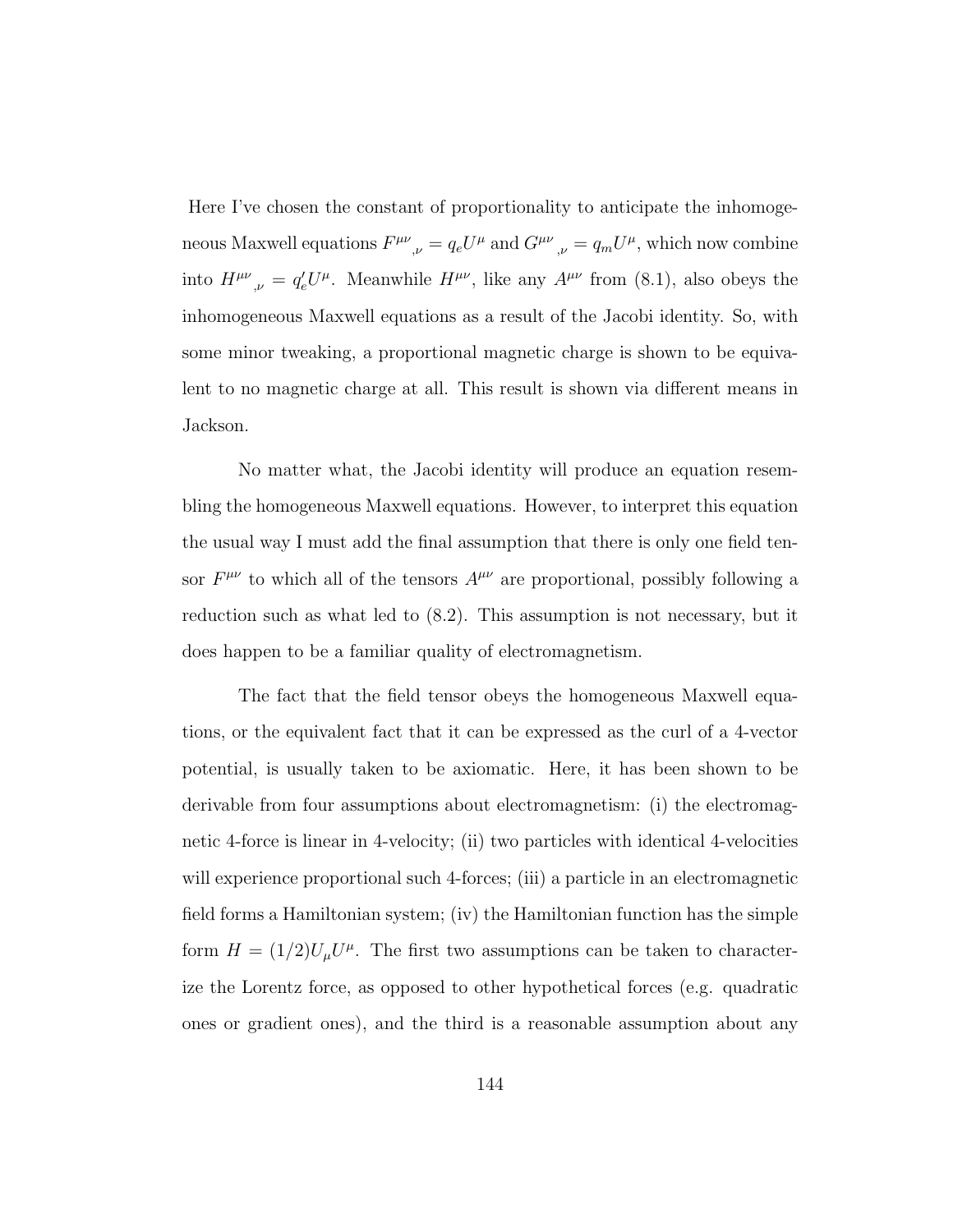nondissipative physical system. The fourth assumption, then, is the weakest. It can, in fact, be generalized somewhat while still yielding half of Maxwell's equations, but the weakened versions are not very illuminating, and the alternative Hamiltonians are more cumbersome. Worse, when one attempts to repeat the above argument for quadratic or higher-order forces, that simple choice of Hamiltonian no longer works. I will show this, and then show how a broader class of forces can be acquired from more general Hamiltonians.

A general quadratic force would have the form

<span id="page-153-1"></span>
$$
\frac{dU^{\mu}}{d\tau} = M^{\mu\nu\lambda} U_{\nu} U_{\lambda}
$$
\n(8.3)

for arbitrary  $M^{\mu\nu\lambda}$ ; this time the quotient rule does not apply, and its tensorial nature would have to be established separately. A rank-three contravariant tensor can be decomposed into  $M^{\mu\nu\lambda} = S^{\mu\nu\lambda} + A^{\mu\nu\lambda} + R^{\mu\nu\lambda}$ , where  $S^{\mu\nu\lambda}$  is symmetric in each of its indices,  $A^{\mu\nu\lambda}$  is antisymmetric in each of its indices, and  $R^{\mu\nu\lambda}$  has the symmetry

$$
R^{\mu\nu\lambda} + R^{\nu\lambda\mu} + R^{\lambda\mu\nu} = 0
$$

as may be verified by direct computation. The condition  $U_\mu K^\mu=0$  becomes

<span id="page-153-0"></span>
$$
0 = S^{\mu\nu\lambda} U_{\mu} U_{\nu} U_{\lambda} + A^{\mu\nu\lambda} U_{\mu} U_{\nu} U_{\lambda} + R^{\mu\nu\lambda} U_{\mu} U_{\nu} U_{\lambda}
$$
\n(8.4)

The middle term drops due to antisymmetry, and in the third term

$$
R^{\mu\nu\lambda}U_{\mu}U_{\nu}U_{\lambda} = R^{\nu\lambda\mu}U_{\mu}U_{\nu}U_{\lambda} = R^{\lambda\mu\mu}U_{\mu}U_{\nu}U_{\lambda}
$$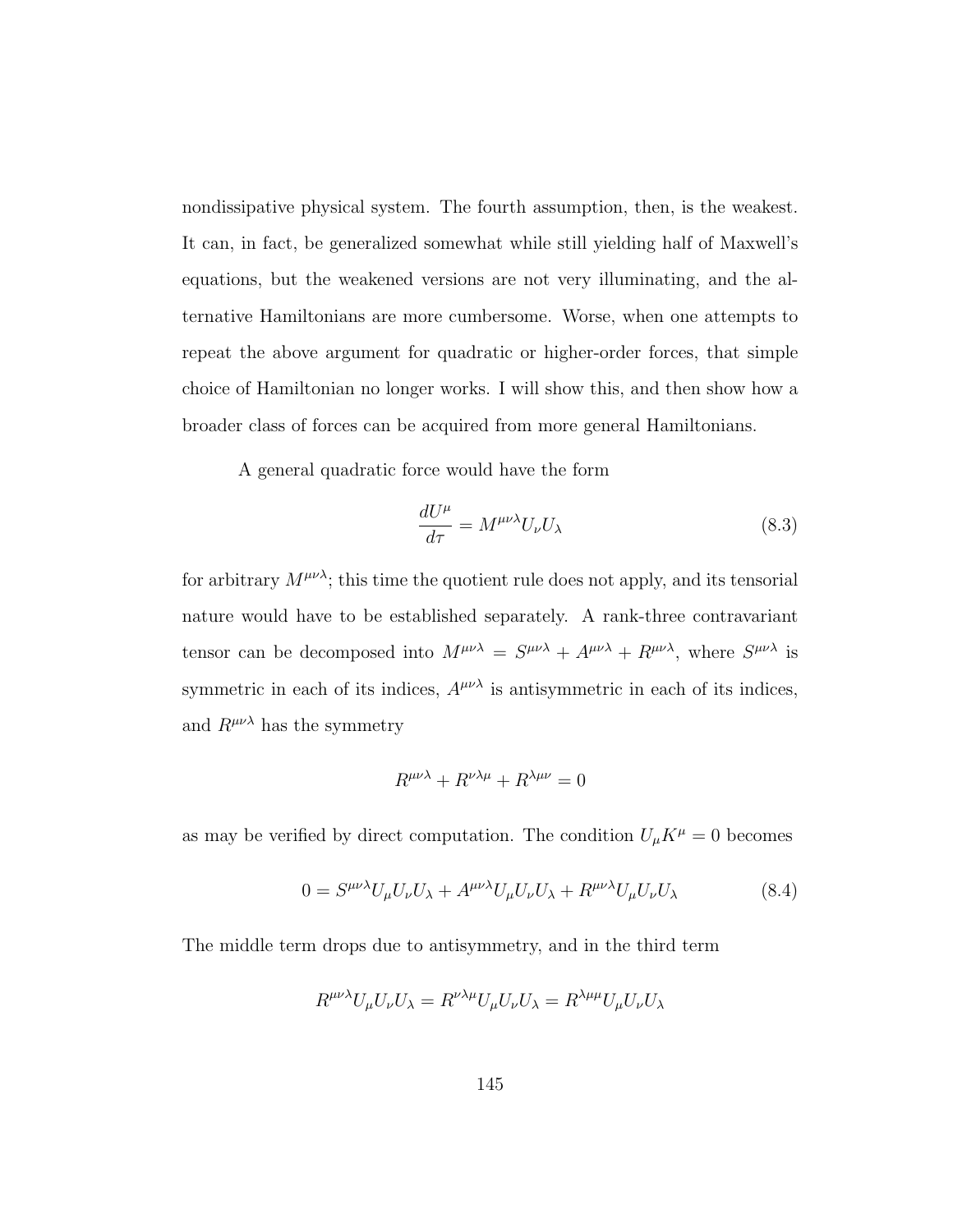since each index is a dummy index. So the cyclic symmetry of  $R^{\mu\nu\lambda}$  shows each such term to be zero. In [\(8.4\)](#page-153-0), then, only the term involving  $S^{\mu\nu\lambda}$  contributes, and by choosing various  $U^{\mu}$  one can show that every element of  $S^{\mu\nu\lambda}$  is zero. Since the antisymmetric  $A^{\mu\nu\lambda}$  does not contribute to the force [\(8.3\)](#page-153-1), a reduction occurs (as in the linear case):

<span id="page-154-0"></span>
$$
\frac{dU^{\mu}}{d\tau} = R^{\mu\nu\lambda} U_{\nu} U_{\lambda} \tag{8.5}
$$

Due to the form of this force law, I can also choose  $R^{\mu\nu\lambda}$  to be symmetric in the last two indices, leaving it with a total of twenty independent components. The next step would be to choose a Hamiltonian and bracket. However, unlike in the linear case, something undesirable happens if I choose the simplest Hamiltonian  $H = (1/2)U_{\mu}U^{\mu}$ . This Hamiltonian again suggests filling out the brackets via  $[X^{\mu}, X^{\nu}] = 0$ ,  $[X^{\mu}, U^{\nu}] = \eta^{\mu\nu}$ , and

$$
\frac{dU^{\mu}}{d\tau} = R^{\mu\nu\lambda} U_{\nu} U_{\lambda}
$$

$$
= \left[ U^{\mu}, \frac{1}{2} U_{\nu} U^{\nu} \right]
$$

$$
= \left[ U^{\mu}, U^{\nu} \right] U_{\nu}
$$

which suggests  $[U^{\mu}, U^{\nu}] = R^{\mu\nu\sigma} U_{\sigma}$ . The Jacobi identity then renders the force trivial:

$$
\begin{aligned}\n\left[ \left[ U^{\mu}, U^{\nu} \right], X^{\lambda} \right] + \left[ \left[ U^{\nu}, X^{\lambda} \right], U^{\mu} \right] + \left[ \left[ X^{\lambda}, U^{\mu} \right], U^{\nu} \right] &= \\
\left[ R^{\mu\nu\sigma} U_{\sigma}, X^{\lambda} \right] + \left[ -\eta^{\nu\lambda}, U^{\mu} \right] + \left[ \eta^{\lambda\mu}, U^{\nu} \right] &= \\
R^{\mu\nu\lambda} &= 0\n\end{aligned}
$$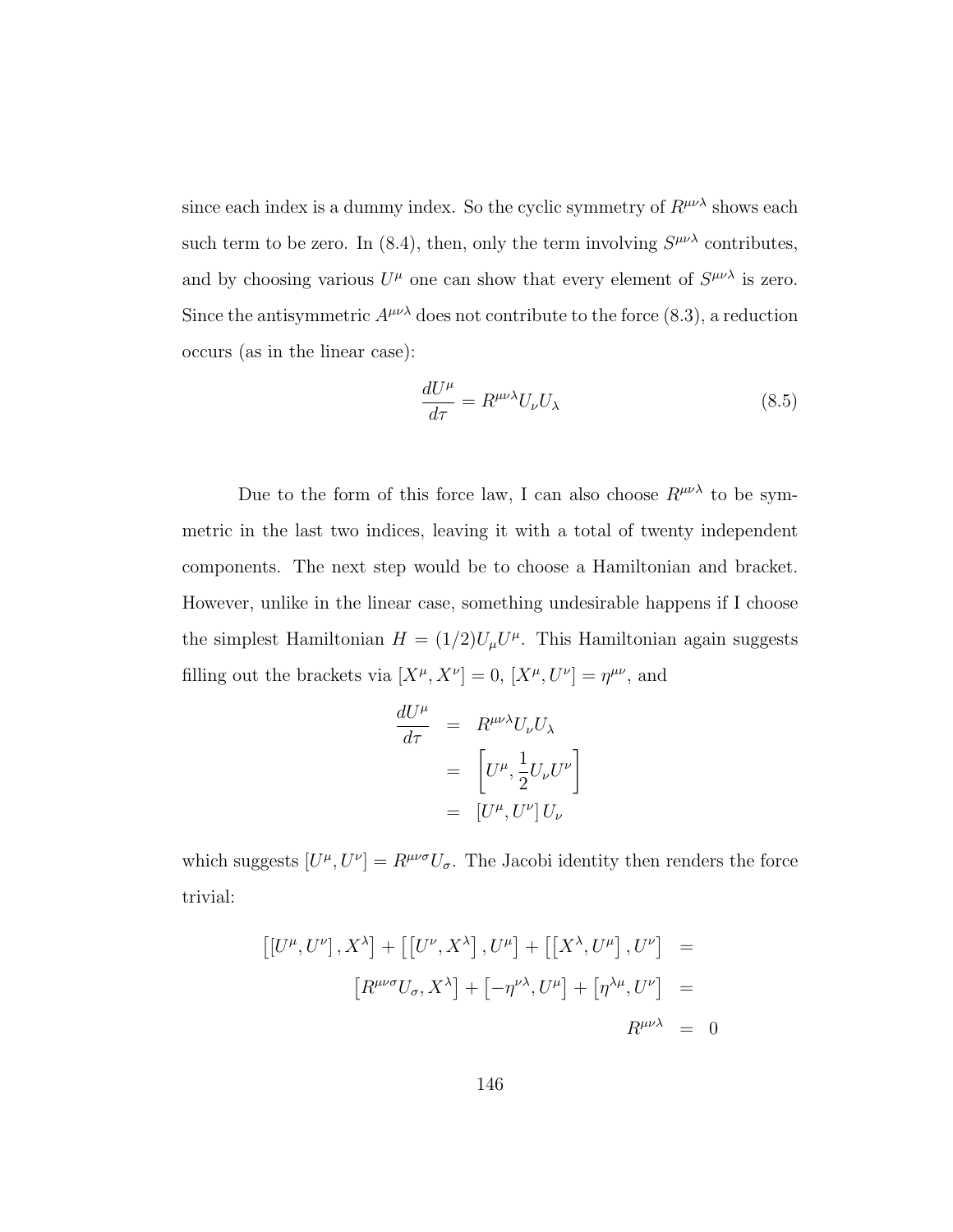So, generally speaking, the assumption  $H = (1/2)U_{\mu}U^{\mu}$  is too strong, and rules out all but the linear case. To solve this problem, I will try a reverse process. I do not assume a particular force law; instead, my first assumption will be that I am looking at a Hamiltonian system consisting of a single particle with a Hamiltonian commuting with  $U_{\mu}U^{\mu}$ , and see what I get from there. This quantity involves an inner product, which means that I have implicitly introduced a metric, so my first try will be to add this metric explicitly:

$$
H = \frac{1}{2} g_{\mu\nu} U^{\mu} U^{\nu}
$$

Moving away from special relativity, I allow this metric to be a function of position, in contrast to the flat-space metric  $\eta_{\mu\nu}$ . To still be a valid metric, I require that  $g_{\mu\nu}$  have signature  $(+ - - -)$ , which then grants the existence of an inverse  $g^{\mu\nu}$ . To complete the system, I still need to fill out the bracket  $[f, g]$ . I will assume analyticity of all functions used in this construction, which means that repeated applications of the Leibniz rule can reduce the general bracket  $[f, g]$  to expressions only involving brackets of the phase space basis elements  $X^{\mu}$ ,  $U^{\mu}$ . For  $X^{\mu}$  and  $U^{\mu}$  to have their usual interpretation, I set  $[X^{\mu}, X^{\nu}] = 0$  and use the relation

$$
U^{\mu} = \frac{dX^{\mu}}{d\tau} = [X^{\mu}, H] = [X^{\mu}, U^{\nu}]g_{\nu\lambda}U^{\lambda}
$$

From this I infer the next piece of the bracket,  $[X^{\mu}, U^{\nu}] = g^{\mu\nu}$ . Because  $[X^{\mu}, X^{\nu}] = 0$ ,  $g^{\mu\nu}$  commutes with  $X^{\mu}$ , so I could also write  $[X^{\mu}, U_{\nu}] = \delta^{\mu}_{\nu}$ . With nonconstant  $g^{\mu\nu}$ , I have to start worrying about the Jacobi identity.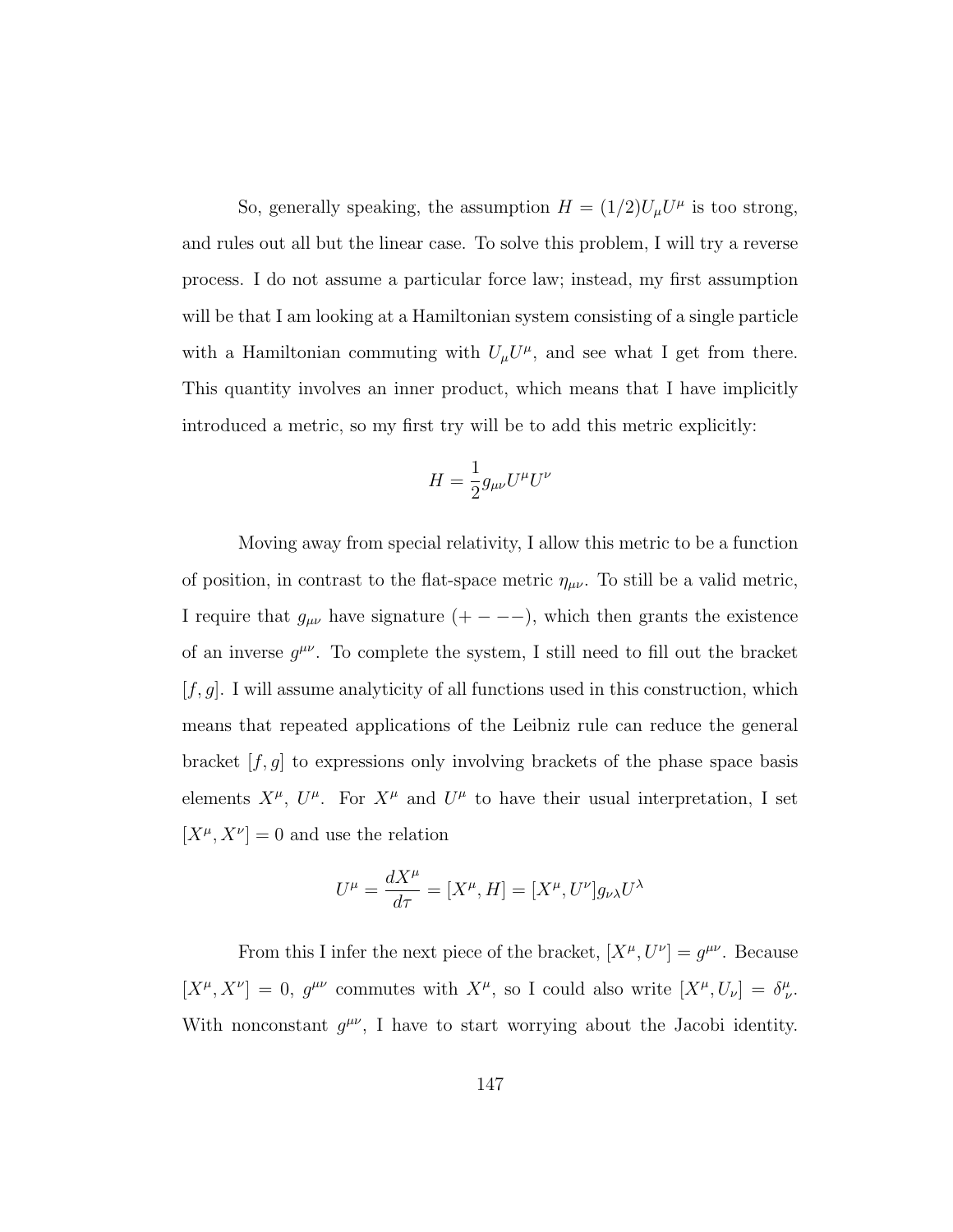Identities involving terms such as  $[[X^{\mu}, X^{\nu}], X^{\lambda}]$  and  $[[U^{\mu}, X^{\nu}], X^{\lambda}]$  are already satisfied, but a nontrivial one does appear:

$$
\begin{aligned}\n\left[ \left[ U^{\mu}, U^{\nu} \right], X^{\lambda} \right] + \left[ \left[ U^{\nu}, X^{\lambda} \right], U^{\mu} \right] + \left[ \left[ X^{\lambda}, U^{\mu} \right], U^{\nu} \right] \\
= \left[ \left[ U^{\mu}, U^{\nu} \right], X^{\lambda} \right] + \left[ -g^{\nu\lambda}, U^{\mu} \right] + \left[ g^{\lambda\mu}, U^{\nu} \right] \\
= \left[ \left[ U^{\mu}, U^{\nu} \right], X^{\lambda} \right] - g^{\nu\lambda}, g^{\alpha\mu} + g^{\mu\lambda}, g^{\alpha\nu} = 0\n\end{aligned}
$$

The Jacobi identity will be satisfied if I choose

$$
[U^{\mu}, U^{\nu}] = g^{\mu\sigma}{}_{,\alpha} g^{\alpha\nu} U_{\sigma} - g^{\nu\sigma}{}_{,\alpha} g^{\alpha\mu} U_{\sigma}
$$

$$
= g^{\alpha\mu} g^{\nu\beta} g_{\beta\sigma,\alpha} U^{\sigma} - g^{\alpha\nu} g^{\mu\beta} g_{\beta\sigma,\alpha} U^{\sigma}
$$

where one can acquire the expression  $g^{\mu\nu}{}_{,\lambda} = -g^{\mu\alpha}g^{\nu\beta}g_{\alpha\beta,\lambda}$  by differentiating  $\delta^{\mu}_{\ \nu} = g^{\mu\alpha} g_{\alpha\nu}$ . The final Jacobi identity involving terms such as  $[[U^{\mu}, U^{\nu}], U^{\lambda}]$ is satisfied for symmetric  $g^{\mu\nu}$ . Now that I have the full bracket, I can get out an equation of motion:

$$
\frac{dU^{\mu}}{d\tau} = \left[ U^{\mu}, \frac{1}{2} g_{\nu\lambda} U^{\nu} U^{\lambda} \right]
$$
\n
$$
= \frac{1}{2} \left[ U^{\mu}, g_{\nu\lambda} \right] U^{\nu} U^{\lambda} + \frac{1}{2} g_{\nu\lambda} \left[ U^{\mu}, U^{\nu} \right] U^{\lambda} + \frac{1}{2} g_{\nu\lambda} \left[ U^{\mu}, U^{\lambda} \right] U^{\nu}
$$
\n
$$
= \frac{1}{2} \left( -g^{\alpha\mu} g_{\nu\lambda,\alpha} U^{\nu} U^{\lambda} + (g^{\alpha\mu} g_{\lambda\sigma,\alpha} - g^{\mu\beta} g_{\beta\sigma,\lambda}) U^{\sigma} U^{\lambda} + (g^{\alpha\mu} g_{\nu\sigma,\alpha} - g^{\mu\beta} g_{\beta\sigma,\nu}) U^{\sigma} U^{\nu} \right)
$$
\n
$$
= -\frac{1}{2} g^{\mu\alpha} \left( g_{\alpha\sigma,\lambda} + g_{\alpha\lambda,\sigma} - g_{\sigma\lambda,\alpha} \right) U^{\sigma} U^{\lambda}
$$
\n
$$
= -\Gamma^{\mu}{}_{\sigma\lambda} U^{\sigma} U^{\lambda}
$$

using the standard definition of the connection coefficients  $\Gamma^{\mu}{}_{\sigma\lambda}$ . This time, the Jacobi identity has yielded the geodesic law of motion from general rela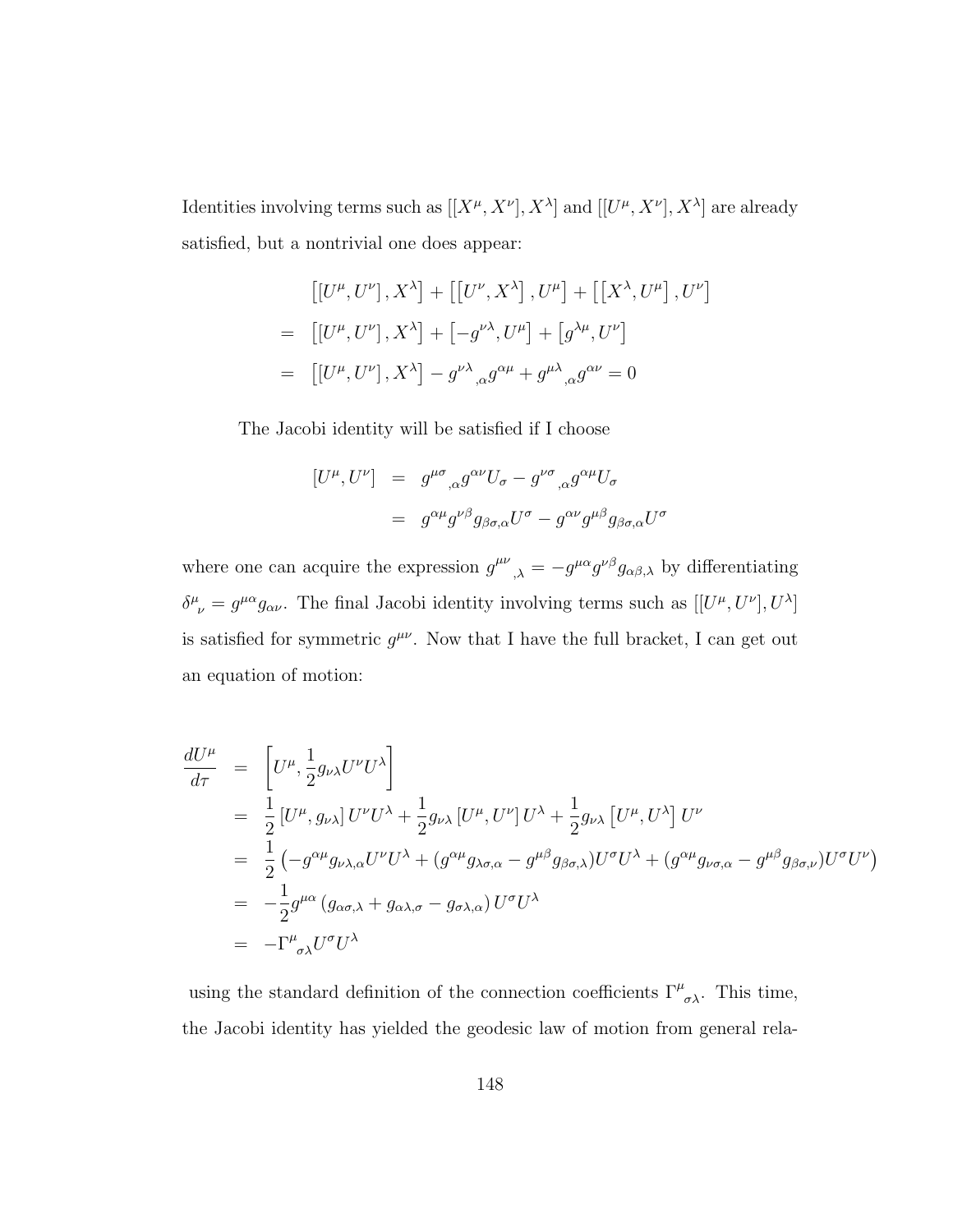tivity. This is perhaps unsurprising, if you realize that the Hamiltonian system thus constructed can be put into canonical form with the substitution  $P_{\mu} = g_{\mu\nu}U^{\nu}$ , because the canonical Hamiltonian obeys an extremization principle equivalent to the extremization of proper time, which is a more usual basis for deriving the geodesic law of motion. I could also add an antisymmetric, velocity-independent part  $A^{\mu\nu}$  to the  $[U^{\mu}, U^{\nu}]$  bracket and get back the Lorentz force; generally speaking, the various approaches espoused in these notes can be combined to yield multiple types of forces on a single particle.

For another alternative Hamiltonian, I will introduce the rest mass  $m$ that has thus far been implicit. Suppose some kind of (special relativistic) interaction yields a nonconstant rest mass; for instance, the particle under consideration could have intrinsic magnetic and/or electric dipole moments  $\mathbf m$ and p, which can be expressed as the time-space and space-space 3-vectors composing an antisymmetric dipole tensor  $M^{\mu\nu}$ . The interaction energy  $-\mathbf{p}$ . E−m⋅B can be expressed as  $(1/2)F_{\alpha\beta}M^{\alpha\beta}$ , which yields a variable rest mass

$$
m = m_0 + \frac{1}{2} F_{\alpha\beta} M^{\alpha\beta}
$$

The Hamiltonian describing a particle of variable rest mass is

$$
H = \frac{1}{2}mU_{\mu}U^{\mu} - \frac{1}{2}m
$$

Here the second term must be added to make the Hamiltonian commute with  $U_{\mu}U^{\mu}$ . As far as the Jacobi identity is concerned, this problem is identical to the general relativistic case just considered, but with "metric"  $g_{\mu\nu} = m\eta_{\mu\nu}$ .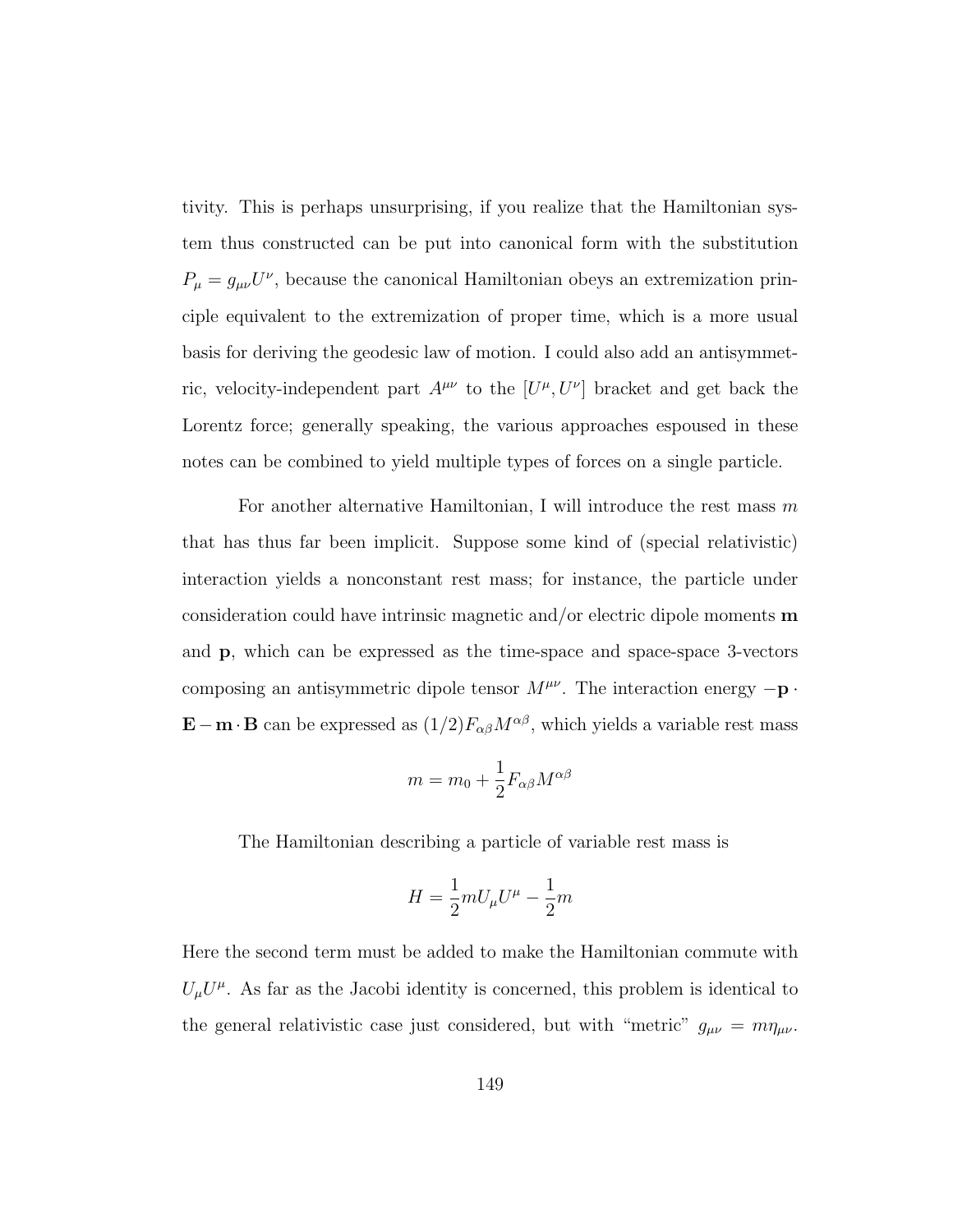Reiterating the previous arguments, I get the bracket

$$
[X^{\mu}, X^{\nu}] = 0
$$
  
\n
$$
[X^{\mu}, U^{\nu}] = \frac{1}{m} \eta^{\mu\nu}
$$
  
\n
$$
[U^{\mu}, U^{\nu}] = \frac{1}{m^2} (\eta^{\mu\alpha} m_{,\alpha} U^{\nu} - \eta^{\nu\alpha} m_{,\alpha} U^{\mu})
$$

This yields the quadratic equation of motion

$$
\frac{dU^{\mu}}{d\tau} = [U^{\mu}, H] = \frac{1}{m} \left( \eta^{\mu\alpha} m_{,\alpha} U_{\nu} U^{\nu} - m_{,\nu} U^{\nu} U^{\mu} \right)
$$

If the adjustment to rest mass comes from intrinsic dipole moments, then with  $M^{\mu\nu}$  regarded as an independent variable, the equation of motion is

$$
m\frac{dU_{\mu}}{d\tau} = \frac{1}{2}F_{\alpha\beta,\mu}M^{\alpha\beta} - \frac{1}{2}F_{\alpha\beta,\nu}U^{\nu}M^{\alpha\beta}U_{\mu}
$$

which gives, in the particle's rest frame, the standard force  $\mathbf{p} \cdot \nabla \mathbf{E} + \mathbf{m} \cdot \nabla \mathbf{B}$ , subject to the constraint that  $U_{\mu}U^{\mu}$  is constant. In the schema of [\(8.5\)](#page-154-0), I would have

$$
R_{\mu\nu\lambda} = \frac{1}{2} M^{\alpha\beta} \left( F_{\alpha\beta,\mu} \eta_{\nu\lambda} - F_{\alpha\beta,\nu} \eta_{\mu\lambda} \right)
$$

The Jacobi identity has been shown to produce remarkable results: (i) the identity, plus a linear force, implies the homogeneous Maxwell's equations (or their equivalent); (ii) the Jacobi identity, plus a nonconstant metric, implies the geodesic law of motion; (iii) the identity, plus a nonconstant mass, produces the relativistic gradient force. All three results are usually found by much different arguments, but bringing the Hamiltonian nature of particle motion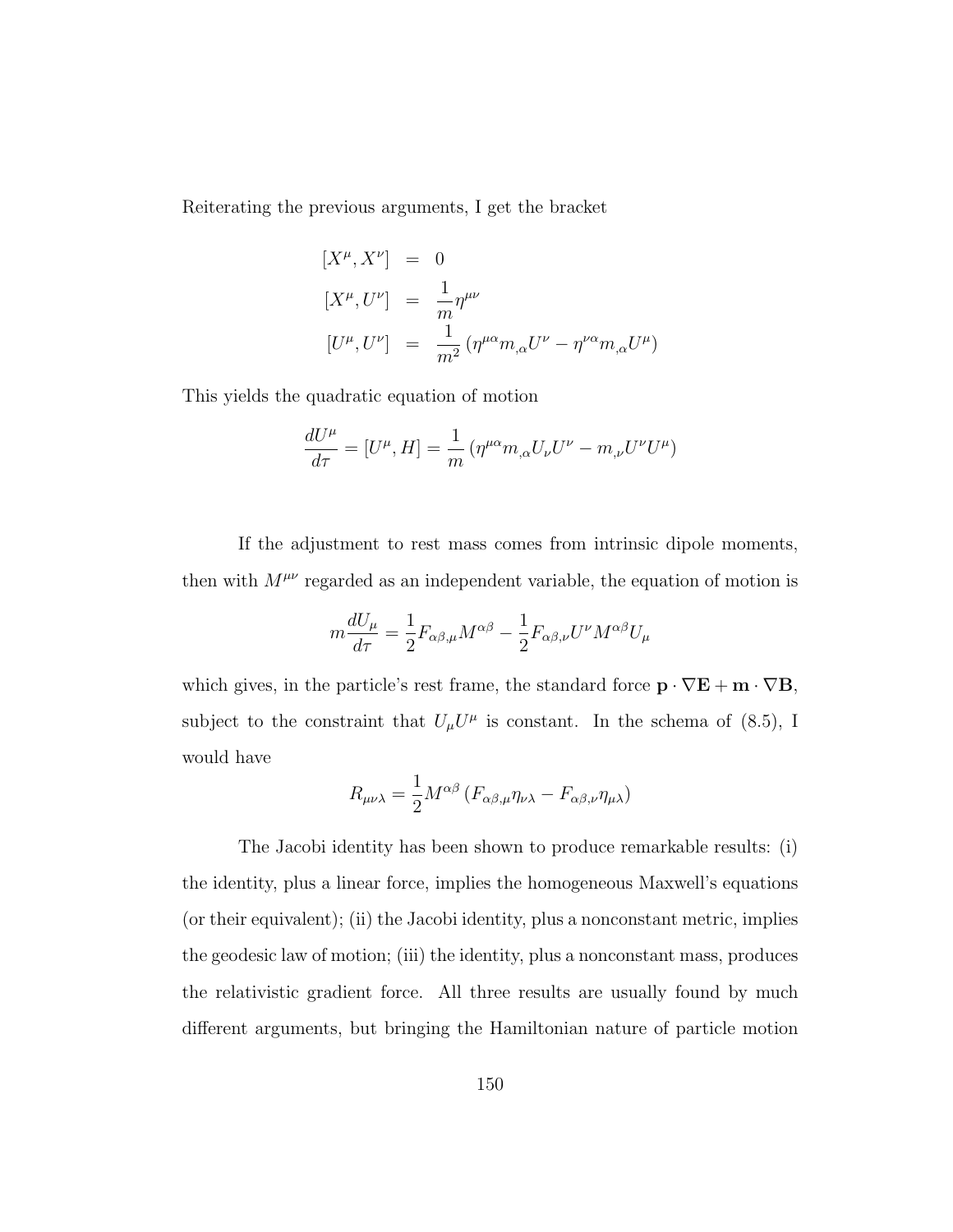to the fore has allowed all three to arise from one oft-neglected identity. I hope that others will find this as remarkable as I do.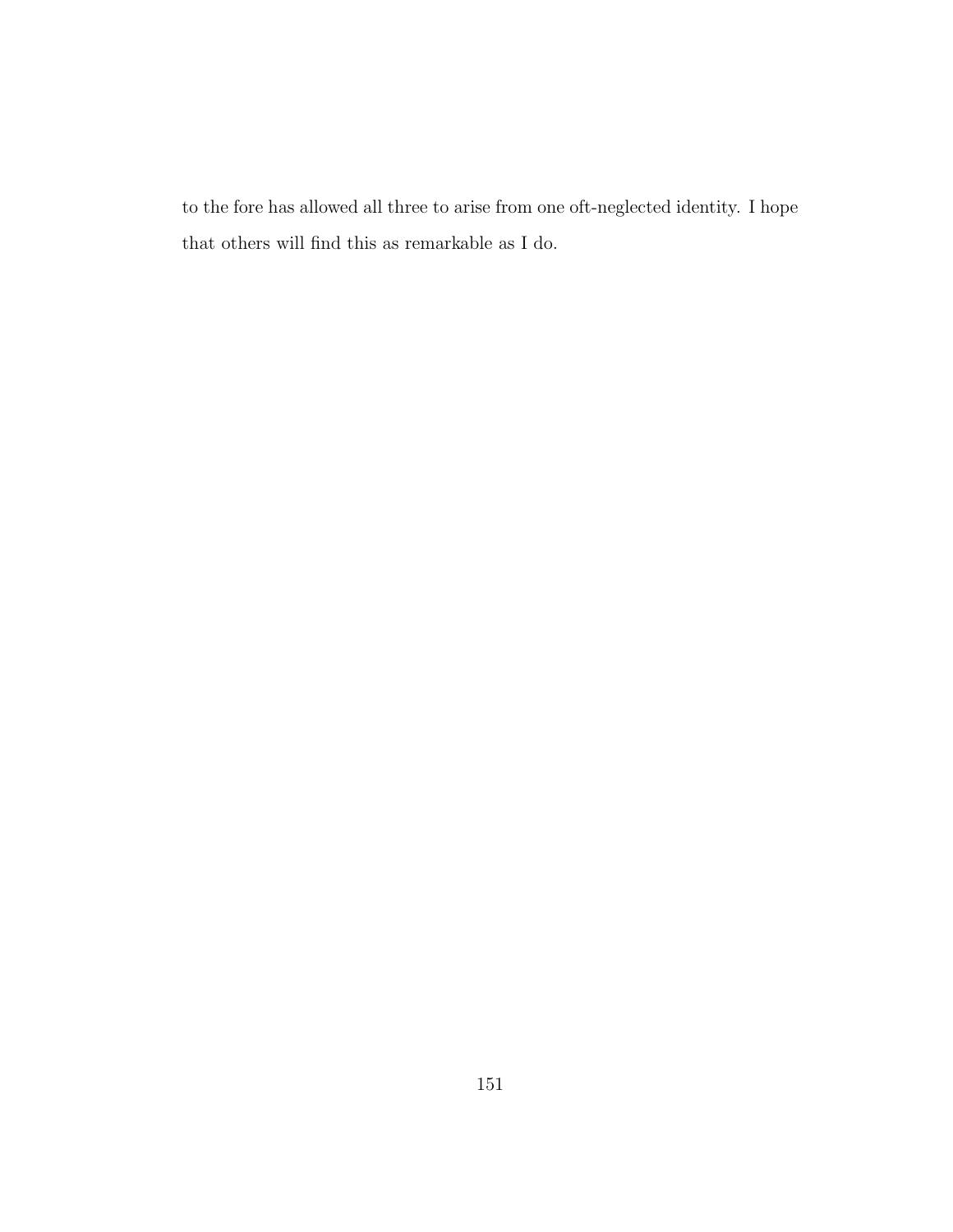### Chapter 9

### Conclusion

I will conclude by noting the paths for future research that I (and hopefully others) will take, using the preceding research as a starting point.

The discoveries of Chapter [3](#page-53-0) provide an important missing link in the study of Hamiltonian generalized MHD models. While Hamiltonian descriptions of Hall and Extended MHD had already been discovered [\[1\]](#page-175-0), the brackets had to be devised by hand, and the Jacobi identities checked explicitly. Deriving these brackets from a more fundamental one, as I do in Chapter [3,](#page-53-0) puts these theories on more solid theoretical ground, while at the same time strengthening one's physical intuition about these generalized models. More importantly, to my tastes, it provides a starting point for developing theories of relativistic Hall and Extended MHD. While some such descriptions exist [\[15,](#page-176-0) [4\]](#page-175-1), they are based on the simplest method of relativizing a system, by simply replacing 3-vector quantities with 4-vector ones. Because the relativistic version will have an additional equation versus the nonrelativistic one (four, rather than three), there is an inherent ambiguity to this procedure. Such ambiguity turned out to have physical consequences in the theory of Hamiltonian relativistic MHD developed in Chapter [5,](#page-80-0) for it allowed me to use  $h^{\mu}$  instead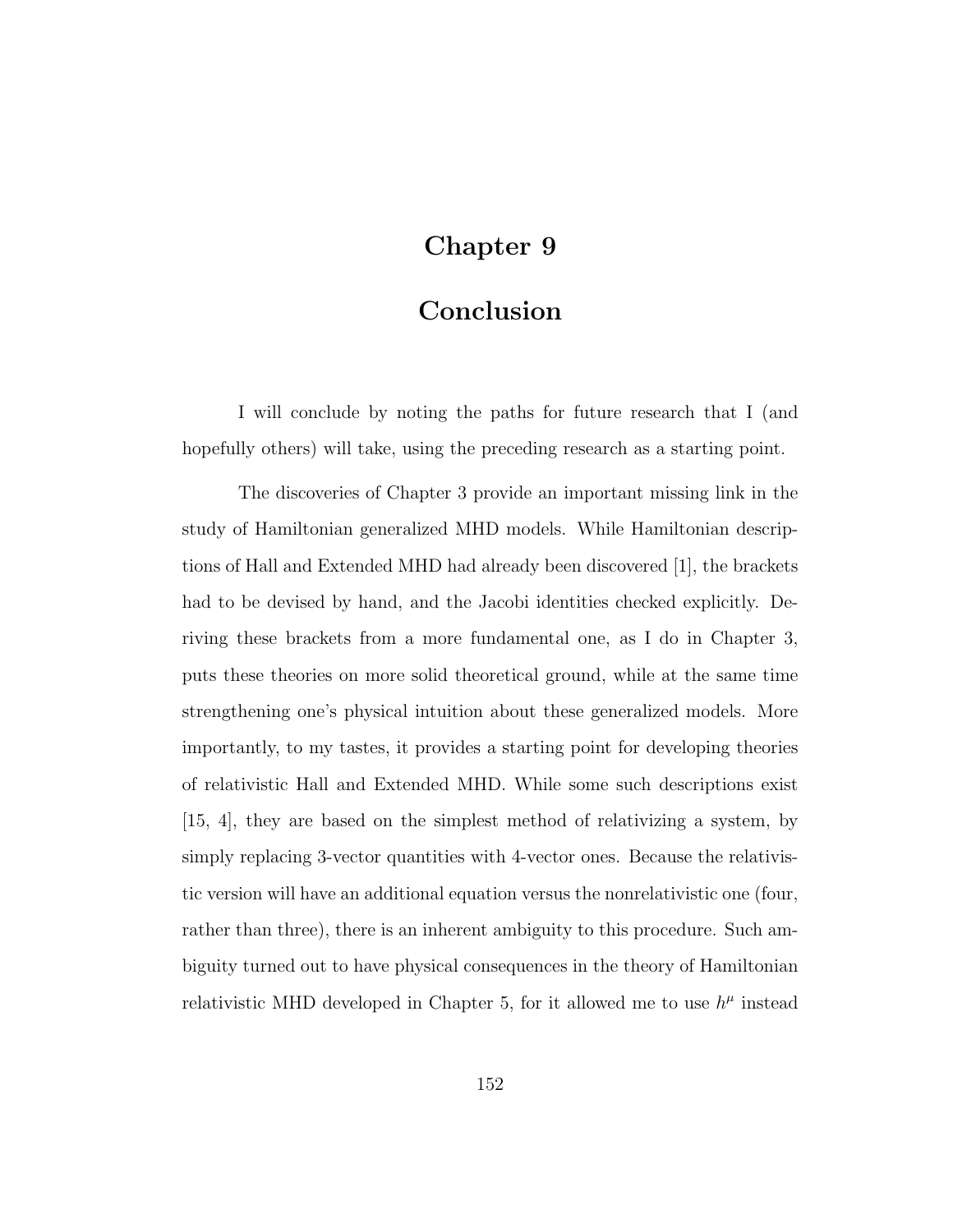of  $b^{\mu}$ . Use of a relativistic Euler-Lagrange map (as in Chapter [6\)](#page-111-0) may allow me to resolve this ambiguity.

As for regular relativistic MHD, while I have developed some of the implications of my theory, a few more remain. So far, in Chapter [5,](#page-80-0) I have developed the Hamiltonian theory, found a few alternative brackets, investigated the new gauge freedom, and found a couple of Casimir invariants. For example, a  $(3+1)$  split is essential to computational relativistic MHD, and a strength of my formalism is that it can be used to generate infinitely many different such splits, corresponding to different foliations of spacetime into spacelike submanifolds. The full procedure for this split has yet to be developed, and can be a subject of future research. In addition, knowledge of the Casimirs allows one to perform a more general stability analysis on RMHD systems, for it turns out that general critical points correspond to extrema of  $H + \lambda_i C_i$ , not just  $H$ , a point sometimes not realized by those who do energy-stability analysis outside the context of Hamiltonian physics.

A few more topics may be developed in connection with the Lagrangian MHD description of Chapter [6.](#page-111-0) The chapter (part of a paper still in draft form) already achieves a derivation of Hamiltonian Eulerian MHD from a canonical Lagrangian description. For example, in the nonrelativistic case it turns out that some invariants, most importantly the magnetic helicity, are Noether invariants corresponding to a relabelling symmetry [\[14\]](#page-176-1). Kawazura et al have investigated this symmetry using a 3-vectorial magnetic field, while I hope to do so using my 4-vectorial  $h^{\mu}$ . Furthermore, my theory has a new degree of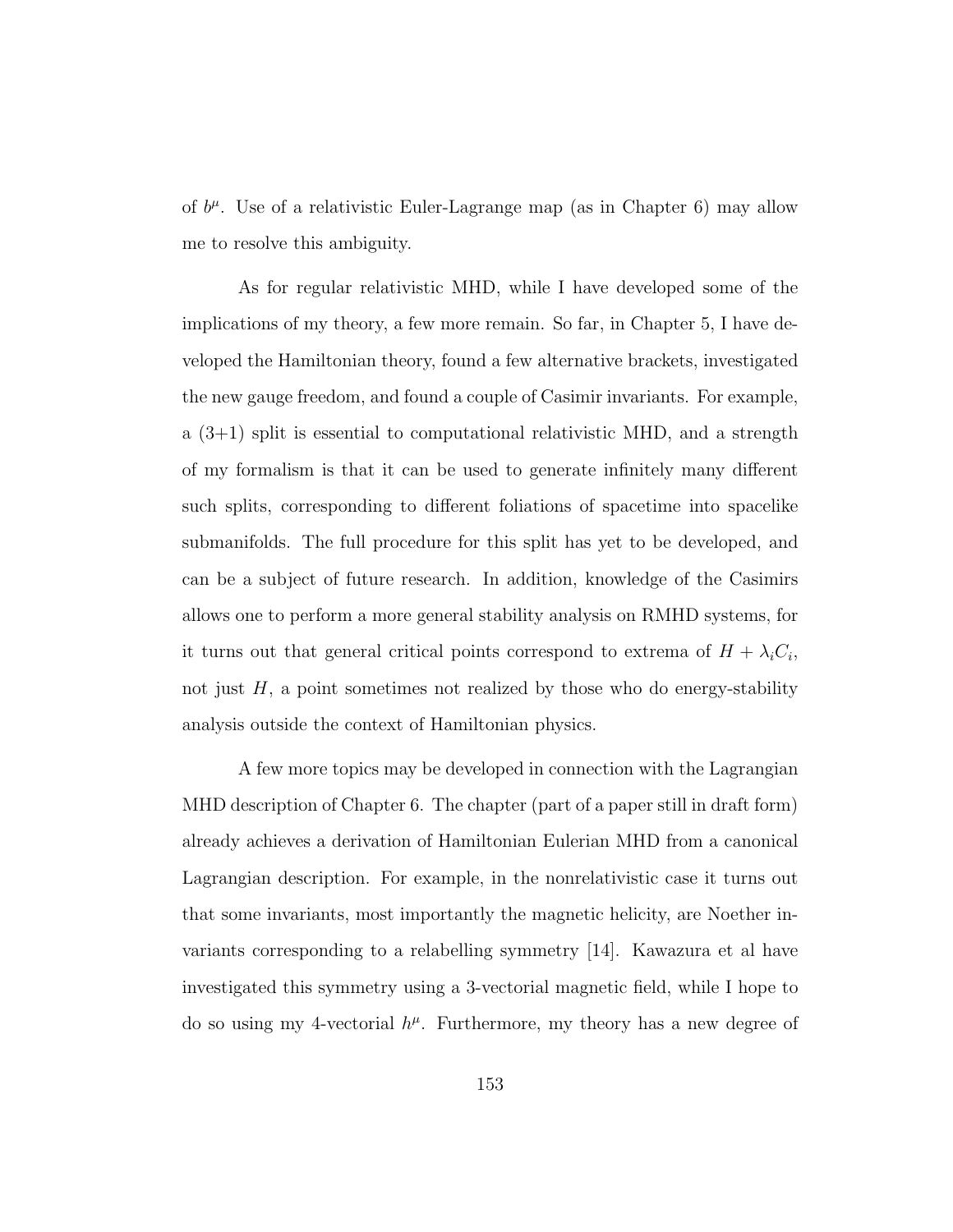freedom in the  $\alpha$  that appears in  $h^{\mu}$ , which is only determined up to a solution of the continuity equation. If I can find an infinitesimal transformation corresponding to that symmetry, there should be an associated Noether invariant.

As of yet I have made little progress on metriplectic physics: I have put the relativistic Navier-Stokes into metriplectic form, but unfortunately the "the" in that claim is a little suspect, as there are multiple competing versions of Navier-Stokes in the relativity literature. I do not know whether those other versions can be put in metriplectic form. More significantly, I have periodic hopes of deriving the metriplectic formalism from a more fundamental theory, whereas at present it springs full-formed from the mind of Dr. Morrison. The research presented in Chapter [7](#page-132-0) has foundered, leading me to the suspicion that there is no theory of classical, relativistic Hamiltonian spin: i.e., it is essentially quantum-mechanical. But perhaps I may yet discover some new angle to come at the problem. Finally, while the research in Chapter [8](#page-146-0) is complete in its own right, I sometimes wonder whether I can find an equivalent for infinite-dimensional systems.

The research presented in this dissertation has a great deal of promise; perhaps, more promise than success, so far. I hope to be able to fulfill some its promise in the next couple of years, and I hope even more that others will see some of this promise, and attempt to add new discoveries of their own.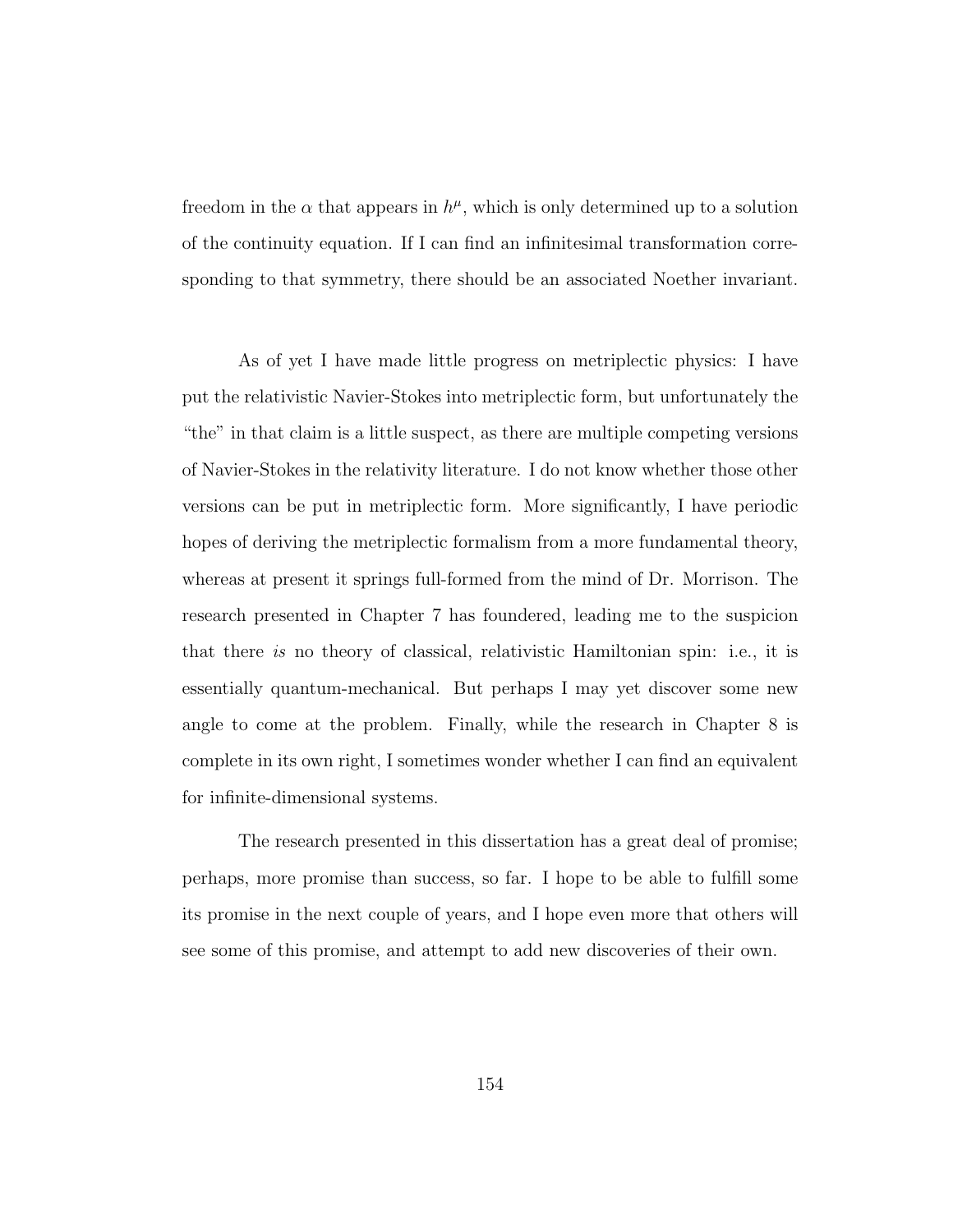Appendix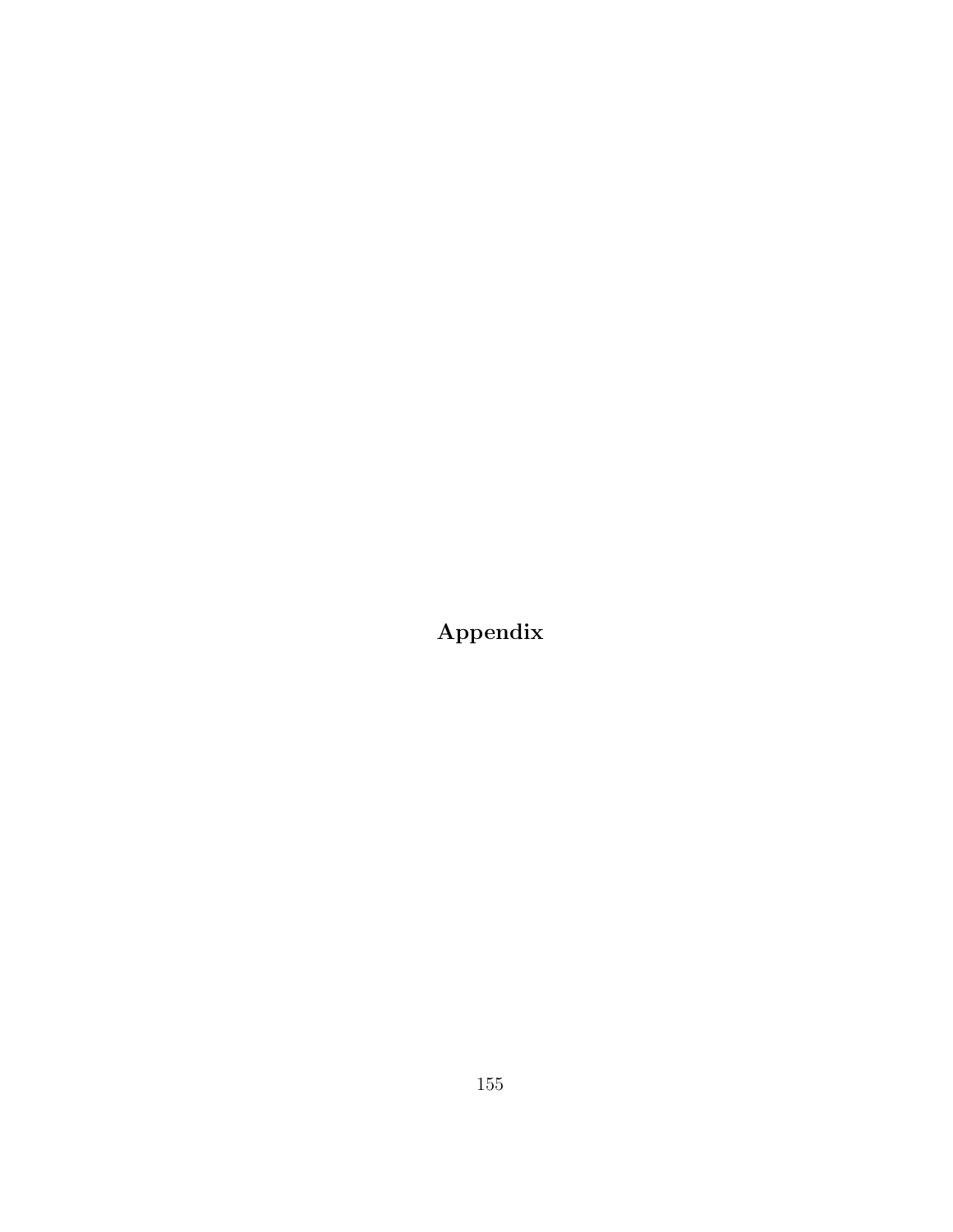# Appendix 1

# Useful Mathematics

#### 1.1 Functional differentiation

In infinite-dimensional systems, important quantities will depend on the basic variables via integral expressions. For instance, in kinetic theory a fluid is described by a distribution function  $f(x, v, t)$  over a six-dimensional tangent space  $d^6z = d^3x d^3v$ , and its energy or Hamiltonian is given by

$$
H[f] = \int \frac{f}{2} v^2 d^6 z
$$

One cannot perform partial derivatives directly on this quantity, because the corresponding degrees of freedom have been integrated out. Instead one obtains the first variation,

$$
\delta H[f; \delta f] = \lim_{\epsilon \to 0} \frac{H[f + \delta f] - H[f]}{\epsilon}
$$

$$
= \frac{d}{d\epsilon} H[f + \epsilon \delta f] \Big|_{\epsilon = 0}
$$

$$
= \int \delta f \frac{\delta H}{\delta f} d^6 z = \left\langle \frac{\delta H}{\delta f}, \delta f \right\rangle
$$

which defines the functional derivative  $\delta H/\delta f$ . This derivative is uniquely defined, provided the product denoted by  $\langle , \rangle$  is non-degenerate, i.e. has the positivity property of inner products.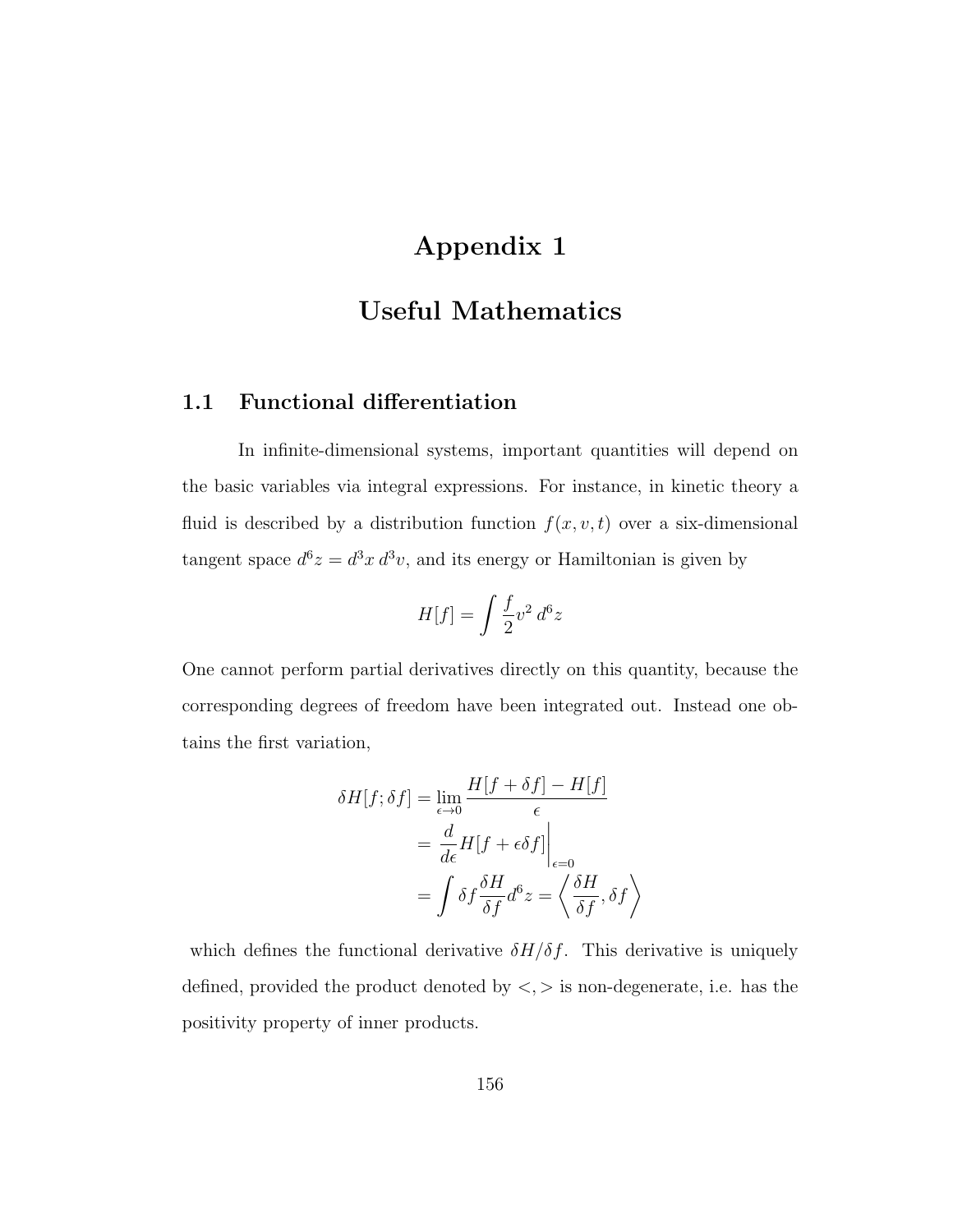Frequently coordinate changes will force one to alter functional derivatives, leading to specific kind of chain rule calculation. The main insight which enables this calculation is that the variation  $\delta F$  is identical, whether written in terms of the new variables or the old variables. For example, in a system involving magnetism, one can use the field  $\bf{B}$  or the vector potential  $\bf{A}$ , related via  $\mathbf{B} = \nabla \times \mathbf{A}$ . The variation is the same in terms of either variable, so

$$
\delta F = \int \frac{\delta F}{\delta \mathbf{B}} \cdot \delta \mathbf{B} \, d^3 x = \int \frac{\delta F}{\delta \mathbf{A}} \cdot \delta \mathbf{A} \, d^3 x
$$

Furthermore, I have  $\delta \mathbf{B} = \nabla \times \delta \mathbf{A}$ , so the middle term becomes

$$
\int \frac{\delta F}{\delta \mathbf{B}} \cdot (\nabla \times \delta \mathbf{A}) d^3 x = \int \delta \mathbf{A} \cdot \left( \nabla \times \frac{\delta F}{\delta \mathbf{B}} \right) d^3 x
$$

Thus

$$
\frac{\delta F}{\delta \mathbf{A}} = \nabla \times \frac{\delta F}{\delta \mathbf{B}}
$$

Another common situation is having to perform a chain rule calculation where the quantity being differentiated depends on multiple field variables. For example, a quantity in fluid physics might depend on the scalar field  $\rho$  (density) and the vector field **m** (momentum). However, the pair  $\rho$  and  $\mathbf{v} = \mathbf{m}/\rho$ (velocity) might prove more useful. Because the two must be distinguished, the density will be called  $\rho$  in the first pair of variables and  $\bar{\rho}$  in the second. The chain rule proceeds as follows (there are no integrations by part, so the integration can be safely omitted):

$$
\frac{\delta F}{\delta \rho} \delta \rho + \frac{\delta F}{\delta \mathbf{m}} \cdot \delta \mathbf{m} = \frac{\delta F}{\delta \bar{\rho}} \delta \bar{\rho} + \frac{\delta F}{\delta \mathbf{v}} \cdot \delta \mathbf{v}
$$

$$
\frac{\delta F}{\delta \rho} \delta \rho + \frac{\delta F}{\delta \mathbf{m}} \cdot \delta \mathbf{m} = \frac{\delta F}{\delta \bar{\rho}} \delta \bar{\rho} + \frac{\delta F}{\delta \mathbf{v}} \cdot \frac{\delta \mathbf{m}}{\bar{\rho}} - \frac{1}{\bar{\rho}^2} \frac{\delta F}{\delta \mathbf{v}} \delta \bar{\rho}
$$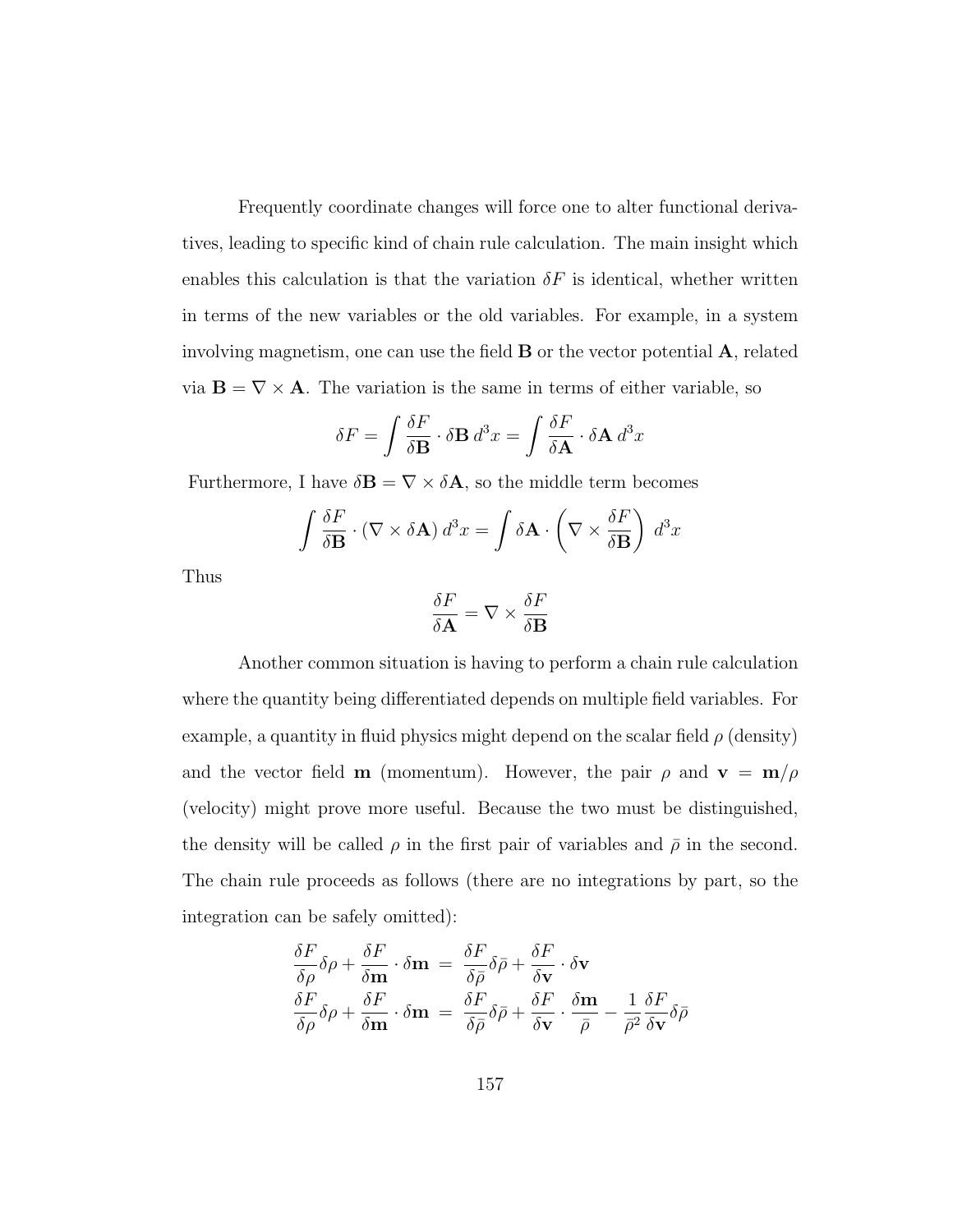Equating coefficients yields

$$
\frac{\delta F}{\delta \mathbf{m}} = \frac{1}{\bar{\rho}} \frac{\delta F}{\delta \mathbf{v}} \qquad \qquad \frac{\delta F}{\delta \rho} = \frac{\delta F}{\delta \bar{\rho}} - \frac{1}{\bar{\rho}^2} \frac{\delta F}{\delta \mathbf{v}}
$$

This example highlights a quirk of functional (and partial) differentiation: when a variable is unchanged, its derivative will nonetheless change. The same thing happens with the chain rule for partial derivatives. More sophisticated uses of the chain rule can be found in Secs. [2.3.2](#page-30-0) and [6.1,](#page-111-1) and Chap. [3.](#page-53-0)

#### 1.2 Useful expressions involving the Jacobian determinant

The Euler-Lagrange map of Sections [2.3.2](#page-30-0) and [6.1](#page-111-1) relies on a dynamic coordinate change  $q(a, t)$ , where a is the coordinate on a three- or four-dimensional label space, and  $q$  typically denotes the position of a fluid element starting at a. The coordinate change defines a Jacobian matrix  $\frac{\partial q^i}{\partial a^j}$ , whose determinant, the Jacobian scalar, is:

$$
\mathcal{J} = \left| \frac{\partial q^i}{\partial a^j} \right| = \frac{1}{6} \epsilon_{ijk} \epsilon^{lmn} \frac{\partial q^i}{\partial a^l} \frac{\partial q^j}{\partial a^m} \frac{\partial q^k}{\partial a^n}
$$

The cofactor matrix  $A^i_j$ , for invertible transformations (as all in this dissertation must be), is proportional to the inverse transformation:

<span id="page-166-0"></span>
$$
A^i_{\ l}\frac{\partial q^l}{\partial a^j} = \mathcal{J}\delta^i_{\ j} \tag{1.1}
$$

If I write  $q^j_{\,i} = \partial q^j / \partial a^i$  then

$$
\frac{\partial \mathcal{J}}{\partial q^j_{,i}} = \frac{1}{2} \epsilon_{ijk} \epsilon^{lmn} \frac{\partial q^j}{\partial a^m} \frac{\partial q^k}{\partial a^n} = A^i_{\ j}
$$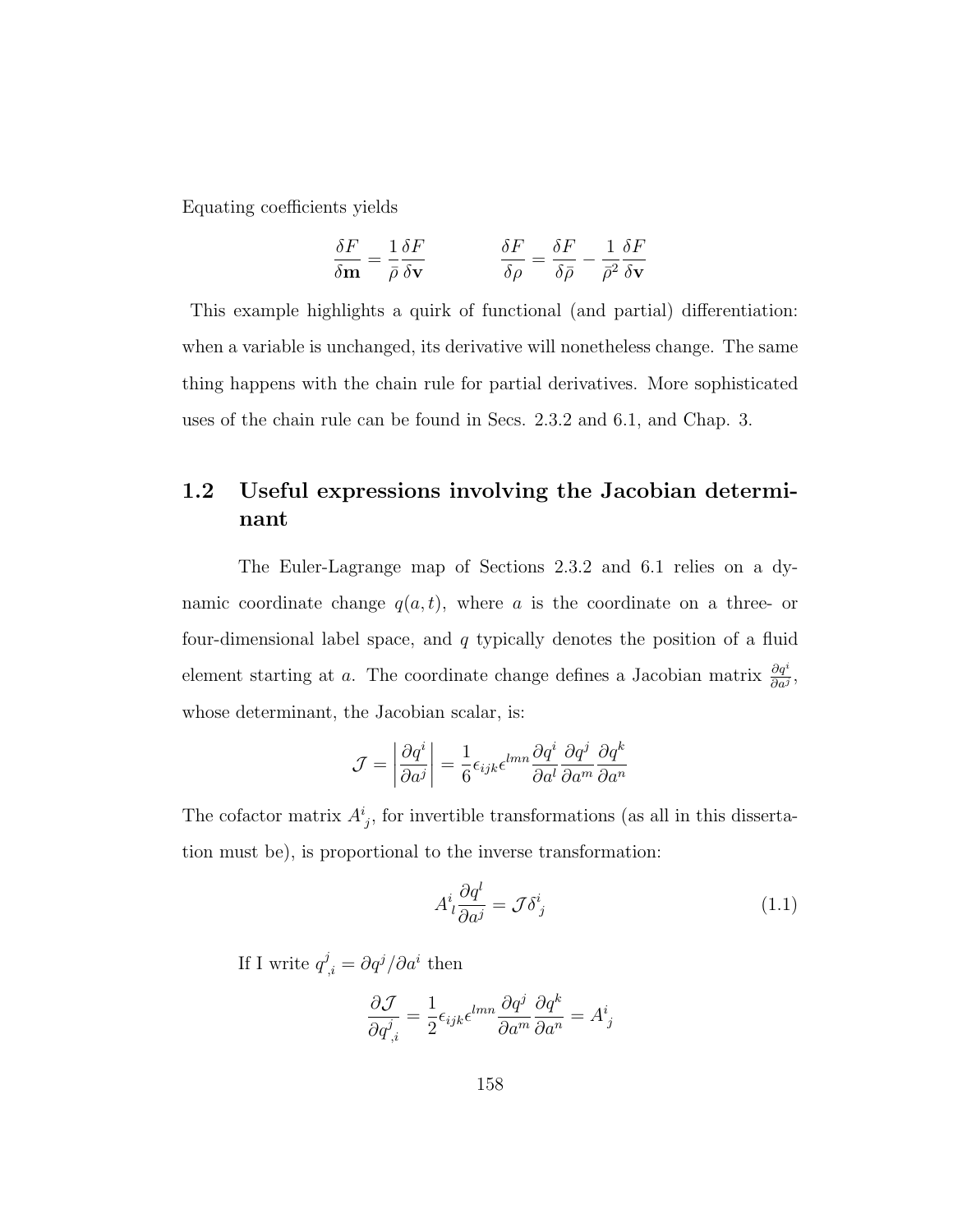Another useful identity is

$$
\frac{\partial A^i_j}{\partial a^i} = \frac{1}{2} \epsilon_{jkl} \epsilon^{imn} \left( \frac{\partial^2 q^k}{\partial a^m \partial a^i} \frac{\partial q^l}{\partial a^n} + \frac{\partial q^k}{\partial a^m} \frac{\partial^2 q^l}{\partial a^n \partial a^i} \right) = 0
$$

which is zero due to contracting a symmetric object with an antisymmetric object. Keeping in mind that time derivatives and label derivatives commute,

$$
\dot{\mathcal{J}} = \frac{1}{6} \epsilon_{ijk} \epsilon^{lmn} \frac{\partial \dot{q}^i}{\partial a^l} \frac{\partial q^j}{\partial a^m} \frac{\partial q^k}{\partial a^n} + \dots
$$

The first term is

$$
\frac{1}{3}A^l_i\frac{\partial \dot{q}^i}{\partial a^l} = \frac{1}{3}A^l_i\frac{\partial \dot{q}^i}{\partial q^j}\frac{\partial q^j}{\partial a^l} = \frac{1}{3}\mathcal{J}\delta^j_i\frac{\partial \dot{q}^i}{\partial q^j} = \frac{1}{3}\mathcal{J}\,\nabla\cdot\dot{\mathbf{q}}
$$

So, altogether,

<span id="page-167-0"></span>
$$
\dot{\mathcal{J}} = \mathcal{J} \, \nabla \cdot \dot{\mathbf{q}} \tag{1.2}
$$

By taking a partial derivative of  $(1.1)$  with regards to  $q_{n}^{m}$ , one finds

$$
\frac{\partial A^i_{\ l}}{\partial q^m_{\ ,n}} \frac{\partial q^l}{\partial a^j} + A^i_{\ l} \delta^l_{\ m} \delta^n_{\ j} \ = \ \delta^i_{\ j} \, A^n_{\ m}
$$

which, after multiplying by  $A^j$  $k_{k}$  and manipulating, reduces to

$$
\frac{\partial A^i_j}{\partial q^m_{\ ,n}} = \frac{1}{\mathcal{J}} \left( A^i_{\ j} A^n_{\ m} - A^i_{\ m} A^n_{\ j} \right)
$$

By taking a time derivative of  $(1.1)$ , substituting in  $(1.2)$ , and performing similar manipulations, one acquires

$$
\dot{A}^i_{\ j} = \delta^i_{\ j} \left( \nabla \cdot \dot{\mathbf{q}} \right) - \frac{1}{\mathcal{J}} \left( A^i_{\ k} \frac{\partial \dot{q}^k}{\partial a^l} A^l_{\ j} \right)
$$

Jacobian determinants in relativity have analogous properties, with a few substitutions: all indices now range over four values, one uses the 4D Levi-Civita symbol  $\epsilon^{\mu\nu\lambda\sigma}$  instead of the 3D  $\epsilon^{ijk}$ , and the time derivative (for instance, in [\(1.2\)](#page-167-0)) is replaced by a proper time derivative.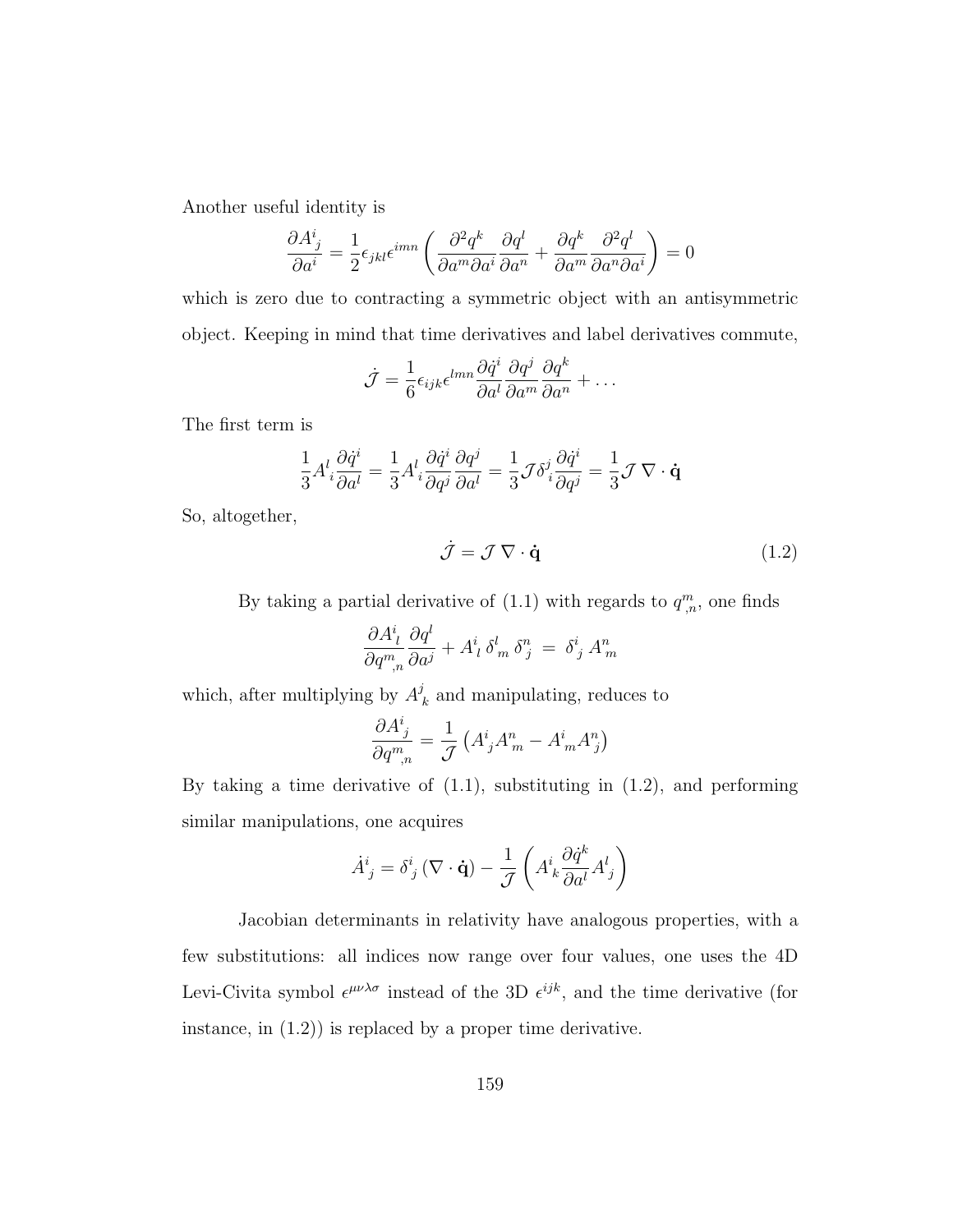#### 1.3 Jacobi identity for the MHD brackets

Because the Covariant Poisson brackets of [\(5.32\)](#page-91-0) and [\(5.35\)](#page-94-0) are direct generalizations of the Lie-Poisson form given in Refs. [\[30,](#page-178-0) [31,](#page-178-1) [26\]](#page-178-2) for nonrelativistic MHD the Jacobi identity follows from general Lie algebraic and functional derivative properties (see e.g., Refs. [\[26\]](#page-178-2) [\[23\]](#page-177-2) [\[24,](#page-177-3) [28\]](#page-178-3)). However, since these may not be known to some readers I include a direct proof in this appendix.

The Jacobi identity is

<span id="page-168-0"></span>
$$
\{\{F,G\},H\} + \{\{G,H\},F\} + \{\{H,F\},G\} = 0 \tag{1.3}
$$

for the two brackets  $(5.32)$  and  $(5.35)$ .

When expanding the expression [\(1.3\)](#page-168-0), many terms will contain second functional derivatives, for instance

$$
nh^{\lambda}\frac{\delta G}{\delta m_{\nu}}\left(\partial_{\nu}\frac{\delta^2 F}{\delta h^{\lambda}\delta m_{\mu}}\right)\partial_{\mu}\frac{\delta H}{\delta n}
$$

Thankfully, by a theorem in Ref. [\[26\]](#page-178-2), all such terms cancel for any antisymmetric bracket. Thus I only have to worry about those terms containing only first functional derivatives. Starting with the bracket [\(5.32\)](#page-91-0), the needed terms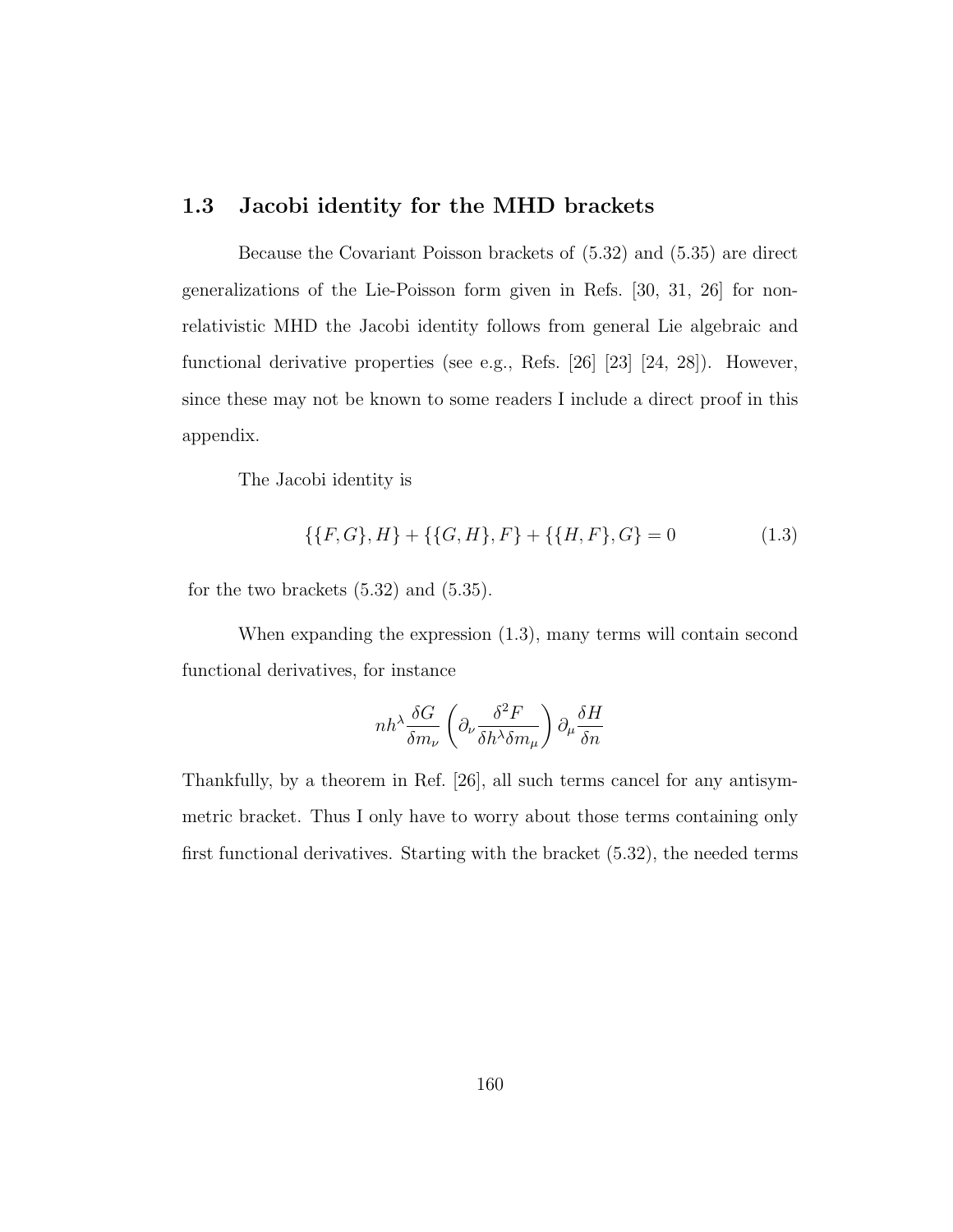are thus

<span id="page-169-0"></span>
$$
\frac{\delta\{F,G\}}{\delta n} = \frac{\delta F}{\delta m_{\mu}} \partial_{\mu} \frac{\delta G}{\delta n} - \frac{\delta G}{\delta m_{\mu}} \partial_{\mu} \frac{\delta F}{\delta n} + \dots
$$
\n
$$
\frac{\delta\{F,G\}}{\delta \sigma} = \frac{\delta F}{\delta m_{\mu}} \partial_{\mu} \frac{\delta G}{\delta \sigma} - \frac{\delta G}{\delta m_{\mu}} \partial_{\mu} \frac{\delta F}{\delta \sigma} + \dots
$$
\n
$$
\frac{\delta\{F,G\}}{\delta m_{\mu}} = \frac{\delta F}{\delta m_{\nu}} \partial_{\nu} \frac{\delta G}{\delta m_{\mu}} - \frac{\delta G}{\delta m_{\nu}} \partial_{\nu} \frac{\delta F}{\delta m_{\mu}} + \dots
$$
\n
$$
\frac{\delta\{F,G\}}{\delta h^{\mu}} = \frac{\delta F}{\delta m_{\nu}} \partial_{\nu} \frac{\delta G}{\delta h^{\mu}} - \frac{\delta G}{\delta m_{\nu}} \partial_{\nu} \frac{\delta F}{\delta h^{\mu}} + \partial_{\mu} \frac{\delta F}{\delta m_{\nu}} \frac{\delta G}{\delta h^{\nu}} - \partial_{\mu} \frac{\delta G}{\delta m_{\nu}} \frac{\delta F}{\delta h^{\nu}} + \dots
$$
\n(1.4)

with similar expressions for the other two permutations of  $F$ ,  $G$ , and  $H$ . Beginning with this expression, it is to be understood that, in the absence of parentheses, the gradient operators act only on the term immediately to their right; when they are followed by an expression in parentheses, they act as normal. This convention will remove many superfluous symbols. The ellipses at the end of each line indicate the terms that may be disregarded thanks to the aforementioned theorem. Upon inserting the expressions [\(1.4\)](#page-169-0) into the Jacobi identity [\(1.3\)](#page-168-0), all pertinent terms will be linear in the field variables. Each of these four sets of terms (one for each field variable) must vanish separately.

The terms linear in  $n$  are:

<span id="page-169-1"></span>
$$
\int d^4x \, n \left[ \left( \frac{\delta F}{\delta m_\nu} \partial_\nu \frac{\delta G}{\delta m_\mu} - \frac{\delta G}{\delta m_\nu} \partial_\nu \frac{\delta F}{\delta m_\mu} \right) \partial_\mu \frac{\delta H}{\delta n} - \frac{\delta H}{\delta m_\mu} \partial_\mu \left( \frac{\delta F}{\delta m_\nu} \partial_\nu \frac{\delta G}{\delta n} - \frac{\delta G}{\delta m_\nu} \partial_\nu \frac{\delta F}{\delta n} \right) + \underset{F,G,H}{\circlearrowright} \right]
$$
\n(1.5)

where the circle symbol indicates permutation in  $F$ ,  $G$ , and  $H$ . Inside the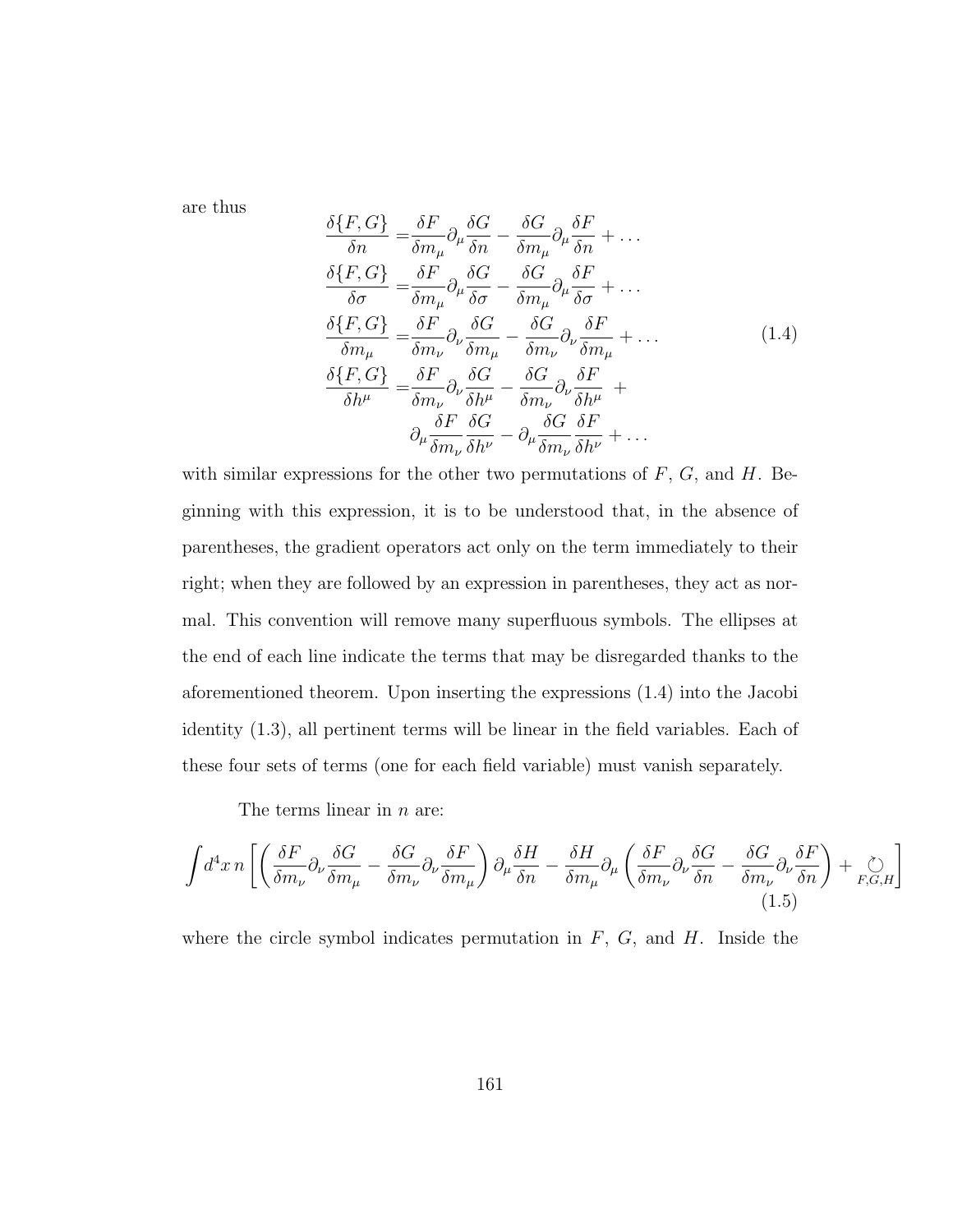square braces, the collected second derivative terms are

$$
-\frac{\delta H}{\delta m_{\mu}}\frac{\delta F}{\delta m_{\nu}}\partial^{2}_{\mu\nu}\frac{\delta G}{\delta n}+\frac{\delta H}{\delta m_{\mu}}\frac{\delta G}{\delta m_{\nu}}\partial^{2}_{\mu\nu}\frac{\delta F}{\delta n}-\frac{\delta F}{\delta m_{\mu}}\frac{\delta G}{\delta m_{\nu}}\partial^{2}_{\mu\nu}\frac{\delta H}{\delta n}\\+\frac{\delta F}{\delta m_{\mu}}\frac{\delta H}{\delta m_{\nu}}\partial^{2}_{\mu\nu}\frac{\delta G}{\delta n}-\frac{\delta G}{\delta m_{\mu}}\frac{\delta H}{\delta m_{\nu}}\partial^{2}_{\mu\nu}\frac{\delta F}{\delta n}+\frac{\delta G}{\delta m_{\mu}}\frac{\delta F}{\delta m_{\nu}}\partial^{2}_{\mu\nu}\frac{\delta H}{\delta n}
$$

which vanish due to the fact that second (partial) derivatives commute. The remaining terms linear in  $n$ , keeping the same order they have in the Jacobi identity, follow:

$$
\frac{\delta F}{\delta m_{\nu}}\partial_{\nu}\frac{\delta G}{\delta m_{\mu}}\partial_{\mu}\frac{\delta H}{\delta n}^{\textcircled{2}}-\frac{\delta G}{\delta m_{\nu}}\partial_{\nu}\frac{\delta F}{\delta m_{\mu}}\partial_{\mu}\frac{\delta H}{\delta n}^{\textcircled{6}}-\frac{\delta H}{\delta m_{\mu}}\partial_{\mu}\frac{\delta F}{\delta m_{\nu}}\partial_{\nu}\frac{\delta G}{\delta n}^{\textcircled{6}}+\frac{\delta H}{\delta m_{\mu}}\partial_{\mu}\frac{\delta G}{\delta m_{\nu}}\partial_{\nu}\frac{\delta F}{\delta n}^{\textcircled{6}}+\frac{\delta G}{\delta m_{\nu}}\partial_{\nu}\frac{\delta F}{\delta m_{\mu}}\partial_{\nu}\frac{\delta F}{\delta m_{\mu}}^{\textcircled{6}}-\frac{\delta H}{\delta m_{\nu}}\partial_{\nu}\frac{\delta G}{\delta m_{\mu}}\partial_{\mu}\frac{\delta F}{\delta n}^{\textcircled{6}}-\frac{\delta F}{\delta m_{\mu}}\partial_{\mu}\frac{\delta G}{\delta m_{\nu}}\partial_{\nu}\frac{\delta H}{\delta n}^{\textcircled{6}}+\frac{\delta F}{\delta m_{\mu}}\partial_{\mu}\frac{\delta H}{\delta m_{\nu}}\partial_{\nu}\frac{\delta G}{\delta n}^{\textcircled{6}}+\frac{\delta H}{\delta m_{\nu}}\partial_{\nu}\frac{\delta G}{\delta n}^{\textcircled{6}}+\frac{\delta H}{\delta m_{\nu}}\partial_{\nu}\frac{\delta F}{\delta m_{\nu}}\partial_{\nu}\frac{\delta F}{\delta n}^{\textcircled{6}}-\frac{\delta G}{\delta m_{\mu}}\partial_{\mu}\frac{\delta H}{\delta m_{\nu}}\partial_{\nu}\frac{\delta F}{\delta n}^{\textcircled{6}}+\frac{\delta G}{\delta m_{\mu}}\partial_{\mu}\frac{\delta F}{\delta m_{\nu}}\partial_{\nu}\frac{\delta F}{\delta n}^{\textcircled{6}}+\frac{\delta G}{\delta m_{\mu}}\partial_{\mu}\frac{\delta F}{\delta m_{\nu}}\partial_{\nu}\frac{\delta H}{\delta n}^{\textcircled{6}}+\frac{\delta G}{\delta m_{\mu}}\partial_{\mu}\frac{\delta F}{\delta m_{\nu}}^{\textcircled{6}}+\frac{\delta G}{\delta m_{\mu}}\partial_{\mu}\frac{\delta F}{\delta m_{\nu}}^{\text
$$

They vanish in pairs, as labeled by the circled numbers.

So all the terms linear in  $n$  have vanished from the Jacobi identity. However, the terms linear in  $\sigma$  are identical, but with functional derivatives δ/δn replaced by δ/δσ. So the σ terms vanish by an identical calculation. Moreover, the  $m_{\lambda}$  terms do as well: the  $\delta/\delta n$  are replaced with  $\delta/\delta m_{\lambda}$ , contracted with the remaining  $m<sub>\lambda</sub>$  term outside the square brackets of its version of [\(1.5\)](#page-169-1), and the calculation proceeds as before.

The only terms remaining to be checked are those linear in  $h^{\lambda}$ ; unfor-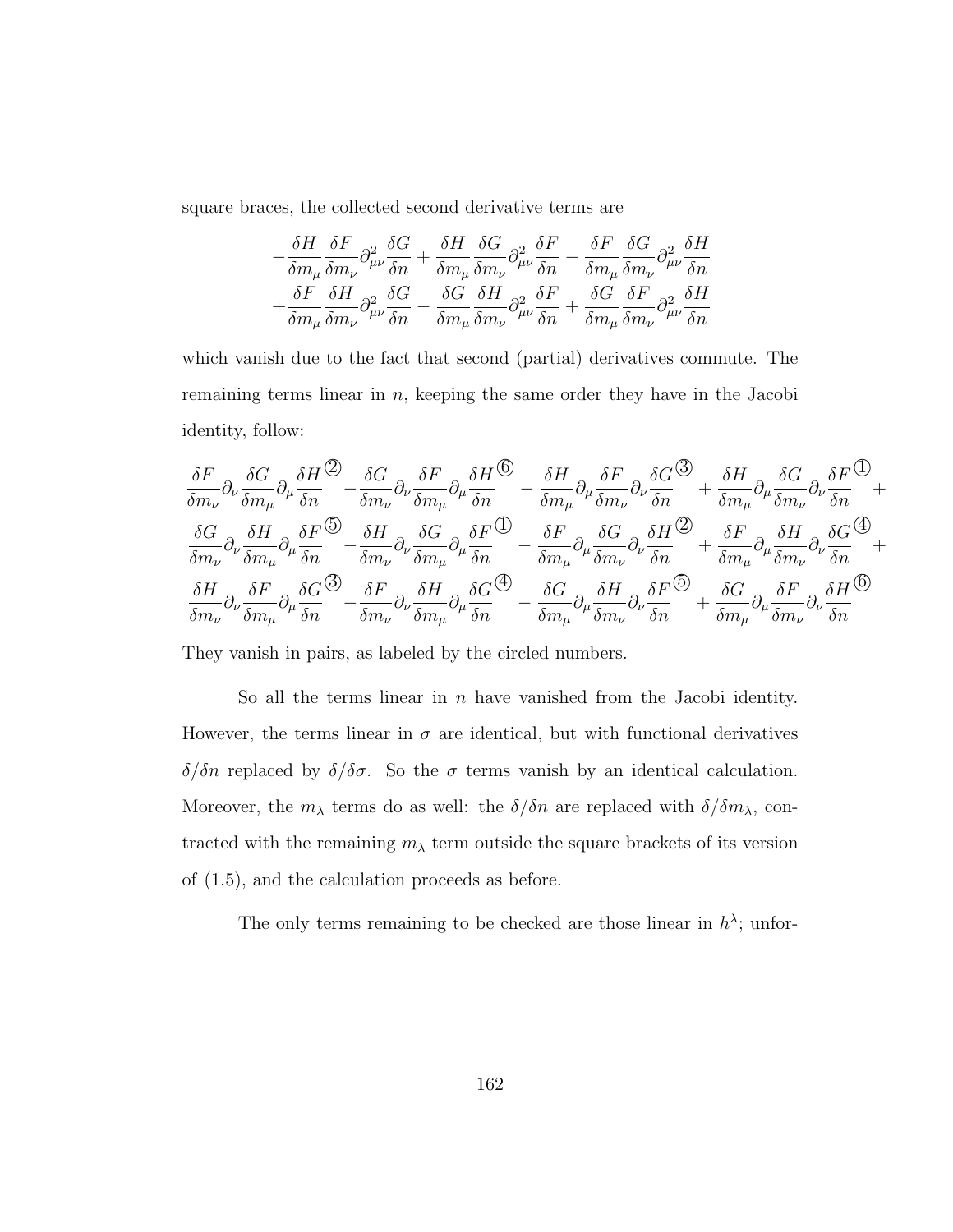tunately, there are quite a few:

$$
\begin{split} \int &d^4x\,h^{\lambda}\left[\left(\frac{\delta F}{\delta m_{\mu}}\partial_{\mu}\frac{\delta G}{\delta m_{\nu}}-\frac{\delta G}{\delta m_{\mu}}\partial_{\mu}\frac{\delta F}{\delta m_{\nu}}\right)\partial_{\nu}\frac{\delta H}{\delta h^{\lambda}}\right.\\ &\left. -\frac{\delta H}{\delta m_{\nu}}\partial_{\nu}\left(\frac{\delta F}{\delta m_{\mu}}\partial_{\mu}\frac{\delta G}{\delta h^{\lambda}}-\frac{\delta G}{\delta m_{\mu}}\partial_{\mu}\frac{\partial F}{\partial h^{\lambda}}\right)^{\text{}}\right]-\frac{\delta H}{\delta m_{\nu}}\partial_{\nu}\left(\partial_{\lambda}\frac{\delta F}{\delta m_{\mu}}\frac{\delta G}{\delta h^{\mu}}-\partial_{\lambda}\frac{\delta G}{\delta m_{\mu}}\frac{\delta F}{\delta h^{\mu}}\right)\\ &\left. +\partial_{\lambda}\left(\frac{\delta F}{\delta m_{\mu}}\partial_{\mu}\frac{\delta G}{\delta m_{\nu}}-\frac{\delta G}{\delta m_{\mu}}\partial_{\mu}\frac{\delta F}{\delta m_{\nu}}\right)\frac{\delta H}{\delta h^{\nu}}\\ &\left. -\partial_{\lambda}\frac{\delta H}{\delta m_{\nu}}\left(\frac{\delta F}{\delta m_{\mu}}\partial_{\mu}\frac{\delta G}{\delta h^{\nu}}-\frac{\delta G}{\delta m_{\mu}}\partial_{\mu}\frac{\delta F}{\delta h^{\nu}}\right.\right.\\ \left.+\partial_{\nu}\frac{\delta G}{\delta m_{\mu}}\frac{\delta F}{\delta h^{\mu}}\right)+\sum_{F,G,H}\right] \end{split}
$$

The terms labelled by a circled "one" produce a calculation identical to that already performed, and thus cancel. From the remaining terms, I first gather all the second derivative ones inside the square braces:

$$
-\frac{\delta H}{\delta m_{\nu}}\frac{\delta G}{\delta h^{\mu}}\partial^{2}_{\lambda \nu}\frac{\delta F}{\delta m_{\mu}}\bigg|^{2} + \frac{\delta H}{\delta m_{\nu}}\frac{\delta F}{\delta h^{\mu}}\partial^{2}_{\lambda \nu}\frac{\delta G}{\delta m_{\mu}}\bigg|^{2} + \frac{\delta F}{\delta m_{\mu}}\frac{\delta H}{\delta h^{\nu}}\partial^{2}_{\lambda \mu}\frac{\delta G}{\delta m_{\nu}}\bigg|^{2} - \frac{\delta G}{\delta m_{\mu}}\frac{\delta H}{\delta h^{\nu}}\partial^{2}_{\lambda \mu}\frac{\delta F}{\delta m_{\nu}}\bigg|^{2} - \frac{\delta F}{\delta m_{\nu}}\frac{\delta H}{\delta h^{\nu}}\partial^{2}_{\lambda \nu}\frac{\delta G}{\delta m_{\mu}}\bigg|^{2} + \frac{\delta F}{\delta m_{\nu}}\frac{\delta G}{\delta h^{\mu}}\partial^{2}_{\lambda \nu}\frac{\delta H}{\delta m_{\mu}}\bigg|^{2} + \frac{\delta G}{\delta m_{\mu}}\frac{\delta F}{\delta h^{\nu}}\partial^{2}_{\lambda \mu}\frac{\delta H}{\delta m_{\nu}}\bigg|^{2} - \frac{\delta H}{\delta m_{\mu}}\frac{\delta F}{\delta h^{\nu}}\partial^{2}_{\lambda \mu}\frac{\delta G}{\delta m_{\nu}}\bigg|^{2} - \frac{\delta G}{\delta m_{\nu}}\frac{\delta F}{\delta h^{\nu}}\partial^{2}_{\lambda \nu}\frac{\delta H}{\delta m_{\mu}}\bigg|^{2} + \frac{\delta G}{\delta m_{\nu}}\frac{\delta F}{\delta h^{\nu}}\partial^{2}_{\lambda \mu}\frac{\delta F}{\delta m_{\nu}}\bigg|^{2} - \frac{\delta F}{\delta m_{\mu}}\frac{\delta G}{\delta h^{\nu}}\partial^{2}_{\lambda \mu}\frac{\delta H}{\delta m_{\nu}}\bigg|^{2}
$$

They cancel in pairs. Finally, the remaining terms, in the same order and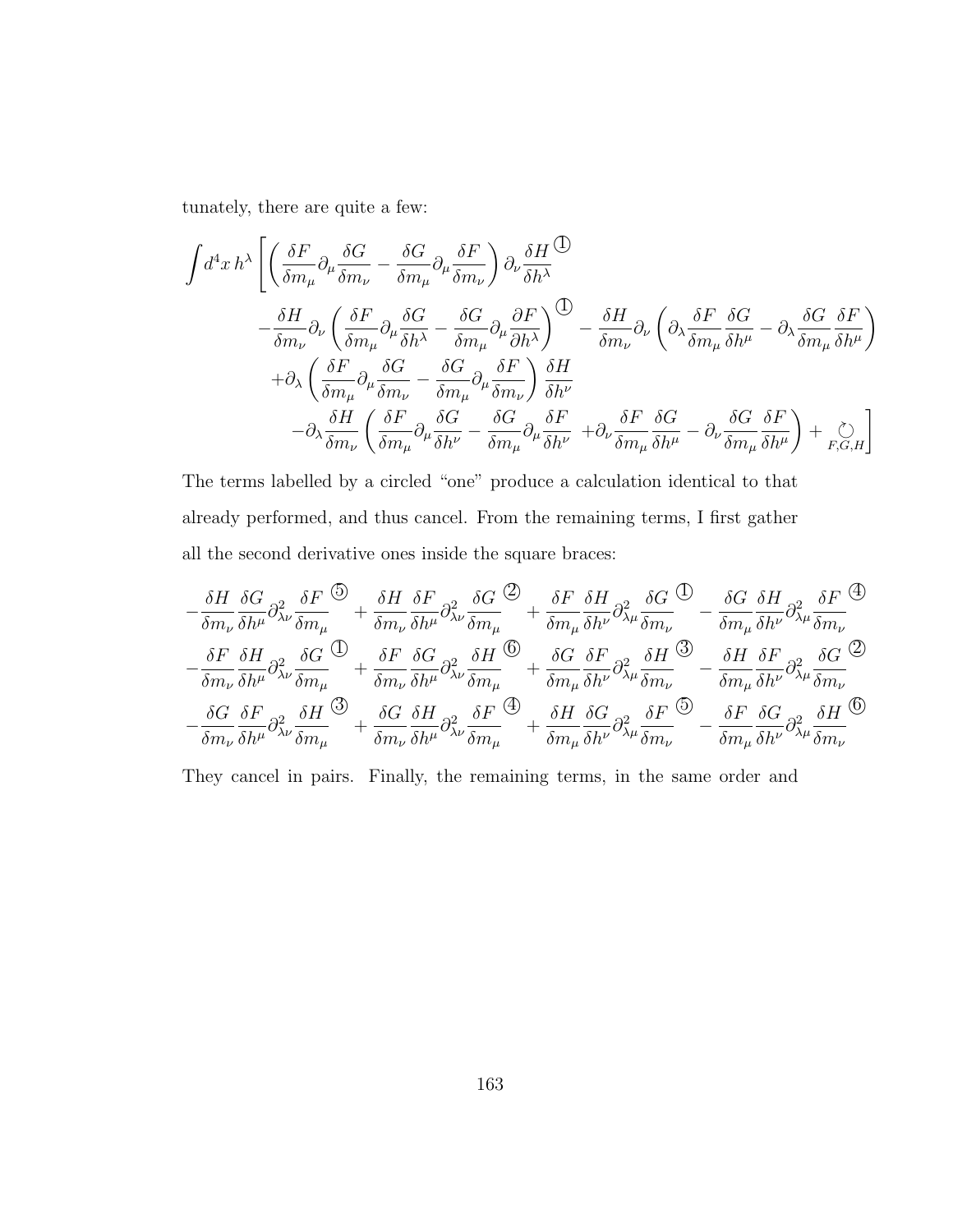bearing the same indices as in the Jacobi identity, are:

$$
-\frac{\delta H}{\delta m_{\nu}}\partial_{\lambda}\frac{\delta F}{\delta m_{\mu}}\partial_{\nu}\frac{\delta G}{\delta h^{\mu}}+\frac{\delta H}{\delta m_{\nu}}\partial_{\lambda}\frac{\delta G}{\delta m_{\mu}}\partial_{\nu}\frac{\delta F}{\delta h^{\mu}}+\frac{\delta H}{\delta h^{\nu}}\partial_{\lambda}\frac{\delta F}{\delta m_{\mu}}\partial_{\mu}\frac{\delta G}{\delta m_{\nu}}\frac{\Phi}{\delta m_{\nu}}-\frac{\delta H}{\delta h^{\nu}}\partial_{\lambda}\frac{\delta G}{\delta m_{\mu}}\partial_{\mu}\frac{\delta F}{\delta m_{\nu}}\frac{\Phi}{\delta m_{\nu}}\frac{\Phi}{\delta m_{\nu}}\frac{\Phi}{\delta m_{\nu}}\frac{\Phi}{\delta m_{\nu}}\frac{\Phi}{\delta m_{\nu}}\frac{\Phi}{\delta m_{\nu}}\frac{\Phi}{\delta m_{\nu}}\frac{\Phi}{\delta m_{\nu}}\frac{\Phi}{\delta m_{\nu}}\frac{\Phi}{\delta m_{\nu}}\frac{\Phi}{\delta m_{\nu}}\frac{\Phi}{\delta m_{\nu}}\frac{\Phi}{\delta m_{\nu}}\frac{\Phi}{\delta m_{\nu}}\frac{\Phi}{\delta m_{\nu}}\frac{\Phi}{\delta m_{\nu}}\frac{\Phi}{\delta m_{\nu}}\frac{\Phi}{\delta m_{\nu}}\frac{\Phi}{\delta m_{\nu}}\frac{\Phi}{\delta m_{\nu}}\frac{\Phi}{\delta m_{\nu}}\frac{\Phi}{\delta m_{\nu}}\frac{\Phi}{\delta m_{\nu}}\frac{\Phi}{\delta m_{\nu}}\frac{\Phi}{\delta m_{\nu}}\frac{\Phi}{\delta m_{\nu}}\frac{\Phi}{\delta m_{\nu}}\frac{\Phi}{\delta m_{\nu}}\frac{\Phi}{\delta m_{\nu}}\frac{\Phi}{\delta m_{\nu}}\frac{\Phi}{\delta m_{\nu}}\frac{\Phi}{\delta m_{\nu}}\frac{\Phi}{\delta m_{\nu}}\frac{\Phi}{\delta m_{\nu}}\frac{\Phi}{\delta m_{\nu}}\frac{\Phi}{\delta m_{\nu}}\frac{\Phi}{\delta m_{\nu}}\frac{\Phi}{\delta m_{\nu}}\frac{\Phi}{\delta m_{\nu}}\frac{\Phi}{\delta m_{\nu}}\frac{\Phi}{\delta m_{\nu}}\frac{\Phi}{\delta m_{\nu}}\frac{\Phi}{\delta m_{\nu}}\frac{\Phi}{\delta m_{\nu}}\frac{\Phi}{\delta m_{\nu}}\frac{\Phi}{\delta m_{\nu
$$

They also cancel in pairs, establishing the Jacobi identity. This derivation is also valid in curved spacetimes, for the functional derivative cancels out a factor of  $\sqrt{-g}$ , and there is no integration by parts to catch another such factor.

Next I will perform a similar calculation for the alternative bracket [\(5.35\)](#page-94-0). While the same kinds of terms appear as above, there is no longer a complete cancellation. Most of the functional derivatives [\(1.4\)](#page-169-0) are unchanged, the only differing one being

$$
\frac{\delta\{F,G\}}{\delta h^{\mu}} = \frac{\delta F}{\delta m_{\nu}} \partial_{\nu} \frac{\partial G}{\partial h^{\mu}} - \frac{\delta G}{\delta m_{\nu}} \partial_{\nu} \frac{\partial F}{\partial h^{\mu}} + \partial_{\mu} \frac{\delta F}{\delta h^{\nu}} \frac{\delta G}{\delta m_{\nu}} - \partial_{\mu} \frac{\delta G}{\delta h^{\nu}} \frac{\delta F}{\delta m_{\nu}} + \dots
$$

with the ellipsis again indicating terms with second functional derivatives, all of which can be disregarded.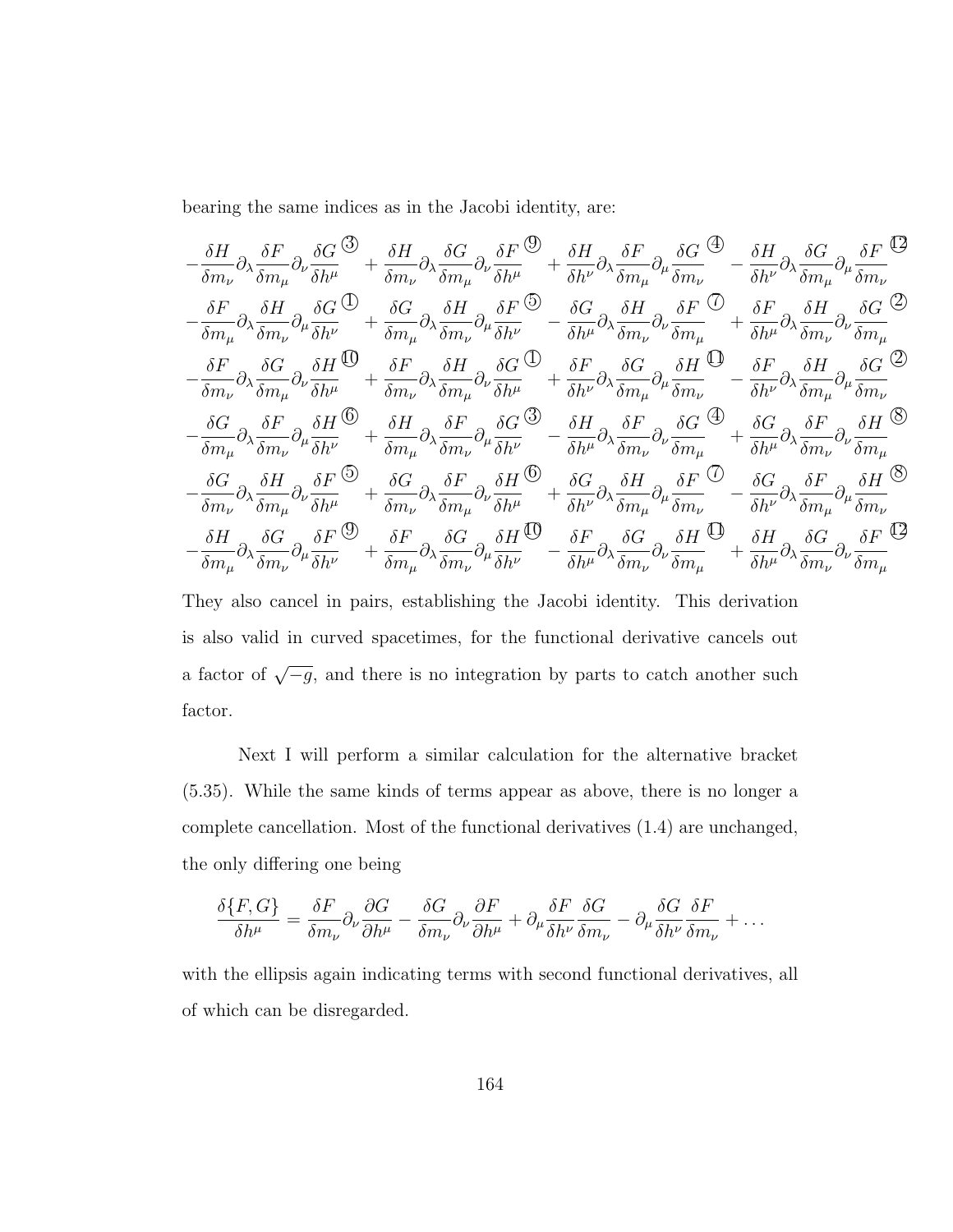The terms of the Jacobi identity once more appear in four sets, each linear in one of the field variables. The  $n, \sigma$ , and  $m<sup>\lambda</sup>$  terms involve no derivatives with respect to  $h^{\lambda}$ , and are thus unchanged: they cancel as before. Only the  $h^{\lambda}$  terms differ. They read:

$$
\begin{split} \int &d^4x\,h^{\lambda}\left[\left(\frac{\delta F}{\delta m_{\nu}}\partial_{\nu}\frac{\delta G}{\delta m_{\mu}}-\frac{\delta G}{\delta m_{\nu}}\partial_{\nu}\frac{\delta F}{\delta m_{\mu}}\right)\partial_{\mu}\frac{\delta H}{\delta h^{\lambda}}\right.\\ &\left.-\frac{\delta H}{\delta m_{\nu}}\partial_{\nu}\left(\frac{\delta F}{\delta m_{\mu}}\partial_{\mu}\frac{\delta G}{\delta h^{\lambda}}-\frac{\delta G}{\delta m_{\mu}}\partial_{\mu}\frac{\delta F}{\delta h^{\lambda}}\right)^{\bigodot}-\frac{\delta H}{\delta m_{\nu}}\partial_{\nu}\left(\partial_{\lambda}\frac{\delta F}{\delta h^{\mu}}\frac{\delta G}{\delta m_{\mu}}-\partial_{\lambda}\frac{\delta G}{\delta h^{\mu}}\frac{\delta F}{\delta m_{\mu}}\right)\\ &\left.+\partial_{\lambda}\left(\frac{\delta F}{\delta m_{\mu}}\partial_{\mu}\frac{\delta G}{\delta h^{\nu}}-\frac{\delta G}{\delta m_{\mu}}\partial_{\mu}\frac{\delta F}{\delta h^{\nu}}+\partial_{\nu}\frac{\delta F}{\delta h^{\mu}}\frac{\delta G}{\delta m_{\mu}}-\partial_{\nu}\frac{\delta G}{\delta h^{\mu}}\frac{\delta F}{\delta m_{\mu}}\right)\frac{\delta H}{\delta m_{\nu}}\\ &\left.-\partial_{\lambda}\frac{\delta H}{\delta h^{\nu}}\left(\frac{\delta F}{\delta m_{\mu}}\partial_{\mu}\frac{\delta G}{\delta m_{\nu}}-\frac{\delta G}{\delta m_{\mu}}\partial_{\mu}\frac{\delta F}{\delta m_{\nu}}\right)+\mathop{\circlearrowright.}_{F,G,H}\right] \end{split}
$$

The terms labelled with a circled "one" cancel as in the previous bracket. The collected second derivative terms are

$$
\begin{split} &-\frac{\delta H}{\delta m_{\nu}}\frac{\delta G}{\delta m_{\mu}}\partial^2_{\nu\lambda}\frac{\delta F}{\delta h^{\mu}}\mathop{\mathop{\vphantom{\bigl(}\sum_{\vphantom{\overline{J}}}{}^{}}{+}}\frac{\delta H}{\delta m_{\nu}}\frac{\delta F}{\delta m_{\mu}}\partial^2_{\nu\lambda}\frac{\delta G}{\delta h^{\mu}}\mathop{\mathop{\vphantom{\bigl(}\sum_{\vphantom{\overline{J}}}{}^{}}{+}}\frac{\delta F}{\delta m_{\mu}}\frac{\delta H}{\delta m_{\nu}}\partial^2_{\lambda\mu}\frac{\delta G}{\delta h^{\nu}}\\ &-\frac{\delta G}{\delta m_{\mu}}\frac{\delta H}{\delta m_{\nu}}\partial^2_{\lambda\mu}\frac{\delta F}{\delta h^{\nu}}+\frac{\delta H}{\delta m_{\nu}}\frac{\delta G}{\delta m_{\mu}}\partial^2_{\lambda\nu}\frac{\delta F}{\delta h^{\mu}}\mathop{\mathop{\vphantom{\bigl(}\sum_{\vphantom{\overline{J}}}{}^{}}{+}}\frac{\delta H}{\delta m_{\nu}}\frac{\delta F}{\delta m_{\mu}}\partial^2_{\lambda\nu}\frac{\delta G}{\delta h^{\mu}}\mathop{\mathop{\vphantom{\bigl(}\sum_{\vphantom{\overline{J}}}{}^{}}{+}}\frac{\delta H}{\delta m_{\mu}}\partial^2_{\lambda\mu}\frac{\delta G}{\delta h^{\nu}}\mathop{\mathop{\vphantom{\bigl(}\sum_{\vphantom{\overline{J}}}{}^{}}{+}}\frac{\delta G}{\delta m_{\mu}}\frac{\delta F}{\delta m_{\nu}}\partial^2_{\lambda\mu}\frac{\delta F}{\delta h^{\nu}}\\ &-\frac{\delta H}{\delta m_{\mu}}\frac{\delta F}{\delta m_{\nu}}\partial^2_{\lambda\mu}\frac{\delta G}{\delta h^{\nu}}+\frac{\delta H}{\delta m_{\mu}}\frac{\delta G}{\delta m_{\nu}}\partial^2_{\lambda\mu}\frac{\delta F}{\delta h^{\nu}}-\frac{\delta F}{\delta m_{\mu}}\frac{\delta G}{\delta m_{\nu}}\partial^2_{\lambda\mu}\frac{\delta H}{\delta h^{\nu}}\\ \end{split}
$$

Six terms do not cancel. The other terms (i.e. those that are not second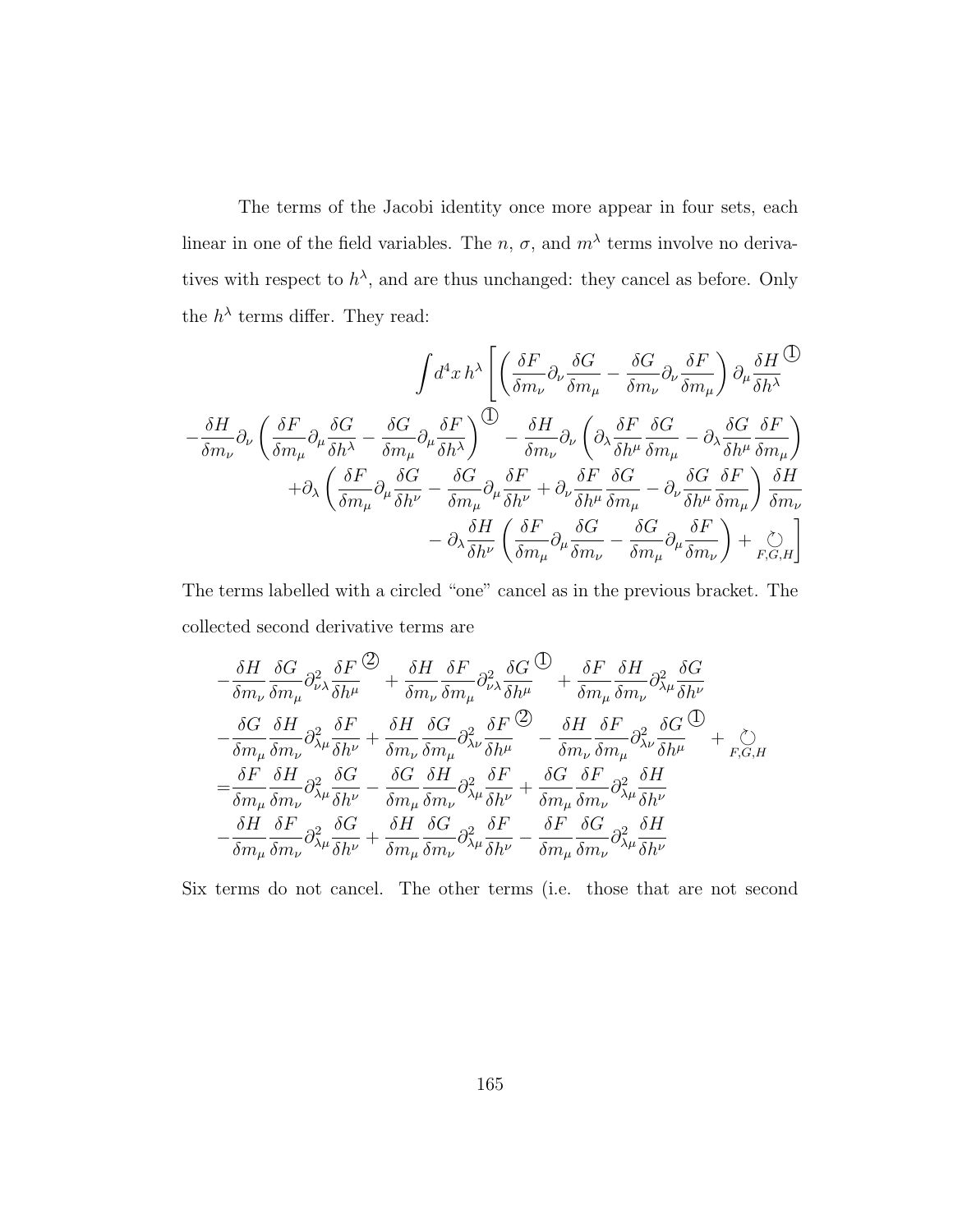derivatives) are

$$
-\frac{\delta H}{\delta m_{\nu}}\partial_{\lambda}\frac{\delta F}{\delta h^{\mu}}\partial_{\nu}\frac{\delta G}{\delta m_{\mu}}\frac{\partial}{\partial\sigma}+\frac{\delta H}{\delta m_{\nu}}\partial_{\lambda}\frac{\delta G}{\delta h^{\mu}}\partial_{\nu}\frac{\delta F}{\delta m_{\mu}}\frac{\partial}{\partial\sigma}+\frac{\delta H}{\delta m_{\nu}}\partial_{\lambda}\frac{\delta F}{\delta m_{\mu}}\partial_{\mu}\frac{\delta G}{\delta h^{\nu}}-\frac{\delta H}{\delta m_{\nu}}\partial_{\lambda}\frac{\delta G}{\delta m_{\mu}}\partial_{\mu}\frac{\delta G}{\delta h^{\nu}}\\+\frac{\delta H}{\delta m_{\nu}}\partial_{\lambda}\frac{\delta G}{\delta m_{\mu}}\partial_{\nu}\frac{\delta F}{\delta h^{\mu}}-\frac{\delta H}{\delta m_{\nu}}\partial_{\lambda}\frac{\delta F}{\delta m_{\mu}}\partial_{\nu}\frac{\delta G}{\delta h^{\mu}}-\frac{\delta F}{\delta m_{\mu}}\partial_{\lambda}\frac{\delta H}{\delta h^{\nu}}\partial_{\mu}\frac{\delta G}{\delta m_{\nu}}\frac{\partial}{\partial\sigma}\frac{\delta H}{\delta m_{\nu}}\frac{\delta G}{\delta h^{\nu}}\frac{\partial}{\delta m_{\nu}}\frac{\delta G}{\delta h^{\nu}}\frac{\partial}{\delta m_{\nu}}\frac{\delta G}{\delta h^{\nu}}\frac{\partial}{\delta m_{\nu}}\frac{\delta G}{\delta m_{\nu}}\frac{\delta G}{\delta m_{\nu}}\frac{\delta G}{\delta m_{\nu}}\frac{\delta G}{\delta m_{\nu}}\frac{\delta G}{\delta m_{\nu}}\frac{\delta G}{\delta m_{\nu}}\frac{\delta G}{\delta m_{\nu}}\frac{\delta G}{\delta m_{\nu}}\frac{\delta G}{\delta m_{\nu}}\frac{\delta G}{\delta m_{\nu}}\frac{\delta G}{\delta m_{\nu}}\frac{\delta G}{\delta m_{\nu}}\frac{\delta G}{\delta m_{\nu}}\frac{\delta G}{\delta m_{\nu}}\frac{\delta G}{\delta m_{\nu}}\frac{\delta G}{\delta m_{\nu}}\frac{\delta G}{\delta m_{\nu}}\frac{\delta G}{\delta m_{\nu}}\frac{\delta G}{\delta m_{\nu}}\frac{\delta G}{\delta m_{\nu}}\frac{\delta G}{\delta m_{\nu}}\frac{\delta G}{\delta m_{\nu}}\frac{\delta G}{\delta m_{\nu
$$

This time twelve terms do not cancel. All told, eighteen terms remain, which collect in groups of three. Each group reduces to a gradient with a  $\partial_\lambda$  pulled outside the expression. The whole Jacobi identity simplifies to

$$
\{ \{F, G\}, H \} + \{ \{G, H \}, F \} + \{ \{H, F \}, G \}
$$
\n
$$
= \int d^4x \, h^\lambda \partial_\lambda \left( \frac{\delta F}{\delta m_\nu} \frac{\delta G}{\delta m_\mu} \partial_\mu \frac{\delta H}{\delta h^\nu} - \frac{\delta G}{\delta m_\nu} \frac{\delta F}{\delta m_\mu} \partial_\mu \frac{\delta H}{\delta h^\nu} + \frac{\delta G}{\delta m_\nu} \frac{\delta H}{\delta m_\mu} \partial_\mu \frac{\delta F}{\delta h^\nu} - \frac{\delta H}{\delta m_\nu} \frac{\delta G}{\delta m_\mu} \partial_\mu \frac{\delta F}{\delta h^\nu} + \frac{\delta H}{\delta m_\nu} \frac{\delta F}{\delta m_\mu} \partial_\mu \frac{\delta G}{\delta h^\nu} - \frac{\delta F}{\delta m_\nu} \frac{\delta H}{\delta m_\mu} \partial_\mu \frac{\delta G}{\delta h^\nu} \right)
$$

An integration by parts shows that the Jacobi identity is satisfied if  $h^{\nu}{}_{,\nu} = 0$ . In a curved spacetime, the above expression is the same, except that  $d^4x$  becomes  $\sqrt{-g}d^4x$ . The integration by parts catches this extra factor, yielding  $(h^{\nu}\sqrt{-g})_{,\nu} = h^{\nu}_{;\nu} = 0$  as a requirement for the Jacobi identity.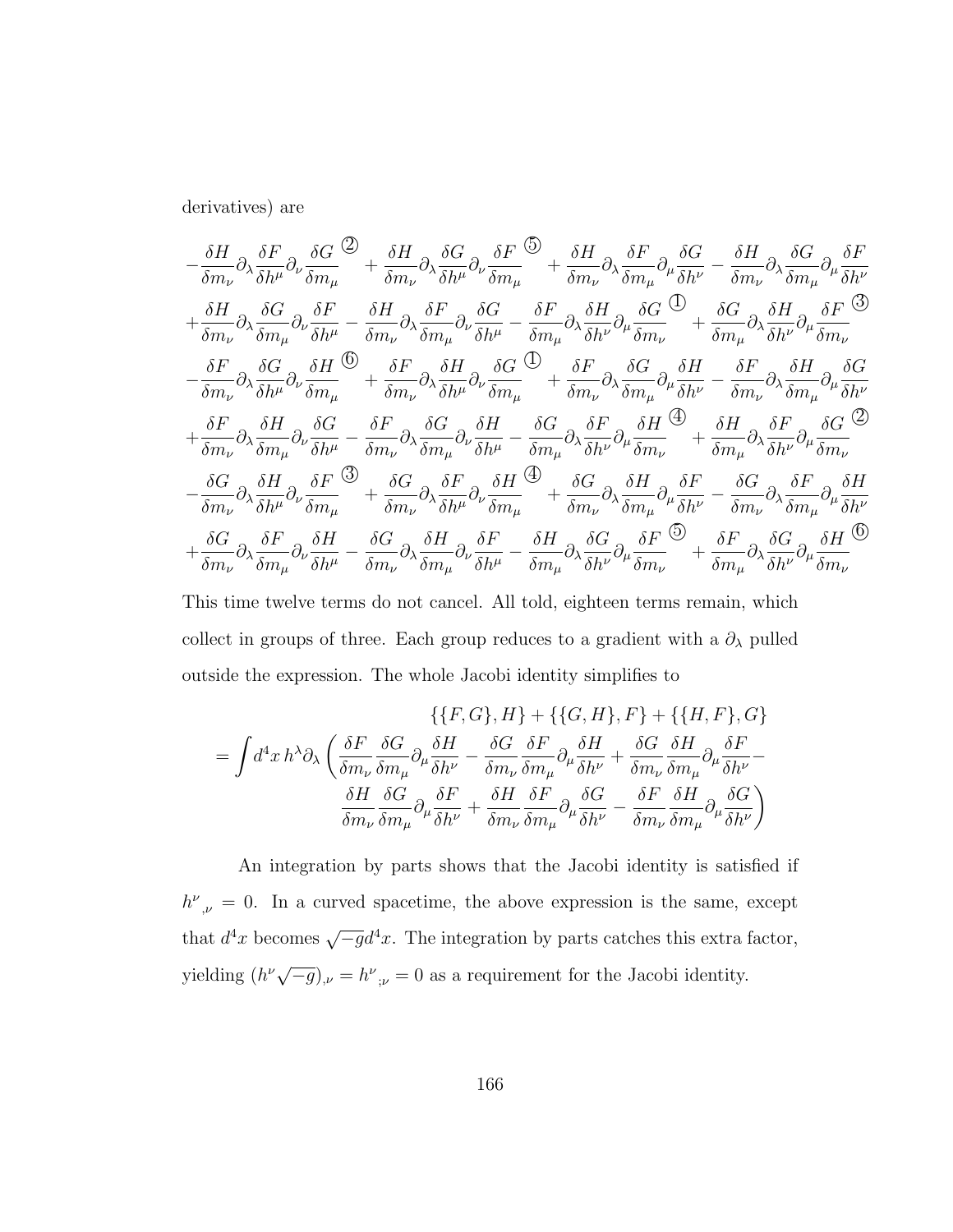# Bibliography

- <span id="page-175-0"></span>[1] H.M. Abdelhamid, Y. Kawazura, and Z. Yoshida. Hamiltonian formalism of extended magnetohydrodynamics. J. Phys. A, 48, 2015.
- [2] T. Andreussi, P. J. Morrison, and F. Pegoraro. Hamiltonian magnetohydrodynamics: Symmetric formulation, Casimir invariants, and equilibrium variational principles. Phys. Plasmas, 19:052102, 2012.
- [3] A. M. Anile. Relativistic fluids and magneto-fluids: With applications in astrophysics and plasma physics. Cambridge University Press, 1989.
- <span id="page-175-1"></span>[4] F.A. Asenjo and L. Comisso. Generalized magnetofluid connections in relativistic magnetohydrodynamics. Physical Review Letters, 114, 2015.
- [5] V. Bargmann, L. Michel, and V.L. Telegdi. Precession of the polarization of particles moving in a homogeneous electromagnetic field. Physical Review Letters, 2, 1959.
- [6] A.M. Bloch, P.J. Morrison, and T.S. Ratiu. Gradient flows in the normal and kaehler metrics and triple bracket generated metriplectic systems. Recent Trends in Dynamical Systems, pages 371–415, 2013.
- [7] I. Keramidas Charidakos, M. Lingam, P.J. Morrison, R.L. White, and A. Wurm. Action principles for extended mhd models. *Physics of* Plasmas, 21, 2014.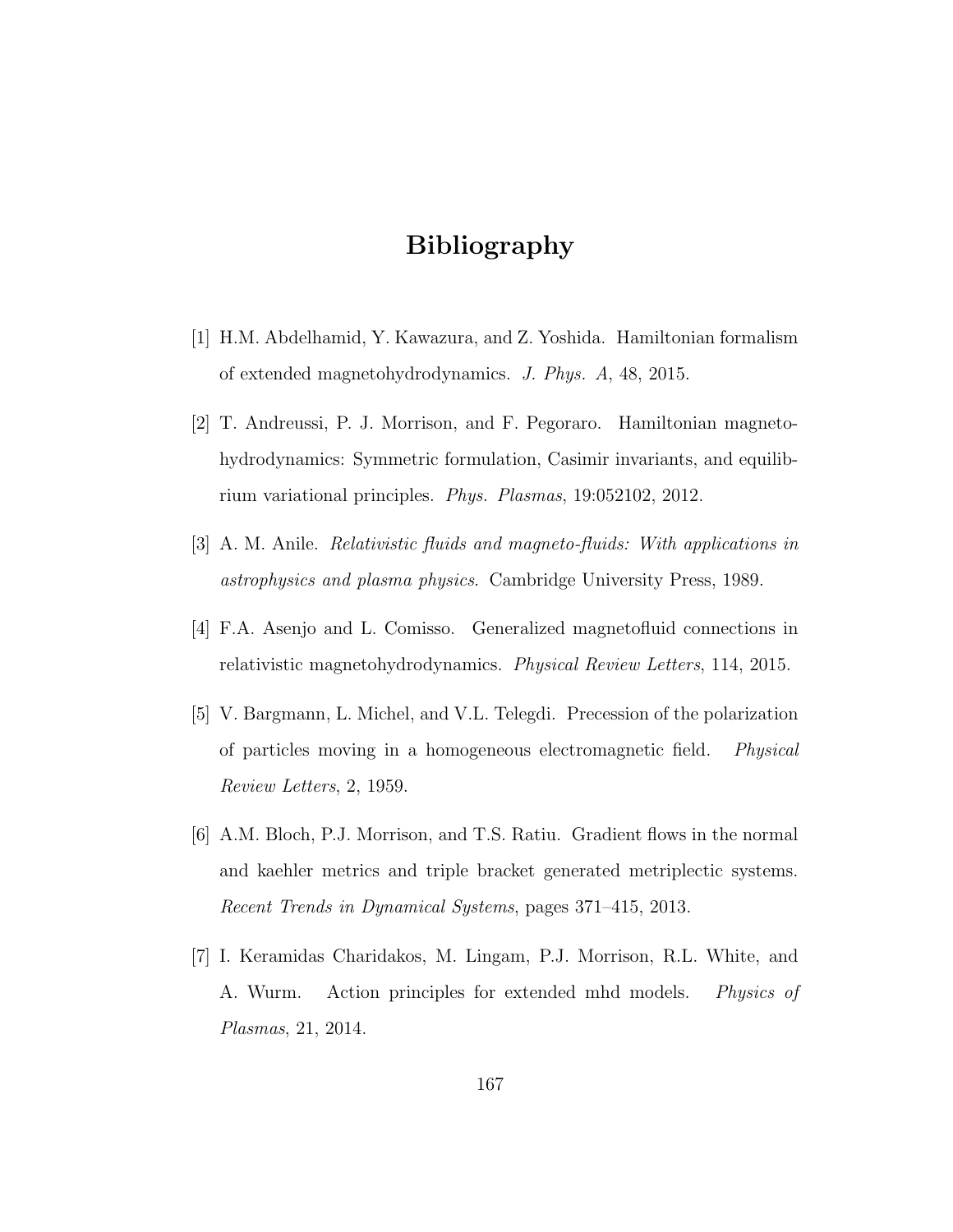- [8] E. D'Avignon, P.J. Morrison, and F. Pegoraro. Action principle for relativistic magnetohydrodynamics. Physical Review D, 91, 2015.
- [9] J. Frenkel. Die elektrodynamik des rotierenden elektrons. Zeitschrift fur Physik, 37:243–262, 1926.
- [10] S. K. Godunov. An interesting class of quasilinear systems. Soviet Math. Dokl., 2:947–949, 1961. translation from: Dokl. Akad. Nauk SSSR 139, 521–523, (1961).
- [11] J. Goldstone. Field theories with superconductor solutions. Nuovo Cimento, 19:154–164, 1961.
- [12] A. Hanson, T. Regge, and C. Teitelboim. Constrained Hamiltonian Systems. Accademia Nazionale dei Lincei, 1976.
- [13] S. Helgason. Differential Geometry, Lie Groups, and Symmetric Spaces. American Mathematical Society, Providence, RI, 2001.
- <span id="page-176-1"></span>[14] Y. Kawazura, Z. Yoshida, and Y. Fukumoto. Relabeling symmetry in relativistic fluids and plasmas. J. Math. Phys, 2014.
- <span id="page-176-0"></span>[15] S. Koide. Generalized relativistic magnetohydrodynamic equations for pair and electron-ion plasmas. Astrophysical Journal, 696, 2009.
- [16] A. Lichnerowicz. Relativistic Hydrodynamics and Magnetohydrodynamics. Lectures on the Existence of Solutions. Benjamin, 1967.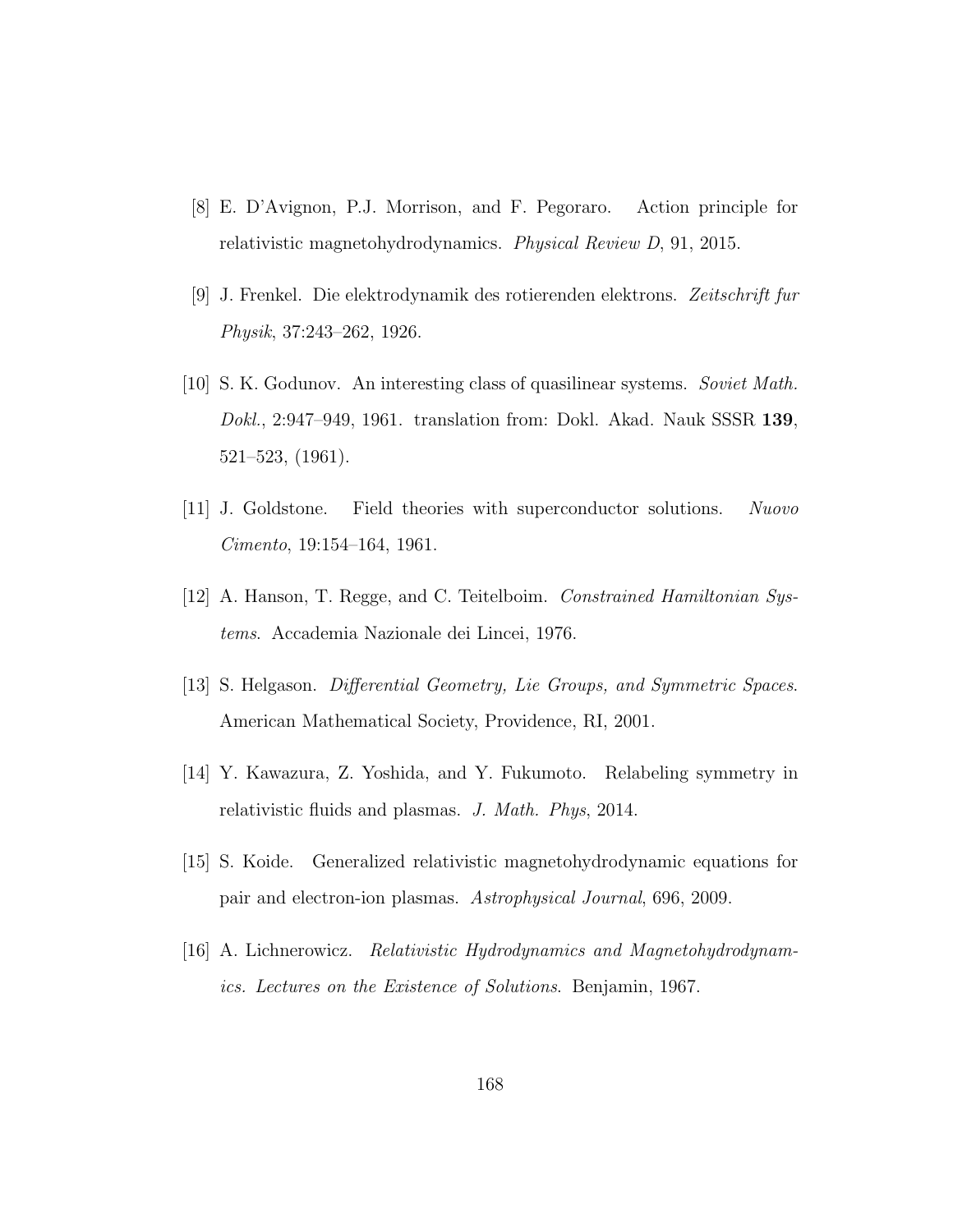- [17] M. Lingam, P.J. Morrison, and G. Miloshevich. Remarkable connections between extended magnetohydrodynamics models. Submitted, 2015.
- [18] M. Lingam, P.J. Morrison, and G. Miloshevich. Remarkable connections between extended magnetohydrodynamics models. Physics of Plasmas, 22, 2015.
- [19] M. Lingam, P.J. Morrison, and E. Tassi. Inertial magnetohydrodynamics. Physical Letters A, 379:570–576, 2015.
- [20] Swadesh Mahajan. Temperature-transformed "minimal coupling": Magnetofluid unification. Physical Review Letters, 90, 2003.
- <span id="page-177-1"></span>[21] M. Marklund and P.J. Morrison. Gauge-free hamiltonian structure of the spin maxwell-vlasov equations. Physics Letters  $A$ , 375:2362–65, 2011.
- <span id="page-177-0"></span>[22] J. E. Marsden, R. Montgomery, P. J. Morrison, and W. B. Thompson. Covariant poisson brackets for classical fields. Ann. Phys., 169:29–47, 1986.
- <span id="page-177-2"></span>[23] J. E. Marsden and P. J. Morrison. Noncanonical hamiltonian field theory and reduced mhd. Cont. Math., 28:133–150, 1984.
- <span id="page-177-3"></span>[24] J. E. Marsden and T. S. Ratiu. Introduction to Mechanics and Symmetry. New York: Springer, 1999.
- [25] Thorne Misner and Wheeler. Gravitation. Freeman, 1973.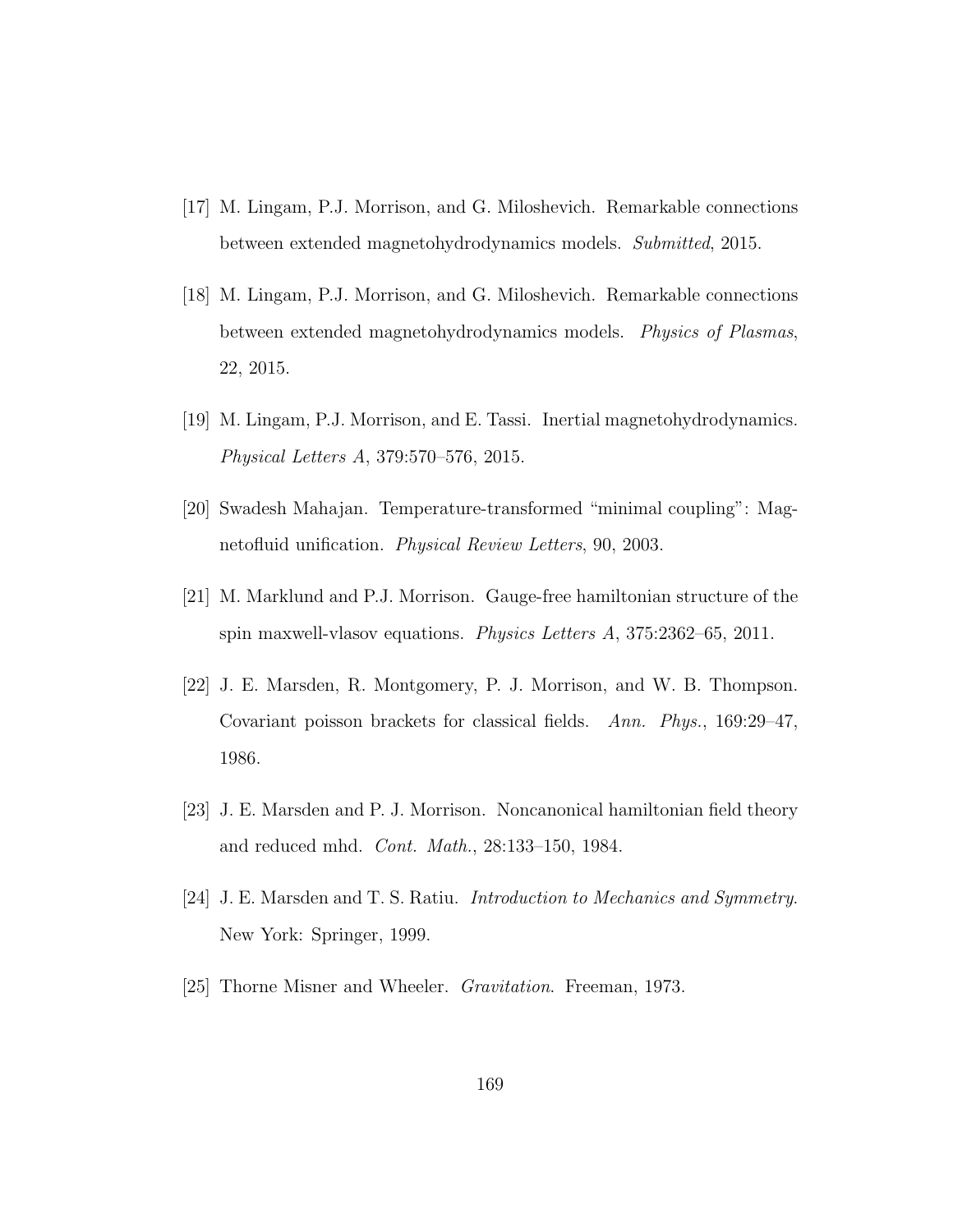- <span id="page-178-2"></span>[26] P. J. Morrison. Poisson Brackets for Fluids and Plasmas. In M. Tabor and Y. Treve, editors, Mathematical Methods in Hydrodynamics and Integrability in Dynamical Systems, volume 88, pages 13–46. New York: Am. Inst. Phys., 1982.
- [27] P. J. Morrison. A paradigm for joined Hamiltonian and dissipative systems. Physica D, 18:410–419, 1986.
- <span id="page-178-3"></span>[28] P. J. Morrison. Hamiltonian description of the ideal fluid. Rev. Mod. Phys., 70:467–521, 1998.
- [29] P. J. Morrison and S. Eliezer. Spontaneous symmetry breaking and neutral stability in the noncanonical hamiltonian formalism. Phys. Rev. A, 33:4205–4214, 1986.
- <span id="page-178-0"></span>[30] P. J. Morrison and J. M. Greene. Noncanonical Hamiltonian density formulation of hydrodynamics and ideal magnetohydrodynamics. Phys. Rev. Lett., 45:790–793, 1980.
- <span id="page-178-1"></span>[31] P. J. Morrison and J. M. Greene. Addendum: Noncanonical Hamiltonian density formulation of hydrodynamics and ideal magnetohydrodynamics. Phys. Rev. Lett., 48:569, 1982.
- [32] P. J. Morrison and D. Pfirsch. Free energy expressions for Vlasov-Maxwell equilibria. Phys. Rev. A, 40:3898–3910, 1989.
- [33] Y. Nambu. Axial vector current conservation in weak interactions. Phys. Rev. Lett., 4:380–382, 1960.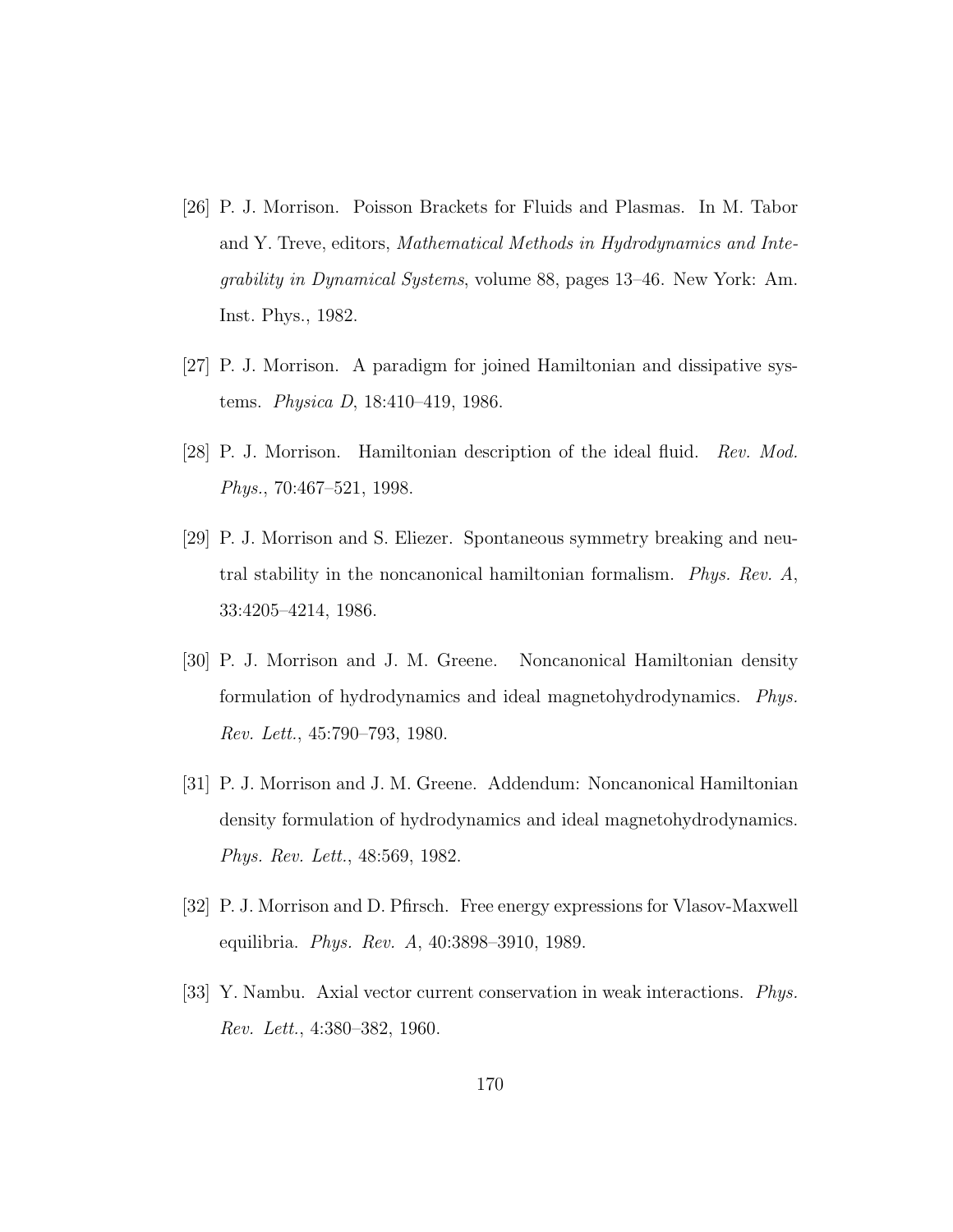- [34] Y. Nambu. Quasiparticles and gauge invariance in the theory of superconductivity. Phys. Rev., 117:648–663, 1960.
- [35] Y. Nambu and G. Jona-Lasinio. Dynamical model of elementary particles based on an analogy with superconductivity. i. Phys. Rev., 122:345–358, 1961.
- [36] N. Padhye and P. J. Morrison. Fluid element relabeling symmetry. Phys. Lett A, 219:287–292, 1996.
- [37] N. Padhye and P. J. Morrison. Relabeling symmetries in hydrodynamics and magnetohydrodynamics. Plasma Phys. Reports, 22:869–877, 1996.
- <span id="page-179-0"></span>[38] A. Papapetrou. Spinning test-particles in general relativity. Proceedings of the Royal Society, 209, 1951.
- [39] F. Pegoraro. Covariant form of the ideal magnetohydrodynamics connection theorem in a relativistic plasma. E. Phys. Lett., 99:35001, 2012.
- [40] M.E. Peskin and D.V. Schroeder. An Introduction to Quantum Field Theory. Westview Press, 1995.
- [41] K. Yano. Th Theory of Lie Derivatives and its Applications. North-Holland Publishing Co., Amsterdam, NL, 1957.
- [42] Z. Yoshida, P. J. Morrison, and F. Dobarro. Singular casimir elements of the euler equation and equilibrium points. J. Math. Fluid Mech., 16:41–57, 2014.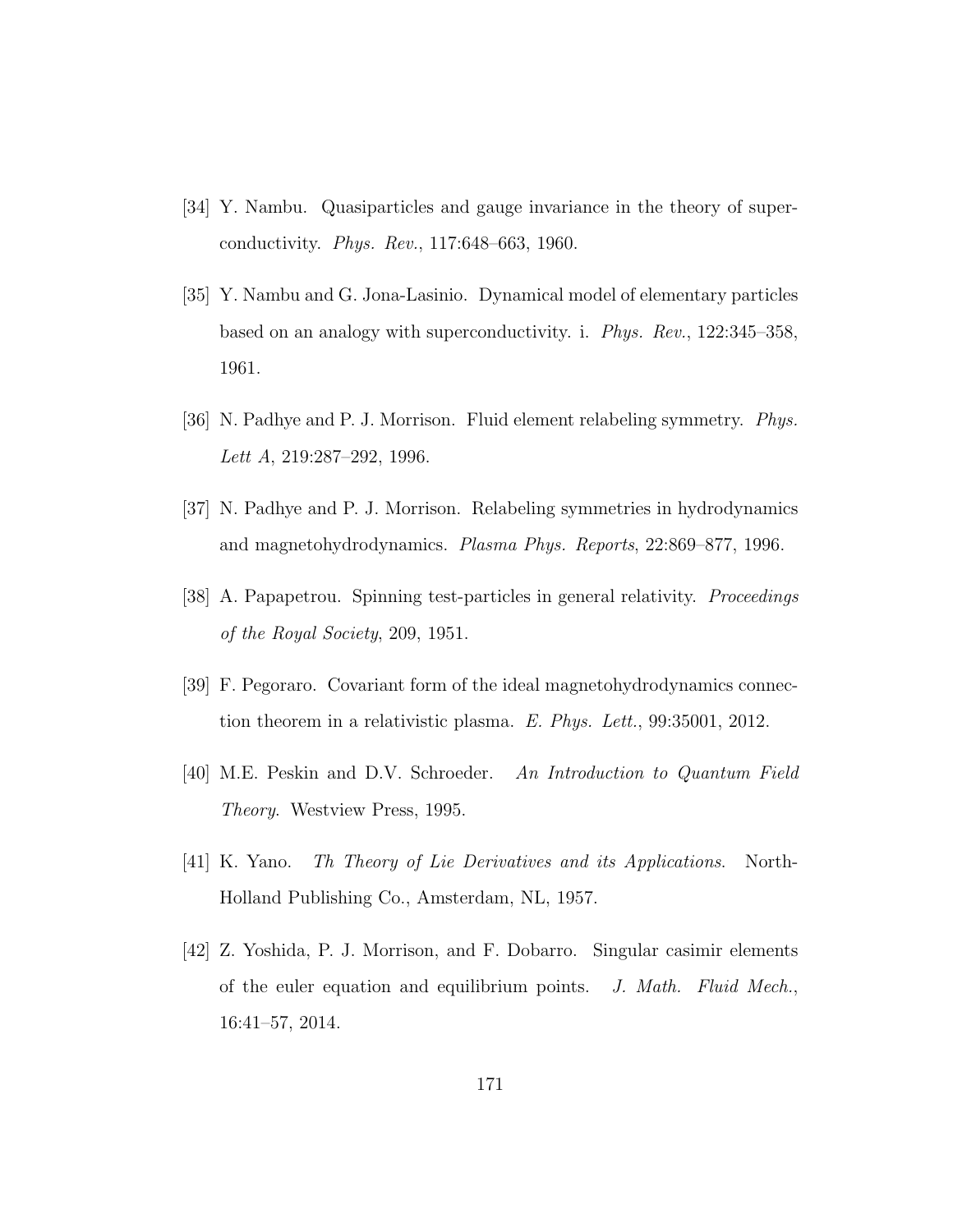[43] Z. Yoshida and P.J. Morrison. Hierarchical structure of noncanonical hamiltonian systems. Submitted, 2015.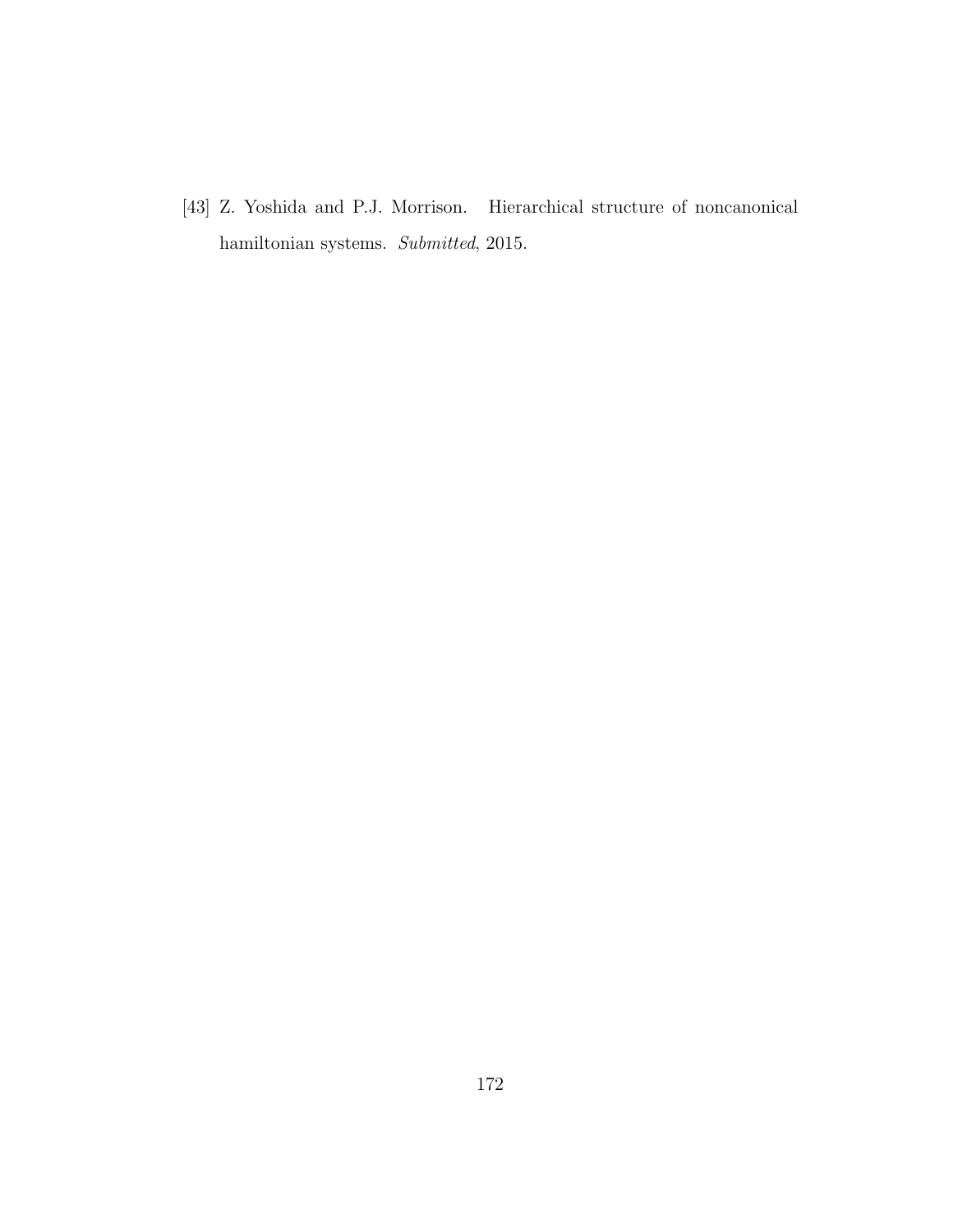## Index

3+1 split, [61,](#page-69-0) [68,](#page-76-0) [70,](#page-78-0) [90,](#page-98-0) [153](#page-161-0) Abstract, [iv](#page-3-0) Action electromagnetic, [118](#page-126-0) Hall MHD, [49](#page-57-0)[–50](#page-58-0) Hall MHD (phase space), [51](#page-59-0) Lagrangian fluid, [21–](#page-29-0)[22](#page-30-0) phase space, [64](#page-72-0) relativistic EM, [106](#page-114-0) relativistic fluid, [108](#page-116-0) relativistic Lagrangian plasma, [108](#page-116-0) relativistic Maxwell-Vlasov, [69](#page-77-0) relativistic MHD, [78,](#page-86-0) [80](#page-88-0) curved spacetime, [91](#page-99-0) rescaled variables, [97](#page-105-0) ADM formalism, [18,](#page-26-0) [61](#page-69-0) Advection of density, [20](#page-28-0)[–21,](#page-29-0) [48](#page-56-0) of entropy, [20–](#page-28-0)[21,](#page-29-0) [48](#page-56-0) of Extended MHD flux, [60](#page-68-0) of field tensor, [117](#page-125-0) of magnetic flux, [26,](#page-34-0) [46–](#page-54-0)[47,](#page-55-0) [105](#page-113-0) of vector potential, [53](#page-61-0) Alfvén velocity, [27](#page-35-0)  $\alpha$ , [74,](#page-82-0) [79,](#page-87-0) [92,](#page-100-0) [97,](#page-105-0) [99–](#page-107-0)[102,](#page-110-0) [109](#page-117-0) Bivector potential, [88,](#page-96-0) [90,](#page-98-0) [95](#page-103-0) BMT equation, [131–](#page-139-0)[132](#page-140-0) Bound charge and current, [126](#page-134-0) Boundary conditions in Hall MHD, [54](#page-62-0)

Bracket action principle, [65–](#page-73-0)[66,](#page-74-0) [77](#page-85-0) behavior under transformations, [9,](#page-17-0) [11](#page-19-0) canonical, [12,](#page-20-0) [23,](#page-31-0) [114](#page-122-0) dissipative, [35](#page-43-0) damped harmonic oscillator, [36–](#page-44-0) [39](#page-47-0) damped rigid body, [37,](#page-45-0) [40](#page-48-0) general form, [39](#page-47-0)[–40](#page-48-0) Navier-Stokes, [39](#page-47-0)[–40](#page-48-0) relativistic Navier-Stokes, [122](#page-130-0) EM, [18](#page-26-0) Eulerian fluid, [25](#page-33-0) Generation of derivatives, [10,](#page-18-0) 10 generation of derivatives, [9](#page-17-0) Hall MHD, [58–](#page-66-0)[59](#page-67-0) interaction brackets, [18](#page-26-0) Lie-Poisson, [17](#page-25-0) noncanonical, [12–](#page-20-0)[13,](#page-21-0) [16](#page-24-0) nonrelativistic MHD, [29,](#page-37-0) [32](#page-40-0) nonrelativistic MHD, constrained, [33](#page-41-0) nonrelativistic spin, [129](#page-137-0) preservation of indices, [8](#page-16-0) properties, [7,](#page-15-0) [10](#page-18-0)[–11,](#page-19-0) [35](#page-43-0) relativistic Maxwell-Vlasov, [70–](#page-78-0) [71](#page-79-0) relativistic MHD, [83,](#page-91-0) [117](#page-125-0) bivector, [88](#page-96-0) constrained, [86](#page-94-0) curved spacetime, [92](#page-100-0) n-form, [89](#page-97-0)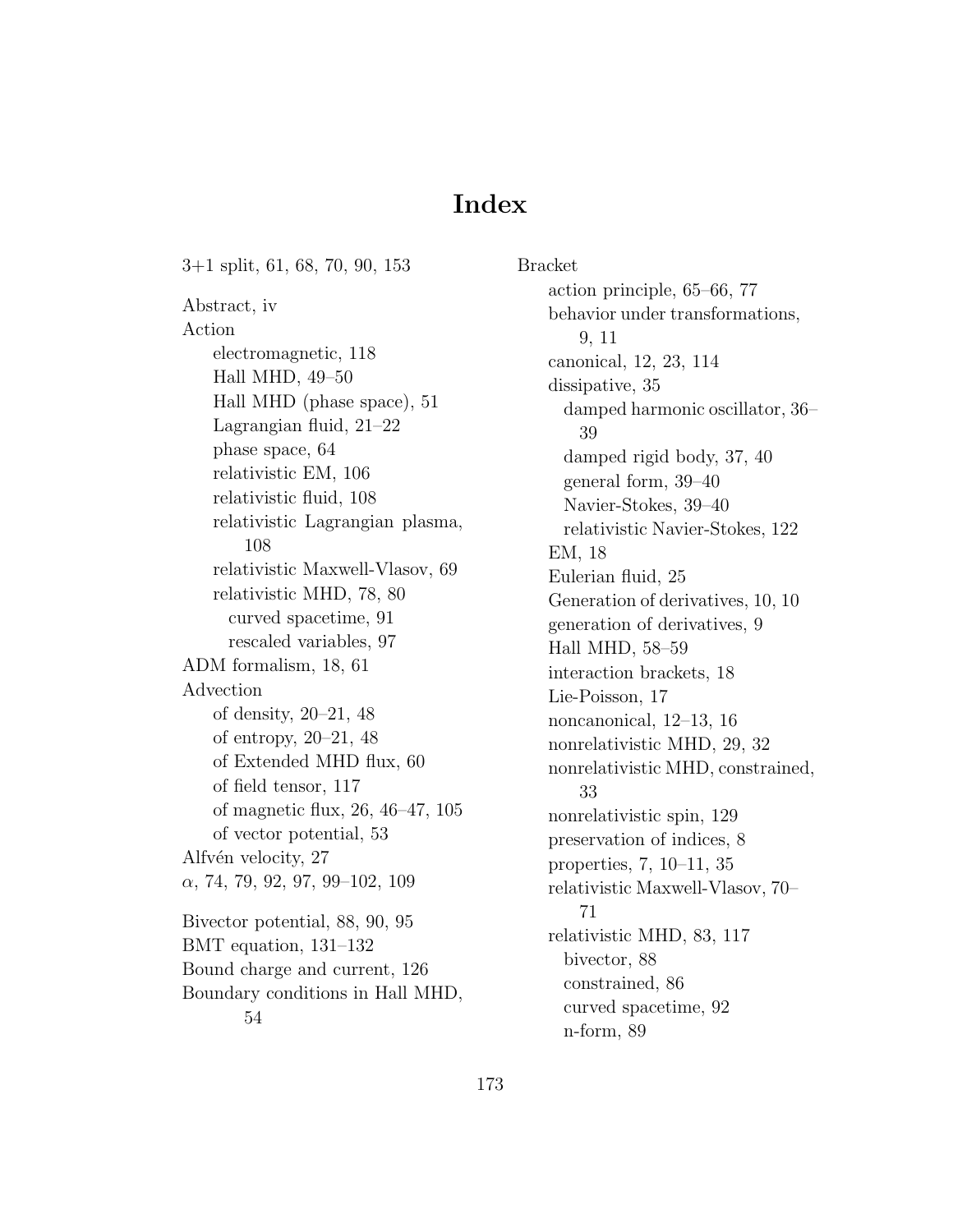relativistic spin, [130](#page-138-0) relativistic spin (constrained), [136](#page-144-0) Canonical momentum, [23](#page-31-0) for Extended MHD, [59](#page-67-0) for relativistic MHD, [79](#page-87-0) Hall MHD, [51](#page-59-0) relativistic Lagrangian plasma, [108](#page-116-0) Casimir invariants, [14,](#page-22-0) [65,](#page-73-0) [94,](#page-102-0) [153](#page-161-0) cross-helicity Casimir, [95](#page-103-0) entropy Casimir, [94](#page-102-0) nonrelativistic MHD, [33](#page-41-0) spin invariant, [136](#page-144-0) Clebsch potentials, [22](#page-30-0) Constitutive relations, [38](#page-46-0) Continuity equation, [25,](#page-33-0) [30](#page-38-0) relativistic Lagrangian MHD, [113](#page-121-0) relativistic MHD, [75,](#page-83-0) [83](#page-91-0) relativistic MHD (curved spacetime), [91](#page-99-0) Curved coordinates, [93](#page-101-0) Darboux theorem, [12,](#page-20-0) [16](#page-24-0) Decomposition of field tensor, [73](#page-81-0) Degeneracy in MHD variables, [80](#page-88-0) Dipole invariants, [128](#page-136-0) Dipole moments, [125](#page-133-0) Dipole tensor, [124](#page-132-0)[–137](#page-145-0) Dirac brackets metriplectic, [42](#page-50-0) relativistic spin, [136](#page-144-0) Displacement current, [27](#page-35-0) Divergence of magnetic field, [26–](#page-34-0)[27,](#page-35-0) [33,](#page-41-0) [47,](#page-55-0) [84,](#page-92-0) [87,](#page-95-0) [95](#page-103-0)

EM field tensor, [73](#page-81-0) Enthalpy density, [79,](#page-87-0) [109](#page-117-0) Entropy equation, [75,](#page-83-0) [91](#page-99-0) Entropy production, [122](#page-130-0) Euler's equation, [19](#page-27-0)[–20,](#page-28-0) [22](#page-30-0) Euler-Lagrange equations, [49,](#page-57-0) [106](#page-114-0) Euler-Lagrange map, [23,](#page-31-0) [115](#page-123-0) for Extended MHD, [59](#page-67-0) for Hall MHD, [53](#page-61-0) Eulerian variables, [19,](#page-27-0) [22](#page-30-0) in Hall MHD, [53](#page-61-0) in relativistic MHD, [78](#page-86-0) Extended MHD, see Magnetohydrodynamics Field tensor, [106](#page-114-0) Finite-dimensional systems, [6,](#page-14-0) [12,](#page-20-0) [16,](#page-24-0) [65](#page-73-0) Flux conservation, see Advection Frechet derivatives, see Functional derivatives Functional derivatives, [12,](#page-20-0) [17,](#page-25-0) [28,](#page-36-0) [157–](#page-165-0)[158](#page-166-0) for Lagrangian fluids, [24](#page-32-0) for relativistic MHD, [82–](#page-90-0)[83](#page-91-0) Hall MHD, [57](#page-65-0) in curved spacetime, [91](#page-99-0) relativistic Lagrangian plasma, [110](#page-118-0) relativistic MHD, [116](#page-124-0) Gauge degeneracy, [96–](#page-104-0)[102](#page-110-0) Geodesic law of motion, [148](#page-156-0) Goldstone's theorem, [98](#page-106-0)

Gradient force, [150](#page-158-0)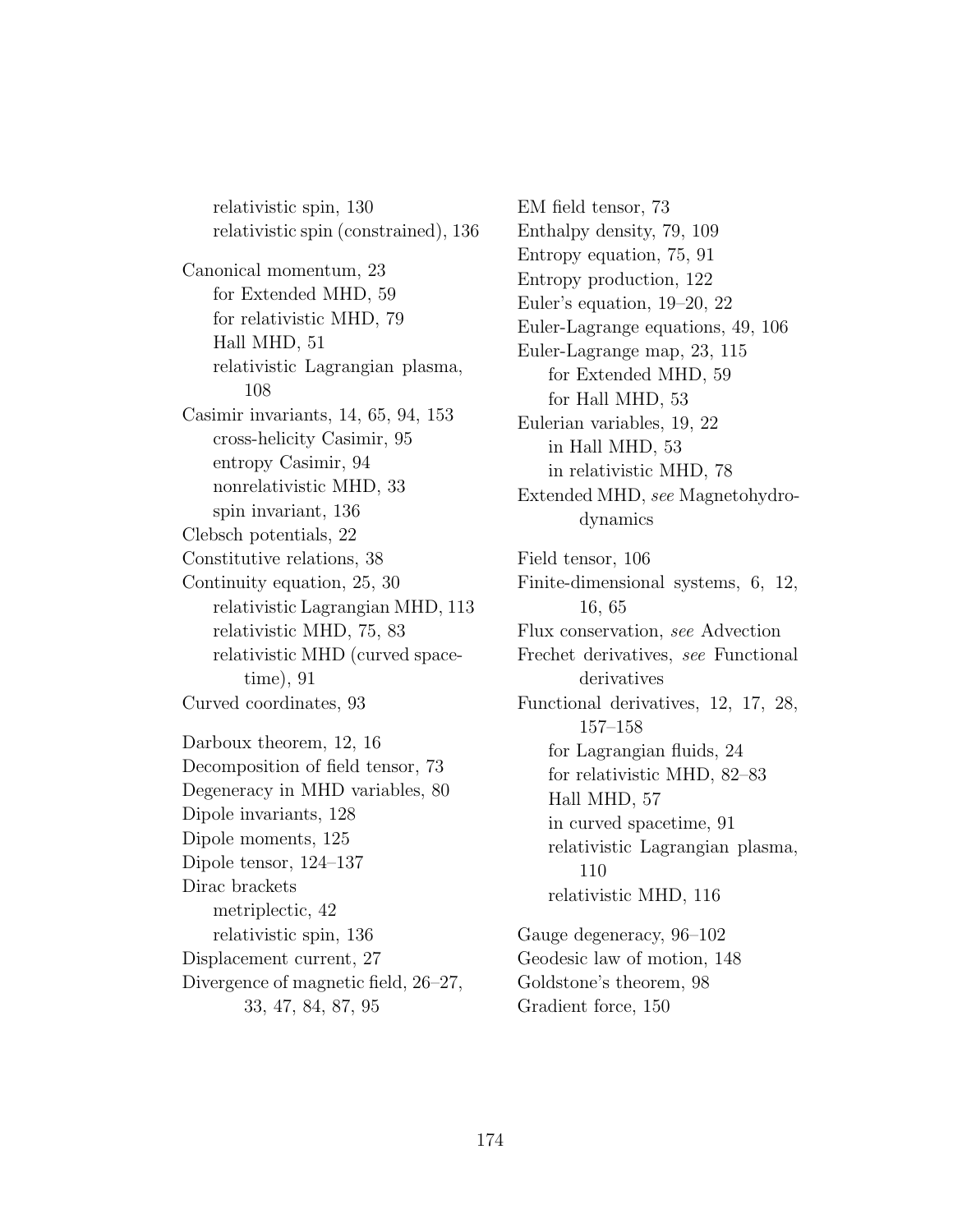Hall MHD, see Magnetohydrodynamics Hamilton's equations, [5](#page-13-0)[–6,](#page-14-0) [34,](#page-42-0) [61,](#page-69-0) [63,](#page-71-0) [113](#page-121-0) Hamiltonian, [7,](#page-15-0) [10](#page-18-0) Lagrangian fluid, [23](#page-31-0) nonrelativistic spin, [129](#page-137-0) of nonrelativistic MHD, [28](#page-36-0) relativistic Lagrangian plasma, [109](#page-117-0) relativistic spin, [129](#page-137-0) Hamiltonian formalism, [6](#page-14-0) Heat flux vector, [119](#page-127-0)[–122](#page-130-0) Helicity, [96](#page-104-0) Hertz vectors, [127–](#page-135-0)[128](#page-136-0) Infinite-dimensional systems, [6,](#page-14-0) [12,](#page-20-0) [16–](#page-24-0)[17,](#page-25-0) [65–](#page-73-0)[66](#page-74-0) Jacobi identity, [7,](#page-15-0) [10,](#page-18-0) [33,](#page-41-0) [87,](#page-95-0) [138–](#page-146-0) [151](#page-159-0) for relativistic MHD brackets, [160–](#page-168-0) [166](#page-174-0) metriplectic equivalent, [42–](#page-50-0)[44](#page-52-0) Jacobian determinant, [20,](#page-28-0) [22,](#page-30-0) [47,](#page-55-0) [158](#page-166-0)[–159](#page-167-0) Kinetic theory, [17](#page-25-0) Label space, [19,](#page-27-0) [46,](#page-54-0) [48,](#page-56-0) [104](#page-112-0) Lagrangian coordinates, [154](#page-162-0) Lagrangian variables, [17,](#page-25-0) [19–](#page-27-0)[20](#page-28-0) in Hall MHD, [46](#page-54-0) Legendre transform, [65](#page-73-0) Lie algebra, [13–](#page-21-0)[15](#page-23-0) Lie derivatives, [26](#page-34-0)

Lie dragging, see Advection Magnetic monopoles, [144](#page-152-0) Magnetic projection vector, [74,](#page-82-0) [79,](#page-87-0) [89,](#page-97-0) [95,](#page-103-0) [105–](#page-113-0)[106](#page-114-0) Magnetization, [125](#page-133-0) Magnetohydrodynamics Extended MHD, [59](#page-67-0)[–60,](#page-68-0) [153](#page-161-0) Hall MHD, [45–](#page-53-0)[59,](#page-67-0) [153](#page-161-0) nonrelativistic, [25](#page-33-0) relativistic, [72–](#page-80-0)[76](#page-84-0) Mass matrix, [81,](#page-89-0) [96](#page-104-0) Mass shell constraint, [81](#page-89-0) Maxwell's equations, [25,](#page-33-0) [30,](#page-38-0) [33,](#page-41-0) [140](#page-148-0) relativistic Lagrangian MHD, [105](#page-113-0) relativistic MHD, [75,](#page-83-0) [84](#page-92-0) relativistic MHD (constrained), [86](#page-94-0) relativistic MHD (curved spacetime), [91](#page-99-0) Maxwell-Vlasov, [19](#page-27-0) relativistic, [69](#page-77-0) Metriplectic systems, [34,](#page-42-0) [40,](#page-48-0) [154](#page-162-0) damped harmonic oscillator, [36](#page-44-0) damped rigid body, [37](#page-45-0) Navier-Stokes, [38](#page-46-0)[–39](#page-47-0) quantum-mechanical interpretation, [41](#page-49-0) relativistic, [67](#page-75-0) Momentum equation, [31](#page-39-0) for Hall MHD, [50](#page-58-0) relativistic Lagrangian MHD, [114](#page-122-0) relativistic MHD, [75,](#page-83-0) [85,](#page-93-0) [87](#page-95-0) relativistic MHD (curved spacetime), [91,](#page-99-0) [93](#page-101-0)